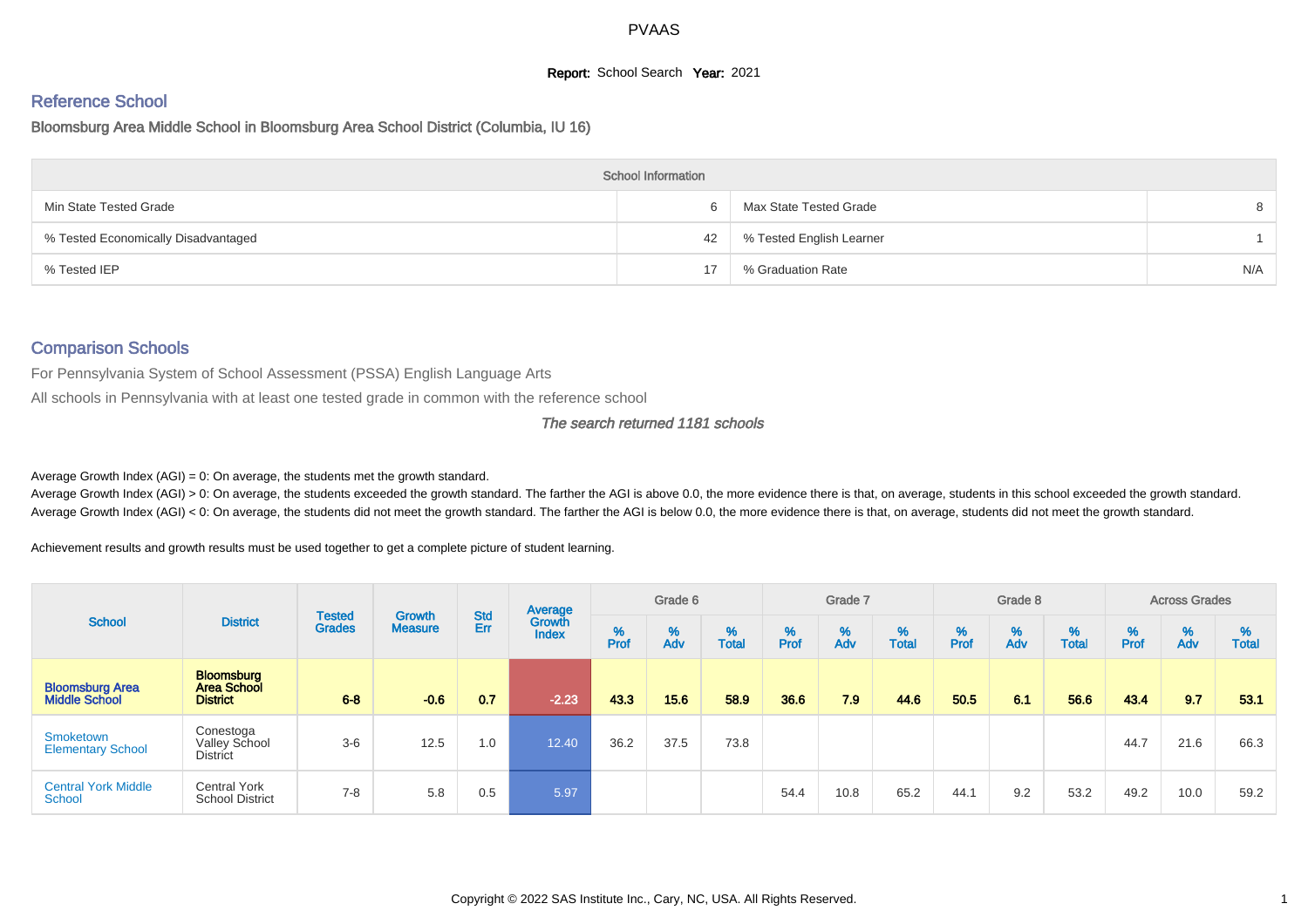|                                                                      |                                                                  |                                |                          | <b>Std</b> |                                   |                  | Grade 6     |                      |           | Grade 7     |                      |                     | Grade 8     |                   |                     | <b>Across Grades</b> |                   |
|----------------------------------------------------------------------|------------------------------------------------------------------|--------------------------------|--------------------------|------------|-----------------------------------|------------------|-------------|----------------------|-----------|-------------|----------------------|---------------------|-------------|-------------------|---------------------|----------------------|-------------------|
| <b>School</b>                                                        | <b>District</b>                                                  | <b>Tested</b><br><b>Grades</b> | Growth<br><b>Measure</b> | Err        | Average<br>Growth<br><b>Index</b> | %<br><b>Prof</b> | $\%$<br>Adv | $\%$<br><b>Total</b> | %<br>Prof | $\%$<br>Adv | $\%$<br><b>Total</b> | $\%$<br><b>Prof</b> | $\%$<br>Adv | %<br><b>Total</b> | $\%$<br><b>Prof</b> | $\%$<br>Adv          | %<br><b>Total</b> |
| <b>Bloomsburg Area</b><br><b>Middle School</b>                       | <b>Bloomsburg</b><br><b>Area School</b><br><b>District</b>       | $6 - 8$                        | $-0.6$                   | 0.7        | $-2.23$                           | 43.3             | 15.6        | 58.9                 | 36.6      | 7.9         | 44.6                 | 50.5                | 6.1         | 56.6              | 43.4                | 9.7                  | 53.1              |
| <b>Reiffton School</b>                                               | Exeter<br>Township<br><b>School District</b>                     | $5-6$                          | 6.1                      | 0.6        | 7.68                              | 44.8             | 26.6        | 71.4                 |           |             |                      |                     |             |                   | 47.4                | 18.8                 | 66.1              |
| <b>Homer-Center</b><br>Junior/Senior High<br>School                  | Homer-Center<br><b>School District</b>                           | $7 - 11$                       | 10.2                     | 1.0        | 6.62                              |                  |             |                      | 48.0      | 8.2         | 56.2                 | 50.8                | 14.9        | 65.7              | 49.3                | 11.4                 | 60.7              |
| Saegertown<br><b>Elementary School</b>                               | Penncrest<br><b>School District</b>                              | $3-6$                          | 10.8                     | 1.2        | 9.39                              | 44.8             | 22.4        | 67.2                 |           |             |                      |                     |             |                   | 44.1                | 15.6                 | 59.7              |
| <b>Fort Couch Middle</b><br><b>School</b>                            | <b>Upper Saint</b><br>Clair School<br><b>District</b>            | $7 - 8$                        | 4.4                      | 0.5        | 2.22                              |                  |             |                      | 58.5      | 31.1        | 89.6                 | 48.9                | 42.3        | 91.2              | 53.4                | 37.1                 | 90.5              |
| <b>Circle Of Seasons</b><br><b>Charter School</b>                    | Circle Of<br>Seasons<br>Charter School                           | $3 - 8$                        | 11.4                     | 1.3        | 3.16                              | 50.0             | 20.0        | 70.0                 | 44.4      | 19.4        | 63.9                 |                     |             |                   | 50.8                | 18.6                 | 69.5              |
| <b>Eastern York Middle</b><br><b>School</b>                          | Eastern York<br><b>School District</b>                           | $6 - 8$                        | 4.9                      | 0.6        | 0.27                              | 49.7             | 23.1        | 72.8                 | 49.4      | 24.4        | 73.8                 | 50.0                | 16.5        | 66.5              | 49.7                | 21.1                 | 70.8              |
| <b>Memphis Street</b><br><b>Academy Charter</b><br>School @ Jp Jones | <b>Memphis Street</b><br>Academy<br>Charter School<br>@ JP Jones | $5-8$                          | 4.3                      | 0.8        | $-0.02$                           | 12.9             | 0.0         | 12.9                 | 21.3      | 1.6         | 23.0                 | 18.0                | 0.0         | 18.0              | 16.6                | 0.6                  | 17.2              |
| <b>Line Mountain Middle</b><br>School                                | Line Mountain<br><b>School District</b>                          | $5-8$                          | 5.9                      | 0.7        | 1.92                              | 43.1             | 23.6        | 66.7                 | 48.0      | 21.4        | 69.4                 | 43.7                | 11.3        | 54.9              | 45.0                | 17.9                 | 62.9              |
| <b>South Eastern Middle</b><br><b>School</b>                         | South Eastern<br><b>School District</b>                          | $7 - 8$                        | 2.4                      | 0.7        | $-2.63$                           |                  |             |                      | 48.6      | 13.1        | 61.7                 | 44.1                | 10.6        | 54.7              | 46.4                | 11.9                 | 58.3              |
| <b>General Nash</b><br><b>Elementary School</b>                      | North Penn<br><b>School District</b>                             | $3-6$                          | 9.1                      | 1.1        | 3.60                              | 39.7             | 42.9        | 82.5                 |           |             |                      |                     |             |                   | 46.0                | 26.8                 | 72.8              |
| <b>Knapp Elementary</b><br><b>School</b>                             | North Penn<br><b>School District</b>                             | $3-6$                          | 9.3                      | 1.2        | 5.12                              | 36.5             | 38.1        | 74.6                 |           |             |                      |                     |             |                   | 41.4                | 20.9                 | 62.3              |
| <b>Centerville Middle</b><br><b>School</b>                           | Hempfield<br><b>School District</b>                              | $7 - 8$                        | 4.8                      | 0.6        | 5.16                              |                  |             |                      | 41.8      | 24.2        | 66.1                 | 39.1                | 25.9        | 65.0              | 40.6                | 25.0                 | 65.6              |
| <b>Upper Merion Middle</b><br>School                                 | <b>Upper Merion</b><br>Area School<br><b>District</b>            | $5-8$                          | 3.6                      | 0.5        | 3.08                              | 45.2             | 26.4        | 71.6                 | 53.5      | 10.8        | 64.3                 | 43.3                | 14.0        | 57.3              | 49.6                | 14.6                 | 64.2              |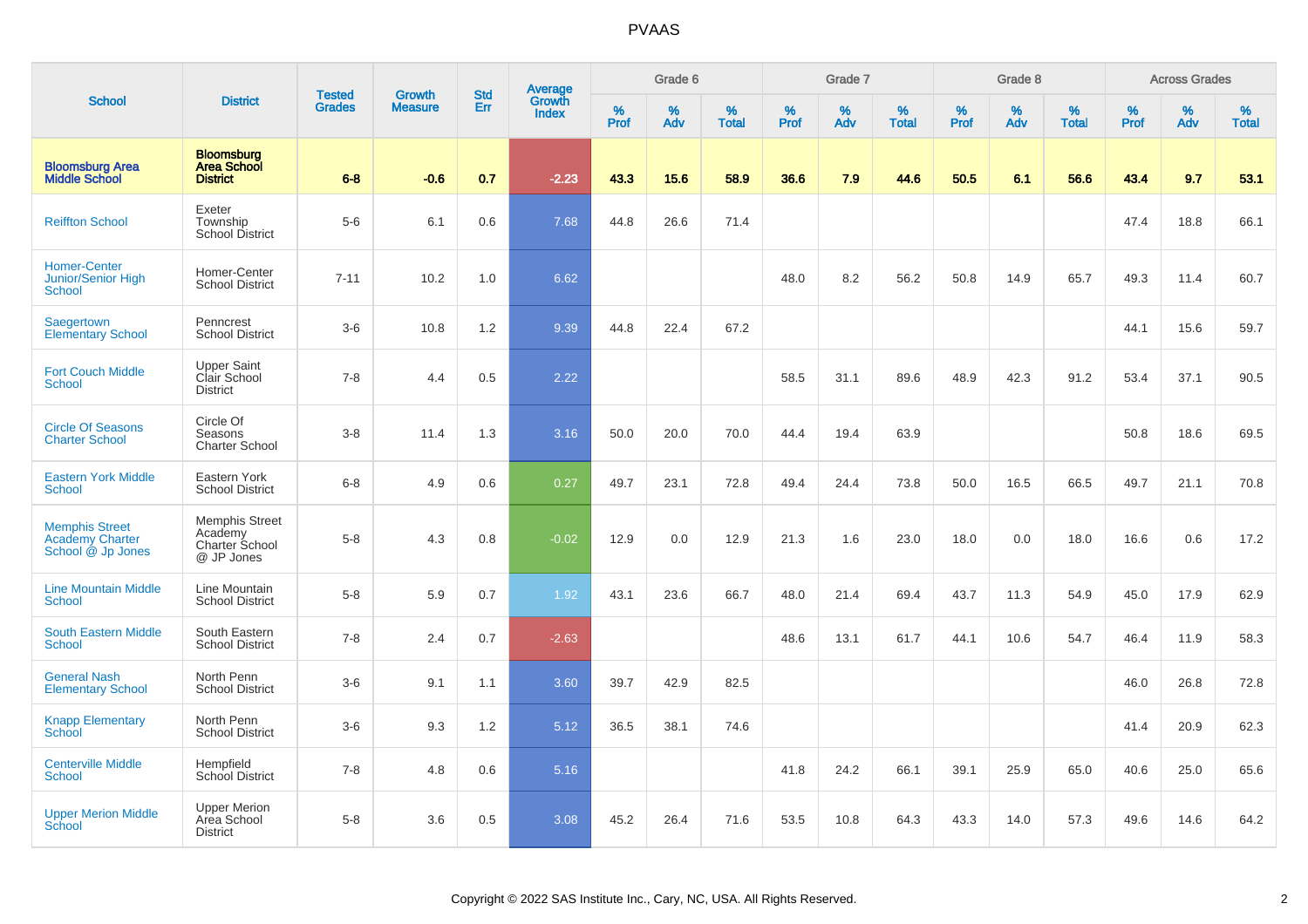|                                                                 |                                                              |                                |                                 | <b>Std</b> |                                   |                  | Grade 6     |                   |           | Grade 7  |                   |              | Grade 8  |                   |              | <b>Across Grades</b> |                   |
|-----------------------------------------------------------------|--------------------------------------------------------------|--------------------------------|---------------------------------|------------|-----------------------------------|------------------|-------------|-------------------|-----------|----------|-------------------|--------------|----------|-------------------|--------------|----------------------|-------------------|
| <b>School</b>                                                   | <b>District</b>                                              | <b>Tested</b><br><b>Grades</b> | <b>Growth</b><br><b>Measure</b> | Err        | Average<br>Growth<br><b>Index</b> | %<br><b>Prof</b> | $\%$<br>Adv | %<br><b>Total</b> | %<br>Prof | %<br>Adv | %<br><b>Total</b> | $\%$<br>Prof | %<br>Adv | %<br><b>Total</b> | $\%$<br>Prof | $\%$<br>Adv          | %<br><b>Total</b> |
| <b>Bloomsburg Area</b><br><b>Middle School</b>                  | <b>Bloomsburg</b><br><b>Area School</b><br><b>District</b>   | $6 - 8$                        | $-0.6$                          | 0.7        | $-2.23$                           | 43.3             | 15.6        | 58.9              | 36.6      | 7.9      | 44.6              | 50.5         | 6.1      | 56.6              | 43.4         | 9.7                  | 53.1              |
| <b>Cecil Intermediate</b><br><b>School</b>                      | Canon-<br>Mcmillan<br><b>School District</b>                 | $5-6$                          | 2.7                             | 0.7        | 4.03                              | 38.2             | 36.0        | 74.2              |           |          |                   |              |          |                   | 46.3         | 24.3                 | 70.6              |
| <b>Delahunty Middle</b><br>School                               | Hermitage<br>School District                                 | $6 - 7$                        | 5.7                             | 0.7        | 4.64                              | 33.3             | 40.3        | 73.6              | 50.4      | 24.5     | 74.8              |              |          |                   | 41.8         | 32.4                 | 74.2              |
| <b>Folk Arts-Cultural</b><br><b>Treasures Charter</b><br>School | Folk Arts-<br>Cultural<br><b>Treasures</b><br>Charter School | $3 - 7$                        | 7.1                             | 1.0        | 5.64                              | 42.2             | 37.8        | 80.0              | 52.3      | 11.4     | 63.6              |              |          |                   | 46.5         | 14.6                 | 61.1              |
| <b>Curwensville Area</b><br><b>Elementary School</b>            | Curwensville<br>Area School<br><b>District</b>               | $3-6$                          | 9.3                             | 1.2        | 7.63                              | 39.1             | 30.4        | 69.6              |           |          |                   |              |          |                   | 45.6         | 20.8                 | 66.4              |
| <b>Glendale Elementary</b><br>School                            | Glendale<br><b>School District</b>                           | $3-6$                          | 6.7                             | 1.3        | 5.26                              | 40.7             | 24.1        | 64.8              |           |          |                   |              |          |                   | 48.7         | 13.8                 | 62.4              |
| <b>David E Williams</b><br><b>Middle School</b>                 | Montour School<br><b>District</b>                            | $5-8$                          | 2.4                             | 0.5        | $-2.20$                           | 49.7             | 25.4        | 75.1              | 45.7      | 30.0     | 75.7              | 51.6         | 23.2     | 74.7              | 52.1         | 24.2                 | 76.3              |
| <b>Smethport Area</b><br><b>Elementary School</b>               | Smethport Area<br>School District                            | $3-6$                          | 8.8                             | 1.2        | 6.64                              | 43.3             | 21.7        | 65.0              |           |          |                   |              |          |                   | 42.4         | 17.6                 | 60.0              |
| <b>Bedford Middle School</b>                                    | Bedford Area<br><b>School District</b>                       | $6 - 8$                        | 4.8                             | 0.7        | 3.98                              | 37.1             | 16.4        | 53.4              | 44.8      | 13.8     | 58.6              | 42.8         | 12.2     | 55.0              | 41.6         | 14.0                 | 55.6              |
| Armstrong<br>Junior/Senior High<br>School                       | Armstrong<br>School District                                 | $6 - 11$                       | 4.0                             | 0.6        | 3.78                              |                  |             |                   | 47.7      | 8.4      | 56.1              | 46.0         | 9.2      | 55.2              | 46.8         | 8.8                  | 55.6              |
| <b>North Hills Elementary</b><br><b>School</b>                  | <b>Central York</b><br><b>School District</b>                | $3-6$                          | 4.9                             | 0.7        | 6.00                              | 42.5             | 10.6        | 53.1              |           |          |                   |              |          |                   | 43.8         | 7.7                  | 51.6              |
| <b>Spring-Ford</b><br><b>Intermediate School</b><br>5th/6th     | Spring-Ford<br>Area School<br><b>District</b>                | $5-6$                          | 2.7                             | 0.4        | 4.43                              | 51.9             | 27.2        | 79.1              |           |          |                   |              |          |                   | 56.7         | 20.6                 | 77.3              |
| <b>New Hope-Solebury</b><br><b>Middle School</b>                | New Hope-<br>Solebury<br>School District                     | $6 - 8$                        | 3.0                             | 0.7        | $-0.65$                           | 46.1             | 25.5        | 71.6              | 50.0      | 22.9     | 72.9              | 60.2         | 25.9     | 86.1              | 52.3         | 24.8                 | 77.1              |
| Foot Of Ten<br><b>Elementary School</b>                         | Hollidaysburg<br>Area School<br><b>District</b>              | $3-6$                          | 6.1                             | 1.0        | 6.12                              | 45.0             | 33.8        | 78.8              |           |          |                   |              |          |                   | 47.1         | 18.3                 | 65.4              |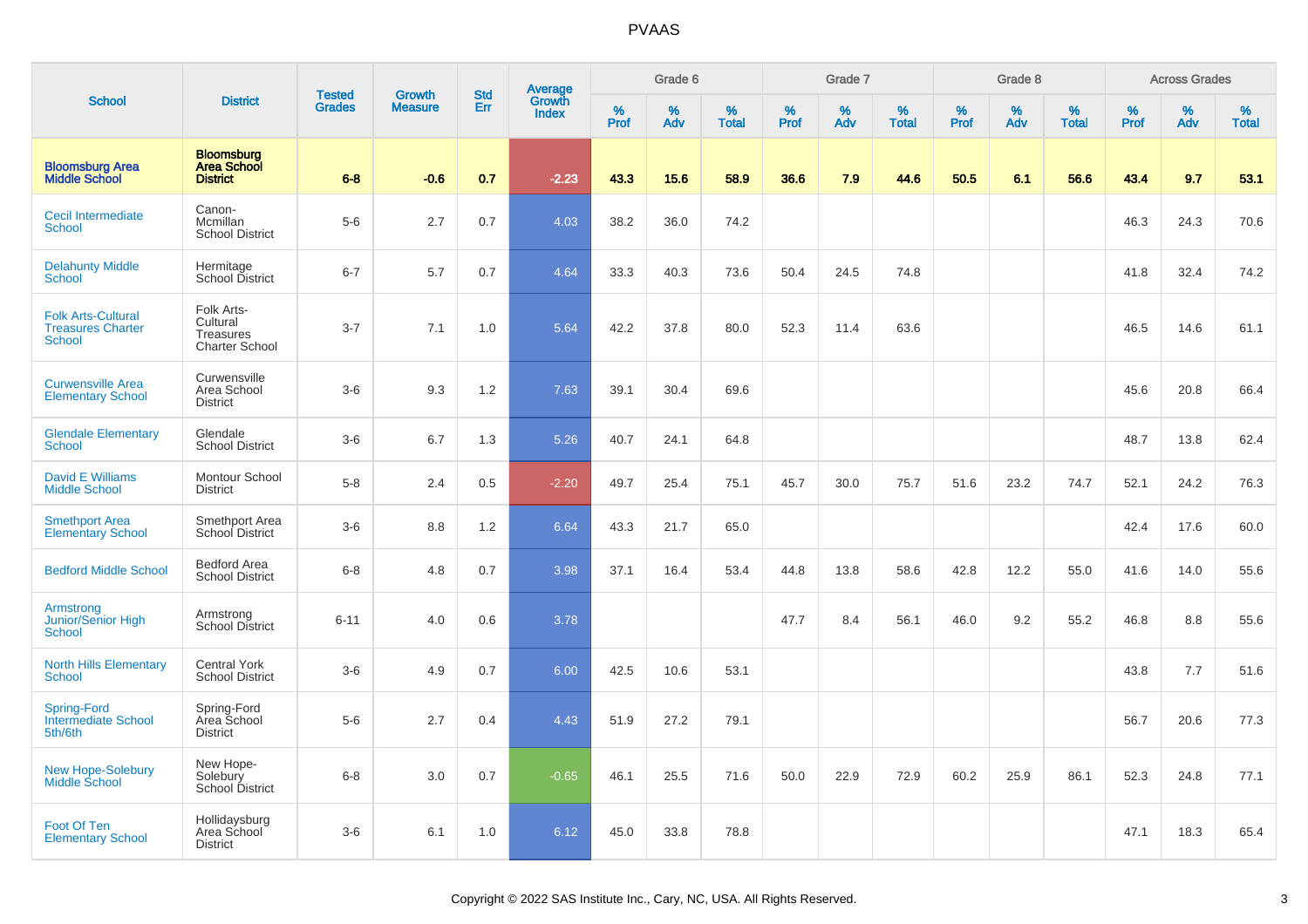|                                                                                 |                                                             | <b>Tested</b> | <b>Growth</b>  | <b>Std</b> |                                          |                  | Grade 6  |                   |           | Grade 7  |                   |           | Grade 8  |                   |           | <b>Across Grades</b> |                   |
|---------------------------------------------------------------------------------|-------------------------------------------------------------|---------------|----------------|------------|------------------------------------------|------------------|----------|-------------------|-----------|----------|-------------------|-----------|----------|-------------------|-----------|----------------------|-------------------|
| <b>School</b>                                                                   | <b>District</b>                                             | <b>Grades</b> | <b>Measure</b> | Err        | <b>Average</b><br>Growth<br><b>Index</b> | %<br><b>Prof</b> | %<br>Adv | %<br><b>Total</b> | %<br>Prof | %<br>Adv | %<br><b>Total</b> | %<br>Prof | %<br>Adv | %<br><b>Total</b> | %<br>Prof | %<br>Adv             | %<br><b>Total</b> |
| <b>Bloomsburg Area</b><br><b>Middle School</b>                                  | <b>Bloomsburg</b><br><b>Area School</b><br><b>District</b>  | $6 - 8$       | $-0.6$         | 0.7        | $-2.23$                                  | 43.3             | 15.6     | 58.9              | 36.6      | 7.9      | 44.6              | 50.5      | 6.1      | 56.6              | 43.4      | 9.7                  | 53.1              |
| <b>Defranco Elementary</b><br><b>School (8450)</b>                              | Bangor Area<br><b>School District</b>                       | $5-6$         | 4.9            | 0.7        | 5.68                                     | 45.3             | 16.7     | 62.0              |           |          |                   |           |          |                   | 41.9      | 15.5                 | 57.4              |
| <b>Penns Valley Area</b><br><b>Elementary and</b><br><b>Intermediate School</b> | Penns Valley<br>Area School<br><b>District</b>              | $3-6$         | 4.7            | 0.9        | 5.33                                     | 41.8             | 33.0     | 74.8              |           |          |                   |           |          |                   | 46.9      | 17.7                 | 64.6              |
| Southern Columbia<br><b>Middle School</b>                                       | Southern<br>Columbia Area<br><b>School District</b>         | $5-8$         | 1.6            | 0.7        | $-4.91$                                  | 46.9             | 25.0     | 71.9              | 51.5      | 14.8     | 66.3              | 39.4      | 11.7     | 51.1              | 48.1      | 14.8                 | 62.9              |
| <b>Charles F Patton</b><br><b>Middle School</b>                                 | Unionville-<br><b>Chadds Ford</b><br><b>School District</b> | $6 - 8$       | 1.1            | 0.4        | $-2.15$                                  | 48.8             | 36.0     | 84.8              | 54.4      | 26.8     | 81.2              | 45.3      | 38.9     | 84.2              | 49.7      | 33.6                 | 83.3              |
| <b>Richard Allen</b><br><b>Preparatory Charter</b><br>School                    | <b>Richard Allen</b><br>Preparatory<br>Charter School       | $5-8$         | 4.8            | 0.7        | 2.77                                     | 16.1             | 0.0      | 16.1              | 16.7      | 1.8      | 18.5              | 19.1      | 1.8      | 20.9              | 16.4      | 1.1                  | 17.5              |
| <b>Tuscarora Middle</b><br><b>School</b>                                        | Juniata County<br><b>School District</b>                    | $6 - 8$       | 3.6            | 0.7        | 0.95                                     | 29.0             | 4.7      | 33.6              | 33.1      | 3.2      | 36.2              | 31.4      | 10.2     | 41.5              | 31.2      | 6.0                  | 37.2              |
| <b>Saucon Valley Middle</b><br><b>School</b>                                    | Saucon Valley<br><b>School District</b>                     | $5-8$         | 3.7            | 0.5        | $-0.12$                                  | 43.6             | 21.5     | 65.1              | 42.4      | 18.0     | 60.4              | 50.0      | 20.2     | 70.2              | 46.5      | 20.2                 | 66.7              |
| <b>Overlook School</b>                                                          | Abington<br>School District                                 | $3-6$         | 6.0            | 1.2        | 4.96                                     | 39.2             | 47.1     | 86.3              |           |          |                   |           |          |                   | 44.0      | 25.3                 | 69.3              |
| <b>Southern Lehigh</b><br><b>Intermediate School</b>                            | Southern<br>Lehigh School<br>District                       | $4 - 6$       | 4.1            | 0.7        | 6.17                                     | 37.4             | 44.8     | 82.2              |           |          |                   |           |          |                   | 45.7      | 31.3                 | 77.0              |
| <b>Universal Alcorn</b><br><b>Charter School</b>                                | Universal<br><b>Alcorn Charter</b><br>School                | $3-8$         | 6.0            | 0.9        | 1.47                                     | 34.0             | 6.0      | 40.0              | 37.5      | 3.6      | 41.1              | 28.2      | 0.0      | 28.2              | 29.2      | 4.4                  | 33.6              |
| <b>Greenwood Middle</b><br><b>School</b>                                        | Greenwood<br><b>School District</b>                         | $6 - 10$      | 6.5            | 1.0        | 1.55                                     | 45.3             | 28.3     | 73.6              | 43.6      | 9.1      | 52.7              | 51.8      | 31.5     | 83.3              | 46.9      | 22.8                 | 69.8              |
| Cochranton<br><b>Junior/Senior High</b><br><b>School</b>                        | Crawford<br><b>Central School</b><br><b>District</b>        | $7 - 11$      | 6.9            | 1.1        | 2.19                                     |                  |          |                   | 44.8      | 24.1     | 69.0              | 56.3      | 15.5     | 71.8              | 51.2      | 19.4                 | 70.5              |
| <b>Wissahickon Middle</b><br>School                                             | Wissahickon<br><b>School District</b>                       | $6 - 8$       | 2.5            | 0.4        | 1.39                                     | 42.3             | 37.3     | 79.6              | 56.8      | 19.3     | 76.1              | 49.7      | 28.8     | 78.5              | 49.5      | 28.6                 | 78.1              |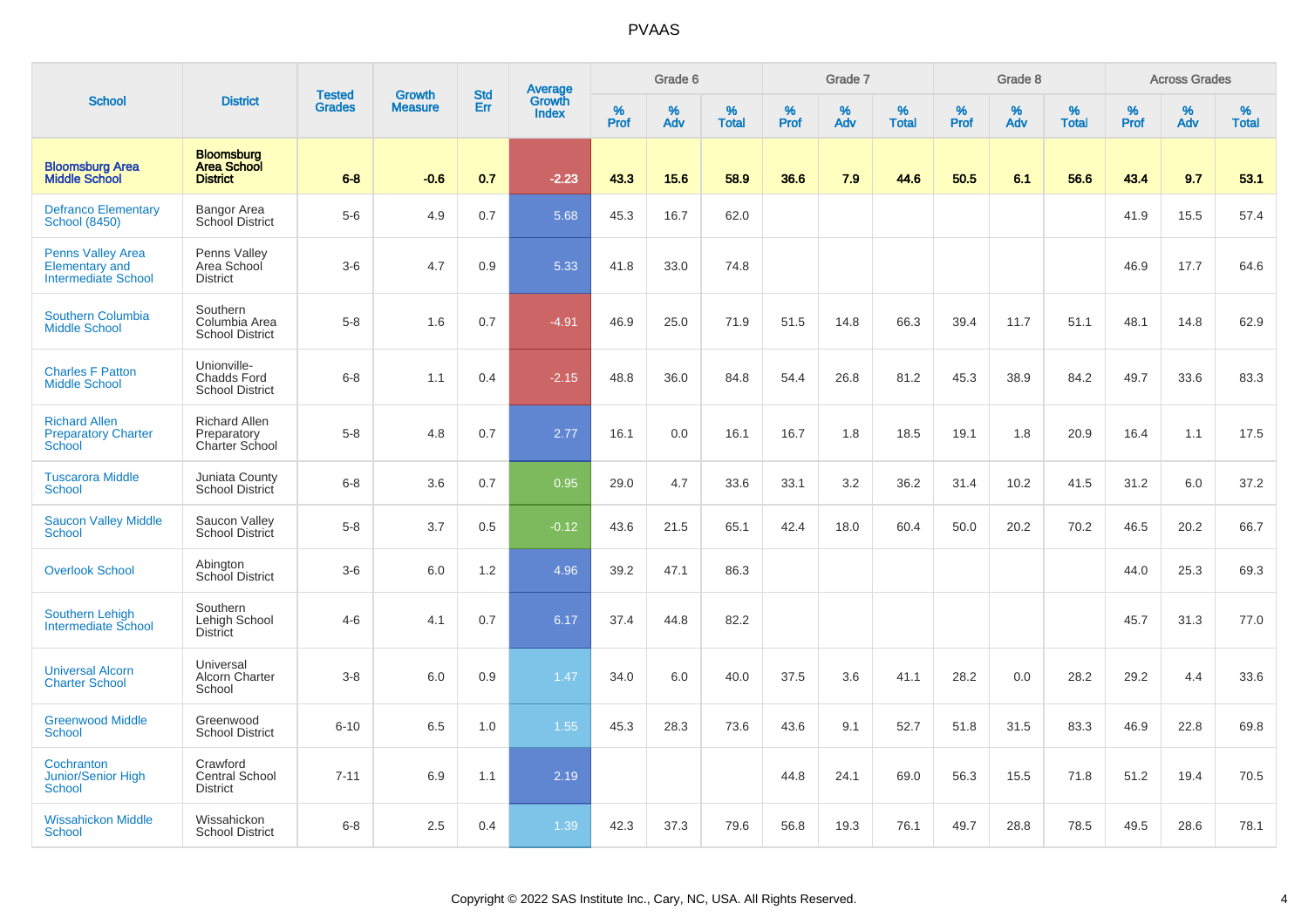|                                                                 |                                                            |                                | <b>Growth</b>  | <b>Std</b> |                                          |                  | Grade 6     |                   |              | Grade 7     |                      |              | Grade 8  |                   |              | <b>Across Grades</b> |                   |
|-----------------------------------------------------------------|------------------------------------------------------------|--------------------------------|----------------|------------|------------------------------------------|------------------|-------------|-------------------|--------------|-------------|----------------------|--------------|----------|-------------------|--------------|----------------------|-------------------|
| <b>School</b>                                                   | <b>District</b>                                            | <b>Tested</b><br><b>Grades</b> | <b>Measure</b> | Err        | <b>Average</b><br>Growth<br><b>Index</b> | %<br><b>Prof</b> | $\%$<br>Adv | %<br><b>Total</b> | $\%$<br>Prof | $\%$<br>Adv | $\%$<br><b>Total</b> | $\%$<br>Prof | %<br>Adv | %<br><b>Total</b> | $\%$<br>Prof | $\%$<br>Adv          | %<br><b>Total</b> |
| <b>Bloomsburg Area</b><br><b>Middle School</b>                  | <b>Bloomsburg</b><br><b>Area School</b><br><b>District</b> | $6 - 8$                        | $-0.6$         | 0.7        | $-2.23$                                  | 43.3             | 15.6        | 58.9              | 36.6         | 7.9         | 44.6                 | 50.5         | 6.1      | 56.6              | 43.4         | 9.7                  | 53.1              |
| <b>Sinking Springs</b><br><b>Elementary School</b>              | <b>Central York</b><br><b>School District</b>              | $4 - 6$                        | 4.5            | 0.7        | 6.01                                     | 49.7             | 11.3        | 60.9              |              |             |                      |              |          |                   | 48.7         | 13.1                 | 61.8              |
| Philadelphia Academy<br><b>Charter School</b>                   | Philadelphia<br>Academy<br><b>Charter School</b>           | $3 - 11$                       | 1.9            | 0.8        | 0.01                                     | 48.0             | 28.6        | 76.6              | 51.5         | 19.1        | 70.6                 | 42.6         | 16.7     | 59.3              | 45.5         | 14.9                 | 60.4              |
| <b>Marticville Middle</b><br><b>School</b>                      | Penn Manor<br><b>School District</b>                       | $7 - 8$                        | 5.1            | 0.8        | 3.02                                     |                  |             |                   | 47.6         | 23.8        | 71.4                 | 40.0         | 17.4     | 57.4              | 44.3         | 21.0                 | 65.3              |
| <b>Floyd C Fretz Middle</b><br>School                           | <b>Bradford Area</b><br><b>School District</b>             | $6-8$                          | 3.7            | 0.6        | 2.56                                     | 40.7             | 19.2        | 59.9              | 47.0         | 11.6        | 58.6                 | 46.4         | 16.1     | 62.6              | 44.7         | 15.6                 | 60.2              |
| Lake-Lehman<br>Junior/Senior High<br><b>School</b>              | Lake-Lehman<br><b>School District</b>                      | $7 - 11$                       | 5.2            | 0.8        | 4.20                                     |                  |             |                   | 53.0         | 9.6         | 62.6                 | 52.2         | 8.7      | 60.9              | 52.6         | 9.1                  | 61.7              |
| <b>Bridle Path Elementary</b><br>School                         | North Penn<br><b>School District</b>                       | $3-6$                          | 6.6            | 1.0        | 5.86                                     | 28.8             | 48.8        | 77.5              |              |             |                      |              |          |                   | 48.1         | 26.4                 | 74.4              |
| <b>Bear Creek</b><br><b>Community Charter</b><br><b>School</b>  | <b>Bear Creek</b><br>Community<br>Charter School           | $3-8$                          | 5.5            | 0.9        | 2.43                                     | 47.1             | 19.6        | 66.7              | 42.3         | 7.7         | 50.0                 | 34.7         | 10.2     | 44.9              | 45.2         | 12.1                 | 57.4              |
| <b>Snyder Elementary</b><br>School                              | Sayre Area<br>School District                              | $3-6$                          | 7.1            | 1.1        | 5.87                                     | 51.8             | 19.8        | 71.6              |              |             |                      |              |          |                   | 45.4         | 13.2                 | 58.6              |
| <b>Central Columbia</b><br><b>Middle School</b>                 | Central<br>Columbia<br><b>School District</b>              | $5-8$                          | 3.0            | 0.5        | 0.58                                     | 32.1             | 33.6        | 65.7              | 56.3         | 16.9        | 73.2                 | 53.8         | 24.1     | 77.9              | 50.5         | 22.8                 | 73.3              |
| <b>Dubois Area Middle</b><br><b>School</b>                      | Dubois Area<br><b>School District</b>                      | $5-8$                          | $-0.5$         | 0.4        | $-2.47$                                  | 39.6             | 17.5        | 57.1              | 43.2         | 8.5         | 51.7                 | 36.8         | 8.9      | 45.8              | 41.7         | 10.0                 | 51.7              |
| <b>Walton Farm</b><br><b>Elementary School</b>                  | North Penn<br><b>School District</b>                       | $3-6$                          | 4.1            | 1.0        | 4.07                                     | 53.6             | 27.4        | 81.0              |              |             |                      |              |          |                   | 46.3         | 20.5                 | 66.8              |
| Philadelphia<br><b>Performing Arts</b><br><b>Charter School</b> | Philadelphia<br>Performing Arts<br>Charter School          | $3-9$                          | 4.0            | 0.8        | 2.28                                     | 54.6             | 18.2        | 72.7              | 52.9         | 20.7        | 73.6                 | 58.8         | 11.8     | 70.6              | 50.6         | 15.6                 | 66.2              |
| <b>Universal Institute</b><br><b>Charter School</b>             | Universal<br><b>Institute Charter</b><br>School            | $3-8$                          | 2.4            | 0.7        | 0.43                                     | 21.9             | 1.4         | 23.3              | 28.6         | 0.0         | 28.6                 | 35.2         | 3.4      | 38.6              | 26.8         | 1.5                  | 28.3              |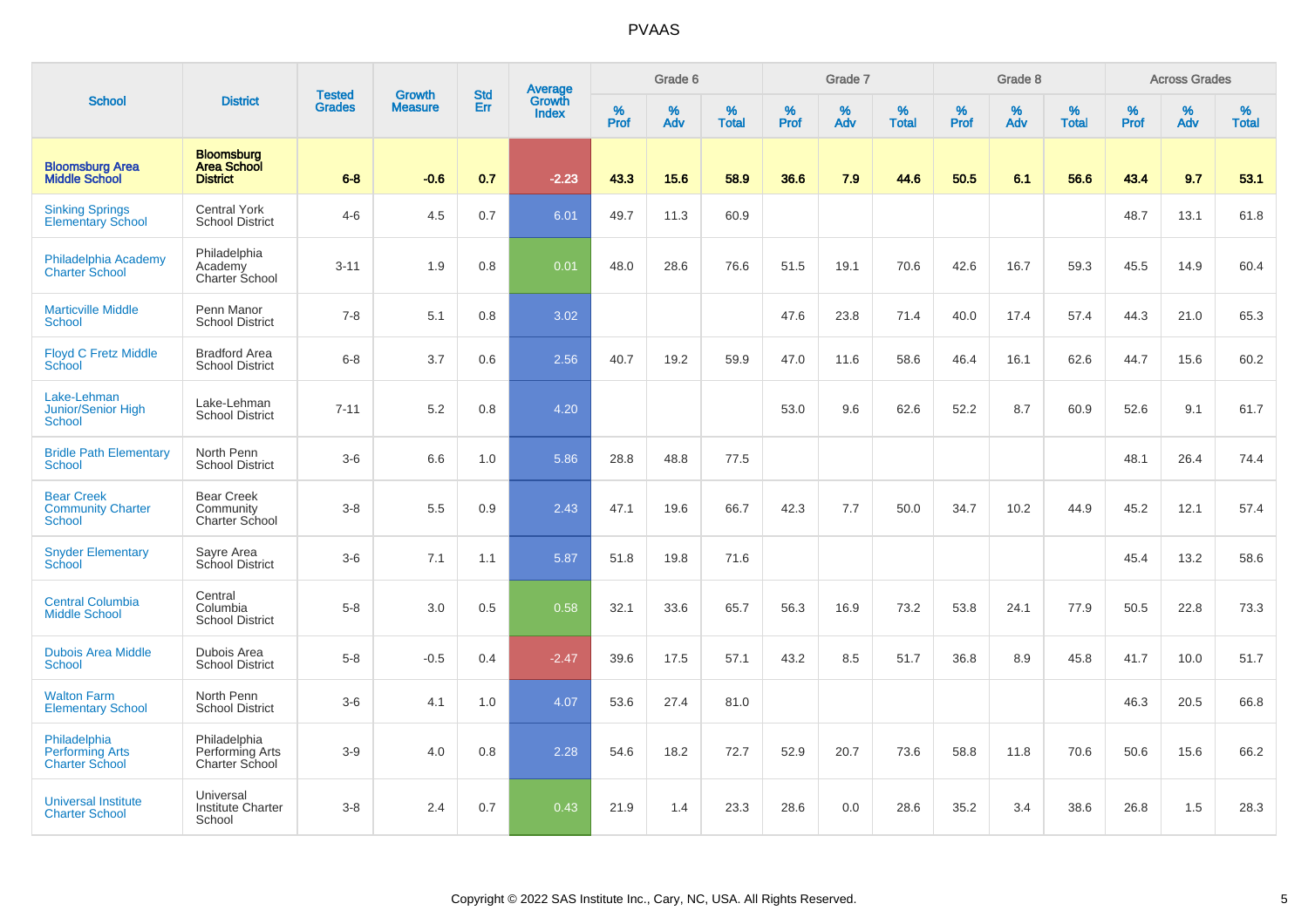|                                                                |                                                            |                                |                                 | <b>Std</b> |                                          |                     | Grade 6     |                   |                     | Grade 7     |                      |                     | Grade 8  |                      |                     | <b>Across Grades</b> |                      |
|----------------------------------------------------------------|------------------------------------------------------------|--------------------------------|---------------------------------|------------|------------------------------------------|---------------------|-------------|-------------------|---------------------|-------------|----------------------|---------------------|----------|----------------------|---------------------|----------------------|----------------------|
| <b>School</b>                                                  | <b>District</b>                                            | <b>Tested</b><br><b>Grades</b> | <b>Growth</b><br><b>Measure</b> | Err        | <b>Average</b><br>Growth<br><b>Index</b> | $\%$<br><b>Prof</b> | $\%$<br>Adv | %<br><b>Total</b> | $\%$<br><b>Prof</b> | $\%$<br>Adv | $\%$<br><b>Total</b> | $\%$<br><b>Prof</b> | %<br>Adv | $\%$<br><b>Total</b> | $\%$<br><b>Prof</b> | $\%$<br>Adv          | $\%$<br><b>Total</b> |
| <b>Bloomsburg Area</b><br><b>Middle School</b>                 | <b>Bloomsburg</b><br><b>Area School</b><br><b>District</b> | $6 - 8$                        | $-0.6$                          | 0.7        | $-2.23$                                  | 43.3                | 15.6        | 58.9              | 36.6                | 7.9         | 44.6                 | 50.5                | 6.1      | 56.6                 | 43.4                | 9.7                  | 53.1                 |
| <b>Central Dauphin East</b><br><b>Middle School</b>            | Central<br>Dauphin School<br><b>District</b>               | $6 - 8$                        | 3.2                             | 0.5        | 1.40                                     | 36.4                | 8.7         | 45.1              | 37.7                | 4.4         | 42.0                 | 35.8                | 3.7      | 39.6                 | 36.7                | 5.6                  | 42.3                 |
| <b>Brownstown</b><br><b>Elementary School</b>                  | Conestoga<br>Valley School<br><b>District</b>              | $3-6$                          | 6.2                             | 1.0        | 6.06                                     | 39.7                | 41.0        | 80.8              |                     |             |                      |                     |          |                      | 43.8                | 28.7                 | 72.4                 |
| <b>Jersey Shore Middle</b><br>School                           | Jersey Shore<br>Area School<br><b>District</b>             | $6 - 8$                        | 1.4                             | 0.6        | $-5.27$                                  | 45.6                | 24.8        | 70.4              | 46.3                | 8.0         | 54.3                 | 39.6                | 7.7      | 47.2                 | 43.5                | 12.4                 | 55.9                 |
| <b>Chester Community</b><br><b>Charter School</b>              | Chester<br>Community<br>Charter School                     | $3 - 8$                        | 3.8                             | 0.6        | 2.71                                     | 11.9                | 1.8         | 13.8              | 15.2                | 1.0         | 16.2                 | 14.8                | 0.0      | 14.8                 | 13.2                | 0.7                  | 13.9                 |
| <b>Ad Prima Charter</b><br>School                              | Ad Prima<br><b>Charter School</b>                          | $3 - 8$                        | 2.7                             | 0.8        | 1.40                                     | 34.7                | 16.3        | 51.0              | 36.1                | 3.3         | 39.3                 | 27.4                | 4.8      | 32.3                 | 33.2                | 4.8                  | 38.1                 |
| <b>Bear Creek School</b>                                       | Elizabethtown<br>Area School<br><b>District</b>            | $4-6$                          | 3.5                             | 0.6        | 3.60                                     | 38.4                | 27.4        | 65.9              |                     |             |                      |                     |          |                      | 42.6                | 22.9                 | 65.5                 |
| <b>Spring-Ford Middle</b><br>School 8th Grade<br>Center        | Spring-Ford<br>Area School<br><b>District</b>              | $8 - 8$                        | 3.4                             | 0.6        | 6.08                                     |                     |             |                   |                     |             |                      | 52.5                | 21.8     | 74.4                 | 52.5                | 21.8                 | 74.4                 |
| <b>Hopewell Elementary</b><br>School                           | Oxford Area<br><b>School District</b>                      | $5-6$                          | 3.8                             | 0.6        | 4.94                                     | 41.5                | 17.6        | 59.0              |                     |             |                      |                     |          |                      | 42.7                | 11.9                 | 54.6                 |
| <b>Warrior Run Middle</b><br><b>School</b>                     | <b>Warrior Run</b><br><b>School District</b>               | $4 - 8$                        | 2.6                             | 0.6        | 2.87                                     | 42.2                | 19.3        | 61.5              | 46.3                | 15.7        | 62.0                 | 42.2                | 10.0     | 52.2                 | 42.8                | 13.3                 | 56.1                 |
| <b>Maple Avenue Middle</b><br><b>School</b>                    | Littlestown Area<br><b>School District</b>                 | $6 - 8$                        | 3.9                             | 0.7        | 1.57                                     | 50.8                | 15.6        | 66.4              | 37.4                | 7.5         | 44.9                 | 55.6                | 6.4      | 61.9                 | 48.4                | 9.9                  | 58.3                 |
| <b>Central Dauphin</b><br><b>Middle School</b>                 | Central<br>Dauphin School<br><b>District</b>               | $6 - 8$                        | 0.2                             | 0.5        | $-4.51$                                  | 48.1                | 21.2        | 69.3              | 50.2                | 14.4        | 64.6                 | 49.5                | 17.0     | 66.5                 | 49.3                | 17.6                 | 66.8                 |
| John R Bonfield<br><b>Elementary School</b>                    | <b>Warwick School</b><br><b>District</b>                   | $3-6$                          | 4.1                             | 1.0        | 4.00                                     | 40.7                | 25.4        | 66.1              |                     |             |                      |                     |          |                      | 44.8                | 10.7                 | 55.6                 |
| <b>Moshannon Valley</b><br>Junior/Senior High<br><b>School</b> | Moshannon<br><b>Valley School</b><br><b>District</b>       | $7 - 10$                       | 6.1                             | 1.1        | 1.91                                     |                     |             |                   | 45.2                | 1.6         | 46.8                 | 42.4                | 6.1      | 48.5                 | 43.8                | 3.9                  | 47.7                 |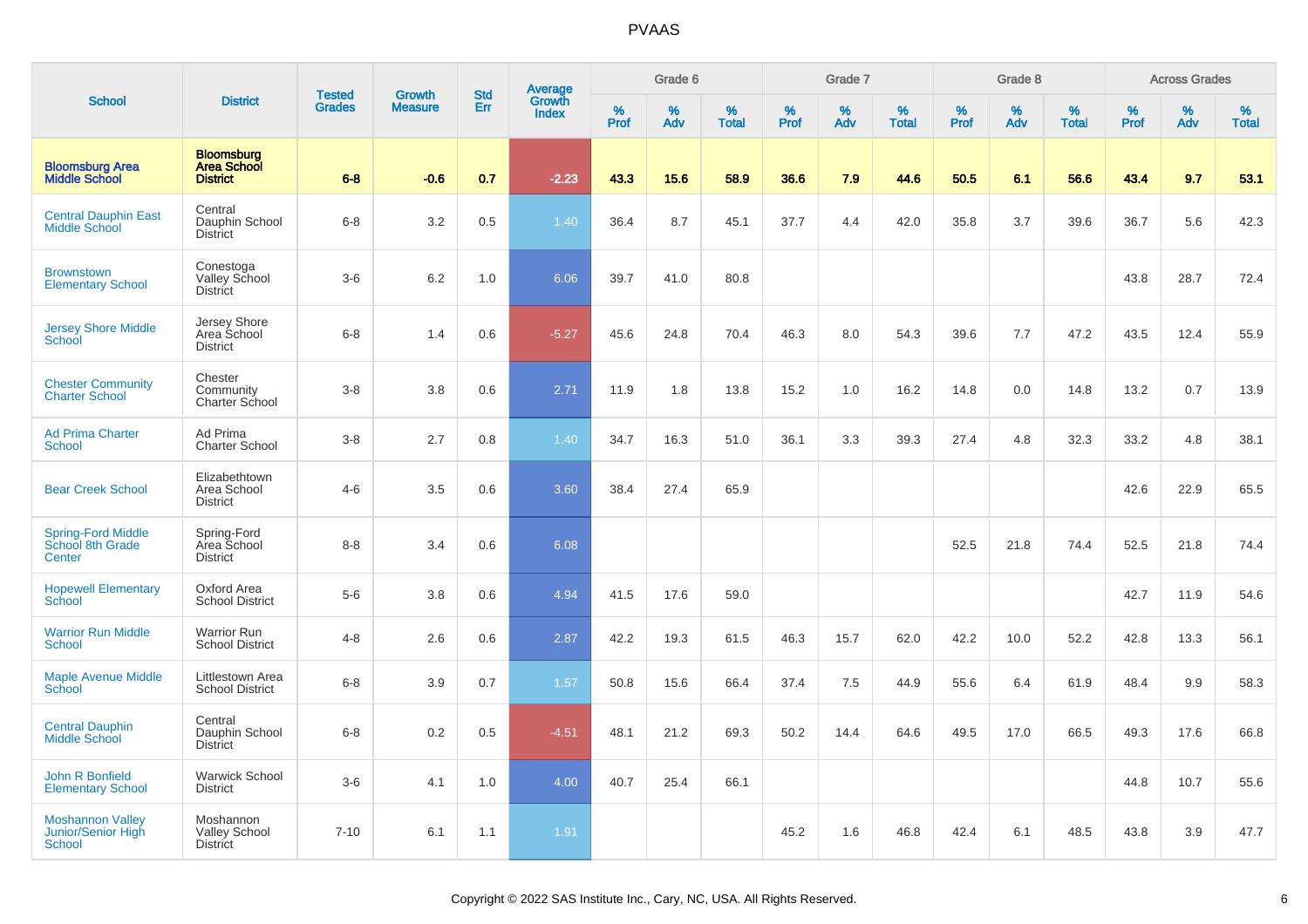|                                                                     |                                                            | <b>Tested</b> | <b>Growth</b>  | <b>Std</b> | Average                |                  | Grade 6     |                   |                  | Grade 7  |                   |           | Grade 8  |                   |              | <b>Across Grades</b> |                   |
|---------------------------------------------------------------------|------------------------------------------------------------|---------------|----------------|------------|------------------------|------------------|-------------|-------------------|------------------|----------|-------------------|-----------|----------|-------------------|--------------|----------------------|-------------------|
| <b>School</b>                                                       | <b>District</b>                                            | <b>Grades</b> | <b>Measure</b> | Err        | Growth<br><b>Index</b> | %<br><b>Prof</b> | $\%$<br>Adv | %<br><b>Total</b> | %<br><b>Prof</b> | %<br>Adv | %<br><b>Total</b> | %<br>Prof | %<br>Adv | %<br><b>Total</b> | $\%$<br>Prof | $\%$<br>Adv          | %<br><b>Total</b> |
| <b>Bloomsburg Area</b><br><b>Middle School</b>                      | <b>Bloomsburg</b><br><b>Area School</b><br><b>District</b> | $6 - 8$       | $-0.6$         | 0.7        | $-2.23$                | 43.3             | 15.6        | 58.9              | 36.6             | 7.9      | 44.6              | 50.5      | 6.1      | 56.6              | 43.4         | 9.7                  | 53.1              |
| Donald H Eichhorn<br><b>Middle School</b>                           | Lewisburg Area<br>School District                          | $6 - 8$       | 3.7            | 0.6        | 2.27                   | 38.8             | 38.8        | 77.7              | 42.6             | 30.9     | 73.5              | 42.5      | 31.3     | 73.9              | 41.4         | 33.5                 | 74.9              |
| <b>Sandy Run Middle</b><br>School                                   | <b>Upper Dublin</b><br>School District                     | $6 - 8$       | 2.7            | 0.5        | 0.87                   | 45.4             | 34.4        | 79.8              | 59.5             | 20.0     | 79.5              | 55.1      | 22.0     | 77.1              | 53.1         | 25.7                 | 78.8              |
| <b>Montgomery</b><br><b>Elementary School</b>                       | North Penn<br><b>School District</b>                       | $3-6$         | 5.4            | 0.9        | 4.79                   | 33.3             | 48.3        | 81.6              |                  |          |                   |           |          |                   | 47.3         | 27.0                 | 74.2              |
| <b>Dutch Ridge</b><br><b>Elementary School</b>                      | <b>Beaver Area</b><br><b>School District</b>               | $3-6$         | 2.0            | 0.8        | 2.58                   | 40.3             | 48.7        | 89.1              |                  |          |                   |           |          |                   | 46.0         | 36.8                 | 82.8              |
| John B. Stetson<br><b>Charter School</b>                            | John B. Stetson<br>Charter School                          | $5-8$         | 3.5            | 0.6        | 2.23                   | 6.4              | 0.0         | 6.4               | 10.2             | 0.0      | 10.2              | 10.5      | 1.6      | 12.1              | 8.5          | 0.5                  | 8.9               |
| <b>West Perry Middle</b><br>School                                  | <b>West Perry</b><br>School District                       | $6 - 8$       | 3.1            | 0.6        | 1.38                   | 41.7             | 21.8        | 63.5              | 44.2             | 7.9      | 52.1              | 53.3      | 13.3     | 66.7              | 46.5         | 14.2                 | 60.7              |
| <b>Twin Valley Middle</b><br>School                                 | <b>Twin Valley</b><br><b>School District</b>               | $5-8$         | 2.3            | 0.5        | 2.61                   | 41.1             | 26.7        | 67.8              | 40.6             | 19.2     | 59.9              | 55.4      | 15.0     | 70.5              | 47.2         | 17.8                 | 65.0              |
| <b>Eshleman Elementary</b><br>School                                | Penn Manor<br><b>School District</b>                       | $3-6$         | 7.8            | 1.4        | 4.79                   | 37.1             | 42.9        | 80.0              |                  |          |                   |           |          |                   | 46.5         | 26.5                 | 72.9              |
| <b>Midd-West High</b><br><b>School</b>                              | Midd-West<br><b>School District</b>                        | $7 - 11$      | 6.1            | 1.1        | 5.44                   |                  |             |                   |                  |          |                   | 48.8      | 8.0      | 56.8              | 48.8         | 8.0                  | 56.8              |
| <b>Cowanesque Valley</b><br>Junior/Senior High<br><b>School</b>     | Northern Tioga<br>School District                          | $7 - 12$      | 7.3            | 1.3        | 3.59                   |                  |             |                   | 43.5             | 13.0     | 56.5              | 48.3      | 13.8     | 62.1              | 44.9         | 13.3                 | 58.2              |
| <b>Brockway Area</b><br><b>Elementary School</b>                    | Brockway Area<br>School District                           | $3-6$         | 5.4            | 1.0        | 5.37                   | 40.6             | 34.8        | 75.4              |                  |          |                   |           |          |                   | 46.3         | 21.6                 | 67.8              |
| <b>Millville Area</b><br><b>Junior/Senior High</b><br><b>School</b> | Millville Area<br><b>School District</b>                   | $7 - 12$      | 7.6            | 1.4        | 3.28                   |                  |             |                   | 44.4             | 13.3     | 57.8              | 52.6      | 10.5     | 63.2              | 48.2         | 12.0                 | 60.2              |
| <b>Wyalusing Valley</b><br><b>Elementary School</b>                 | <b>Wyalusing Area</b><br>School District                   | $3-6$         | 0.1            | 0.9        | 0.09                   | 43.1             | 13.7        | 56.9              |                  |          |                   |           |          |                   | 39.7         | 11.1                 | 50.8              |
| <b>Smith Middle School</b>                                          | Solanco School<br><b>District</b>                          | $6 - 8$       | 3.2            | 0.6        | 0.40                   | 51.3             | 17.6        | 68.9              | 39.3             | 12.4     | 51.7              | 41.0      | 12.0     | 53.0              | 43.7         | 14.0                 | 57.7              |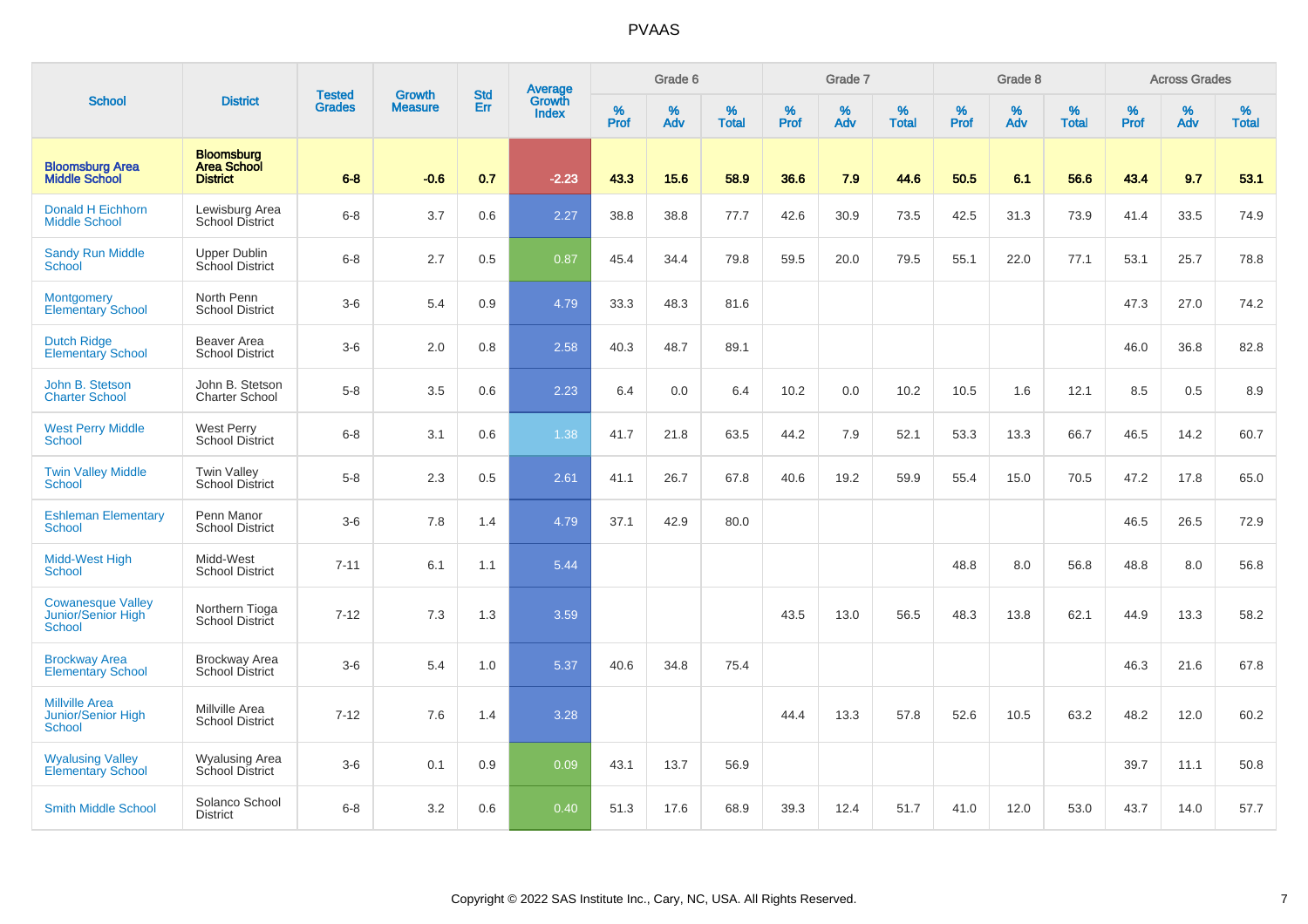|                                                                   |                                                            |                                |                                 | <b>Std</b>    |                                          |           | Grade 6  |                   |           | Grade 7  |                   |           | Grade 8  |                   |           | <b>Across Grades</b> |                   |
|-------------------------------------------------------------------|------------------------------------------------------------|--------------------------------|---------------------------------|---------------|------------------------------------------|-----------|----------|-------------------|-----------|----------|-------------------|-----------|----------|-------------------|-----------|----------------------|-------------------|
| <b>School</b>                                                     | <b>District</b>                                            | <b>Tested</b><br><b>Grades</b> | <b>Growth</b><br><b>Measure</b> | Err           | <b>Average</b><br>Growth<br><b>Index</b> | %<br>Prof | %<br>Adv | %<br><b>Total</b> | %<br>Prof | %<br>Adv | %<br><b>Total</b> | %<br>Prof | %<br>Adv | %<br><b>Total</b> | %<br>Prof | %<br>Adv             | %<br><b>Total</b> |
| <b>Bloomsburg Area</b><br><b>Middle School</b>                    | <b>Bloomsburg</b><br><b>Area School</b><br><b>District</b> | $6 - 8$                        | $-0.6$                          | 0.7           | $-2.23$                                  | 43.3      | 15.6     | 58.9              | 36.6      | 7.9      | 44.6              | 50.5      | 6.1      | 56.6              | 43.4      | 9.7                  | 53.1              |
| <b>Upper Perkiomen</b><br>Middle School                           | Upper<br>Perkiomen<br><b>School District</b>               | $6 - 8$                        | 1.2                             | 0.5           | $-1.46$                                  | 45.7      | 12.0     | 57.7              | 48.7      | 11.5     | 60.2              | 46.0      | 12.4     | 58.4              | 46.9      | 12.0                 | 58.8              |
| Greencastle-Antrim<br><b>Middle School</b>                        | Greencastle-<br>Antrim School<br><b>District</b>           | $6 - 8$                        | 2.5                             | 0.5           | 1.89                                     | 41.0      | 28.2     | 69.2              | 45.4      | 20.7     | 66.1              | 51.7      | 14.7     | 66.4              | 46.0      | 21.2                 | 67.2              |
| <b>Butler Middle School</b>                                       | <b>Butler Area</b><br><b>School District</b>               | $5-6$                          | 2.3                             | $0.4^{\circ}$ | 2.18                                     | 44.1      | 18.4     | 62.5              |           |          |                   |           |          |                   | 47.1      | 15.5                 | 62.6              |
| <b>Richland High School</b>                                       | Richland<br><b>School District</b>                         | $7 - 11$                       | 4.0                             | 0.8           | 1.70                                     |           |          |                   | 51.6      | 14.1     | 65.6              | 53.8      | 15.1     | 68.9              | 52.6      | 14.5                 | 67.1              |
| <b>Towanda Area</b><br><b>Elementary School</b>                   | Towanda Area<br><b>School District</b>                     | $3-6$                          | 3.3                             | 0.8           | 4.07                                     | 36.4      | 19.6     | 56.1              |           |          |                   |           |          |                   | 34.4      | 12.8                 | 47.2              |
| <b>Milton Area Middle</b><br><b>School</b>                        | Milton Area<br><b>School District</b>                      | $6 - 11$                       | 3.4                             | 0.6           | 0.71                                     | 40.3      | 12.4     | 52.7              | 48.9      | 13.3     | 62.2              | 40.9      | 16.5     | 57.5              | 43.5      | 14.1                 | 57.5              |
| <b>Bucks County</b><br><b>Montessori Charter</b><br><b>School</b> | <b>Bucks County</b><br>Montessori<br><b>Charter School</b> | $3-6$                          | 10.3                            | 1.9           | 3.15                                     | 35.7      | 57.1     | 92.9              |           |          |                   |           |          |                   | 51.1      | 35.1                 | 86.2              |
| <b>Central Mountain</b><br><b>Middle School</b>                   | Keystone<br>Central School<br><b>District</b>              | $5-8$                          | 2.2                             | 0.4           | 1.79                                     | 37.8      | 14.2     | 52.0              | 33.7      | 4.9      | 38.7              | 36.9      | 3.2      | 40.1              | 35.9      | 6.3                  | 42.2              |
| <b>Mercer Area</b><br><b>Elementary School</b>                    | Mercer Area<br><b>School District</b>                      | $3-6$                          | 4.9                             | 1.1           | 4.46                                     | 31.3      | 35.8     | 67.2              |           |          |                   |           |          |                   | 42.5      | 19.7                 | 62.2              |
| <b>Belmont Charter</b><br>School                                  | <b>Belmont</b><br><b>Charter School</b>                    | $3 - 10$                       | 2.8                             | 0.9           | $-1.72$                                  | 25.5      | 2.0      | 27.4              | 22.9      | 0.0      | 22.9              | 28.0      | 0.0      | 28.0              | 18.0      | 1.9                  | 19.9              |
| <b>Northley Middle</b><br><b>School</b>                           | Penn-Delco<br><b>School District</b>                       | $6 - 8$                        | 1.5                             | 0.5           | $-2.27$                                  | 40.8      | 17.9     | 58.7              | 48.7      | 16.8     | 65.4              | 45.8      | 6.2      | 52.1              | 45.0      | 13.7                 | 58.7              |
| Otto-Eldred<br>Junior/Senior High<br><b>School</b>                | Otto-Eldred<br><b>School District</b>                      | $7 - 11$                       | 6.6                             | 1.3           | 3.30                                     |           |          |                   | 42.2      | 11.1     | 53.3              | 35.4      | 12.5     | 47.9              | 38.7      | 11.8                 | 50.5              |
| <b>Independence Middle</b><br>School                              | <b>Bethel Park</b><br><b>School District</b>               | $5-8$                          | 2.9                             | 0.6           | 3.23                                     |           |          |                   | 58.0      | 17.1     | 75.1              | 54.5      | 19.6     | 74.1              | 56.4      | 18.3                 | 74.6              |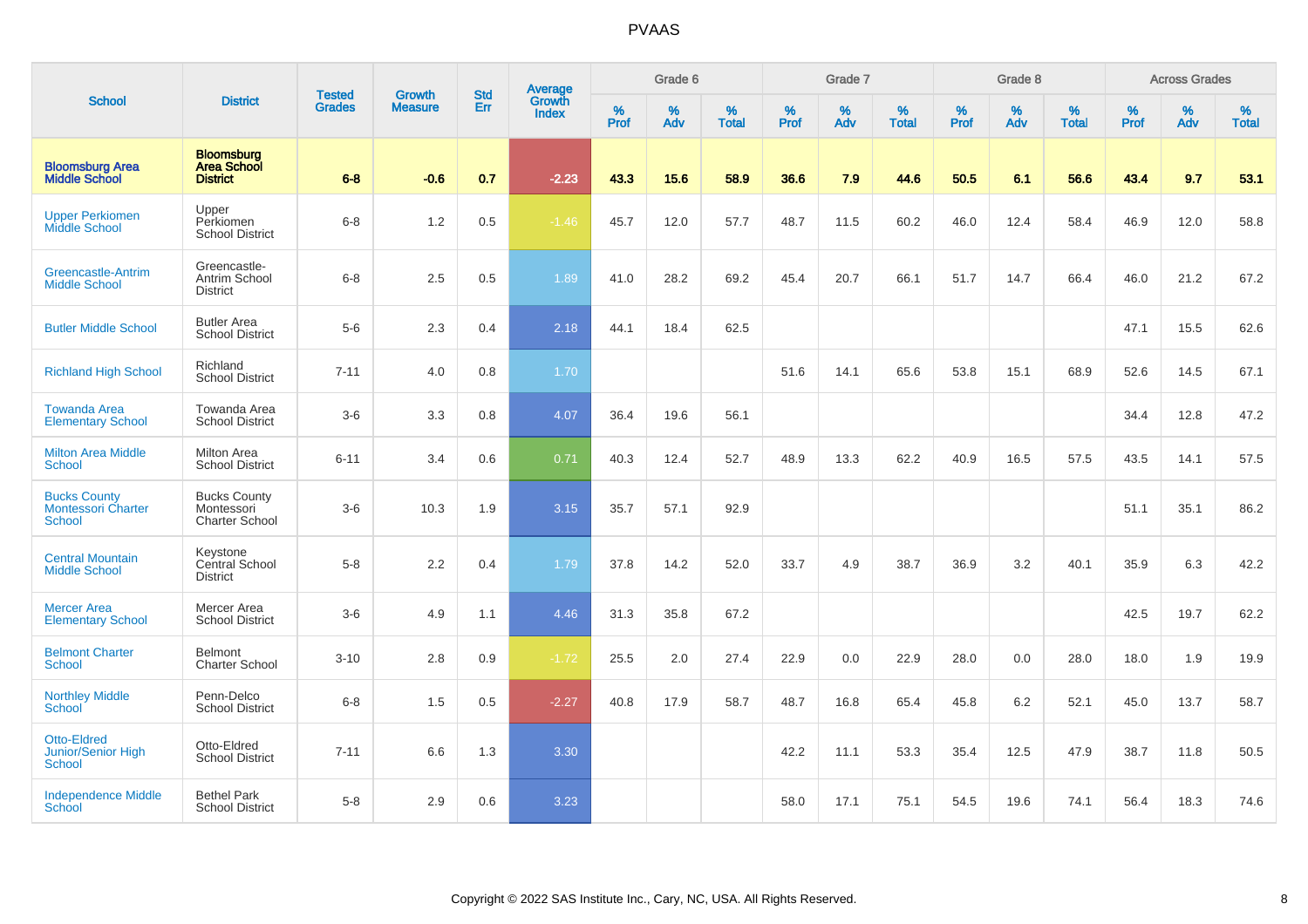|                                                   |                                                            | <b>Tested</b> | <b>Growth</b>  | <b>Std</b> |                                          |                  | Grade 6  |                   |           | Grade 7  |                   |           | Grade 8  |                   |           | <b>Across Grades</b> |                   |
|---------------------------------------------------|------------------------------------------------------------|---------------|----------------|------------|------------------------------------------|------------------|----------|-------------------|-----------|----------|-------------------|-----------|----------|-------------------|-----------|----------------------|-------------------|
| <b>School</b>                                     | <b>District</b>                                            | <b>Grades</b> | <b>Measure</b> | <b>Err</b> | <b>Average</b><br>Growth<br><b>Index</b> | %<br><b>Prof</b> | %<br>Adv | %<br><b>Total</b> | %<br>Prof | %<br>Adv | %<br><b>Total</b> | %<br>Prof | %<br>Adv | %<br><b>Total</b> | %<br>Prof | %<br>Adv             | %<br><b>Total</b> |
| <b>Bloomsburg Area</b><br><b>Middle School</b>    | <b>Bloomsburg</b><br><b>Area School</b><br><b>District</b> | $6 - 8$       | $-0.6$         | 0.7        | $-2.23$                                  | 43.3             | 15.6     | 58.9              | 36.6      | 7.9      | 44.6              | 50.5      | 6.1      | 56.6              | 43.4      | 9.7                  | 53.1              |
| <b>Universal Vare Charter</b><br><b>School</b>    | <b>Universal Vare</b><br><b>Charter School</b>             | $6-8$         | 6.8            | 1.3        | 2.67                                     | 11.8             | 17.6     | 29.4              | 16.7      | 0.0      | 16.7              | 28.6      | 1.6      | 30.2              | 22.7      | 3.6                  | 26.4              |
| Spring-Ford Middle<br>School 7th Grade<br>Center  | Spring-Ford<br>Area School<br><b>District</b>              | $7 - 7$       | 2.7            | 0.5        | 5.10                                     |                  |          |                   | 52.7      | 21.3     | 74.0              |           |          |                   | 52.7      | 21.3                 | 74.0              |
| <b>Universal Daroff</b><br><b>Charter School</b>  | <b>Universal Daroff</b><br><b>Charter School</b>           | $3-8$         | 4.3            | 0.8        | 2.37                                     | 20.4             | 1.8      | 22.2              | 12.5      | 2.1      | 14.6              | 21.8      | 0.0      | 21.8              | 15.2      | 1.3                  | 16.5              |
| Cambria Heights<br>Middle School                  | Cambria<br><b>Heights School</b><br><b>District</b>        | $6 - 8$       | 1.3            | 0.7        | $-2.37$                                  | 43.0             | 25.0     | 68.0              | 51.0      | 5.2      | 56.2              | 48.2      | 13.4     | 61.6              | 47.4      | 14.6                 | 62.0              |
| <b>Canonsburg Middle</b><br>School                | Canon-<br>Mcmillan<br><b>School District</b>               | $7 - 8$       | 1.3            | 0.5        | $-0.84$                                  |                  |          |                   | 51.6      | 18.2     | 69.7              | 57.3      | 17.8     | 75.1              | 54.1      | 18.0                 | 72.1              |
| <b>Shallow Brook Inter</b><br>School              | Northeastern<br><b>York School</b><br><b>District</b>      | $4 - 6$       | 4.3            | 0.8        | 2.01                                     | 43.4             | 14.2     | 57.6              |           |          |                   |           |          |                   | 46.2      | 17.6                 | 63.8              |
| <b>First District</b><br><b>Elementary School</b> | Crawford<br>Central School<br><b>District</b>              | $3-6$         | 7.2            | 1.4        | 4.30                                     | 47.7             | 11.4     | 59.1              |           |          |                   |           |          |                   | 43.9      | 8.7                  | 52.6              |
| <b>Franklin Regional</b><br><b>Middle School</b>  | Franklin<br>Regional<br>School District                    | $6-8$         | 1.3            | 0.5        | $-0.30$                                  | 36.5             | 42.3     | 78.8              | 55.2      | 18.9     | 74.1              | 46.1      | 16.8     | 62.8              | 45.8      | 26.6                 | 72.3              |
| <b>Clearview Elementary</b><br><b>School</b>      | <b>Red Lion Area</b><br><b>School District</b>             | $3-6$         | 1.3            | 1.4        | 0.89                                     | 42.5             | 27.5     | 70.0              |           |          |                   |           |          |                   | 41.7      | 11.1                 | 52.8              |
| <b>Wayne Highlands</b><br>Middle School           | Wayne<br>Highlands<br>School District                      | $6-8$         | 2.8            | 0.7        | $-0.21$                                  | 50.4             | 17.1     | 67.6              | 50.0      | 18.1     | 68.1              | 48.4      | 13.9     | 62.3              | 49.6      | 16.3                 | 65.9              |
| <b>Danville Area Middle</b><br><b>School</b>      | Danville Area<br><b>School District</b>                    | $6 - 8$       | 1.3            | 0.6        | $-1.18$                                  | 41.0             | 27.1     | 68.1              | 52.9      | 20.3     | 73.2              | 43.3      | 21.7     | 65.0              | 45.8      | 22.9                 | 68.7              |
| <b>West Hills</b><br><b>Intermediate School</b>   | Armstrong<br>School District                               | $4 - 6$       | 3.5            | 0.7        | 3.51                                     | 41.9             | 18.9     | 60.8              |           |          |                   |           |          |                   | 43.1      | 15.8                 | 58.9              |
| <b>Discovery Charter</b><br>School                | Discovery<br>Charter School                                | $3-8$         | 4.6            | 0.9        | 2.43                                     | 27.3             | 9.1      | 36.4              | 35.6      | 3.4      | 39.0              | 45.7      | 5.7      | 51.4              | 29.8      | 3.4                  | 33.2              |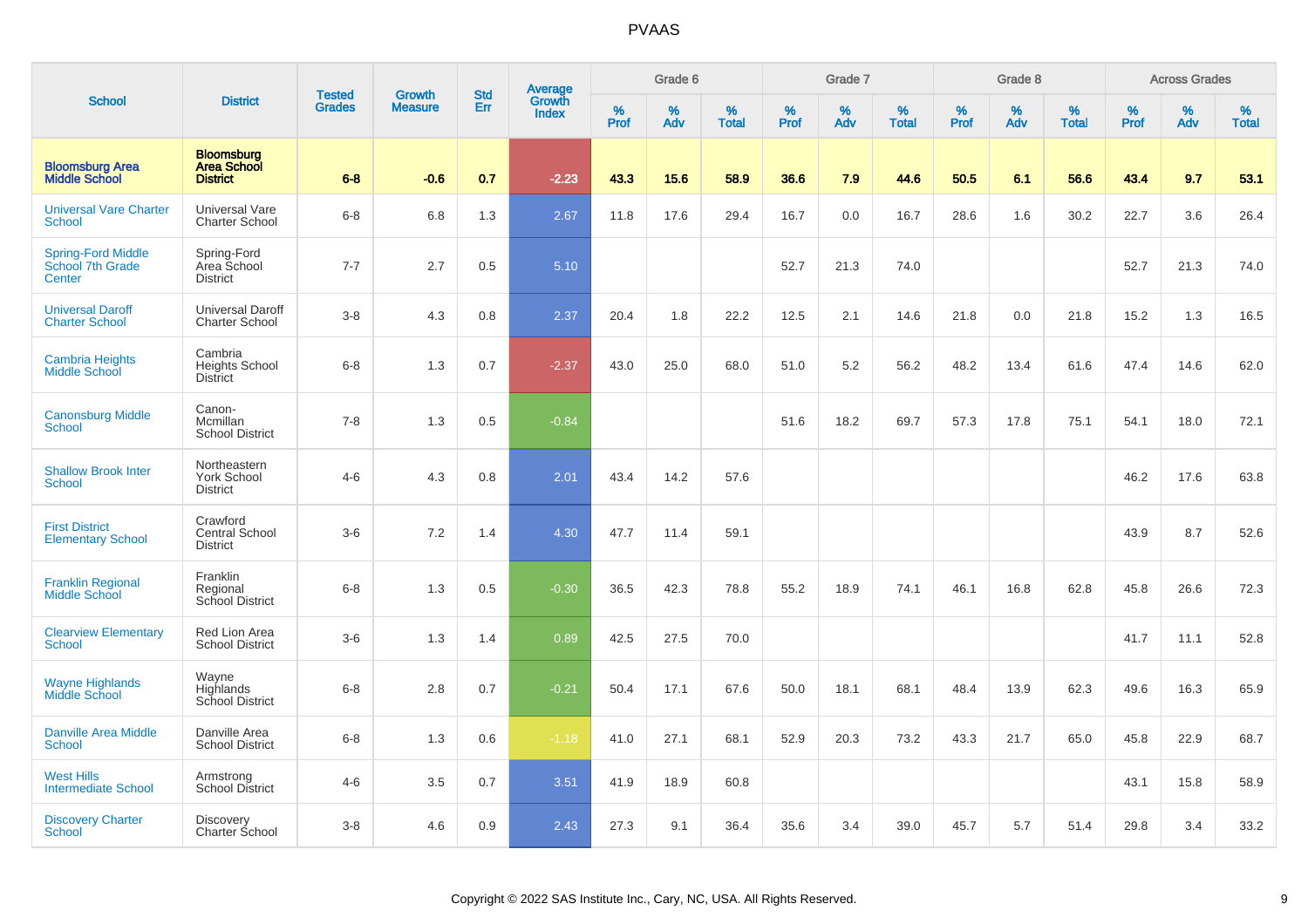|                                                                |                                                            |                                |                                 | <b>Std</b> | Average                |                  | Grade 6  |                   |                  | Grade 7  |                   |           | Grade 8  |                   |                     | <b>Across Grades</b> |                   |
|----------------------------------------------------------------|------------------------------------------------------------|--------------------------------|---------------------------------|------------|------------------------|------------------|----------|-------------------|------------------|----------|-------------------|-----------|----------|-------------------|---------------------|----------------------|-------------------|
| <b>School</b>                                                  | <b>District</b>                                            | <b>Tested</b><br><b>Grades</b> | <b>Growth</b><br><b>Measure</b> | Err        | Growth<br><b>Index</b> | %<br><b>Prof</b> | %<br>Adv | %<br><b>Total</b> | %<br><b>Prof</b> | %<br>Adv | %<br><b>Total</b> | %<br>Prof | %<br>Adv | %<br><b>Total</b> | $\%$<br><b>Prof</b> | %<br>Adv             | %<br><b>Total</b> |
| <b>Bloomsburg Area</b><br><b>Middle School</b>                 | <b>Bloomsburg</b><br><b>Area School</b><br><b>District</b> | $6 - 8$                        | $-0.6$                          | 0.7        | $-2.23$                | 43.3             | 15.6     | 58.9              | 36.6             | 7.9      | 44.6              | 50.5      | 6.1      | 56.6              | 43.4                | 9.7                  | 53.1              |
| <b>Locust Grove</b><br><b>Elementary School</b>                | Red Lion Area<br><b>School District</b>                    | $3-6$                          | $6.2\,$                         | 1.3        | 4.89                   | 40.9             | 22.7     | 63.6              |                  |          |                   |           |          |                   | 44.2                | 12.6                 | 56.8              |
| <b>Wattsburg Area Middle</b><br><b>School</b>                  | Wattsburg Area<br>School District                          | $5-9$                          | 3.0                             | 0.6        | 0.15                   | 52.7             | 18.3     | 71.0              | 46.2             | 13.2     | 59.3              | 60.8      | 5.9      | 66.7              | 52.4                | 11.5                 | 63.9              |
| <b>Pennwood Middle</b><br><b>School</b>                        | Pennsbury<br><b>School District</b>                        | $6 - 8$                        | 0.1                             | 0.5        | $-2.67$                | 52.7             | 20.4     | 73.1              | 52.3             | 13.7     | 66.0              | 48.4      | 12.6     | 61.0              | 51.1                | 15.5                 | 66.7              |
| Esperanza Academy<br><b>Charter School</b>                     | Esperanza<br>Academy<br>Charter School                     | $4 - 11$                       | 1.2                             | 0.5        | $-2.91$                | 17.4             | 0.5      | 17.9              | 22.3             | 1.4      | 23.6              | 18.9      | 0.5      | 19.4              | 19.0                | 0.9                  | 19.9              |
| Somerset Area Jr-Sr<br><b>High School</b>                      | Somerset Area<br><b>School District</b>                    | $6 - 11$                       | 0.7                             | 0.6        | $-3.13$                | 42.4             | 28.8     | 71.2              | 46.7             | 17.5     | 64.2              | 52.5      | 12.8     | 65.2              | 47.3                | 19.5                 | 66.8              |
| <b>Gettysburg Area</b><br>Middle School                        | Gettysburg<br>Area School<br><b>District</b>               | $6 - 8$                        | 2.4                             | 0.5        | 2.01                   | 43.6             | 23.4     | 67.0              | 48.7             | 11.6     | 60.3              | 46.0      | 10.7     | 56.7              | 46.2                | 14.9                 | 61.2              |
| Pittsburgh Capa 6-12                                           | Pittsburgh<br>School District                              | $6 - 11$                       | 0.0                             | 0.7        | $-2.97$                | 44.7             | 37.2     | 81.9              | 58.3             | 27.0     | 85.2              | 42.7      | 30.1     | 72.8              | 49.0                | 31.1                 | 80.1              |
| <b>Cambridge Springs</b><br><b>Elementary School</b>           | Penncrest<br><b>School District</b>                        | $3-6$                          | 5.7                             | 1.2        | 3.02                   | 34.7             | 14.3     | 49.0              |                  |          |                   |           |          |                   | 40.4                | 13.2                 | 53.5              |
| <b>Delaware Valley</b><br><b>Middle School</b>                 | Delaware<br>Valley School<br><b>District</b>               | $6 - 8$                        | 2.3                             | 0.6        | $-0.70$                | 47.3             | 17.6     | 64.9              | 50.8             | 21.0     | 71.8              | 51.9      | 20.2     | 72.1              | 50.0                | 19.5                 | 69.5              |
| <b>Oil City Area Middle</b><br>School                          | Oil City Area<br>School District                           | $5 - 8$                        | 2.6                             | 0.5        | 0.85                   | 41.1             | 9.7      | 50.8              | 33.1             | 4.7      | 37.8              | 42.0      | 7.6      | 49.6              | 41.1                | 6.1                  | 47.2              |
| <b>Wyalusing Valley</b><br>Junior/Senior High<br><b>School</b> | <b>Wyalusing Area</b><br>School District                   | $7 - 12$                       | 2.0                             | $0.9\,$    | $-1.80$                |                  |          |                   | 43.5             | 12.0     | 55.4              | 36.8      | 3.8      | 40.6              | 39.9                | 7.6                  | 47.5              |
| <b>Hanover Middle</b><br><b>School</b>                         | Hanover Public<br><b>School District</b>                   | $5-8$                          | 1.6                             | 0.5        | 0.20                   | 42.8             | 9.4      | 52.2              | 46.1             | 6.2      | 52.3              | 39.0      | 7.3      | 46.3              | 42.2                | 6.5                  | 48.7              |
| <b>Sayre Area High</b><br>School                               | Sayre Area<br>School District                              | $7 - 11$                       | 1.6                             | 1.0        | $-2.25$                |                  |          |                   | 47.0             | 8.4      | 55.4              | 39.0      | 4.9      | 43.9              | 43.0                | 6.7                  | 49.7              |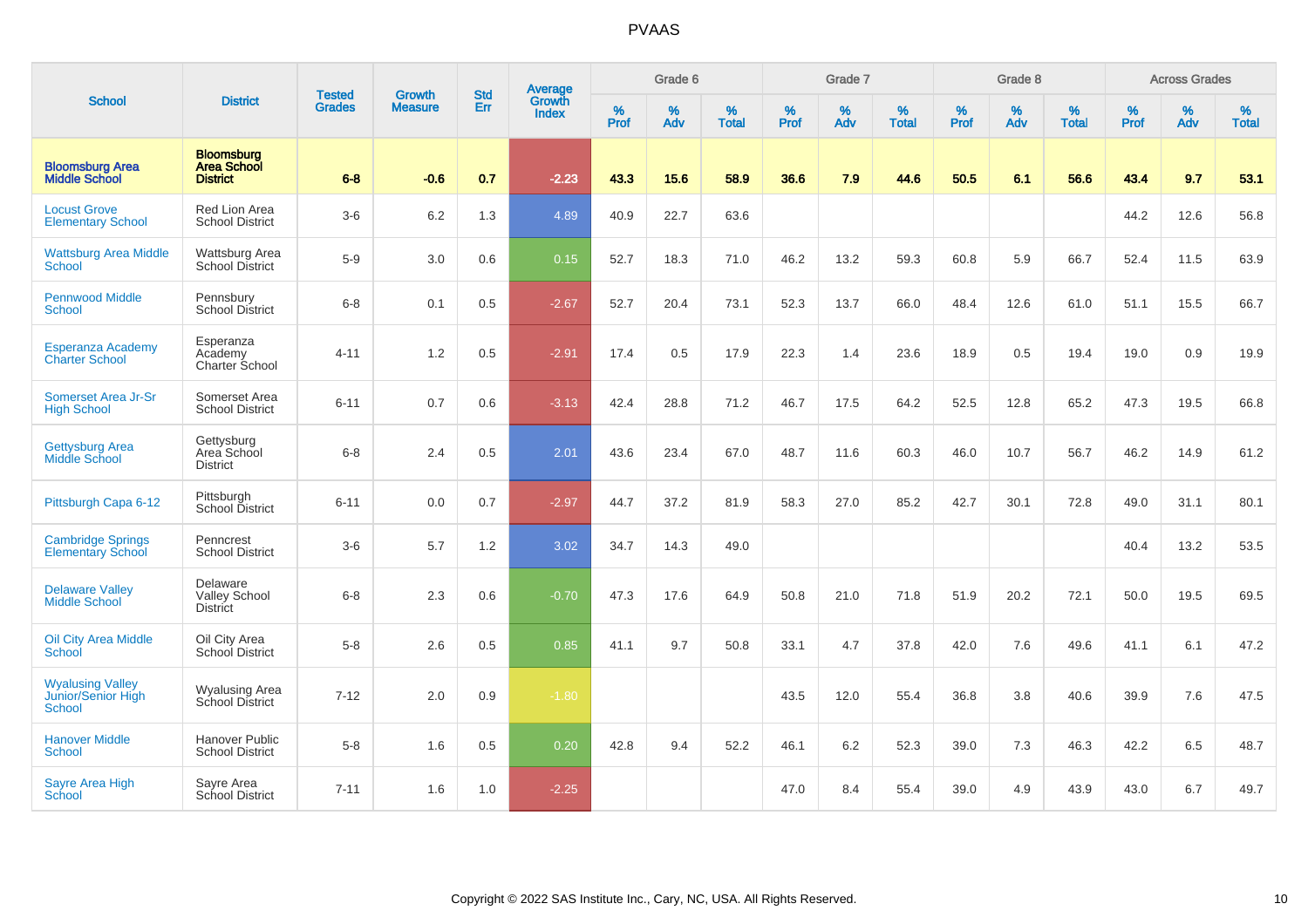|                                                                   |                                                               |                                |                                 |                   |                                          |           | Grade 6  |                   |           | Grade 7  |                   |           | Grade 8  |                   |           | <b>Across Grades</b> |                   |
|-------------------------------------------------------------------|---------------------------------------------------------------|--------------------------------|---------------------------------|-------------------|------------------------------------------|-----------|----------|-------------------|-----------|----------|-------------------|-----------|----------|-------------------|-----------|----------------------|-------------------|
| <b>School</b>                                                     | <b>District</b>                                               | <b>Tested</b><br><b>Grades</b> | <b>Growth</b><br><b>Measure</b> | <b>Std</b><br>Err | <b>Average</b><br>Growth<br><b>Index</b> | %<br>Prof | %<br>Adv | %<br><b>Total</b> | %<br>Prof | %<br>Adv | %<br><b>Total</b> | %<br>Prof | %<br>Adv | %<br><b>Total</b> | %<br>Prof | %<br>Adv             | %<br><b>Total</b> |
| <b>Bloomsburg Area</b><br><b>Middle School</b>                    | <b>Bloomsburg</b><br><b>Area School</b><br><b>District</b>    | $6 - 8$                        | $-0.6$                          | 0.7               | $-2.23$                                  | 43.3      | 15.6     | 58.9              | 36.6      | 7.9      | 44.6              | 50.5      | 6.1      | 56.6              | 43.4      | 9.7                  | 53.1              |
| <b>Avella Area</b><br>Junior/Senior High<br><b>School</b>         | Avella Area<br><b>School District</b>                         | $7 - 12$                       | 6.3                             | 1.5               | 0.80                                     |           |          |                   | 60.0      | 5.7      | 65.7              | 63.0      | 18.5     | 81.5              | 61.3      | 11.3                 | 72.6              |
| <b>Harlan Rowe Middle</b><br>School                               | Athens Area<br><b>School District</b>                         | $6 - 8$                        | 2.9                             | 0.6               | 0.73                                     | 39.6      | 18.7     | 58.2              | 56.9      | 5.1      | 62.0              | 45.3      | 7.2      | 52.5              | 47.3      | 10.2                 | 57.6              |
| Pennsylvania Distance<br><b>Learning Charter</b><br><b>School</b> | Pennsylvania<br><b>Distance</b><br>Learning<br>Charter School | $3 - 12$                       | 0.0                             | 0.7               | $-1.90$                                  | 16.2      | 4.0      | 20.3              | 25.6      | 1.2      | 26.7              | 33.3      | 2.3      | 35.6              | 25.8      | 3.0                  | 28.8              |
| <b>Tussey Mountain</b><br>Middle School                           | <b>Tussey</b><br>Mountain<br><b>School District</b>           | $5-8$                          | 1.8                             | 0.8               | 0.21                                     | 46.3      | 8.5      | 54.9              | 45.2      | 0.0      | 45.2              | 47.2      | 2.8      | 50.0              | 46.0      | 4.0                  | 50.0              |
| <b>Rhodes E Washington</b><br><b>School</b>                       | Philadelphia<br>City School<br><b>District</b>                | $3-8$                          | 5.1                             | 1.7               | $-0.19$                                  |           |          |                   | 0.0       | 0.0      | 0.0               | 9.1       | 0.0      | 9.1               | 4.4       | 0.0                  | 4.4               |
| <b>Universal Creighton</b><br><b>Charter School</b>               | Universal<br>Creighton<br><b>Charter School</b>               | $3-8$                          | $-0.0$                          | 0.7               | $-3.71$                                  | 25.6      | 2.3      | 27.9              | 15.4      | 4.6      | 20.0              | 34.9      | 5.8      | 40.7              | 28.8      | 4.7                  | 33.5              |
| <b>Wilson Middle School</b>                                       | Carlisle Area<br><b>School District</b>                       | $6-8$                          | 2.4                             | 0.6               | $-1.27$                                  | 42.0      | 14.0     | 56.0              | 45.6      | 10.6     | 56.2              | 38.6      | 10.3     | 49.0              | 42.2      | 11.6                 | 53.8              |
| <b>Camp Curtin Academy</b>                                        | Harrisburg City<br>School District                            | $5-8$                          | 2.7                             | 0.6               | 1.25                                     | 6.2       | 0.0      | 6.2               | 5.3       | 0.8      | 6.1               | 6.6       | 0.0      | 6.6               | 4.9       | 0.2                  | 5.1               |
| <b>Decatur Stephen</b><br><b>School</b>                           | Philadelphia<br>City School<br><b>District</b>                | $3-8$                          | 5.0                             | 1.1               | 1.52                                     | 22.2      | 11.1     | 33.3              | 38.9      | 5.6      | 44.4              | 50.0      | 0.0      | 50.0              | 41.1      | 7.5                  | 48.6              |
| Hartman Intermediate<br>School                                    | <b>Ellwood City</b><br>Area School<br><b>District</b>         | $5-6$                          | 3.7                             | 0.8               | 3.45                                     | 47.0      | 14.8     | 61.7              |           |          |                   |           |          |                   | 50.2      | 13.2                 | 63.5              |
| <b>Freire Charter School</b>                                      | <b>Freire Charter</b><br>School                               | $5 - 11$                       | 1.6                             | 0.7               | $-0.46$                                  | 31.4      | 1.4      | 32.9              | 28.3      | 2.0      | 30.3              | 33.6      | 3.7      | 37.4              | 27.6      | 1.9                  | 29.5              |
| <b>Tacony Academy</b><br><b>Charter School</b>                    | Tacony<br>Academy<br>Charter School                           | $3 - 11$                       | $-3.1$                          | 0.8               | $-5.44$                                  | 21.7      | 4.4      | 26.1              | 48.0      | 1.4      | 49.3              | 17.1      | 5.7      | 22.9              | 25.6      | 2.4                  | 28.0              |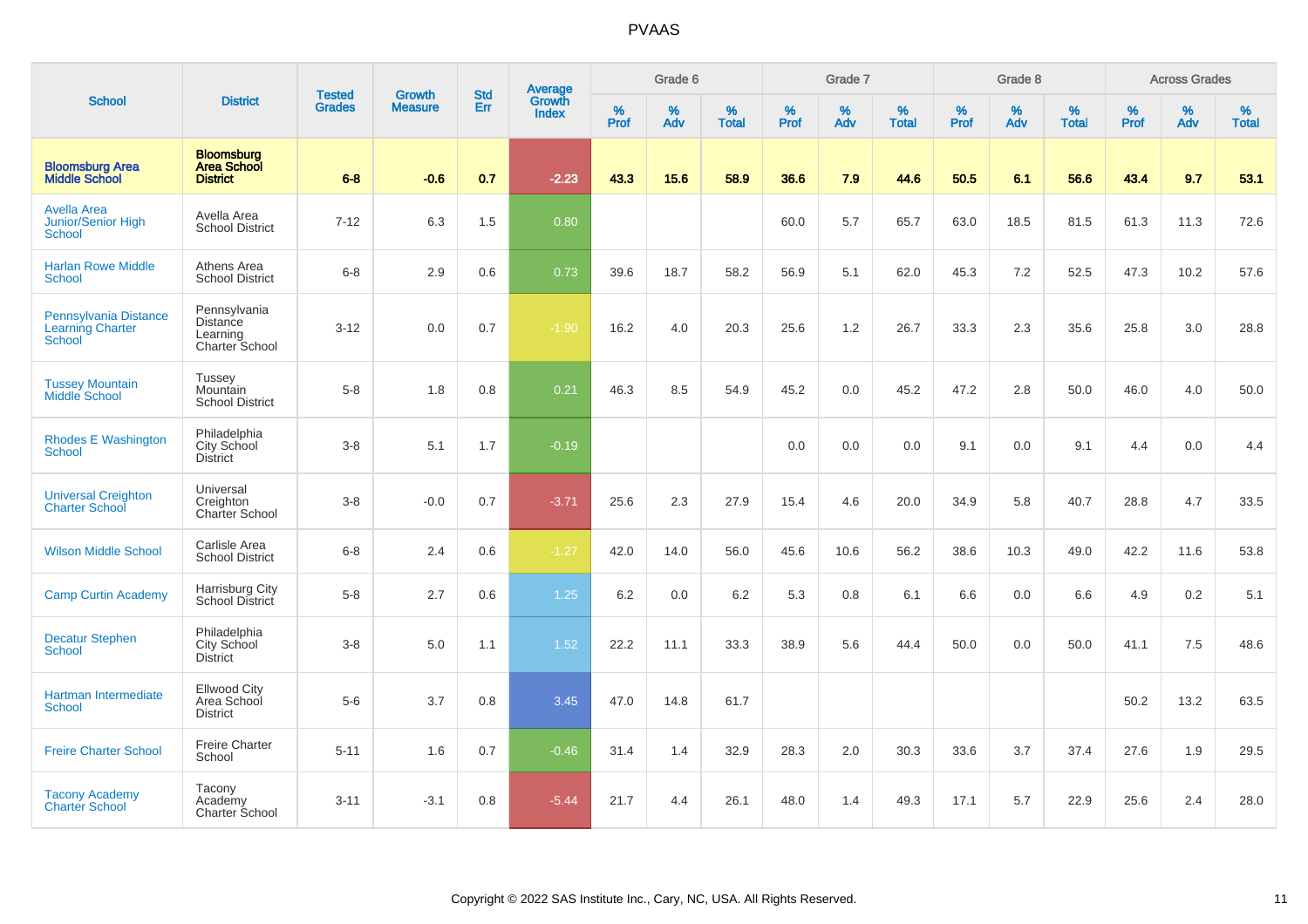|                                                                  |                                                            |                                |                                 |                   |                                          |                  | Grade 6  |                   |           | Grade 7  |                   |           | Grade 8  |                   |           | <b>Across Grades</b> |                   |
|------------------------------------------------------------------|------------------------------------------------------------|--------------------------------|---------------------------------|-------------------|------------------------------------------|------------------|----------|-------------------|-----------|----------|-------------------|-----------|----------|-------------------|-----------|----------------------|-------------------|
| <b>School</b>                                                    | <b>District</b>                                            | <b>Tested</b><br><b>Grades</b> | <b>Growth</b><br><b>Measure</b> | <b>Std</b><br>Err | <b>Average</b><br>Growth<br><b>Index</b> | %<br><b>Prof</b> | %<br>Adv | %<br><b>Total</b> | %<br>Prof | %<br>Adv | %<br><b>Total</b> | %<br>Prof | %<br>Adv | %<br><b>Total</b> | %<br>Prof | %<br>Adv             | %<br><b>Total</b> |
| <b>Bloomsburg Area</b><br><b>Middle School</b>                   | <b>Bloomsburg</b><br><b>Area School</b><br><b>District</b> | $6 - 8$                        | $-0.6$                          | 0.7               | $-2.23$                                  | 43.3             | 15.6     | 58.9              | 36.6      | 7.9      | 44.6              | 50.5      | 6.1      | 56.6              | 43.4      | 9.7                  | 53.1              |
| Williamsburg<br><b>Community</b><br>Junior/Senior High<br>School | Williamsburg<br>Community<br><b>School District</b>        | $7 - 11$                       | 6.3                             | 1.4               | 1.93                                     |                  |          |                   | 47.6      | 9.5      | 57.1              | 43.8      | 12.5     | 56.2              | 46.0      | 10.8                 | 56.8              |
| <b>Hollidaysburg Area</b><br>Junior High School                  | Hollidaysburg<br>Area School<br><b>District</b>            | $7 - 9$                        | $-0.6$                          | 0.6               | $-5.75$                                  |                  |          |                   | 46.8      | 17.3     | 64.1              | 45.3      | 12.0     | 57.3              | 46.0      | 14.7                 | 60.8              |
| <b>Spring Cove Middle</b><br>School                              | Spring Cove<br>School District                             | $6 - 8$                        | 0.7                             | 0.6               | $-1.46$                                  | 42.1             | 13.5     | 55.6              | 48.8      | 6.3      | 55.1              | 34.6      | 11.8     | 46.5              | 41.8      | 10.5                 | 52.4              |
| <b>East Coventry</b><br><b>Elementary School</b>                 | Owen J Roberts<br><b>School District</b>                   | $3-6$                          | 4.7                             | 1.0               | 2.53                                     | 43.1             | 31.9     | 75.0              |           |          |                   |           |          |                   | 54.0      | 21.1                 | 75.1              |
| <b>Annville Elementary</b><br><b>School</b>                      | Annville-Cleona<br><b>School District</b>                  | $3-6$                          | 2.9                             | 0.9               | 3.08                                     | 39.6             | 21.9     | 61.5              |           |          |                   |           |          |                   | 44.4      | 15.7                 | 60.2              |
| <b>Lycoming Valley</b><br>Intermediate School                    | Williamsport<br>Area School<br><b>District</b>             | $4 - 6$                        | 1.0                             | 0.7               | 1.42                                     | 50.0             | 7.3      | 57.3              |           |          |                   |           |          |                   | 48.6      | 10.1                 | 58.7              |
| <b>Rowland Academy</b>                                           | Harrisburg City<br>School District                         | $5-8$                          | 0.7                             | 0.6               | $-0.15$                                  | 10.7             | 2.3      | 13.0              | 6.4       | 2.7      | 9.1               | 12.3      | 0.9      | 13.2              | 7.8       | 1.5                  | 9.3               |
| <b>Daniel Boone Area</b><br><b>Middle School</b>                 | Daniel Boone<br>Area School<br><b>District</b>             | $6 - 8$                        | 1.9                             | 0.5               | 0.63                                     | 31.7             | 16.1     | 47.8              | 46.1      | 7.4      | 53.4              | 43.0      | 9.3      | 52.3              | 40.4      | 10.8                 | 51.2              |
| <b>Peters Township</b><br><b>Middle School</b>                   | Peters<br>Township<br><b>School District</b>               | $6 - 8$                        | 2.4                             | $0.5\,$           | 2.73                                     |                  |          |                   | 57.8      | 25.7     | 83.5              | 63.8      | 20.1     | 83.9              | 61.0      | 22.7                 | 83.7              |
| <b>Old Forge</b><br>Junior/Senior High<br><b>School</b>          | Old Forge<br>School District                               | $7 - 12$                       | 0.7                             | 1.1               | $-3.27$                                  |                  |          |                   | 33.3      | 24.2     | 57.6              | 44.1      | 6.8      | 50.8              | 38.4      | 16.0                 | 54.4              |
| <b>John Beck Elementary</b><br>School                            | <b>Warwick School</b><br><b>District</b>                   | $3-6$                          | 4.0                             | 1.1               | 3.61                                     | 42.4             | 32.2     | 74.6              |           |          |                   |           |          |                   | 49.4      | 18.6                 | 68.0              |
| <b>Oakview Elementary</b><br>School                              | West Middlesex<br>Area School<br><b>District</b>           | $4 - 6$                        | 5.2                             | 1.2               | 2.85                                     | 41.0             | 26.2     | 67.2              |           |          |                   |           |          |                   | 43.0      | 18.0                 | 61.0              |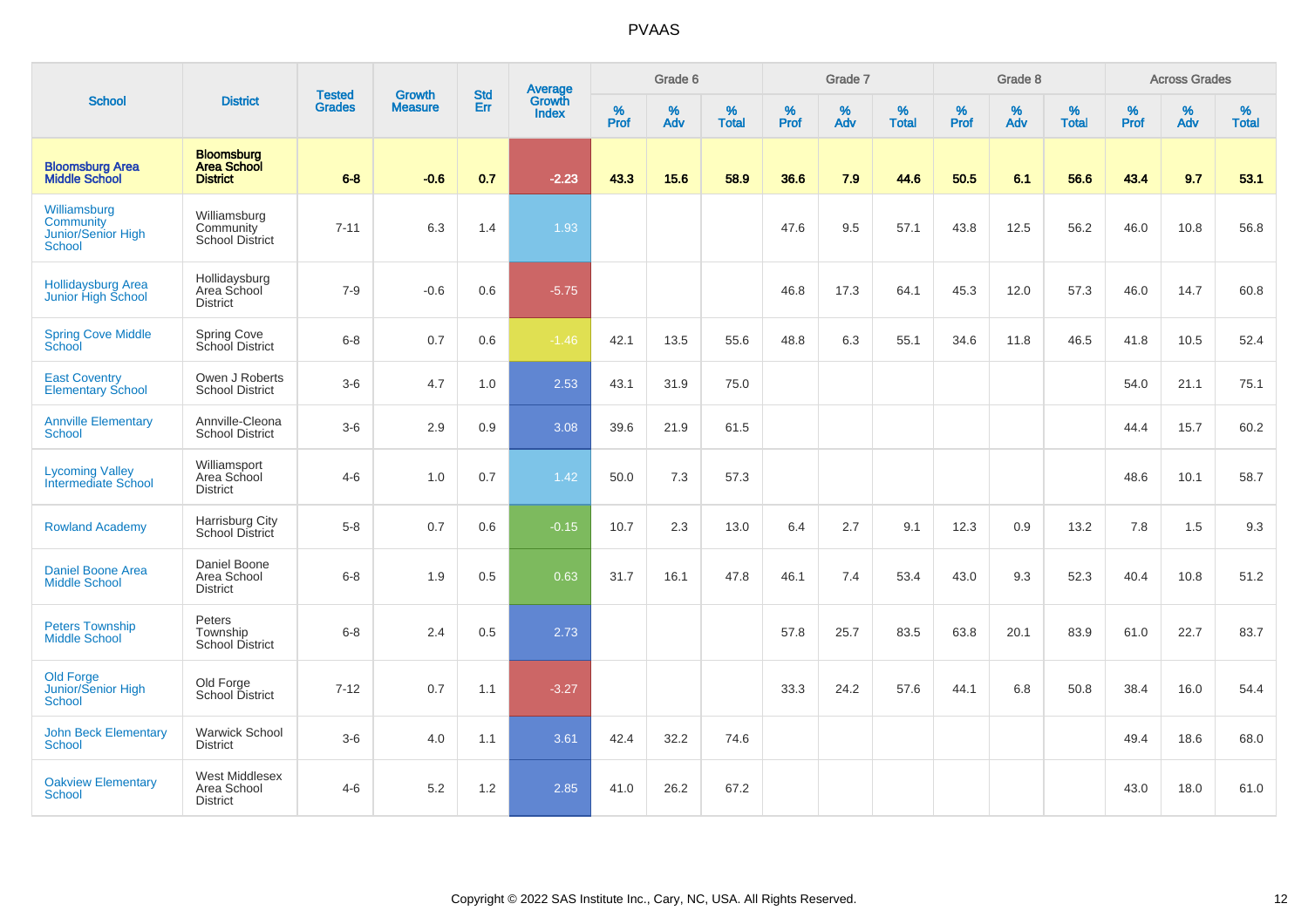| <b>School</b>                                        |                                                            |                                |                                 | <b>Std</b> |                                          |           | Grade 6  |                   |           | Grade 7  |                   |           | Grade 8  |                   |           | <b>Across Grades</b> |                   |
|------------------------------------------------------|------------------------------------------------------------|--------------------------------|---------------------------------|------------|------------------------------------------|-----------|----------|-------------------|-----------|----------|-------------------|-----------|----------|-------------------|-----------|----------------------|-------------------|
|                                                      | <b>District</b>                                            | <b>Tested</b><br><b>Grades</b> | <b>Growth</b><br><b>Measure</b> | Err        | <b>Average</b><br>Growth<br><b>Index</b> | %<br>Prof | %<br>Adv | %<br><b>Total</b> | %<br>Prof | %<br>Adv | %<br><b>Total</b> | %<br>Prof | %<br>Adv | %<br><b>Total</b> | %<br>Prof | %<br>Adv             | %<br><b>Total</b> |
| <b>Bloomsburg Area</b><br><b>Middle School</b>       | <b>Bloomsburg</b><br><b>Area School</b><br><b>District</b> | $6 - 8$                        | $-0.6$                          | 0.7        | $-2.23$                                  | 43.3      | 15.6     | 58.9              | 36.6      | 7.9      | 44.6              | 50.5      | 6.1      | 56.6              | 43.4      | 9.7                  | 53.1              |
| Jefferson-Morgan<br><b>Middle/High School</b>        | Jefferson-<br>Morgan School<br><b>District</b>             | $7 - 10$                       | 4.7                             | 1.2        | 0.88                                     |           |          |                   | 41.8      | 5.4      | 47.3              | 44.4      | 6.7      | 51.1              | 43.0      | 6.0                  | 49.0              |
| <b>Lenape Elementary</b><br>School                   | Armstrong<br><b>School District</b>                        | $3-6$                          | 3.7                             | 0.9        | 4.12                                     | 43.6      | 16.8     | 60.4              |           |          |                   |           |          |                   | 39.8      | 11.9                 | 51.7              |
| <b>Elk Lake Junior/Senior</b><br><b>High School</b>  | Elk Lake School<br><b>District</b>                         | $7 - 11$                       | 2.3                             | 0.9        | $-0.66$                                  |           |          |                   | 39.8      | 11.4     | 51.1              | 35.8      | 6.2      | 42.0              | 37.9      | 8.9                  | 46.8              |
| <b>Provident Charter</b><br><b>School</b>            | Provident<br><b>Charter School</b>                         | $3-8$                          | 4.1                             | 1.1        | $-1.11$                                  | 15.8      | 5.3      | 21.0              | 13.6      | 0.0      | 13.6              | 17.2      | 3.4      | 20.7              | 16.4      | 2.9                  | 19.3              |
| <b>Ward L Myers</b><br><b>Elementary School</b>      | Muncy School<br><b>District</b>                            | $3-6$                          | 1.1                             | 1.0        | 1.03                                     | 48.7      | 30.8     | 79.5              |           |          |                   |           |          |                   | 48.8      | 19.0                 | 67.7              |
| <b>Broughal Middle</b><br>School                     | Bethlehem Area<br><b>School District</b>                   | $6 - 8$                        | 3.4                             | 0.9        | 0.30                                     | 39.2      | 3.8      | 43.0              | 23.6      | 0.0      | 23.6              | 25.8      | 3.2      | 29.0              | 30.0      | 2.4                  | 32.4              |
| <b>Pleasant Valley Middle</b><br><b>School</b>       | Pleasant Valley<br>School District                         | $7 - 8$                        | 2.6                             | 0.7        | 1.39                                     |           |          |                   | 47.2      | 10.7     | 57.9              | 52.6      | 7.7      | 60.3              | 49.6      | 9.4                  | 58.9              |
| Pennsylvania Cyber<br><b>Charter School</b>          | Pennsylvania<br>Cyber Charter<br>School                    | $3 - 11$                       | 2.1                             | 0.5        | 2.03                                     | 39.5      | 11.2     | 50.7              | 42.9      | 3.4      | 46.4              | 39.5      | 2.6      | 42.0              | 40.1      | 7.4                  | 47.5              |
| <b>Shenandoah Valley</b><br><b>Elementary School</b> | Shenandoah<br><b>Valley School</b><br><b>District</b>      | $3-6$                          | 5.1                             | 1.2        | 4.21                                     | 31.4      | 9.8      | 41.2              |           |          |                   |           |          |                   | 35.6      | 6.9                  | 42.5              |
| <b>Pine Grove Area</b><br><b>Middle School</b>       | Pine Grove<br>Area School<br><b>District</b>               | $5-8$                          | 0.9                             | 0.6        | $-0.49$                                  | 41.0      | 14.5     | 55.6              | 44.7      | 0.8      | 45.5              | 45.5      | 6.2      | 51.8              | 46.3      | 5.8                  | 52.1              |
| <b>Clark Wood</b><br><b>Elementary School</b>        | Northern Tioga<br>School District                          | $3-6$                          | 6.3                             | 1.5        | 3.66                                     | 36.8      | 18.4     | 55.3              |           |          |                   |           |          |                   | 41.7      | 10.9                 | 52.6              |
| <b>Pottsgrove Middle</b><br>School                   | Pottsgrove<br>School District                              | $6 - 8$                        | 0.3                             | 0.5        | $-3.00$                                  | 42.3      | 6.4      | 48.7              | 53.1      | 9.1      | 62.3              | 40.4      | 3.7      | 44.2              | 45.1      | 6.3                  | 51.4              |
| <b>Springton Lake Middle</b><br>School               | Rose Tree<br>Media School<br><b>District</b>               | $6-8$                          | 0.3                             | 0.5        | $-2.54$                                  | 41.0      | 44.4     | 85.4              | 51.8      | 27.0     | 78.8              | 56.2      | 22.8     | 79.0              | 49.2      | 32.1                 | 81.3              |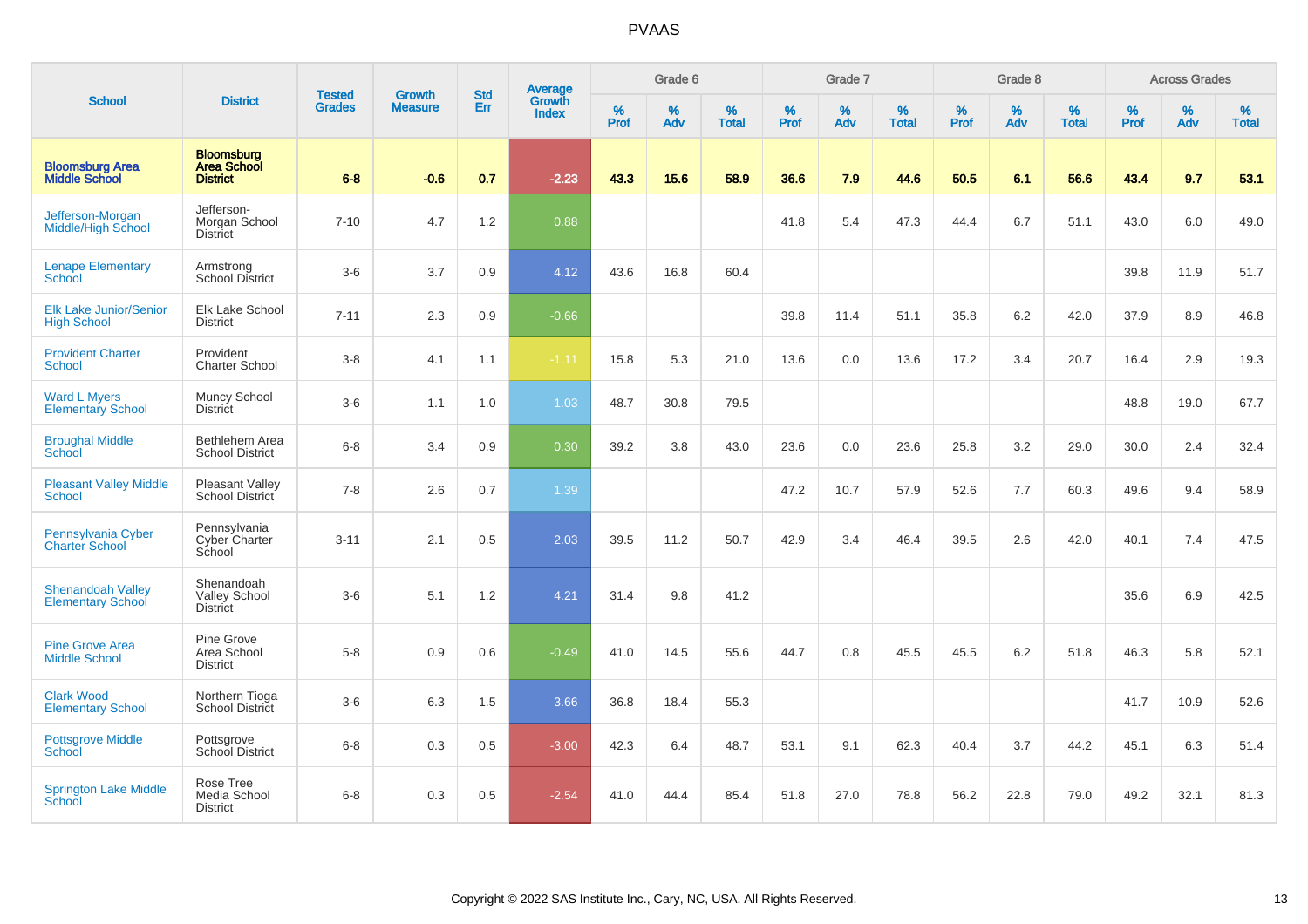|                                                                    |                                                                       |                                |                                 |                   |                                          |           | Grade 6  |                   |           | Grade 7  |                   |           | Grade 8  |                   |           | <b>Across Grades</b> |                   |
|--------------------------------------------------------------------|-----------------------------------------------------------------------|--------------------------------|---------------------------------|-------------------|------------------------------------------|-----------|----------|-------------------|-----------|----------|-------------------|-----------|----------|-------------------|-----------|----------------------|-------------------|
| <b>School</b>                                                      | <b>District</b>                                                       | <b>Tested</b><br><b>Grades</b> | <b>Growth</b><br><b>Measure</b> | <b>Std</b><br>Err | <b>Average</b><br>Growth<br><b>Index</b> | %<br>Prof | %<br>Adv | %<br><b>Total</b> | %<br>Prof | %<br>Adv | %<br><b>Total</b> | %<br>Prof | %<br>Adv | %<br><b>Total</b> | %<br>Prof | %<br>Adv             | %<br><b>Total</b> |
| <b>Bloomsburg Area</b><br><b>Middle School</b>                     | <b>Bloomsburg</b><br><b>Area School</b><br><b>District</b>            | $6 - 8$                        | $-0.6$                          | 0.7               | $-2.23$                                  | 43.3      | 15.6     | 58.9              | 36.6      | 7.9      | 44.6              | 50.5      | 6.1      | 56.6              | 43.4      | 9.7                  | 53.1              |
| <b>Kulp Elementary</b><br>School                                   | North Penn<br><b>School District</b>                                  | $3-6$                          | 3.8                             | 1.1               | 3.56                                     | 42.6      | 29.4     | 72.1              |           |          |                   |           |          |                   | 50.4      | 17.9                 | 68.3              |
| <b>Rock L Butler Middle</b><br><b>School</b>                       | <b>Wellsboro Area</b><br><b>School District</b>                       | $5-8$                          | $-0.6$                          | 0.6               | $-4.12$                                  | 41.8      | 15.3     | 57.1              | 46.6      | 15.2     | 61.9              | 44.3      | 15.5     | 59.8              | 49.2      | 13.0                 | 62.2              |
| Landisville<br><b>Intermediate Center</b>                          | Hempfield<br>School District                                          | $4 - 6$                        | 3.1                             | 0.8               | 3.92                                     | 39.3      | 36.6     | 75.9              |           |          |                   |           |          |                   | 46.3      | 26.4                 | 72.8              |
| <b>Moon Area Upper</b><br><b>Middle School</b>                     | Moon Area<br><b>School District</b>                                   | $7 - 8$                        | $-0.9$                          | 0.5               | $-6.58$                                  |           |          |                   | 51.6      | 10.8     | 62.4              | 52.0      | 17.4     | 69.4              | 51.8      | 14.1                 | 65.9              |
| <b>Mid Valley Elementary</b><br>Center                             | Mid Valley<br><b>School District</b>                                  | $3-6$                          | 2.6                             | 0.8               | 3.22                                     | 48.8      | 10.4     | 59.2              |           |          |                   |           |          |                   | 43.3      | 10.6                 | 53.9              |
| <b>California Area Middle</b><br><b>School</b>                     | California Area<br><b>School District</b>                             | $7 - 9$                        | 3.3                             | 1.2               | $-0.06$                                  |           |          |                   | 45.4      | 18.2     | 63.6              | 50.0      | 18.5     | 68.5              | 47.7      | 18.4                 | 66.1              |
| <b>Kane Area Middle</b><br><b>School</b>                           | Kane Area<br><b>School District</b>                                   | $6 - 10$                       | 3.3                             | 0.8               | 0.65                                     | 40.6      | 15.6     | 56.2              | 50.8      | 6.0      | 56.7              | 50.0      | 9.8      | 59.8              | 47.4      | 10.3                 | 57.8              |
| <b>Linglestown Middle</b><br>School                                | Central<br>Dauphin School<br><b>District</b>                          | $6 - 8$                        | 1.3                             | 0.5               | $-1.36$                                  | 45.2      | 18.8     | 63.9              | 45.4      | 7.7      | 53.1              | 40.4      | 14.5     | 54.9              | 43.8      | 13.6                 | 57.4              |
| <b>Troy Area</b><br>Junior/Senior High<br><b>School</b>            | <b>Troy Area</b><br>School District                                   | $7 - 10$                       | 3.5                             | 0.9               | 2.14                                     |           |          |                   | 45.6      | 6.5      | 52.2              | 42.4      | 10.2     | 52.5              | 43.8      | 8.6                  | 52.4              |
| East Pennsboro Area<br><b>Middle School</b>                        | East Pennsboro<br>Area School<br><b>District</b>                      | $6 - 8$                        | 2.3                             | 0.6               | $-0.26$                                  | 35.0      | 18.1     | 53.1              | 50.6      | 10.0     | 60.6              | 47.1      | 8.2      | 55.3              | 44.5      | 12.0                 | 56.5              |
| <b>Union High School</b>                                           | Union School<br><b>District</b>                                       | $6 - 12$                       | 3.1                             | 1.1               | $-0.02$                                  | 40.9      | 20.4     | 61.4              | 40.5      | 0.0      | 40.5              | 40.0      | 6.7      | 46.7              | 40.5      | 9.5                  | 50.0              |
| <b>Robert Benjamin Wiley</b><br><b>Community Charter</b><br>School | Robert<br><b>Benjamin Wiley</b><br>Community<br><b>Charter School</b> | $3 - 8$                        | 3.6                             | 0.9               | 2.78                                     | 23.4      | 4.3      | 27.7              | 28.1      | 1.8      | 29.8              | 31.1      | 0.0      | 31.1              | 24.2      | 2.4                  | 26.5              |
| <b>Portage Area</b><br><b>Elementary School</b>                    | Portage Area<br><b>School District</b>                                | $3 - 6$                        | 5.2                             | 1.3               | 3.73                                     | 52.0      | 28.0     | 80.0              |           |          |                   |           |          |                   | 51.4      | 21.4                 | 72.9              |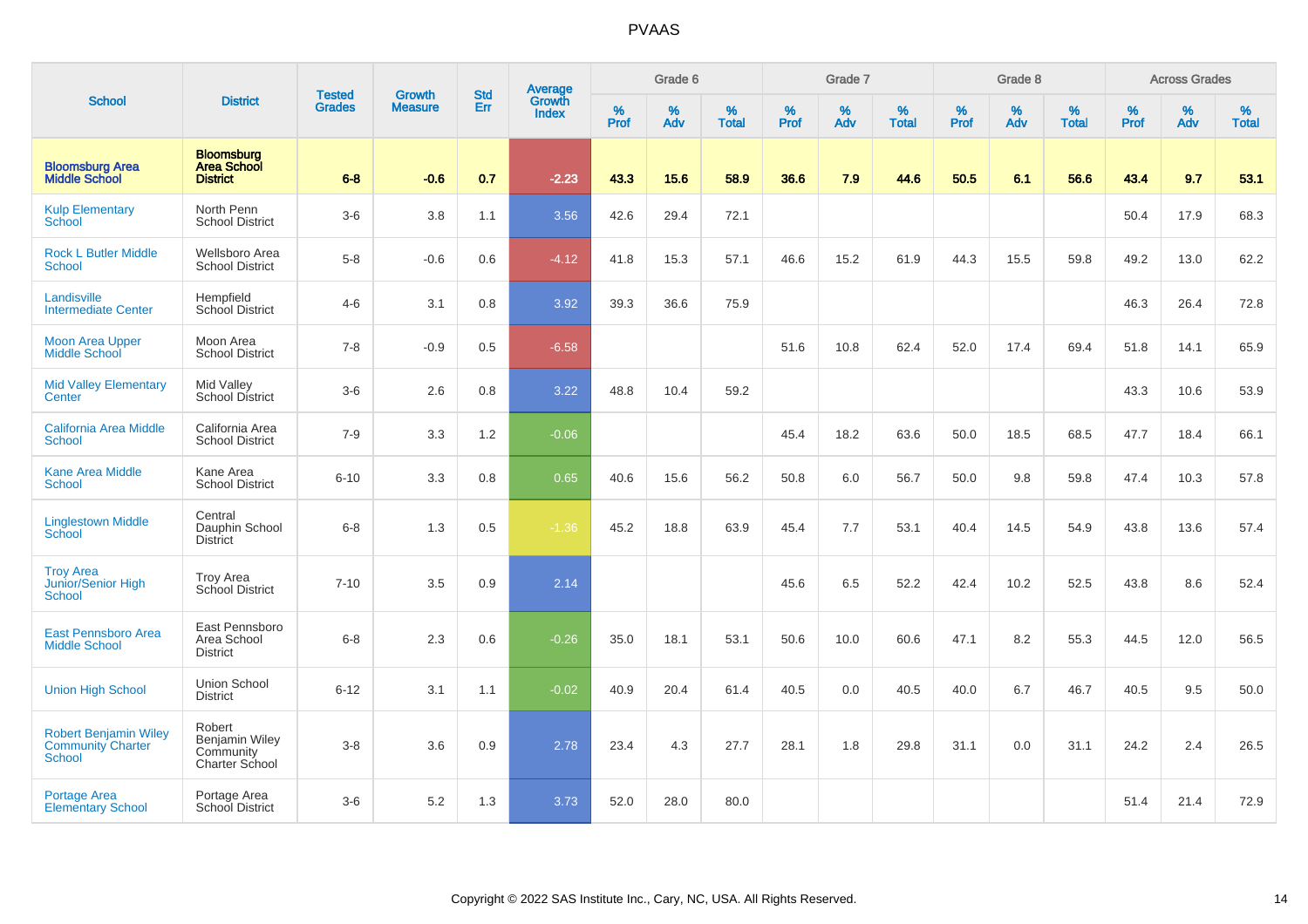|                                                     |                                                            |                                | <b>Growth</b>  | <b>Std</b> |                                          |                  | Grade 6  |                   |           | Grade 7  |                   |                  | Grade 8  |                   |           | <b>Across Grades</b> |                   |
|-----------------------------------------------------|------------------------------------------------------------|--------------------------------|----------------|------------|------------------------------------------|------------------|----------|-------------------|-----------|----------|-------------------|------------------|----------|-------------------|-----------|----------------------|-------------------|
| <b>School</b>                                       | <b>District</b>                                            | <b>Tested</b><br><b>Grades</b> | <b>Measure</b> | Err        | <b>Average</b><br>Growth<br><b>Index</b> | %<br><b>Prof</b> | %<br>Adv | %<br><b>Total</b> | %<br>Prof | %<br>Adv | %<br><b>Total</b> | %<br><b>Prof</b> | %<br>Adv | %<br><b>Total</b> | %<br>Prof | %<br>Adv             | %<br><b>Total</b> |
| <b>Bloomsburg Area</b><br><b>Middle School</b>      | <b>Bloomsburg</b><br><b>Area School</b><br><b>District</b> | $6 - 8$                        | $-0.6$         | 0.7        | $-2.23$                                  | 43.3             | 15.6     | 58.9              | 36.6      | 7.9      | 44.6              | 50.5             | 6.1      | 56.6              | 43.4      | 9.7                  | 53.1              |
| <b>Laboratory Charter</b><br>School                 | Laboratory<br>Charter School                               | $3 - 8$                        | 3.4            | 1.2        | 2.35                                     | 26.2             | 7.1      | 33.3              | 52.0      | 0.0      | 52.0              | 33.3             | 4.8      | 38.1              | 27.2      | 2.4                  | 29.6              |
| <b>Riverside Middle</b><br>School                   | Riverside<br><b>Beaver County</b><br>School District       | $6 - 8$                        | 1.6            | 0.7        | $-2.64$                                  | 37.0             | 36.0     | 73.0              | 48.8      | 12.5     | 61.2              | 51.6             | 15.8     | 67.4              | 45.4      | 22.2                 | 67.6              |
| <b>Chestnut Ridge Senior</b><br><b>High School</b>  | <b>Chestnut Ridge</b><br><b>School District</b>            | $8 - 12$                       | 5.0            | 1.2        | 4.00                                     |                  |          |                   |           |          |                   | 50.5             | 6.2      | 56.7              | 50.5      | 6.2                  | 56.7              |
| <b>Butler Elementary</b><br>School                  | <b>Central Bucks</b><br><b>School District</b>             | $3-6$                          | 0.1            | 0.9        | 0.08                                     | 42.7             | 37.5     | 80.2              |           |          |                   |                  |          |                   | 52.0      | 21.3                 | 73.3              |
| <b>Klinger Middle School</b>                        | Centennial<br><b>School District</b>                       | $6 - 8$                        | 0.5            | 0.5        | $-1.37$                                  | 39.9             | 10.1     | 50.0              | 44.2      | 6.4      | 50.5              | 52.0             | 4.0      | 55.9              | 45.4      | 6.8                  | 52.2              |
| <b>Redbank Valley High</b><br>School                | Redbank Valley<br><b>School District</b>                   | $6 - 11$                       | 3.3            | 0.8        | 1.03                                     | 38.8             | 13.8     | 52.5              | 54.6      | 12.5     | 67.0              | 55.4             | 15.4     | 70.8              | 49.4      | 13.7                 | 63.1              |
| <b>Grove City Area</b><br>Middle School             | Grove City Area<br><b>School District</b>                  | $6 - 8$                        | 0.7            | 0.7        | $-1.21$                                  | 36.9             | 23.8     | 60.7              | 58.9      | 16.1     | 75.0              | 47.1             | 12.6     | 59.7              | 47.3      | 17.6                 | 64.9              |
| <b>Big Spring Middle</b><br>School                  | <b>Big Spring</b><br>School District                       | $6 - 8$                        | $-0.5$         | 0.6        | $-4.01$                                  | 45.6             | 12.0     | 57.6              | 52.2      | 8.8      | 61.0              | 49.7             | 9.2      | 58.9              | 48.8      | 10.2                 | 59.0              |
| <b>Cold Spring</b><br><b>Elementary School</b>      | <b>Central Bucks</b><br><b>School District</b>             | $3-6$                          | 4.4            | 1.1        | 3.27                                     | 64.8             | 21.1     | 85.9              |           |          |                   |                  |          |                   | 54.8      | 18.4                 | 73.2              |
| <b>Moshannon Valley</b><br><b>Elementary School</b> | Moshannon<br><b>Valley School</b><br><b>District</b>       | $3-6$                          | 4.8            | 1.2        | 2.22                                     | 24.5             | 22.6     | 47.2              |           |          |                   |                  |          |                   | 37.3      | 10.4                 | 47.8              |
| <b>Southern Fulton</b><br><b>Elementary School</b>  | Southern Fulton<br><b>School District</b>                  | $3-6$                          | 1.7            | 1.2        | 1.37                                     | 41.4             | 15.5     | 56.9              |           |          |                   |                  |          |                   | 46.9      | 10.0                 | 56.9              |
| <b>KIPP Philadelphia</b><br><b>Charter School</b>   | <b>KIPP</b><br>Philadelphia<br>Charter School              | $3 - 8$                        | 2.8            | 0.9        | 0.52                                     | 28.0             | 0.0      | 28.0              | 29.0      | 0.0      | 29.0              | 25.6             | 0.0      | 25.6              | 21.5      | 0.4                  | 21.9              |
| People For People<br><b>Charter School</b>          | People For<br>People Charter<br>School                     | $3 - 12$                       | 3.5            | 1.0        | 1.73                                     | 19.4             | 0.0      | 19.4              | 23.1      | 0.0      | 23.1              | 6.8              | 0.0      | 6.8               | 13.2      | 0.4                  | 13.6              |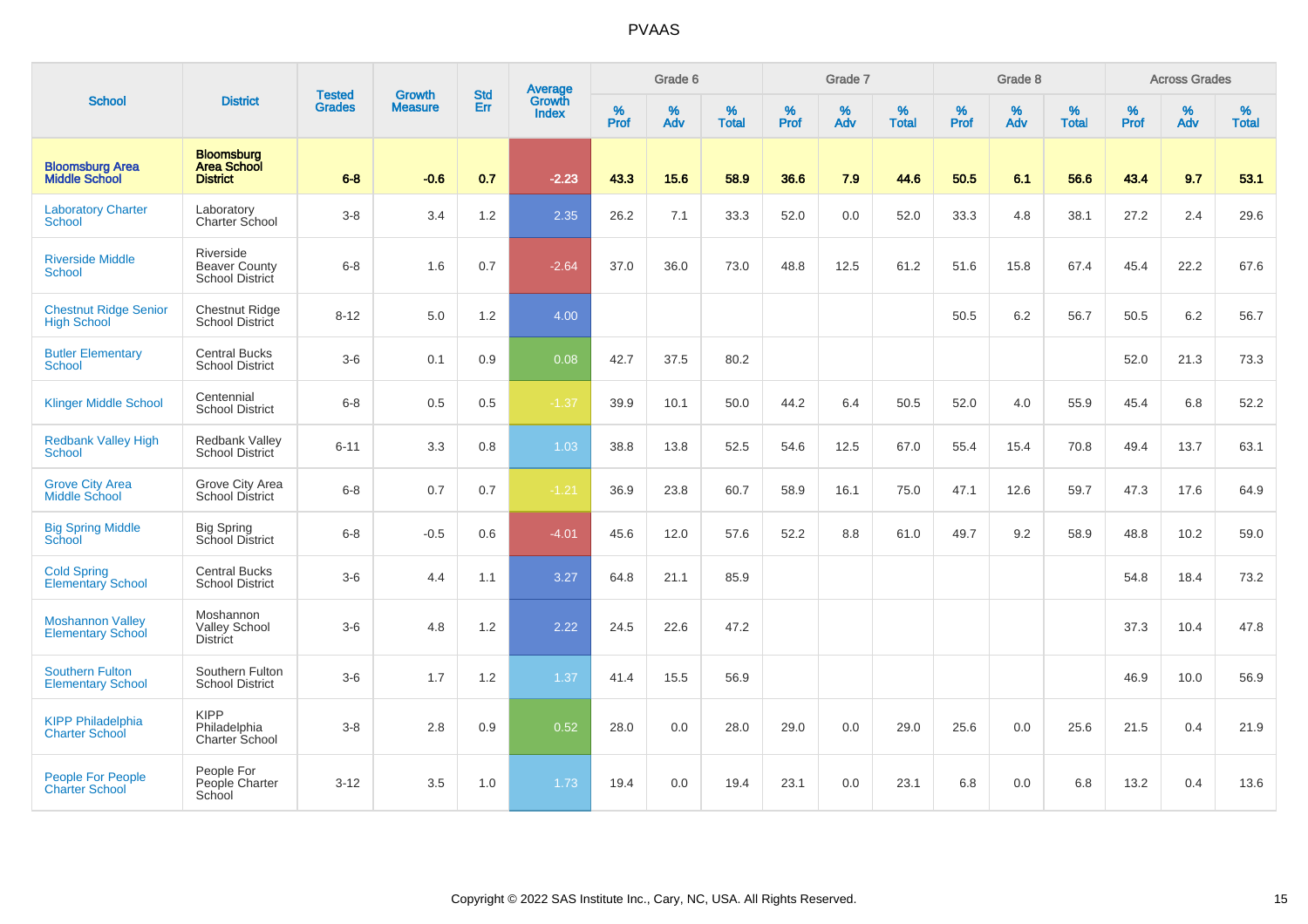|                                                         |                                                            |                                | <b>Growth</b>  | <b>Std</b> | <b>Average</b><br>Growth |                  | Grade 6  |                   |                  | Grade 7  |                   |                  | Grade 8  |                   |                     | <b>Across Grades</b> |                   |
|---------------------------------------------------------|------------------------------------------------------------|--------------------------------|----------------|------------|--------------------------|------------------|----------|-------------------|------------------|----------|-------------------|------------------|----------|-------------------|---------------------|----------------------|-------------------|
| <b>School</b>                                           | <b>District</b>                                            | <b>Tested</b><br><b>Grades</b> | <b>Measure</b> | Err        | <b>Index</b>             | %<br><b>Prof</b> | %<br>Adv | %<br><b>Total</b> | %<br><b>Prof</b> | %<br>Adv | %<br><b>Total</b> | %<br><b>Prof</b> | %<br>Adv | %<br><b>Total</b> | $\%$<br><b>Prof</b> | %<br>Adv             | %<br><b>Total</b> |
| <b>Bloomsburg Area</b><br><b>Middle School</b>          | <b>Bloomsburg</b><br><b>Area School</b><br><b>District</b> | $6 - 8$                        | $-0.6$         | 0.7        | $-2.23$                  | 43.3             | 15.6     | 58.9              | 36.6             | 7.9      | 44.6              | 50.5             | 6.1      | 56.6              | 43.4                | 9.7                  | 53.1              |
| <b>Wyoming Valley West</b><br>Middle School             | <b>Wyoming Valley</b><br>West School<br><b>District</b>    | $6 - 8$                        | 1.6            | 0.6        | 0.18                     | 32.6             | 7.6      | 40.3              | 40.5             | 4.2      | 44.6              | 30.1             | 12.1     | 42.2              | 34.3                | 8.0                  | 42.3              |
| <b>Marshall Thurgood</b>                                | Philadelphia<br>City School<br><b>District</b>             | $3-8$                          | 7.4            | 1.9        | 2.10                     | 5.9              | 0.0      | 5.9               | 25.0             | $6.2\,$  | 31.2              | 4.4              | 0.0      | 4.4               | 15.2                | 0.9                  | 16.1              |
| <b>Marshall Middle</b><br>School                        | North Allegheny<br><b>School District</b>                  | $6-8$                          | 0.2            | 0.5        | $-1.92$                  | 43.6             | 37.0     | 80.6              | 52.8             | 31.4     | 84.3              | 51.1             | 28.1     | 79.2              | 49.3                | 32.0                 | 81.3              |
| <b>Russell Byers Charter</b><br><b>School</b>           | <b>Russell Byers</b><br>Charter School                     | $3 - 8$                        | 1.4            | 0.9        | $-0.79$                  | 36.8             | 0.0      | 36.8              | 28.1             | 0.0      | 28.1              | 14.3             | 2.0      | 16.3              | 22.4                | 3.0                  | 25.3              |
| Altoona Area Jr High<br>School                          | Altoona Area<br><b>School District</b>                     | $6-8$                          | 0.6            | 0.3        | $-1.90$                  | 31.0             | 11.4     | 42.4              | 38.5             | 4.6      | 43.0              | 43.9             | 7.4      | 51.3              | 37.7                | 7.8                  | 45.6              |
| <b>North Strabane</b><br><b>Intermediate School</b>     | Canon-<br>Mcmillan<br><b>School District</b>               | $5-6$                          | 2.8            | 0.7        | 3.75                     | 46.0             | 26.1     | 72.0              |                  |          |                   |                  |          |                   | 55.5                | 18.7                 | 74.2              |
| <b>Wind Gap Middle</b><br><b>School</b>                 | Pen Argyl Area<br>School District                          | $4 - 8$                        | 2.2            | 0.6        | $-0.56$                  | 43.9             | 13.4     | 57.3              | 44.6             | 9.1      | 53.6              | 44.7             | 4.8      | 49.5              | 44.6                | 11.6                 | 56.2              |
| Towamensing<br><b>Elementary School</b>                 | Palmerton Area<br><b>School District</b>                   | $3-6$                          | 4.7            | 1.6        | 2.88                     | 48.6             | 29.7     | 78.4              |                  |          |                   |                  |          |                   | 45.1                | 19.6                 | 64.7              |
| <b>Tenth Street</b><br><b>Elementary School</b>         | Riverview<br><b>School District</b>                        | $3-6$                          | 1.7            | 1.4        | 1.24                     | 37.0             | 41.3     | 78.3              |                  |          |                   |                  |          |                   | 53.3                | 31.1                 | 84.4              |
| <b>Riverside</b><br>Junior/Senior High<br><b>School</b> | Riverside<br><b>School District</b>                        | $7 - 11$                       | 2.4            | 0.9        | 0.11                     |                  |          |                   | 45.0             | 12.0     | 57.0              | 45.4             | 8.3      | 53.7              | 45.2                | 10.1                 | 55.3              |
| <b>Charles H Boehm</b><br><b>Middle School</b>          | Pennsbury<br><b>School District</b>                        | $6 - 8$                        | 2.1            | 0.5        | $-0.16$                  | 45.3             | 21.6     | 66.8              | 53.4             | 15.5     | 68.9              | 49.7             | 23.4     | 73.0              | 49.3                | 20.2                 | 69.6              |
| <b>Pequea Valley</b><br><b>Intermediate School</b>      | Pequea Valley<br>School District                           | $7 - 8$                        | 3.2            | 0.8        | 2.27                     |                  |          |                   | 43.2             | 4.8      | 48.0              | 37.6             | 6.9      | 44.6              | 40.7                | 5.8                  | 46.5              |
| <b>Marshall Math Science</b><br>Academy                 | Harrisburg City<br>School District                         | $5-8$                          | 1.4            | 0.8        | $-2.28$                  | 45.2             | 5.5      | 50.7              | 57.1             | 4.8      | 61.9              | 57.4             | 8.8      | 66.2              | 47.4                | 5.2                  | 52.6              |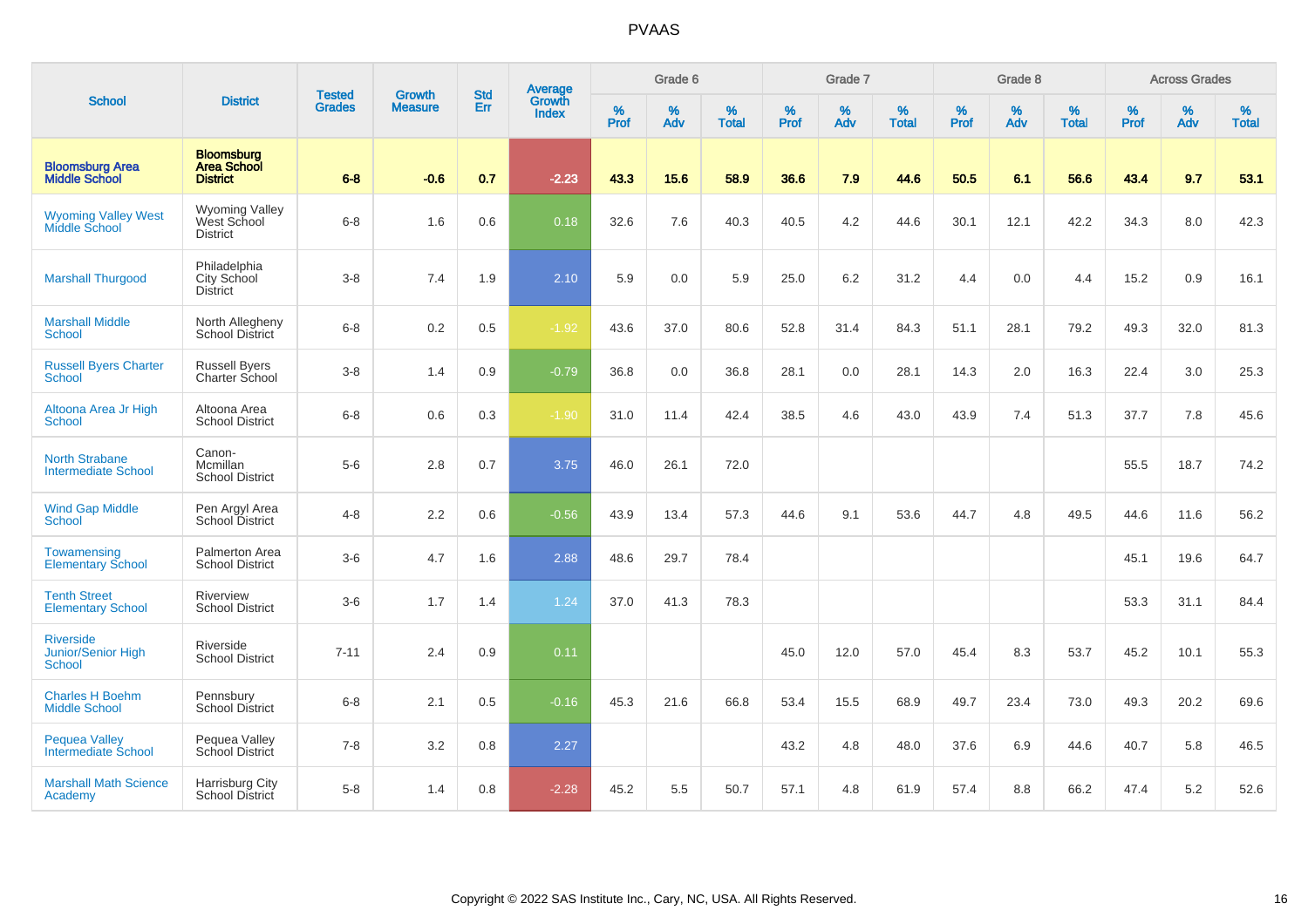|                                                               |                                                            |                                |                                 |                   |                                          |                  | Grade 6  |                   |           | Grade 7  |                   |                  | Grade 8  |                   |           | <b>Across Grades</b> |                   |
|---------------------------------------------------------------|------------------------------------------------------------|--------------------------------|---------------------------------|-------------------|------------------------------------------|------------------|----------|-------------------|-----------|----------|-------------------|------------------|----------|-------------------|-----------|----------------------|-------------------|
| <b>School</b>                                                 | <b>District</b>                                            | <b>Tested</b><br><b>Grades</b> | <b>Growth</b><br><b>Measure</b> | <b>Std</b><br>Err | <b>Average</b><br>Growth<br><b>Index</b> | %<br><b>Prof</b> | %<br>Adv | %<br><b>Total</b> | %<br>Prof | %<br>Adv | %<br><b>Total</b> | %<br><b>Prof</b> | %<br>Adv | %<br><b>Total</b> | %<br>Prof | %<br>Adv             | %<br><b>Total</b> |
| <b>Bloomsburg Area</b><br><b>Middle School</b>                | <b>Bloomsburg</b><br><b>Area School</b><br><b>District</b> | $6 - 8$                        | $-0.6$                          | 0.7               | $-2.23$                                  | 43.3             | 15.6     | 58.9              | 36.6      | 7.9      | 44.6              | 50.5             | 6.1      | 56.6              | 43.4      | 9.7                  | 53.1              |
| <b>Neason Hill</b><br><b>Elementary School</b>                | Crawford<br><b>Central School</b><br><b>District</b>       | $3-6$                          | 5.6                             | 1.5               | 2.02                                     | 25.0             | 7.5      | 32.5              |           |          |                   |                  |          |                   | 33.8      | 8.6                  | 42.4              |
| <b>Derry Area Middle</b><br>School                            | Derry Area<br>School District                              | $6-8$                          | 1.8                             | 0.7               | $-0.12$                                  | 45.2             | 29.6     | 74.8              | 49.6      | 17.1     | 66.7              | 43.1             | 12.9     | 56.0              | 46.0      | 19.8                 | 65.8              |
| <b>Wallenpaupack Area</b><br>Middle School                    | Wallenpaupack<br>Area School<br><b>District</b>            | $6-8$                          | 1.3                             | 0.6               | $-0.06$                                  | 52.4             | 8.5      | 61.0              | 49.3      | 12.8     | 62.2              | 40.4             | 6.8      | 47.3              | 47.6      | 9.4                  | 57.0              |
| <b>East Hills Middle</b><br><b>School</b>                     | <b>Bethlehem Area</b><br><b>School District</b>            | $6-8$                          | 2.1                             | 0.9               | $-0.45$                                  | 47.5             | 12.1     | 59.6              | 58.1      | 7.0      | 65.1              | 53.2             | 6.4      | 59.6              | 52.6      | 9.0                  | 61.6              |
| Ridgway Area Middle<br><b>School</b>                          | Ridgway Area<br>School District                            | $6 - 8$                        | 3.3                             | 1.0               | $-0.57$                                  | 45.9             | 32.8     | 78.7              | 48.3      | 8.3      | 56.7              | 57.4             | 8.2      | 65.6              | 50.6      | 16.5                 | 67.0              |
| <b>Jeannette Mckee</b><br><b>Elementary School</b>            | Jeannette City<br><b>School District</b>                   | $3-6$                          | 3.0                             | 1.1               | 2.63                                     | 34.0             | 18.9     | 52.8              |           |          |                   |                  |          |                   | 38.1      | 8.1                  | 46.2              |
| <b>South Fayette Middle</b><br><b>School</b>                  | South Fayette<br>Township<br><b>School District</b>        | $6-8$                          | 0.4                             | 0.4               | $-1.75$                                  | 44.7             | 39.0     | 83.7              | 56.4      | 27.0     | 83.4              | 46.8             | 40.6     | 87.4              | 49.3      | 35.6                 | 84.9              |
| <b>Mastery Charter</b><br><b>School-Gratz Campus</b>          | <b>Mastery Charter</b><br>School - Gratz<br>Campus         | $7 - 10$                       | 5.0                             | 1.4               | 1.26                                     |                  |          |                   | 19.4      | 0.0      | 19.4              | 7.3              | 0.0      | 7.3               | 13.0      | 0.0                  | 13.0              |
| <b>Southern Elementary</b><br><b>School</b>                   | Southern York<br><b>County School</b><br><b>District</b>   | $3-6$                          | 2.1                             | 1.1               | 1.90                                     | 56.2             | 21.2     | 77.5              |           |          |                   |                  |          |                   | 53.6      | 15.3                 | 69.0              |
| <b>Bald Eagle Area</b><br>Junior/Senior High<br><b>School</b> | <b>Bald Eagle</b><br>Area School<br>District               | $6 - 11$                       | 0.3                             | 0.7               | $-2.55$                                  | 41.6             | 7.9      | 49.5              | 32.2      | 2.5      | 34.8              | 34.2             | 14.0     | 48.2              | 35.7      | 8.1                  | 43.8              |
| <b>Sto-Rox Upper</b><br><b>Elementary School</b>              | Sto-Rox School<br><b>District</b>                          | $4 - 6$                        | 2.3                             | 1.0               | 2.36                                     | 28.2             | 1.2      | 29.4              |           |          |                   |                  |          |                   | 18.0      | 1.6                  | 19.6              |
| <b>Keith Valley Middle</b><br>School                          | Hatboro-<br>Horsham<br><b>School District</b>              | $6 - 8$                        | 1.0                             | 0.4               | $-0.68$                                  | 49.0             | 19.5     | 68.5              | 52.9      | 10.9     | 63.8              | 51.3             | 9.1      | 60.5              | 51.2      | 13.0                 | 64.2              |
| <b>Souderton Charter</b><br><b>School Collaborative</b>       | Souderton<br><b>Charter School</b><br>Collaborative        | $3-8$                          | 4.3                             | 1.3               | $-0.07$                                  | 48.0             | 48.0     | 96.0              | 33.3      | 61.9     | 95.2              | 47.1             | 41.2     | 88.2              | 50.7      | 40.8                 | 91.6              |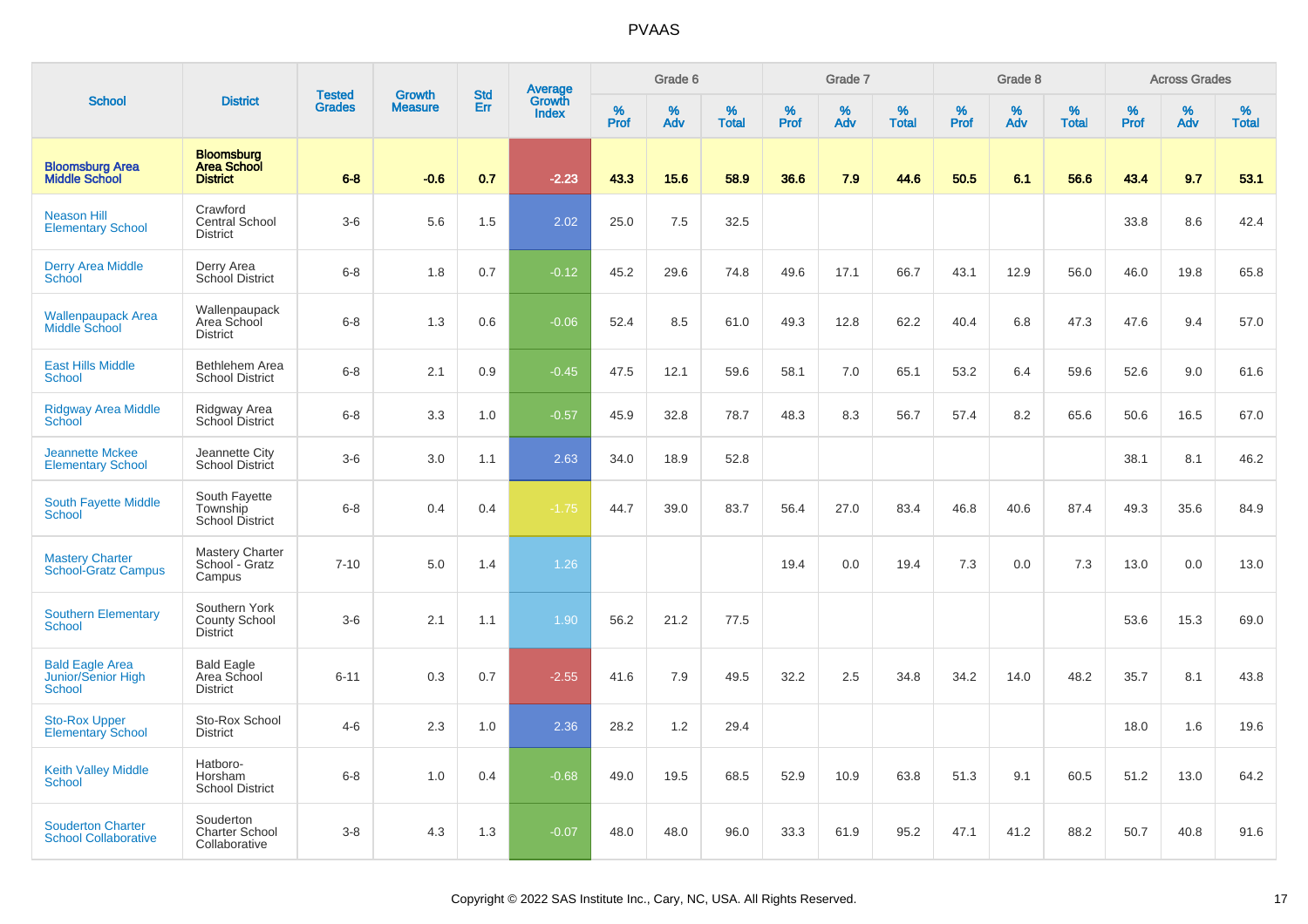|                                                   |                                                                 |                         |                                 | <b>Std</b> |                                          |           | Grade 6  |                   |           | Grade 7  |                   |           | Grade 8  |                   |           | <b>Across Grades</b> |                   |
|---------------------------------------------------|-----------------------------------------------------------------|-------------------------|---------------------------------|------------|------------------------------------------|-----------|----------|-------------------|-----------|----------|-------------------|-----------|----------|-------------------|-----------|----------------------|-------------------|
| <b>School</b>                                     | <b>District</b>                                                 | Tested<br><b>Grades</b> | <b>Growth</b><br><b>Measure</b> | Err        | <b>Average</b><br>Growth<br><b>Index</b> | %<br>Prof | %<br>Adv | %<br><b>Total</b> | %<br>Prof | %<br>Adv | %<br><b>Total</b> | %<br>Prof | %<br>Adv | %<br><b>Total</b> | %<br>Prof | %<br>Adv             | %<br><b>Total</b> |
| <b>Bloomsburg Area</b><br><b>Middle School</b>    | <b>Bloomsburg</b><br><b>Area School</b><br><b>District</b>      | $6 - 8$                 | $-0.6$                          | 0.7        | $-2.23$                                  | 43.3      | 15.6     | 58.9              | 36.6      | 7.9      | 44.6              | 50.5      | 6.1      | 56.6              | 43.4      | 9.7                  | 53.1              |
| <b>Swift Middle School</b>                        | Solanco School<br><b>District</b>                               | $6 - 8$                 | 2.7                             | 0.7        | 0.83                                     | 53.8      | 16.1     | 69.9              | 32.1      | 19.0     | 51.2              | 39.6      | 18.0     | 57.7              | 42.0      | 17.7                 | 59.7              |
| <b>Keystone Elementary</b><br>School              | Keystone<br>School District                                     | $3-6$                   | 4.2                             | 1.1        | 0.66                                     | 50.0      | 17.3     | 67.3              |           |          |                   |           |          |                   | 45.2      | 25.8                 | 71.0              |
| <b>Clairton Middle/High</b><br><b>School</b>      | <b>Clairton City</b><br><b>School District</b>                  | $6 - 11$                | 0.5                             | 0.9        | $-1.63$                                  | 22.4      | 6.0      | 28.4              | 17.7      | 0.0      | 17.7              | 25.5      | 0.0      | 25.5              | 21.7      | 2.2                  | 23.9              |
| <b>Brecknock Elementary</b><br>School             | Eastern<br>Lancaster<br><b>County School</b><br><b>District</b> | $3-6$                   | 2.3                             | 1.1        | 2.02                                     | 36.1      | 3.3      | 39.3              |           |          |                   |           |          |                   | 40.5      | 5.6                  | 46.0              |
| Susquehanna<br><b>Township Middle</b><br>School   | Susquehanna<br>Township<br>School District                      | $6 - 8$                 | $-0.1$                          | 0.5        | $-2.28$                                  | 31.9      | 2.1      | 34.0              | 26.9      | 2.9      | 29.7              | 34.4      | 6.2      | 40.5              | 31.2      | 3.8                  | 35.0              |
| <b>Northeast Middle</b><br>School                 | Bethlehem Area<br><b>School District</b>                        | $6-9$                   | 4.3                             | 1.2        | 0.63                                     | 50.9      | 7.6      | 58.5              | 33.3      | 8.3      | 41.7              | 27.0      | 8.1      | 35.1              | 38.9      | 7.9                  | 46.8              |
| <b>Lengel Middle School</b>                       | Pottsville Area<br><b>School District</b>                       | $5-8$                   | $-1.5$                          | 0.5        | $-5.35$                                  | 39.2      | 7.7      | 46.8              | 34.4      | 4.9      | 39.3              | 40.0      | 4.1      | 44.1              | 39.0      | 5.1                  | 44.0              |
| <b>Corry Area Middle</b><br>School                | Corry Area<br>School District                                   | $6-8$                   | 2.3                             | 0.6        | 1.01                                     | 40.5      | 16.2     | 56.8              | 42.0      | 6.5      | 48.6              | 33.8      | 9.5      | 43.2              | 38.5      | 10.3                 | 48.9              |
| <b>Loyalsock Township</b><br><b>Middle School</b> | Loyalsock<br>Township<br><b>School District</b>                 | $6-8$                   | 0.0                             | 0.7        | $-1.90$                                  | 43.9      | 17.4     | 61.2              | 51.2      | 7.1      | 58.3              | 51.0      | 5.0      | 56.0              | 48.9      | 9.5                  | 58.5              |
| <b>Rice Avenue Middle</b><br>School               | <b>Girard School</b><br><b>District</b>                         | $5-8$                   | 1.9                             | 0.6        | $-2.32$                                  | 38.1      | 22.9     | 61.0              | 47.7      | 16.5     | 64.2              | 54.1      | 7.3      | 61.5              | 48.4      | 15.0                 | 63.4              |
| <b>Jamestown Area</b><br><b>Elementary School</b> | Jamestown<br>Area School<br><b>District</b>                     | $3 - 6$                 | 2.5                             | 1.5        | 1.69                                     | 30.6      | 19.4     | 50.0              |           |          |                   |           |          |                   | 38.6      | 9.6                  | 48.2              |
| <b>Riverside Elementary</b><br><b>School East</b> | Riverside<br><b>School District</b>                             | $3-6$                   | 3.1                             | 0.9        | 3.13                                     | 45.4      | 13.1     | 58.6              |           |          |                   |           |          |                   | 44.4      | 11.2                 | 55.6              |
| <b>Shrewsbury</b><br><b>Elementary School</b>     | Southern York<br>County School<br><b>District</b>               | $3-6$                   | $-0.7$                          | 1.1        | $-0.59$                                  | 45.9      | 29.5     | 75.4              |           |          |                   |           |          |                   | 38.0      | 21.6                 | 59.6              |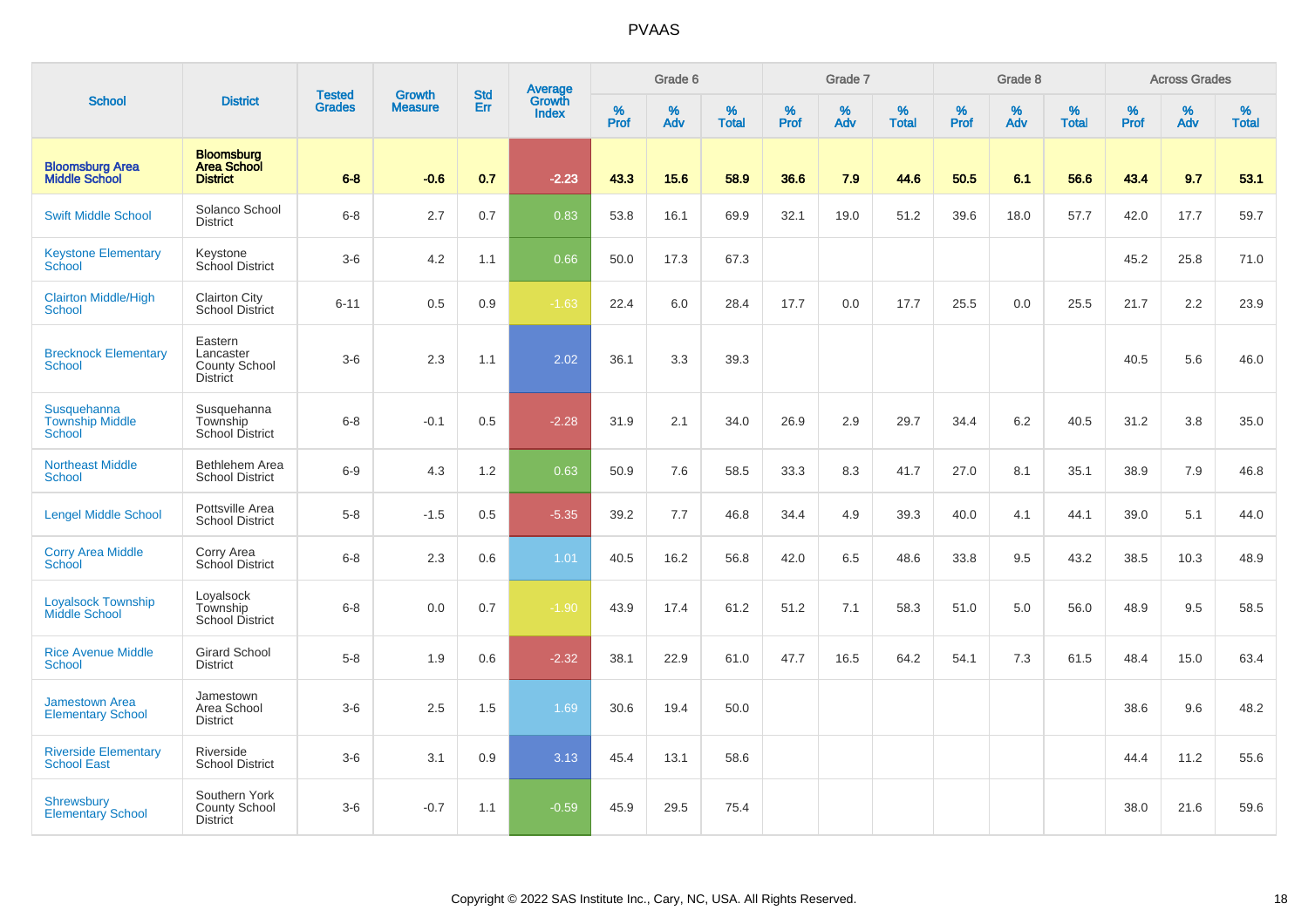|                                                                   |                                                            |                                |                                 | <b>Std</b> |                                          |                  | Grade 6  |                   |           | Grade 7  |                   |           | Grade 8  |                   |           | <b>Across Grades</b> |                   |
|-------------------------------------------------------------------|------------------------------------------------------------|--------------------------------|---------------------------------|------------|------------------------------------------|------------------|----------|-------------------|-----------|----------|-------------------|-----------|----------|-------------------|-----------|----------------------|-------------------|
| <b>School</b>                                                     | <b>District</b>                                            | <b>Tested</b><br><b>Grades</b> | <b>Growth</b><br><b>Measure</b> | Err        | <b>Average</b><br>Growth<br><b>Index</b> | %<br><b>Prof</b> | %<br>Adv | %<br><b>Total</b> | %<br>Prof | %<br>Adv | %<br><b>Total</b> | %<br>Prof | %<br>Adv | %<br><b>Total</b> | %<br>Prof | %<br>Adv             | %<br><b>Total</b> |
| <b>Bloomsburg Area</b><br><b>Middle School</b>                    | <b>Bloomsburg</b><br><b>Area School</b><br><b>District</b> | $6 - 8$                        | $-0.6$                          | 0.7        | $-2.23$                                  | 43.3             | 15.6     | 58.9              | 36.6      | 7.9      | 44.6              | 50.5      | 6.1      | 56.6              | 43.4      | 9.7                  | 53.1              |
| <b>Hampton Middle</b><br><b>School</b>                            | Hampton<br>Township<br>School District                     | $6 - 8$                        | 0.9                             | 0.5        | $-3.40$                                  | 35.8             | 44.4     | 80.2              | 54.9      | 26.5     | 81.4              | 46.9      | 34.3     | 81.1              | 46.1      | 34.8                 | 80.9              |
| East Juniata<br><b>Elementary School</b>                          | Juniata County<br>School District                          | $3-6$                          | 3.5                             | 1.1        | 3.19                                     | 37.7             | 9.4      | 47.2              |           |          |                   |           |          |                   | 39.4      | 12.8                 | 52.3              |
| <b>Easton Area Middle</b><br><b>School</b>                        | Easton Area<br><b>School District</b>                      | $6 - 8$                        | 0.4                             | 0.4        | $-1.50$                                  | 34.0             | 8.0      | 42.0              | 39.9      | 7.3      | 47.2              | 35.4      | 6.0      | 41.4              | 36.4      | 7.1                  | 43.6              |
| Williamsburg<br>Community<br><b>Elementary School</b>             | Williamsburg<br>Community<br><b>School District</b>        | $3-6$                          | $-0.2$                          | 1.5        | $-0.12$                                  | 51.4             | 17.1     | 68.6              |           |          |                   |           |          |                   | 41.9      | 18.6                 | 60.5              |
| Claysburg-Kimmel<br><b>High School</b>                            | Claysburg-<br>Kimmel School<br><b>District</b>             | $7 - 11$                       | 3.7                             | 1.1        | 1.06                                     |                  |          |                   | 35.1      | $8.8\,$  | 43.9              | 43.9      | 7.0      | 50.9              | 39.5      | 7.9                  | 47.4              |
| <b>Leola Elementary</b><br><b>School</b>                          | Conestoga<br>Valley School<br><b>District</b>              | $3-6$                          | 4.5                             | 1.3        | 1.98                                     | 34.6             | 17.3     | 51.9              |           |          |                   |           |          |                   | 37.1      | 11.8                 | 48.9              |
| <b>Richland Elementary</b><br><b>School</b>                       | Richland<br><b>School District</b>                         | $3-6$                          | 3.1                             | 0.9        | $-0.07$                                  | 54.7             | 20.0     | 74.7              |           |          |                   |           |          |                   | 50.0      | 21.4                 | 71.4              |
| <b>Mastery Charter</b><br>School <sup>-</sup> Shoemaker<br>Campus | Mastery Charter<br>School-<br>Shoemaker<br>Campus          | $7 - 10$                       | 5.8                             | 1.6        | 1.55                                     |                  |          |                   | 26.7      | 6.7      | 33.3              | 25.9      | 0.0      | 25.9              | 26.3      | 3.5                  | 29.8              |
| <b>Linden Elementary</b><br><b>School</b>                         | <b>Central Bucks</b><br><b>School District</b>             | $3-6$                          | 4.5                             | 1.4        | 3.32                                     | 38.6             | 36.4     | 75.0              |           |          |                   |           |          |                   | 54.1      | 25.4                 | 79.6              |
| <b>Stroudsburg Middle</b><br>School                               | Stroudsburg<br>Area School<br><b>District</b>              | $5 - 7$                        | 1.1                             | 0.5        | 2.17                                     | 39.0             | 11.2     | 50.2              | 46.6      | 8.5      | 55.2              |           |          |                   | 41.6      | 7.9                  | 49.5              |
| <b>Clarion-Limestone</b><br><b>Elementary School</b>              | Clarion-<br>Limestone Area<br><b>School District</b>       | $3-6$                          | 4.2                             | 1.2        | 1.20                                     | 57.7             | 26.9     | 84.6              |           |          |                   |           |          |                   | 48.8      | 23.5                 | 72.4              |
| Pittsburgh Schiller 6-8                                           | Pittsburgh<br>School District                              | $6 - 8$                        | 0.4                             | 0.9        | $-1.11$                                  | 38.4             | 9.6      | 48.0              | 43.6      | 3.8      | 47.4              | 36.6      | 4.9      | 41.5              | 40.1      | 6.2                  | 46.4              |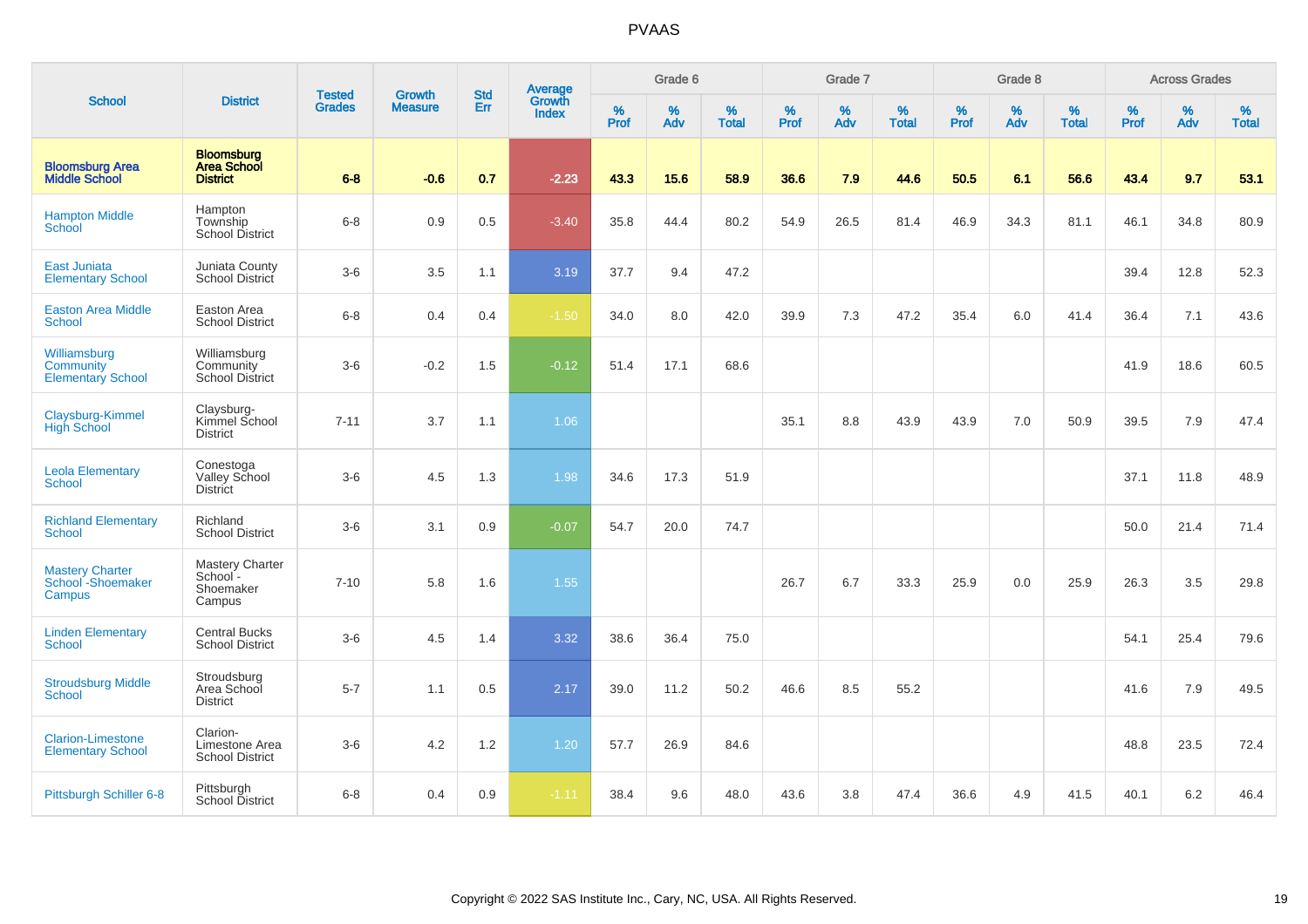|                                                    |                                                                 |                                |                                 | <b>Std</b> |                                          |                  | Grade 6  |                   |           | Grade 7  |                   |           | Grade 8     |                   |           | <b>Across Grades</b> |                   |
|----------------------------------------------------|-----------------------------------------------------------------|--------------------------------|---------------------------------|------------|------------------------------------------|------------------|----------|-------------------|-----------|----------|-------------------|-----------|-------------|-------------------|-----------|----------------------|-------------------|
| <b>School</b>                                      | <b>District</b>                                                 | <b>Tested</b><br><b>Grades</b> | <b>Growth</b><br><b>Measure</b> | Err        | <b>Average</b><br>Growth<br><b>Index</b> | %<br><b>Prof</b> | %<br>Adv | %<br><b>Total</b> | %<br>Prof | %<br>Adv | %<br><b>Total</b> | %<br>Prof | $\%$<br>Adv | %<br><b>Total</b> | %<br>Prof | %<br>Adv             | %<br><b>Total</b> |
| <b>Bloomsburg Area</b><br><b>Middle School</b>     | <b>Bloomsburg</b><br><b>Area School</b><br><b>District</b>      | $6 - 8$                        | $-0.6$                          | 0.7        | $-2.23$                                  | 43.3             | 15.6     | 58.9              | 36.6      | 7.9      | 44.6              | 50.5      | 6.1         | 56.6              | 43.4      | 9.7                  | 53.1              |
| <b>Blue Ball Elementary</b><br>School              | Eastern<br>Lancaster<br><b>County School</b><br><b>District</b> | $3-6$                          | 3.9                             | 1.1        | 1.77                                     | 39.7             | 7.9      | 47.6              |           |          |                   |           |             |                   | 42.1      | 7.9                  | 50.0              |
| <b>Millersburg Area</b><br><b>Middle School</b>    | Millersburg<br>Area School<br><b>District</b>                   | $6-9$                          | 0.1                             | 0.9        | $-2.85$                                  | 40.4             | 0.0      | 40.4              | 51.6      | 3.1      | 54.7              | 40.3      | 3.2         | 43.6              | 44.4      | 2.2                  | 46.6              |
| <b>Frankstown</b><br><b>Elementary School</b>      | Hollidaysburg<br>Area School<br><b>District</b>                 | $3-6$                          | 3.1                             | 0.9        | 3.48                                     | 38.4             | 29.1     | 67.4              |           |          |                   |           |             |                   | 44.2      | 23.3                 | 67.6              |
| Jeannette High School                              | Jeannette City<br>School District                               | $7 - 11$                       | 4.1                             | 1.2        | 1.54                                     |                  |          |                   | 46.0      | 9.5      | 55.6              | 48.1      | 7.7         | 55.8              | 47.0      | 8.7                  | 55.6              |
| <b>Lamberton Middle</b><br>School                  | Carlisle Area<br><b>School District</b>                         | $6 - 8$                        | 0.8                             | $0.7\,$    | $-1.40$                                  | 33.3             | 27.6     | 61.0              | 38.1      | 15.6     | 53.7              | 46.7      | 11.2        | 57.9              | 39.0      | 18.3                 | 57.3              |
| <b>Susquenita Middle</b><br>School                 | Susquenita<br>School District                                   | $5-8$                          | 0.7                             | 0.6        | $-1.53$                                  | 45.3             | 8.5      | 53.8              | 38.0      | 7.4      | 45.4              | 42.1      | 6.5         | 48.6              | 43.0      | 7.9                  | 50.9              |
| <b>East Petersburg</b><br><b>Elementary School</b> | Hempfield<br>School District                                    | $3-6$                          | 3.7                             | 1.1        | 3.27                                     | 51.5             | 16.2     | 67.6              |           |          |                   |           |             |                   | 44.7      | 13.6                 | 58.3              |
| <b>Conneaut Lake Middle</b><br><b>School</b>       | Conneaut<br><b>School District</b>                              | $5-8$                          | 1.1                             | 0.7        | $-2.38$                                  | 36.4             | 25.8     | 62.1              | 50.8      | 4.5      | 55.2              | 49.3      | 5.3         | 54.7              | 44.0      | 9.2                  | 53.2              |
| <b>Drums</b><br>Elementary/Middle<br>School        | Hazleton Area<br><b>School District</b>                         | $3 - 8$                        | 3.7                             | 1.1        | $-0.13$                                  | 50.0             | 5.6      | 55.6              | 37.1      | 8.6      | 45.7              | 40.7      | 25.9        | 66.7              | 42.7      | 12.0                 | 54.8              |
| <b>Mcconnellsburg Middle</b><br><b>School</b>      | <b>Central Fulton</b><br><b>School District</b>                 | $6-8$                          | 1.5                             | 0.9        | $-1.74$                                  | 36.2             | 8.7      | 44.9              | 43.2      | 2.7      | 46.0              | 53.6      | 16.1        | 69.6              | 43.7      | 8.5                  | 52.3              |
| <b>Turner Intermediate</b><br>School               | Wilkinsburg<br>Borough School<br>District                       | $3-6$                          | 4.9                             | 1.4        | 0.81                                     | 26.2             | 2.4      | 28.6              |           |          |                   |           |             |                   | 23.5      | 1.0                  | 24.5              |
| <b>Gateway Middle</b><br>School                    | Gateway<br>School District                                      | $7 - 8$                        | 2.1                             | 0.6        | 2.06                                     |                  |          |                   | 50.2      | 11.0     | 61.2              | 43.9      | 14.0        | 57.9              | 47.0      | 12.5                 | 59.6              |
| <b>Inglewood Elementary</b><br>School              | North Penn<br><b>School District</b>                            | $3-6$                          | 4.2                             | 1.2        | 0.79                                     | 57.1             | 19.6     | 76.8              |           |          |                   |           |             |                   | 51.5      | 15.5                 | 67.0              |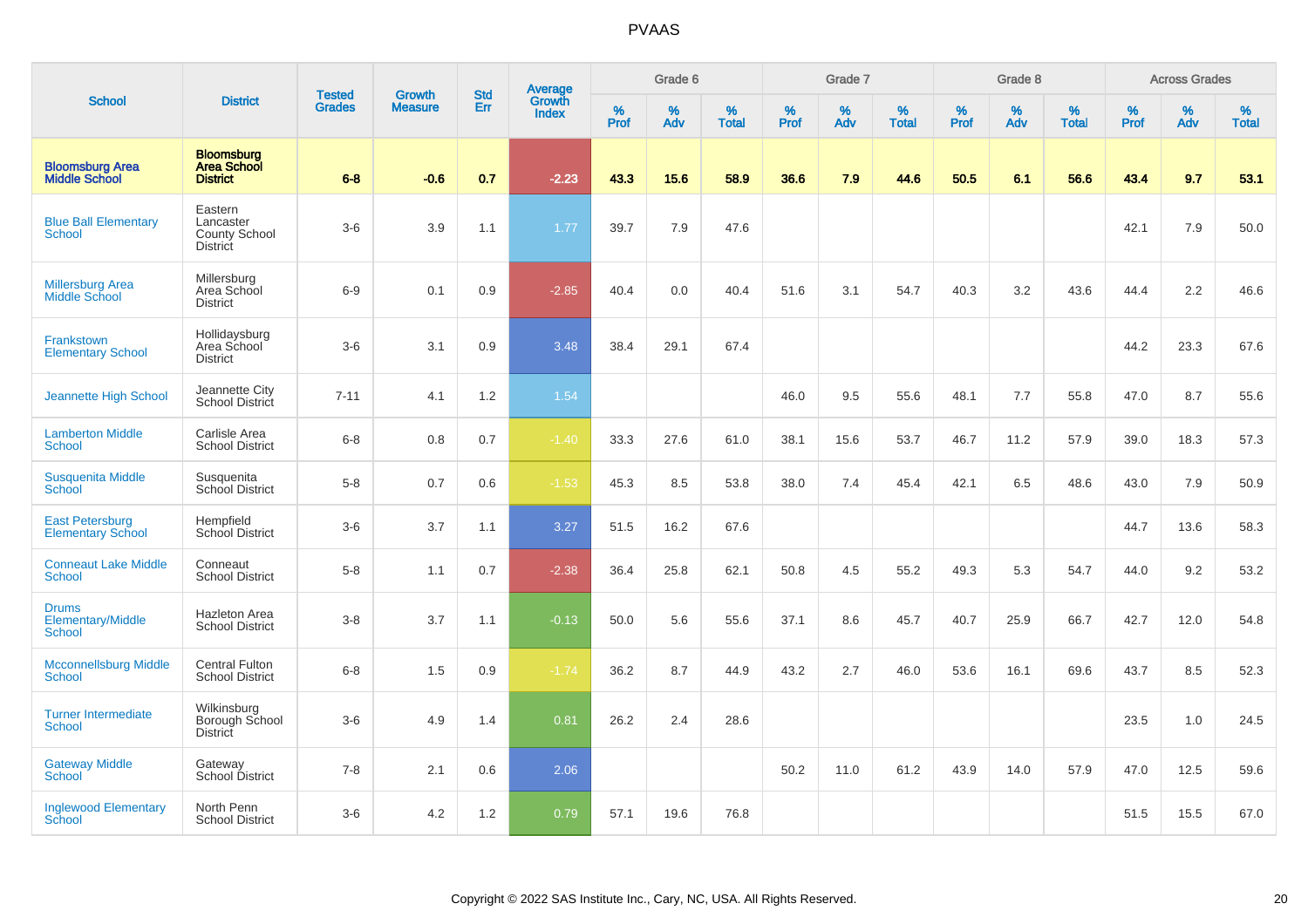|                                                                            |                                                                  |                                | <b>Growth</b>  | <b>Std</b> | <b>Average</b><br>Growth |                  | Grade 6  |                   |           | Grade 7  |                   |           | Grade 8  |                   |           | <b>Across Grades</b> |                   |
|----------------------------------------------------------------------------|------------------------------------------------------------------|--------------------------------|----------------|------------|--------------------------|------------------|----------|-------------------|-----------|----------|-------------------|-----------|----------|-------------------|-----------|----------------------|-------------------|
| <b>School</b>                                                              | <b>District</b>                                                  | <b>Tested</b><br><b>Grades</b> | <b>Measure</b> | <b>Err</b> | <b>Index</b>             | %<br><b>Prof</b> | %<br>Adv | %<br><b>Total</b> | %<br>Prof | %<br>Adv | %<br><b>Total</b> | %<br>Prof | %<br>Adv | %<br><b>Total</b> | %<br>Prof | %<br>Adv             | %<br><b>Total</b> |
| <b>Bloomsburg Area</b><br><b>Middle School</b>                             | <b>Bloomsburg</b><br><b>Area School</b><br><b>District</b>       | $6 - 8$                        | $-0.6$         | 0.7        | $-2.23$                  | 43.3             | 15.6     | 58.9              | 36.6      | 7.9      | 44.6              | 50.5      | 6.1      | 56.6              | 43.4      | 9.7                  | 53.1              |
| <b>Gwynedd Square</b><br><b>Elementary School</b>                          | North Penn<br><b>School District</b>                             | $3-6$                          | 3.8            | 1.1        | 1.43                     | 43.3             | 45.0     | 88.3              |           |          |                   |           |          |                   | 48.5      | 26.9                 | 75.4              |
| <b>Northern Bedford</b><br><b>County Middle School</b>                     | Northern<br><b>Bedford County</b><br>School District             | $6-8$                          | $-0.2$         | 0.9        | $-2.81$                  | 57.6             | 28.8     | 86.4              | 43.1      | 17.2     | 60.3              | 50.0      | 15.6     | 65.6              | 50.3      | 20.4                 | 70.7              |
| <b>Punxsutawney Area</b><br><b>High School</b>                             | Punxsutawney<br>Area School<br><b>District</b>                   | $7 - 11$                       | 1.8            | 0.8        | $-0.17$                  |                  |          |                   | 37.7      | 5.7      | 43.4              | 40.0      | 5.4      | 45.4              | 38.9      | 5.6                  | 44.4              |
| <b>Mifflin County Middle</b><br>School                                     | Mifflin County<br><b>School District</b>                         | $6 - 7$                        | 1.6            | 0.5        | 1.98                     | 35.1             | 15.2     | 50.3              | 45.2      | 7.3      | 52.5              |           |          |                   | 40.2      | 11.2                 | 51.4              |
| <b>Greater Johnstown</b><br><b>Senior High School</b>                      | Greater<br>Johnstown<br><b>School District</b>                   | $8 - 11$                       | 3.4            | 1.0        | 3.38                     |                  |          |                   |           |          |                   | 23.4      | 0.6      | 24.0              | 23.4      | 0.6                  | 24.0              |
| <b>West Vincent</b><br><b>Elementary School</b>                            | Owen J Roberts<br><b>School District</b>                         | $3-6$                          | 2.8            | 1.0        | 2.72                     | 40.0             | 51.4     | 91.4              |           |          |                   |           |          |                   | 48.8      | 32.6                 | 81.4              |
| <b>Quaker Valley Middle</b><br><b>School</b>                               | <b>Quaker Valley</b><br>School District                          | $6-8$                          | 2.1            | 0.6        | 1.70                     | 33.6             | 45.4     | 79.0              | 53.5      | 25.7     | 79.2              | 57.6      | 23.5     | 81.1              | 48.9      | 30.9                 | 79.8              |
| <b>Western Beaver</b><br><b>County Junior/Senior</b><br><b>High School</b> | <b>Western Beaver</b><br><b>County School</b><br><b>District</b> | $6 - 11$                       | 1.4            | 1.1        | $-1.64$                  | 57.1             | 31.0     | 88.1              | 52.1      | 8.3      | 60.4              | 52.8      | 5.6      | 58.3              | 54.0      | 15.1                 | 69.0              |
| <b>South Eastern</b><br><b>Intermediate School</b>                         | South Eastern<br><b>School District</b>                          | $5-6$                          | 2.2            | 0.7        | 1.05                     | 42.9             | 16.5     | 59.4              |           |          |                   |           |          |                   | 49.1      | 11.3                 | 60.5              |
| <b>Mazie Gable</b><br><b>Elementary School</b>                             | <b>Red Lion Area</b><br><b>School District</b>                   | $3-6$                          | 0.7            | 1.2        | 0.64                     | 32.4             | 7.4      | 39.7              |           |          |                   |           |          |                   | 34.0      | 5.1                  | 39.2              |
| <b>Weatherly Area Middle</b><br><b>School</b>                              | <b>Weatherly Area</b><br><b>School District</b>                  | $6-8$                          | 2.0            | 1.3        | $-1.97$                  | 48.5             | 15.2     | 63.6              | 51.7      | 3.4      | 55.2              | 29.7      | 13.5     | 43.2              | 42.4      | 11.1                 | 53.5              |
| <b>Boys Latin Of</b><br>Philadelphia Charter<br><b>School</b>              | Boys Latin Of<br>Philadelphia<br>Charter School                  | $6 - 12$                       | 2.7            | 0.8        | 1.58                     | 9.0              | 1.5      | 10.4              | 18.1      | 1.2      | 19.3              | 22.6      | 1.1      | 23.7              | 17.3      | 1.2                  | 18.5              |
| <b>Southern Middle</b><br><b>School</b>                                    | Reading School<br><b>District</b>                                | $5-8$                          | 1.6            | 0.9        | $-0.07$                  | 9.2              | 1.5      | 10.8              | 10.6      | 0.0      | 10.6              | 21.6      | 0.0      | 21.6              | 13.3      | 0.8                  | 14.2              |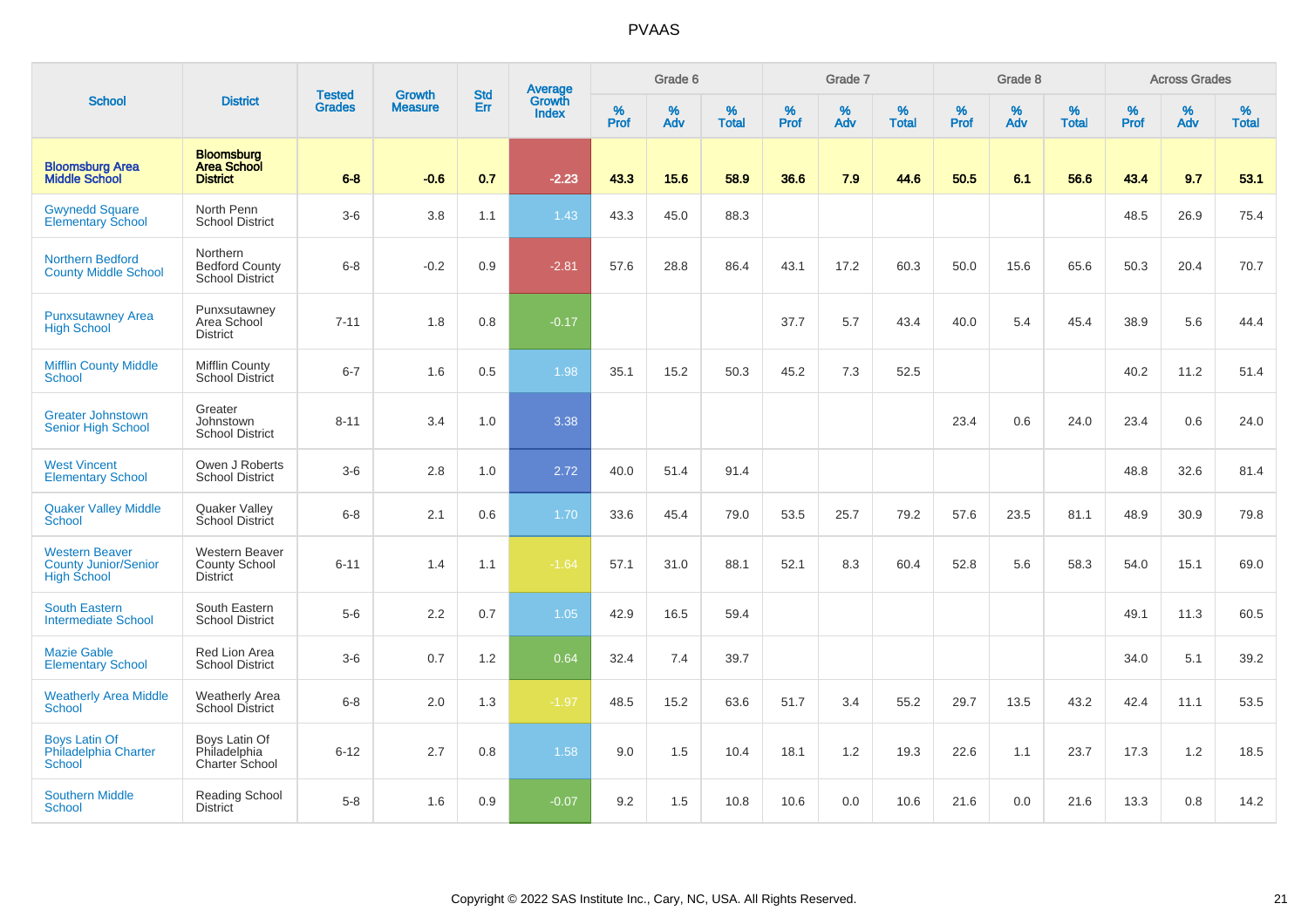|                                                                       |                                                            | <b>Tested</b> | <b>Growth</b>  | <b>Std</b> |                                          |                  | Grade 6  |                   |                  | Grade 7  |                   |           | Grade 8  |                   |                  | <b>Across Grades</b> |                   |
|-----------------------------------------------------------------------|------------------------------------------------------------|---------------|----------------|------------|------------------------------------------|------------------|----------|-------------------|------------------|----------|-------------------|-----------|----------|-------------------|------------------|----------------------|-------------------|
| <b>School</b>                                                         | <b>District</b>                                            | <b>Grades</b> | <b>Measure</b> | Err        | <b>Average</b><br>Growth<br><b>Index</b> | %<br><b>Prof</b> | %<br>Adv | %<br><b>Total</b> | %<br><b>Prof</b> | %<br>Adv | %<br><b>Total</b> | %<br>Prof | %<br>Adv | %<br><b>Total</b> | %<br><b>Prof</b> | %<br>Adv             | %<br><b>Total</b> |
| <b>Bloomsburg Area</b><br><b>Middle School</b>                        | <b>Bloomsburg</b><br><b>Area School</b><br><b>District</b> | $6 - 8$       | $-0.6$         | 0.7        | $-2.23$                                  | 43.3             | 15.6     | 58.9              | 36.6             | 7.9      | 44.6              | 50.5      | 6.1      | 56.6              | 43.4             | 9.7                  | 53.1              |
| <b>Conemaugh Township</b><br>Area Middle/Senior<br><b>High School</b> | Conemaugh<br>Township Area<br>School District              | $6 - 12$      | 1.2            | 0.9        | $-1.21$                                  | 36.1             | 36.1     | 72.1              | 62.5             | 18.1     | 80.6              | 50.7      | 16.4     | 67.1              | 50.5             | 22.8                 | 73.3              |
| <b>Northeast Bradford</b><br>Junior/Senior High<br>School             | Northeast<br><b>Bradford School</b><br><b>District</b>     | $7 - 10$      | 3.8            | 1.2        | 1.49                                     |                  |          |                   | 40.4             | 11.5     | 51.9              | 39.3      | 7.1      | 46.4              | 39.8             | 9.3                  | 49.1              |
| Pennsylvania Virtual<br><b>Charter School</b>                         | Pennsylvania<br>Virtual Charter<br>School                  | $3 - 11$      | 2.2            | 0.7        | 2.03                                     | 41.9             | 14.0     | 55.9              | 38.4             | 13.1     | 51.5              | 43.8      | 9.0      | 52.8              | 42.3             | 11.6                 | 53.9              |
| <b>Young Scholars Of</b><br><b>Central PA Charter</b><br>School       | Young Scholars<br>Of Central PA<br><b>Charter School</b>   | $3-8$         | 3.9            | 1.2        | $-0.10$                                  | 28.0             | 12.0     | 40.0              | 50.0             | 14.3     | 64.3              | 43.8      | 0.0      | 43.8              | 42.6             | 11.6                 | 54.2              |
| <b>Chambersburg Area</b><br>Middle School - North                     | Chambersburg<br>Area School<br>District                    | $6 - 8$       | 1.2            | 0.4        | 0.61                                     | 34.2             | 21.4     | 55.6              | 39.1             | 9.9      | 49.0              | 38.3      | 14.9     | 53.2              | 37.2             | 15.4                 | 52.6              |
| Donegal Intermediate<br>School                                        | Donegal School<br><b>District</b>                          | $3-6$         | 1.8            | 0.6        | 2.86                                     | 40.9             | 18.8     | 59.7              |                  |          |                   |           |          |                   | 40.0             | 16.9                 | 56.8              |
| <b>Grandview Elementary</b><br>School                                 | Derry Area<br><b>School District</b>                       | $3-6$         | 3.7            | 1.2        | 3.22                                     |                  |          |                   |                  |          |                   |           |          |                   | 42.3             | 15.2                 | 57.4              |
| <b>United Junior/Senior</b><br><b>High School</b>                     | <b>United School</b><br><b>District</b>                    | $7 - 11$      | 1.6            | 1.1        | $-1.11$                                  |                  |          |                   | 52.3             | 7.7      | 60.0              | 35.8      | 16.4     | 52.2              | 43.9             | 12.1                 | 56.1              |
| <b>Second District</b><br><b>Elementary School</b>                    | Crawford<br><b>Central School</b><br><b>District</b>       | $3-6$         | 4.4            | 1.4        | 1.73                                     | 47.8             | 6.5      | 54.4              |                  |          |                   |           |          |                   | 39.5             | 6.6                  | 46.0              |
| <b>Pan American</b><br><b>Academy Charter</b><br><b>School</b>        | Pan American<br>Academy<br>Charter School                  | $3-8$         | 0.9            | 0.8        | 0.71                                     | 17.1             | 0.0      | 17.1              | 28.1             | 1.8      | 29.8              | 21.3      | 1.6      | 23.0              | 19.6             | 2.0                  | 21.5              |
| <b>Slippery Rock Area</b><br><b>Middle School</b>                     | Slippery Rock<br>Area School<br><b>District</b>            | $6 - 8$       | 0.3            | 0.6        | $-2.14$                                  | 42.1             | 32.3     | 74.4              | 51.6             | 6.6      | 58.2              | 47.2      | 18.1     | 65.4              | 46.9             | 19.4                 | 66.2              |
| <b>Smethport Area</b><br>Junior/Senior High<br><b>School</b>          | Smethport Area<br>School District                          | $7 - 12$      | 3.5            | 1.1        | 2.07                                     |                  |          |                   | 33.8             | 9.2      | 43.1              | 46.9      | 12.5     | 59.4              | 40.3             | 10.8                 | 51.2              |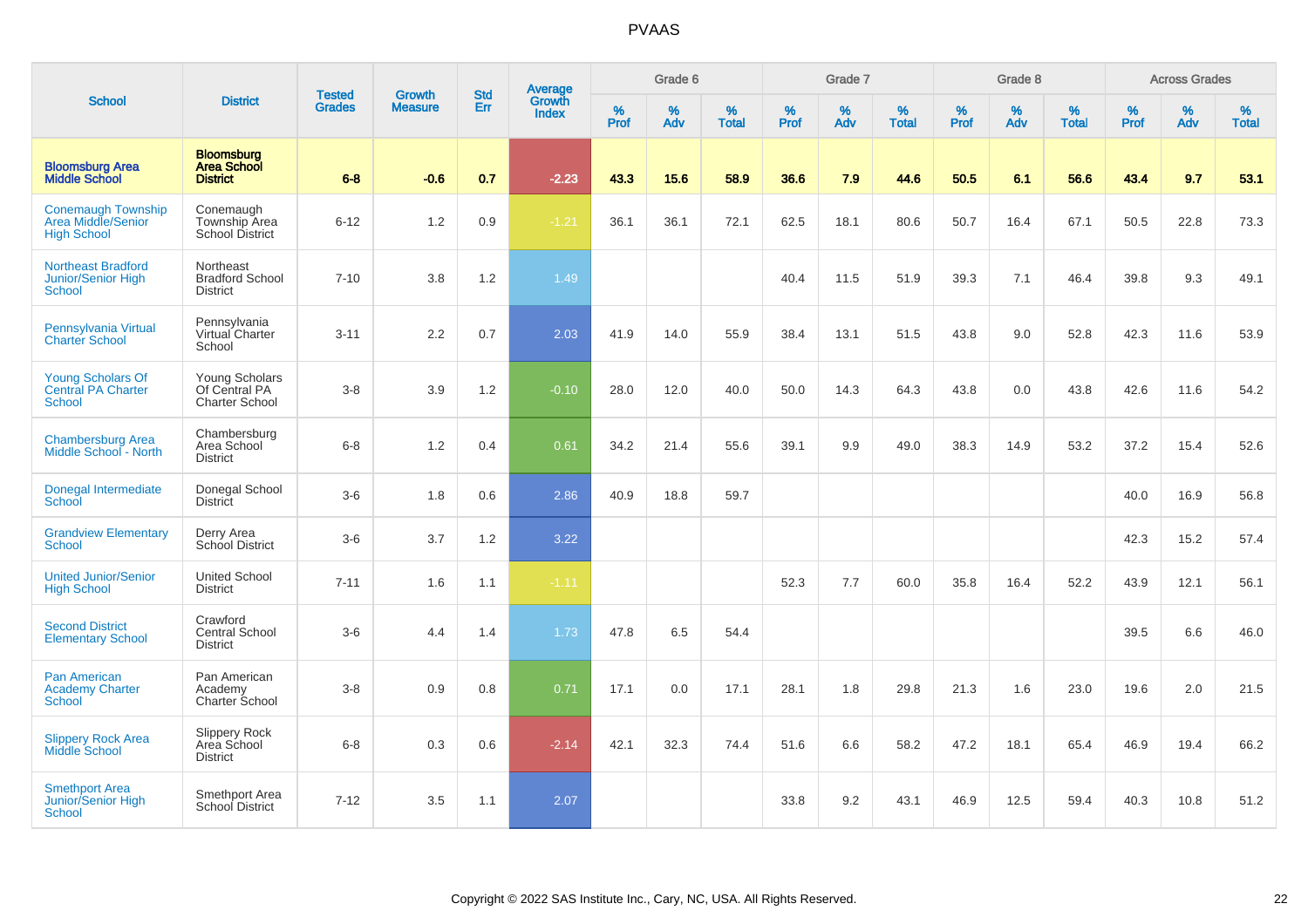|                                                                      |                                                            |                                |                                 | <b>Std</b> |                                          |                  | Grade 6  |                   |           | Grade 7  |                   |           | Grade 8  |                   |           | <b>Across Grades</b> |                   |
|----------------------------------------------------------------------|------------------------------------------------------------|--------------------------------|---------------------------------|------------|------------------------------------------|------------------|----------|-------------------|-----------|----------|-------------------|-----------|----------|-------------------|-----------|----------------------|-------------------|
| <b>School</b>                                                        | <b>District</b>                                            | <b>Tested</b><br><b>Grades</b> | <b>Growth</b><br><b>Measure</b> | Err        | <b>Average</b><br>Growth<br><b>Index</b> | %<br><b>Prof</b> | %<br>Adv | %<br><b>Total</b> | %<br>Prof | %<br>Adv | %<br><b>Total</b> | %<br>Prof | %<br>Adv | %<br><b>Total</b> | %<br>Prof | %<br>Adv             | %<br><b>Total</b> |
| <b>Bloomsburg Area</b><br><b>Middle School</b>                       | <b>Bloomsburg</b><br><b>Area School</b><br><b>District</b> | $6 - 8$                        | $-0.6$                          | 0.7        | $-2.23$                                  | 43.3             | 15.6     | 58.9              | 36.6      | 7.9      | 44.6              | 50.5      | 6.1      | 56.6              | 43.4      | 9.7                  | 53.1              |
| <b>Devers School</b>                                                 | York City<br>School District                               | $3-8$                          | 2.4                             | 0.8        | 0.72                                     | 20.3             | 1.4      | 21.6              | 13.3      | 0.0      | 13.3              | 20.0      | 0.0      | 20.0              | 16.8      | 0.6                  | 17.4              |
| <b>Bellwood Antis Middle</b><br><b>School</b>                        | Bellwood-Antis<br><b>School District</b>                   | $5-8$                          | 1.5                             | 0.7        | 0.46                                     | 34.4             | 16.7     | 51.1              | 44.0      | 10.7     | 54.8              | 41.3      | 26.1     | 67.4              | 41.4      | 14.4                 | 55.8              |
| <b>Northwest Middle</b><br>School                                    | <b>Reading School</b><br>District                          | $5-8$                          | 2.0                             | 1.0        | 1.11                                     | 14.0             | 2.3      | 16.3              | 17.1      | 0.0      | 17.1              | 23.3      | 0.0      | 23.3              | 15.6      | 0.5                  | 16.1              |
| Pittsburgh Arsenal 6-8                                               | Pittsburgh<br>School District                              | $6 - 8$                        | 2.9                             | 1.2        | $-0.05$                                  | 33.3             | 2.4      | 35.7              | 31.0      | 2.4      | 33.3              | 13.5      | 0.0      | 13.5              | 26.4      | 1.6                  | 28.1              |
| Rohrerstown<br><b>Elementary School</b>                              | Hempfield<br>School District                               | $3-6$                          | 3.7                             | 1.2        | 1.67                                     | 44.0             | 26.0     | 70.0              |           |          |                   |           |          |                   | 46.8      | 21.3                 | 68.1              |
| <b>Spring Grove Area</b><br>Intermediate School                      | <b>Spring Grove</b><br>Area School<br><b>District</b>      | $5-6$                          | 0.8                             | 0.6        | 1.33                                     | 40.6             | 25.1     | 65.7              |           |          |                   |           |          |                   | 44.6      | 21.2                 | 65.9              |
| <b>Lincoln Leadership</b><br><b>Academy Charter</b><br><b>School</b> | Lincoln<br>Leadership<br>Academy<br><b>Charter School</b>  | $3 - 12$                       | 1.6                             | 0.9        | $-0.39$                                  | 25.0             | 12.5     | 37.5              | 24.5      | 5.7      | 30.2              | 22.0      | 2.4      | 24.4              | 28.4      | 5.4                  | 33.8              |
| <b>Elk Lake Elementary</b><br>School                                 | <b>Elk Lake School</b><br><b>District</b>                  | $3-6$                          | 2.9                             | 0.9        | 1.27                                     | 35.8             | 21.0     | 56.8              |           |          |                   |           |          |                   | 38.5      | 13.3                 | 51.8              |
| <b>West Allegheny Middle</b><br><b>School</b>                        | West Allegheny<br>School District                          | $6 - 8$                        | $-1.0$                          | 0.5        | $-4.79$                                  | 44.4             | 28.3     | 72.6              | 56.6      | 17.0     | 73.6              | 50.7      | 12.1     | 62.8              | 50.6      | 19.4                 | 69.9              |
| <b>Mechanicsburg Middle</b><br>School                                | Mechanicsburg<br>Area School<br><b>District</b>            | $6 - 8$                        | 0.0                             | 0.4        | $-2.84$                                  | 45.6             | 16.3     | 61.9              | 46.2      | 12.4     | 58.6              | 52.3      | 8.7      | 61.0              | 47.9      | 12.4                 | 60.3              |
| <b>Lititz Elementary</b><br><b>School</b>                            | Warwick School<br><b>District</b>                          | $3-6$                          | 2.7                             | 1.1        | 2.37                                     | 39.7             | 23.8     | 63.5              |           |          |                   |           |          |                   | 39.5      | 16.0                 | 55.6              |
| Dingman-Delaware<br>Middle School                                    | Delaware<br><b>Valley School</b><br><b>District</b>        | $6-8$                          | 1.9                             | 0.6        | 0.55                                     | 45.6             | 14.0     | 59.6              | 50.8      | 9.1      | 59.8              | 39.1      | 13.7     | 52.8              | 44.8      | 12.4                 | 57.1              |
| Arcola Intermediate<br>School                                        | Methacton<br><b>School District</b>                        | $5-8$                          | 1.6                             | 0.5        | 2.05                                     |                  |          |                   | 56.8      | 11.2     | 68.0              | 49.7      | 21.0     | 70.7              | 53.2      | 16.1                 | 69.4              |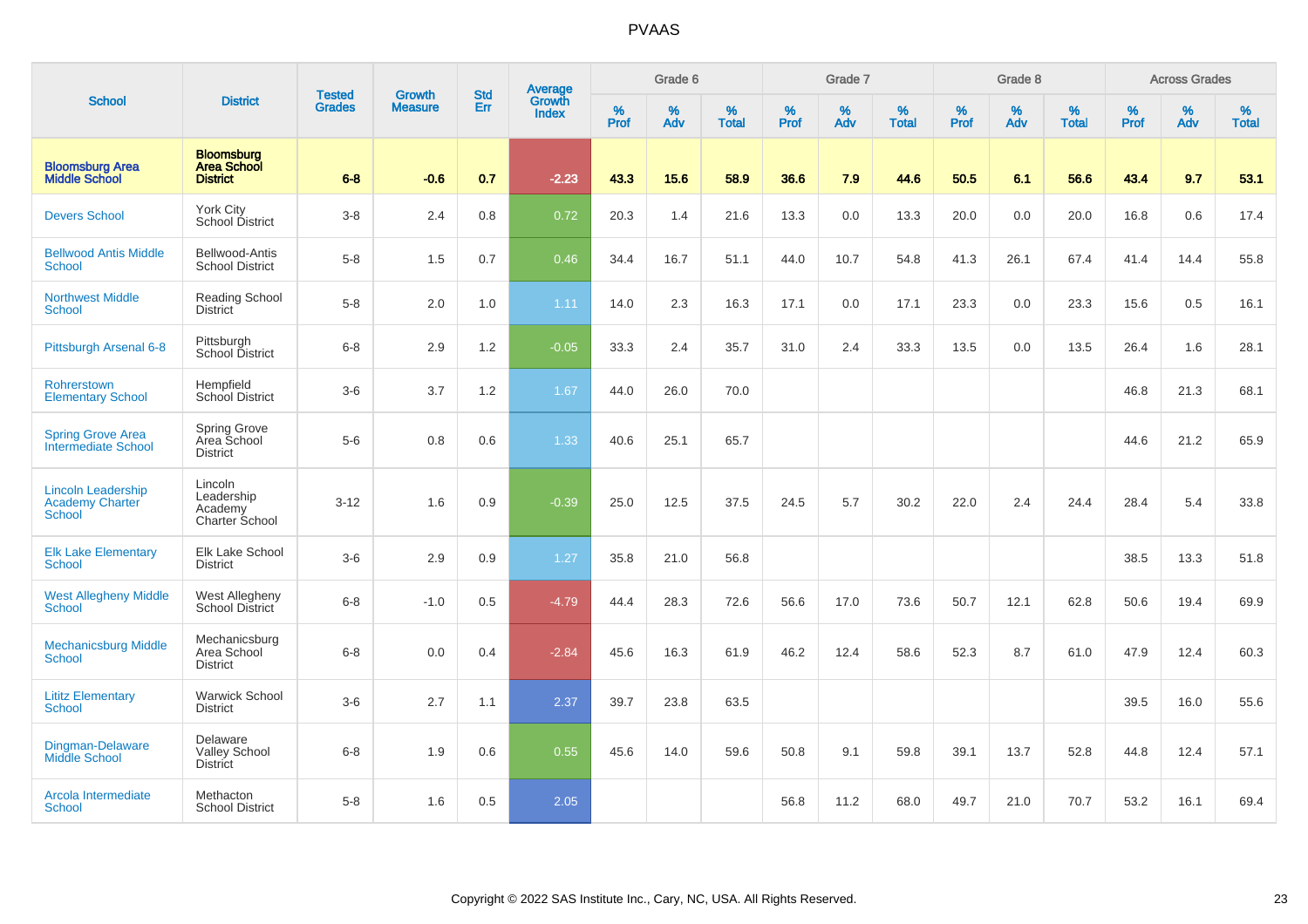|                                                       |                                                            |                                | <b>Growth</b>  | <b>Std</b> |                                   |                  | Grade 6     |                   |           | Grade 7     |                      |              | Grade 8  |                   |              | <b>Across Grades</b> |                   |
|-------------------------------------------------------|------------------------------------------------------------|--------------------------------|----------------|------------|-----------------------------------|------------------|-------------|-------------------|-----------|-------------|----------------------|--------------|----------|-------------------|--------------|----------------------|-------------------|
| <b>School</b>                                         | <b>District</b>                                            | <b>Tested</b><br><b>Grades</b> | <b>Measure</b> | <b>Err</b> | Average<br>Growth<br><b>Index</b> | %<br><b>Prof</b> | $\%$<br>Adv | %<br><b>Total</b> | %<br>Prof | $\%$<br>Adv | $\%$<br><b>Total</b> | $\%$<br>Prof | %<br>Adv | %<br><b>Total</b> | $\%$<br>Prof | $\%$<br>Adv          | %<br><b>Total</b> |
| <b>Bloomsburg Area</b><br><b>Middle School</b>        | <b>Bloomsburg</b><br><b>Area School</b><br><b>District</b> | $6 - 8$                        | $-0.6$         | 0.7        | $-2.23$                           | 43.3             | 15.6        | 58.9              | 36.6      | 7.9         | 44.6                 | 50.5         | 6.1      | 56.6              | 43.4         | 9.7                  | 53.1              |
| <b>Central Middle School</b>                          | Reading School<br>District                                 | $5-8$                          | 1.8            | 0.6        | 0.14                              | 16.3             | $2.2\,$     | 18.5              | 12.4      | 1.8         | 14.2                 | 10.7         | 0.0      | 10.7              | 14.1         | $1.2\,$              | 15.4              |
| <b>Brockway Area</b><br>Junior/Senior High<br>School  | <b>Brockway Area</b><br>School District                    | $7 - 11$                       | 3.1            | 1.0        | 1.99                              |                  |             |                   | 44.4      | 9.9         | 54.3                 | 50.0         | 9.7      | 59.7              | 47.1         | 9.8                  | 56.9              |
| <b>Mckinley School</b>                                | <b>York City</b><br>School District                        | $3 - 8$                        | 2.6            | 0.8        | $-0.22$                           | 20.6             | 1.4         | 21.9              | 7.8       | 0.0         | 7.8                  | 12.1         | 0.0      | 12.1              | 12.7         | 1.2                  | 13.8              |
| <b>Lionville Middle School</b>                        | Downingtown<br>Area School<br><b>District</b>              | $7 - 8$                        | $-1.3$         | 0.7        | $-7.11$                           |                  |             |                   | 50.0      | 27.7        | 77.7                 | 50.3         | 34.9     | 85.2              | 50.1         | 30.6                 | 80.7              |
| <b>Preston School</b>                                 | Wayne<br>Highlands<br>School District                      | $3 - 8$                        | 4.5            | 1.6        | 0.08                              | 64.7             | 5.9         | 70.6              | 41.2      | 5.9         | 47.1                 | 53.8         | 0.0      | 53.8              | 48.5         | 8.1                  | 56.6              |
| <b>Conestoga Elementary</b><br>School                 | Penn Manor<br><b>School District</b>                       | $3-6$                          | 4.0            | 1.3        | 1.88                              | 39.5             | 46.5        | 86.0              |           |             |                      |              |          |                   | 49.7         | 24.9                 | 74.6              |
| <b>Northeastern Middle</b><br>School                  | Northeastern<br><b>York School</b><br><b>District</b>      | $7 - 9$                        | 1.2            | 0.6        | $-0.02$                           |                  |             |                   | 48.7      | 10.6        | 59.3                 | 43.4         | 18.3     | 61.8              | 46.0         | 14.6                 | 60.6              |
| <b>West Hill Elementary</b><br>School                 | Sharon City<br><b>School District</b>                      | $3-6$                          | 2.2            | 1.5        | 1.46                              | 34.4             | 6.2         | 40.6              |           |             |                      |              |          |                   | 24.6         | 4.0                  | 28.6              |
| <b>North Pocono Middle</b><br><b>School</b>           | North Pocono<br><b>School District</b>                     | $6 - 8$                        | 1.2            | 0.7        | $-0.97$                           | 57.8             | 12.1        | 69.8              | 61.3      | 16.0        | 77.3                 | 48.7         | 12.4     | 61.1              | 56.0         | 13.5                 | 69.5              |
| <b>Bentworth Middle</b><br>School                     | <b>Bentworth</b><br><b>School District</b>                 | $5-8$                          | 2.1            | 0.7        | 1.15                              | 46.1             | 6.7         | 52.8              | 52.5      | 20.0        | 72.5                 | 43.3         | 11.9     | 55.2              | 50.6         | 13.4                 | 64.0              |
| <b>Jamestown Area</b><br>Junior/Senior High<br>School | Jamestown<br>Area School<br><b>District</b>                | $7 - 11$                       | 2.8            | 1.8        | $-0.42$                           |                  |             |                   | 41.4      | 6.9         | 48.3                 | 54.6         | 0.0      | 54.6              | 47.1         | 3.9                  | 51.0              |
| Joseph C Ashkar<br><b>Elementary School</b>           | East Lycoming<br>School District                           | $3 - 6$                        | 1.5            | 1.1        | 1.39                              | 45.9             | 26.2        | 72.1              |           |             |                      |              |          |                   | 47.0         | 18.3                 | 65.3              |
| <b>Eagle View Middle</b><br>School                    | Cumberland<br><b>Valley School</b><br><b>District</b>      | $5-8$                          | 0.8            | 0.4        | $-0.75$                           | 43.5             | 25.5        | 69.0              | 51.6      | 12.4        | 64.1                 | 53.5         | 17.3     | 70.8              | 49.4         | 18.4                 | 67.8              |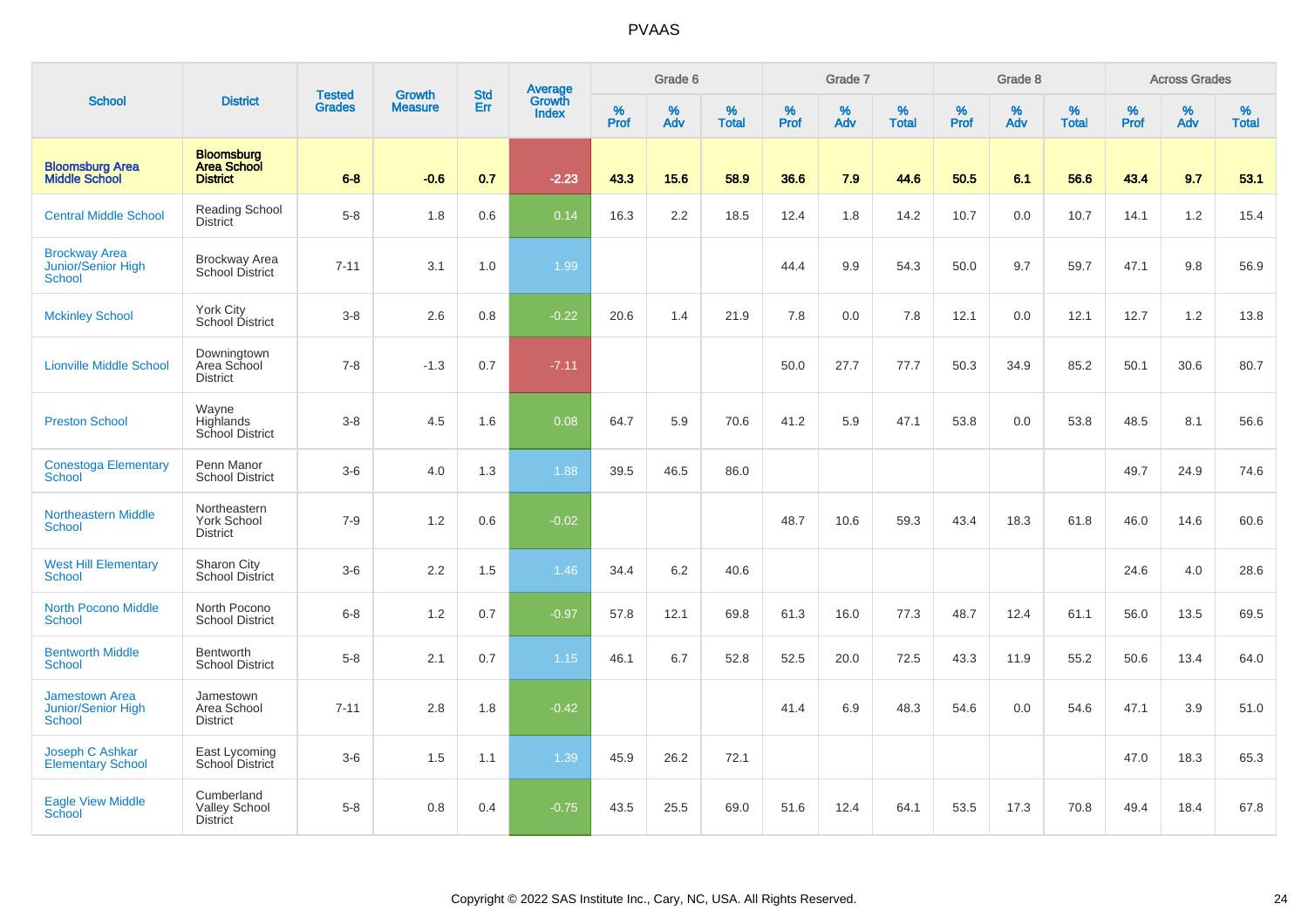|                                                             |                                                            |                                |                                 | <b>Std</b> |                                          |                  | Grade 6  |                   |           | Grade 7  |                   |           | Grade 8  |                   |           | <b>Across Grades</b> |                   |
|-------------------------------------------------------------|------------------------------------------------------------|--------------------------------|---------------------------------|------------|------------------------------------------|------------------|----------|-------------------|-----------|----------|-------------------|-----------|----------|-------------------|-----------|----------------------|-------------------|
| <b>School</b>                                               | <b>District</b>                                            | <b>Tested</b><br><b>Grades</b> | <b>Growth</b><br><b>Measure</b> | Err        | <b>Average</b><br>Growth<br><b>Index</b> | %<br><b>Prof</b> | %<br>Adv | %<br><b>Total</b> | %<br>Prof | %<br>Adv | %<br><b>Total</b> | %<br>Prof | %<br>Adv | %<br><b>Total</b> | %<br>Prof | $\%$<br>Adv          | %<br><b>Total</b> |
| <b>Bloomsburg Area</b><br><b>Middle School</b>              | <b>Bloomsburg</b><br><b>Area School</b><br><b>District</b> | $6 - 8$                        | $-0.6$                          | 0.7        | $-2.23$                                  | 43.3             | 15.6     | 58.9              | 36.6      | 7.9      | 44.6              | 50.5      | 6.1      | 56.6              | 43.4      | 9.7                  | 53.1              |
| <b>Case Avenue</b><br><b>Elementary School</b>              | Sharon City<br><b>School District</b>                      | $3-6$                          | 3.1                             | 1.0        | 2.66                                     | 31.2             | 19.7     | 50.8              |           |          |                   |           |          |                   | 39.3      | 9.3                  | 48.6              |
| <b>Shawmont School</b>                                      | Philadelphia<br>City School<br><b>District</b>             | $3-8$                          | 4.3                             | 1.6        | 0.80                                     | 30.0             | 5.0      | 35.0              | 60.0      | 5.0      | 65.0              |           |          |                   | 35.0      | 6.0                  | 41.0              |
| <b>Harding Warren G</b><br><b>Middle School</b>             | Philadelphia<br>City School<br><b>District</b>             | $6 - 8$                        | 3.8                             | 1.6        | 0.20                                     | 12.8             | 5.1      | 18.0              | 15.0      | 0.0      | 15.0              | 20.0      | 3.3      | 23.3              | 15.6      | 2.8                  | 18.4              |
| <b>Glendale Junior/Senior</b><br><b>High School</b>         | Glendale<br><b>School District</b>                         | $7 - 10$                       | 1.0                             | 1.2        | $-1.44$                                  |                  |          |                   | 44.6      | 20.0     | 64.6              | 44.9      | 14.3     | 59.2              | 44.7      | 17.5                 | 62.3              |
| <b>Hopewell Junior High</b><br>School                       | <b>Hopewell Area</b><br>School District                    | $5-8$                          | $-0.4$                          | 0.5        | $-1.88$                                  | 50.0             | 19.2     | 69.2              | 49.3      | 11.1     | 60.4              | 43.3      | 6.7      | 50.0              | 49.3      | 9.7                  | 59.0              |
| <b>Marion Center Area</b><br>Jr/Sr High School              | <b>Marion Center</b><br>Area School<br><b>District</b>     | $7 - 10$                       | 2.0                             | 0.9        | 0.03                                     |                  |          |                   | 52.9      | 5.9      | 58.8              | 49.5      | 7.4      | 56.8              | 51.1      | 6.7                  | 57.8              |
| <b>Ben Franklin School</b>                                  | Uniontown Area<br><b>School District</b>                   | $3 - 8$                        | 2.5                             | 1.1        | $-1.16$                                  | 44.1             | 20.6     | 64.7              | 47.5      | 5.0      | 52.5              | 50.0      | 7.9      | 57.9              | 41.9      | 10.2                 | 52.2              |
| <b>North Penn-Mansfield</b><br>Junior/Senior High<br>School | Southern Tioga<br>School District                          | $7 - 10$                       | 2.8                             | 0.9        | 1.21                                     |                  |          |                   | 43.6      | 5.3      | 48.9              | 35.8      | 6.2      | 42.0              | 40.0      | 5.7                  | 45.7              |
| <b>Selinsgrove Area</b><br>Middle School                    | Selinsgrove<br>Area School<br><b>District</b>              | $6-9$                          | $-0.8$                          | 0.6        | $-3.69$                                  | 46.4             | 19.0     | 65.4              | 40.0      | 16.8     | 56.8              | 47.6      | 12.6     | 60.2              | 44.9      | 15.8                 | 60.7              |
| <b>Shannock Valley</b><br><b>Elementary School</b>          | Armstrong<br><b>School District</b>                        | $3-6$                          | 3.5                             | 1.3        | 2.59                                     | 43.6             | 20.5     | 64.1              |           |          |                   |           |          |                   | 44.9      | 14.4                 | 59.4              |
| <b>Pleasant Valley</b><br><b>Intermediate School</b>        | Pleasant Valley<br>School District                         | $4 - 6$                        | 0.1                             | 0.6        | 0.13                                     | 50.5             | 8.4      | 58.9              |           |          |                   |           |          |                   | 48.8      | 5.4                  | 54.2              |
| Maplewood<br><b>Elementary School</b>                       | Penncrest<br><b>School District</b>                        | $3-6$                          | 3.2                             | 1.1        | 0.10                                     | 39.1             | 20.3     | 59.4              |           |          |                   |           |          |                   | 39.4      | 10.0                 | 49.4              |
| <b>Eisenhower M/Hs</b>                                      | <b>Warren County</b><br><b>School District</b>             | $6 - 11$                       | 1.8                             | 0.9        | $-1.11$                                  | 38.0             | 16.9     | 54.9              | 32.7      | 3.6      | 36.4              | 48.2      | 11.1     | 59.3              | 39.4      | 11.1                 | 50.6              |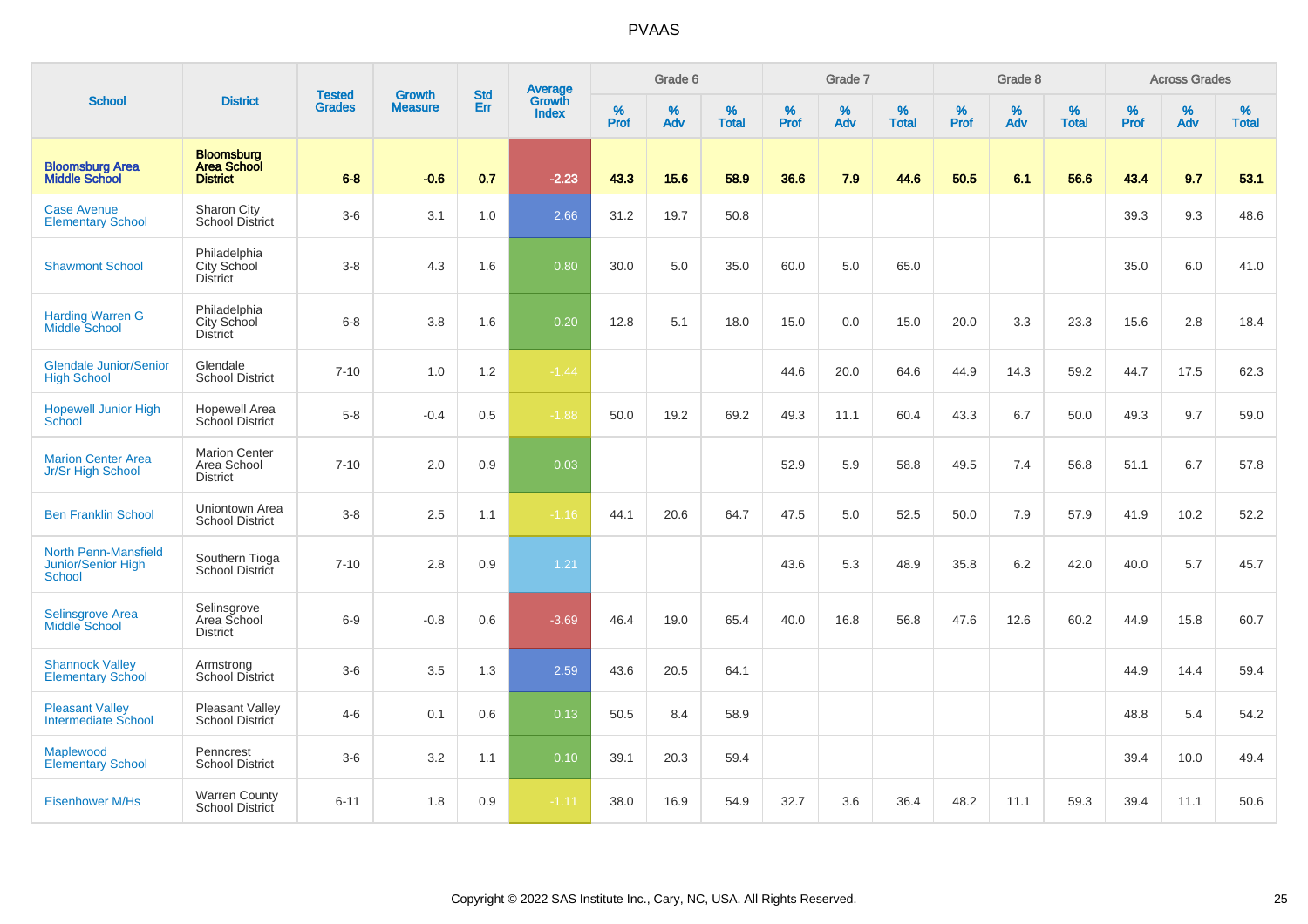|                                                             |                                                            |                                |                                 | <b>Std</b> |                                          |                  | Grade 6  |                   |           | Grade 7  |                   |           | Grade 8  |                   |           | <b>Across Grades</b> |                   |
|-------------------------------------------------------------|------------------------------------------------------------|--------------------------------|---------------------------------|------------|------------------------------------------|------------------|----------|-------------------|-----------|----------|-------------------|-----------|----------|-------------------|-----------|----------------------|-------------------|
| <b>School</b>                                               | <b>District</b>                                            | <b>Tested</b><br><b>Grades</b> | <b>Growth</b><br><b>Measure</b> | Err        | <b>Average</b><br>Growth<br><b>Index</b> | %<br><b>Prof</b> | %<br>Adv | %<br><b>Total</b> | %<br>Prof | %<br>Adv | %<br><b>Total</b> | %<br>Prof | %<br>Adv | %<br><b>Total</b> | %<br>Prof | $\%$<br>Adv          | %<br><b>Total</b> |
| <b>Bloomsburg Area</b><br><b>Middle School</b>              | <b>Bloomsburg</b><br><b>Area School</b><br><b>District</b> | $6 - 8$                        | $-0.6$                          | 0.7        | $-2.23$                                  | 43.3             | 15.6     | 58.9              | 36.6      | 7.9      | 44.6              | 50.5      | 6.1      | 56.6              | 43.4      | 9.7                  | 53.1              |
| <b>Russell B Walter</b><br><b>Elementary School</b>         | Northern Tioga<br>School District                          | $3-6$                          | 3.3                             | 1.1        | 2.84                                     | 59.7             | 4.8      | 64.5              |           |          |                   |           |          |                   | 48.4      | 12.0                 | 60.3              |
| <b>Buckingham</b><br><b>Elementary School</b>               | <b>Central Bucks</b><br><b>School District</b>             | $3-6$                          | 0.1                             | 1.2        | 0.05                                     | 51.5             | 38.2     | 89.7              |           |          |                   |           |          |                   | 49.5      | 30.3                 | 79.8              |
| Ephrata Intermediate<br>School                              | Ephrata Area<br>School District                            | $5-6$                          | 1.5                             | 0.5        | $-2.85$                                  | 48.7             | 13.2     | 61.9              |           |          |                   |           |          |                   | 50.0      | 11.8                 | 61.8              |
| <b>Northern Cambria</b><br><b>Middle School</b>             | Northern<br>Cambria School<br><b>District</b>              | $5 - 11$                       | 1.6                             | 0.8        | $-0.86$                                  | 33.3             | 7.4      | 40.7              | 52.8      | 5.7      | 58.5              | 47.7      | 4.6      | 52.3              | 43.6      | 5.7                  | 49.3              |
| <b>Manchester Academic</b><br><b>Charter School</b>         | Manchester<br>Academic<br><b>Charter School</b>            | $3-8$                          | 2.1                             | 1.1        | 1.75                                     | 35.7             | 3.6      | 39.3              | 46.2      | 0.0      | 46.2              | 31.4      | 0.0      | 31.4              | 30.7      | 1.7                  | 32.4              |
| <b>Cornell Elementary</b><br>School                         | Cornell School<br><b>District</b>                          | $3-6$                          | 0.1                             | 1.5        | 0.06                                     | 34.9             | 7.0      | 41.9              |           |          |                   |           |          |                   | 34.3      | 8.8                  | 43.1              |
| <b>Minersville Area</b><br><b>Elementary Center</b>         | Minersville Area<br><b>School District</b>                 | $3-6$                          | 1.1                             | 1.0        | 1.09                                     | 38.7             | 24.0     | 62.7              |           |          |                   |           |          |                   | 41.8      | 13.8                 | 55.6              |
| <b>Hatfield Elementary</b><br><b>School</b>                 | North Penn<br><b>School District</b>                       | $3-6$                          | 3.4                             | 1.2        | 1.82                                     | 33.8             | 27.9     | 61.8              |           |          |                   |           |          |                   | 41.8      | 16.3                 | 58.2              |
| <b>Penn Bernville</b><br><b>Elementary School</b>           | Tulpehocken<br>Area School<br><b>District</b>              | $3-6$                          | 1.8                             | 1.2        | 1.47                                     | 36.2             | 22.4     | 58.6              |           |          |                   |           |          |                   | 44.4      | 12.7                 | 57.1              |
| <b>Palmerton Area Junior</b><br><b>High School</b>          | Palmerton Area<br><b>School District</b>                   | $7 - 8$                        | 1.1                             | 0.8        | $-0.74$                                  |                  |          |                   | 43.3      | 11.8     | 55.1              | 38.3      | 11.2     | 49.5              | 41.0      | 11.5                 | 52.6              |
| <b>Gerald G Huesken</b><br><b>Middle School</b>             | Conestoga<br>Valley School<br>District                     | $7 - 8$                        | 1.6                             | $0.6\,$    | 1.50                                     |                  |          |                   | 44.6      | 10.7     | 55.4              | 39.9      | 18.5     | 58.4              | 42.2      | 14.6                 | 56.9              |
| <b>Gwyn-Nor Elementary</b><br>School                        | North Penn<br><b>School District</b>                       | $3-6$                          | 3.3                             | 1.2        | 1.45                                     | 62.7             | 20.3     | 83.0              |           |          |                   |           |          |                   | 45.9      | 21.2                 | 67.1              |
| <b>Mastery Charter</b><br>School - Hardy<br><b>Williams</b> | <b>Mastery Charter</b><br>School - Hardy<br>Williams       | $3 - 11$                       | 0.9                             | 1.2        | 0.01                                     | 37.8             | 13.5     | 51.4              | 29.2      | 0.0      | 29.2              |           |          |                   | 21.1      | 3.6                  | 24.7              |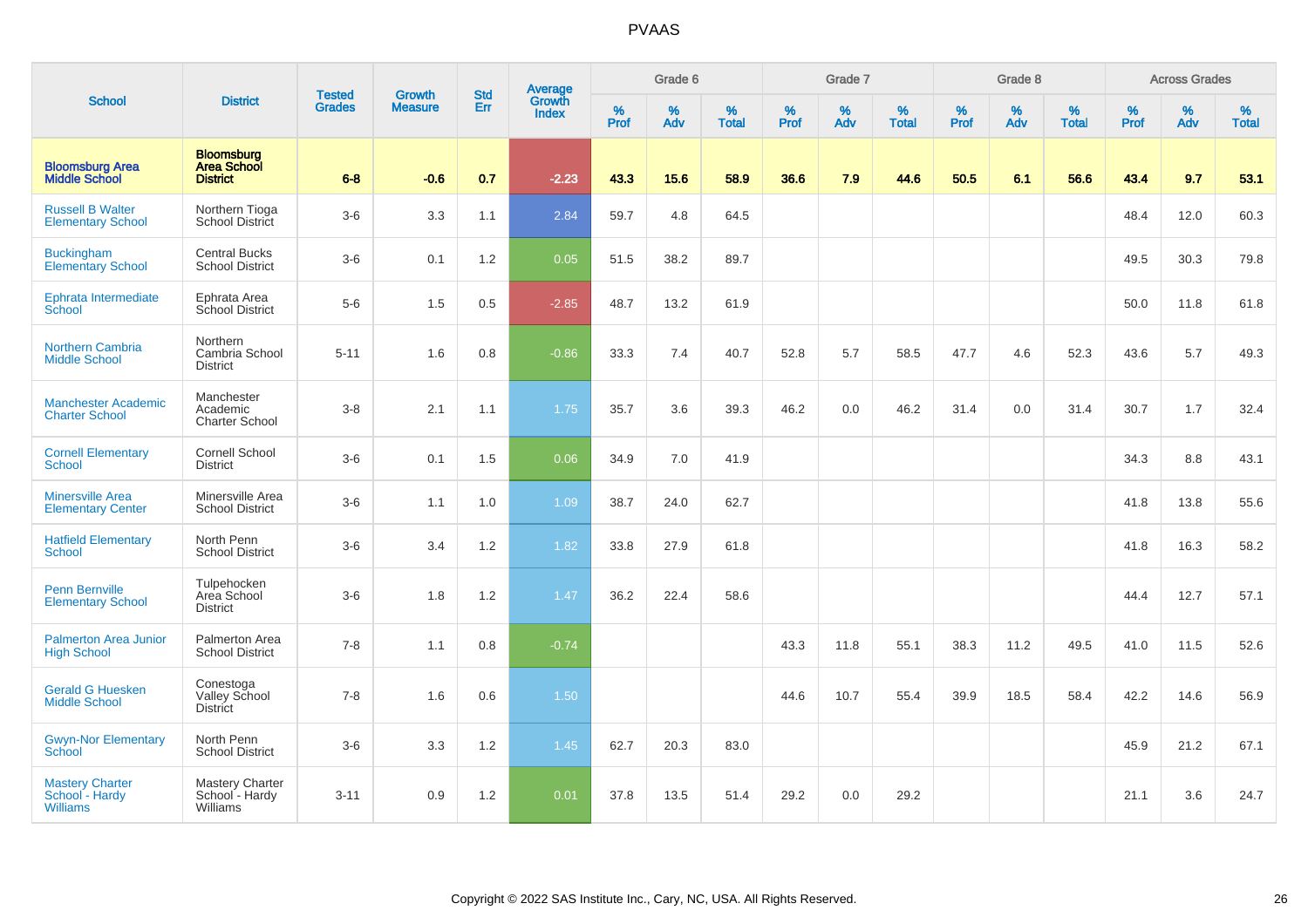|                                                             |                                                            |                                | <b>Growth</b>  | <b>Std</b> |                                          |                  | Grade 6     |                   |           | Grade 7     |                   |           | Grade 8  |                   |              | <b>Across Grades</b> |                   |
|-------------------------------------------------------------|------------------------------------------------------------|--------------------------------|----------------|------------|------------------------------------------|------------------|-------------|-------------------|-----------|-------------|-------------------|-----------|----------|-------------------|--------------|----------------------|-------------------|
| <b>School</b>                                               | <b>District</b>                                            | <b>Tested</b><br><b>Grades</b> | <b>Measure</b> | Err        | <b>Average</b><br>Growth<br><b>Index</b> | %<br><b>Prof</b> | $\%$<br>Adv | %<br><b>Total</b> | %<br>Prof | $\%$<br>Adv | %<br><b>Total</b> | %<br>Prof | %<br>Adv | %<br><b>Total</b> | $\%$<br>Prof | $\%$<br>Adv          | %<br><b>Total</b> |
| <b>Bloomsburg Area</b><br><b>Middle School</b>              | <b>Bloomsburg</b><br><b>Area School</b><br><b>District</b> | $6 - 8$                        | $-0.6$         | 0.7        | $-2.23$                                  | 43.3             | 15.6        | 58.9              | 36.6      | 7.9         | 44.6              | 50.5      | 6.1      | 56.6              | 43.4         | 9.7                  | 53.1              |
| <b>Jenkintown</b><br><b>Elementary School</b>               | Jenkintown<br><b>School District</b>                       | $3-6$                          | 3.0            | 1.3        | 2.24                                     | 54.0             | 18.9        | 73.0              |           |             |                   |           |          |                   | 54.1         | 24.3                 | 78.4              |
| <b>Sugarcreek</b><br><b>Elementary School</b>               | Karns City Area<br><b>School District</b>                  | $3-6$                          | 4.2            | 1.5        | 2.74                                     | 57.1             | 17.1        | 74.3              |           |             |                   |           |          |                   | 53.2         | 11.3                 | 64.5              |
| <b>North Clarion County</b><br>Junior/Senior High<br>School | North Clarion<br><b>County School</b><br><b>District</b>   | $7 - 12$                       | 3.1            | 1.4        | 0.36                                     |                  |             |                   | 45.2      | 4.8         | 50.0              | 54.6      | 11.4     | 65.9              | 50.0         | 8.1                  | 58.1              |
| <b>Tidioute Community</b><br><b>Charter School</b>          | Tidioute<br>Community<br>Charter School                    | $3 - 11$                       | 2.0            | 1.5        | 0.12                                     | 61.1             | 5.6         | 66.7              | 26.3      | 0.0         | 26.3              | 37.0      | 0.0      | 37.0              | 43.2         | 4.0                  | 47.2              |
| <b>Avon Grove Charter</b><br><b>School</b>                  | Avon Grove<br><b>Charter School</b>                        | $3 - 11$                       | 1.7            | 0.6        | 0.18                                     | 47.4             | 18.2        | 65.7              | 51.1      | 16.3        | 67.4              | 38.6      | 9.9      | 48.5              | 42.6         | 14.8                 | 57.4              |
| <b>Apollo-Ridge Middle</b><br>School                        | Apollo-Ridge<br>School District                            | $6-8$                          | $-2.7$         | 0.8        | $-4.51$                                  | 25.3             | 9.6         | 34.9              | 34.6      | 0.0         | 34.6              | 42.1      | 5.3      | 47.4              | 33.8         | 5.0                  | 38.8              |
| <b>York Academy</b><br><b>Regional Charter</b><br>School    | York Academy<br>Regional<br>Charter School                 | $3 - 11$                       | 0.3            | 0.8        | $-0.33$                                  | 55.9             | 11.9        | 67.8              | 47.3      | 7.3         | 54.6              | 35.1      | 12.3     | 47.4              | 40.8         | 14.1                 | 54.9              |
| <b>MaST Community</b><br><b>Charter School</b>              | MaST<br>Community<br>Charter School                        | $3 - 10$                       | $-4.3$         | 0.6        | $-7.06$                                  | 45.3             | 21.7        | 67.0              | 59.8      | 12.8        | 72.6              | 54.4      | 12.6     | 67.0              | 51.0         | 14.1                 | 65.2              |
| <b>Tredyffrin-Easttown</b><br>Middle School                 | Tredyffrin-<br>Easttown<br><b>School District</b>          | $5-8$                          | 0.4            | 0.6        | $-1.88$                                  | 52.8             | 34.0        | 86.8              | 54.4      | 30.4        | 84.8              | 42.1      | 46.0     | 88.2              | 55.8         | 30.8                 | 86.6              |
| <b>Conewago Valley</b><br><b>Intermediate School</b>        | Conewago<br><b>Valley School</b><br><b>District</b>        | $4 - 6$                        | 1.5            | 0.5        | 2.35                                     | 44.7             | 14.1        | 58.8              |           |             |                   |           |          |                   | 46.6         | 11.0                 | 57.6              |
| <b>North East Middle</b><br>School                          | North East<br><b>School District</b>                       | $6 - 8$                        | 0.5            | 0.6        | $-0.64$                                  | 44.8             | 21.6        | 66.4              | 50.7      | 9.4         | 60.1              | 56.9      | 16.8     | 73.7              | 50.9         | 15.9                 | 66.8              |
| Fanny Jackson Coppin<br>School                              | Philadelphia<br>City School<br><b>District</b>             | $3-8$                          | 8.0            | 2.9        | 2.78                                     |                  |             |                   |           |             |                   |           |          |                   | 29.7         | 6.2                  | 35.9              |
| <b>Millville Area</b><br><b>Elementary School</b>           | Millville Area<br><b>School District</b>                   | $3-6$                          | 2.5            | 1.2        | 2.00                                     | 43.4             | 22.6        | 66.0              |           |             |                   |           |          |                   | 51.2         | 13.8                 | 64.9              |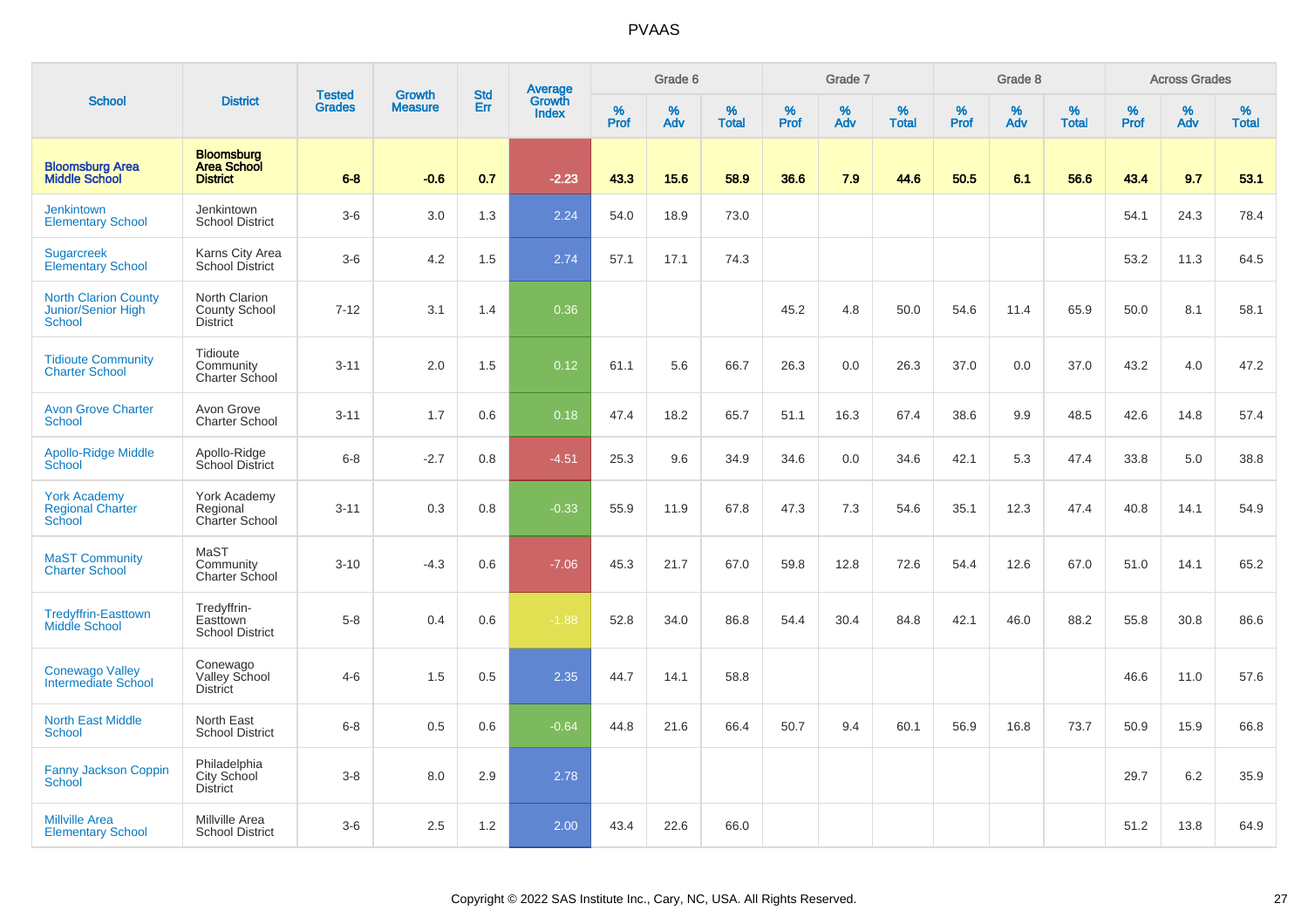|                                                 |                                                            |                                |                                 |                   |                                          |                  | Grade 6     |                   |           | Grade 7  |                   |                     | Grade 8     |                   |                     | <b>Across Grades</b> |                   |
|-------------------------------------------------|------------------------------------------------------------|--------------------------------|---------------------------------|-------------------|------------------------------------------|------------------|-------------|-------------------|-----------|----------|-------------------|---------------------|-------------|-------------------|---------------------|----------------------|-------------------|
| <b>School</b>                                   | <b>District</b>                                            | <b>Tested</b><br><b>Grades</b> | <b>Growth</b><br><b>Measure</b> | <b>Std</b><br>Err | <b>Average</b><br>Growth<br><b>Index</b> | %<br><b>Prof</b> | $\%$<br>Adv | %<br><b>Total</b> | %<br>Prof | %<br>Adv | %<br><b>Total</b> | $\%$<br><b>Prof</b> | $\%$<br>Adv | %<br><b>Total</b> | $\%$<br><b>Prof</b> | $\%$<br>Adv          | %<br><b>Total</b> |
| <b>Bloomsburg Area</b><br><b>Middle School</b>  | <b>Bloomsburg</b><br><b>Area School</b><br><b>District</b> | $6 - 8$                        | $-0.6$                          | 0.7               | $-2.23$                                  | 43.3             | 15.6        | 58.9              | 36.6      | 7.9      | 44.6              | 50.5                | 6.1         | 56.6              | 43.4                | 9.7                  | 53.1              |
| <b>Mountville Elementary</b><br><b>School</b>   | Hempfield<br>School District                               | $3-6$                          | 3.2                             | 1.1               | 1.38                                     | 40.8             | 12.2        | 53.1              |           |          |                   |                     |             |                   | 40.3                | 15.7                 | 56.0              |
| <b>Farrell Area Es/Lms</b>                      | <b>Farrell Area</b><br><b>School District</b>              | $3-6$                          | 2.4                             | 1.3               | 1.77                                     | 32.5             | 2.5         | 35.0              |           |          |                   |                     |             |                   | 26.9                | 3.4                  | 30.3              |
| <b>Northeast Middle</b><br><b>School</b>        | Reading School<br><b>District</b>                          | $5-8$                          | 2.5                             | 0.9               | 1.62                                     | 19.2             | 4.1         | 23.3              | 22.0      | 4.0      | 26.0              | 25.0                | 2.5         | 27.5              | 20.4                | 2.5                  | 22.9              |
| Claysburg-Kimmel<br><b>Elementary School</b>    | Claysburg-<br>Kimmel School<br><b>District</b>             | $3-6$                          | 2.0                             | $1.2$             | 1.71                                     | 33.3             | 15.7        | 49.0              |           |          |                   |                     |             |                   | 45.4                | 9.2                  | 54.6              |
| Mccall Gen George A<br><b>School</b>            | Philadelphia<br>City School<br><b>District</b>             | $3 - 8$                        | 8.0                             | 3.0               | 2.68                                     |                  |             |                   |           |          |                   |                     |             |                   | 50.5                | 33.3                 | 83.9              |
| <b>Shamokin Area Middle</b><br><b>School</b>    | Shamokin Area<br><b>School District</b>                    | $7 - 8$                        | 2.0                             | 0.7               | 1.74                                     |                  |             |                   | 44.0      | 1.5      | 45.5              | 31.3                | 5.5         | 36.8              | 37.0                | 3.7                  | 40.7              |
| <b>Everett Area Middle</b><br>School            | Everett Area<br>School District                            | $6 - 11$                       | 0.0                             | 0.8               | $-3.51$                                  | 34.9             | 11.6        | 46.5              | 47.5      | 5.9      | 53.5              | 37.3                | 9.3         | 46.7              | 40.5                | 8.8                  | 49.2              |
| <b>New Foundations</b><br><b>Charter School</b> | <b>New</b><br>Foundations<br><b>Charter School</b>         | $3 - 11$                       | $-0.9$                          | 0.8               | $-1.93$                                  | 38.1             | 9.5         | 47.6              | 50.8      | 3.3      | 54.1              | 36.1                | 6.0         | 42.2              | 41.1                | 6.7                  | 47.8              |
| <b>Finletter Thomas K</b><br><b>School</b>      | Philadelphia<br>City School<br><b>District</b>             | $3 - 8$                        | 3.5                             | 1.9               | 0.37                                     |                  |             |                   | 14.3      | 21.4     | 35.7              | 11.8                | 0.0         | 11.8              | 16.2                | 5.0                  | 21.2              |
| Rockwood Area<br><b>Elementary School</b>       | Rockwood Area<br><b>School District</b>                    | $3-6$                          | 3.6                             | 1.3               | $-0.34$                                  | 38.1             | 31.0        | 69.0              |           |          |                   |                     |             |                   | 49.7                | 13.2                 | 62.9              |
| <b>Ardmore Avenue</b><br><b>School</b>          | <b>William Penn</b><br><b>School District</b>              | $3-6$                          | 4.0                             | 1.5               | 2.59                                     | 38.2             | 2.9         | 41.2              |           |          |                   |                     |             |                   | 27.0                | 4.6                  | 31.6              |
| <b>Blue Mountain Middle</b><br>School           | <b>Blue Mountain</b><br><b>School District</b>             | $6 - 8$                        | $-0.7$                          | 0.6               | $-2.43$                                  | 50.9             | 12.4        | 63.3              | 52.0      | 10.1     | 62.0              | 47.3                | 11.5        | 58.8              | 50.2                | 11.3                 | 61.5              |
| <b>Tinicum School</b>                           | Interboro<br><b>School District</b>                        | $3 - 8$                        | 2.7                             | 1.0               | 0.98                                     | 47.6             | 14.3        | 61.9              | 48.6      | 8.6      | 57.1              | 36.4                | 9.1         | 45.4              | 41.4                | 10.2                 | 51.6              |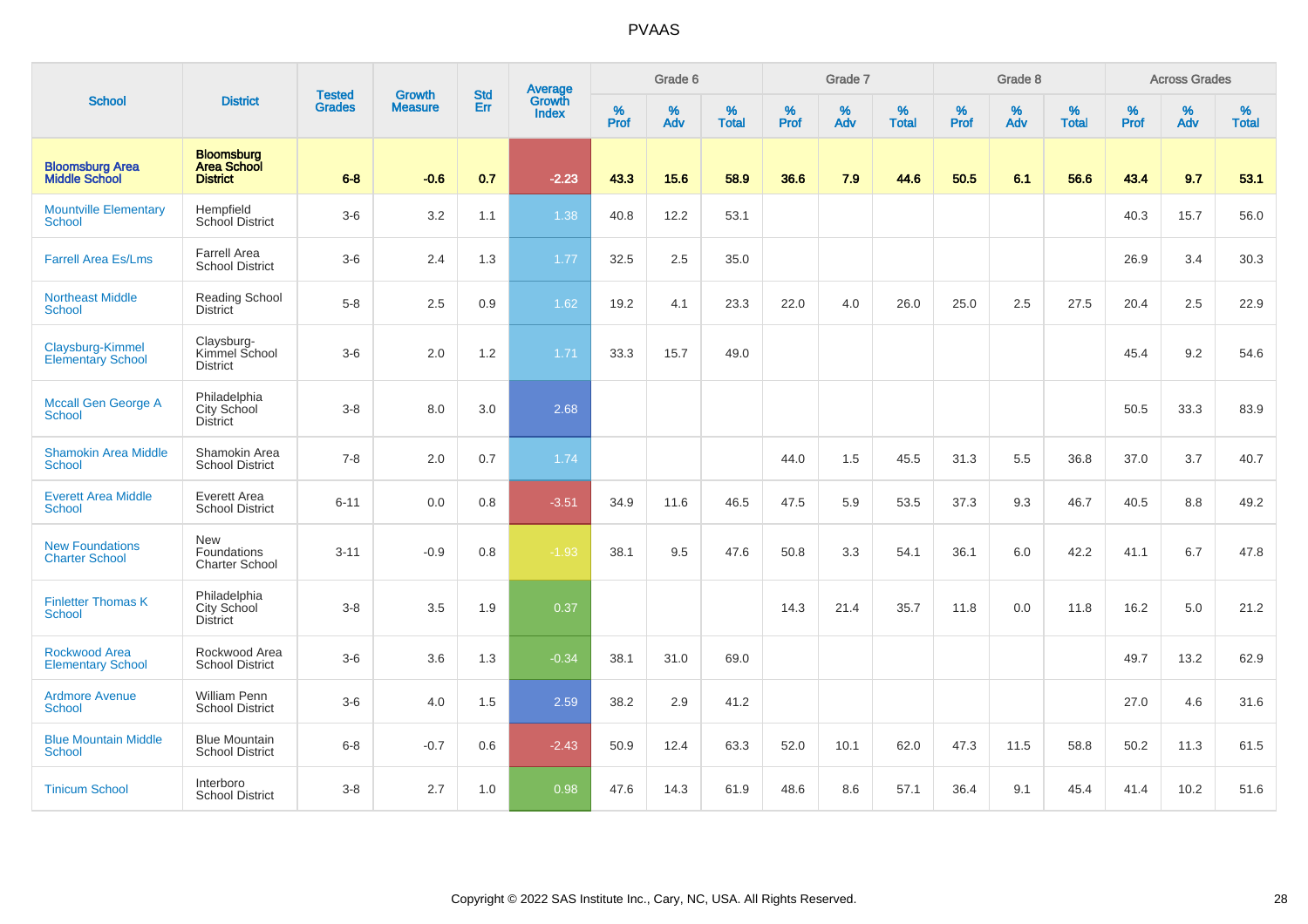|                                                                           |                                                                       |                                |                          | <b>Std</b> |                                          |                     | Grade 6     |                   |                     | Grade 7     |                      |              | Grade 8     |                      |                     | <b>Across Grades</b> |                   |
|---------------------------------------------------------------------------|-----------------------------------------------------------------------|--------------------------------|--------------------------|------------|------------------------------------------|---------------------|-------------|-------------------|---------------------|-------------|----------------------|--------------|-------------|----------------------|---------------------|----------------------|-------------------|
| <b>School</b>                                                             | <b>District</b>                                                       | <b>Tested</b><br><b>Grades</b> | Growth<br><b>Measure</b> | Err        | <b>Average</b><br>Growth<br><b>Index</b> | $\%$<br><b>Prof</b> | $\%$<br>Adv | %<br><b>Total</b> | $\%$<br><b>Prof</b> | $\%$<br>Adv | $\%$<br><b>Total</b> | $\%$<br>Prof | $\%$<br>Adv | $\%$<br><b>Total</b> | $\%$<br><b>Prof</b> | $\%$<br>Adv          | %<br><b>Total</b> |
| <b>Bloomsburg Area</b><br><b>Middle School</b>                            | <b>Bloomsburg</b><br><b>Area School</b><br><b>District</b>            | $6 - 8$                        | $-0.6$                   | 0.7        | $-2.23$                                  | 43.3                | 15.6        | 58.9              | 36.6                | 7.9         | 44.6                 | 50.5         | 6.1         | 56.6                 | 43.4                | 9.7                  | 53.1              |
| <b>Valley Forge Middle</b><br><b>School</b>                               | Tredyffrin-<br>Easttown<br><b>School District</b>                     | $5-8$                          | 0.7                      | 0.6        | 0.20                                     | 40.8                | 47.5        | 88.3              | 58.5                | 28.8        | 87.3                 | 55.9         | 33.8        | 89.7                 | 53.9                | 34.1                 | 88.0              |
| <b>Young Scholars Of</b><br>Western Pennsylvania<br><b>Charter School</b> | <b>Young Scholars</b><br>Of Western<br>Pennsylvania<br>Charter School | $3-8$                          | 2.0                      | 1.1        | 0.21                                     | 40.6                | 6.2         | 46.9              | 32.1                | 3.6         | 35.7                 | 43.5         | 8.7         | 52.2                 | 31.2                | 9.1                  | 40.3              |
| <b>Port Allegany</b><br><b>Junior/Senior High</b><br>School               | Port Allegany<br>School District                                      | $7 - 11$                       | $-1.2$                   | 1.1        | $-3.97$                                  |                     |             |                   | 32.9                | 5.7         | 38.6                 | 40.3         | 3.2         | 43.6                 | 36.4                | 4.6                  | 40.9              |
| <b>Harris School</b>                                                      | Southeast<br>Delco School<br><b>District</b>                          | $3-8$                          | $-0.6$                   | 1.1        | $-1.53$                                  | 25.0                | 0.0         | 25.0              | 32.6                | 2.2         | 34.8                 | 26.9         | 7.7         | 34.6                 | 23.9                | 2.7                  | 26.6              |
| <b>Wendover Middle</b><br><b>School</b>                                   | <b>Hempfield Area</b><br><b>School District</b>                       | $6-8$                          | 0.3                      | 0.6        | $-1.52$                                  | 41.4                | 26.9        | 68.3              | 54.8                | 21.2        | 76.0                 | 52.1         | 15.7        | 67.9                 | 49.4                | 21.4                 | 70.8              |
| <b>Propel Charter School-</b><br>East                                     | <b>Propel Charter</b><br>School - East                                | $3-8$                          | 1.1                      | 1.0        | $-2.14$                                  | 34.3                | 11.4        | 45.7              | 33.3                | 9.1         | 42.4                 | 29.4         | 0.0         | 29.4                 | 31.6                | 4.7                  | 36.3              |
| <b>Beverly Hills Middle</b><br>School                                     | <b>Upper Darby</b><br>School District                                 | $6-8$                          | 1.4                      | 0.5        | $-0.53$                                  | 17.7                | 5.9         | 23.7              | 25.6                | 1.4         | 27.0                 | 23.0         | 3.0         | 26.1                 | 22.2                | 3.4                  | 25.6              |
| <b>Valley View Middle</b><br>School                                       | <b>Valley View</b><br>School District                                 | $6 - 8$                        | 0.8                      | 0.9        | $-2.68$                                  | 41.4                | 10.3        | 51.7              | 53.7                | 4.9         | 58.5                 | 42.6         | 4.9         | 47.5                 | 44.4                | 7.4                  | 51.8              |
| <b>Curtin Intermediate</b><br><b>School</b>                               | Williamsport<br>Area School<br><b>District</b>                        | $4 - 6$                        | $-0.0$                   | 0.7        | $-0.00$                                  | 37.9                | 10.5        | 48.4              |                     |             |                      |              |             |                      | 37.6                | 9.7                  | 47.2              |
| <b>North Star East Middle</b><br>School                                   | North Star<br><b>School District</b>                                  | $5-8$                          | $-0.3$                   | 0.7        | $-0.54$                                  | 35.9                | 17.2        | 53.1              | 44.4                | 8.3         | 52.8                 | 49.5         | 17.2        | 66.7                 | 43.8                | 11.8                 | 55.6              |
| <b>Aspira Bilingual Cyber</b><br><b>Charter School</b>                    | Aspira Bilingual<br>Cyber Charter<br>School                           | $3 - 11$                       | 2.8                      | 1.6        | $-0.41$                                  | 12.9                | 0.0         | 12.9              | 0.0                 | 0.0         | 0.0                  | 0.0          | 0.0         | 0.0                  | 5.9                 | 0.0                  | 5.9               |
| <b>Elmer L Meyers</b><br>Junior/Senior High<br><b>School</b>              | Wilkes-Barre<br>Area School<br><b>District</b>                        | $7 - 11$                       | 1.8                      | 1.6        | $-0.68$                                  |                     |             |                   | 32.6                | 4.1         | 36.7                 | 43.3         | 6.7         | 50.0                 | 36.7                | 5.1                  | 41.8              |
| Otto-Eldred<br><b>Elementary School</b>                                   | Otto-Eldred<br><b>School District</b>                                 | $3-6$                          | 3.6                      | 1.4        | 2.50                                     | 47.5                | 15.0        | 62.5              |                     |             |                      |              |             |                      | 47.0                | 10.6                 | 57.6              |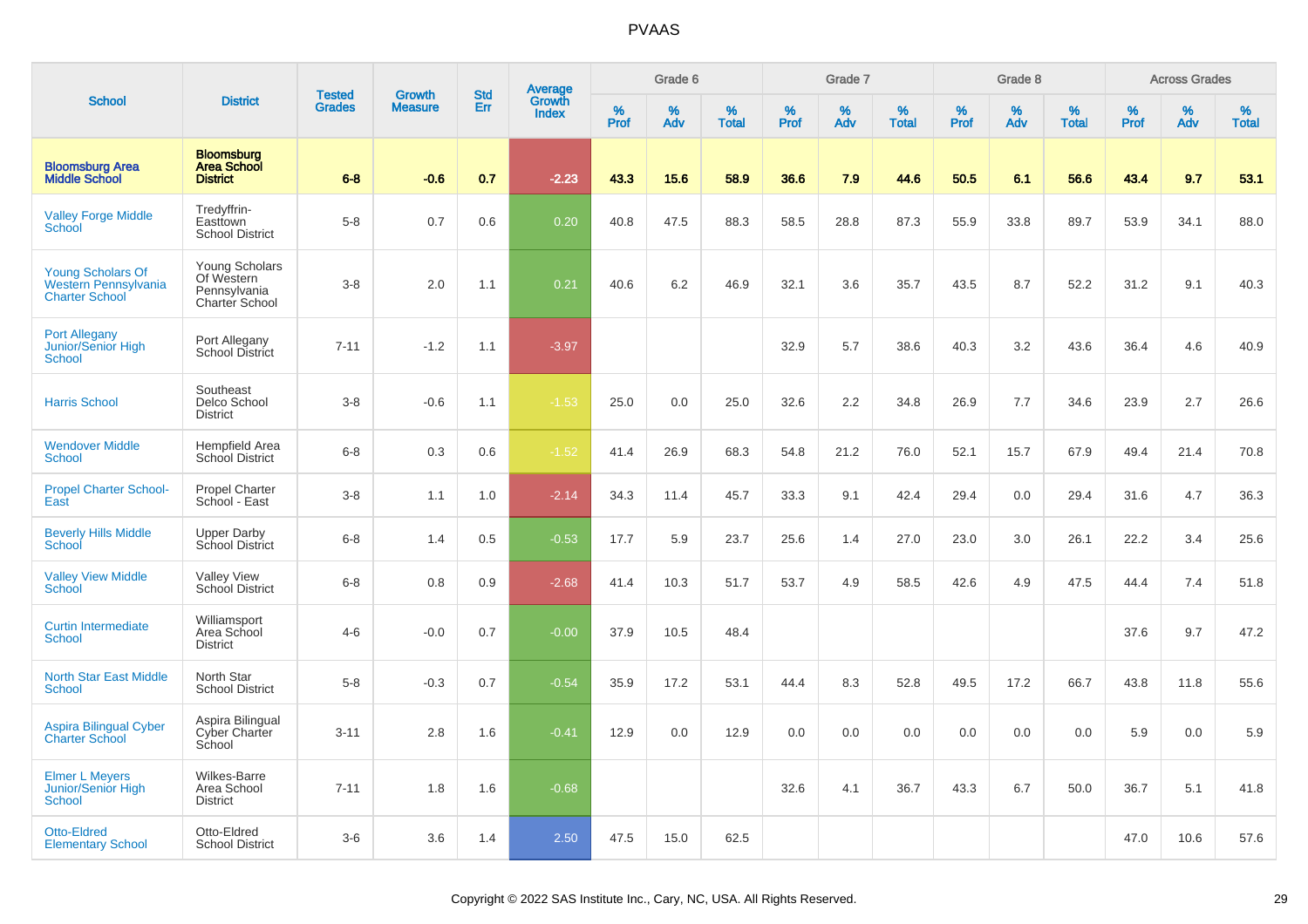|                                                            |                                                            |                                |                          | <b>Std</b> |                                   |                     | Grade 6     |                   |           | Grade 7     |                   |              | Grade 8  |                   |              | <b>Across Grades</b> |                   |
|------------------------------------------------------------|------------------------------------------------------------|--------------------------------|--------------------------|------------|-----------------------------------|---------------------|-------------|-------------------|-----------|-------------|-------------------|--------------|----------|-------------------|--------------|----------------------|-------------------|
| <b>School</b>                                              | <b>District</b>                                            | <b>Tested</b><br><b>Grades</b> | Growth<br><b>Measure</b> | Err        | <b>Average</b><br>Growth<br>Index | $\%$<br><b>Prof</b> | $\%$<br>Adv | %<br><b>Total</b> | %<br>Prof | $\%$<br>Adv | %<br><b>Total</b> | $\%$<br>Prof | %<br>Adv | %<br><b>Total</b> | $\%$<br>Prof | $\%$<br>Adv          | %<br><b>Total</b> |
| <b>Bloomsburg Area</b><br><b>Middle School</b>             | <b>Bloomsburg</b><br><b>Area School</b><br><b>District</b> | $6 - 8$                        | $-0.6$                   | 0.7        | $-2.23$                           | 43.3                | 15.6        | 58.9              | 36.6      | 7.9         | 44.6              | 50.5         | 6.1      | 56.6              | 43.4         | 9.7                  | 53.1              |
| <b>Clarion Area</b><br><b>Junior/Senior High</b><br>School | Clarion Area<br><b>School District</b>                     | $7 - 11$                       | 2.2                      | 1.1        | 0.05                              |                     |             |                   | 44.8      | 4.5         | 49.2              | 39.0         | 11.9     | 50.8              | 42.1         | 7.9                  | 50.0              |
| <b>Gayman Elementary</b><br>School                         | <b>Central Bucks</b><br><b>School District</b>             | $3-6$                          | 1.9                      | 1.2        | 1.60                              | 52.6                | 31.6        | 84.2              |           |             |                   |              |          |                   | 58.8         | 22.0                 | 80.9              |
| Shenango High School                                       | Shenango Area<br>School District                           | $7 - 11$                       | 2.4                      | 0.9        | 1.54                              |                     |             |                   | 45.7      | 9.6         | 55.3              | 41.1         | 18.9     | 60.0              | 43.5         | 14.1                 | 57.6              |
| <b>Damascus Area</b><br><b>School</b>                      | Wayne<br>Highlands<br>School District                      | $3-8$                          | 2.9                      | 1.2        | $-0.01$                           | 30.0                | 50.0        | 80.0              | 35.3      | 32.4        | 67.6              | 53.6         | 21.4     | 75.0              | 45.0         | 30.2                 | 75.2              |
| <b>Palisades Middle</b><br>School                          | Palisades<br><b>School District</b>                        | $6 - 8$                        | $-0.5$                   | 0.7        | $-3.54$                           | 48.5                | 19.2        | 67.7              | 60.2      | 10.7        | 70.9              | 43.2         | 9.1      | 52.3              | 51.0         | 13.1                 | 64.1              |
| <b>St Marys Area Middle</b><br>School                      | Saint Marys<br>Area School<br><b>District</b>              | $5-8$                          | $-0.7$                   | 0.6        | $-3.59$                           | 42.7                | 13.7        | 56.4              | 40.8      | 7.7         | 48.5              | 46.4         | 8.0      | 54.3              | 43.5         | 9.6                  | 53.1              |
| <b>Bucktail Area Middle</b><br>School                      | Keystone<br>Central School<br><b>District</b>              | $5-8$                          | $-0.3$                   | 1.2        | $-0.87$                           | 44.0                | 12.0        | 56.0              | 31.2      | 0.0         | 31.2              | 40.7         | 7.4      | 48.2              | 38.9         | 4.6                  | 43.5              |
| <b>Walnut Creek Middle</b><br><b>School</b>                | <b>Millcreek</b><br>Township<br>School District            | $6 - 8$                        | 0.6                      | 0.6        | $-2.22$                           | 46.0                | 27.7        | 73.7              | 50.3      | 25.5        | 75.8              | 47.1         | 20.0     | 67.1              | 47.9         | 24.4                 | 72.3              |
| <b>Penn Cambria Middle</b><br><b>School</b>                | Penn Cambria<br><b>School District</b>                     | $5 - 8$                        | $-0.4$                   | 0.6        | $-3.46$                           | 45.9                | 7.1         | 53.1              | 58.1      | 7.7         | 65.8              | 52.0         | 8.0      | 60.0              | 53.8         | 6.0                  | 59.8              |
| <b>Swatara Middle School</b>                               | Central<br>Dauphin School<br><b>District</b>               | $6-8$                          | 1.4                      | 0.6        | 1.12                              | 28.5                | 10.1        | 38.6              | 30.2      | 2.9         | 33.1              | 27.3         | 4.7      | 32.0              | 28.8         | 5.8                  | 34.6              |
| <b>Holland Elementary</b><br><b>School</b>                 | <b>Council Rock</b><br><b>School District</b>              | $3-6$                          | 2.8                      | 1.1        | 2.30                              | 44.8                | 25.9        | 70.7              |           |             |                   |              |          |                   | 48.1         | 16.9                 | 65.0              |
| <b>Dallastown Area</b><br><b>Intermediate School</b>       | Dallastown<br>Area School<br><b>District</b>               | $4 - 6$                        | $-0.6$                   | 0.5        | $-1.25$                           | 44.7                | 30.8        | 75.5              |           |             |                   |              |          |                   | 44.5         | 23.6                 | 68.1              |
| <b>Greater Latrobe Junior</b><br><b>High School</b>        | Greater Latrobe<br><b>School District</b>                  | $7 - 8$                        | $-0.8$                   | 0.6        | $-4.38$                           |                     |             |                   | 49.0      | 10.1        | 59.1              | 46.2         | 20.0     | 66.2              | 47.6         | 15.2                 | 62.8              |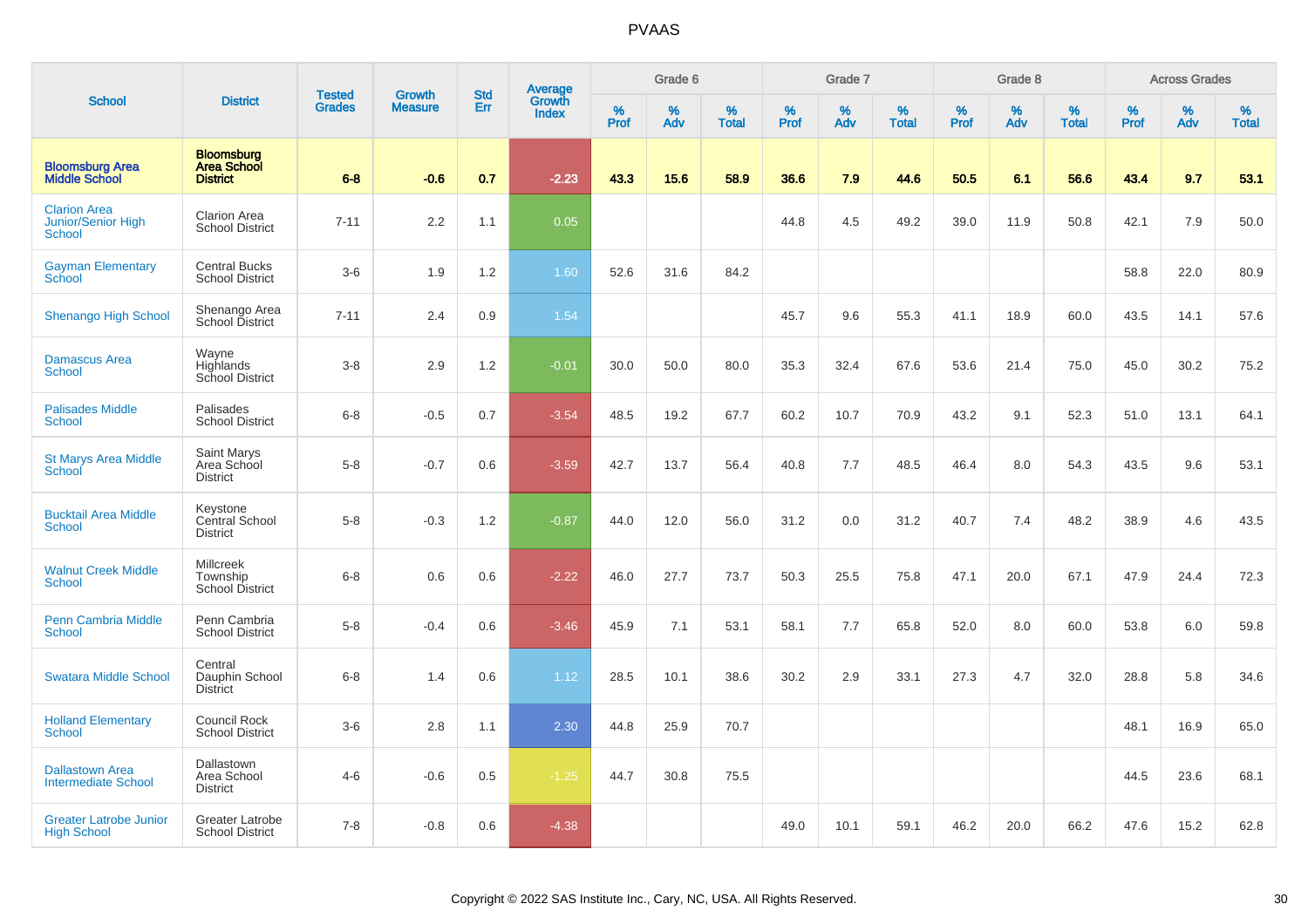|                                                                        |                                                               | <b>Tested</b> | <b>Growth</b>  | <b>Std</b> |                                   |                  | Grade 6     |                   |           | Grade 7  |                   |           | Grade 8  |                   |              | <b>Across Grades</b> |                   |
|------------------------------------------------------------------------|---------------------------------------------------------------|---------------|----------------|------------|-----------------------------------|------------------|-------------|-------------------|-----------|----------|-------------------|-----------|----------|-------------------|--------------|----------------------|-------------------|
| <b>School</b>                                                          | <b>District</b>                                               | <b>Grades</b> | <b>Measure</b> | <b>Err</b> | Average<br>Growth<br><b>Index</b> | %<br><b>Prof</b> | $\%$<br>Adv | %<br><b>Total</b> | %<br>Prof | %<br>Adv | %<br><b>Total</b> | %<br>Prof | %<br>Adv | %<br><b>Total</b> | $\%$<br>Prof | %<br>Adv             | %<br><b>Total</b> |
| <b>Bloomsburg Area</b><br><b>Middle School</b>                         | <b>Bloomsburg</b><br><b>Area School</b><br><b>District</b>    | $6 - 8$       | $-0.6$         | 0.7        | $-2.23$                           | 43.3             | 15.6        | 58.9              | 36.6      | 7.9      | 44.6              | 50.5      | 6.1      | 56.6              | 43.4         | 9.7                  | 53.1              |
| <b>Southwest Leadership</b><br><b>Academy Charter</b><br><b>School</b> | Southwest<br>Leadership<br>Academy<br>Charter School          | $3 - 8$       | 0.2            | 1.1        | 0.19                              | 16.1             | 6.4         | 22.6              | 15.8      | 2.6      | 18.4              | 20.8      | 0.0      | 20.8              | 19.0         | 3.3                  | 22.3              |
| <b>Bangor Area Middle</b><br>School                                    | Bangor Area<br>School District                                | $7 - 8$       | 1.8            | 0.7        | 1.44                              |                  |             |                   | 47.3      | 9.5      | 56.8              | 43.3      | 8.0      | 51.3              | 45.3         | 8.7                  | 54.0              |
| Pittsburgh Classical 6-<br>8                                           | Pittsburgh<br>School District                                 | $6 - 8$       | 0.6            | 0.9        | $-1.69$                           | 19.7             | 6.6         | 26.2              | 32.2      | 3.3      | 35.6              | 35.3      | 0.0      | 35.3              | 29.2         | 3.5                  | 32.7              |
| <b>Ingomar Middle School</b>                                           | North Allegheny<br>School District                            | $6 - 8$       | 0.1            | 0.6        | $-2.72$                           | 43.4             | 33.5        | 76.9              | 53.0      | 27.6     | 80.6              | 57.6      | 26.7     | 84.2              | 50.9         | 29.5                 | 80.5              |
| <b>Allegheny-Clarion</b><br><b>Valley High School</b>                  | Allegheny-<br><b>Clarion Valley</b><br><b>School District</b> | $7 - 10$      | 3.4            | 1.4        | 1.00                              |                  |             |                   | 43.9      | 2.4      | 46.3              | 40.0      | 0.0      | 40.0              | 42.1         | 1.3                  | 43.4              |
| <b>George A Ferrell</b><br><b>Elementary School</b>                    | East Lycoming<br>School District                              | $3-6$         | 4.9            | 2.0        | 2.10                              | 23.8             | 42.9        | 66.7              |           |          |                   |           |          |                   | 41.9         | 21.6                 | 63.5              |
| <b>Penn Wood Middle</b><br>School                                      | William Penn<br><b>School District</b>                        | $7 - 8$       | 1.5            | 0.7        | 0.74                              |                  |             |                   | 30.8      | 0.6      | 31.4              | 21.8      | 2.4      | 24.2              | 26.4         | 1.5                  | 27.8              |
| Northwood Academy<br><b>Charter School</b>                             | Northwood<br>Academy<br><b>Charter School</b>                 | $3 - 8$       | $-0.1$         | 0.7        | $-0.12$                           | 44.2             | 6.5         | 50.6              | 37.5      | 5.6      | 43.1              | 29.6      | 13.0     | 42.6              | 31.0         | 5.4                  | 36.4              |
| <b>Mastery Charter</b><br>School-Harrity<br>Campus                     | <b>Mastery Charter</b><br>School - Harrity<br>Campus          | $3-8$         | 0.5            | 1.2        | 0.04                              | 12.8             | 2.1         | 14.9              | 26.5      | 0.0      | 26.5              | 11.1      | 7.4      | 18.5              | 18.2         | 2.0                  | 20.2              |
| Dorseyville Middle<br>School                                           | Fox Chapel<br>Area School<br><b>District</b>                  | $4 - 8$       | $-0.3$         | 0.5        | $-5.13$                           | 34.8             | 51.8        | 86.6              | 50.0      | 27.0     | 77.0              | 52.9      | 31.4     | 84.3              | 46.0         | 36.7                 | 82.6              |
| Muncy Junior/Senior<br><b>High School</b>                              | Muncy School<br>District                                      | $7 - 11$      | $-0.5$         | 1.0        | $-3.34$                           |                  |             |                   | 58.0      | 8.7      | 66.7              | 44.4      | 12.2     | 56.7              | 50.3         | 10.7                 | 61.0              |
| <b>Delcroft School</b>                                                 | Southeast<br>Delco School<br><b>District</b>                  | $3 - 8$       | $-0.2$         | 1.1        | $-0.69$                           | 37.5             | 0.0         | 37.5              | 15.4      | 0.0      | 15.4              | 34.2      | 0.0      | 34.2              | 28.9         | 1.0                  | 29.9              |
| <b>Welsh Valley Middle</b><br>School                                   | Lower Merion<br><b>School District</b>                        | $6 - 10$      | $-0.3$         | 0.4        | $-1.87$                           | 46.7             | 33.5        | 80.2              | 55.2      | 25.2     | 80.4              | 51.8      | 28.3     | 80.2              | 51.3         | 28.9                 | 80.2              |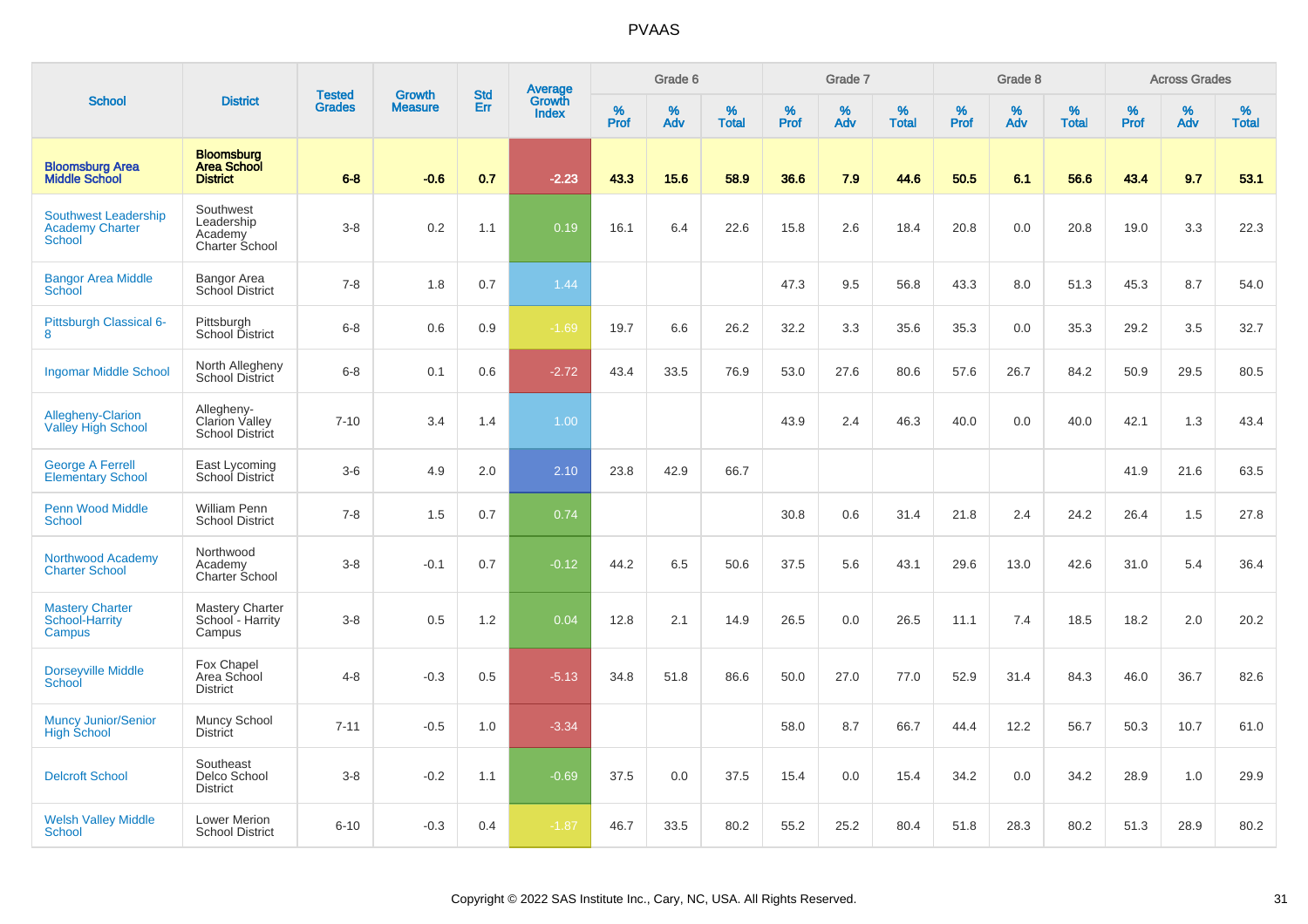|                                                 |                                                            |                                |                                 | <b>Std</b> |                                   |           | Grade 6  |                   |           | Grade 7  |                   |           | Grade 8  |                   |           | <b>Across Grades</b> |                   |
|-------------------------------------------------|------------------------------------------------------------|--------------------------------|---------------------------------|------------|-----------------------------------|-----------|----------|-------------------|-----------|----------|-------------------|-----------|----------|-------------------|-----------|----------------------|-------------------|
| <b>School</b>                                   | <b>District</b>                                            | <b>Tested</b><br><b>Grades</b> | <b>Growth</b><br><b>Measure</b> | Err        | Average<br>Growth<br><b>Index</b> | %<br>Prof | %<br>Adv | %<br><b>Total</b> | %<br>Prof | %<br>Adv | %<br><b>Total</b> | %<br>Prof | %<br>Adv | %<br><b>Total</b> | %<br>Prof | %<br>Adv             | %<br><b>Total</b> |
| <b>Bloomsburg Area</b><br><b>Middle School</b>  | <b>Bloomsburg</b><br><b>Area School</b><br><b>District</b> | $6 - 8$                        | $-0.6$                          | 0.7        | $-2.23$                           | 43.3      | 15.6     | 58.9              | 36.6      | 7.9      | 44.6              | 50.5      | 6.1      | 56.6              | 43.4      | 9.7                  | 53.1              |
| <b>Southwark School</b>                         | Philadelphia<br>City School<br><b>District</b>             | $3 - 8$                        | 1.4                             | 1.3        | $-0.57$                           | 23.8      | 0.0      | 23.8              | 17.2      | 6.9      | 24.1              | 31.2      | 0.0      | 31.2              | 19.0      | 4.4                  | 23.4              |
| <b>Penn Middle School</b>                       | Penn-Trafford<br><b>School District</b>                    | $6 - 8$                        | 0.3                             | 0.6        | $-1.07$                           | 47.5      | 32.5     | 80.0              | 58.9      | 22.2     | 81.1              | 55.8      | 14.0     | 69.8              | 54.3      | 22.7                 | 77.0              |
| <b>New Oxford Middle</b><br><b>School</b>       | Conewago<br>Valley School<br><b>District</b>               | $7 - 8$                        | $-0.0$                          | 0.5        | $-2.43$                           |           |          |                   | 46.6      | 8.9      | 55.5              | 46.8      | 5.7      | 52.5              | 46.7      | 7.3                  | 54.0              |
| <b>Union City Middle</b><br>School              | Union City Area<br><b>School District</b>                  | $6 - 11$                       | 0.1                             | 0.8        | $-1.88$                           | 35.5      | 16.1     | 51.6              | 44.7      | 10.5     | 55.3              | 42.2      | 8.9      | 51.1              | 41.2      | 11.4                 | 52.6              |
| <b>S S Palmer</b><br><b>Elementary School</b>   | Palmerton Area<br><b>School District</b>                   | $3-6$                          | 0.8                             | 1.1        | 0.77                              | 46.5      | 5.6      | 52.1              |           |          |                   |           |          |                   | 49.0      | 7.5                  | 56.5              |
| <b>Toby Farms</b><br><b>Intermediate School</b> | Chester-Upland<br><b>School District</b>                   | $5-8$                          | 1.2                             | 1.0        | $-0.31$                           | 17.9      | 3.6      | 21.4              | 7.5       | 0.0      | 7.5               | 7.3       | 0.0      | 7.3               | 11.4      | 1.2                  | 12.6              |
| <b>Haverford Middle</b><br><b>School</b>        | Haverford<br>Township<br><b>School District</b>            | $6 - 8$                        | 0.1                             | 0.4        | $-2.65$                           | 51.1      | 27.6     | 78.7              | 55.0      | 18.3     | 73.3              | 44.5      | 32.3     | 76.7              | 50.6      | 25.7                 | 76.3              |
| Youngsville<br>Middle/High School               | <b>Warren County</b><br>School District                    | $6 - 11$                       | 2.5                             | 1.0        | 0.44                              | 42.3      | 9.6      | 51.9              | 24.0      | 0.0      | 24.0              | 42.5      | 0.0      | 42.5              | 35.9      | 3.5                  | 39.4              |
| <b>Founders Hall Middle</b><br><b>School</b>    | Mckeesport<br>Area School<br><b>District</b>               | $6 - 8$                        | $-0.4$                          | 0.5        | $-3.84$                           | 29.1      | 1.3      | 30.4              | 24.1      | 0.0      | 24.1              | 22.9      | 1.1      | 23.9              | 25.1      | 0.7                  | 25.9              |
| <b>Marshall Academy</b>                         | Harrisburg City<br>School District                         | $5-8$                          | 4.2                             | 1.7        | 0.92                              | 8.7       | 0.0      | 8.7               | 0.0       | 0.0      | 0.0               | 11.8      | 0.0      | 11.8              | 5.9       | 0.0                  | 5.9               |
| <b>Fritz Elementary</b><br><b>School</b>        | Conestoga<br>Valley School<br><b>District</b>              | $3-6$                          | 2.3                             | 1.0        | 1.53                              | 39.1      | 16.1     | 55.2              |           |          |                   |           |          |                   | 43.6      | 13.5                 | 57.1              |
| <b>Pittsburgh South Hills</b><br>$6 - 8$        | Pittsburgh<br>School District                              | $6 - 8$                        | $-0.9$                          | 0.8        | $-3.86$                           | 25.2      | 5.4      | 30.6              | 22.2      | 5.6      | 27.8              | 23.3      | 0.0      | 23.3              | 23.7      | 3.8                  | 27.5              |
| <b>Fort Leboeuf Middle</b><br>School            | Fort Leboeuf<br><b>School District</b>                     | $6 - 8$                        | $-0.7$                          | 0.6        | $-2.85$                           | 39.4      | 26.8     | 66.2              | 49.4      | 15.2     | 64.6              | 42.1      | 16.6     | 58.6              | 44.1      | 19.1                 | 63.2              |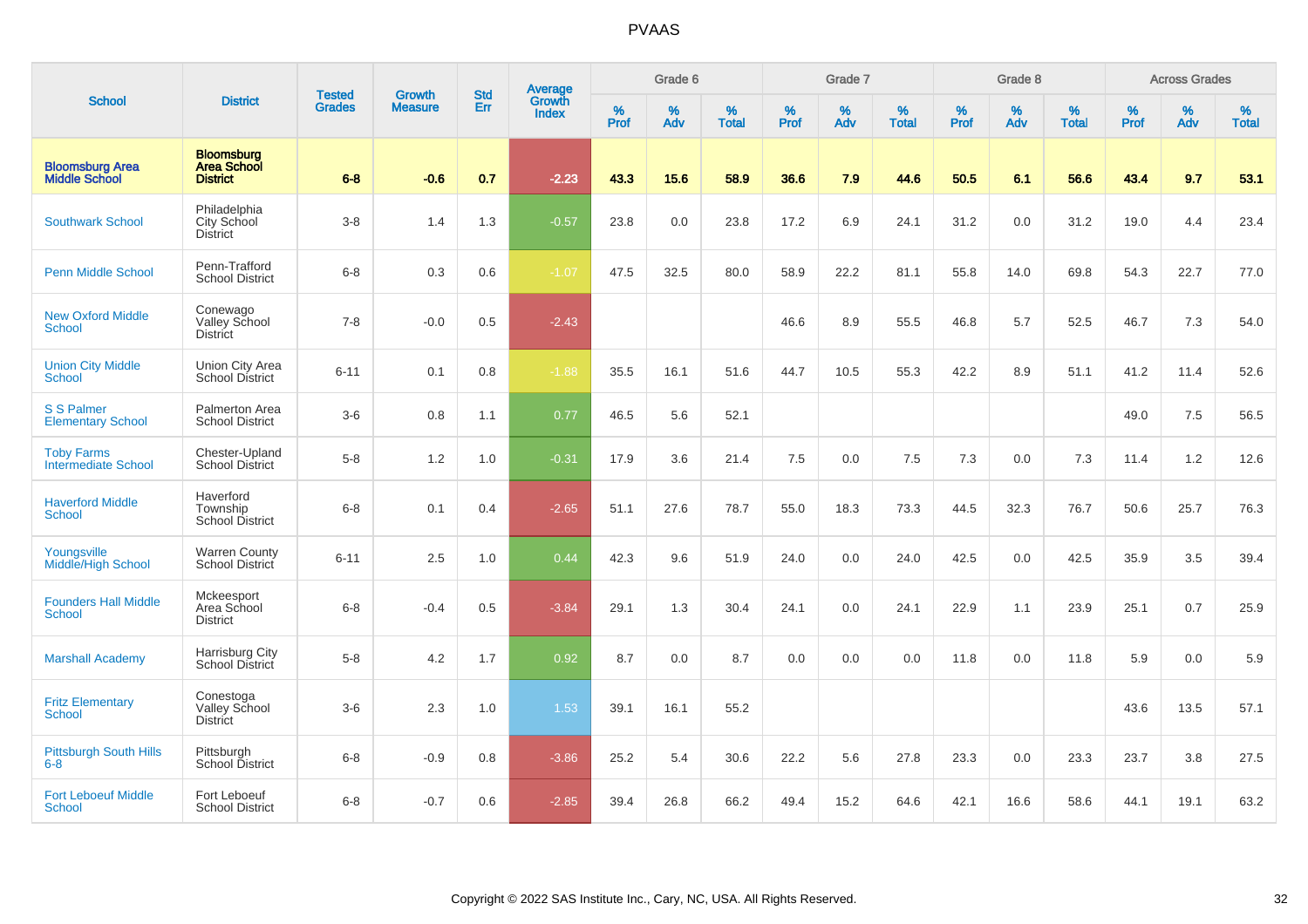|                                                                |                                                            | <b>Tested</b> | <b>Growth</b>  | <b>Std</b> |                                          |                  | Grade 6     |                   |              | Grade 7     |                   |           | Grade 8  |                   |              | <b>Across Grades</b> |                   |
|----------------------------------------------------------------|------------------------------------------------------------|---------------|----------------|------------|------------------------------------------|------------------|-------------|-------------------|--------------|-------------|-------------------|-----------|----------|-------------------|--------------|----------------------|-------------------|
| <b>School</b>                                                  | <b>District</b>                                            | <b>Grades</b> | <b>Measure</b> | Err        | <b>Average</b><br>Growth<br><b>Index</b> | %<br><b>Prof</b> | $\%$<br>Adv | %<br><b>Total</b> | $\%$<br>Prof | $\%$<br>Adv | %<br><b>Total</b> | %<br>Prof | %<br>Adv | %<br><b>Total</b> | $\%$<br>Prof | $\%$<br>Adv          | %<br><b>Total</b> |
| <b>Bloomsburg Area</b><br><b>Middle School</b>                 | <b>Bloomsburg</b><br><b>Area School</b><br><b>District</b> | $6 - 8$       | $-0.6$         | 0.7        | $-2.23$                                  | 43.3             | 15.6        | 58.9              | 36.6         | 7.9         | 44.6              | 50.5      | 6.1      | 56.6              | 43.4         | 9.7                  | 53.1              |
| N Hopewell-<br>Winterstown<br><b>Elementary School</b>         | Red Lion Area<br><b>School District</b>                    | $3-6$         | 2.2            | 1.6        | 1.39                                     | 46.9             | 21.9        | 68.8              |              |             |                   |           |          |                   | 41.5         | 17.0                 | 58.5              |
| <b>Mastery Charter</b><br>School-Pickett<br>Campus             | <b>Mastery Charter</b><br>School - Pickett<br>Campus       | $6 - 10$      | 1.6            | 1.1        | $-0.80$                                  | 4.9              | 0.0         | 4.9               | 15.4         | 0.0         | 15.4              | 8.8       | 2.9      | 11.8              | 9.6          | 0.9                  | 10.5              |
| <b>Conemaugh Valley</b><br>Junior/Senior High<br><b>School</b> | Conemaugh<br>Valley School<br><b>District</b>              | $7 - 12$      | 2.4            | 1.2        | 0.50                                     |                  |             |                   | 45.1         | 5.9         | 51.0              | 49.1      | 9.4      | 58.5              | 47.1         | 7.7                  | 54.8              |
| Aliquippa<br>Junior/Senior High<br><b>School</b>               | Aliquippa<br><b>School District</b>                        | $7 - 11$      | 1.8            | 1.1        | $-0.04$                                  |                  |             |                   | 27.4         | 2.7         | 30.1              | 14.1      | 0.0      | 14.1              | 21.2         | 1.5                  | 22.6              |
| <b>Lower Macungie</b><br>Middle School                         | East Penn<br><b>School District</b>                        | $6 - 8$       | 0.4            | 0.4        | $-1.54$                                  | 41.8             | 15.4        | 57.1              | 52.5         | 9.4         | 62.0              | 51.4      | 12.7     | 64.1              | 48.6         | 12.5                 | 61.1              |
| <b>Pittsburgh Sterrett 6-8</b>                                 | Pittsburgh<br>School District                              | $5-8$         | 0.4            | 0.8        | $-1.93$                                  | 18.6             | 4.3         | 22.9              | 19.0         | 3.6         | 22.6              | 31.7      | 1.7      | 33.3              | 22.3         | 3.3                  | 25.6              |
| <b>Albert Gallatin South</b><br><b>Middle School</b>           | <b>Albert Gallatin</b><br>Area School<br><b>District</b>   | $6 - 8$       | 1.7            | 0.8        | 0.50                                     | 29.5             | 12.6        | 42.1              | 31.9         | 3.2         | 35.1              | 42.4      | 8.2      | 50.6              | 34.3         | 8.0                  | 42.3              |
| <b>Blue Ridge Middle</b><br><b>School</b>                      | <b>Blue Ridge</b><br>School District                       | $6-8$         | 1.9            | 0.9        | $-0.10$                                  | 46.0             | 8.1         | 54.0              | 50.0         | 16.1        | 66.1              | 47.1      | 8.6      | 55.7              | 47.6         | 10.7                 | 58.2              |
| <b>Newport Middle</b><br>School                                | Newport School<br>District                                 | $6-8$         | 0.6            | 0.9        | $-1.64$                                  | 44.4             | 11.1        | 55.6              | 41.3         | 1.6         | 42.9              | 43.8      | 7.8      | 51.6              | 43.2         | 7.0                  | 50.2              |
| <b>Stewart Middle School</b>                                   | Norristown Area<br><b>School District</b>                  | $5-8$         | $-0.0$         | 0.7        | $-2.72$                                  | 34.3             | 3.0         | 37.3              | 25.0         | 5.4         | 30.4              | 22.5      | 4.2      | 26.8              | 24.6         | 3.5                  | 28.2              |
| <b>Duquesne Elementary</b><br><b>School</b>                    | Duquesne City<br><b>School District</b>                    | $3-6$         | 3.1            | 1.3        | 0.74                                     | 10.8             | 2.7         | 13.5              |              |             |                   |           |          |                   | 15.2         | 0.6                  | 15.8              |
| <b>Pequea Elementary</b><br><b>School</b>                      | Penn Manor<br><b>School District</b>                       | $3-6$         | 2.7            | 1.4        | 1.88                                     | 51.6             | 12.9        | 64.5              |              |             |                   |           |          |                   | 49.7         | 16.6                 | 66.3              |
| <b>Mastery Charter</b><br>School - Cleveland<br>Elementary     | Mastery Charter<br>School-<br>Cleveland<br>Elementary      | $3-8$         | 2.7            | 1.3        | 0.20                                     | 23.5             | 0.0         | 23.5              | 24.1         | 3.4         | 27.6              | 21.7      | 0.0      | 21.7              | 18.8         | 1.9                  | 20.6              |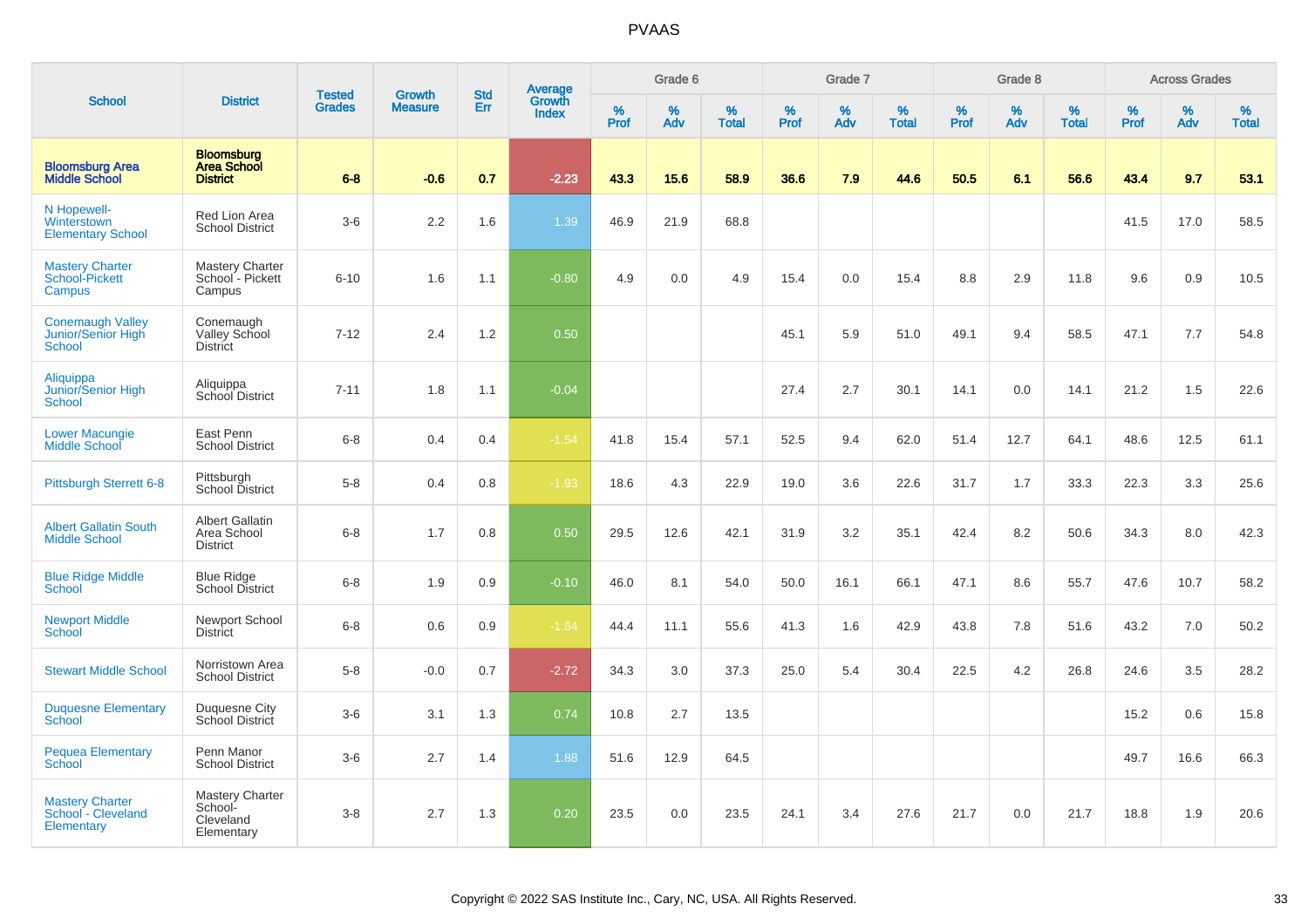|                                                                    |                                                               |                                |                                 | <b>Std</b> |                                          |                  | Grade 6     |                   |           | Grade 7  |                   |           | Grade 8  |                   |           | <b>Across Grades</b> |                   |
|--------------------------------------------------------------------|---------------------------------------------------------------|--------------------------------|---------------------------------|------------|------------------------------------------|------------------|-------------|-------------------|-----------|----------|-------------------|-----------|----------|-------------------|-----------|----------------------|-------------------|
| <b>School</b>                                                      | <b>District</b>                                               | <b>Tested</b><br><b>Grades</b> | <b>Growth</b><br><b>Measure</b> | Err        | <b>Average</b><br>Growth<br><b>Index</b> | %<br><b>Prof</b> | $\%$<br>Adv | %<br><b>Total</b> | %<br>Prof | %<br>Adv | %<br><b>Total</b> | %<br>Prof | %<br>Adv | %<br><b>Total</b> | %<br>Prof | %<br>Adv             | %<br><b>Total</b> |
| <b>Bloomsburg Area</b><br><b>Middle School</b>                     | <b>Bloomsburg</b><br><b>Area School</b><br><b>District</b>    | $6 - 8$                        | $-0.6$                          | 0.7        | $-2.23$                                  | 43.3             | 15.6        | 58.9              | 36.6      | 7.9      | 44.6              | 50.5      | 6.1      | 56.6              | 43.4      | 9.7                  | 53.1              |
| <b>Skyview Upper</b><br><b>Elementary School</b>                   | Methacton<br><b>School District</b>                           | $5-6$                          | $-0.7$                          | 0.5        | $-1.42$                                  | 54.8             | 21.0        | 75.8              |           |          |                   |           |          |                   | 59.6      | 14.9                 | 74.5              |
| <b>Deer Lakes Middle</b><br><b>School</b>                          | Deer Lakes<br><b>School District</b>                          | $6 - 8$                        | $-0.3$                          | 0.7        | $-2.25$                                  | 47.2             | 22.0        | 69.1              | 42.4      | 10.6     | 53.0              | 45.1      | 10.8     | 55.9              | 44.8      | 14.6                 | 59.4              |
| <b>Central Elementary</b><br><b>School</b>                         | <b>Franklin Area</b><br><b>School District</b>                | $3-6$                          | 2.6                             | 1.2        | 1.46                                     | 40.4             | 11.5        | 51.9              |           |          |                   |           |          |                   | 36.4      | 4.3                  | 40.7              |
| <b>Ferndale Area</b><br><b>Junior/Senior High</b><br><b>School</b> | Ferndale Area<br><b>School District</b>                       | $7 - 10$                       | 3.1                             | 1.4        | 1.45                                     |                  |             |                   | 61.5      | 5.1      | 66.7              | 54.4      | 4.4      | 58.7              | 57.6      | 4.7                  | 62.4              |
| <b>Hannah Penn</b>                                                 | York City<br>School District                                  | $3-8$                          | 1.5                             | 0.9        | 0.31                                     | 9.8              | 0.0         | 9.8               | 7.0       | 0.0      | 7.0               | 10.4      | 2.1      | 12.5              | 8.6       | 0.3                  | 8.9               |
| <b>James W Parker</b><br><b>Middle School</b>                      | <b>General Mclane</b><br><b>School District</b>               | $5-8$                          | 0.2                             | 0.5        | $-0.87$                                  | 45.7             | 23.5        | 69.1              | 50.3      | 15.6     | 66.0              | 44.9      | 12.2     | 57.0              | 49.5      | 15.0                 | 64.5              |
| <b>Conneaut Valley</b><br><b>Middle School</b>                     | Conneaut<br><b>School District</b>                            | $5-8$                          | $-1.1$                          | 0.8        | $-3.14$                                  | 55.2             | 10.3        | 65.5              | 52.2      | 9.0      | 61.2              | 45.8      | 5.6      | 51.4              | 50.2      | 8.3                  | 58.5              |
| <b>Kutz Elementary</b><br><b>School</b>                            | <b>Central Bucks</b><br><b>School District</b>                | $3-6$                          | 1.2                             | 1.1        | 1.10                                     | 37.7             | 50.7        | 88.4              |           |          |                   |           |          |                   | 47.2      | 33.5                 | 80.7              |
| <b>Manor Middle School</b>                                         | Penn Manor<br><b>School District</b>                          | $7 - 8$                        | 1.5                             | 0.7        | 0.90                                     |                  |             |                   | 49.0      | 9.0      | 58.1              | 46.3      | 14.0     | 60.4              | 47.6      | 11.6                 | 59.2              |
| <b>Eisenhower Middle</b><br><b>School</b>                          | Norristown Area<br><b>School District</b>                     | $5-8$                          | $-0.2$                          | 0.7        | $-1.75$                                  | 31.5             | 4.6         | 36.1              | 21.8      | 3.8      | 25.6              | 32.1      | 3.7      | 35.8              | 28.1      | 3.4                  | 31.5              |
| <b>Eastern Lebanon</b><br><b>County Middle School</b>              | Eastern<br>Lebanon<br><b>County School</b><br><b>District</b> | $6 - 8$                        | $-1.1$                          | 0.6        | $-4.82$                                  | 42.0             | 9.1         | 51.1              | 45.1      | 8.0      | 53.1              | 29.8      | 7.0      | 36.8              | 38.9      | 8.1                  | 47.0              |
| <b>Lindley Academy</b><br>Charter School At<br><b>Birney</b>       | Lindley<br>Academy<br>Charter School<br>At Birney             | $3 - 8$                        | 1.0                             | 0.7        | $-0.04$                                  | 24.0             | 2.5         | 26.6              | 20.6      | 3.2      | 23.8              | 19.4      | 4.8      | 24.2              | 19.6      | 2.3                  | 21.9              |
| <b>Log College Middle</b><br>School                                | Centennial<br><b>School District</b>                          | $6 - 8$                        | 1.2                             | 0.5        | 0.17                                     | 43.4             | 12.5        | 56.0              | 49.1      | 8.0      | 57.1              | 35.1      | 6.3      | 41.4              | 42.4      | 8.9                  | 51.3              |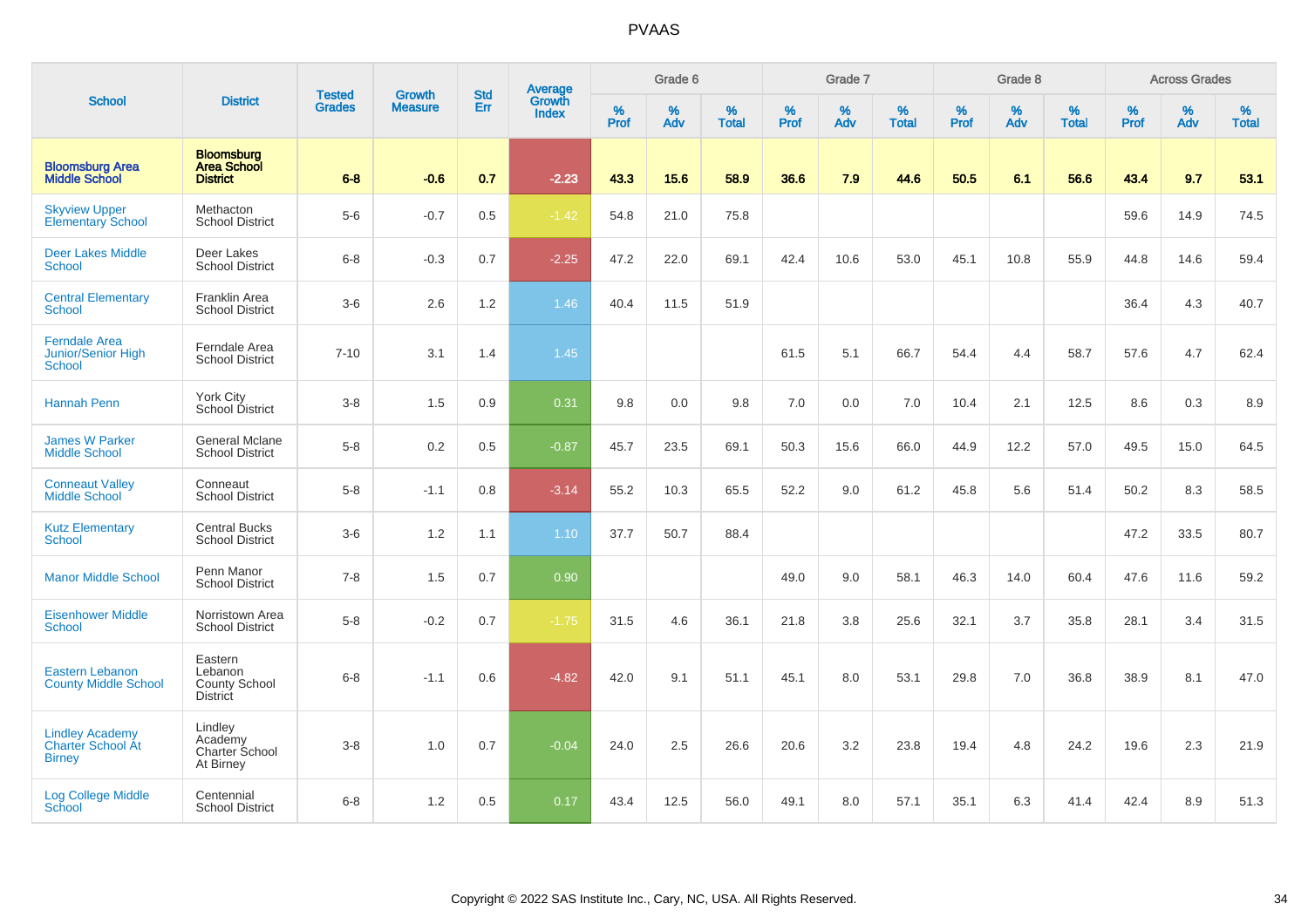|                                                         |                                                            | <b>Tested</b> | <b>Growth</b>  | <b>Std</b> |                                          |           | Grade 6  |                   |           | Grade 7  |                   |           | Grade 8  |                   |           | <b>Across Grades</b> |                   |
|---------------------------------------------------------|------------------------------------------------------------|---------------|----------------|------------|------------------------------------------|-----------|----------|-------------------|-----------|----------|-------------------|-----------|----------|-------------------|-----------|----------------------|-------------------|
| <b>School</b>                                           | <b>District</b>                                            | <b>Grades</b> | <b>Measure</b> | Err        | <b>Average</b><br>Growth<br><b>Index</b> | %<br>Prof | %<br>Adv | %<br><b>Total</b> | %<br>Prof | %<br>Adv | %<br><b>Total</b> | %<br>Prof | %<br>Adv | %<br><b>Total</b> | %<br>Prof | %<br>Adv             | %<br><b>Total</b> |
| <b>Bloomsburg Area</b><br><b>Middle School</b>          | <b>Bloomsburg</b><br><b>Area School</b><br><b>District</b> | $6 - 8$       | $-0.6$         | 0.7        | $-2.23$                                  | 43.3      | 15.6     | 58.9              | 36.6      | 7.9      | 44.6              | 50.5      | 6.1      | 56.6              | 43.4      | 9.7                  | 53.1              |
| <b>Westlake Middle</b><br><b>School</b>                 | Millcreek<br>Township<br>School District                   | $6 - 8$       | 1.3            | 0.6        | 0.57                                     | 40.9      | 20.5     | 61.4              | 42.3      | 13.1     | 55.5              | 44.9      | 17.7     | 62.7              | 42.9      | 17.1                 | 60.0              |
| <b>Conrad Weiser Middle</b><br><b>School</b>            | <b>Conrad Weiser</b><br>Area School<br><b>District</b>     | $5-8$         | $-2.3$         | 0.5        | $-7.45$                                  | 40.0      | 8.7      | 48.7              | 26.2      | 2.7      | 28.9              | 30.0      | 3.4      | 33.5              | 34.7      | 3.7                  | 38.4              |
| <b>Red Lion Area Junior</b><br><b>High School</b>       | Red Lion Area<br><b>School District</b>                    | $7 - 8$       | 0.6            | 0.6        | $-0.57$                                  |           |          |                   | 41.7      | 10.5     | 52.3              | 38.9      | 7.5      | 46.5              | 40.4      | 9.2                  | 49.6              |
| <b>Jackson School</b>                                   | York City<br>School District                               | $3 - 8$       | 1.8            | 1.0        | 0.57                                     | 10.4      | 2.1      | 12.5              | 22.2      | 0.0      | 22.2              | 24.3      | 0.0      | 24.3              | 15.9      | 0.7                  | 16.6              |
| <b>Mifflinburg Area Middle</b><br>School                | Mifflinburg Area<br><b>School District</b>                 | $6-9$         | 0.1            | 0.7        | $-2.08$                                  | 47.8      | 20.7     | 68.5              | 47.5      | 5.8      | 53.3              | 53.8      | 8.6      | 62.5              | 49.6      | 11.6                 | 61.2              |
| <b>Yellow Breeches</b><br><b>Middle School</b>          | South<br>Middleton<br><b>School District</b>               | $6 - 8$       | 0.0            | 0.6        | $-3.57$                                  | 45.2      | 21.0     | 66.1              | 44.4      | 12.9     | 57.3              | 42.1      | 12.0     | 54.1              | 43.9      | 15.0                 | 58.9              |
| <b>Spring Grove Area</b><br>Middle School               | Spring Grove<br>Area School<br><b>District</b>             | $7 - 8$       | $-0.9$         | 0.6        | $-4.46$                                  |           |          |                   | 48.0      | 15.7     | 63.7              | 50.6      | 6.8      | 57.4              | 49.3      | 11.3                 | 60.6              |
| <b>Coudersport Area</b><br><b>Elementary School</b>     | Coudersport<br>Area School<br><b>District</b>              | $3-6$         | 2.8            | 1.3        | 1.69                                     | 40.5      | 4.8      | 45.2              |           |          |                   |           |          |                   | 43.9      | 3.9                  | 47.8              |
| <b>Carl G Renn</b><br><b>Elementary School</b>          | East Lycoming<br>School District                           | $3-6$         | 1.1            | 1.6        | 0.70                                     | 62.5      | 4.2      | 66.7              |           |          |                   |           |          |                   | 47.3      | 9.8                  | 57.1              |
| <b>Penns Manor Area</b><br>Junior/Senior High<br>School | Penns Manor<br>Area School<br><b>District</b>              | $6 - 12$      | 1.6            | 1.0        | $-1.17$                                  | 30.9      | 3.6      | 34.6              | 39.2      | 3.9      | 43.1              | 31.0      | 12.1     | 43.1              | 33.5      | 6.7                  | 40.2              |
| <b>West Oak Lane</b><br><b>Charter School</b>           | West Oak Lane<br><b>Charter School</b>                     | $3 - 8$       | 0.8            | 0.7        | $-0.74$                                  | 26.5      | 2.9      | 29.4              | 35.1      | 6.8      | 41.9              | 41.5      | 4.6      | 46.2              | 31.4      | 4.3                  | 35.8              |
| Antonia Pantoja<br><b>Community Charter</b><br>School   | Antonia Pantoja<br>Community<br>Charter School             | $3 - 8$       | 0.5            | 0.9        | $-0.94$                                  | 32.3      | 6.4      | 38.7              | 37.0      | 2.2      | 39.1              | 35.1      | 8.1      | 43.2              | 25.4      | 3.3                  | 28.7              |
| Leechburg Area<br><b>Middle School</b>                  | Leechburg Area<br><b>School District</b>                   | $6 - 8$       | $-2.4$         | 1.1        | $-3.60$                                  | 29.7      | 2.7      | 32.4              | 42.9      | 0.0      | 42.9              | 51.2      | 11.6     | 62.8              | 41.9      | 4.6                  | 46.5              |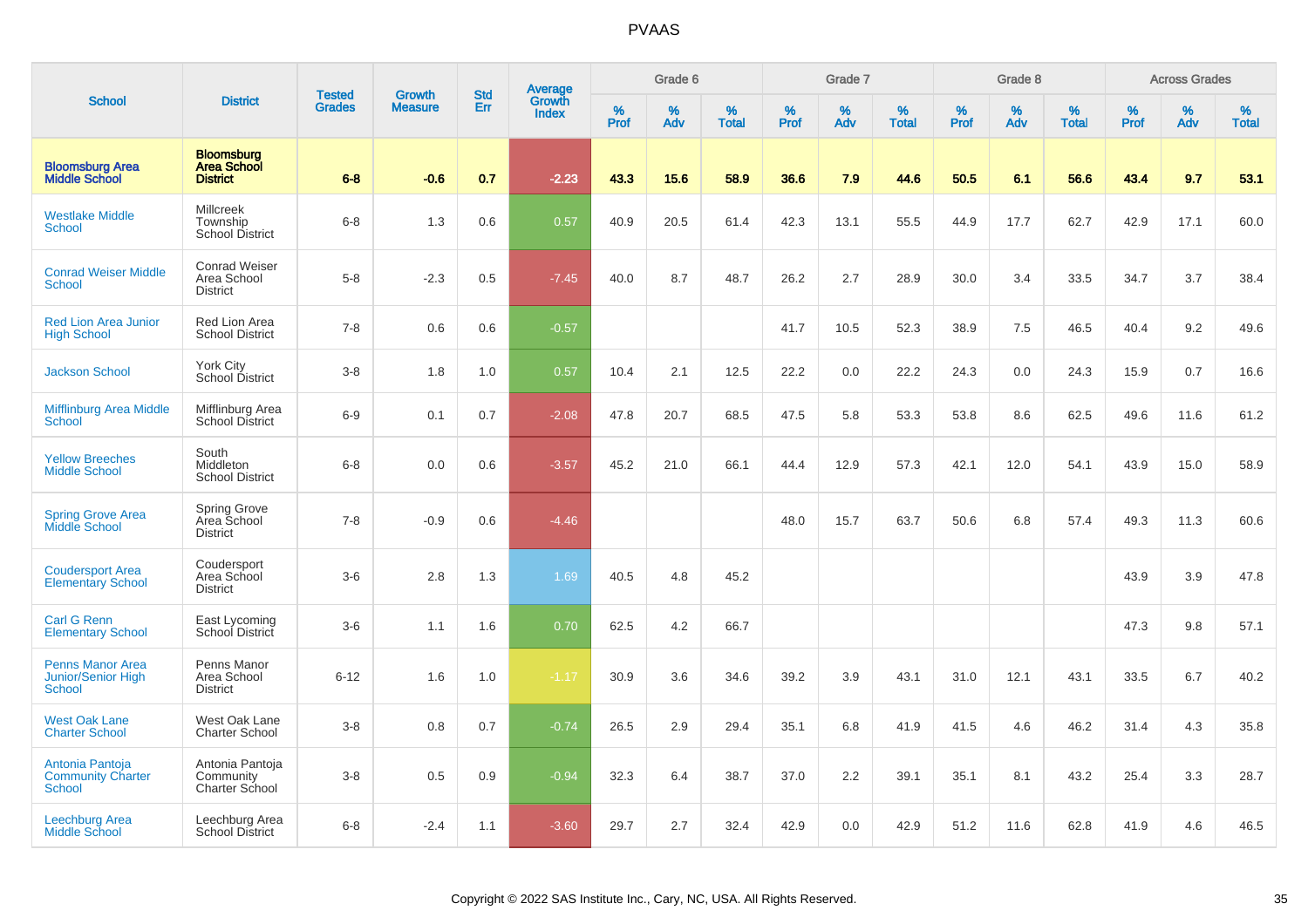| <b>School</b>                                        | <b>District</b>                                            | <b>Tested</b><br><b>Grades</b> | <b>Growth</b><br><b>Measure</b> | <b>Std</b><br>Err | <b>Average</b><br>Growth<br><b>Index</b> | Grade 6          |          |                   | Grade 7   |          |                   | Grade 8   |          |                   | <b>Across Grades</b> |          |            |
|------------------------------------------------------|------------------------------------------------------------|--------------------------------|---------------------------------|-------------------|------------------------------------------|------------------|----------|-------------------|-----------|----------|-------------------|-----------|----------|-------------------|----------------------|----------|------------|
|                                                      |                                                            |                                |                                 |                   |                                          | %<br><b>Prof</b> | %<br>Adv | %<br><b>Total</b> | %<br>Prof | %<br>Adv | %<br><b>Total</b> | %<br>Prof | %<br>Adv | %<br><b>Total</b> | %<br>Prof            | %<br>Adv | %<br>Total |
| <b>Bloomsburg Area</b><br><b>Middle School</b>       | <b>Bloomsburg</b><br><b>Area School</b><br><b>District</b> | $6 - 8$                        | $-0.6$                          | 0.7               | $-2.23$                                  | 43.3             | 15.6     | 58.9              | 36.6      | 7.9      | 44.6              | 50.5      | 6.1      | 56.6              | 43.4                 | 9.7      | 53.1       |
| <b>Hope For Hyndman</b><br><b>Charter School</b>     | Hope For<br>Hyndman<br>Charter School                      | $3 - 11$                       | 4.1                             | 1.9               | 0.17                                     | 12.5             | 6.2      | 18.8              | 41.7      | 8.3      | 50.0              | 37.5      | 0.0      | 37.5              | 27.4                 | 6.0      | 33.3       |
| <b>Ferguson School</b>                               | York City<br>School District                               | $3 - 8$                        | 0.5                             | 0.8               | $-0.67$                                  | 15.0             | 3.3      | 18.3              | 8.5       | 0.0      | 8.5               | 12.3      | 0.0      | 12.3              | 10.3                 | 0.6      | 10.8       |
| <b>Meadville Middle</b><br><b>School</b>             | Crawford<br><b>Central School</b><br><b>District</b>       | $7 - 8$                        | 1.4                             | 0.7               | 0.77                                     |                  |          |                   | 40.7      | 9.9      | 50.6              | 36.8      | 11.0     | 47.9              | 38.7                 | 10.5     | 49.2       |
| Gettysburg Montessori<br><b>Charter School</b>       | Gettysburg<br>Montessori<br><b>Charter School</b>          | $3-6$                          | 2.6                             | 2.0               | 1.29                                     | 44.4             | 22.2     | 66.7              |           |          |                   |           |          |                   | 43.0                 | 14.0     | 57.0       |
| <b>Mastery Charter</b><br>School - Thomas<br>Campus  | Mastery Charter<br>School -<br>Thomas<br>Campus            | $3 - 10$                       | 0.4                             | 1.0               | $-1.24$                                  | 17.1             | 0.0      | 17.1              | 20.9      | 2.3      | 23.3              | 28.9      | 0.0      | 28.9              | 24.9                 | 2.3      | 27.2       |
| <b>Wissahickon Charter</b><br>School                 | Wissahickon<br><b>Charter School</b>                       | $3 - 8$                        | $-1.5$                          | 0.7               | $-2.41$                                  | 20.5             | 6.0      | 26.5              | 24.1      | 1.2      | 25.3              | 22.1      | 0.0      | 22.1              | 22.4                 | 2.8      | 25.2       |
| <b>Chicora Elementary</b><br><b>School</b>           | Karns City Area<br><b>School District</b>                  | $3-6$                          | 1.4                             | 1.2               | 1.17                                     | 38.5             | 13.5     | 51.9              |           |          |                   |           |          |                   | 40.1                 | 9.5      | 49.6       |
| <b>Mount Union Area</b><br><b>Junior High School</b> | <b>Mount Union</b><br>Area School<br><b>District</b>       | $6 - 8$                        | 1.7                             | 0.8               | 0.87                                     | 28.4             | 0.0      | 28.4              | 28.9      | 4.8      | 33.7              | 36.9      | 1.2      | 38.1              | 31.4                 | 2.0      | 33.5       |
| Cochranton<br><b>Elementary School</b>               | Crawford<br>Central School<br><b>District</b>              | $3 - 6$                        | 2.2                             | 1.2               | 1.83                                     | 31.9             | 21.3     | 53.2              |           |          |                   |           |          |                   | 38.8                 | 10.6     | 49.5       |
| <b>Mountain View</b><br><b>Elementary School</b>     | Mountain View<br><b>School District</b>                    | $3-6$                          | 2.5                             | 1.2               | 1.01                                     | 49.0             | 6.1      | 55.1              |           |          |                   |           |          |                   | 42.0                 | 4.5      | 46.4       |
| <b>Propel Charter School-</b><br><b>Northside</b>    | Propel Charter<br>School-<br>Northside                     | $3 - 8$                        | $-1.3$                          | 1.0               | $-2.13$                                  | 14.6             | 0.0      | 14.6              | 5.0       | 0.0      | 5.0               | 10.0      | 0.0      | 10.0              | 9.0                  | 0.0      | 9.0        |
| <b>Childs George W</b><br>School                     | Philadelphia<br>City School<br><b>District</b>             | $3 - 8$                        | $-0.0$                          | 1.9               | $-0.90$                                  |                  |          |                   | 17.6      | 11.8     | 29.4              | 22.2      | 0.0      | 22.2              | 15.4                 | 1.8      | 17.3       |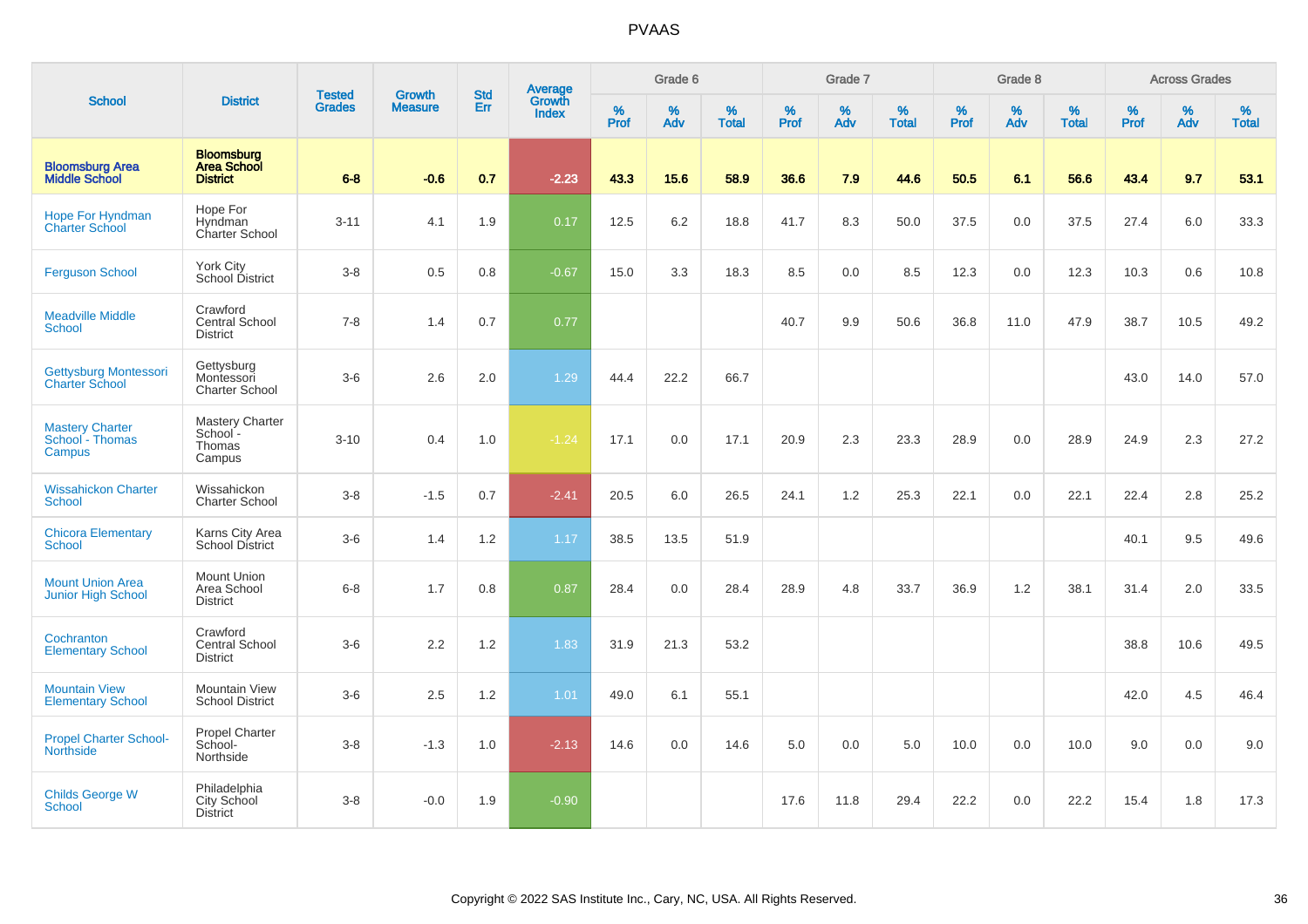|                                                                            |                                                                        |                                |                                 | <b>Std</b> |                                          |                  | Grade 6  |                   |           | Grade 7  |                   |           | Grade 8  |                   |           | <b>Across Grades</b> |                   |
|----------------------------------------------------------------------------|------------------------------------------------------------------------|--------------------------------|---------------------------------|------------|------------------------------------------|------------------|----------|-------------------|-----------|----------|-------------------|-----------|----------|-------------------|-----------|----------------------|-------------------|
| <b>School</b>                                                              | <b>District</b>                                                        | <b>Tested</b><br><b>Grades</b> | <b>Growth</b><br><b>Measure</b> | Err        | <b>Average</b><br>Growth<br><b>Index</b> | %<br><b>Prof</b> | %<br>Adv | %<br><b>Total</b> | %<br>Prof | %<br>Adv | %<br><b>Total</b> | %<br>Prof | %<br>Adv | %<br><b>Total</b> | %<br>Prof | %<br>Adv             | %<br><b>Total</b> |
| <b>Bloomsburg Area</b><br><b>Middle School</b>                             | <b>Bloomsburg</b><br><b>Area School</b><br><b>District</b>             | $6 - 8$                        | $-0.6$                          | 0.7        | $-2.23$                                  | 43.3             | 15.6     | 58.9              | 36.6      | 7.9      | 44.6              | 50.5      | 6.1      | 56.6              | 43.4      | 9.7                  | 53.1              |
| <b>Elderton Elementary</b><br><b>School</b>                                | Armstrong<br>School District                                           | $3-6$                          | 1.2                             | 1.7        | 0.72                                     | 53.8             | 11.5     | 65.4              |           |          |                   |           |          |                   | 50.5      | 11.6                 | 62.1              |
| <b>West Reading</b><br><b>Elementary Center</b>                            | Wyomissing<br>Area School<br><b>District</b>                           | $5-6$                          | 1.7                             | 0.8        | $-0.53$                                  | 50.5             | 21.8     | 72.3              |           |          |                   |           |          |                   | 48.7      | 17.8                 | 66.5              |
| <b>Schuylkill Valley</b><br>Middle School                                  | Schuylkill Valley<br>School District                                   | $5-8$                          | 0.6                             | 0.6        | $-0.37$                                  | 44.4             | 16.9     | 61.3              | 42.9      | 7.5      | 50.4              | 45.0      | 6.3      | 51.4              | 46.4      | 8.5                  | 54.8              |
| <b>Meyersdale Area</b><br>Middle School                                    | Meyersdale<br>Area School<br><b>District</b>                           | $6-8$                          | 1.0                             | 0.9        | $-1.65$                                  | 55.4             | 12.3     | 67.7              | 62.3      | 1.9      | 64.2              | 54.2      | 5.1      | 59.3              | 57.1      | 6.8                  | 63.8              |
| <b>Groveland Elementary</b><br><b>School</b>                               | <b>Central Bucks</b><br><b>School District</b>                         | $3-6$                          | 1.7                             | 0.8        | 0.64                                     | 56.8             | 20.0     | 76.8              |           |          |                   |           |          |                   | 55.1      | 15.2                 | 70.3              |
| <b>Salisbury Middle</b><br><b>School</b>                                   | Salisbury<br>Township<br><b>School District</b>                        | $5-8$                          | $-1.7$                          | 0.6        | $-5.09$                                  | 33.0             | 22.0     | 55.0              | 34.8      | 4.4      | 39.1              | 47.1      | 12.6     | 59.8              | 38.2      | 11.5                 | 49.7              |
| Pittsburgh King K-8                                                        | Pittsburgh<br>School District                                          | $3-8$                          | $-1.6$                          | 1.2        | $-1.56$                                  | 19.4             | 0.0      | 19.4              | 30.0      | 0.0      | 30.0              | 17.6      | 0.0      | 17.6              | 21.4      | 0.6                  | 22.0              |
| <b>Huntingdon Area</b><br>Middle School                                    | Huntingdon<br>Area School<br><b>District</b>                           | $6 - 8$                        | 0.1                             | 0.6        | $-4.06$                                  | 33.0             | 11.9     | 44.9              | 34.5      | 7.9      | 42.4              | 34.9      | 7.1      | 42.1              | 34.2      | 8.9                  | 43.1              |
| Southern Huntingdon<br><b>County HS/MS</b>                                 | Southern<br>Huntingdon<br>County School<br><b>District</b>             | $6 - 11$                       | 0.1                             | 0.8        | $-0.84$                                  | 26.6             | 7.6      | 34.2              | 43.2      | 4.6      | 47.7              | 41.5      | 3.7      | 45.1              | 37.4      | 5.2                  | 42.6              |
| <b>Lathrop Street</b><br><b>Elementary School</b>                          | Montrose Area<br><b>School District</b>                                | $3-6$                          | 2.7                             | 1.3        | 0.62                                     | 32.6             | 36.7     | 69.4              |           |          |                   |           |          |                   | 41.4      | 21.0                 | 62.4              |
| <b>Chester Charter</b><br><b>Scholars Academy</b><br><b>Charter School</b> | <b>Chester Charter</b><br><b>Scholars</b><br>Academy<br>Charter School | $3 - 12$                       | 0.0                             | 0.9        | 0.02                                     | 31.9             | 4.3      | 36.2              | 37.5      | 4.2      | 41.7              | 16.0      | 0.0      | 16.0              | 23.8      | 1.8                  | 25.6              |
| Churchville<br><b>Elementary School</b>                                    | <b>Council Rock</b><br><b>School District</b>                          | $3-6$                          | 0.2                             | 1.0        | 0.15                                     | 50.0             | 18.2     | 68.2              |           |          |                   |           |          |                   | 46.1      | 15.8                 | 62.0              |
| <b>Shenango Elementary</b><br><b>School</b>                                | Shenango Area<br>School District                                       | $3-6$                          | 1.5                             | 1.1        | 1.46                                     | 37.5             | 25.0     | 62.5              |           |          |                   |           |          |                   | 41.6      | 21.7                 | 63.3              |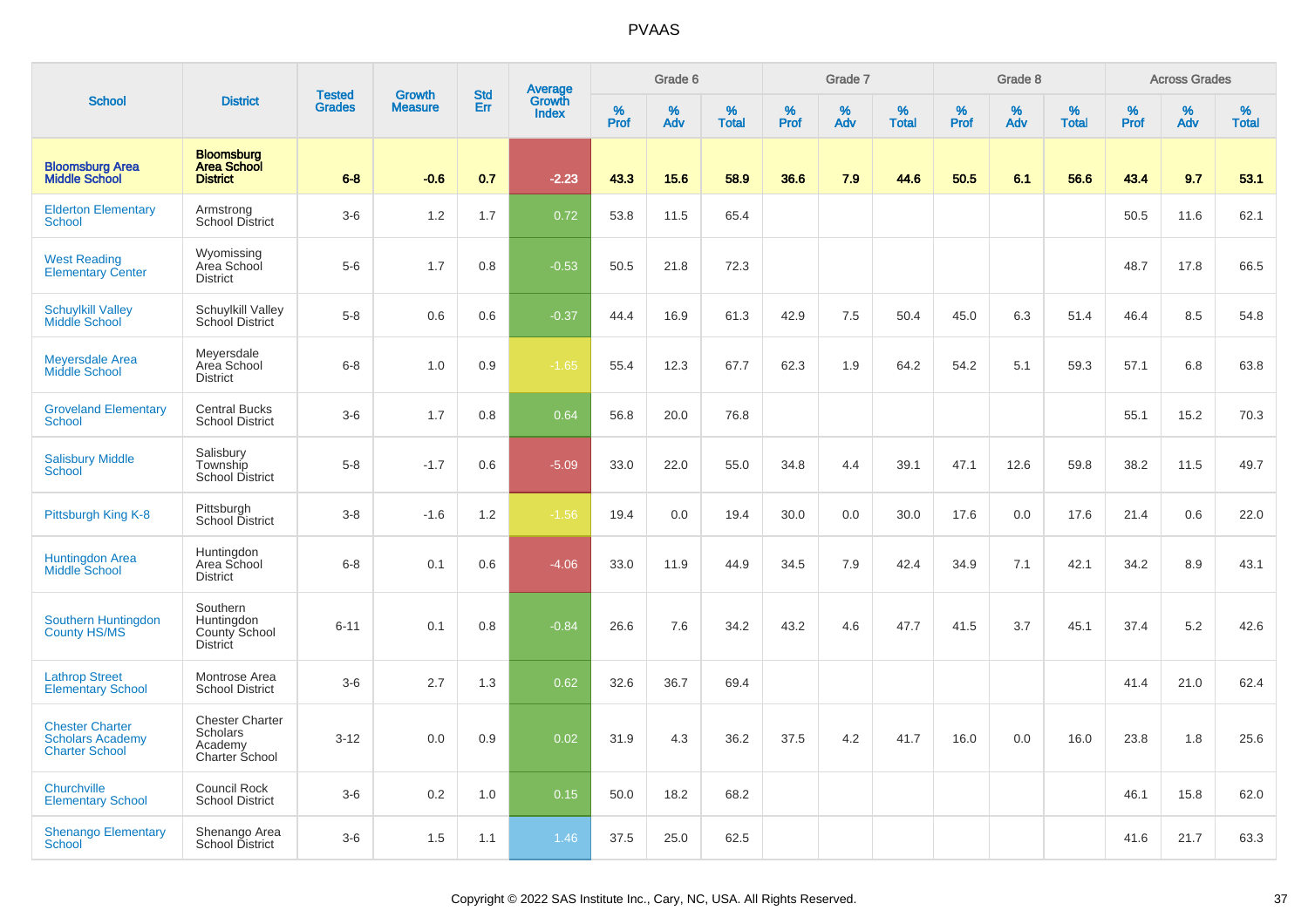|                                                       |                                                            |                                |                                 | <b>Std</b> |                                          |                  | Grade 6     |                   |                  | Grade 7     |                   |                     | Grade 8  |                   |                     | <b>Across Grades</b> |                   |
|-------------------------------------------------------|------------------------------------------------------------|--------------------------------|---------------------------------|------------|------------------------------------------|------------------|-------------|-------------------|------------------|-------------|-------------------|---------------------|----------|-------------------|---------------------|----------------------|-------------------|
| <b>School</b>                                         | <b>District</b>                                            | <b>Tested</b><br><b>Grades</b> | <b>Growth</b><br><b>Measure</b> | Err        | <b>Average</b><br>Growth<br><b>Index</b> | %<br><b>Prof</b> | $\%$<br>Adv | %<br><b>Total</b> | %<br><b>Prof</b> | $\%$<br>Adv | %<br><b>Total</b> | $\%$<br><b>Prof</b> | %<br>Adv | %<br><b>Total</b> | $\%$<br><b>Prof</b> | $\%$<br>Adv          | %<br><b>Total</b> |
| <b>Bloomsburg Area</b><br><b>Middle School</b>        | <b>Bloomsburg</b><br><b>Area School</b><br><b>District</b> | $6 - 8$                        | $-0.6$                          | 0.7        | $-2.23$                                  | 43.3             | 15.6        | 58.9              | 36.6             | 7.9         | 44.6              | 50.5                | 6.1      | 56.6              | 43.4                | 9.7                  | 53.1              |
| <b>Schuylkill Haven</b><br><b>Middle School</b>       | Schuylkill<br>Haven Area<br><b>School District</b>         | $5 - 7$                        | $-1.1$                          | 0.8        | $-1.38$                                  | 47.5             | 6.2         | 53.8              | 50.0             | 8.7         | 58.7              |                     |          |                   | 47.2                | 5.5                  | 52.8              |
| <b>Vida Charter School</b>                            | Vida Charter<br>School                                     | $3-6$                          | 3.8                             | 1.9        | $-0.39$                                  | 27.8             | 27.8        | 55.6              |                  |             |                   |                     |          |                   | 33.7                | 19.8                 | 53.5              |
| <b>French Creek</b><br><b>Elementary School</b>       | Owen J Roberts<br><b>School District</b>                   | $3-6$                          | 2.2                             | 1.1        | 1.87                                     | 48.4             | 43.6        | 91.9              |                  |             |                   |                     |          |                   | 52.4                | 25.1                 | 77.5              |
| <b>Northeast Bradford</b><br><b>Elementary School</b> | Northeast<br><b>Bradford School</b><br><b>District</b>     | $3-6$                          | 2.1                             | 1.4        | 1.56                                     | 37.8             | 11.1        | 48.9              |                  |             |                   |                     |          |                   | 48.6                | 10.4                 | 59.0              |
| <b>Reynolds</b><br>Junior/Senior High<br>School       | Reynolds<br>School District                                | $7 - 10$                       | $-1.0$                          | 1.1        | $-2.88$                                  |                  |             |                   | 36.0             | 8.0         | 44.0              | 47.1                | 8.8      | 55.9              | 42.4                | 8.5                  | 50.8              |
| <b>Green Woods Charter</b><br><b>School</b>           | Green Woods<br><b>Charter School</b>                       | $3 - 8$                        | 1.6                             | 0.8        | $-0.37$                                  | 39.3             | 19.7        | 59.0              | 43.9             | 12.3        | 56.1              | 39.2                | 17.6     | 56.9              | 40.6                | 17.4                 | 58.0              |
| Pittsburgh Obama 6-<br>12                             | Pittsburgh<br>School District                              | $6 - 11$                       | $-1.9$                          | 0.7        | $-5.96$                                  | 33.3             | 10.3        | 43.6              | 34.3             | 2.9         | 37.1              | 38.1                | 3.6      | 41.7              | 35.0                | 5.9                  | 40.8              |
| <b>West End Elementary</b><br><b>School</b>           | Crawford<br><b>Central School</b><br><b>District</b>       | $3-6$                          | 1.7                             | 1.2        | 1.37                                     | 37.2             | 15.7        | 52.9              |                  |             |                   |                     |          |                   | 45.7                | 10.3                 | 56.0              |
| <b>Allen Middle School</b>                            | West Shore<br><b>School District</b>                       | $6 - 8$                        | 1.2                             | 0.6        | 0.67                                     | 52.0             | 13.0        | 65.1              | 50.0             | 7.2         | 57.2              | 39.0                | 16.2     | 55.2              | 46.8                | 12.3                 | 59.1              |
| <b>Tyrone Area Middle</b><br>School                   | <b>Tyrone Area</b><br>School District                      | $5-8$                          | $-2.0$                          | 0.6        | $-3.55$                                  | 43.4             | 10.1        | 53.5              | 43.8             | 5.0         | 48.8              | 44.7                | 6.1      | 50.9              | 45.7                | 6.0                  | 51.7              |
| Pittsburgh Langley K-8                                | Pittsburgh<br>School District                              | $3 - 8$                        | $-0.9$                          | 1.1        | $-2.67$                                  | 15.9             | 0.0         | 15.9              | 15.7             | 0.0         | 15.7              | 7.7                 | 0.0      | 7.7               | 11.7                | 0.4                  | 12.1              |
| <b>West Scranton</b><br><b>Intermediate School</b>    | Scranton<br><b>School District</b>                         | $6 - 8$                        | 0.9                             | 0.9        | $-0.96$                                  | 32.9             | 6.3         | 39.2              | 23.4             | 0.0         | 23.4              | 26.4                | 6.9      | 33.3              | 27.9                | 4.6                  | 32.6              |
| <b>North Schuylkill</b><br><b>Elementary School</b>   | North Schuylkill<br><b>School District</b>                 | $3-6$                          | 0.4                             | 0.8        | 0.49                                     | 42.7             | 8.9         | 51.6              |                  |             |                   |                     |          |                   | 37.9                | 11.0                 | 48.9              |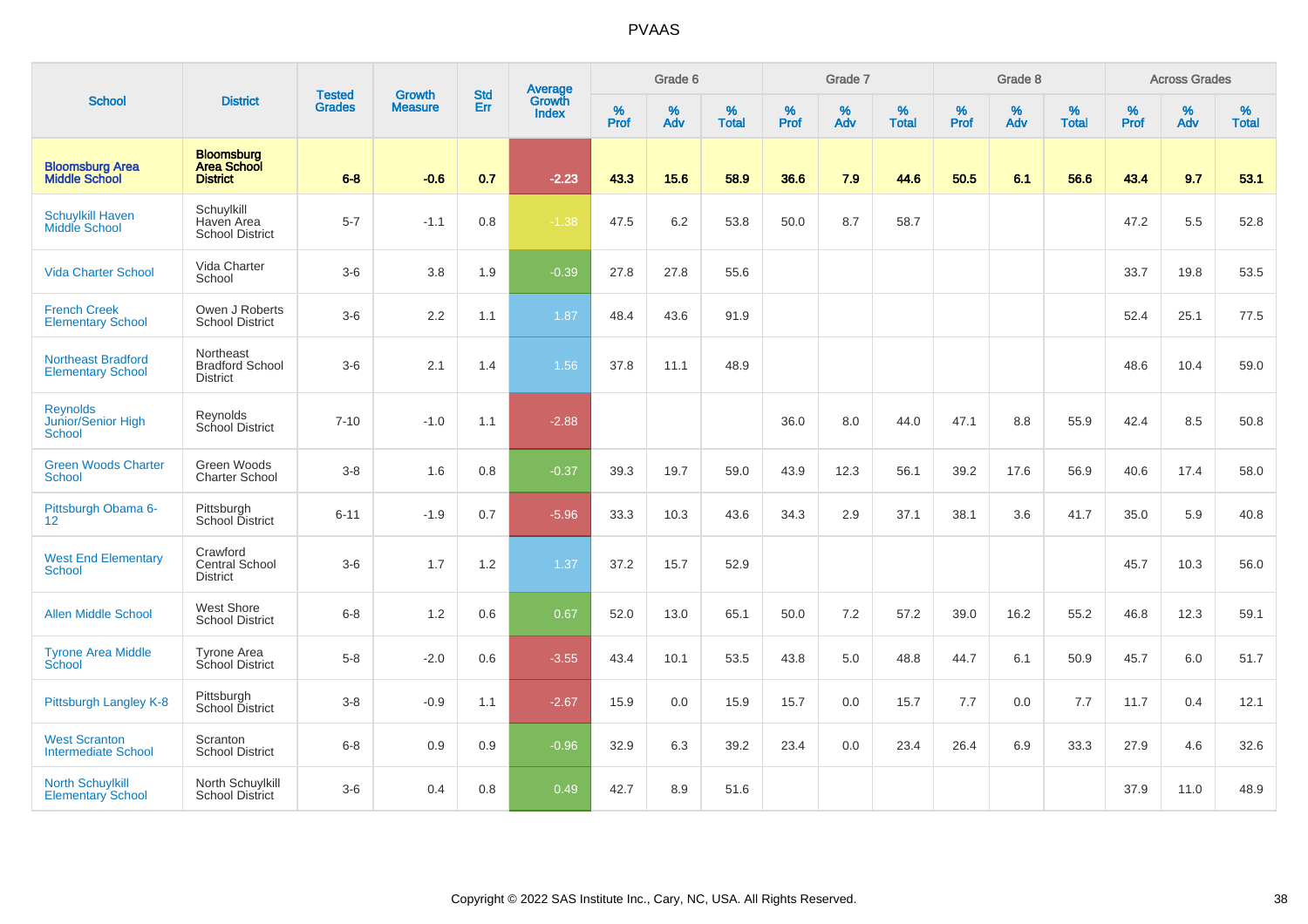| <b>School</b>                                                                              |                                                                                    |                                |                                 | <b>Std</b> |                                          |                  | Grade 6  |                   |           | Grade 7  |                   |           | Grade 8  |                   |           | <b>Across Grades</b> |                   |
|--------------------------------------------------------------------------------------------|------------------------------------------------------------------------------------|--------------------------------|---------------------------------|------------|------------------------------------------|------------------|----------|-------------------|-----------|----------|-------------------|-----------|----------|-------------------|-----------|----------------------|-------------------|
|                                                                                            | <b>District</b>                                                                    | <b>Tested</b><br><b>Grades</b> | <b>Growth</b><br><b>Measure</b> | Err        | <b>Average</b><br>Growth<br><b>Index</b> | %<br><b>Prof</b> | %<br>Adv | %<br><b>Total</b> | %<br>Prof | %<br>Adv | %<br><b>Total</b> | %<br>Prof | %<br>Adv | %<br><b>Total</b> | %<br>Prof | %<br>Adv             | %<br><b>Total</b> |
| <b>Bloomsburg Area</b><br><b>Middle School</b>                                             | <b>Bloomsburg</b><br><b>Area School</b><br><b>District</b>                         | $6 - 8$                        | $-0.6$                          | 0.7        | $-2.23$                                  | 43.3             | 15.6     | 58.9              | 36.6      | 7.9      | 44.6              | 50.5      | 6.1      | 56.6              | 43.4      | 9.7                  | 53.1              |
| <b>Innovative Arts</b><br><b>Academy Charter</b><br><b>School</b>                          | <b>Innovative Arts</b><br>Academy<br>Charter School                                | $6 - 11$                       | $-2.2$                          | 0.9        | $-3.49$                                  | 15.4             | 1.9      | 17.3              | 19.1      | 0.0      | 19.1              | 15.4      | 1.1      | 16.5              | 16.6      | 1.0                  | 17.5              |
| <b>West Shamokin</b><br><b>Junior/Senior High</b><br><b>School</b>                         | Armstrong<br><b>School District</b>                                                | $7 - 10$                       | 1.4                             | 0.8        | 0.29                                     |                  |          |                   | 50.9      | 9.6      | 60.5              | 44.1      | 17.6     | 61.8              | 47.7      | 13.4                 | 61.1              |
| <b>Park Forest Middle</b><br>School                                                        | <b>State College</b><br>Area School<br><b>District</b>                             | $6 - 8$                        | 0.7                             | 0.6        | $-0.37$                                  | 49.4             | 22.0     | 71.3              | 59.8      | 17.5     | 77.4              | 48.3      | 17.0     | 65.2              | 52.5      | 19.1                 | 71.6              |
| <b>Oley Valley Middle</b><br>School                                                        | Oley Valley<br>School District                                                     | $6 - 8$                        | 0.9                             | 0.7        | $-1.76$                                  | 40.0             | 19.0     | 59.0              | 50.0      | 7.8      | 57.8              | 54.8      | 5.4      | 60.2              | 48.1      | 10.8                 | 58.9              |
| <b>Middle Years</b><br><b>Alternative</b>                                                  | Philadelphia<br>City School<br><b>District</b>                                     | $5-8$                          | 1.0                             | 1.8        | $-2.26$                                  | 7.1              | 0.0      | 7.1               | 35.7      | 0.0      | 35.7              | 33.3      | 0.0      | 33.3              | 25.0      | 0.0                  | 25.0              |
| <b>Taggart John H School</b>                                                               | Philadelphia<br>City School<br><b>District</b>                                     | $3 - 8$                        | 2.6                             | 2.1        | 1.22                                     | 33.3             | 0.0      | 33.3              |           |          |                   |           |          |                   | 19.2      | 0.0                  | 19.2              |
| <b>Homer-Center</b><br><b>Elementary School</b>                                            | Homer-Center<br><b>School District</b>                                             | $3-6$                          | 2.3                             | 1.2        | 1.92                                     | 47.7             | 13.6     | 61.4              |           |          |                   |           |          |                   | 42.7      | 11.8                 | 54.6              |
| <b>Phoenixville Area</b><br><b>Middle School</b>                                           | Phoenixville<br>Area School<br><b>District</b>                                     | $6 - 8$                        | $-1.6$                          | 0.5        | $-4.84$                                  | 46.3             | 27.5     | 73.8              | 45.6      | 19.4     | 65.0              | 52.8      | 12.7     | 65.5              | 48.0      | 20.1                 | 68.1              |
| <b>Mahanoy Area</b><br><b>Elementary School</b>                                            | Mahanoy Area<br>School District                                                    | $3-6$                          | 0.4                             | 1.1        | 0.32                                     | 31.5             | 8.2      | 39.7              |           |          |                   |           |          |                   | 32.1      | 4.0                  | 36.1              |
| The Philadelphia<br><b>Charter School for Arts</b><br>and Sciences at HR<br><b>Edmunds</b> | The<br>Philadelphia<br>Charter School<br>for Arts and<br>Sciences at HR<br>Edmunds | $3 - 8$                        | $-1.2$                          | 0.7        | $-2.66$                                  | 18.6             | 0.0      | 18.6              | 17.2      | 0.0      | 17.2              | 24.4      | 0.0      | 24.4              | 16.1      | 0.6                  | 16.7              |
| <b>Benjamin Rush</b><br><b>Elementary School</b>                                           | Bensalem<br>Township<br><b>School District</b>                                     | $3-6$                          | 2.5                             | 1.3        | 1.91                                     | 28.6             | 12.5     | 41.1              |           |          |                   |           |          |                   | 23.7      | 4.7                  | 28.4              |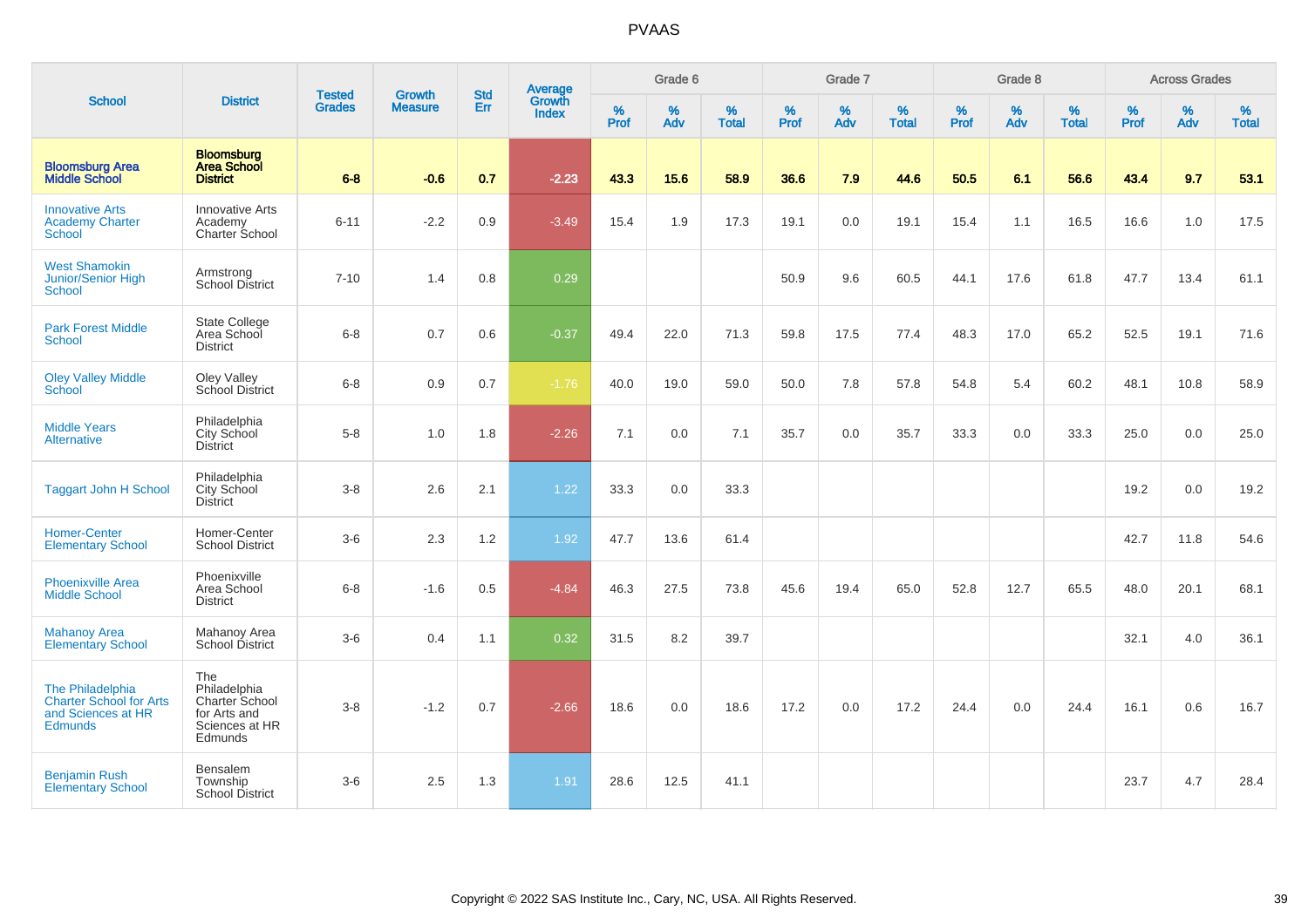|                                                                      |                                                            |                                |                                 | <b>Std</b> |                                          |                  | Grade 6  |                   |           | Grade 7  |                   |           | Grade 8     |                   |           | <b>Across Grades</b> |                   |
|----------------------------------------------------------------------|------------------------------------------------------------|--------------------------------|---------------------------------|------------|------------------------------------------|------------------|----------|-------------------|-----------|----------|-------------------|-----------|-------------|-------------------|-----------|----------------------|-------------------|
| <b>School</b>                                                        | <b>District</b>                                            | <b>Tested</b><br><b>Grades</b> | <b>Growth</b><br><b>Measure</b> | Err        | <b>Average</b><br>Growth<br><b>Index</b> | %<br><b>Prof</b> | %<br>Adv | %<br><b>Total</b> | %<br>Prof | %<br>Adv | %<br><b>Total</b> | %<br>Prof | $\%$<br>Adv | %<br><b>Total</b> | %<br>Prof | %<br>Adv             | %<br><b>Total</b> |
| <b>Bloomsburg Area</b><br><b>Middle School</b>                       | <b>Bloomsburg</b><br><b>Area School</b><br><b>District</b> | $6 - 8$                        | $-0.6$                          | 0.7        | $-2.23$                                  | 43.3             | 15.6     | 58.9              | 36.6      | 7.9      | 44.6              | 50.5      | 6.1         | 56.6              | 43.4      | 9.7                  | 53.1              |
| Johnsonburg Area<br><b>Elementary School</b>                         | Johnsonburg<br>Area School<br><b>District</b>              | $3-6$                          | 0.1                             | 1.4        | 0.06                                     | 60.6             | 12.1     | 72.7              |           |          |                   |           |             |                   | 56.1      | 12.8                 | 68.9              |
| <b>Norwood School</b>                                                | Interboro<br><b>School District</b>                        | $3 - 8$                        | 0.6                             | 0.9        | 0.43                                     | 39.1             | 13.0     | 52.2              | 45.3      | 13.2     | 58.5              | 40.5      | 2.7         | 43.2              | 41.4      | 8.8                  | 50.2              |
| <b>Antietam Middle/High</b><br><b>School</b>                         | Antietam<br><b>School District</b>                         | $7 - 10$                       | 1.4                             | 1.2        | $-0.34$                                  |                  |          |                   | 29.1      | 0.0      | 29.1              | 34.0      | 1.9         | 35.8              | 31.5      | 0.9                  | 32.4              |
| <b>Laurel Middle School</b>                                          | Laurel School<br><b>District</b>                           | $7 - 8$                        | 1.9                             | 1.0        | 1.23                                     |                  |          |                   | 60.8      | 10.1     | 70.9              | 50.8      | 10.4        | 61.2              | 56.2      | 10.3                 | 66.4              |
| Vare-Washington<br><b>Elementary School</b>                          | Philadelphia<br>City School<br><b>District</b>             | $3-8$                          | 6.2                             | 3.3        | 1.88                                     |                  |          |                   |           |          |                   | 70.6      | 17.6        | 88.2              | 39.4      | 15.2                 | 54.6              |
| <b>North Schuylkill</b><br><b>Junior/Senior High</b><br>School       | North Schuylkill<br><b>School District</b>                 | $7 - 11$                       | 1.1                             | 0.7        | 0.34                                     |                  |          |                   | 41.3      | 3.9      | 45.2              | 50.0      | 5.2         | 55.2              | 45.3      | 4.5                  | 49.8              |
| <b>Fort Cherry</b><br>Junior/Senior High<br>School                   | Fort Cherry<br><b>School District</b>                      | $7 - 10$                       | $-0.6$                          | 1.0        | $-2.29$                                  |                  |          |                   | 45.6      | 8.8      | 54.4              | 39.5      | 26.7        | 66.3              | 42.0      | 19.6                 | 61.5              |
| <b>Carnegie Elementary</b><br>School                                 | Carlynton<br>School District                               | $3-6$                          | 1.3                             | 1.2        | 1.10                                     | 48.0             | 16.0     | 64.0              |           |          |                   |           |             |                   | 43.7      | 10.0                 | 53.7              |
| <b>Spring Forge</b><br><b>Intermediate School</b>                    | Northeastern<br><b>York School</b><br><b>District</b>      | $4 - 6$                        | $-0.8$                          | 0.9        | $-0.91$                                  | 46.6             | 29.1     | 75.7              |           |          |                   |           |             |                   | 43.9      | 19.0                 | 62.9              |
| <b>Turkeyfoot Valley Area</b><br>Junior/Senior High<br><b>School</b> | Turkeyfoot<br>Valley Area<br>School District               | $7 - 12$                       | 3.3                             | 1.9        | 0.47                                     |                  |          |                   | 30.0      | 5.0      | 35.0              | 30.4      | 0.0         | 30.4              | 30.2      | 2.3                  | 32.6              |
| <b>Fairview Middle</b><br>School                                     | <b>Fairview School</b><br><b>District</b>                  | $5-8$                          | $-1.8$                          | 0.5        | $-5.43$                                  | 47.8             | 30.6     | 78.4              | 46.6      | 26.7     | 73.3              | 55.9      | 16.9        | 72.8              | 52.8      | 21.2                 | 74.0              |
| <b>Warwick Elementary</b><br><b>School</b>                           | <b>Central Bucks</b><br><b>School District</b>             | $3-6$                          | 2.0                             | 1.1        | 0.85                                     | 49.2             | 24.6     | 73.8              |           |          |                   |           |             |                   | 54.6      | 22.1                 | 76.7              |
| <b>Dayton Elementary</b><br>School                                   | Armstrong<br>School District                               | $3-6$                          | 0.6                             | 1.7        | 0.34                                     | 56.0             | 12.0     | 68.0              |           |          |                   |           |             |                   | 56.6      | 14.2                 | 70.8              |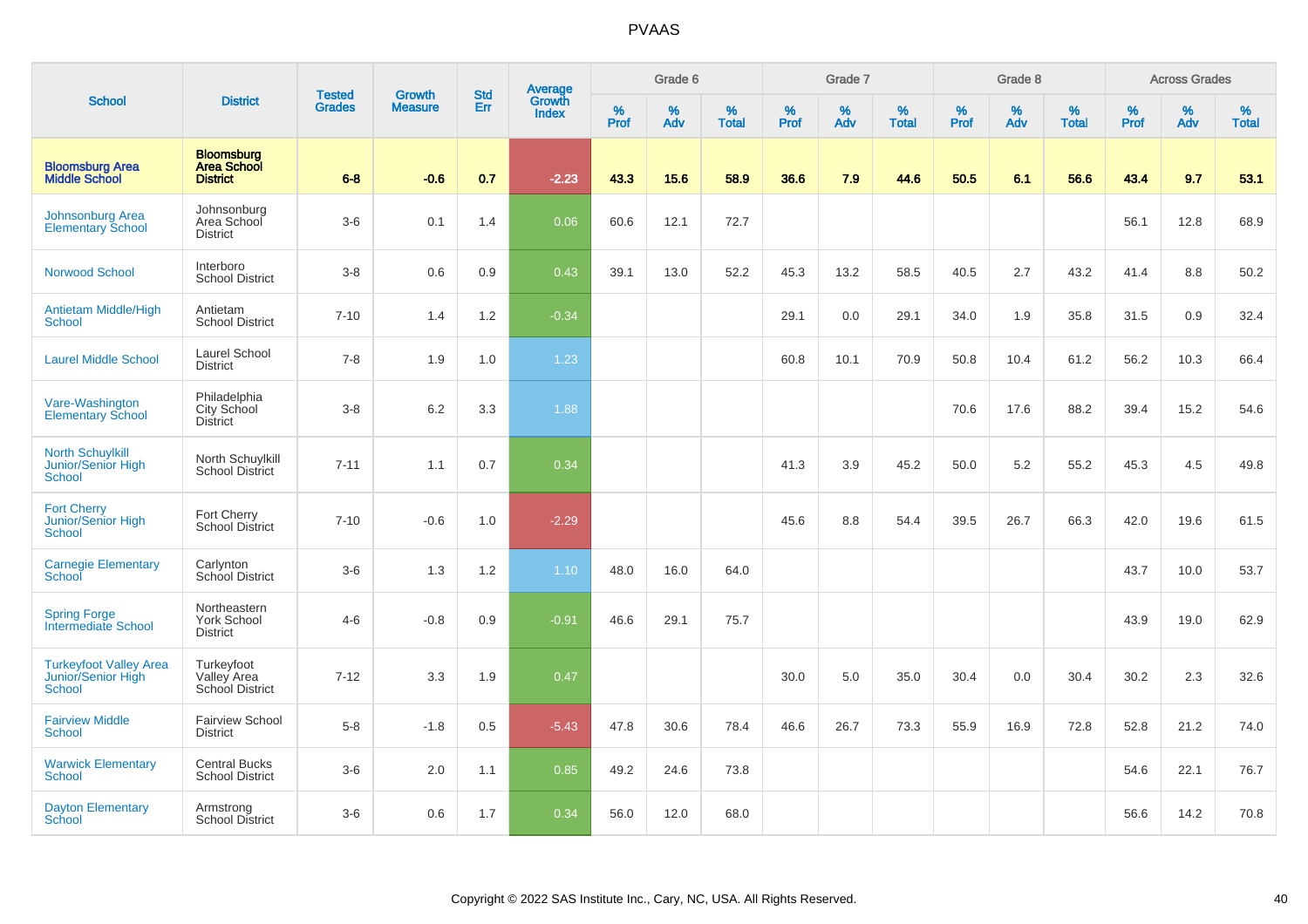|                                                                        |                                                                 |                                | <b>Growth</b>  | <b>Std</b> | Average                |                  | Grade 6     |                   |                  | Grade 7  |                   |                     | Grade 8  |                   |              | <b>Across Grades</b> |                   |
|------------------------------------------------------------------------|-----------------------------------------------------------------|--------------------------------|----------------|------------|------------------------|------------------|-------------|-------------------|------------------|----------|-------------------|---------------------|----------|-------------------|--------------|----------------------|-------------------|
| <b>School</b>                                                          | <b>District</b>                                                 | <b>Tested</b><br><b>Grades</b> | <b>Measure</b> | Err        | Growth<br><b>Index</b> | %<br><b>Prof</b> | $\%$<br>Adv | %<br><b>Total</b> | %<br><b>Prof</b> | %<br>Adv | %<br><b>Total</b> | $\%$<br><b>Prof</b> | %<br>Adv | %<br><b>Total</b> | $\%$<br>Prof | %<br>Adv             | %<br><b>Total</b> |
| <b>Bloomsburg Area</b><br><b>Middle School</b>                         | <b>Bloomsburg</b><br><b>Area School</b><br><b>District</b>      | $6 - 8$                        | $-0.6$         | 0.7        | $-2.23$                | 43.3             | 15.6        | 58.9              | 36.6             | 7.9      | 44.6              | 50.5                | 6.1      | 56.6              | 43.4         | 9.7                  | 53.1              |
| <b>Western Wayne</b><br><b>Middle School</b>                           | Western Wayne<br><b>School District</b>                         | $6 - 8$                        | $-0.3$         | 0.7        | $-2.12$                | 43.0             | 21.5        | 64.5              | 45.6             | 10.7     | 56.3              | 45.8                | 15.0     | 60.8              | 44.8         | 15.8                 | 60.6              |
| <b>Governor Mifflin</b><br><b>Middle School</b>                        | Governor Mifflin<br><b>School District</b>                      | $7 - 8$                        | 0.6            | 0.6        | $-0.35$                |                  |             |                   | 44.4             | 8.3      | 52.8              | 45.8                | 5.5      | 51.3              | 45.2         | 6.8                  | 52.0              |
| <b>Hamburg Area Middle</b><br>School                                   | Hamburg Area<br>School District                                 | $6 - 8$                        | $-0.4$         | 0.6        | $-3.49$                | 43.6             | 6.4         | 50.0              | 33.1             | 1.9      | 35.0              | 32.4                | 3.5      | 35.9              | 36.0         | 3.7                  | 39.7              |
| <b>Greenberg Joseph</b><br><b>School</b>                               | Philadelphia<br>City School<br><b>District</b>                  | $3-8$                          | 3.2            | 1.8        | 0.67                   | 54.6             | 9.1         | 63.6              | 50.0             | 27.3     | 77.3              |                     |          |                   | 53.2         | 16.1                 | 69.4              |
| <b>Roslyn School</b>                                                   | Abington<br>School District                                     | $3-6$                          | 1.5            | 1.2        | 1.31                   | 53.6             | 14.3        | 67.9              |                  |          |                   |                     |          |                   | 50.0         | 15.7                 | 65.7              |
| <b>Gillingham Charter</b><br>School                                    | Gillingham<br>Charter School                                    | $3 - 11$                       | 2.2            | 2.0        | 1.08                   | 38.5             | 0.0         | 38.5              |                  |          |                   | 30.8                | 15.4     | 46.2              | 34.3         | 4.3                  | 38.6              |
| <b>Chartiers-Houston</b><br><b>Junior/Senior High</b><br><b>School</b> | Chartiers-<br>Houston School<br><b>District</b>                 | $7 - 10$                       | 0.3            | 1.0        | $-1.44$                |                  |             |                   | 53.5             | 5.6      | 59.2              | 55.1                | 7.2      | 62.3              | 54.3         | 6.4                  | 60.7              |
| <b>Fannett-Metal Middle</b><br><b>School</b>                           | Fannett-Metal<br><b>School District</b>                         | $6 - 8$                        | $-0.7$         | 1.2        | $-1.76$                | 44.8             | 6.9         | 51.7              | 38.7             | 3.2      | 41.9              | 33.3                | 2.2      | 35.6              | 38.1         | 3.8                  | 41.9              |
| <b>Cougar Academy</b>                                                  | Harrisburg City<br>School District                              | $3 - 10$                       | 1.7            | 1.2        | 0.08                   | 9.1              | 0.0         | 9.1               | 16.0             | 0.0      | 16.0              | 18.2                | 0.0      | 18.2              | 11.7         | 0.0                  | 11.7              |
| <b>Canton Area</b><br><b>Elementary School</b>                         | Canton Area<br><b>School District</b>                           | $3-6$                          | $-0.1$         | 1.2        | $-0.10$                | 46.0             | 4.8         | 50.8              |                  |          |                   |                     |          |                   | 46.2         | 9.2                  | 55.5              |
| <b>Northern Potter</b><br><b>Childrens School</b>                      | Northern Potter<br><b>School District</b>                       | $3-6$                          | 0.2            | 1.5        | 0.14                   | 31.0             | 14.3        | 45.2              |                  |          |                   |                     |          |                   | 31.9         | 9.7                  | 41.7              |
| <b>Avella Elementary</b><br>Center                                     | Avella Area<br><b>School District</b>                           | $3-6$                          | $-1.0$         | 1.5        | $-0.69$                | 42.4             | 18.2        | 60.6              |                  |          |                   |                     |          |                   | 40.2         | 13.1                 | 53.3              |
| <b>New Holland</b><br>Elementary                                       | Eastern<br>Lancaster<br><b>County School</b><br><b>District</b> | $3-6$                          | 2.0            | 1.1        | 1.72                   | 40.3             | 23.9        | 64.2              |                  |          |                   |                     |          |                   | 39.4         | 13.3                 | 52.7              |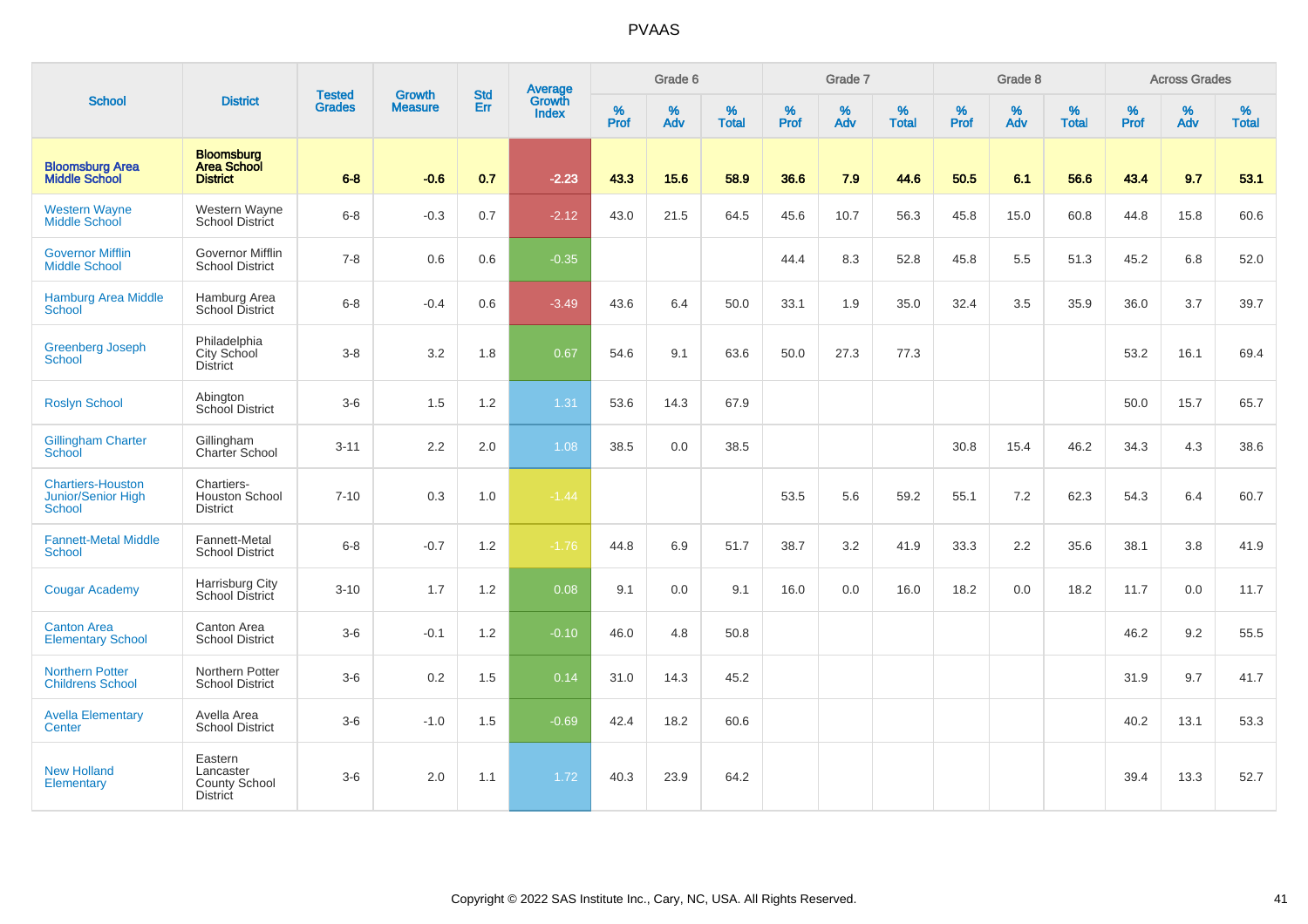|                                                              |                                                            |                                |                                 | <b>Std</b> |                                          |                  | Grade 6  |                   |           | Grade 7  |                   |           | Grade 8  |                   |           | <b>Across Grades</b> |                   |
|--------------------------------------------------------------|------------------------------------------------------------|--------------------------------|---------------------------------|------------|------------------------------------------|------------------|----------|-------------------|-----------|----------|-------------------|-----------|----------|-------------------|-----------|----------------------|-------------------|
| <b>School</b>                                                | <b>District</b>                                            | <b>Tested</b><br><b>Grades</b> | <b>Growth</b><br><b>Measure</b> | Err        | <b>Average</b><br>Growth<br><b>Index</b> | %<br><b>Prof</b> | %<br>Adv | %<br><b>Total</b> | %<br>Prof | %<br>Adv | %<br><b>Total</b> | %<br>Prof | %<br>Adv | %<br><b>Total</b> | %<br>Prof | $\%$<br>Adv          | %<br><b>Total</b> |
| <b>Bloomsburg Area</b><br><b>Middle School</b>               | <b>Bloomsburg</b><br><b>Area School</b><br><b>District</b> | $6 - 8$                        | $-0.6$                          | 0.7        | $-2.23$                                  | 43.3             | 15.6     | 58.9              | 36.6      | 7.9      | 44.6              | 50.5      | 6.1      | 56.6              | 43.4      | 9.7                  | 53.1              |
| <b>Feltonville School Of</b><br><b>Arts &amp; Sciences</b>   | Philadelphia<br>City School<br><b>District</b>             | $6 - 8$                        | 6.2                             | 3.4        | 1.80                                     | 18.8             | 0.0      | 18.8              |           |          |                   |           |          |                   | 13.5      | 0.0                  | 13.5              |
| <b>Mckinley School</b>                                       | Abington<br><b>School District</b>                         | $3-6$                          | $-2.4$                          | 1.0        | $-2.31$                                  | 46.2             | 24.6     | 70.8              |           |          |                   |           |          |                   | 43.9      | 17.6                 | 61.5              |
| <b>South Scranton</b><br><b>Intermediate School</b>          | Scranton<br><b>School District</b>                         | $6 - 8$                        | $-1.1$                          | 0.9        | $-3.27$                                  | 27.5             | 1.8      | 29.4              | 31.2      | 1.3      | 32.5              | 20.0      | 5.4      | 25.4              | 27.0      | 2.5                  | 29.5              |
| <b>United Elementary</b><br>School                           | <b>United School</b><br><b>District</b>                    | $3-6$                          | $-0.2$                          | 1.1        | $-0.21$                                  | 54.0             | 14.3     | 68.2              |           |          |                   |           |          |                   | 49.2      | 12.6                 | 61.8              |
| <b>Midland</b><br>Elementary/Middle<br><b>School</b>         | Midland<br>Borough School<br>District                      | $3 - 8$                        | 0.1                             | 1.3        | $-0.58$                                  | 52.4             | 9.5      | 61.9              | 42.9      | 7.1      | 50.0              | 47.6      | 0.0      | 47.6              | 49.3      | 5.7                  | 55.0              |
| <b>School Lane Charter</b><br>School                         | School Lane<br><b>Charter School</b>                       | $3 - 11$                       | 0.1                             | 0.7        | $-0.99$                                  | 40.0             | 18.3     | 58.3              | 43.8      | 6.8      | 50.7              | 40.9      | 21.2     | 62.1              | 43.3      | 14.5                 | 57.9              |
| <b>Heights Terrace</b><br>Elementary/Middle<br><b>School</b> | Hazleton Area<br><b>School District</b>                    | $3 - 8$                        | 0.9                             | 1.3        | 0.00                                     | 21.9             | 3.1      | 25.0              | 13.3      | 0.0      | 13.3              | 8.3       | 0.0      | 8.3               | 22.7      | 1.0                  | 23.7              |
| <b>Park Lane Elementary</b><br><b>School</b>                 | William Penn<br><b>School District</b>                     | $3-6$                          | 1.1                             | 2.0        | 0.55                                     | 37.0             | 0.0      | 37.0              |           |          |                   |           |          |                   | 26.0      | 1.0                  | 26.9              |
| <b>Brownsville Area</b><br><b>Middle School</b>              | <b>Brownsville</b><br>Area School<br><b>District</b>       | $6 - 8$                        | 0.9                             | 0.8        | $-0.17$                                  | 24.7             | 1.2      | 25.9              | 30.0      | 3.8      | 33.8              | 37.0      | 1.4      | 38.4              | 30.3      | 2.1                  | 32.5              |
| <b>Swiftwater</b><br><b>Intermediate School</b><br>(8281)    | Pocono<br>Mountain<br><b>School District</b>               | $4 - 6$                        | 1.6                             | 1.0        | 1.62                                     | 43.7             | 14.1     | 57.8              |           |          |                   |           |          |                   | 44.7      | 13.4                 | 58.2              |
| Springdale<br>Junior/Senior High<br>School                   | Allegheny<br>Valley School<br><b>District</b>              | $7 - 11$                       | $-1.3$                          | 1.1        | $-3.51$                                  |                  |          |                   | 38.8      | 6.0      | 44.8              | 44.3      | 13.1     | 57.4              | 41.4      | 9.4                  | 50.8              |
| <b>Carson Middle School</b>                                  | North Allegheny<br><b>School District</b>                  | $6 - 8$                        | $-1.4$                          | 0.5        | $-5.29$                                  | 46.5             | 28.2     | 74.7              | 51.1      | 27.2     | 78.3              | 59.2      | 18.9     | 78.1              | 52.6      | 24.6                 | 77.1              |
| <b>Jefferson Middle</b><br>School                            | Mt Lebanon<br><b>School District</b>                       | $6 - 8$                        | $-0.9$                          | 0.6        | $-3.67$                                  | 40.3             | 51.1     | 91.4              | 48.7      | 33.6     | 82.4              | 53.9      | 37.6     | 91.5              | 47.6      | 41.1                 | 88.7              |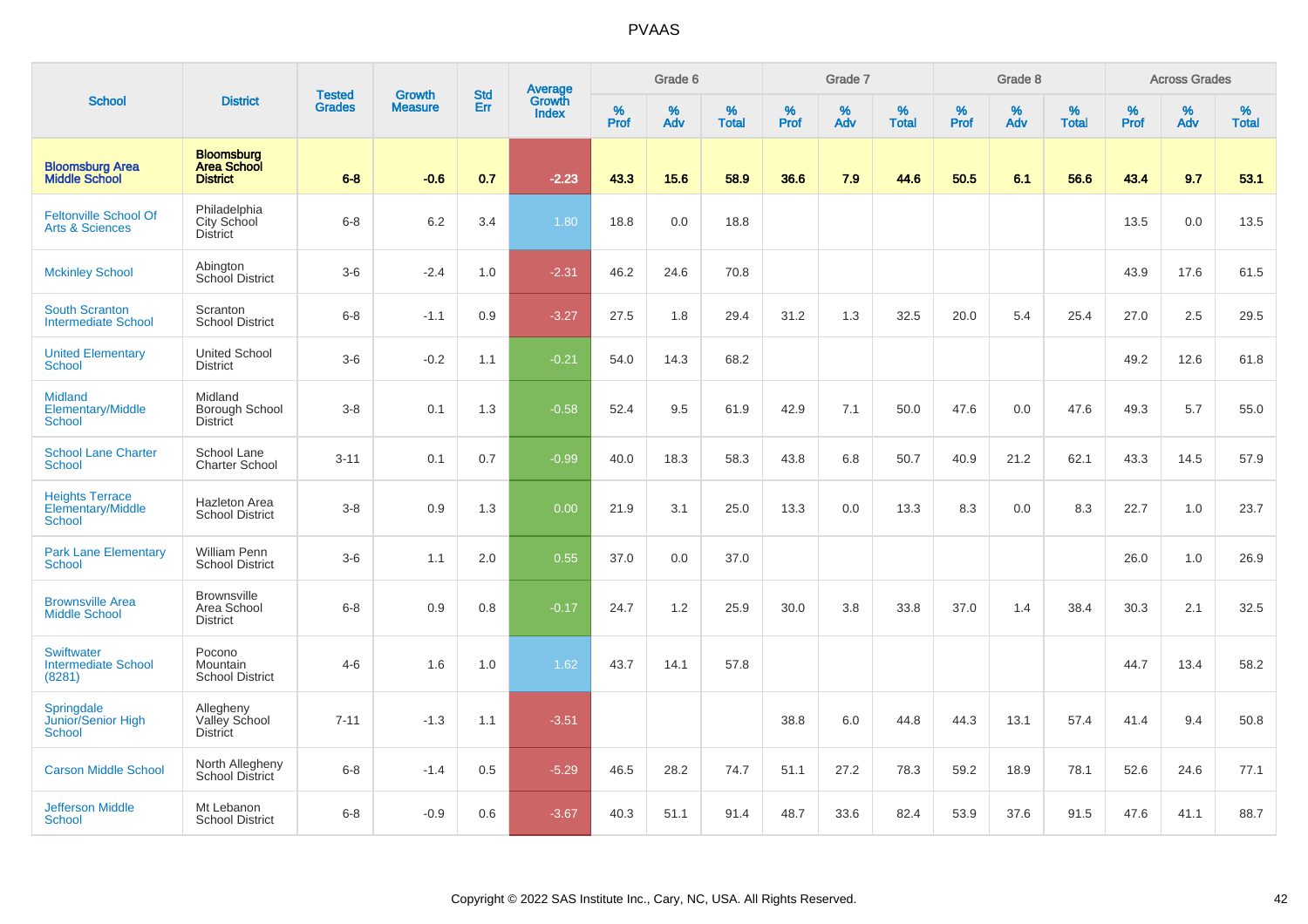|                                                     |                                                            |                                |                                 | <b>Std</b> |                                          |                  | Grade 6  |                   |                  | Grade 7  |                   |                  | Grade 8  |                   |                  | <b>Across Grades</b> |                   |
|-----------------------------------------------------|------------------------------------------------------------|--------------------------------|---------------------------------|------------|------------------------------------------|------------------|----------|-------------------|------------------|----------|-------------------|------------------|----------|-------------------|------------------|----------------------|-------------------|
| <b>School</b>                                       | <b>District</b>                                            | <b>Tested</b><br><b>Grades</b> | <b>Growth</b><br><b>Measure</b> | Err        | <b>Average</b><br>Growth<br><b>Index</b> | %<br><b>Prof</b> | %<br>Adv | %<br><b>Total</b> | %<br><b>Prof</b> | %<br>Adv | %<br><b>Total</b> | %<br><b>Prof</b> | %<br>Adv | %<br><b>Total</b> | %<br><b>Prof</b> | %<br>Adv             | %<br><b>Total</b> |
| <b>Bloomsburg Area</b><br><b>Middle School</b>      | <b>Bloomsburg</b><br><b>Area School</b><br><b>District</b> | $6 - 8$                        | $-0.6$                          | 0.7        | $-2.23$                                  | 43.3             | 15.6     | 58.9              | 36.6             | 7.9      | 44.6              | 50.5             | 6.1      | 56.6              | 43.4             | 9.7                  | 53.1              |
| <b>Berwick Area Middle</b><br>School                | <b>Berwick Area</b><br><b>School District</b>              | $5-8$                          | $-0.6$                          | 0.5        | $-1.19$                                  | 44.2             | 19.0     | 63.3              | 48.4             | 13.2     | 61.6              | 41.4             | 11.5     | 52.9              | 44.6             | 12.5                 | 57.1              |
| <b>Rochester Middle</b><br><b>School</b>            | Rochester Area<br><b>School District</b>                   | $6 - 8$                        | $-1.8$                          | 1.0        | $-4.42$                                  | 40.4             | 13.5     | 53.8              | 24.5             | 2.0      | 26.5              | 47.2             | 1.9      | 49.1              | 37.7             | 5.8                  | 43.5              |
| <b>Martic Elementary</b><br><b>School</b>           | Penn Manor<br><b>School District</b>                       | $3-6$                          | 0.8                             | 1.5        | 0.51                                     | 54.8             | 25.8     | 80.6              |                  |          |                   |                  |          |                   | 46.8             | 18.0                 | 64.7              |
| <b>Boyce Middle School</b>                          | <b>Upper Saint</b><br>Clair School<br><b>District</b>      | $5-6$                          | 0.9                             | 0.5        | $-1.06$                                  | 47.8             | 39.3     | 87.1              |                  |          |                   |                  |          |                   | 48.7             | 37.7                 | 86.5              |
| <b>Lakeland Junior/Senior</b><br><b>High School</b> | Lakeland<br><b>School District</b>                         | $7 - 11$                       | $-0.1$                          | 0.9        | $-1.73$                                  |                  |          |                   | 49.1             | 9.4      | 58.5              | 39.3             | 5.6      | 44.9              | 44.6             | 7.7                  | 52.3              |
| <b>East Lansdowne</b><br><b>Elementary School</b>   | <b>William Penn</b><br><b>School District</b>              | $3-6$                          | 2.9                             | 1.7        | 1.21                                     | 29.6             | 3.7      | 33.3              |                  |          |                   |                  |          |                   | 27.2             | 5.4                  | 32.6              |
| <b>Forbes Road</b><br><b>Elementary School</b>      | <b>Forbes Road</b><br><b>School District</b>               | $3-6$                          | 0.6                             | 2.0        | 0.31                                     | 40.0             | 6.7      | 46.7              |                  |          |                   |                  |          |                   | 49.0             | 10.0                 | 59.0              |
| <b>Letort Elementary</b><br>School                  | Penn Manor<br><b>School District</b>                       | $3-6$                          | 1.1                             | 1.5        | 0.77                                     | 53.3             | 28.9     | 82.2              |                  |          |                   |                  |          |                   | 48.0             | 30.9                 | 79.0              |
| <b>Bala-Cynwyd Middle</b><br>School                 | <b>Lower Merion</b><br><b>School District</b>              | $6 - 8$                        | 0.7                             | 0.4        | 0.37                                     | 41.7             | 46.7     | 88.5              | 53.7             | 33.6     | 87.3              | 47.2             | 30.6     | 77.8              | 47.0             | 37.5                 | 84.5              |
| <b>Sharon Hill School</b>                           | Southeast<br>Delco School<br><b>District</b>               | $3 - 8$                        | 1.6                             | 1.5        | $-2.04$                                  | 37.5             | 4.2      | 41.7              | 42.9             | 0.0      | 42.9              | 53.3             | 6.7      | 60.0              | 31.9             | 3.5                  | 35.4              |
| <b>Chambersburg Area</b><br>Middle School - South   | Chambersburg<br>Area School<br><b>District</b>             | $6 - 8$                        | $-0.9$                          | 0.4        | $-3.23$                                  | 34.3             | 10.7     | 45.0              | 37.5             | 6.7      | 44.2              | 39.6             | 8.2      | 47.8              | 37.2             | 8.6                  | 45.7              |
| <b>Propel Charter School-</b><br>Homestead          | <b>Propel Charter</b><br>School-<br>Homestead              | $3 - 11$                       | $-1.0$                          | 1.0        | $-1.58$                                  | 16.7             | 5.6      | 22.2              | 11.8             | 0.0      | 11.8              | 9.5              | 2.4      | 11.9              | 15.3             | 2.2                  | 17.6              |
| <b>Charleroi Area Middle</b><br>School              | Charleroi<br><b>School District</b>                        | $6 - 8$                        | $-1.1$                          | 0.7        | $-3.53$                                  | 44.0             | 11.0     | 55.0              | 37.7             | 11.3     | 49.1              | 45.3             | 4.2      | 49.5              | 42.2             | 9.0                  | 51.2              |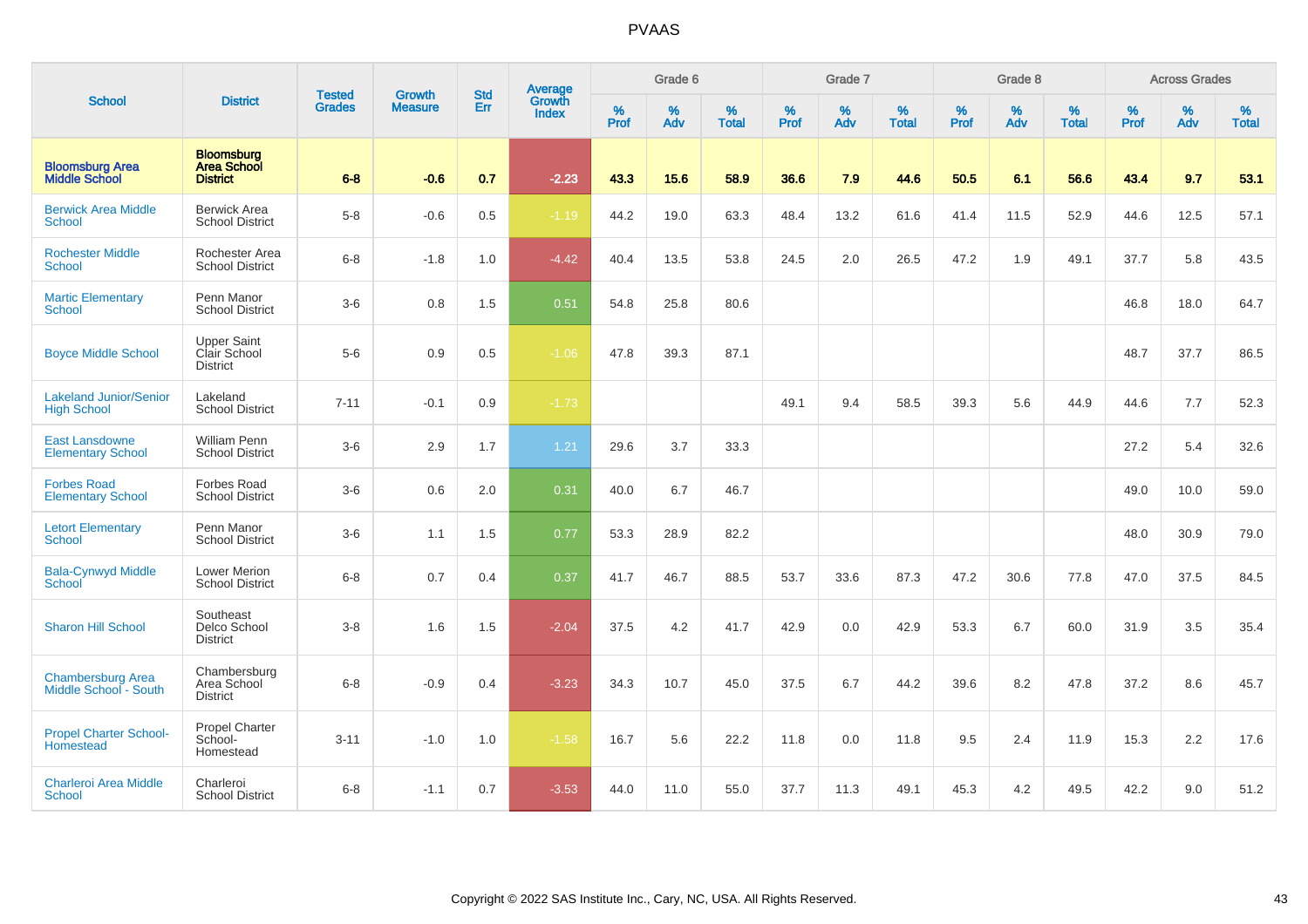|                                                              |                                                            |                                |                                 |                   |                                          |           | Grade 6  |                   |           | Grade 7  |                   |           | Grade 8  |                   |           | <b>Across Grades</b> |                   |
|--------------------------------------------------------------|------------------------------------------------------------|--------------------------------|---------------------------------|-------------------|------------------------------------------|-----------|----------|-------------------|-----------|----------|-------------------|-----------|----------|-------------------|-----------|----------------------|-------------------|
| <b>School</b>                                                | <b>District</b>                                            | <b>Tested</b><br><b>Grades</b> | <b>Growth</b><br><b>Measure</b> | <b>Std</b><br>Err | <b>Average</b><br>Growth<br><b>Index</b> | %<br>Prof | %<br>Adv | %<br><b>Total</b> | %<br>Prof | %<br>Adv | %<br><b>Total</b> | %<br>Prof | %<br>Adv | %<br><b>Total</b> | %<br>Prof | %<br>Adv             | %<br><b>Total</b> |
| <b>Bloomsburg Area</b><br><b>Middle School</b>               | <b>Bloomsburg</b><br><b>Area School</b><br><b>District</b> | $6 - 8$                        | $-0.6$                          | 0.7               | $-2.23$                                  | 43.3      | 15.6     | 58.9              | 36.6      | 7.9      | 44.6              | 50.5      | 6.1      | 56.6              | 43.4      | 9.7                  | 53.1              |
| <b>Renaissance Academy</b><br><b>Charter School</b>          | Renaissance<br>Academy<br>Charter School                   | $3 - 11$                       | $-1.3$                          | 0.7               | $-1.72$                                  | 39.7      | 16.4     | 56.2              | 50.7      | 5.3      | 56.0              | 40.6      | 18.8     | 59.4              | 41.0      | 10.8                 | 51.8              |
| <b>Hazleton</b><br>Elementary/Middle<br><b>School</b>        | <b>Hazleton Area</b><br><b>School District</b>             | $3-8$                          | 1.4                             | 1.3               | $-0.06$                                  | 23.1      | 0.0      | 23.1              | 7.7       | 0.0      | 7.7               | 12.9      | 0.0      | 12.9              | 19.4      | $0.5\,$              | 19.9              |
| <b>Penns Valley Area</b><br>Junior/Senior High<br>School     | Penns Valley<br>Area School<br><b>District</b>             | $6 - 12$                       | 0.3                             | 0.9               | $-1.19$                                  |           |          |                   | 45.7      | 1.9      | 47.6              | 35.8      | 8.5      | 44.3              | 40.8      | $5.2\,$              | 46.0              |
| <b>Halifax Area Middle</b><br><b>School</b>                  | Halifax Area<br><b>School District</b>                     | $6 - 8$                        | 0.8                             | 0.9               | $-1.26$                                  | 51.8      | 20.4     | 72.2              | 41.6      | 6.5      | 48.0              | 35.5      | 2.6      | 38.2              | 42.0      | 8.7                  | 50.7              |
| <b>Mount Nittany Middle</b><br>School                        | <b>State College</b><br>Area School<br><b>District</b>     | $6 - 8$                        | 0.5                             | 0.6               | $-0.23$                                  | 44.5      | 30.8     | 75.3              | 64.6      | 13.3     | 77.8              | 45.4      | 16.5     | 62.0              | 52.2      | 20.2                 | 72.5              |
| Shanksville-<br><b>Stonycreek Middle</b><br>School           | Shanksville-<br>Stonycreek<br>School District              | $6 - 8$                        | 2.5                             | 1.5               | 0.34                                     | 41.7      | 16.7     | 58.3              | 45.0      | 5.0      | 50.0              | 44.4      | 5.6      | 50.0              | 43.6      | 9.7                  | 53.2              |
| <b>York Suburban Middle</b><br>School                        | York Suburban<br><b>School District</b>                    | $6 - 8$                        | 0.9                             | 0.6               | 0.19                                     | 44.5      | 25.0     | 69.5              | 51.9      | 18.1     | 70.0              | 37.9      | 20.3     | 58.2              | 44.9      | 21.2                 | 66.0              |
| <b>Juniata Valley</b><br>Junior/Senior High<br><b>School</b> | Juniata Valley<br><b>School District</b>                   | $6 - 11$                       | $-1.5$                          | 1.0               | $-4.40$                                  | 35.7      | 8.9      | 44.6              | 50.9      | 5.3      | 56.1              | 33.3      | 4.2      | 37.5              | 40.4      | 6.2                  | 46.6              |
| <b>Westfield Area</b><br><b>Elementary School</b>            | Northern Tioga<br>School District                          | $3-6$                          | 1.7                             | 1.2               | 1.42                                     | 43.9      | 9.8      | 53.7              |           |          |                   |           |          |                   | 41.9      | 8.6                  | 50.5              |
| <b>Galeton Area School</b>                                   | Galeton Area<br><b>School District</b>                     | $3 - 11$                       | 2.2                             | 1.3               | 0.68                                     | 38.1      | 14.3     | 52.4              | 28.0      | 0.0      | 28.0              | 35.0      | 5.0      | 40.0              | 37.7      | 6.9                  | 44.6              |
| <b>Sugar Valley Rural</b><br><b>Charter School</b>           | <b>Sugar Valley</b><br><b>Rural Charter</b><br>School      | $3 - 11$                       | 0.5                             | 1.0               | $-0.14$                                  | 34.2      | 7.9      | 42.1              | 21.0      | 5.3      | 26.3              | 8.6       | 2.9      | 11.4              | 25.4      | 4.7                  | 30.0              |
| <b>Sharpsville Area</b><br><b>Middle School</b>              | Sharpsville<br>Area School<br><b>District</b>              | $6 - 8$                        | 0.3                             | 0.9               | $-1.87$                                  | 52.9      | 19.1     | 72.1              | 40.0      | 10.8     | 50.8              | 47.1      | 12.9     | 60.0              | 46.8      | 14.3                 | 61.1              |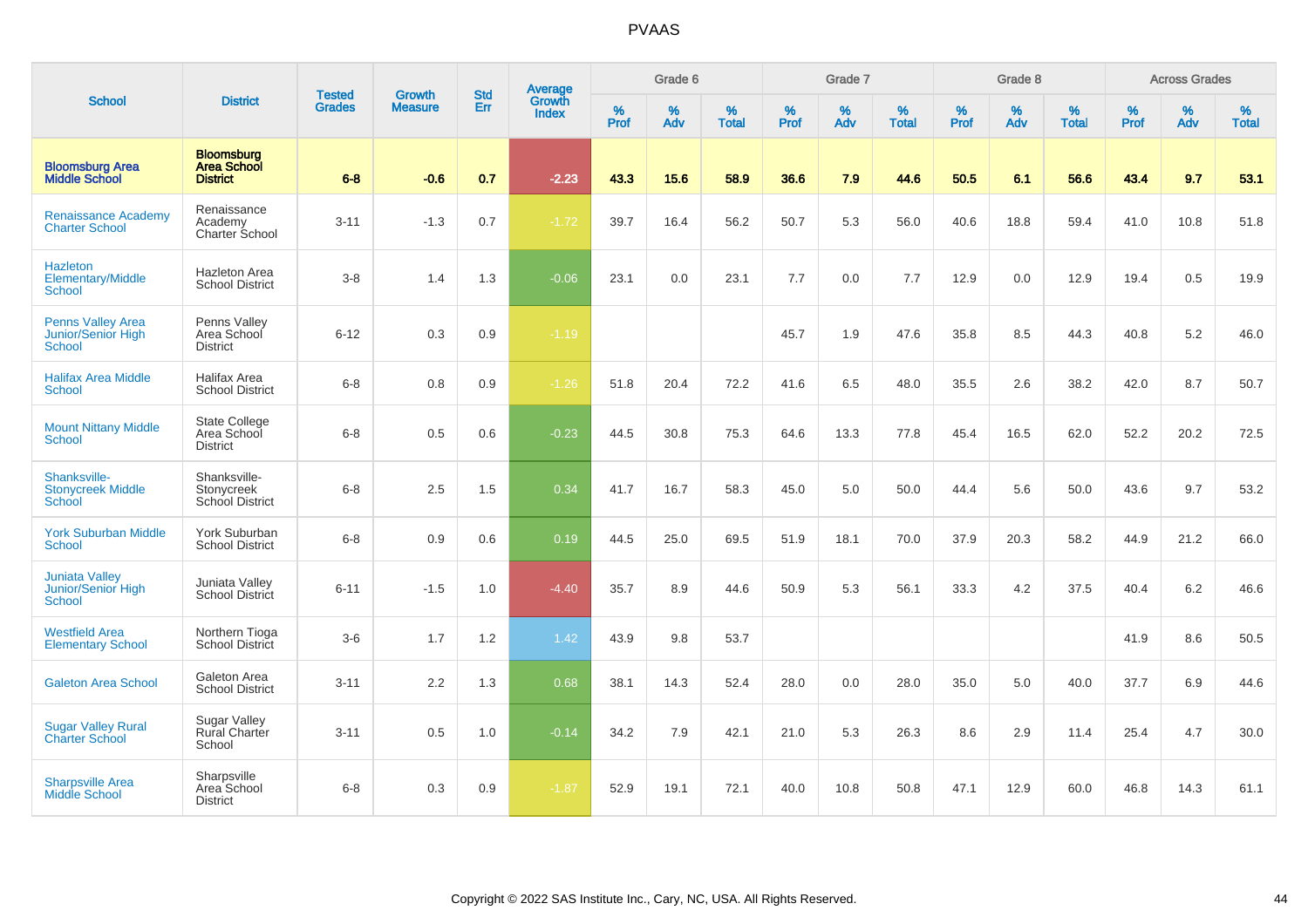|                                                               |                                                            | <b>Tested</b> | <b>Growth</b>  | <b>Std</b> |                                          |                  | Grade 6  |                   |           | Grade 7  |                   |           | Grade 8  |                   |           | <b>Across Grades</b> |                   |
|---------------------------------------------------------------|------------------------------------------------------------|---------------|----------------|------------|------------------------------------------|------------------|----------|-------------------|-----------|----------|-------------------|-----------|----------|-------------------|-----------|----------------------|-------------------|
| <b>School</b>                                                 | <b>District</b>                                            | <b>Grades</b> | <b>Measure</b> | Err        | <b>Average</b><br>Growth<br><b>Index</b> | %<br><b>Prof</b> | %<br>Adv | %<br><b>Total</b> | %<br>Prof | %<br>Adv | %<br><b>Total</b> | %<br>Prof | %<br>Adv | %<br><b>Total</b> | %<br>Prof | %<br>Adv             | %<br><b>Total</b> |
| <b>Bloomsburg Area</b><br><b>Middle School</b>                | <b>Bloomsburg</b><br><b>Area School</b><br><b>District</b> | $6 - 8$       | $-0.6$         | 0.7        | $-2.23$                                  | 43.3             | 15.6     | 58.9              | 36.6      | 7.9      | 44.6              | 50.5      | 6.1      | 56.6              | 43.4      | 9.7                  | 53.1              |
| <b>North Clarion County</b><br><b>Elementary School</b>       | North Clarion<br>County School<br><b>District</b>          | $3-6$         | 2.1            | 1.3        | $-0.17$                                  | 46.3             | 19.5     | 65.8              |           |          |                   |           |          |                   | 42.5      | 14.4                 | 56.9              |
| <b>Rayne Elementary</b><br><b>School</b>                      | <b>Marion Center</b><br>Area School<br><b>District</b>     | $3-6$         | 2.1            | 1.4        | 1.53                                     | 52.1             | 18.8     | 70.8              |           |          |                   |           |          |                   | 51.6      | 15.5                 | 67.1              |
| <b>Indiana Area Junior</b><br><b>High School</b>              | Indiana Area<br><b>School District</b>                     | $6 - 8$       | 0.6            | 0.5        | $-0.74$                                  | 37.5             | 22.5     | 60.0              | 53.6      | 16.6     | 70.2              | 52.0      | 16.3     | 68.4              | 47.5      | 18.5                 | 66.0              |
| Penn-Kidder Campus                                            | Jim Thorpe<br>Area School<br><b>District</b>               | $3 - 8$       | $-3.4$         | 0.9        | $-3.74$                                  | 24.5             | 6.1      | 30.6              | 46.6      | 5.2      | 51.7              | 31.8      | 4.6      | 36.4              | 38.1      | 6.9                  | 45.0              |
| <b>Pittston Area Middle</b><br><b>School</b>                  | Pittston Area<br><b>School District</b>                    | $5-8$         | $-3.7$         | 0.8        | $-4.83$                                  | 35.5             | 4.3      | 39.8              | 28.8      | 1.5      | 30.3              | 35.1      | 3.5      | 38.6              | 34.2      | 2.8                  | 36.9              |
| <b>Rydal East School</b>                                      | Abington<br>School District                                | $3-6$         | $-1.0$         | 1.1        | $-0.91$                                  | 51.4             | 28.6     | 80.0              |           |          |                   |           |          |                   | 46.6      | 28.0                 | 74.6              |
| <b>Frederick Douglass</b><br><b>Mastery Charter</b><br>School | Frederick<br>Douglass<br>Mastery Charter<br>School         | $3 - 8$       | 1.8            | 1.4        | $-0.08$                                  | 22.2             | 0.0      | 22.2              | 14.3      | 0.0      | 14.3              | 34.6      | 3.8      | 38.5              | 19.1      | 0.9                  | 20.0              |
| <b>East Vincent</b><br><b>Elementary School</b>               | Owen J Roberts<br><b>School District</b>                   | $3-6$         | 1.7            | 1.0        | 0.91                                     | 38.5             | 40.0     | 78.5              |           |          |                   |           |          |                   | 48.5      | 24.6                 | 73.1              |
| <b>Marion Elementary</b><br><b>School</b>                     | <b>Belle Vernon</b><br>Area School<br><b>District</b>      | $3-6$         | 1.8            | 1.1        | 1.05                                     | 53.2             | 21.0     | 74.2              |           |          |                   |           |          |                   | 46.2      | 12.2                 | 58.4              |
| <b>Pittsburgh Greenfield</b><br>K-8                           | Pittsburgh<br>School District                              | $3 - 8$       | $-3.2$         | 1.1        | $-2.87$                                  | 47.5             | 25.0     | 72.5              | 60.5      | 2.6      | 63.2              | 29.6      | 3.7      | 33.3              | 45.2      | 16.1                 | 61.3              |
| <b>Menallen School</b>                                        | Uniontown Area<br><b>School District</b>                   | $3-6$         | 2.6            | 1.8        | 1.45                                     | 65.5             | 10.3     | 75.9              |           |          |                   |           |          |                   | 51.9      | 14.2                 | 66.0              |
| <b>Cecelia Snyder Middle</b><br>School                        | Bensalem<br>Township<br><b>School District</b>             | $7 - 8$       | 1.0            | 0.8        | 0.20                                     |                  |          |                   | 29.4      | 3.7      | 33.1              | 39.4      | 2.4      | 41.7              | 34.2      | 3.0                  | 37.3              |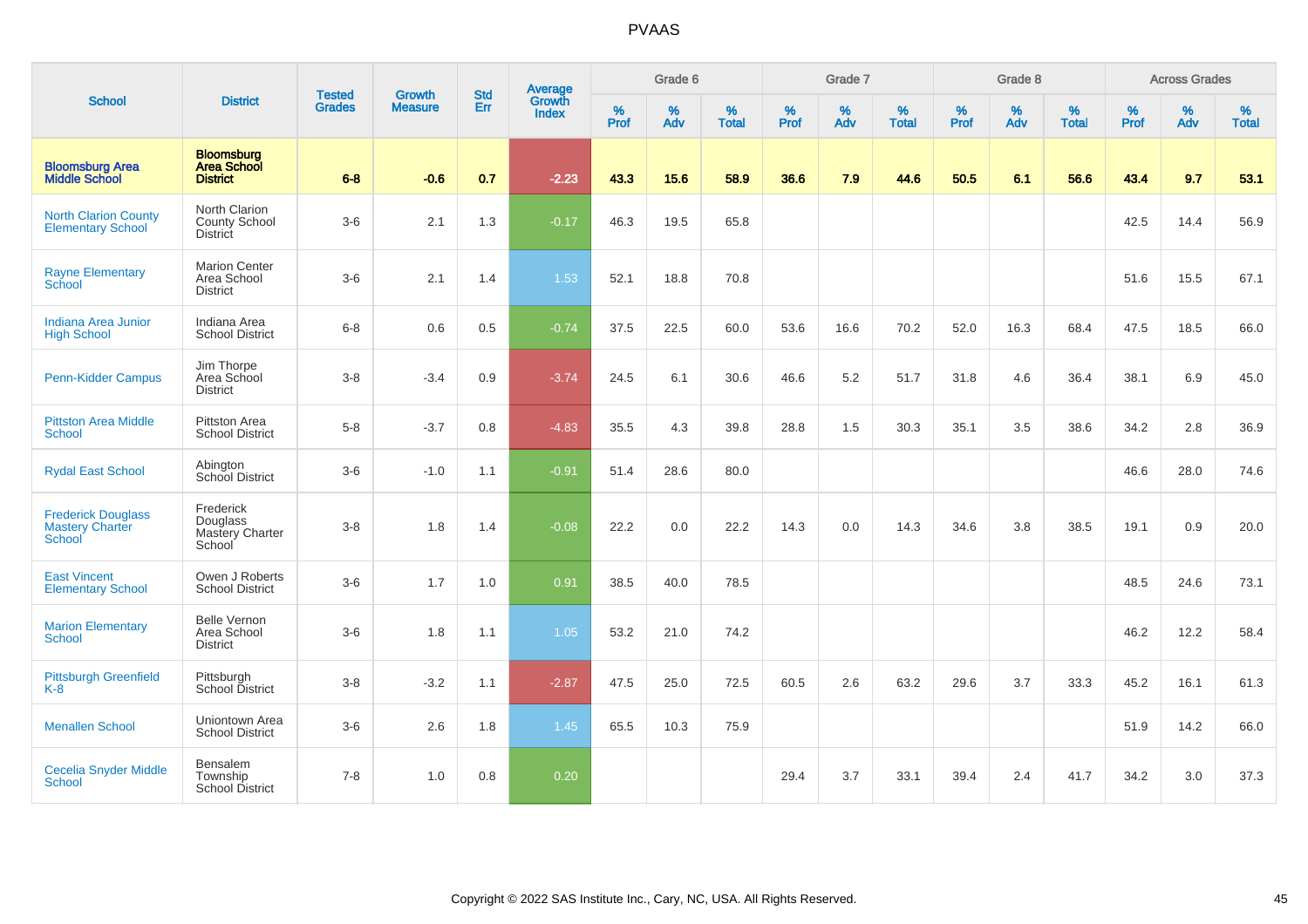|                                                                          |                                                            |                                | <b>Growth</b>  | <b>Std</b> |                                          |           | Grade 6  |                   |           | Grade 7  |                   |           | Grade 8  |                   |           | <b>Across Grades</b> |                   |
|--------------------------------------------------------------------------|------------------------------------------------------------|--------------------------------|----------------|------------|------------------------------------------|-----------|----------|-------------------|-----------|----------|-------------------|-----------|----------|-------------------|-----------|----------------------|-------------------|
| <b>School</b>                                                            | <b>District</b>                                            | <b>Tested</b><br><b>Grades</b> | <b>Measure</b> | Err        | <b>Average</b><br>Growth<br><b>Index</b> | %<br>Prof | %<br>Adv | %<br><b>Total</b> | %<br>Prof | %<br>Adv | %<br><b>Total</b> | %<br>Prof | %<br>Adv | %<br><b>Total</b> | %<br>Prof | %<br>Adv             | %<br><b>Total</b> |
| <b>Bloomsburg Area</b><br><b>Middle School</b>                           | <b>Bloomsburg</b><br><b>Area School</b><br><b>District</b> | $6 - 8$                        | $-0.6$         | 0.7        | $-2.23$                                  | 43.3      | 15.6     | 58.9              | 36.6      | 7.9      | 44.6              | 50.5      | 6.1      | 56.6              | 43.4      | 9.7                  | 53.1              |
| <b>Lehigh Valley</b><br><b>Academy Regional</b><br><b>Charter School</b> | Lehigh Valley<br>Academy<br>Regional<br>Charter School     | $3 - 11$                       | 0.4            | 0.6        | $-1.72$                                  | 38.3      | 18.8     | 57.0              | 50.9      | 3.8      | 54.7              | 51.8      | 4.6      | 56.4              | 46.4      | 11.0                 | 57.4              |
| <b>Glenolden School</b>                                                  | Interboro<br><b>School District</b>                        | $3 - 8$                        | $-0.9$         | 0.8        | $-2.62$                                  | 40.7      | 13.6     | 54.2              | 51.6      | 6.4      | 58.1              | 47.0      | 7.6      | 54.6              | 42.9      | 8.2                  | 51.1              |
| <b>Deburgos Bilingual</b><br><b>Magnet Middle School</b>                 | Philadelphia<br>City School<br><b>District</b>             | $3 - 8$                        | 1.1            | 1.7        | $-0.56$                                  | 11.8      | 0.0      | 11.8              | 33.3      | 0.0      | 33.3              | 13.3      | 0.0      | 13.3              | 20.0      | 0.0                  | 20.0              |
| <b>West Greene</b><br>Junior/Senior High<br>School                       | <b>West Greene</b><br><b>School District</b>               | $7 - 11$                       | 1.8            | 1.2        | 0.51                                     |           |          |                   | 28.3      | 11.3     | 39.6              | 36.0      | 4.0      | 40.0              | 32.0      | 7.8                  | 39.8              |
| <b>Sheffield M/Hs</b>                                                    | <b>Warren County</b><br>School District                    | $6 - 11$                       | 0.9            | 1.2        | $-0.81$                                  | 35.1      | 0.0      | 35.1              | 42.4      | 3.0      | 45.4              | 38.7      | 3.2      | 41.9              | 38.6      | 2.0                  | 40.6              |
| <b>East Middle School</b>                                                | Erie City School<br><b>District</b>                        | $6 - 8$                        | $-1.4$         | 0.6        | $-4.38$                                  | 10.6      | 0.0      | 10.6              | 9.0       | 0.0      | 9.0               | 10.4      | 0.0      | 10.4              | 10.1      | 0.0                  | 10.1              |
| <b>James Buchanan</b><br><b>Middle School</b>                            | Tuscarora<br><b>School District</b>                        | $6 - 8$                        | 0.1            | 0.5        | $-1.91$                                  | 43.7      | 11.9     | 55.6              | 45.8      | 5.6      | 51.4              | 45.6      | 6.3      | 51.8              | 45.1      | 7.7                  | 52.8              |
| <b>Oak Park Elementary</b><br>School                                     | North Penn<br><b>School District</b>                       | $3-6$                          | 0.9            | 1.2        | 0.73                                     | 42.1      | 17.5     | 59.6              |           |          |                   |           |          |                   | 41.4      | 13.0                 | 54.4              |
| South Williamsport<br><b>Area Junior/Senior</b><br><b>High School</b>    | South<br>Williamsport<br>Area School<br><b>District</b>    | $7 - 10$                       | 0.3            | 0.9        | $-1.09$                                  |           |          |                   | 40.5      | 8.3      | 48.8              | 43.2      | 12.5     | 55.7              | 41.9      | 10.5                 | 52.3              |
| <b>Baldwin Senior High</b><br><b>School</b>                              | Baldwin-<br>Whitehall<br><b>School District</b>            | $7 - 11$                       | $-1.3$         | 0.6        | $-4.85$                                  |           |          |                   | 48.6      | 8.3      | 56.8              | 45.1      | 7.0      | 52.0              | 46.8      | 7.6                  | 54.4              |
| <b>Valley</b><br>Elementary/Middle<br>School                             | Hazleton Area<br><b>School District</b>                    | $3 - 8$                        | 0.0            | 1.1        | $-1.45$                                  | 40.6      | 15.6     | 56.2              | 34.5      | 0.0      | 34.5              | 36.4      | 12.1     | 48.5              | 43.9      | 8.0                  | 51.9              |
| <b>Murray Avenue School</b>                                              | Lower Moreland<br>Township<br><b>School District</b>       | $6 - 8$                        | $-0.9$         | 0.5        | $-3.83$                                  | 50.0      | 25.9     | 75.9              | 55.2      | 14.7     | 69.9              | 49.3      | 19.0     | 68.2              | 51.3      | 19.8                 | 71.1              |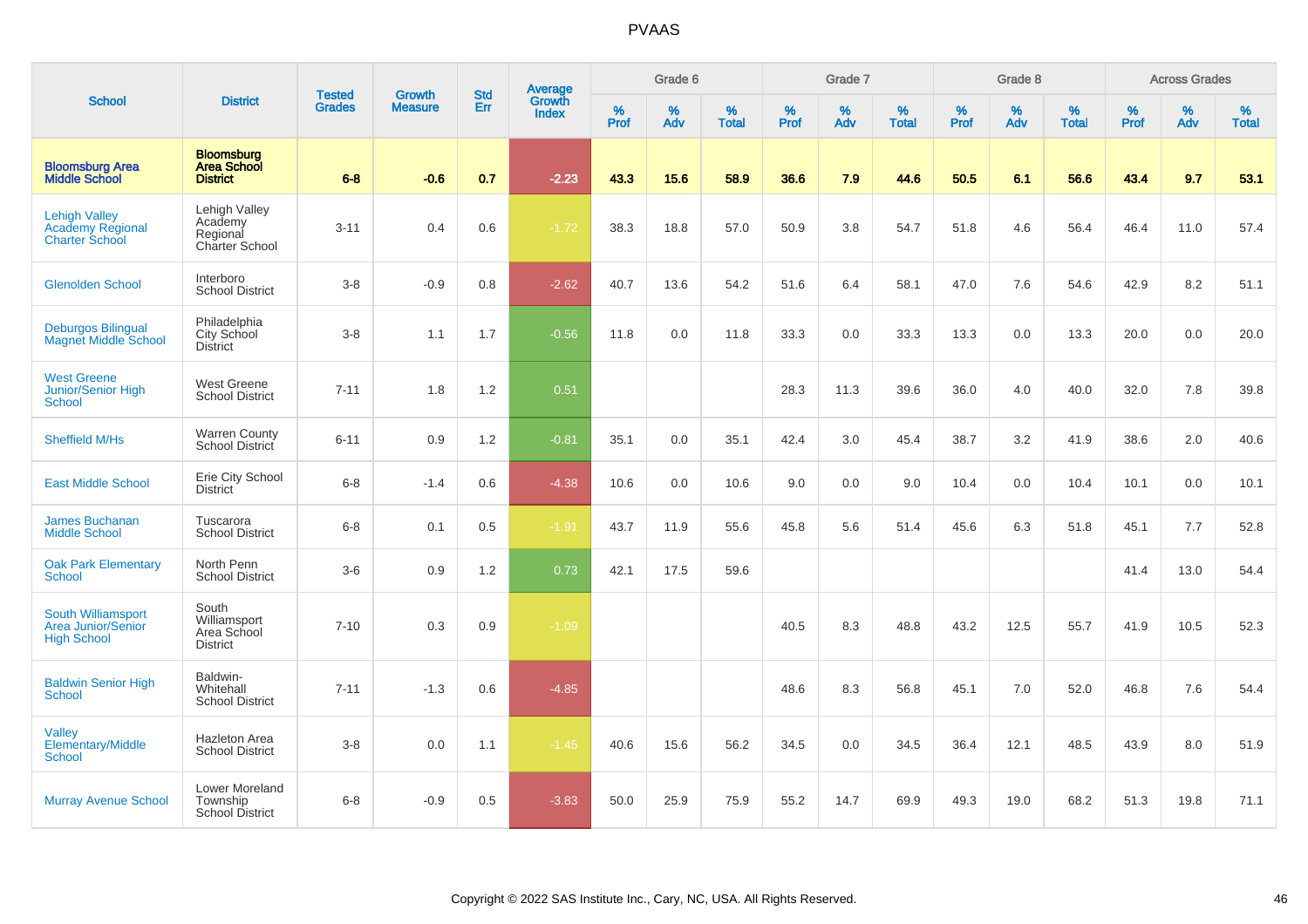|                                                          |                                                            |                                |                                 | <b>Std</b> |                                          |                  | Grade 6  |                   |                  | Grade 7     |                   |                  | Grade 8  |                   |           | <b>Across Grades</b> |                   |
|----------------------------------------------------------|------------------------------------------------------------|--------------------------------|---------------------------------|------------|------------------------------------------|------------------|----------|-------------------|------------------|-------------|-------------------|------------------|----------|-------------------|-----------|----------------------|-------------------|
| <b>School</b>                                            | <b>District</b>                                            | <b>Tested</b><br><b>Grades</b> | <b>Growth</b><br><b>Measure</b> | Err        | <b>Average</b><br>Growth<br><b>Index</b> | %<br><b>Prof</b> | %<br>Adv | %<br><b>Total</b> | %<br><b>Prof</b> | $\%$<br>Adv | %<br><b>Total</b> | %<br><b>Prof</b> | %<br>Adv | %<br><b>Total</b> | %<br>Prof | %<br>Adv             | %<br><b>Total</b> |
| <b>Bloomsburg Area</b><br><b>Middle School</b>           | <b>Bloomsburg</b><br><b>Area School</b><br><b>District</b> | $6 - 8$                        | $-0.6$                          | 0.7        | $-2.23$                                  | 43.3             | 15.6     | 58.9              | 36.6             | 7.9         | 44.6              | 50.5             | 6.1      | 56.6              | 43.4      | 9.7                  | 53.1              |
| <b>Highlands Middle</b><br>School                        | Highlands<br>School District                               | $5-8$                          | $-0.6$                          | 0.5        | $-2.16$                                  | 37.1             | 9.8      | 46.8              | 42.2             | 5.4         | 47.6              | 39.2             | 9.5      | 48.6              | 41.5      | $6.2\,$              | 47.7              |
| <b>Beaty-Warren Middle</b><br>School                     | <b>Warren County</b><br>School District                    | $5-8$                          | $-0.8$                          | 0.6        | $-2.12$                                  | 43.3             | 5.2      | 48.5              | 34.9             | 5.9         | 40.8              | 43.0             | 3.4      | 46.3              | 38.9      | 5.0                  | 43.9              |
| <b>Elizabeth Forward</b><br><b>Middle School</b>         | Elizabeth<br>Forward School<br><b>District</b>             | $6 - 8$                        | $-0.3$                          | 0.6        | $-1.84$                                  | 47.5             | 18.5     | 66.0              | 56.9             | 11.1        | 68.0              | 50.6             | 6.3      | 56.9              | 51.5      | 11.9                 | 63.4              |
| <b>Bridge Valley</b><br><b>Elementary School</b>         | <b>Central Bucks</b><br><b>School District</b>             | $3-6$                          | 1.2                             | 0.9        | 1.29                                     | 45.5             | 32.7     | 78.2              |                  |             |                   |                  |          |                   | 48.5      | 26.0                 | 74.5              |
| <b>Newtown Middle</b><br><b>School</b>                   | Council Rock<br><b>School District</b>                     | $7 - 8$                        | $-0.7$                          | 0.5        | $-3.47$                                  |                  |          |                   | 53.7             | 21.6        | 75.3              | 51.8             | 19.6     | 71.4              | 52.8      | 20.7                 | 73.5              |
| <b>Mountain View Middle</b><br><b>School</b>             | Cumberland<br><b>Valley School</b><br><b>District</b>      | $6 - 8$                        | $-1.1$                          | 0.4        | $-4.46$                                  | 46.1             | 24.3     | 70.4              | 55.1             | 20.2        | 75.3              | 49.5             | 16.7     | 66.2              | 50.2      | 20.5                 | 70.7              |
| Pittsburgh Arlington K-<br>8                             | Pittsburgh<br>School District                              | $3 - 8$                        | $-1.7$                          | 1.2        | $-2.00$                                  | 9.4              | 3.1      | 12.5              | 8.6              | 0.0         | 8.6               | 5.3              | 0.0      | 5.3               | 10.2      | 1.1                  | 11.4              |
| <b>Shenandoah Valley</b><br>Junior/Senior High<br>School | Shenandoah<br><b>Valley School</b><br><b>District</b>      | $7 - 11$                       | $-1.8$                          | 1.2        | $-3.54$                                  |                  |          |                   | 36.2             | 1.7         | 37.9              | 26.3             | 0.0      | 26.3              | 31.3      | 0.9                  | 32.2              |
| <b>Eyer Middle School</b>                                | East Penn<br><b>School District</b>                        | $6 - 8$                        | 0.6                             | 0.5        | $-0.52$                                  | 49.6             | 21.3     | 70.9              | 52.3             | 21.5        | 73.8              | 55.6             | 16.5     | 72.2              | 52.5      | 19.8                 | 72.3              |
| <b>Stroudsburg Junior</b><br><b>High School</b>          | Stroudsburg<br>Area School<br><b>District</b>              | $8 - 9$                        | 1.2                             | 0.8        | 1.43                                     |                  |          |                   |                  |             |                   | 48.9             | 7.8      | 56.7              | 48.9      | 7.8                  | 56.7              |
| <b>Prospect Park School</b>                              | Interboro<br><b>School District</b>                        | $3 - 8$                        | $-0.6$                          | 0.8        | $-1.30$                                  | 35.2             | 7.4      | 42.6              | 32.1             | 7.6         | 39.6              | 50.0             | 9.6      | 59.6              | 42.6      | 8.5                  | 51.1              |
| <b>Warren L Miller</b><br><b>Elementary School</b>       | Southern Tioga<br>School District                          | $3-6$                          | 1.3                             | 1.2        | 1.13                                     | 40.9             | 18.2     | 59.1              |                  |             |                   |                  |          |                   | 37.8      | 10.0                 | 47.9              |
| <b>Davis School</b>                                      | York City<br><b>School District</b>                        | $3 - 8$                        | $-1.9$                          | 1.0        | $-1.78$                                  | 6.4              | 0.0      | 6.4               | 7.7              | 0.0         | 7.7               | 2.5              | 0.0      | 2.5               | 9.2       | 0.4                  | 9.7               |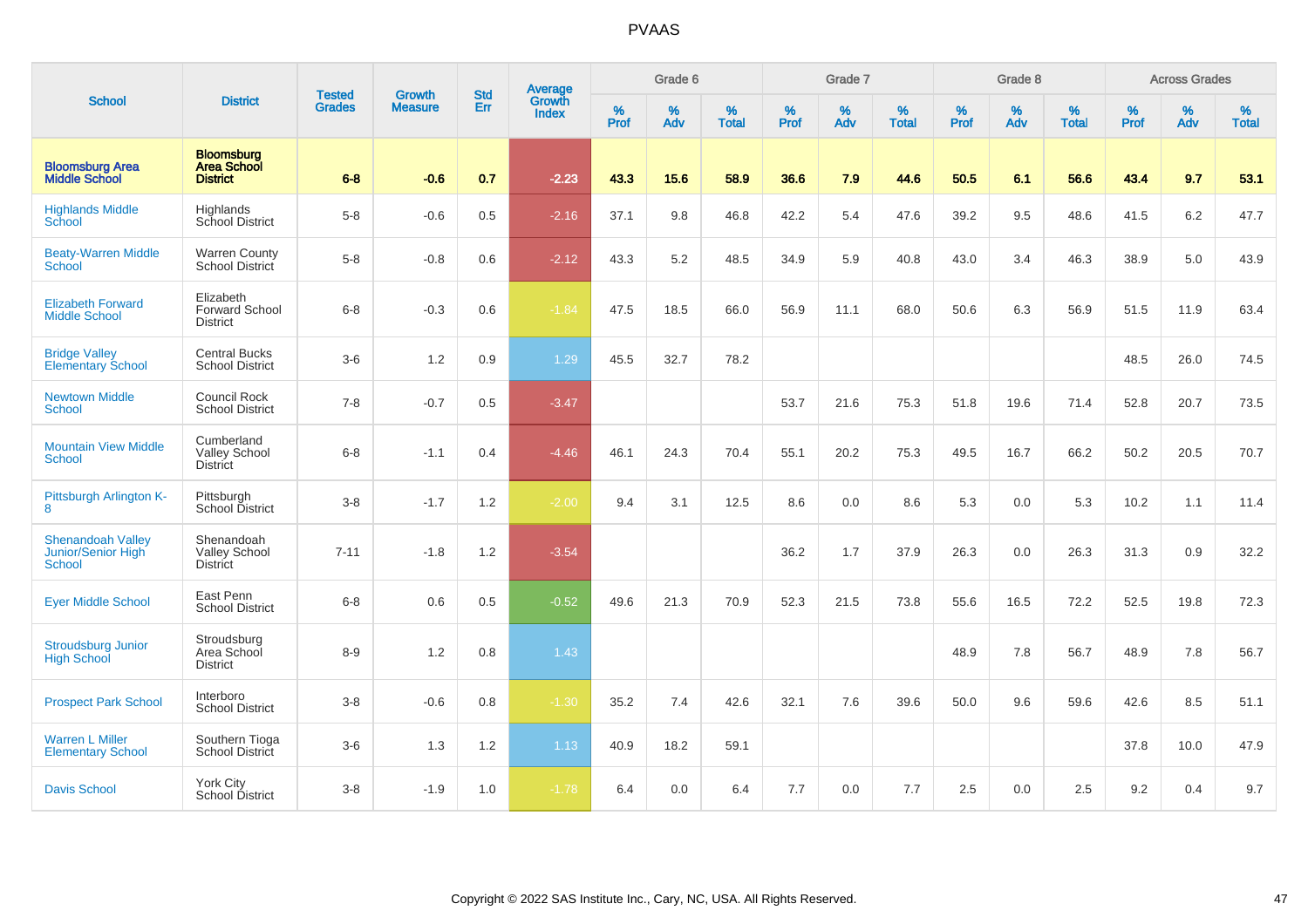|                                                           |                                                            |                                | <b>Growth</b>  |                          |                                          |                  | Grade 6     |                   |                  | Grade 7  |                   |                  | Grade 8  |                   |           | <b>Across Grades</b> |                   |
|-----------------------------------------------------------|------------------------------------------------------------|--------------------------------|----------------|--------------------------|------------------------------------------|------------------|-------------|-------------------|------------------|----------|-------------------|------------------|----------|-------------------|-----------|----------------------|-------------------|
| <b>School</b>                                             | <b>District</b>                                            | <b>Tested</b><br><b>Grades</b> | <b>Measure</b> | <b>Std</b><br><b>Err</b> | <b>Average</b><br>Growth<br><b>Index</b> | %<br><b>Prof</b> | $\%$<br>Adv | %<br><b>Total</b> | %<br><b>Prof</b> | %<br>Adv | %<br><b>Total</b> | %<br><b>Prof</b> | %<br>Adv | %<br><b>Total</b> | %<br>Prof | %<br>Adv             | %<br><b>Total</b> |
| <b>Bloomsburg Area</b><br><b>Middle School</b>            | <b>Bloomsburg</b><br><b>Area School</b><br><b>District</b> | $6 - 8$                        | $-0.6$         | 0.7                      | $-2.23$                                  | 43.3             | 15.6        | 58.9              | 36.6             | 7.9      | 44.6              | 50.5             | 6.1      | 56.6              | 43.4      | 9.7                  | 53.1              |
| <b>Nebinger George W</b><br>School                        | Philadelphia<br>City School<br><b>District</b>             | $3-8$                          | 0.5            | 2.5                      | $-1.12$                                  |                  |             |                   | 46.2             | 0.0      | 46.2              | 23.1             | 0.0      | 23.1              | 30.8      | 10.6                 | 41.5              |
| <b>Kennett Middle School</b>                              | Kennett<br>Consolidated<br><b>School District</b>          | $6 - 8$                        | 0.4            | 0.5                      | $-1.43$                                  | 35.8             | 24.1        | 59.9              | 44.2             | 15.2     | 59.4              | 45.2             | 5.8      | 51.0              | 41.6      | 15.6                 | 57.2              |
| <b>Colonial Middle School</b>                             | Colonial School<br><b>District</b>                         | $6 - 8$                        | $-0.2$         | 0.4                      | $-2.45$                                  | 43.0             | 38.9        | 81.8              | 49.7             | 19.2     | 68.9              | 52.2             | 17.0     | 69.2              | 48.1      | 25.3                 | 73.5              |
| <b>Jenkintown</b><br><b>Middle/High School</b>            | Jenkintown<br><b>School District</b>                       | $6 - 11$                       | 0.0            | 1.4                      | $-1.17$                                  |                  |             |                   | 42.9             | 35.7     | 78.6              | 60.6             | 21.2     | 81.8              | 50.7      | 29.3                 | 80.0              |
| <b>Goode School</b>                                       | York City<br>School District                               | $3-8$                          | $-0.7$         | 0.9                      | $-0.81$                                  | 14.9             | 0.0         | 14.9              | 16.1             | 0.0      | 16.1              | 12.3             | 0.0      | 12.3              | 15.0      | 0.3                  | 15.3              |
| <b>Sharon Middle School</b>                               | Sharon City<br><b>School District</b>                      | $7 - 8$                        | $-0.5$         | 0.8                      | $-2.40$                                  |                  |             |                   | 33.3             | 1.8      | 35.2              | 42.1             | 6.4      | 48.4              | 38.0      | 4.3                  | 42.3              |
| <b>Mcguffey Middle</b><br>School                          | Mcguffey<br>School District                                | $6-9$                          | $-1.0$         | 0.7                      | $-5.09$                                  | 43.1             | 12.8        | 55.9              | 35.2             | 0.9      | 36.1              | 38.0             | 4.1      | 42.2              | 38.7      | 5.7                  | 44.4              |
| <b>Moon Area Lower</b><br><b>Middle School</b>            | Moon Area<br><b>School District</b>                        | $5-6$                          | 0.8            | 0.6                      | $-3.29$                                  | 49.6             | 19.3        | 68.9              |                  |          |                   |                  |          |                   | 53.5      | 18.0                 | 71.6              |
| <b>Rolling Ridge</b><br><b>Elementary School</b>          | <b>Harbor Creek</b><br><b>School District</b>              | $3-6$                          | $-0.0$         | 1.1                      | $-0.01$                                  | 30.4             | 40.5        | 70.9              |                  |          |                   |                  |          |                   | 44.9      | 34.2                 | 79.1              |
| <b>Clear Run</b><br><b>Intermediate School</b>            | Pocono<br>Mountain<br><b>School District</b>               | $3-6$                          | 1.4            | 1.1                      | 1.23                                     | 37.5             | 4.7         | 42.2              |                  |          |                   |                  |          |                   | 38.1      | 5.4                  | 43.6              |
| <b>West Branch Middle</b><br>School                       | <b>West Branch</b><br>Area School<br><b>District</b>       | $5 - 8$                        | 0.4            | 0.8                      | $-0.63$                                  | 32.8             | 6.6         | 39.3              | 48.6             | 6.8      | 55.4              | 50.0             | 3.0      | 53.0              | 42.6      | 4.9                  | 47.5              |
| <b>Turkeyfoot Valley Area</b><br><b>Elementary School</b> | Turkeyfoot<br>Valley Area<br>School District               | $3 - 11$                       | $-2.2$         | 1.9                      | $-1.18$                                  | 38.1             | 9.5         | 47.6              |                  |          |                   |                  |          |                   | 34.8      | 4.4                  | 39.1              |
| Pittsburgh Colfax K-8                                     | Pittsburgh<br>School District                              | $3 - 8$                        | $-2.1$         | 0.8                      | $-3.13$                                  | 17.2             | 48.3        | 65.5              | 41.8             | 28.4     | 70.2              | 43.1             | 27.7     | 70.8              | 36.0      | 34.6                 | 70.6              |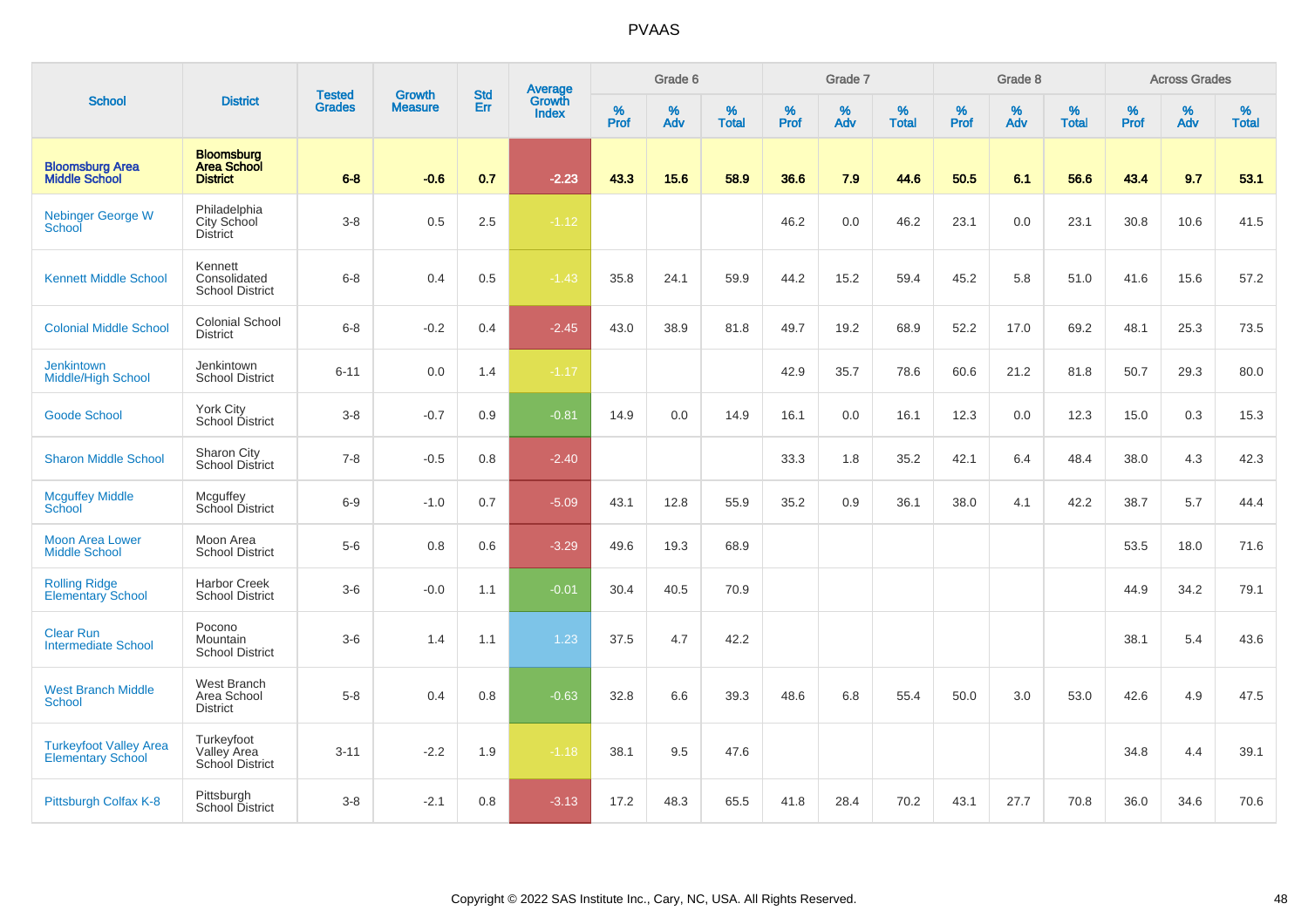|                                                                                |                                                                               |                                |                                 |                   |                                          |                  | Grade 6  |                   |           | Grade 7  |                   |           | Grade 8  |                   |           | <b>Across Grades</b> |                   |
|--------------------------------------------------------------------------------|-------------------------------------------------------------------------------|--------------------------------|---------------------------------|-------------------|------------------------------------------|------------------|----------|-------------------|-----------|----------|-------------------|-----------|----------|-------------------|-----------|----------------------|-------------------|
| <b>School</b>                                                                  | <b>District</b>                                                               | <b>Tested</b><br><b>Grades</b> | <b>Growth</b><br><b>Measure</b> | <b>Std</b><br>Err | <b>Average</b><br>Growth<br><b>Index</b> | %<br><b>Prof</b> | %<br>Adv | %<br><b>Total</b> | %<br>Prof | %<br>Adv | %<br><b>Total</b> | %<br>Prof | %<br>Adv | %<br><b>Total</b> | %<br>Prof | %<br>Adv             | %<br><b>Total</b> |
| <b>Bloomsburg Area</b><br><b>Middle School</b>                                 | <b>Bloomsburg</b><br><b>Area School</b><br><b>District</b>                    | $6 - 8$                        | $-0.6$                          | 0.7               | $-2.23$                                  | 43.3             | 15.6     | 58.9              | 36.6      | 7.9      | 44.6              | 50.5      | 6.1      | 56.6              | 43.4      | 9.7                  | 53.1              |
| <b>Benton Area Middle</b><br>School                                            | Benton Area<br><b>School District</b>                                         | $7 - 8$                        | 0.5                             | 1.3               | $-1.07$                                  |                  |          |                   | 37.3      | 5.1      | 42.4              | 46.2      | 2.6      | 48.7              | 40.8      | 4.1                  | 44.9              |
| J.E. Harrison<br><b>Education Center</b>                                       | Baldwin-<br>Whitehall<br><b>School District</b>                               | $3-6$                          | $-0.5$                          | 0.7               | $-0.72$                                  | 49.0             | 11.9     | 60.9              |           |          |                   |           |          |                   | 46.3      | 10.7                 | 57.0              |
| <b>Mifflin County Junior</b><br><b>High School</b>                             | Mifflin County<br><b>School District</b>                                      | $8 - 9$                        | 0.9                             | 0.7               | 1.36                                     |                  |          |                   |           |          |                   | 40.4      | 4.9      | 45.3              | 40.4      | 4.9                  | 45.3              |
| <b>Trafford Middle School</b>                                                  | Penn-Trafford<br><b>School District</b>                                       | $6 - 8$                        | $-0.1$                          | 0.7               | $-2.35$                                  | 42.4             | 38.8     | 81.2              | 51.6      | 25.3     | 76.9              | 51.6      | 16.5     | 68.0              | 48.7      | 26.4                 | 75.1              |
| <b>Franklin Area</b><br>Junior/Senior High<br><b>School</b>                    | Franklin Area<br><b>School District</b>                                       | $7 - 11$                       | $-1.2$                          | 0.8               | $-3.42$                                  |                  |          |                   | 36.6      | 4.9      | 41.5              | 42.9      | 6.0      | 48.9              | 39.8      | 5.5                  | 45.3              |
| <b>Warren Snyder-John</b><br><b>Girotti Elementary</b><br>School               | <b>Bristol Borough</b><br>School District                                     | $3-6$                          | 0.5                             | 1.0               | 0.54                                     | 28.4             | 18.2     | 46.6              |           |          |                   |           |          |                   | 33.2      | 8.7                  | 41.9              |
| <b>Freedom Area Middle</b><br><b>School</b>                                    | Freedom Area<br><b>School District</b>                                        | $5-8$                          | $-1.9$                          | 0.7               | $-2.86$                                  | 36.8             | 12.6     | 49.4              | 37.9      | 1.9      | 39.8              | 40.3      | 1.3      | 41.6              | 37.7      | 4.5                  | 42.2              |
| <b>Howard Gardner</b><br><b>Multiple Intelligence</b><br><b>Charter School</b> | Howard<br>Gardner<br><b>Multiple</b><br>Intelligence<br><b>Charter School</b> | $3 - 8$                        | $-1.2$                          | 1.2               | $-2.23$                                  | 39.4             | 3.0      | 42.4              | 63.6      | 0.0      | 63.6              | 55.6      | 11.1     | 66.7              | 48.8      | 7.1                  | 55.9              |
| <b>Edgar Fahs Smith</b><br><b>Steam Academy</b>                                | York City<br>School District                                                  | $3 - 8$                        | 1.1                             | 0.8               | $-0.15$                                  | 32.4             | 5.9      | 38.2              | 34.4      | 0.0      | 34.4              | 36.2      | 0.0      | 36.2              | 34.0      | 1.4                  | 35.4              |
| <b>Colwyn Elementary</b><br><b>School</b>                                      | <b>William Penn</b><br><b>School District</b>                                 | $3-6$                          | 2.8                             | 2.1               | 0.67                                     | 13.3             | 6.7      | 20.0              |           |          |                   |           |          |                   | 19.7      | 4.6                  | 24.2              |
| <b>Friendship Elementary</b><br><b>School</b>                                  | Southern York<br><b>County School</b><br><b>District</b>                      | $3 - 6$                        | $-2.3$                          | 1.4               | $-1.59$                                  | 47.4             | 23.7     | 71.0              |           |          |                   |           |          |                   | 40.9      | 10.9                 | 51.8              |
| <b>Bethlehem-Center</b><br><b>Middle School</b>                                | Bethlehem-<br>Center School<br><b>District</b>                                | $6 - 8$                        | $-2.1$                          | 0.9               | $-4.12$                                  | 29.8             | 1.5      | 31.3              | 29.0      | 0.0      | 29.0              | 29.2      | 0.0      | 29.2              | 29.3      | 0.5                  | 29.8              |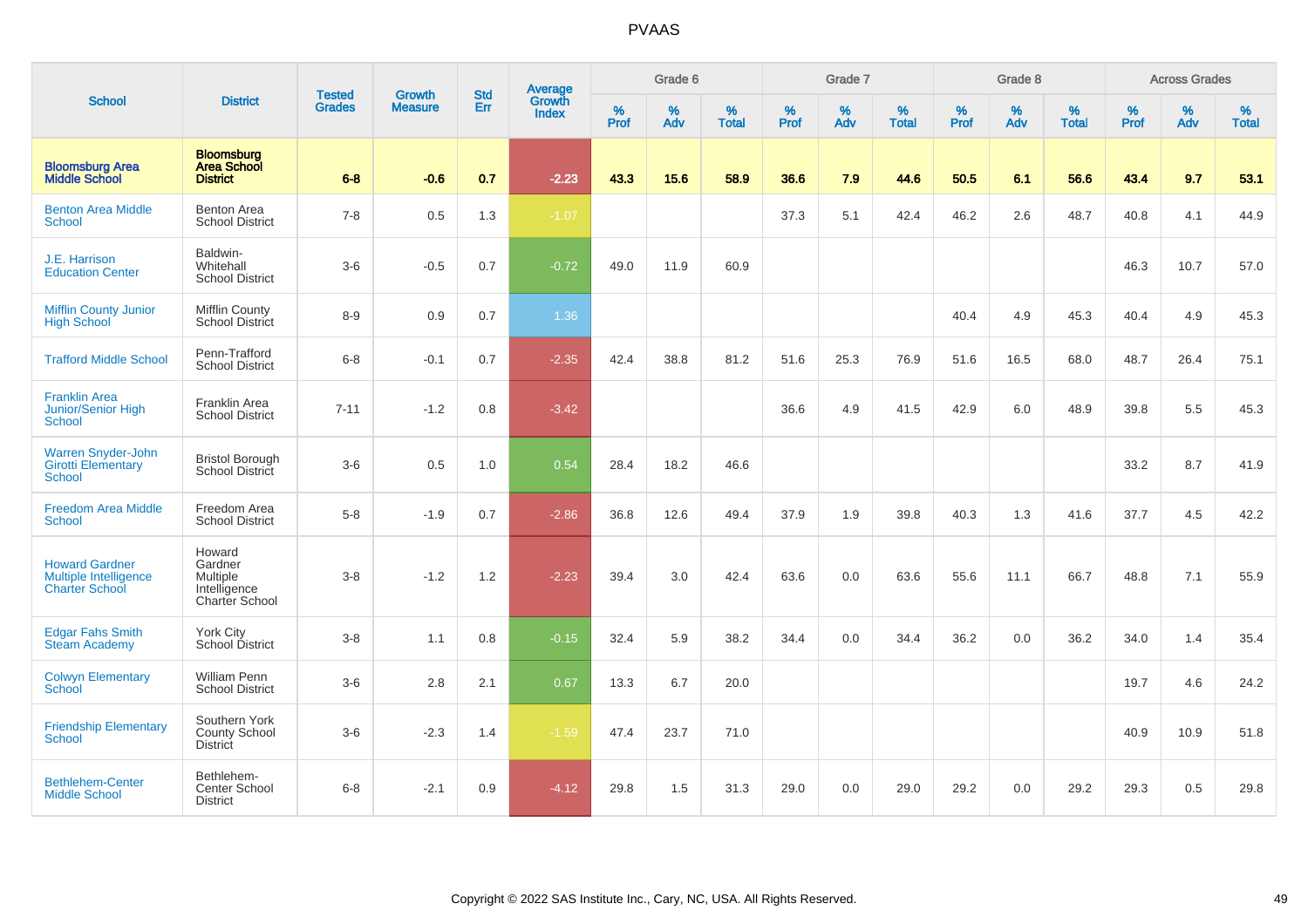|                                                           |                                                            |                                |                                 |                   |                                          |                  | Grade 6  |                   |           | Grade 7  |                   |           | Grade 8  |                   |           | <b>Across Grades</b> |                   |
|-----------------------------------------------------------|------------------------------------------------------------|--------------------------------|---------------------------------|-------------------|------------------------------------------|------------------|----------|-------------------|-----------|----------|-------------------|-----------|----------|-------------------|-----------|----------------------|-------------------|
| <b>School</b>                                             | <b>District</b>                                            | <b>Tested</b><br><b>Grades</b> | <b>Growth</b><br><b>Measure</b> | <b>Std</b><br>Err | <b>Average</b><br>Growth<br><b>Index</b> | %<br><b>Prof</b> | %<br>Adv | %<br><b>Total</b> | %<br>Prof | %<br>Adv | %<br><b>Total</b> | %<br>Prof | %<br>Adv | %<br><b>Total</b> | %<br>Prof | $\%$<br>Adv          | %<br><b>Total</b> |
| <b>Bloomsburg Area</b><br><b>Middle School</b>            | <b>Bloomsburg</b><br><b>Area School</b><br><b>District</b> | $6 - 8$                        | $-0.6$                          | 0.7               | $-2.23$                                  | 43.3             | 15.6     | 58.9              | 36.6      | 7.9      | 44.6              | 50.5      | 6.1      | 56.6              | 43.4      | 9.7                  | 53.1              |
| <b>Belle Vernon Area</b><br><b>Middle School</b>          | <b>Belle Vernon</b><br>Area School<br><b>District</b>      | $7 - 8$                        | 0.9                             | 0.9               | 0.23                                     |                  |          |                   | 48.6      | 4.5      | 53.2              | 44.1      | 6.4      | 50.5              | 46.6      | 5.4                  | 52.0              |
| <b>Mohawk Elementary</b><br><b>School</b>                 | Mohawk Area<br><b>School District</b>                      | $3-6$                          | 1.2                             | 0.9               | $-2.13$                                  | 44.7             | 21.3     | 66.0              |           |          |                   |           |          |                   | 41.5      | 21.4                 | 62.9              |
| Wrightstown<br><b>Elementary School</b>                   | Council Rock<br><b>School District</b>                     | $3-6$                          | 1.6                             | 1.2               | 1.21                                     | 59.6             | 25.0     | 84.6              |           |          |                   |           |          |                   | 53.8      | 22.4                 | 76.2              |
| Freeland<br>Elementary/Middle<br><b>School</b>            | <b>Hazleton Area</b><br><b>School District</b>             | $3 - 8$                        | 0.7                             | 1.2               | $-0.68$                                  | 9.7              | 3.2      | 12.9              | 19.0      | 9.5      | 28.6              | 42.9      | 4.8      | 47.6              | 23.8      | 3.5                  | 27.3              |
| <b>Fell Charter School</b>                                | <b>Fell Charter</b><br>School                              | $3 - 8$                        | 3.1                             | 2.3               | 0.37                                     | 50.0             | 6.2      | 56.2              |           |          |                   |           |          |                   | 60.5      | 4.0                  | 64.5              |
| <b>KIPP West</b><br><b>Philadelphia Charter</b><br>School | <b>KIPP West</b><br>Philadelphia<br>Charter School         | $3 - 8$                        | $-0.4$                          | 1.2               | $-0.75$                                  | 19.4             | 0.0      | 19.4              | 25.0      | 0.0      | 25.0              | 16.7      | 0.0      | 16.7              | 17.6      | 0.6                  | 18.1              |
| James S Wilson<br><b>Middle School</b>                    | <b>Millcreek</b><br>Township<br>School District            | $6 - 8$                        | 0.1                             | 0.6               | $-1.44$                                  | 44.4             | 19.2     | 63.6              | 48.8      | 14.3     | 63.1              | 43.1      | 14.4     | 57.5              | 45.6      | 15.9                 | 61.4              |
| Northeast Intermediate<br>School                          | Scranton<br><b>School District</b>                         | $6 - 8$                        | 0.4                             | 0.9               | $-1.15$                                  | 28.4             | 6.0      | 34.3              | 20.6      | 7.4      | 27.9              | 32.4      | 5.4      | 37.8              | 27.3      | 6.2                  | 33.5              |
| <b>Harrold Middle School</b>                              | Hempfield Area<br>School District                          | $6 - 8$                        | 0.7                             | 0.7               | $-0.21$                                  | 42.6             | 15.6     | 58.2              | 58.2      | 8.2      | 66.4              | 49.6      | 8.7      | 58.3              | 50.1      | 10.9                 | 61.0              |
| <b>Clemente Roberto</b><br><b>Middle School</b>           | Philadelphia<br>City School<br><b>District</b>             | $6 - 8$                        | 4.9                             | 3.7               | 1.32                                     |                  |          |                   |           |          |                   | 7.7       | 0.0      | 7.7               | 8.0       | 0.0                  | 8.0               |
| <b>Mellon Middle School</b>                               | Mt Lebanon<br><b>School District</b>                       | $6 - 8$                        | $-0.4$                          | 0.6               | $-1.93$                                  | 39.2             | 49.4     | 88.6              | 45.3      | 36.7     | 82.0              | 51.1      | 34.1     | 85.2              | 44.8      | 40.6                 | 85.4              |
| <b>Cranberry Area</b><br>Junior/Senior High<br>School     | <b>Cranberry Area</b><br><b>School District</b>            | $7 - 12$                       | 0.9                             | 1.0               | $-0.17$                                  |                  |          |                   | 41.0      | 2.1      | 43.2              | 46.7      | 9.3      | 56.0              | 43.5      | 5.3                  | 48.8              |
| <b>Fairview Elementary</b><br>School                      | Crestwood<br><b>School District</b>                        | $3-6$                          | 1.3                             | 1.1               | 1.18                                     | 51.4             | 23.0     | 74.3              |           |          |                   |           |          |                   | 48.7      | 17.8                 | 66.5              |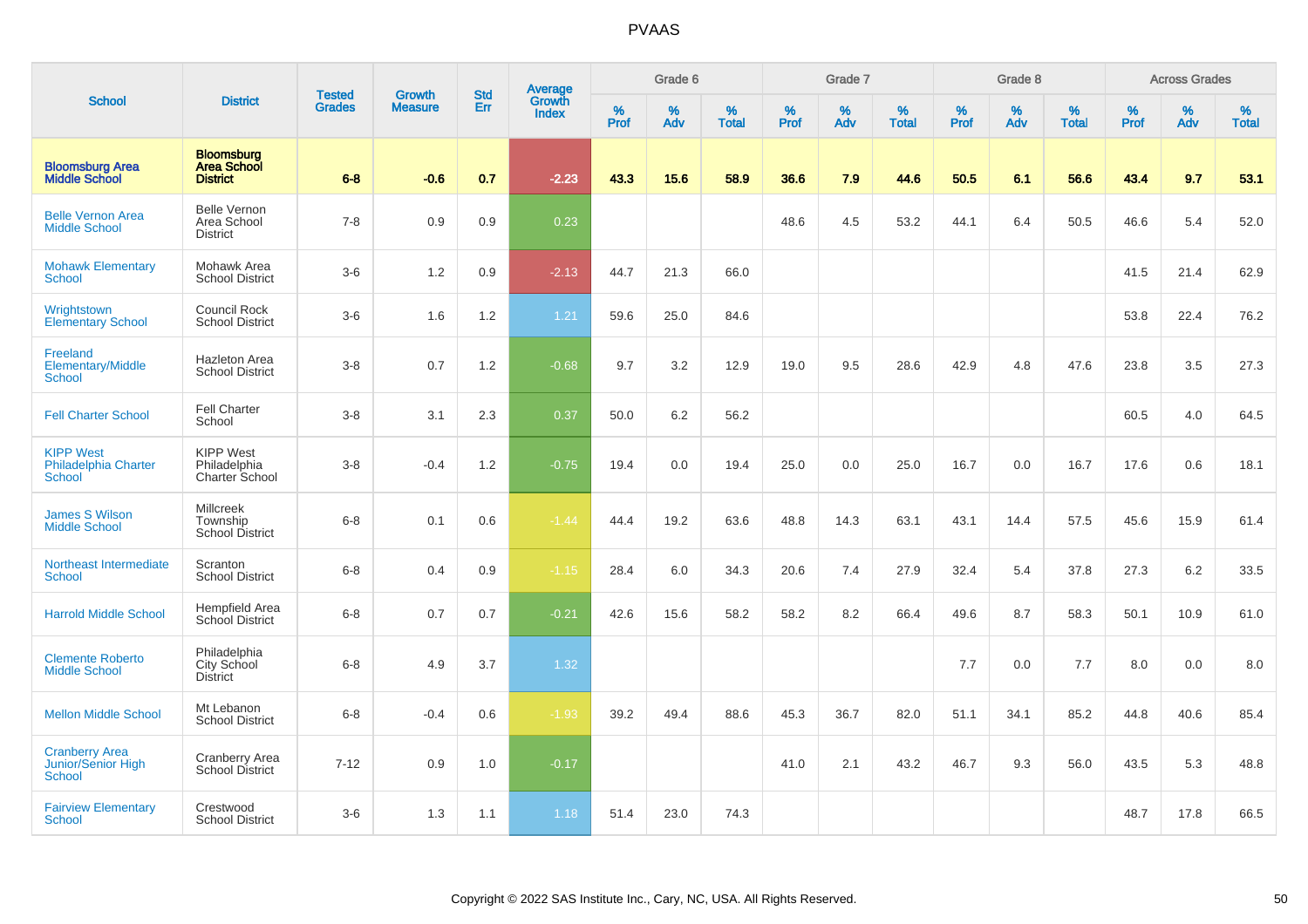|                                                               |                                                            |                                | <b>Growth</b>  | <b>Std</b> |                                          |                  | Grade 6  |                   |           | Grade 7  |                   |           | Grade 8  |                   |           | <b>Across Grades</b> |                   |
|---------------------------------------------------------------|------------------------------------------------------------|--------------------------------|----------------|------------|------------------------------------------|------------------|----------|-------------------|-----------|----------|-------------------|-----------|----------|-------------------|-----------|----------------------|-------------------|
| <b>School</b>                                                 | <b>District</b>                                            | <b>Tested</b><br><b>Grades</b> | <b>Measure</b> | Err        | <b>Average</b><br>Growth<br><b>Index</b> | %<br><b>Prof</b> | %<br>Adv | %<br><b>Total</b> | %<br>Prof | %<br>Adv | %<br><b>Total</b> | %<br>Prof | %<br>Adv | %<br><b>Total</b> | %<br>Prof | %<br>Adv             | %<br><b>Total</b> |
| <b>Bloomsburg Area</b><br><b>Middle School</b>                | <b>Bloomsburg</b><br><b>Area School</b><br><b>District</b> | $6 - 8$                        | $-0.6$         | 0.7        | $-2.23$                                  | 43.3             | 15.6     | 58.9              | 36.6      | 7.9      | 44.6              | 50.5      | 6.1      | 56.6              | 43.4      | 9.7                  | 53.1              |
| <b>Greater Nanticoke</b><br><b>Area Educational</b><br>Center | Greater<br>Nanticoke Area<br><b>School District</b>        | $6 - 8$                        | 0.5            | 0.7        | $-0.25$                                  | 27.0             | 6.1      | 33.0              | 23.8      | 1.9      | 25.7              | 35.6      | 3.5      | 39.1              | 29.0      | 3.9                  | 32.8              |
| Northwestern Lehigh<br><b>Middle School</b>                   | Northwestern<br>Lehigh School<br><b>District</b>           | $6 - 8$                        | $-2.2$         | 0.6        | $-6.02$                                  | 46.0             | 15.3     | 61.3              | 51.0      | 7.1      | 58.1              | 40.1      | 16.6     | 56.7              | 45.7      | 13.0                 | 58.7              |
| W.A. Mccreery<br><b>Elementary School</b>                     | <b>Marion Center</b><br>Area School<br><b>District</b>     | $3-6$                          | 1.7            | 1.3        | $-1.43$                                  | 40.0             | 25.4     | 65.4              |           |          |                   |           |          |                   | 45.2      | 18.4                 | 63.7              |
| <b>Manheim Central</b><br><b>Middle School</b>                | Manheim<br><b>Central School</b><br><b>District</b>        | $5 - 8$                        | $-0.3$         | 0.5        | $-0.71$                                  | 48.3             | 9.2      | 57.5              | 37.6      | 6.2      | 43.8              | 41.9      | 11.7     | 53.6              | 40.6      | 8.2                  | 48.8              |
| <b>William Penn Middle</b><br><b>School</b>                   | Pennsbury<br><b>School District</b>                        | $6 - 8$                        | $-0.5$         | 0.5        | $-1.85$                                  | 48.4             | 23.7     | 72.2              | 51.7      | 15.2     | 66.8              | 51.3      | 19.5     | 70.8              | 50.4      | 19.5                 | 69.9              |
| <b>Mastery Charter</b><br>School-Clymer<br>Elementary         | <b>Mastery Charter</b><br>School - Clymer<br>Elementary    | $3-6$                          | 1.7            | 1.5        | 1.09                                     | 24.1             | 3.4      | 27.6              |           |          |                   |           |          |                   | 17.5      | 0.8                  | 18.3              |
| <b>Bloomsburg Area</b><br><b>Middle School</b>                | <b>Bloomsburg</b><br><b>Area School</b><br><b>District</b> | $6-8$                          | $-0.6$         | 0.7        | $-2.23$                                  | 43.3             | 15.6     | 58.9              | 36.6      | 7.9      | 44.6              | 50.5      | 6.1      | 56.6              | 43.4      | 9.7                  | 53.1              |
| Jefferson-Morgan<br><b>Elementary School</b>                  | Jefferson-<br>Morgan School<br><b>District</b>             | $3-6$                          | 0.7            | 1.1        | 0.58                                     | 40.0             | 7.3      | 47.3              |           |          |                   |           |          |                   | 41.1      | 6.8                  | 47.9              |
| <b>Albert Gallatin North</b><br><b>Middle School</b>          | <b>Albert Gallatin</b><br>Area School<br><b>District</b>   | $6 - 8$                        | $-0.1$         | 0.8        | $-2.30$                                  | 38.3             | 4.3      | 42.6              | 47.8      | 1.1      | 48.9              | 32.3      | 1.5      | 33.8              | 40.2      | 2.4                  | 42.6              |
| <b>Aldan Elementary</b><br><b>School</b>                      | William Penn<br><b>School District</b>                     | $3-6$                          | $-0.6$         | 2.1        | $-0.28$                                  | 28.6             | 7.1      | 35.7              |           |          |                   |           |          |                   | 35.7      | 2.0                  | 37.8              |
| <b>Mars Area Centennial</b><br><b>School</b>                  | Mars Area<br><b>School District</b>                        | $5-6$                          | 0.1            | 0.6        | 0.13                                     | 45.1             | 33.8     | 79.0              |           |          |                   |           |          |                   | 55.4      | 22.6                 | 78.0              |
| <b>North Penn-Liberty</b><br>Junior/Senior High<br>School     | Southern Tioga<br><b>School District</b>                   | $7 - 11$                       | 1.7            | 1.4        | 0.50                                     |                  |          |                   | 47.7      | 0.0      | 47.7              | 40.0      | 12.5     | 52.5              | 44.0      | 6.0                  | 50.0              |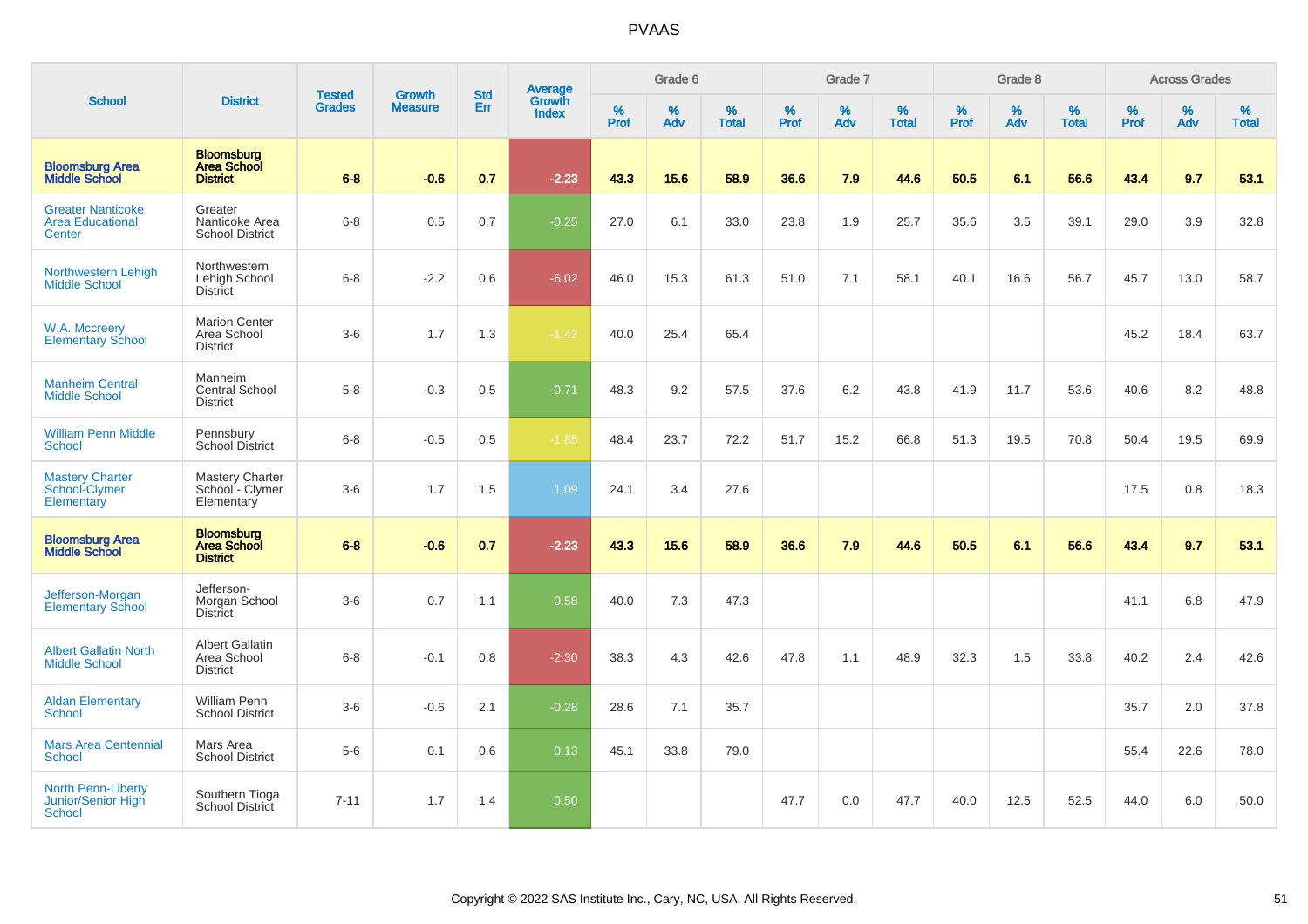|                                                             |                                                             |                                |                                 | <b>Std</b> |                                          |           | Grade 6  |                   |           | Grade 7  |                   |           | Grade 8  |                   |           | <b>Across Grades</b> |                   |
|-------------------------------------------------------------|-------------------------------------------------------------|--------------------------------|---------------------------------|------------|------------------------------------------|-----------|----------|-------------------|-----------|----------|-------------------|-----------|----------|-------------------|-----------|----------------------|-------------------|
| <b>School</b>                                               | <b>District</b>                                             | <b>Tested</b><br><b>Grades</b> | <b>Growth</b><br><b>Measure</b> | Err        | <b>Average</b><br>Growth<br><b>Index</b> | %<br>Prof | %<br>Adv | %<br><b>Total</b> | %<br>Prof | %<br>Adv | %<br><b>Total</b> | %<br>Prof | %<br>Adv | %<br><b>Total</b> | %<br>Prof | %<br>Adv             | %<br><b>Total</b> |
| <b>Bloomsburg Area</b><br><b>Middle School</b>              | <b>Bloomsburg</b><br><b>Area School</b><br><b>District</b>  | $6 - 8$                        | $-0.6$                          | 0.7        | $-2.23$                                  | 43.3      | 15.6     | 58.9              | 36.6      | 7.9      | 44.6              | 50.5      | 6.1      | 56.6              | 43.4      | 9.7                  | 53.1              |
| <b>Upper Moreland</b><br>Middle School                      | <b>Upper Moreland</b><br>Township<br><b>School District</b> | $6 - 8$                        | $-1.1$                          | 0.5        | $-3.92$                                  | 42.4      | 21.0     | 63.4              | 53.7      | 8.4      | 62.1              | 41.0      | 14.2     | 55.1              | 45.4      | 14.9                 | 60.3              |
| <b>Radnor Middle School</b>                                 | Radnor<br>Township<br>School District                       | $6 - 8$                        | 0.6                             | 0.5        | 0.63                                     | 53.9      | 37.8     | 91.7              | 48.0      | 32.3     | 80.3              | 51.4      | 36.7     | 88.1              | 51.3      | 35.7                 | 87.0              |
| <b>Bristol Middle School</b>                                | <b>Bristol Borough</b><br>School District                   | $7 - 8$                        | 0.3                             | 1.0        | $-0.80$                                  |           |          |                   | 40.0      | 7.5      | 47.5              | 27.7      | 6.0      | 33.7              | 33.7      | 6.8                  | 40.5              |
| <b>Keystone Academy</b><br><b>Charter School</b>            | Keystone<br>Academy<br>Charter School                       | $3 - 8$                        | 0.9                             | 0.8        | $-0.53$                                  | 38.7      | 19.4     | 58.1              | 47.4      | 3.5      | 50.9              | 40.7      | 8.5      | 49.2              | 40.7      | 7.4                  | 48.1              |
| Amy NW                                                      | Philadelphia<br>City School<br><b>District</b>              | $6 - 8$                        | $-0.1$                          | 1.5        | $-2.23$                                  | 21.7      | 4.4      | 26.1              | 54.6      | 0.0      | 54.6              | 38.5      | 3.8      | 42.3              | 38.0      | 2.8                  | 40.8              |
| <b>Greenville Elementary</b><br>School                      | Greenville Area<br><b>School District</b>                   | $3-6$                          | 1.2                             | 0.9        | $-0.17$                                  | 52.5      | 11.2     | 63.8              |           |          |                   |           |          |                   | 44.1      | 10.9                 | 55.0              |
| <b>Montrose Area</b><br><b>Junior/Senior High</b><br>School | Montrose Area<br><b>School District</b>                     | $7 - 10$                       | 0.2                             | 1.0        | $-0.90$                                  |           |          |                   | 38.2      | 13.2     | 51.5              | 45.0      | 10.0     | 55.0              | 41.9      | 11.5                 | 53.4              |
| <b>Ligonier Valley Middle</b><br>School                     | <b>Ligonier Valley</b><br>School District                   | $6 - 8$                        | $-0.3$                          | 0.8        | $-1.60$                                  | 46.0      | 16.0     | 62.0              | 40.5      | 2.7      | 43.2              | 45.9      | 10.2     | 56.1              | 44.5      | 10.3                 | 54.8              |
| <b>Ramsay Elementary</b><br><b>School</b>                   | Mount Pleasant<br>Area School<br><b>District</b>            | $4-6$                          | $-2.1$                          | 0.8        | $-2.67$                                  | 41.6      | 12.0     | 53.6              |           |          |                   |           |          |                   | 42.4      | 9.3                  | 51.7              |
| <b>Shippensburg Area</b><br>Middle School                   | Shippensburg<br>Area School<br><b>District</b>              | $6 - 8$                        | $-2.3$                          | 0.5        | $-5.37$                                  | 30.4      | 13.1     | 43.5              | 40.3      | 5.9      | 46.2              | 46.9      | 10.2     | 57.1              | 39.6      | 9.6                  | 49.2              |
| <b>Clarion Area</b><br><b>Elementary School</b>             | <b>Clarion Area</b><br><b>School District</b>               | $3 - 6$                        | $-0.1$                          | 1.2        | $-0.05$                                  | 46.4      | 7.1      | 53.6              |           |          |                   |           |          |                   | 46.9      | 11.4                 | 58.3              |
| <b>Blairsville Middle</b><br><b>School</b>                  | Blairsville-<br>Saltsburg<br><b>School District</b>         | $6 - 8$                        | $-0.8$                          | 1.0        | $-2.80$                                  | 47.1      | 15.7     | 62.8              | 39.4      | 10.6     | 50.0              | 50.9      | 14.6     | 65.4              | 45.4      | 13.4                 | 58.7              |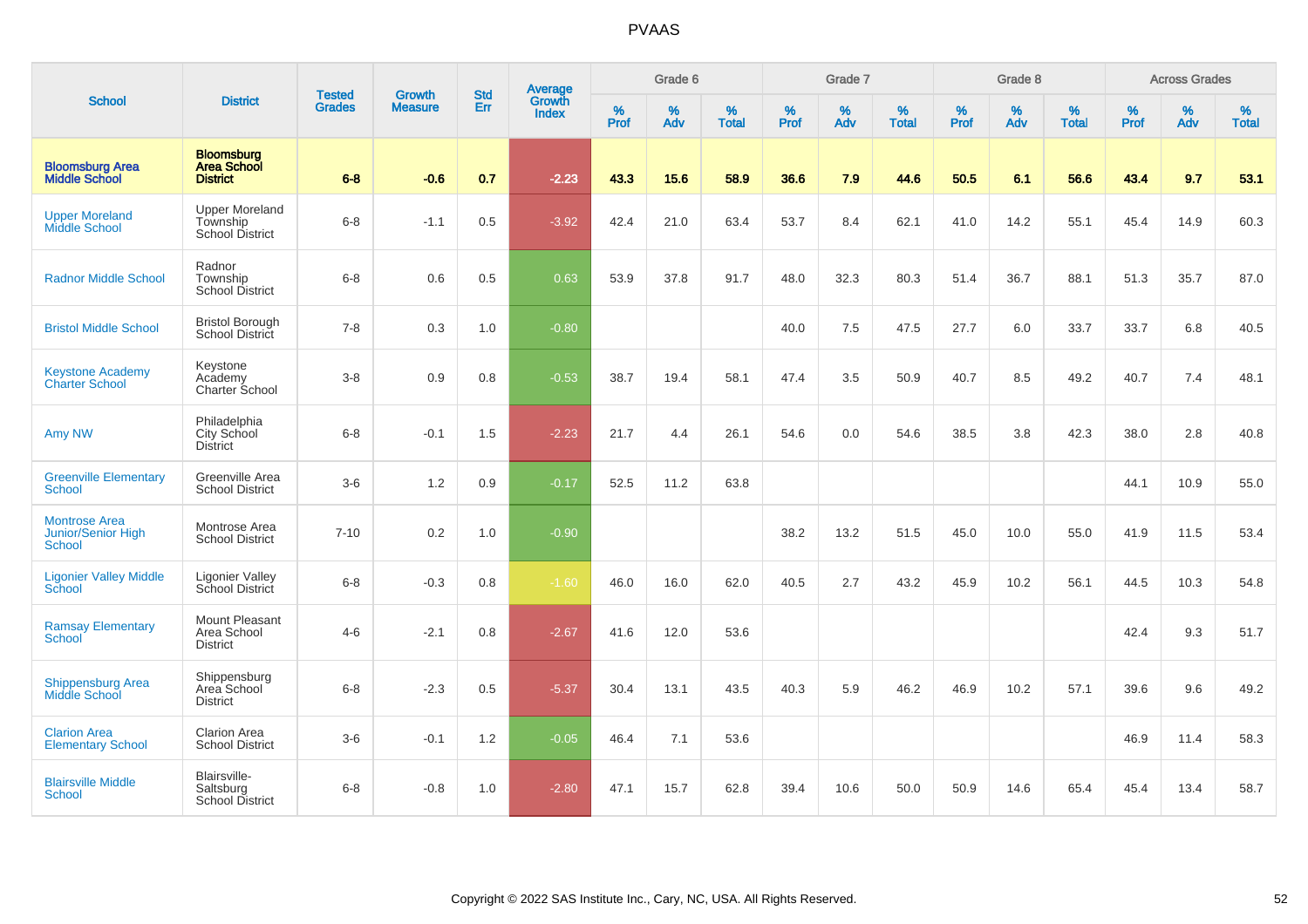|                                                                         |                                                            |                                |                                 | <b>Std</b> |                                          |                     | Grade 6     |                      |              | Grade 7     |                      |              | Grade 8     |                   |              | <b>Across Grades</b> |                   |
|-------------------------------------------------------------------------|------------------------------------------------------------|--------------------------------|---------------------------------|------------|------------------------------------------|---------------------|-------------|----------------------|--------------|-------------|----------------------|--------------|-------------|-------------------|--------------|----------------------|-------------------|
| <b>School</b>                                                           | <b>District</b>                                            | <b>Tested</b><br><b>Grades</b> | <b>Growth</b><br><b>Measure</b> | Err        | <b>Average</b><br>Growth<br><b>Index</b> | $\%$<br><b>Prof</b> | $\%$<br>Adv | $\%$<br><b>Total</b> | $\%$<br>Prof | $\%$<br>Adv | $\%$<br><b>Total</b> | $\%$<br>Prof | $\%$<br>Adv | %<br><b>Total</b> | $\%$<br>Prof | $\%$<br>Adv          | %<br><b>Total</b> |
| <b>Bloomsburg Area</b><br><b>Middle School</b>                          | <b>Bloomsburg</b><br><b>Area School</b><br><b>District</b> | $6 - 8$                        | $-0.6$                          | 0.7        | $-2.23$                                  | 43.3                | 15.6        | 58.9                 | 36.6         | 7.9         | 44.6                 | 50.5         | 6.1         | 56.6              | 43.4         | 9.7                  | 53.1              |
| <b>Saltsburg Middle/High</b><br>School                                  | Blairsville-<br>Saltsburg<br>School District               | $6 - 11$                       | $-0.6$                          | 1.2        | $-2.47$                                  | 29.7                | 32.4        | 62.2                 | 36.4         | 9.1         | 45.4                 | 50.0         | 13.3        | 63.3              | 38.0         | 19.0                 | 57.0              |
| <b>G A R Middle School</b>                                              | <b>Wilkes-Barre</b><br>Area School<br><b>District</b>      | $7 - 11$                       | 1.7                             | 1.4        | 0.71                                     |                     |             |                      | 22.2         | 0.0         | 22.2                 | 23.4         | 2.1         | 25.5              | 22.9         | 1.2                  | 24.1              |
| <b>Forest City Regional</b><br><b>High School</b>                       | <b>Forest City</b><br>Regional<br>School District          | $7 - 12$                       | 0.5                             | 1.3        | $-0.60$                                  |                     |             |                      | 39.5         | 5.3         | 44.7                 | 52.1         | 8.3         | 60.4              | 46.5         | $7.0$                | 53.5              |
| <b>East Juniata</b><br>Junior/Senior High<br>School                     | Juniata County<br>School District                          | $7 - 12$                       | 0.8                             | 1.2        | $-0.27$                                  |                     |             |                      | 44.6         | 10.7        | 55.4                 | 49.0         | 4.1         | 53.1              | 46.7         | 7.6                  | 54.3              |
| <b>Upper Adams</b><br><b>Intermediate School</b>                        | <b>Upper Adams</b><br><b>School District</b>               | $4-6$                          | 0.9                             | 0.8        | 1.16                                     | 40.2                | 16.2        | 56.4                 |              |             |                      |              |             |                   | 40.3         | 13.2                 | 53.5              |
| <b>Valley Grove</b><br><b>Elementary School</b>                         | <b>Valley Grove</b><br>School District                     | $3-6$                          | 1.4                             | 1.2        | 1.03                                     | 55.9                | 8.5         | 64.4                 |              |             |                      |              |             |                   | 48.6         | 9.8                  | 58.4              |
| <b>Farrell Area High</b><br><b>School/Upper Middle</b><br><b>School</b> | <b>Farrell Area</b><br><b>School District</b>              | $7 - 11$                       | 0.2                             | 1.4        | $-0.93$                                  |                     |             |                      | 20.9         | 0.0         | 20.9                 | 28.2         | 0.0         | 28.2              | 24.4         | 0.0                  | 24.4              |
| <b>Forbes Road</b><br><b>Junior/Senior High</b><br>School               | <b>Forbes Road</b><br><b>School District</b>               | $7 - 11$                       | 1.9                             | 2.0        | 0.19                                     |                     |             |                      | 57.9         | 0.0         | 57.9                 | 27.8         | 0.0         | 27.8              | 43.2         | 0.0                  | 43.2              |
| <b>Abington Heights</b><br>Middle School                                | Abington<br>Heights School<br><b>District</b>              | $5 - 11$                       | $-0.6$                          | 0.5        | $-1.34$                                  | 50.9                | 18.8        | 69.6                 | 63.6         | 10.7        | 74.3                 |              |             |                   | 57.6         | 12.6                 | 70.2              |
| Pittsburgh Mifflin K-8                                                  | Pittsburgh<br>School District                              | $3 - 8$                        | 1.5                             | 1.3        | $-1.45$                                  | 23.1                | 0.0         | 23.1                 | 5.0          | 0.0         | 5.0                  | 11.1         | 3.7         | 14.8              | 19.1         | 2.3                  | 21.4              |
| <b>Cambridge Springs</b><br>Junior/Senior High<br><b>School</b>         | Penncrest<br><b>School District</b>                        | $7 - 11$                       | 0.2                             | 1.1        | $-0.72$                                  |                     |             |                      | 36.4         | 7.6         | 43.9                 | 37.7         | 3.8         | 41.5              | 37.0         | 5.9                  | 42.9              |
| <b>Verner Elementary</b><br><b>School</b>                               | Riverview<br><b>School District</b>                        | $3-6$                          | $-3.0$                          | 1.9        | $-1.57$                                  | 46.7                | 13.3        | 60.0                 |              |             |                      |              |             |                   | 47.3         | 16.1                 | 63.4              |
| <b>Crafton Elementary</b><br><b>School</b>                              | Carlynton<br>School District                               | $3-6$                          | $-0.5$                          | 1.5        | $-0.33$                                  | 45.7                | 22.9        | 68.6                 |              |             |                      |              |             |                   | 47.7         | 16.6                 | 64.2              |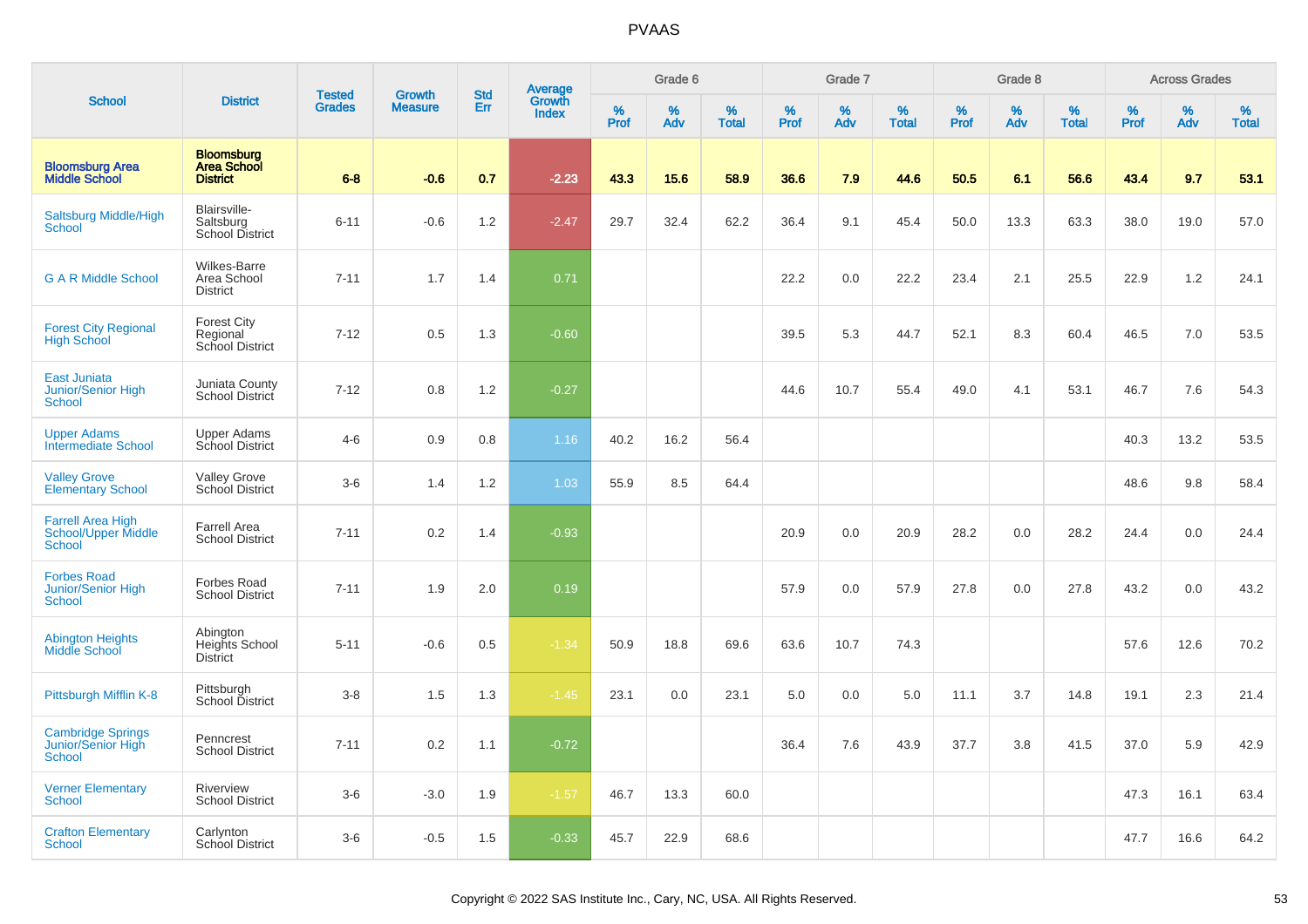|                                                               |                                                            |                                |                                 | <b>Std</b> |                                          |           | Grade 6  |                   |           | Grade 7  |                   |           | Grade 8     |                   |           | <b>Across Grades</b> |                   |
|---------------------------------------------------------------|------------------------------------------------------------|--------------------------------|---------------------------------|------------|------------------------------------------|-----------|----------|-------------------|-----------|----------|-------------------|-----------|-------------|-------------------|-----------|----------------------|-------------------|
| <b>School</b>                                                 | <b>District</b>                                            | <b>Tested</b><br><b>Grades</b> | <b>Growth</b><br><b>Measure</b> | Err        | <b>Average</b><br>Growth<br><b>Index</b> | %<br>Prof | %<br>Adv | %<br><b>Total</b> | %<br>Prof | %<br>Adv | %<br><b>Total</b> | %<br>Prof | $\%$<br>Adv | %<br><b>Total</b> | %<br>Prof | %<br>Adv             | %<br><b>Total</b> |
| <b>Bloomsburg Area</b><br><b>Middle School</b>                | <b>Bloomsburg</b><br><b>Area School</b><br><b>District</b> | $6 - 8$                        | $-0.6$                          | 0.7        | $-2.23$                                  | 43.3      | 15.6     | 58.9              | 36.6      | 7.9      | 44.6              | 50.5      | 6.1         | 56.6              | 43.4      | 9.7                  | 53.1              |
| <b>Frazier Middle School</b>                                  | <b>Frazier School</b><br><b>District</b>                   | $6 - 8$                        | $-1.9$                          | 0.9        | $-4.06$                                  | 48.8      | 17.5     | 66.2              | 43.0      | 12.8     | 55.8              | 20.8      | 3.8         | 24.5              | 39.7      | 12.3                 | 52.0              |
| <b>Klein Elementary</b><br><b>School</b>                      | <b>Harbor Creek</b><br><b>School District</b>              | $3-6$                          | 1.0                             | 1.1        | 0.88                                     | 46.7      | 33.3     | 80.0              |           |          |                   |           |             |                   | 52.0      | 28.1                 | 80.1              |
| Donegal Junior High<br>School                                 | Donegal School<br><b>District</b>                          | $7 - 8$                        | 0.7                             | 0.7        | 0.57                                     |           |          |                   | 44.4      | 12.4     | 56.8              | 32.4      | 16.2        | 48.6              | 38.3      | 14.3                 | 52.6              |
| <b>Maple Manor</b><br>Elementary/Middle<br>School             | <b>Hazleton Area</b><br><b>School District</b>             | $3 - 8$                        | $-0.8$                          | 1.1        | $-1.63$                                  | 20.6      | 2.9      | 23.5              | 28.6      | 0.0      | 28.6              | 20.0      | 0.0         | 20.0              | 21.7      | 1.3                  | 23.0              |
| <b>York Avenue</b><br><b>Elementary School</b>                | North Penn<br><b>School District</b>                       | $3-6$                          | 1.8                             | 1.6        | 0.45                                     | 40.6      | 37.5     | 78.1              |           |          |                   |           |             |                   | 41.4      | 28.4                 | 69.8              |
| <b>Global Leadership</b><br><b>Academy Charter</b><br>School  | Global<br>Leadership<br>Academy<br>Charter School          | $3 - 8$                        | 0.6                             | 1.9        | $-0.13$                                  |           |          |                   | 14.3      | 0.0      | 14.3              | 25.0      | 0.0         | 25.0              | 13.4      | 0.0                  | 13.4              |
| <b>Cairnbrook Elementary</b><br><b>School</b>                 | Shade-Central<br>City School<br><b>District</b>            | $3-6$                          | $-0.9$                          | 2.0        | $-0.44$                                  | 44.4      | 14.8     | 59.3              |           |          |                   |           |             |                   | 38.9      | 8.9                  | 47.8              |
| <b>Infinity Charter School</b>                                | Infinity Charter<br>School                                 | $3 - 8$                        | $-0.5$                          | 1.3        | $-0.69$                                  | 50.0      | 38.5     | 88.5              | 62.5      | 25.0     | 87.5              | 68.2      | 18.2        | 86.4              | 56.6      | 31.5                 | 88.1              |
| <b>Carbondale Area</b><br>Junior/Senior High<br><b>School</b> | Carbondale<br>Area School<br><b>District</b>               | $7 - 10$                       | 0.8                             | 0.9        | 0.22                                     |           |          |                   | 29.4      | 3.5      | 32.9              | 42.9      | 5.7         | 48.6              | 36.8      | 4.7                  | 41.6              |
| <b>Chestnut Ridge Middle</b><br>School                        | <b>Chestnut Ridge</b><br>School District                   | $3 - 7$                        | $-0.1$                          | 0.7        | $-0.10$                                  | 42.0      | 19.8     | 61.7              | 57.9      | 3.2      | 61.0              |           |             |                   | 47.3      | 12.8                 | 60.1              |
| <b>Paradise Elementary</b><br>School                          | Pequea Valley<br>School District                           | $3-6$                          | $-0.3$                          | 1.1        | $-0.24$                                  | 33.3      | 9.5      | 42.9              |           |          |                   |           |             |                   | 35.4      | 5.7                  | 41.1              |
| Academy at<br>Westinghouse                                    | Pittsburgh<br>School District                              | $5 - 11$                       | $-0.3$                          | 1.1        | $-1.66$                                  | 13.8      | 0.0      | 13.8              | 18.8      | 0.0      | 18.8              | 10.5      | 0.0         | 10.5              | 14.6      | 0.0                  | 14.6              |
| <b>Landisville Middle</b><br><b>School</b>                    | Hempfield<br><b>School District</b>                        | $7 - 8$                        | $-0.9$                          | 0.7        | $-2.97$                                  |           |          |                   | 44.9      | 17.3     | 62.2              | 54.2      | 13.2        | 67.5              | 49.3      | 15.4                 | 64.7              |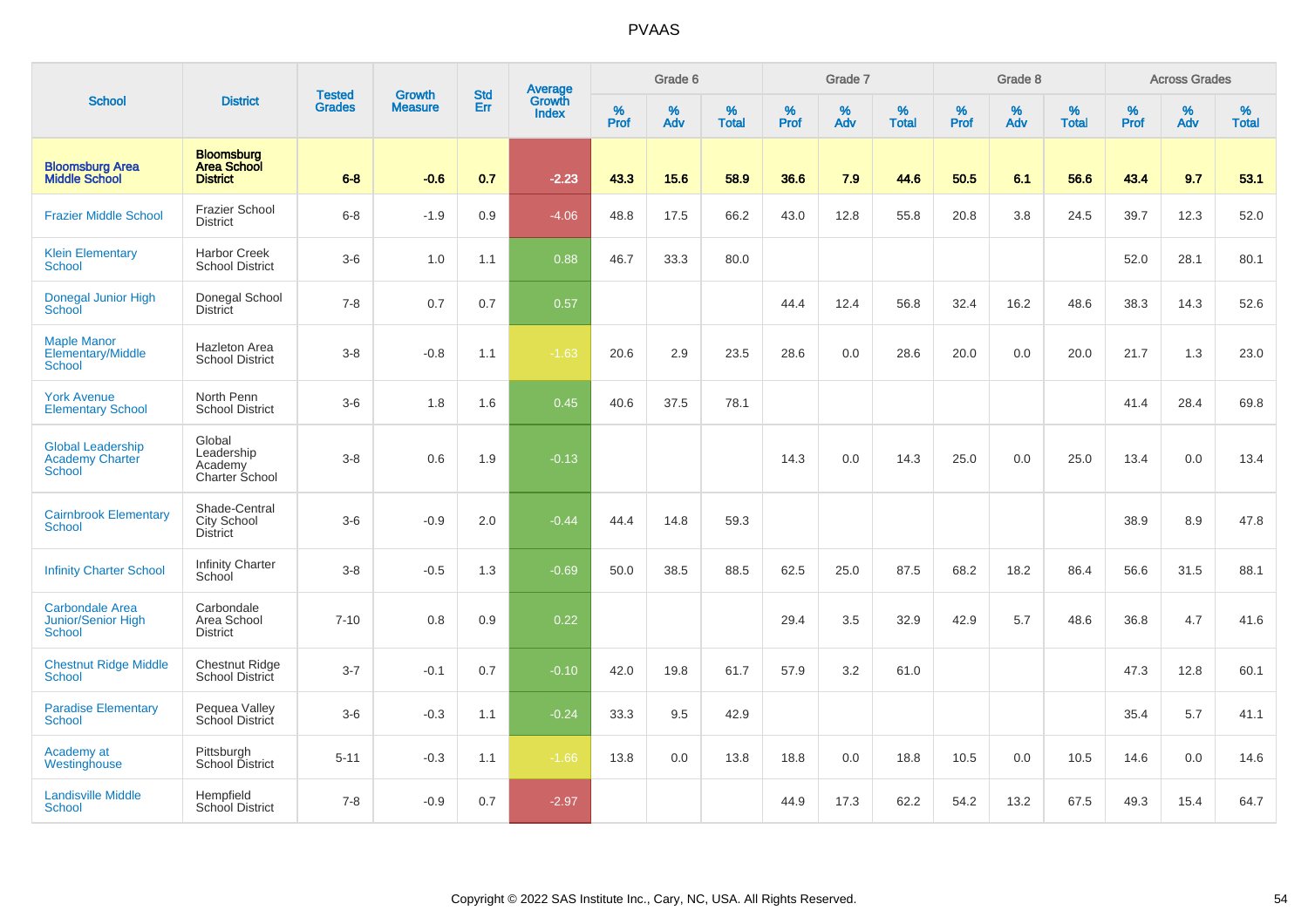|                                                             |                                                            | <b>Tested</b> | <b>Growth</b>  | <b>Std</b> | <b>Average</b><br>Growth |                  | Grade 6  |                   |           | Grade 7  |                   |           | Grade 8  |                   |           | <b>Across Grades</b> |                   |
|-------------------------------------------------------------|------------------------------------------------------------|---------------|----------------|------------|--------------------------|------------------|----------|-------------------|-----------|----------|-------------------|-----------|----------|-------------------|-----------|----------------------|-------------------|
| <b>School</b>                                               | <b>District</b>                                            | <b>Grades</b> | <b>Measure</b> | Err        | <b>Index</b>             | %<br><b>Prof</b> | %<br>Adv | %<br><b>Total</b> | %<br>Prof | %<br>Adv | %<br><b>Total</b> | %<br>Prof | %<br>Adv | %<br><b>Total</b> | %<br>Prof | %<br>Adv             | %<br><b>Total</b> |
| <b>Bloomsburg Area</b><br><b>Middle School</b>              | <b>Bloomsburg</b><br><b>Area School</b><br><b>District</b> | $6 - 8$       | $-0.6$         | 0.7        | $-2.23$                  | 43.3             | 15.6     | 58.9              | 36.6      | 7.9      | 44.6              | 50.5      | 6.1      | 56.6              | 43.4      | 9.7                  | 53.1              |
| <b>Tamaqua Area Middle</b><br>School                        | Tamaqua Area<br><b>School District</b>                     | $6-8$         | $-1.1$         | 0.6        | $-2.18$                  | 39.1             | 7.8      | 46.9              | 37.9      | 5.2      | 43.1              | 42.2      | 7.0      | 49.3              | 39.7      | 6.6                  | 46.3              |
| <b>Rockwood Area</b><br>Junior/Senior High<br><b>School</b> | Rockwood Area<br><b>School District</b>                    | $7 - 11$      | 0.1            | 1.2        | $-0.77$                  |                  |          |                   | 63.0      | 6.5      | 69.6              | 50.8      | 19.0     | 69.8              | 56.0      | 13.8                 | 69.7              |
| <b>Fleetwood Middle</b><br><b>School</b>                    | Fleetwood Area<br><b>School District</b>                   | $5-8$         | $-1.3$         | 0.5        | $-3.59$                  | 37.7             | 6.5      | 44.2              | 37.5      | 6.2      | 43.8              | 45.3      | 7.4      | 52.8              | 41.3      | 6.6                  | 47.9              |
| <b>Propel Charter School-</b><br><b>Braddock Hills</b>      | <b>Propel Charter</b><br>School -<br><b>Braddock Hills</b> | $3 - 11$      | $-3.7$         | 0.8        | $-4.64$                  | 15.8             | 3.5      | 19.3              | 19.0      | 0.0      | 19.0              | 14.5      | 2.9      | 17.4              | 15.6      | 1.9                  | 17.5              |
| <b>Vision Academy</b><br><b>Charter School</b>              | Vision Academy<br>Charter School                           | $3-8$         | $-0.9$         | 1.2        | $-2.67$                  | 36.0             | 0.0      | 36.0              | 37.1      | 2.9      | 40.0              | 28.6      | 0.0      | 28.6              | 32.1      | 1.1                  | 33.2              |
| Insight PA Cyber<br><b>Charter School</b>                   | Insight PA<br>Cyber Charter<br>School                      | $3 - 11$      | $-1.0$         | 1.6        | $-1.68$                  | 31.6             | 5.3      | 36.8              | 37.0      | 11.1     | 48.2              | 48.2      | 11.1     | 59.3              | 41.5      | 9.2                  | 50.8              |
| <b>West Mifflin Area</b><br><b>Middle School</b>            | West Mifflin<br>Area School<br><b>District</b>             | $4 - 11$      | $-3.0$         | 0.5        | $-6.17$                  | 37.7             | 5.5      | 43.2              | 39.2      | 1.0      | 40.2              | 35.4      | 4.4      | 39.9              | 38.1      | 4.3                  | 42.4              |
| <b>Harmony Area</b><br>Junior/Senior High<br>School         | Harmony Area<br>School District                            | $7 - 10$      | 3.2            | 3.1        | 1.03                     |                  |          |                   | 33.3      | 0.0      | 33.3              |           |          |                   | 50.0      | 4.2                  | 54.2              |
| <b>Northern Lebanon</b><br><b>Middle School</b>             | Northern<br>Lebanon<br><b>School District</b>              | $6 - 8$       | $-3.0$         | 0.6        | $-6.44$                  | 43.1             | 9.2      | 52.3              | 35.3      | 1.3      | 36.6              | 32.5      | 2.6      | 35.1              | 36.6      | 4.1                  | 40.7              |
| <b>Central Valley Middle</b><br><b>School</b>               | Central Valley<br><b>School District</b>                   | $6-8$         | $-1.8$         | 0.6        | $-4.56$                  | 39.3             | 25.0     | 64.3              | 50.3      | 9.2      | 59.5              | 41.9      | 8.8      | 50.7              | 44.1      | 14.2                 | 58.3              |
| <b>Pollock Robert B</b><br><b>School</b>                    | Philadelphia<br>City School<br><b>District</b>             | $3-6$         | $-0.6$         | 2.3        | $-0.25$                  | 38.9             | 22.2     | 61.1              |           |          |                   |           |          |                   | 22.4      | 7.1                  | 29.4              |
| <b>Pittsburgh Allegheny</b><br>$6 - 8$                      | Pittsburgh<br>School District                              | $6 - 8$       | 0.1            | 1.1        | $-0.66$                  | 23.8             | 2.4      | 26.2              | 26.4      | 0.0      | 26.4              | 31.0      | 3.4      | 34.5              | 26.6      | 1.6                  | 28.2              |
| <b>Freeport Area Middle</b><br>School                       | Freeport Area<br>School District                           | $6 - 8$       | 0.4            | 0.6        | $-0.92$                  | 35.8             | 23.6     | 59.4              | 57.0      | 14.1     | 71.1              | 53.5      | 20.2     | 73.6              | 49.1      | 19.1                 | 68.2              |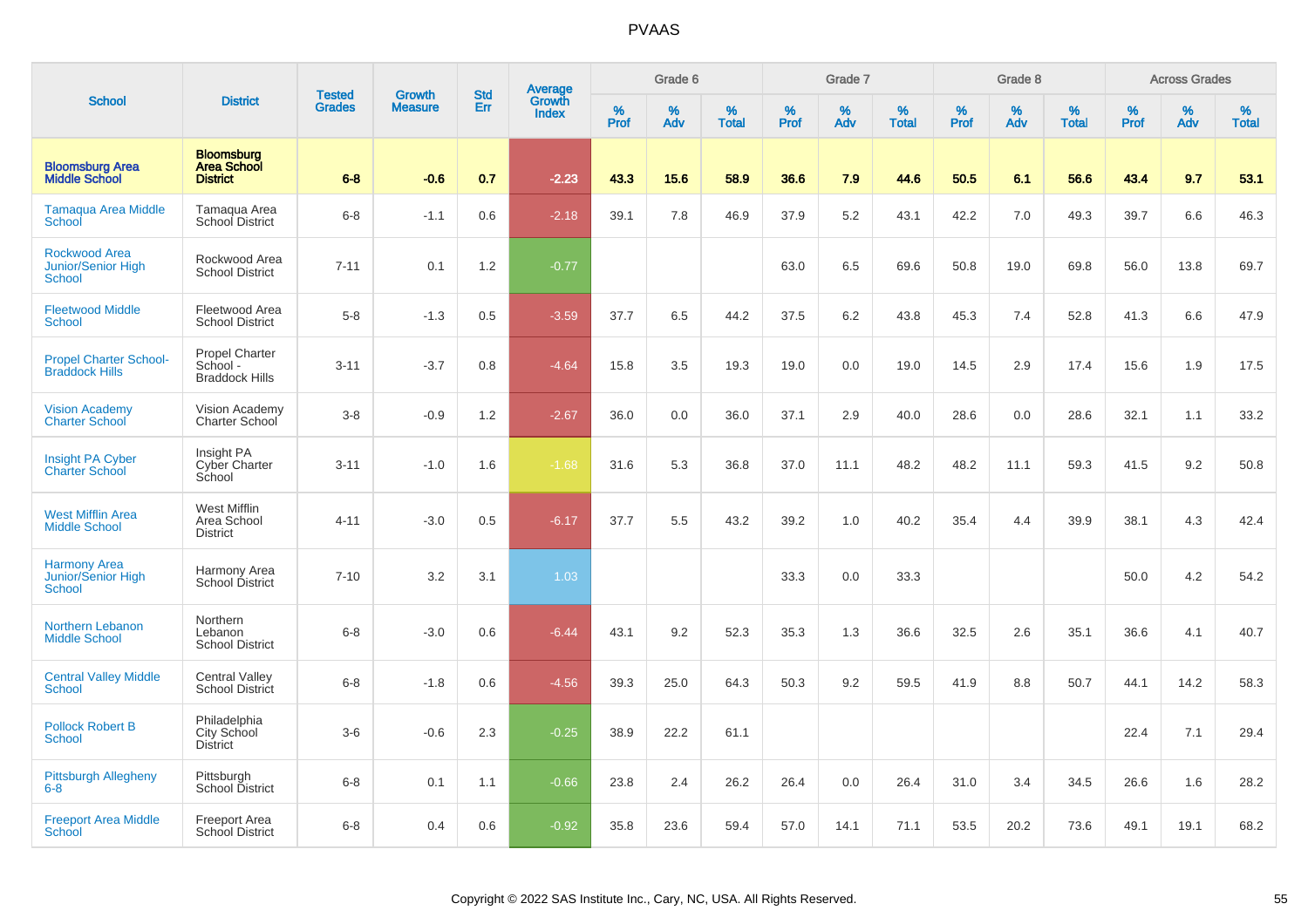|                                                                 |                                                            |                                |                                 | <b>Std</b> |                                          |                     | Grade 6     |                   |           | Grade 7     |                      |              | Grade 8     |                   |              | <b>Across Grades</b> |                   |
|-----------------------------------------------------------------|------------------------------------------------------------|--------------------------------|---------------------------------|------------|------------------------------------------|---------------------|-------------|-------------------|-----------|-------------|----------------------|--------------|-------------|-------------------|--------------|----------------------|-------------------|
| <b>School</b>                                                   | <b>District</b>                                            | <b>Tested</b><br><b>Grades</b> | <b>Growth</b><br><b>Measure</b> | Err        | <b>Average</b><br>Growth<br><b>Index</b> | $\%$<br><b>Prof</b> | $\%$<br>Adv | %<br><b>Total</b> | %<br>Prof | $\%$<br>Adv | $\%$<br><b>Total</b> | $\%$<br>Prof | $\%$<br>Adv | %<br><b>Total</b> | $\%$<br>Prof | $\%$<br>Adv          | %<br><b>Total</b> |
| <b>Bloomsburg Area</b><br><b>Middle School</b>                  | <b>Bloomsburg</b><br><b>Area School</b><br><b>District</b> | $6 - 8$                        | $-0.6$                          | 0.7        | $-2.23$                                  | 43.3                | 15.6        | 58.9              | 36.6      | 7.9         | 44.6                 | 50.5         | 6.1         | 56.6              | 43.4         | 9.7                  | 53.1              |
| <b>Pleasant Hills Middle</b><br><b>School</b>                   | West Jefferson<br>Hills School<br><b>District</b>          | $6-8$                          | $-1.0$                          | 0.5        | $-4.02$                                  | 50.7                | 20.0        | 70.7              | 60.2      | 13.1        | 73.3                 | 57.9         | 17.8        | 75.7              | 56.4         | 16.8                 | 73.2              |
| <b>Mayfair School</b>                                           | Philadelphia<br>City School<br><b>District</b>             | $3 - 8$                        | $-0.9$                          | 1.2        | $-1.66$                                  | 16.7                | 5.6         | 22.2              | 22.5      | 0.0         | 22.5                 | 38.1         | 0.0         | 38.1              | 24.9         | 0.5                  | 25.4              |
| <b>Bache-Martin School</b>                                      | Philadelphia<br>City School<br><b>District</b>             | $3 - 8$                        | 3.5                             | 3.5        | 0.99                                     |                     |             |                   |           |             |                      | 14.3         | 7.1         | 21.4              | 22.7         | 24.7                 | 47.4              |
| <b>Oswayo Valley Middle</b><br>School                           | Oswayo Valley<br>School District                           | $6 - 8$                        | $-1.0$                          | 1.4        | $-2.97$                                  | 40.7                | 18.5        | 59.3              | 46.2      | 0.0         | 46.2                 | 51.6         | 6.4         | 58.1              | 46.4         | 8.3                  | 54.8              |
| <b>Rhoads James School</b>                                      | Philadelphia<br>City School<br><b>District</b>             | $3 - 8$                        | 3.5                             | 3.6        | 0.98                                     | 16.7                | 8.3         | 25.0              |           |             |                      |              |             |                   | 15.7         | 2.0                  | 17.6              |
| <b>Pittsburgh Sunnyside</b><br>K-8                              | Pittsburgh<br>School District                              | $3-8$                          | 1.2                             | 1.5        | $-0.47$                                  | 50.0                | 0.0         | 50.0              | 33.3      | 3.3         | 36.7                 | 46.7         | 6.7         | 53.3              | 36.1         | 3.3                  | 39.3              |
| <b>Curwensville Area</b><br><b>Junior/Senior High</b><br>School | Curwensville<br>Area School<br><b>District</b>             | $7 - 11$                       | $-0.8$                          | 1.0        | $-2.09$                                  |                     |             |                   | 42.9      | 18.6        | 61.4                 | 62.0         | 8.4         | 70.4              | 52.5         | 13.5                 | 66.0              |
| <b>Slatington Elementary</b><br>School                          | Northern Lehigh<br>School District                         | $3-6$                          | $-0.1$                          | 0.9        | $-0.07$                                  | 44.4                | 6.2         | 50.6              |           |             |                      |              |             |                   | 44.1         | 6.2                  | 50.3              |
| <b>Avalon Elementary</b><br>School                              | Northgate<br>School District                               | $3-6$                          | 1.4                             | 1.8        | 0.80                                     | 64.5                | 12.9        | 77.4              |           |             |                      |              |             |                   | 48.2         | 13.9                 | 62.0              |
| <b>Allegheny-Clarion</b><br><b>Valley Elementary</b>            | Allegheny-<br><b>Clarion Valley</b><br>School District     | $3-6$                          | 0.9                             | 1.3        | 0.70                                     | 42.1                | 15.8        | 57.9              |           |             |                      |              |             |                   | 40.4         | 12.2                 | 52.7              |
| <b>Samuel K Faust</b><br><b>Elementary School</b>               | Bensalem<br>Township<br><b>School District</b>             | $3-6$                          | $-0.4$                          | 1.1        | $-0.33$                                  | 31.2                | 6.5         | 37.7              |           |             |                      |              |             |                   | 19.8         | 4.3                  | 24.0              |
| <b>Trinity Middle School</b>                                    | <b>Trinity Area</b><br>School District                     | $6 - 8$                        | $-0.4$                          | 0.5        | $-3.12$                                  | 43.3                | 14.8        | 58.1              | 49.0      | 9.3         | 58.2                 | 48.2         | 13.5        | 61.6              | 46.9         | 12.4                 | 59.4              |
| <b>New Cumberland</b><br><b>Middle School</b>                   | West Shore<br><b>School District</b>                       | $6 - 8$                        | $-0.1$                          | 0.6        | $-0.83$                                  | 38.5                | 18.0        | 56.5              | 37.6      | 4.6         | 42.2                 | 43.0         | 7.4         | 50.3              | 39.5         | 9.9                  | 49.5              |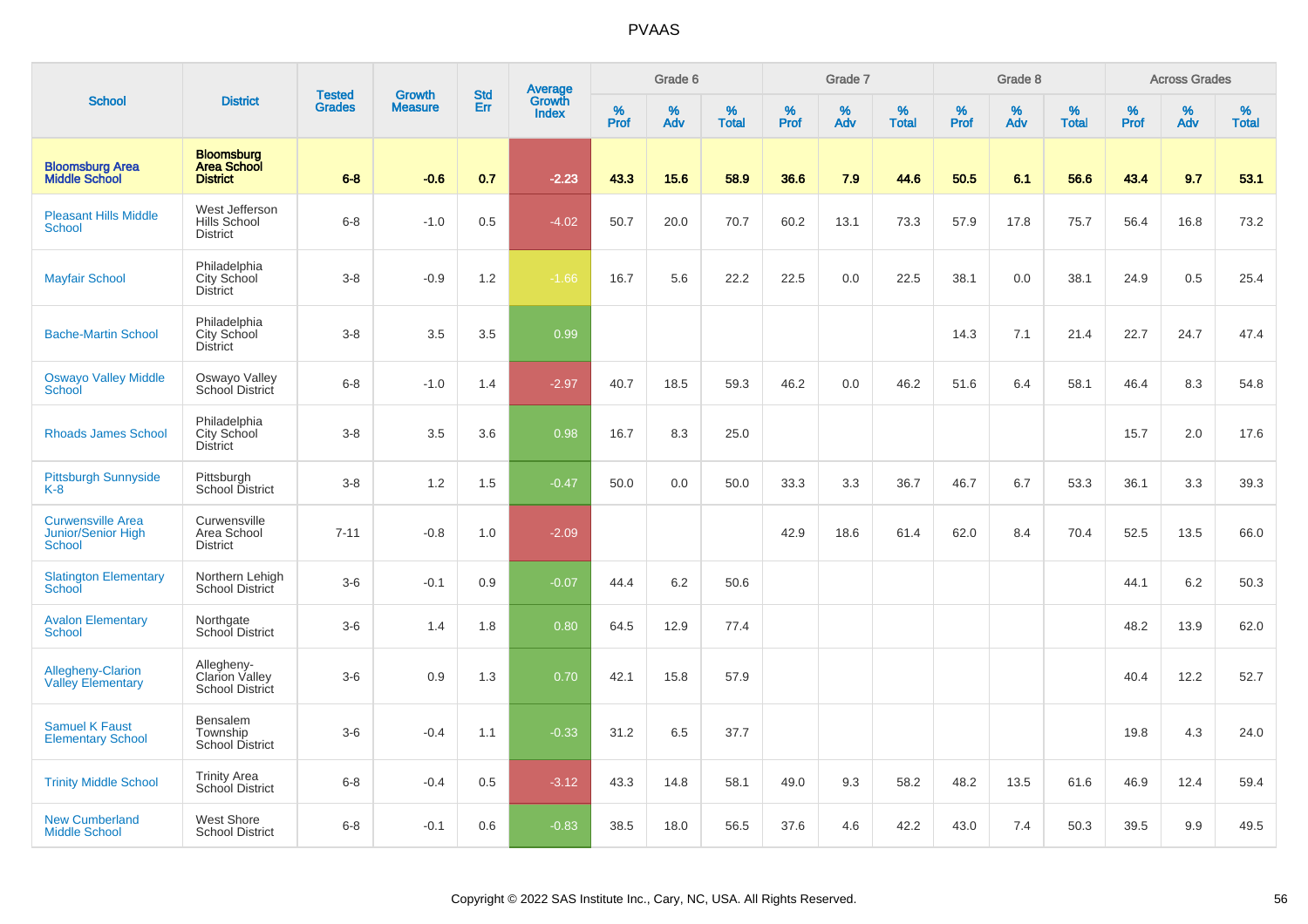|                                                               |                                                            |                                |                                 | <b>Std</b> |                                          |                  | Grade 6  |                   |           | Grade 7  |                   |           | Grade 8  |                   |           | <b>Across Grades</b> |                   |
|---------------------------------------------------------------|------------------------------------------------------------|--------------------------------|---------------------------------|------------|------------------------------------------|------------------|----------|-------------------|-----------|----------|-------------------|-----------|----------|-------------------|-----------|----------------------|-------------------|
| <b>School</b>                                                 | <b>District</b>                                            | <b>Tested</b><br><b>Grades</b> | <b>Growth</b><br><b>Measure</b> | Err        | <b>Average</b><br>Growth<br><b>Index</b> | %<br><b>Prof</b> | %<br>Adv | %<br><b>Total</b> | %<br>Prof | %<br>Adv | %<br><b>Total</b> | %<br>Prof | %<br>Adv | %<br><b>Total</b> | %<br>Prof | %<br>Adv             | %<br><b>Total</b> |
| <b>Bloomsburg Area</b><br><b>Middle School</b>                | <b>Bloomsburg</b><br><b>Area School</b><br><b>District</b> | $6 - 8$                        | $-0.6$                          | 0.7        | $-2.23$                                  | 43.3             | 15.6     | 58.9              | 36.6      | 7.9      | 44.6              | 50.5      | 6.1      | 56.6              | 43.4      | 9.7                  | 53.1              |
| <b>W B Evans Magnet</b><br>School                             | <b>William Penn</b><br><b>School District</b>              | $3-6$                          | 1.2                             | 2.0        | 0.59                                     | 52.6             | 0.0      | 52.6              |           |          |                   |           |          |                   | 41.8      | 4.4                  | 46.2              |
| <b>Highland School</b>                                        | Abington<br>School District                                | $3-6$                          | 0.6                             | 1.2        | 0.46                                     | 39.6             | 39.6     | 79.2              |           |          |                   |           |          |                   | 41.0      | 29.5                 | 70.5              |
| <b>Drexel Hill Middle</b><br><b>School</b>                    | <b>Upper Darby</b><br>School District                      | $6 - 8$                        | $-0.6$                          | 0.5        | $-2.36$                                  | 39.8             | 7.1      | 46.9              | 27.4      | 1.4      | 28.8              | 36.5      | 4.2      | 40.6              | 34.6      | 4.3                  | 38.9              |
| <b>Dodson Elementary</b><br><b>School</b>                     | <b>Wilkes-Barre</b><br>Area School<br><b>District</b>      | $3-6$                          | 0.6                             | 1.8        | 0.34                                     | 20.8             | 4.2      | 25.0              |           |          |                   |           |          |                   | 19.0      | 1.0                  | 20.0              |
| Greenville<br><b>Junior/Senior High</b><br><b>School</b>      | Greenville Area<br><b>School District</b>                  | $7 - 11$                       | 0.9                             | 0.9        | 0.56                                     |                  |          |                   | 43.8      | 5.7      | 49.5              | 31.2      | 12.5     | 43.8              | 38.4      | 8.6                  | 47.0              |
| <b>Rommelt Elementary</b><br><b>School</b>                    | South<br>Williamsport<br>Area School<br><b>District</b>    | $5-6$                          | 0.8                             | 0.9        | 0.85                                     | 37.8             | 15.6     | 53.3              |           |          |                   |           |          |                   | 41.4      | 11.0                 | 52.5              |
| <b>C E Mccall Middle</b><br><b>School</b>                     | Montoursville<br>Area School<br><b>District</b>            | $5-8$                          | $-1.3$                          | 0.5        | $-2.38$                                  | 55.2             | 16.8     | 72.0              | 51.5      | 7.6      | 59.1              | 45.4      | 10.6     | 56.0              | 51.5      | 11.4                 | 62.9              |
| <b>Bellefonte Area Middle</b><br><b>School</b>                | <b>Bellefonte Area</b><br><b>School District</b>           | $6-8$                          | $-1.5$                          | 0.5        | $-4.27$                                  | 40.3             | 19.3     | 59.7              | 50.6      | 6.0      | 56.6              | 32.2      | 8.8      | 41.0              | 40.4      | 11.4                 | 51.8              |
| <b>Pocono Mountain East</b><br><b>Junior High School</b>      | Pocono<br>Mountain<br><b>School District</b>               | $7 - 8$                        | $-1.3$                          | 1.4        | $-2.15$                                  |                  |          |                   | 45.4      | 1.8      | 47.3              | 51.1      | 2.2      | 53.3              | 48.0      | 2.0                  | 50.0              |
| <b>Lower Dauphin Middle</b><br><b>School</b>                  | Lower Dauphin<br><b>School District</b>                    | $6-8$                          | $-1.4$                          | 0.5        | $-4.41$                                  | 42.7             | 15.9     | 58.6              | 49.4      | 8.2      | 57.6              | 33.0      | 10.9     | 43.9              | 41.8      | 11.6                 | 53.5              |
| <b>Northern Potter</b><br>Junior/Senior High<br><b>School</b> | Northern Potter<br><b>School District</b>                  | $7 - 12$                       | 0.4                             | 1.7        | $-0.48$                                  |                  |          |                   | 51.6      | 9.7      | 61.3              | 38.5      | 3.8      | 42.3              | 45.6      | 7.0                  | 52.6              |
| Susquehanna<br>Community<br><b>Elementary School</b>          | Susquehanna<br>Community<br><b>School District</b>         | $3-6$                          | 0.5                             | 1.2        | 0.44                                     | 43.1             | 12.1     | 55.2              |           |          |                   |           |          |                   | 41.4      | 13.5                 | 55.0              |
| <b>Sandycreek</b><br><b>Elementary School</b>                 | Franklin Area<br><b>School District</b>                    | $3-6$                          | 1.2                             | 1.4        | 0.86                                     | 33.3             | 14.3     | 47.6              |           |          |                   |           |          |                   | 45.5      | 9.6                  | 55.1              |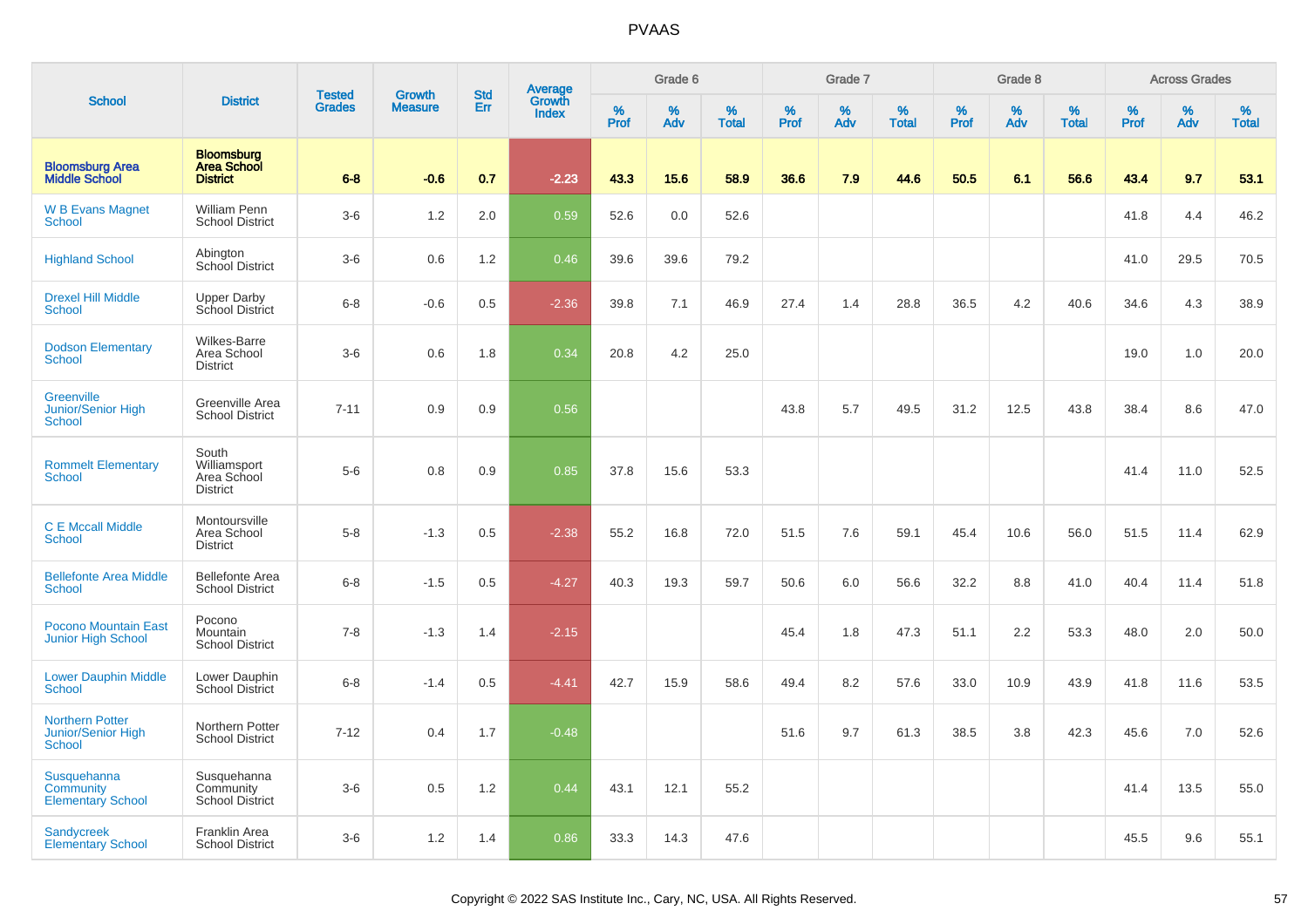|                                                               |                                                            | <b>Tested</b> | <b>Growth</b>  | <b>Std</b> |                                          |                  | Grade 6     |                   |           | Grade 7  |                   |              | Grade 8  |                   |              | <b>Across Grades</b> |                   |
|---------------------------------------------------------------|------------------------------------------------------------|---------------|----------------|------------|------------------------------------------|------------------|-------------|-------------------|-----------|----------|-------------------|--------------|----------|-------------------|--------------|----------------------|-------------------|
| <b>School</b>                                                 | <b>District</b>                                            | <b>Grades</b> | <b>Measure</b> | Err        | <b>Average</b><br>Growth<br><b>Index</b> | %<br><b>Prof</b> | $\%$<br>Adv | %<br><b>Total</b> | %<br>Prof | %<br>Adv | %<br><b>Total</b> | $\%$<br>Prof | %<br>Adv | %<br><b>Total</b> | $\%$<br>Prof | $\%$<br>Adv          | %<br><b>Total</b> |
| <b>Bloomsburg Area</b><br><b>Middle School</b>                | <b>Bloomsburg</b><br><b>Area School</b><br><b>District</b> | $6 - 8$       | $-0.6$         | 0.7        | $-2.23$                                  | 43.3             | 15.6        | 58.9              | 36.6      | 7.9      | 44.6              | 50.5         | 6.1      | 56.6              | 43.4         | 9.7                  | 53.1              |
| <b>Musser Elementary</b><br><b>School</b>                     | Sharon City<br><b>School District</b>                      | $3-6$         | 1.4            | 1.6        | 0.62                                     | 26.9             | 15.4        | 42.3              |           |          |                   |              |          |                   | 27.3         | 5.5                  | 32.8              |
| <b>Knoch Middle School</b>                                    | South Butler<br><b>County School</b><br><b>District</b>    | $6 - 8$       | 0.4            | 0.6        | $-0.14$                                  | 50.7             | 14.5        | 65.2              | 45.1      | 11.5     | 56.6              | 53.7         | 13.0     | 66.7              | 50.0         | 13.1                 | 63.1              |
| <b>Saint Clair Area</b><br>Elementary/Middle<br><b>School</b> | Saint Clair Area<br><b>School District</b>                 | $3 - 8$       | $-1.8$         | 0.9        | $-2.99$                                  | 58.0             | 6.0         | 64.0              | 36.5      | 7.7      | 44.2              | 41.5         | 2.4      | 43.9              | 43.9         | 4.7                  | 48.6              |
| Heights/Murray<br><b>Elementary School</b>                    | Wilkes-Barre<br>Area School<br><b>District</b>             | $3-6$         | 0.1            | 1.3        | 0.08                                     | 27.5             | 0.0         | 27.5              |           |          |                   |              |          |                   | 24.9         | 0.6                  | 25.4              |
| <b>Maureen M Welch</b><br><b>Elementary School</b>            | <b>Council Rock</b><br><b>School District</b>              | $3-6$         | $-0.5$         | 1.0        | $-0.50$                                  | 48.0             | 20.8        | 68.8              |           |          |                   |              |          |                   | 47.1         | 11.1                 | 58.1              |
| <b>Olney Elementary</b><br>School                             | Philadelphia<br>City School<br><b>District</b>             | $3 - 8$       | $-3.1$         | 1.8        | $-2.16$                                  | 21.4             | 0.0         | 21.4              |           |          |                   | 17.4         | 0.0      | 17.4              | 14.0         | 0.0                  | 14.0              |
| <b>Old Forge Elementary</b><br><b>School</b>                  | Old Forge<br>School District                               | $3-6$         | 0.2            | 1.1        | 0.22                                     | 41.1             | 17.9        | 58.9              |           |          |                   |              |          |                   | 41.0         | 5.6                  | 46.6              |
| Catasauqua Middle<br>School                                   | Catasaugua<br>Area School<br><b>District</b>               | $5-8$         | $-1.3$         | 0.7        | $-2.04$                                  | 56.2             | 9.6         | 65.8              | 33.3      | 2.9      | 36.3              | 25.0         | 8.0      | 33.0              | 35.4         | 4.8                  | 40.2              |
| Darby Township<br>School                                      | Southeast<br>Delco School<br><b>District</b>               | $3 - 8$       | $-1.4$         | 1.0        | $-1.42$                                  | 25.0             | 2.8         | 27.8              | 35.5      | 3.2      | 38.7              | 32.6         | 4.1      | 36.7              | 31.3         | 2.6                  | 33.9              |
| <b>Cranberry Elementary</b><br>School                         | <b>Cranberry Area</b><br>School District                   | $3-6$         | $-0.9$         | 0.9        | $-0.97$                                  | 52.1             | 9.4         | 61.5              |           |          |                   |              |          |                   | 45.0         | 8.9                  | 53.8              |
| <b>Bethune Mary Mcleod</b><br>School                          | Philadelphia<br>City School<br><b>District</b>             | $3-8$         | 1.9            | 2.3        | 0.29                                     | 5.9              | 0.0         | 5.9               |           |          |                   |              |          |                   | 4.3          | 0.0                  | 4.3               |
| <b>Young Scholars</b><br><b>Charter School</b>                | <b>Young Scholars</b><br>Charter School                    | $6 - 8$       | 0.5            | 0.9        | $-0.06$                                  | 23.2             | 5.4         | 28.6              | 14.3      | 5.7      | 20.0              | 13.0         | 0.0      | 13.0              | 16.3         | 3.4                  | 19.7              |
| <b>Midd-West Middle</b><br>School                             | Midd-West<br><b>School District</b>                        | $6 - 7$       | $-1.4$         | 0.8        | $-2.88$                                  | 42.5             | 9.7         | 52.2              | 51.0      | 5.1      | 56.1              |              |          |                   | 46.1         | 7.8                  | 53.9              |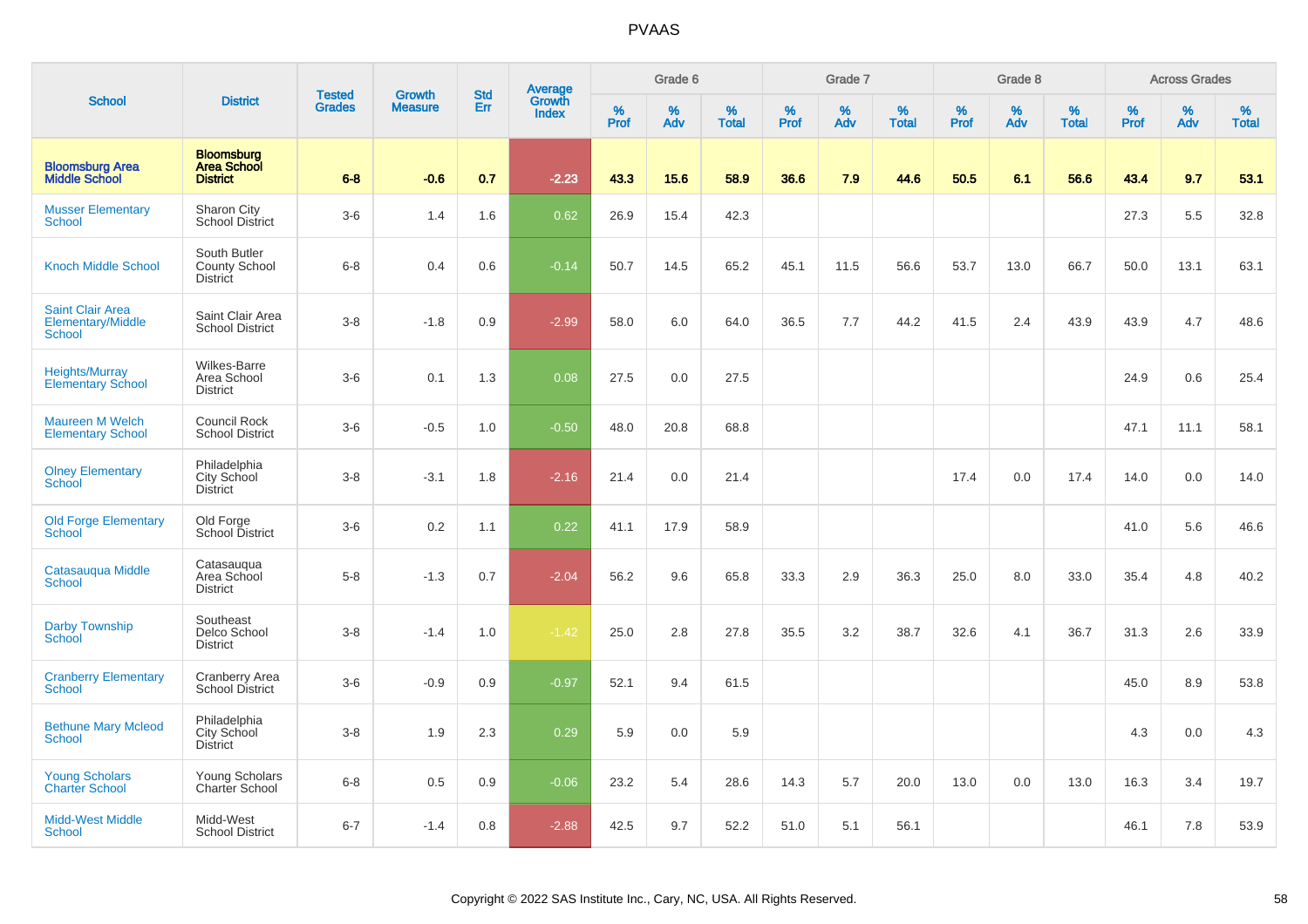|                                                                 |                                                            | <b>Tested</b> | <b>Growth</b>  | <b>Std</b> |                                          |                  | Grade 6     |                   |           | Grade 7  |                   |           | Grade 8  |                   |              | <b>Across Grades</b> |                   |
|-----------------------------------------------------------------|------------------------------------------------------------|---------------|----------------|------------|------------------------------------------|------------------|-------------|-------------------|-----------|----------|-------------------|-----------|----------|-------------------|--------------|----------------------|-------------------|
| <b>School</b>                                                   | <b>District</b>                                            | <b>Grades</b> | <b>Measure</b> | Err        | <b>Average</b><br>Growth<br><b>Index</b> | %<br><b>Prof</b> | $\%$<br>Adv | %<br><b>Total</b> | %<br>Prof | %<br>Adv | %<br><b>Total</b> | %<br>Prof | %<br>Adv | %<br><b>Total</b> | $\%$<br>Prof | $\%$<br>Adv          | %<br><b>Total</b> |
| <b>Bloomsburg Area</b><br><b>Middle School</b>                  | <b>Bloomsburg</b><br><b>Area School</b><br><b>District</b> | $6 - 8$       | $-0.6$         | 0.7        | $-2.23$                                  | 43.3             | 15.6        | 58.9              | 36.6      | 7.9      | 44.6              | 50.5      | 6.1      | 56.6              | 43.4         | 9.7                  | 53.1              |
| <b>Clark Elementary</b><br>School                               | <b>Harbor Creek</b><br><b>School District</b>              | $3-6$         | 1.0            | 1.3        | $-1.82$                                  | 37.2             | 33.3        | 70.6              |           |          |                   |           |          |                   | 47.3         | 28.7                 | 76.0              |
| <b>Community Academy</b><br>Of Philadelphia<br>Charter School   | Community<br>Academy Of<br>Philadelphia<br>Charter School  | $3 - 11$      | $-4.1$         | 1.0        | $-4.18$                                  | 27.3             | 0.0         | 27.3              | 33.3      | 2.8      | 36.1              | 12.2      | 0.0      | 12.2              | 24.9         | 1.4                  | 26.3              |
| <b>Kiski Area Ihs</b>                                           | Kiski Area<br><b>School District</b>                       | $7 - 8$       | $-1.2$         | 0.6        | $-3.39$                                  |                  |             |                   | 54.0      | 7.6      | 61.6              | 45.5      | 5.1      | 50.6              | 49.9         | 6.3                  | 56.2              |
| <b>Sullivan County</b><br>Junior/Senior High<br>School          | <b>Sullivan County</b><br><b>School District</b>           | $7 - 10$      | $-0.9$         | 1.6        | $-1.51$                                  |                  |             |                   | 41.2      | 5.9      | 47.1              | 40.0      | 2.9      | 42.9              | 40.6         | 4.4                  | 44.9              |
| <b>Punxsutawney Area</b><br><b>Elementary School</b>            | Punxsutawney<br>Area School<br><b>District</b>             | $3-6$         | 0.4            | 0.8        | 0.54                                     | 54.9             | 13.3        | 68.1              |           |          |                   |           |          |                   | 42.9         | 15.7                 | 58.6              |
| <b>Mohawk Junior High</b><br><b>School</b>                      | Mohawk Area<br><b>School District</b>                      | $7 - 8$       | 0.6            | 0.9        | 0.25                                     |                  |             |                   | 56.9      | 7.8      | 64.7              | 55.9      | 8.6      | 64.5              | 56.4         | 8.2                  | 64.6              |
| <b>Panther Valley</b><br>Junior/Senior High<br><b>School</b>    | Panther Valley<br><b>School District</b>                   | $7 - 12$      | 0.6            | 0.9        | 0.25                                     |                  |             |                   | 34.9      | 2.8      | 37.6              | 33.0      | 4.7      | 37.7              | 34.0         | 3.7                  | 37.7              |
| Susquehanna<br><b>Community</b><br>Junior/Senior High<br>School | Susquehanna<br>Community<br><b>School District</b>         | $7 - 11$      | $-0.3$         | 1.3        | $-1.04$                                  |                  |             |                   | 43.5      | 6.5      | 50.0              | 36.7      | 2.0      | 38.8              | 40.0         | 4.2                  | 44.2              |
| <b>North Coventry</b><br><b>Elementary School</b>               | Owen J Roberts<br><b>School District</b>                   | $3-6$         | 0.8            | 1.1        | $-0.70$                                  | 37.9             | 25.8        | 63.6              |           |          |                   |           |          |                   | 40.6         | 28.1                 | 68.8              |
| <b>Indian Valley Middle</b><br><b>School</b>                    | Souderton Area<br><b>School District</b>                   | $6 - 8$       | $-1.8$         | 0.5        | $-4.64$                                  | 51.7             | 17.1        | 68.8              | 59.7      | 12.0     | 71.7              | 44.8      | 14.8     | 59.6              | 52.6         | 14.5                 | 67.1              |
| <b>Victory Elementary</b><br>School                             | Franklin Area<br><b>School District</b>                    | $3-6$         | 1.2            | 1.6        | $-0.79$                                  | 54.6             | 12.1        | 66.7              |           |          |                   |           |          |                   | 40.3         | 6.2                  | 46.5              |
| <b>Monessen Middle</b><br><b>School</b>                         | Monessen City<br>School District                           | $6 - 8$       | $-2.4$         | 1.4        | $-2.59$                                  | 18.0             | 2.6         | 20.5              | 13.3      | 0.0      | 13.3              | 4.8       | 0.0      | 4.8               | 13.3         | 1.1                  | 14.4              |
| <b>Pine-Richland Middle</b><br>School                           | Pine-Richland<br><b>School District</b>                    | $6 - 8$       | $-1.3$         | 0.5        | $-4.62$                                  |                  |             |                   | 57.0      | 18.5     | 75.6              | 56.2      | 27.0     | 83.3              | 56.6         | 22.8                 | 79.5              |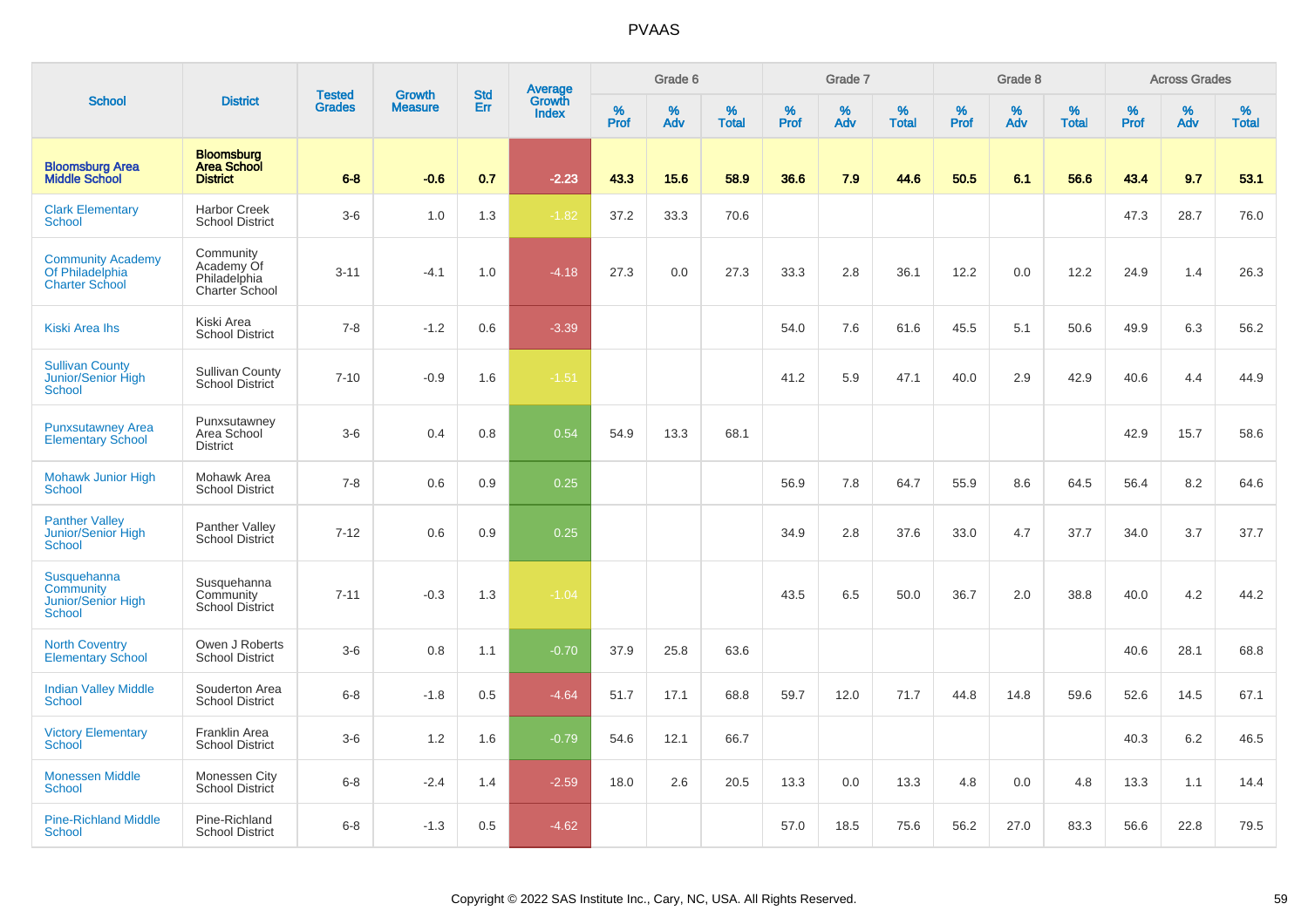|                                                                 |                                                            |                                | <b>Growth</b>  | <b>Std</b> | <b>Average</b><br>Growth |                  | Grade 6     |                   |           | Grade 7  |                   |           | Grade 8  |                   |           | <b>Across Grades</b> |                   |
|-----------------------------------------------------------------|------------------------------------------------------------|--------------------------------|----------------|------------|--------------------------|------------------|-------------|-------------------|-----------|----------|-------------------|-----------|----------|-------------------|-----------|----------------------|-------------------|
| <b>School</b>                                                   | <b>District</b>                                            | <b>Tested</b><br><b>Grades</b> | <b>Measure</b> | Err        | <b>Index</b>             | %<br><b>Prof</b> | $\%$<br>Adv | %<br><b>Total</b> | %<br>Prof | %<br>Adv | %<br><b>Total</b> | %<br>Prof | %<br>Adv | %<br><b>Total</b> | %<br>Prof | %<br>Adv             | %<br><b>Total</b> |
| <b>Bloomsburg Area</b><br><b>Middle School</b>                  | <b>Bloomsburg</b><br><b>Area School</b><br><b>District</b> | $6 - 8$                        | $-0.6$         | 0.7        | $-2.23$                  | 43.3             | 15.6        | 58.9              | 36.6      | 7.9      | 44.6              | 50.5      | 6.1      | 56.6              | 43.4      | 9.7                  | 53.1              |
| Erie Rise Leadership<br><b>Academy Charter</b><br><b>School</b> | Erie Rise<br>Leadership<br>Academy<br>Charter School       | $3-8$                          | 0.0            | 1.2        | $-0.41$                  | 6.9              | 0.0         | 6.9               | 4.8       | 2.4      | 7.1               | 0.0       | 0.0      | 0.0               | 7.8       | 0.5                  | 8.3               |
| <b>Blossburg Elementary</b><br><b>School</b>                    | Southern Tioga<br>School District                          | $3-6$                          | $-1.9$         | 1.9        | $-0.98$                  | 27.3             | 9.1         | 36.4              |           |          |                   |           |          |                   | 32.1      | 2.8                  | 34.9              |
| <b>Upper Adams Middle</b><br>School                             | Upper Adams<br>School District                             | $7 - 8$                        | 0.4            | 0.8        | $-0.01$                  |                  |             |                   | 38.1      | 6.7      | 44.8              | 51.5      | 0.0      | 51.5              | 45.6      | 3.0                  | 48.5              |
| <b>Iroquois Junior/Senior</b><br><b>High School</b>             | Iroquois School<br><b>District</b>                         | $7 - 11$                       | 0.6            | 0.9        | 0.45                     |                  |             |                   | 38.8      | 6.1      | 44.9              | 44.0      | 10.0     | 54.0              | 41.4      | 8.1                  | 49.5              |
| <b>Propel Charter School</b><br>- Hazelwood                     | Propel Charter<br>School-<br>Hazelwood                     | $3-8$                          | $-0.7$         | 1.2        | $-1.40$                  | 14.3             | 0.0         | 14.3              | 14.3      | 4.8      | 19.0              | 16.0      | 0.0      | 16.0              | 10.2      | 0.6                  | 10.8              |
| <b>Panther Valley</b><br>Intermediate School                    | Panther Valley<br>School District                          | $4 - 6$                        | $-0.3$         | 0.8        | $-0.38$                  | 33.1             | 1.6         | 34.7              |           |          |                   |           |          |                   | 28.4      | 2.8                  | 31.2              |
| <b>Williams Valley</b><br><b>Elementary School</b>              | <b>Williams Valley</b><br>School District                  | $3-6$                          | 0.8            | 1.2        | 0.52                     | 42.1             | 7.0         | 49.1              |           |          |                   |           |          |                   | 40.9      | 4.6                  | 45.4              |
| <b>Mt Penn Elementary</b><br><b>School</b>                      | Antietam<br><b>School District</b>                         | $3-6$                          | 0.4            | 1.1        | 0.31                     | 35.6             | 5.1         | 40.7              |           |          |                   |           |          |                   | 31.4      | 3.9                  | 35.4              |
| <b>Upper Dauphin Area</b><br>Middle School                      | <b>Upper Dauphin</b><br>Area School<br><b>District</b>     | $5-8$                          | $-1.6$         | 0.7        | $-2.12$                  | 41.7             | 16.7        | 58.3              | 48.6      | 8.1      | 56.8              | 41.4      | 8.6      | 50.0              | 43.2      | 9.0                  | 52.2              |
| <b>Alliance For Progress</b><br><b>Charter School</b>           | Alliance For<br>Progress<br>Charter School                 | $3-8$                          | $-1.1$         | 1.2        | $-0.97$                  | 32.0             | 0.0         | 32.0              | 26.9      | 0.0      | 26.9              | 3.4       | 0.0      | 3.4               | 19.4      | 0.0                  | 19.4              |
| <b>Shamokin Area</b><br><b>Intermediate School</b>              | Shamokin Area<br><b>School District</b>                    | $5-6$                          | 0.5            | 0.8        | $-1.30$                  | 32.6             | 9.4         | 42.0              |           |          |                   |           |          |                   | 37.9      | 5.8                  | 43.7              |
| <b>Miller Middle School</b>                                     | <b>Central Greene</b><br><b>School District</b>            | $7 - 8$                        | $-1.6$         | 0.8        | $-3.43$                  |                  |             |                   | 34.8      | 5.2      | 40.0              | 32.1      | 1.8      | 33.9              | 33.5      | 3.6                  | 37.0              |
| <b>Lafayette Middle</b><br><b>School</b>                        | Uniontown Area<br><b>School District</b>                   | $6 - 8$                        | $-1.1$         | 1.4        | $-1.67$                  | 13.6             | 0.0         | 13.6              | 12.1      | 0.0      | 12.1              | 39.3      | 0.0      | 39.3              | 21.7      | 0.0                  | 21.7              |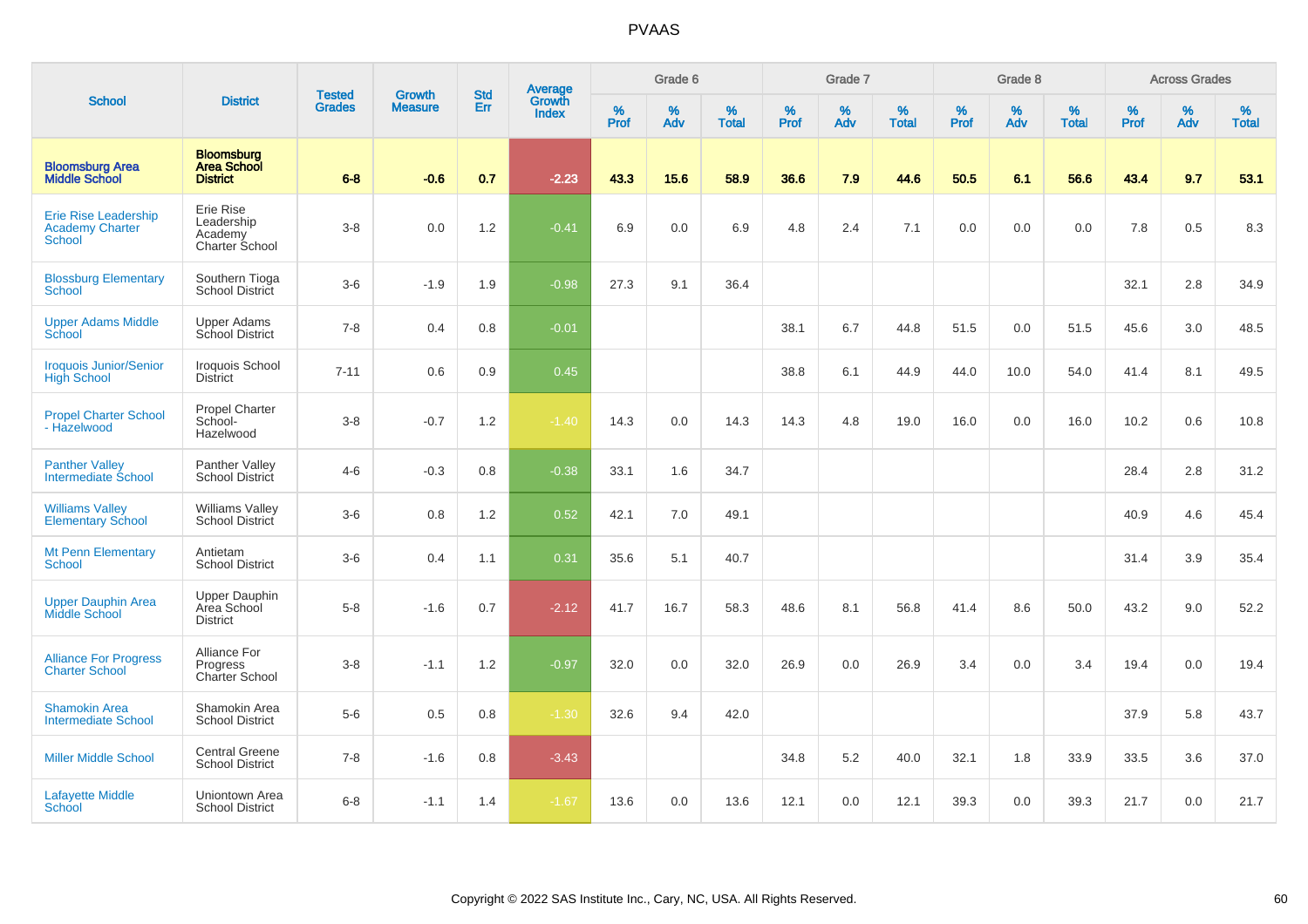|                                                                               |                                                             | <b>Tested</b> | <b>Growth</b>  | <b>Std</b> |                                          |                  | Grade 6  |                   |           | Grade 7  |                   |           | Grade 8  |                   |              | <b>Across Grades</b> |                   |
|-------------------------------------------------------------------------------|-------------------------------------------------------------|---------------|----------------|------------|------------------------------------------|------------------|----------|-------------------|-----------|----------|-------------------|-----------|----------|-------------------|--------------|----------------------|-------------------|
| <b>School</b>                                                                 | <b>District</b>                                             | <b>Grades</b> | <b>Measure</b> | Err        | <b>Average</b><br>Growth<br><b>Index</b> | %<br><b>Prof</b> | %<br>Adv | %<br><b>Total</b> | %<br>Prof | %<br>Adv | %<br><b>Total</b> | %<br>Prof | %<br>Adv | %<br><b>Total</b> | $\%$<br>Prof | $\%$<br>Adv          | %<br><b>Total</b> |
| <b>Bloomsburg Area</b><br><b>Middle School</b>                                | <b>Bloomsburg</b><br><b>Area School</b><br><b>District</b>  | $6 - 8$       | $-0.6$         | 0.7        | $-2.23$                                  | 43.3             | 15.6     | 58.9              | 36.6      | 7.9      | 44.6              | 50.5      | 6.1      | 56.6              | 43.4         | 9.7                  | 53.1              |
| <b>Steel Valley Middle</b><br><b>School</b>                                   | <b>Steel Valley</b><br><b>School District</b>               | $5-8$         | $-3.0$         | 0.7        | $-4.12$                                  | 39.0             | 15.2     | 54.2              | 26.8      | 3.7      | 30.5              | 26.7      | 6.7      | 33.3              | 32.6         | 6.0                  | 38.5              |
| <b>East Norriton Middle</b><br><b>School</b>                                  | Norristown Area<br><b>School District</b>                   | $5-8$         | $-2.8$         | 0.6        | $-4.31$                                  | 35.0             | 6.8      | 41.8              | 34.1      | 5.9      | 40.0              | 26.4      | 3.3      | 29.7              | 30.9         | 3.7                  | 34.6              |
| <b>Martin School</b>                                                          | Lancaster<br><b>School District</b>                         | $3-8$         | $-3.0$         | 0.9        | $-5.25$                                  | 26.5             | 4.1      | 30.6              | 22.4      | 3.0      | 25.4              | 15.8      | 2.6      | 18.4              | 25.1         | 3.3                  | 28.4              |
| <b>Carver High School</b>                                                     | Philadelphia<br><b>City School</b><br><b>District</b>       | $7 - 11$      | 2.2            | 3.4        | 0.65                                     |                  |          |                   | 76.5      | 11.8     | 88.2              |           |          |                   | 70.8         | 8.3                  | 79.2              |
| <b>Morrisville High School</b><br>(8381)                                      | Morrisville<br>Borough School<br><b>District</b>            | $6 - 11$      | $-0.3$         | 1.1        | $-1.01$                                  | 19.2             | 1.9      | 21.2              | 32.7      | 0.0      | 32.7              | 27.9      | 0.0      | 27.9              | 26.5         | 0.7                  | 27.2              |
| <b>Clearfield Area</b><br><b>Elementary School</b>                            | Clearfield Area<br><b>School District</b>                   | $3-6$         | $-0.7$         | 0.8        | $-0.96$                                  | 35.8             | 5.8      | 41.6              |           |          |                   |           |          |                   | 35.0         | 7.4                  | 42.4              |
| <b>Austin Area</b><br>Junior/Senior High<br><b>School</b>                     | Austin Area<br><b>School District</b>                       | $7 - 11$      | $-0.6$         | 2.2        | $-1.09$                                  |                  |          |                   | 26.7      | 0.0      | 26.7              | 56.2      | 6.2      | 62.5              | 41.9         | 3.2                  | 45.2              |
| <b>Cedar Crest Middle</b><br>School                                           | Cornwall-<br>Lebanon<br><b>School District</b>              | $6 - 8$       | $-0.5$         | 0.4        | $-2.77$                                  | 45.0             | 15.9     | 60.9              | 48.6      | 7.2      | 55.8              | 49.4      | 12.2     | 61.6              | 47.6         | 11.9                 | 59.5              |
| <b>Keystone Oaks Middle</b><br>School                                         | Keystone Oaks<br>School District                            | $6-8$         | $-2.4$         | 0.7        | $-5.58$                                  | 35.4             | 25.7     | 61.1              | 45.1      | 13.3     | 58.4              | 41.1      | 12.5     | 53.6              | 40.5         | 17.2                 | 57.7              |
| <b>Reach Cyber Charter</b><br><b>School</b>                                   | Reach Cyber<br>Charter School                               | $3 - 11$      | $-2.6$         | 0.9        | $-2.78$                                  | 52.2             | 8.7      | 60.9              | 38.5      | 1.9      | 40.4              | 47.5      | 5.1      | 52.5              | 46.8         | 5.5                  | 52.3              |
| <b>Young Scholars of</b><br><b>Greater Allegheny</b><br><b>Charter School</b> | Young Scholars<br>of Greater<br>Allegheny<br>Charter School | $3 - 8$       | $-1.6$         | 1.7        | $-0.93$                                  | 40.0             | 0.0      | 40.0              | 35.0      | 0.0      | 35.0              |           |          |                   | 29.9         | 0.8                  | 30.8              |
| <b>Meredith William M</b><br>School                                           | Philadelphia<br><b>City School</b><br><b>District</b>       | $3-8$         | 0.2            | 1.4        | $-1.83$                                  | 53.6             | 28.6     | 82.1              | 50.0      | 31.8     | 81.8              | 38.5      | 38.5     | 76.9              | 48.4         | 34.1                 | 82.4              |
| <b>Wilmington Area</b><br><b>Middle School</b>                                | Wilmington<br>Area School<br><b>District</b>                | $5 - 8$       | $-0.8$         | 0.8        | $-1.50$                                  | 43.3             | 11.7     | 55.0              | 33.3      | 11.8     | 45.1              | 32.2      | 10.2     | 42.4              | 42.5         | 11.8                 | 54.4              |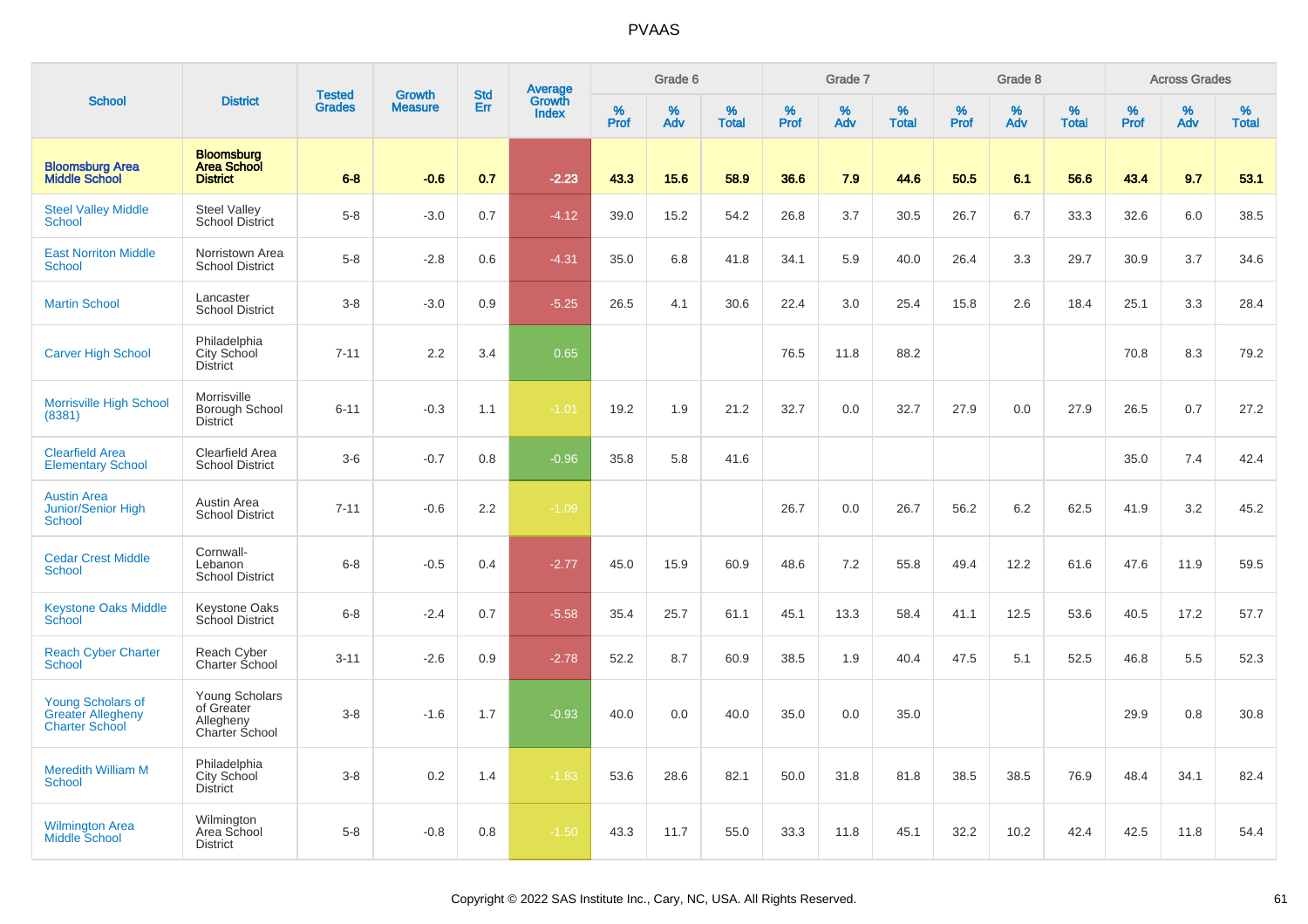|                                                                      |                                                                     | <b>Tested</b> | <b>Growth</b>  | <b>Std</b> |                                          |           | Grade 6  |                   |           | Grade 7  |                   |           | Grade 8  |                   |           | <b>Across Grades</b> |                   |
|----------------------------------------------------------------------|---------------------------------------------------------------------|---------------|----------------|------------|------------------------------------------|-----------|----------|-------------------|-----------|----------|-------------------|-----------|----------|-------------------|-----------|----------------------|-------------------|
| <b>School</b>                                                        | <b>District</b>                                                     | <b>Grades</b> | <b>Measure</b> | Err        | <b>Average</b><br>Growth<br><b>Index</b> | %<br>Prof | %<br>Adv | %<br><b>Total</b> | %<br>Prof | %<br>Adv | %<br><b>Total</b> | %<br>Prof | %<br>Adv | %<br><b>Total</b> | %<br>Prof | %<br>Adv             | %<br><b>Total</b> |
| <b>Bloomsburg Area</b><br><b>Middle School</b>                       | <b>Bloomsburg</b><br><b>Area School</b><br><b>District</b>          | $6 - 8$       | $-0.6$         | 0.7        | $-2.23$                                  | 43.3      | 15.6     | 58.9              | 36.6      | 7.9      | 44.6              | 50.5      | 6.1      | 56.6              | 43.4      | 9.7                  | 53.1              |
| <b>Mariana Bracetti</b><br><b>Academy Charter</b><br><b>School</b>   | Mariana<br><b>Bracetti</b><br>Academy<br><b>Charter School</b>      | $3 - 10$      | 0.4            | 0.9        | $-0.00$                                  | 17.8      | $0.0\,$  | 17.8              | 38.2      | 1.8      | 40.0              | 12.1      | 3.0      | 15.2              | 26.5      | 2.0                  | 28.5              |
| <b>Highland Middle</b><br>School                                     | <b>Blackhawk</b><br><b>School District</b>                          | $5-8$         | $-3.2$         | 0.5        | $-6.42$                                  | 43.4      | 16.4     | 59.8              | 52.5      | 4.9      | 57.4              | 39.7      | 6.7      | 46.4              | 48.0      | 7.5                  | 55.5              |
| <b>Mountain View</b><br><b>Junior/Senior High</b><br><b>School</b>   | <b>Mountain View</b><br><b>School District</b>                      | $7 - 11$      | 0.6            | 1.2        | 0.20                                     |           |          |                   | 47.2      | 5.7      | 52.8              | 55.0      | 10.0     | 65.0              | 51.3      | 8.0                  | 59.3              |
| <b>Farmdale Elementary</b><br><b>School</b>                          | Hempfield<br><b>School District</b>                                 | $3-6$         | 0.6            | 1.1        | 0.33                                     | 42.6      | 24.1     | 66.7              |           |          |                   |           |          |                   | 46.8      | 20.8                 | 67.6              |
| <b>North Hills Middle</b><br><b>School</b>                           | North Hills<br><b>School District</b>                               | $6-8$         | $-0.9$         | 0.4        | $-2.40$                                  | 45.2      | 26.0     | 71.2              | 52.0      | 20.1     | 72.0              | 48.3      | 18.4     | 66.7              | 48.4      | 21.6                 | 70.0              |
| <b>Kutztown Area Middle</b><br><b>School</b>                         | Kutztown Area<br><b>School District</b>                             | $6-9$         | $-0.6$         | 1.0        | $-0.90$                                  | 46.8      | 17.7     | 64.5              | 37.5      | 17.5     | 55.0              | 50.0      | 10.3     | 60.3              | 45.9      | 14.7                 | 60.6              |
| <b>Harmony Area</b><br><b>Elementary School</b>                      | Harmony Area<br>School District                                     | $3-6$         | $-0.4$         | 2.1        | $-0.17$                                  | 54.2      | 12.5     | 66.7              |           |          |                   |           |          |                   | 41.4      | 7.1                  | 48.6              |
| <b>Choconut Valley</b><br><b>Elementary School</b>                   | Montrose Area<br><b>School District</b>                             | $3-6$         | 0.9            | 1.5        | $-1.67$                                  | 48.8      | 18.6     | 67.4              |           |          |                   |           |          |                   | 48.6      | 21.6                 | 70.3              |
| <b>Lakeland Elementary</b><br>School - Mayfield<br>Campus            | Lakeland<br><b>School District</b>                                  | $3-6$         | $-3.4$         | 1.5        | $-2.24$                                  | 40.5      | 0.0      | 40.5              |           |          |                   |           |          |                   | 35.1      | 6.0                  | 41.0              |
| <b>Lehighton Area Middle</b><br>School                               | Lehighton Area<br>School District                                   | $6 - 8$       | $-1.2$         | 0.6        | $-3.77$                                  | 40.8      | 8.3      | 49.2              | 42.0      | 5.8      | 47.7              | 34.2      | 9.8      | 43.9              | 38.9      | 7.9                  | 46.7              |
| <b>North Brandywine</b><br><b>Middle School</b>                      | Coatesville<br>Area School<br><b>District</b>                       | $7 - 7$       | 0.4            | 0.8        | 0.54                                     |           |          |                   | 30.3      | 4.5      | 34.8              |           |          |                   | 30.3      | 4.5                  | 34.8              |
| <b>Center For Student</b><br><b>Lrng Charter School</b><br>Pennsbury | Center For<br>Student<br>Learning<br>Charter School<br>At Pennsbury | $6 - 12$      | 1.9            | 3.5        | 0.54                                     |           |          |                   |           |          |                   | 25.0      | 8.3      | 33.3              | 26.9      | 3.8                  | 30.8              |
| <b>Ferndale Elementary</b><br>School                                 | Ferndale Area<br><b>School District</b>                             | $3-6$         | 0.7            | 1.3        | 0.06                                     | 46.3      | 14.6     | 61.0              |           |          |                   |           |          |                   | 40.4      | 13.4                 | 53.8              |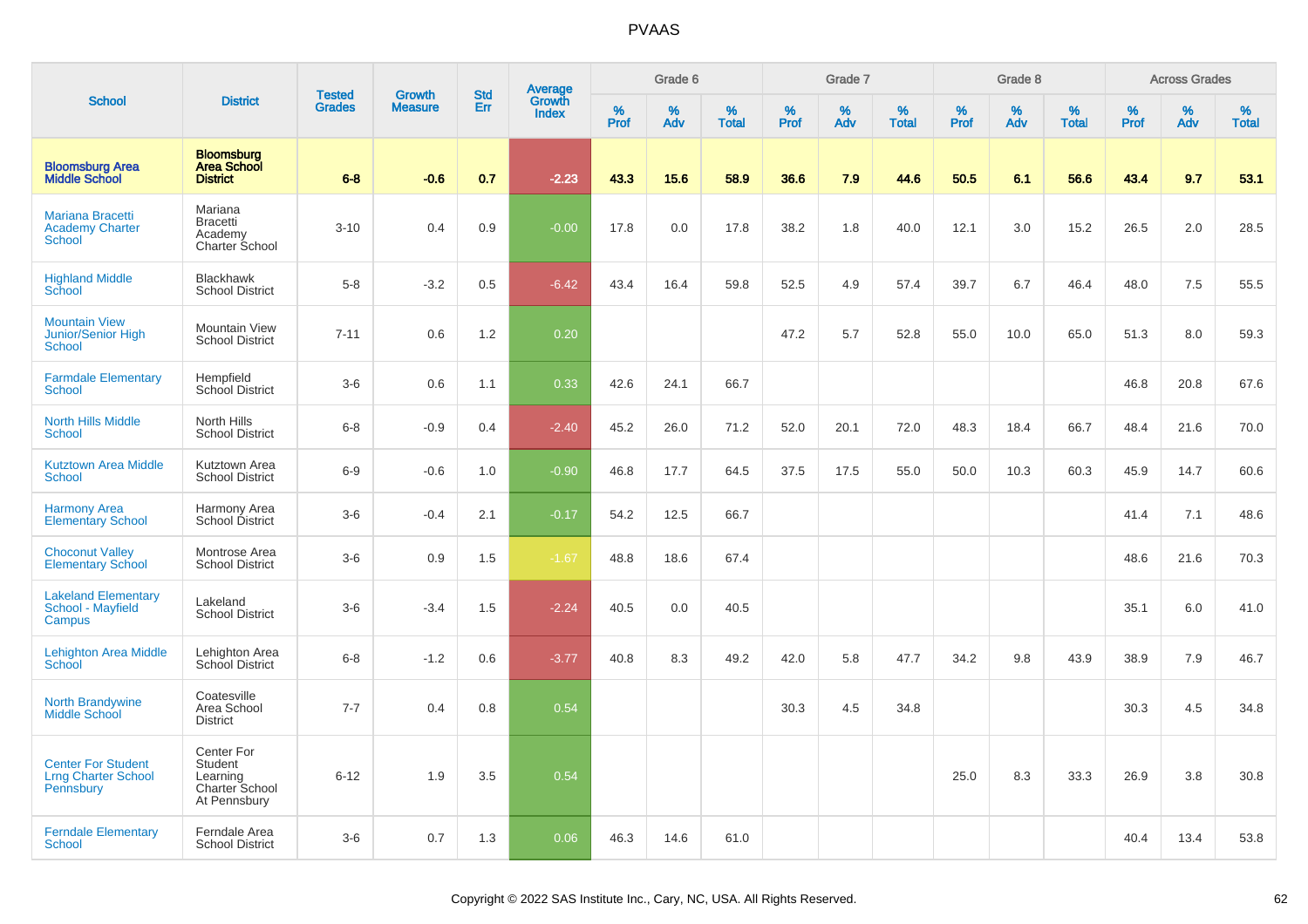| <b>School</b>                                     |                                                                 |                                | <b>Growth</b>  | <b>Std</b> |                                          |                  | Grade 6  |                   |           | Grade 7  |                   |           | Grade 8  |                   |           | <b>Across Grades</b> |                      |
|---------------------------------------------------|-----------------------------------------------------------------|--------------------------------|----------------|------------|------------------------------------------|------------------|----------|-------------------|-----------|----------|-------------------|-----------|----------|-------------------|-----------|----------------------|----------------------|
|                                                   | <b>District</b>                                                 | <b>Tested</b><br><b>Grades</b> | <b>Measure</b> | Err        | <b>Average</b><br>Growth<br><b>Index</b> | %<br><b>Prof</b> | %<br>Adv | %<br><b>Total</b> | %<br>Prof | %<br>Adv | %<br><b>Total</b> | %<br>Prof | %<br>Adv | %<br><b>Total</b> | %<br>Prof | $\%$<br>Adv          | $\%$<br><b>Total</b> |
| <b>Bloomsburg Area</b><br><b>Middle School</b>    | <b>Bloomsburg</b><br><b>Area School</b><br><b>District</b>      | $6 - 8$                        | $-0.6$         | 0.7        | $-2.23$                                  | 43.3             | 15.6     | 58.9              | 36.6      | 7.9      | 44.6              | 50.5      | 6.1      | 56.6              | 43.4      | 9.7                  | 53.1                 |
| <b>Wilson Woodrow</b><br><b>Middle School</b>     | Philadelphia<br>City School<br><b>District</b>                  | $6 - 8$                        | $-1.0$         | 1.4        | $-1.03$                                  | 34.8             | 8.7      | 43.5              | 16.1      | 9.7      | 25.8              | 8.8       | 5.9      | 14.7              | 18.2      | 8.0                  | 26.1                 |
| Pittsburgh Brookline K-<br>8                      | Pittsburgh<br>School District                                   | $3 - 8$                        | $-1.8$         | 1.0        | $-1.72$                                  | 37.8             | 13.3     | 51.1              | 33.3      | 0.0      | 33.3              | 34.5      | 3.4      | 37.9              | 38.5      | 7.8                  | 46.3                 |
| <b>Burgettstown</b><br><b>Middle/High School</b>  | Burgettstown<br>Area School<br><b>District</b>                  | $6 - 11$                       | $-3.1$         | 0.8        | $-4.33$                                  | 58.5             | 7.7      | 66.2              | 32.9      | 2.4      | 35.4              | 35.6      | 5.5      | 41.1              | 41.4      | 5.0                  | 46.4                 |
| <b>Garden Spot Middle</b><br><b>School</b>        | Eastern<br>Lancaster<br><b>County School</b><br><b>District</b> | $7 - 8$                        | $-0.4$         | 0.6        | $-1.43$                                  |                  |          |                   | 35.5      | 4.6      | 40.1              | 38.2      | 15.6     | 53.8              | 36.8      | 9.9                  | 46.7                 |
| <b>Tri-Valley</b><br>Junior/Senior High<br>School | Tri-Valley<br><b>School District</b>                            | $7 - 10$                       | $-2.8$         | 1.3        | $-3.90$                                  |                  |          |                   | 36.7      | 0.0      | 36.7              | 40.5      | 9.5      | 50.0              | 38.5      | 4.4                  | 42.9                 |
| <b>Esperanza Cyber</b><br><b>Charter School</b>   | Esperanza<br>Cyber Charter<br>School                            | $3 - 11$                       | $-2.3$         | 1.3        | $-1.73$                                  | 8.7              | 0.0      | 8.7               | 12.8      | 0.0      | 12.8              | 9.1       | 0.0      | 9.1               | 9.4       | 0.8                  | 10.2                 |
| <b>Lyndwood Elementary</b><br>School              | Hanover Area<br><b>School District</b>                          | $6-6$                          | 0.9            | 1.7        | 0.51                                     | 14.6             | 9.1      | 23.6              |           |          |                   |           |          |                   | 14.6      | 9.1                  | 23.6                 |
| <b>Connellsville Area</b><br><b>Middle School</b> | Connellsville<br>Area School<br><b>District</b>                 | $6 - 8$                        | $-2.3$         | 0.4        | $-5.28$                                  | 32.7             | 6.4      | 39.1              | 27.1      | 5.1      | 32.2              | 33.8      | 3.6      | 37.4              | 31.1      | 5.0                  | 36.0                 |
| Eugenio Maria De<br><b>Hostos Charter School</b>  | Eugenio Maria<br>De Hostos<br><b>Charter School</b>             | $3 - 8$                        | $-0.5$         | 1.4        | $-1.78$                                  | 16.7             | 16.7     | 33.3              | 18.2      | 9.1      | 27.3              | 46.7      | 0.0      | 46.7              | 35.0      | 6.7                  | 41.7                 |
| <b>Richardson Middle</b><br><b>School</b>         | Springfield<br>School District                                  | $6 - 8$                        | $-1.1$         | 0.4        | $-2.90$                                  | 53.6             | 25.6     | 79.2              | 58.6      | 20.9     | 79.5              | 51.5      | 18.2     | 69.7              | 54.6      | 21.7                 | 76.4                 |
| <b>Montgomery</b><br><b>Elementary School</b>     | Montgomery<br>Area School<br><b>District</b>                    | $3-6$                          | 0.5            | 1.1        | $-0.10$                                  | 43.6             | 19.4     | 62.9              |           |          |                   |           |          |                   | 43.6      | 14.8                 | 58.3                 |
| <b>Shaler Area Middle</b><br>School               | Shaler Area<br><b>School District</b>                           | $7 - 8$                        | 0.0            | 0.5        | $-0.47$                                  |                  |          |                   | 50.2      | 7.8      | 58.0              | 47.0      | 13.0     | 60.0              | 48.6      | 10.4                 | 59.0                 |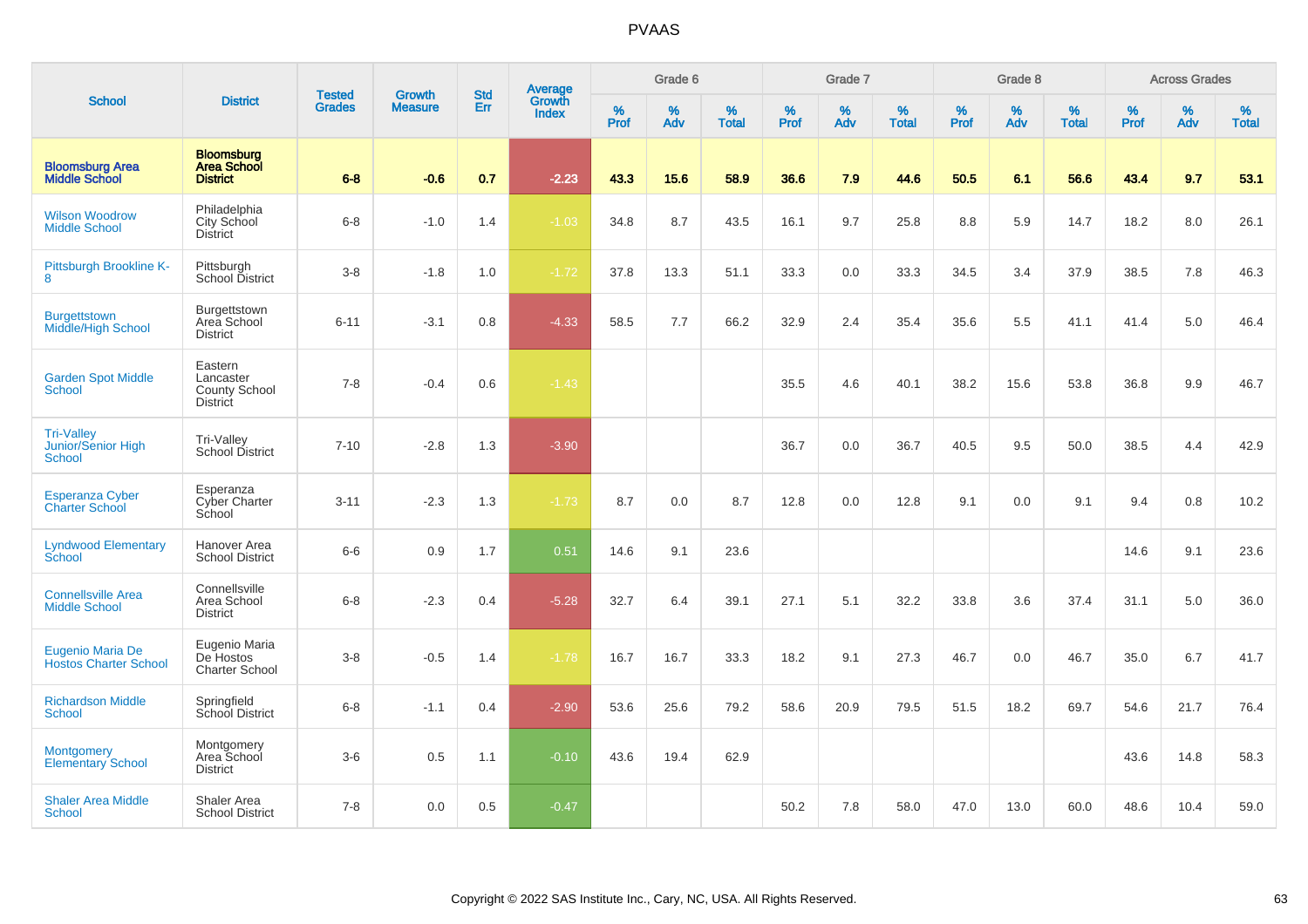|                                                              |                                                            | <b>Tested</b> | <b>Growth</b>  | <b>Std</b> |                                          |                  | Grade 6  |                   |           | Grade 7  |                   |           | Grade 8  |                   |           | <b>Across Grades</b> |                   |
|--------------------------------------------------------------|------------------------------------------------------------|---------------|----------------|------------|------------------------------------------|------------------|----------|-------------------|-----------|----------|-------------------|-----------|----------|-------------------|-----------|----------------------|-------------------|
| <b>School</b>                                                | <b>District</b>                                            | <b>Grades</b> | <b>Measure</b> | Err        | <b>Average</b><br>Growth<br><b>Index</b> | %<br><b>Prof</b> | %<br>Adv | %<br><b>Total</b> | %<br>Prof | %<br>Adv | %<br><b>Total</b> | %<br>Prof | %<br>Adv | %<br><b>Total</b> | %<br>Prof | %<br>Adv             | %<br><b>Total</b> |
| <b>Bloomsburg Area</b><br><b>Middle School</b>               | <b>Bloomsburg</b><br><b>Area School</b><br><b>District</b> | $6 - 8$       | $-0.6$         | 0.7        | $-2.23$                                  | 43.3             | 15.6     | 58.9              | 36.6      | 7.9      | 44.6              | 50.5      | 6.1      | 56.6              | 43.4      | 9.7                  | 53.1              |
| <b>John Hancock</b><br><b>Demonstration School</b>           | Philadelphia<br>City School<br><b>District</b>             | $3-8$         | 0.6            | 1.4        | $-0.88$                                  | 40.0             | 0.0      | 40.0              | 46.7      | 10.0     | 56.7              | 48.5      | 0.0      | 48.5              | 39.5      | 5.9                  | 45.4              |
| <b>Franklin Towne</b><br><b>Charter Elementary</b><br>School | <b>Franklin Towne</b><br>Charter<br>Elementary<br>School   | $3-8$         | $-3.1$         | 1.2        | $-3.10$                                  | 48.2             | 7.4      | 55.6              | 53.6      | 7.1      | 60.7              | 59.1      | 0.0      | 59.1              | 50.6      | 6.8                  | 57.4              |
| <b>MaST Community</b><br>Charter School II                   | MaST<br>Community<br>Charter School<br>Ш.                  | $3 - 10$      | $-4.6$         | 0.7        | $-6.45$                                  | 38.7             | 4.3      | 43.0              | 50.0      | 5.9      | 55.9              |           |          |                   | 44.5      | 7.0                  | 51.5              |
| <b>Cornell High School</b>                                   | <b>Cornell School</b><br><b>District</b>                   | $7 - 11$      | $-1.6$         | 1.5        | $-2.02$                                  |                  |          |                   | 35.9      | 0.0      | 35.9              | 24.3      | 2.7      | 27.0              | 30.3      | 1.3                  | 31.6              |
| <b>Washington Park</b><br><b>Elementary School</b>           | Washington<br>School District                              | $3-6$         | $-2.2$         | 0.9        | $-2.44$                                  | 39.6             | 6.2      | 45.8              |           |          |                   |           |          |                   | 39.0      | 3.8                  | 42.8              |
| <b>Wilson West Middle</b><br><b>School</b>                   | Wilson School<br><b>District</b>                           | $6 - 8$       | $-3.0$         | 0.9        | $-5.13$                                  | 52.4             | 9.5      | 61.9              | 48.5      | 6.9      | 55.4              | 54.0      | 10.8     | 64.9              | 51.1      | 8.7                  | 59.8              |
| <b>Laurel Highlands</b><br>Middle School                     | Laurel<br>Highlands<br>School District                     | $6-8$         | $-1.6$         | 0.6        | $-4.07$                                  | 39.6             | 11.7     | 51.3              | 36.0      | 2.9      | 38.8              | 37.8      | 5.5      | 43.3              | 37.9      | 6.8                  | 44.6              |
| <b>Titus Elementary</b><br><b>School</b>                     | <b>Central Bucks</b><br><b>School District</b>             | $3-6$         | 0.4            | 1.0        | $-0.56$                                  | 51.6             | 26.4     | 78.0              |           |          |                   |           |          |                   | 50.0      | 22.3                 | 72.3              |
| <b>Tohickon Middle</b><br>School                             | <b>Central Bucks</b><br><b>School District</b>             | $7-9$         | $-0.5$         | 0.6        | $-1.79$                                  |                  |          |                   | 50.6      | 17.7     | 68.4              | 52.3      | 22.4     | 74.6              | 51.5      | 20.2                 | 71.7              |
| <b>Juniata Park Academy</b>                                  | Philadelphia<br>City School<br><b>District</b>             | $3-8$         | 1.0            | 2.3        | 0.13                                     |                  |          |                   | 45.4      | 0.0      | 45.4              |           |          |                   | 29.6      | 0.0                  | 29.6              |
| <b>Bermudian Springs</b><br><b>Middle School</b>             | Bermudian<br>Springs School<br>District                    | $5-8$         | 0.2            | 0.6        | $-0.73$                                  | 37.5             | 10.6     | 48.1              | 44.5      | 5.9      | 50.4              | 40.2      | 6.6      | 46.7              | 43.3      | 5.6                  | 48.9              |
| <b>Blacklick Valley</b><br><b>Elementary Center</b>          | <b>Blacklick Valley</b><br>School District                 | $3-6$         | 0.5            | 1.6        | 0.34                                     | 52.6             | 7.9      | 60.5              |           |          |                   |           |          |                   | 48.0      | 5.9                  | 54.0              |
| <b>Walnut Street</b><br><b>Elementary School</b>             | <b>William Penn</b><br><b>School District</b>              | $3-6$         | 0.8            | 2.0        | $-0.97$                                  | 14.3             | 0.0      | 14.3              |           |          |                   |           |          |                   | 16.5      | 0.0                  | 16.5              |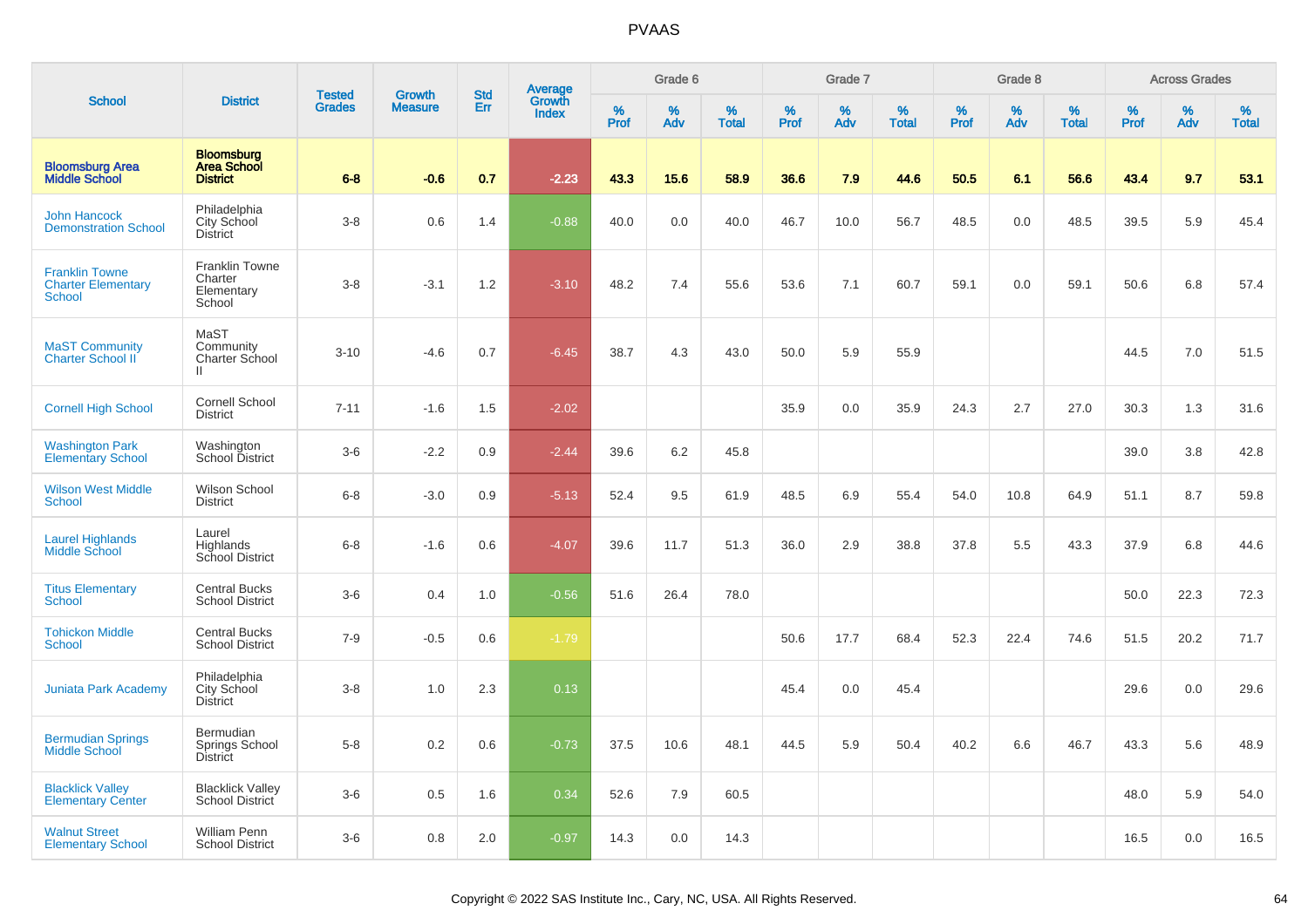|                                                                       |                                                                   |                                |                                 | <b>Std</b> |                                          |                  | Grade 6     |                   |                     | Grade 7     |                   |              | Grade 8  |                   |              | <b>Across Grades</b> |                   |
|-----------------------------------------------------------------------|-------------------------------------------------------------------|--------------------------------|---------------------------------|------------|------------------------------------------|------------------|-------------|-------------------|---------------------|-------------|-------------------|--------------|----------|-------------------|--------------|----------------------|-------------------|
| <b>School</b>                                                         | <b>District</b>                                                   | <b>Tested</b><br><b>Grades</b> | <b>Growth</b><br><b>Measure</b> | Err        | <b>Average</b><br>Growth<br><b>Index</b> | %<br><b>Prof</b> | $\%$<br>Adv | %<br><b>Total</b> | $\%$<br><b>Prof</b> | $\%$<br>Adv | %<br><b>Total</b> | $\%$<br>Prof | %<br>Adv | %<br><b>Total</b> | $\%$<br>Prof | $\%$<br>Adv          | %<br><b>Total</b> |
| <b>Bloomsburg Area</b><br><b>Middle School</b>                        | <b>Bloomsburg</b><br><b>Area School</b><br><b>District</b>        | $6 - 8$                        | $-0.6$                          | 0.7        | $-2.23$                                  | 43.3             | 15.6        | 58.9              | 36.6                | 7.9         | 44.6              | 50.5         | 6.1      | 56.6              | 43.4         | 9.7                  | 53.1              |
| <b>Northgate Middle</b><br>School High School                         | Northgate<br>School District                                      | $7 - 11$                       | 0.2                             | 1.1        | $-0.08$                                  |                  |             |                   | 36.1                | 9.8         | 45.9              | 37.5         | 17.9     | 55.4              | 36.8         | 13.7                 | 50.4              |
| <b>Waynesboro Area</b><br>Middle School                               | Waynesboro<br>Area School<br><b>District</b>                      | $6-8$                          | $-2.2$                          | 0.4        | $-5.34$                                  | 38.4             | 14.0        | 52.4              | 37.7                | 7.2         | 44.9              | 37.5         | 12.8     | 50.3              | 37.8         | 11.2                 | 49.1              |
| <b>Conemaugh Valley</b><br><b>Elementary School</b>                   | Conemaugh<br>Valley School<br><b>District</b>                     | $3-6$                          | $-1.4$                          | 1.2        | $-1.17$                                  | 30.0             | 30.0        | 60.0              |                     |             |                   |              |          |                   | 41.6         | 15.0                 | 56.5              |
| <b>Perseus House</b><br><b>Charter School Of</b><br><b>Excellence</b> | Perseus House<br><b>Charter School</b><br>Of Excellence           | $6 - 11$                       | $-0.9$                          | 1.2        | $-1.85$                                  | 4.8              | 0.0         | 4.8               | 20.4                | 0.0         | 20.4              | 22.7         | 1.5      | 24.2              | 19.2         | 0.7                  | 19.9              |
| <b>Pittsburgh Science</b><br><b>And Technology</b><br>Academy 6-12    | Pittsburgh<br>School District                                     | $6 - 11$                       | $-0.3$                          | 1.0        | $-1.04$                                  | 36.6             | 41.5        | 78.0              | 72.3                | 12.8        | 85.1              | 60.6         | 15.5     | 76.1              | 57.9         | 21.4                 | 79.2              |
| <b>Titusville Middle</b><br><b>School</b>                             | <b>Titusville Area</b><br><b>School District</b>                  | $6 - 8$                        | $-0.3$                          | 0.6        | $-0.98$                                  | 35.2             | 12.7        | 47.9              | 46.2                | 8.3         | 54.6              | 40.9         | 11.7     | 52.6              | 40.6         | 11.0                 | 51.6              |
| <b>Centre Learning</b><br><b>Community Charter</b><br>School          | Centre Learning<br>Community<br>Charter School                    | $5-8$                          | $-1.3$                          | 2.1        | $-1.22$                                  |                  |             |                   | 37.5                | 12.5        | 50.0              | 47.1         | 11.8     | 58.8              | 51.8         | 16.7                 | 68.5              |
| <b>Woodland Elementary</b><br><b>School</b>                           | Cameron<br><b>County School</b><br>District                       | $3-6$                          | $-0.5$                          | 1.5        | $-0.36$                                  | 48.7             | 25.6        | 74.4              |                     |             |                   |              |          |                   | 55.1         | 19.6                 | 74.7              |
| <b>Penn Hills Charter</b><br>School of<br>Entrepreneurship            | Penn Hills<br><b>Charter School</b><br>of<br>Entrepreneurshi<br>p | $3-8$                          | $-1.5$                          | 1.0        | $-3.06$                                  | 37.1             | 8.6         | 45.7              | 34.2                | 0.0         | 34.2              | 45.4         | 0.0      | 45.4              | 40.8         | 6.4                  | 47.2              |
| Mcadoo-Kelayres<br>Elementary/Middle<br><b>School</b>                 | Hazleton Area<br><b>School District</b>                           | $3-8$                          | 0.4                             | 1.3        | $-1.35$                                  | 16.7             | 6.7         | 23.3              | 12.9                | 0.0         | 12.9              | 7.1          | 0.0      | 7.1               | 26.5         | 2.4                  | 28.9              |
| <b>Windber Area Middle</b><br><b>School</b>                           | Windber Area<br><b>School District</b>                            | $6 - 8$                        | $-0.3$                          | 0.8        | $-0.64$                                  | 49.2             | 14.9        | 64.2              | 50.0                | 9.5         | 59.5              | 57.1         | 10.7     | 67.9              | 52.4         | 11.6                 | 64.0              |
| <b>Middletown Area</b><br><b>Middle School</b>                        | Middletown<br>Area School<br>District                             | $6 - 8$                        | $-1.3$                          | 0.6        | $-2.55$                                  | 28.7             | 7.0         | 35.7              | 43.8                | 5.6         | 49.3              | 38.5         | 3.8      | 42.3              | 37.1         | 5.6                  | 42.7              |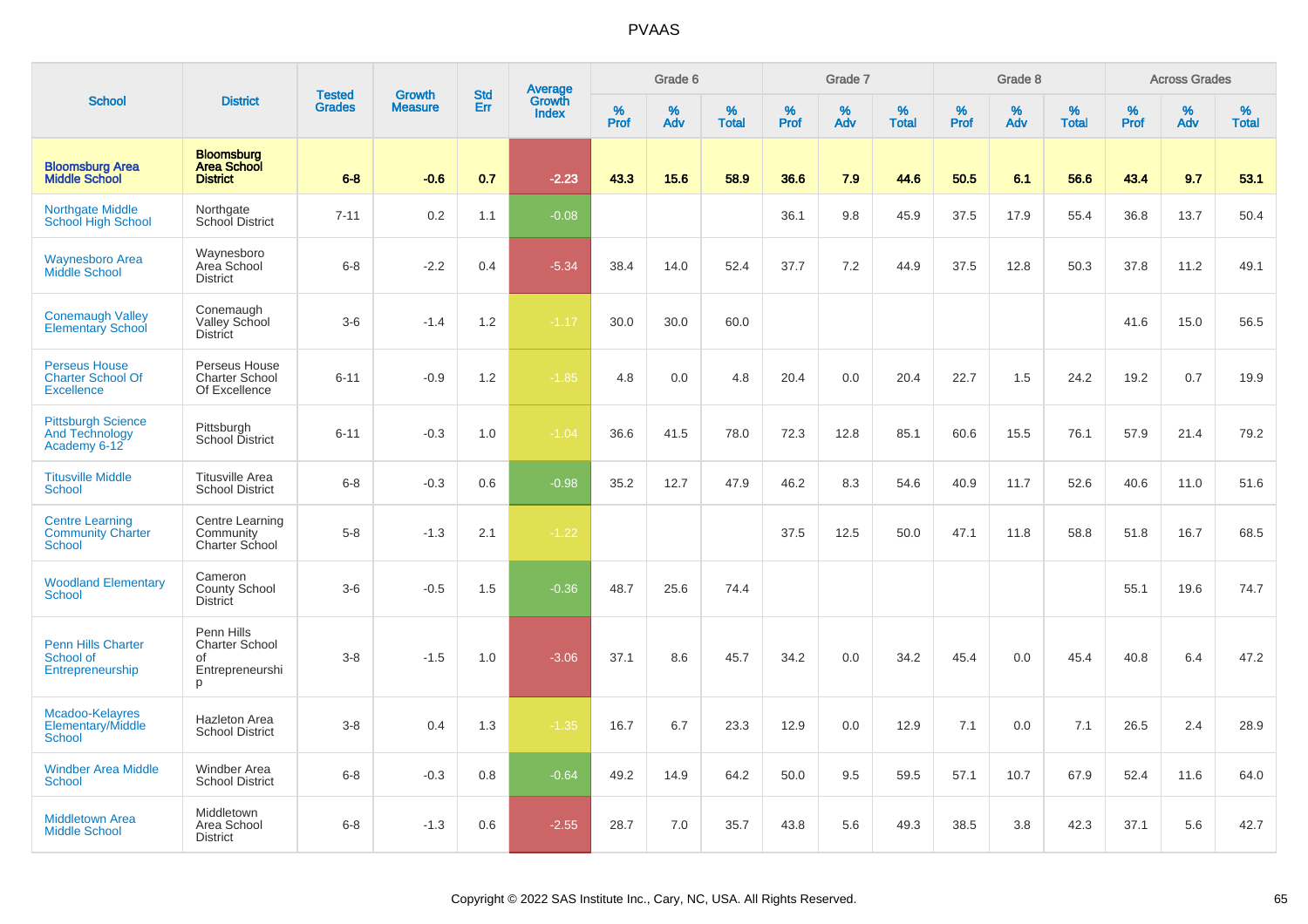|                                                        |                                                            | <b>Tested</b> |                          | <b>Std</b> |                                   |           | Grade 6  |                   |           | Grade 7  |                   |           | Grade 8  |                   |           | <b>Across Grades</b> |                   |
|--------------------------------------------------------|------------------------------------------------------------|---------------|--------------------------|------------|-----------------------------------|-----------|----------|-------------------|-----------|----------|-------------------|-----------|----------|-------------------|-----------|----------------------|-------------------|
| <b>School</b>                                          | <b>District</b>                                            | <b>Grades</b> | Growth<br><b>Measure</b> | Err        | Average<br>Growth<br><b>Index</b> | %<br>Prof | %<br>Adv | %<br><b>Total</b> | %<br>Prof | %<br>Adv | %<br><b>Total</b> | %<br>Prof | %<br>Adv | %<br><b>Total</b> | %<br>Prof | %<br>Adv             | %<br><b>Total</b> |
| <b>Bloomsburg Area</b><br><b>Middle School</b>         | <b>Bloomsburg</b><br><b>Area School</b><br><b>District</b> | $6 - 8$       | $-0.6$                   | 0.7        | $-2.23$                           | 43.3      | 15.6     | 58.9              | 36.6      | 7.9      | 44.6              | 50.5      | 6.1      | 56.6              | 43.4      | 9.7                  | 53.1              |
| <b>Dassa Mckinney</b><br><b>Elementary School</b>      | Moniteau<br><b>School District</b>                         | $3-6$         | $-1.1$                   | 0.9        | $-1.21$                           | 33.3      | 19.0     | 52.4              |           |          |                   |           |          |                   | 42.0      | 13.8                 | 55.8              |
| <b>Carmichaels Area</b><br><b>Middle School</b>        | Carmichaels<br>Area School<br><b>District</b>              | $6 - 8$       | $-2.3$                   | 0.9        | $-4.02$                           | 25.8      | 7.6      | 33.3              | 33.3      | 1.5      | 34.8              | 35.2      | 1.4      | 36.6              | 31.5      | 3.4                  | 35.0              |
| <b>Hillcrest Intermediate</b><br>School                | Norwin School<br><b>District</b>                           | $5-6$         | 0.1                      | 0.5        | $-0.32$                           | 41.0      | 36.7     | 77.6              |           |          |                   |           |          |                   | 50.0      | 27.9                 | 77.9              |
| <b>Duckrey Tanner</b><br>School                        | Philadelphia<br>City School<br><b>District</b>             | $3 - 8$       | 1.1                      | 3.6        | 0.31                              |           |          |                   |           |          |                   |           |          |                   | 9.1       | 0.0                  | 9.1               |
| <b>Franklin School</b>                                 | Uniontown Area<br><b>School District</b>                   | $3-6$         | 0.6                      | 2.1        | $-0.17$                           | 46.7      | 26.7     | 73.3              |           |          |                   |           |          |                   | 49.2      | 17.5                 | 66.7              |
| <b>Springfield Township</b><br>Middle School           | Springfield<br>Township<br><b>School District</b>          | $6 - 8$       | $-1.3$                   | 0.6        | $-2.89$                           | 51.4      | 15.0     | 66.5              | 56.3      | 10.8     | 67.1              | 47.3      | 14.0     | 61.3              | 51.8      | 13.3                 | 65.1              |
| <b>Norwin Middle School</b>                            | Norwin School<br><b>District</b>                           | $7 - 8$       | $-1.3$                   | 0.5        | $-3.94$                           |           |          |                   | 60.1      | 18.1     | 78.2              | 52.4      | 13.9     | 66.2              | 56.3      | 16.0                 | 72.3              |
| <b>Greenfield Albert M</b><br><b>School</b>            | Philadelphia<br>City School<br><b>District</b>             | $3 - 8$       | $-3.2$                   | 1.2        | $-4.08$                           | 47.7      | 34.1     | 81.8              | 45.4      | 36.4     | 81.8              | 42.1      | 31.6     | 73.7              | 46.6      | 35.1                 | 81.7              |
| <b>Welsh John School</b>                               | Philadelphia<br>City School<br><b>District</b>             | $3 - 7$       | 0.9                      | 3.4        | 0.28                              |           |          |                   |           |          |                   |           |          |                   | 15.8      | 0.0                  | 15.8              |
| <b>Hill Freedman World</b><br>Academy                  | Philadelphia<br>City School<br><b>District</b>             | $6 - 10$      | 0.7                      | 2.7        | 0.27                              | 43.5      | 8.7      | 52.2              |           |          |                   |           |          |                   | 44.7      | 4.3                  | 48.9              |
| <b>Clearfield Area</b><br>Junior/Senior High<br>School | Clearfield Area<br><b>School District</b>                  | $7 - 10$      | $-0.3$                   | 0.7        | $-0.85$                           |           |          |                   | 39.0      | 1.5      | 40.4              | 32.4      | 4.1      | 36.6              | 35.6      | 2.8                  | 38.4              |
| <b>Camp Hill Middle</b><br>School                      | Camp Hill<br>School District                               | $6 - 8$       | $-2.5$                   | 0.8        | $-3.80$                           | 53.3      | 8.0      | 61.3              | 63.7      | 5.5      | 69.2              | 49.6      | 15.3     | 64.9              | 55.2      | 10.1                 | 65.3              |
| <b>Henry Charles W</b><br><b>School</b>                | Philadelphia<br>City School<br><b>District</b>             | $3-8$         | 0.9                      | 3.6        | 0.24                              |           |          |                   |           |          |                   |           |          |                   | 40.6      | 14.1                 | 54.7              |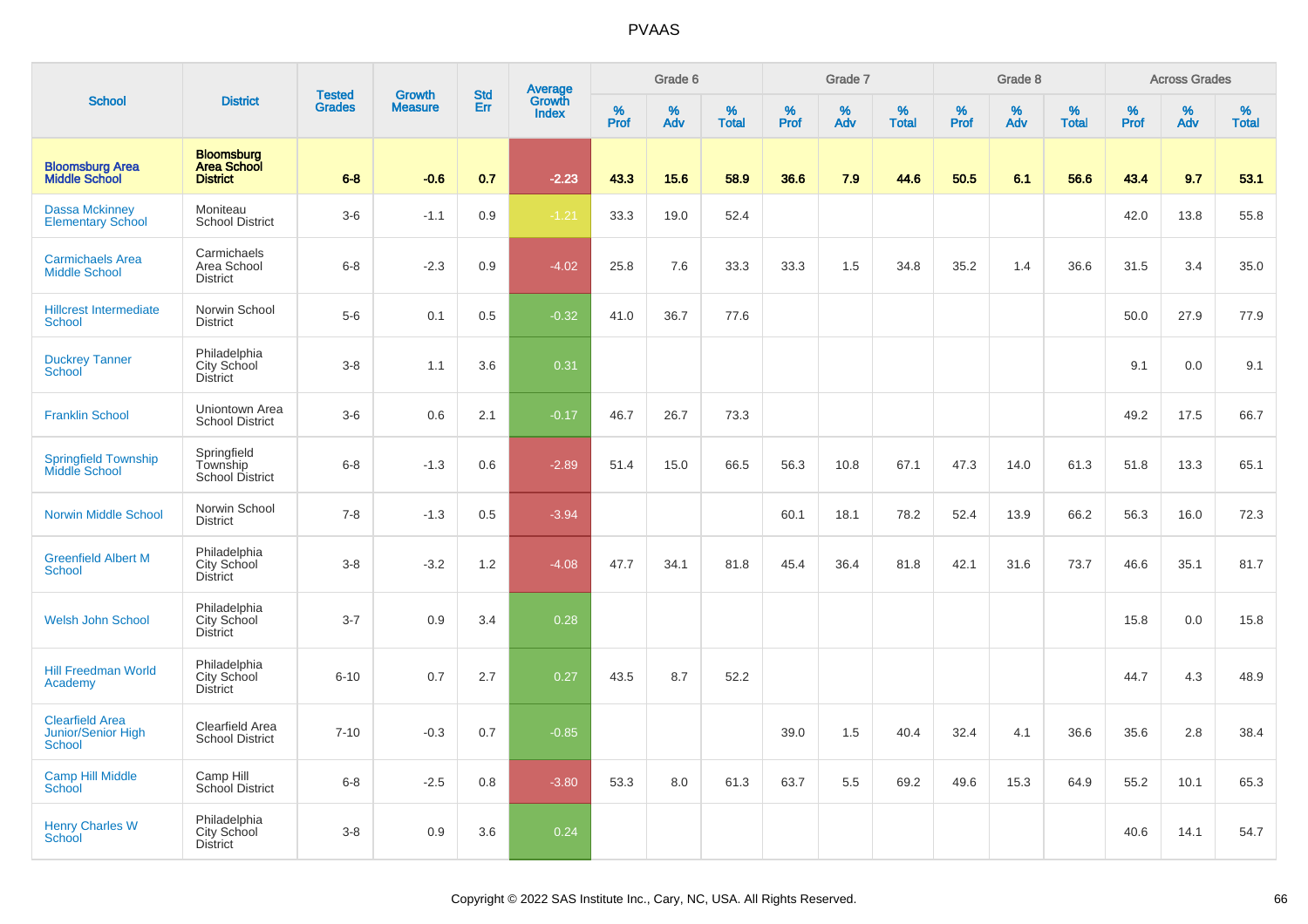|                                                           |                                                            |                                |                                 | <b>Std</b> |                                          |                  | Grade 6  |                   |           | Grade 7  |                   |           | Grade 8  |                   |           | <b>Across Grades</b> |                   |
|-----------------------------------------------------------|------------------------------------------------------------|--------------------------------|---------------------------------|------------|------------------------------------------|------------------|----------|-------------------|-----------|----------|-------------------|-----------|----------|-------------------|-----------|----------------------|-------------------|
| <b>School</b>                                             | <b>District</b>                                            | <b>Tested</b><br><b>Grades</b> | <b>Growth</b><br><b>Measure</b> | Err        | <b>Average</b><br>Growth<br><b>Index</b> | %<br><b>Prof</b> | %<br>Adv | %<br><b>Total</b> | %<br>Prof | %<br>Adv | %<br><b>Total</b> | %<br>Prof | %<br>Adv | %<br><b>Total</b> | %<br>Prof | %<br>Adv             | %<br><b>Total</b> |
| <b>Bloomsburg Area</b><br><b>Middle School</b>            | <b>Bloomsburg</b><br><b>Area School</b><br><b>District</b> | $6 - 8$                        | $-0.6$                          | 0.7        | $-2.23$                                  | 43.3             | 15.6     | 58.9              | 36.6      | 7.9      | 44.6              | 50.5      | 6.1      | 56.6              | 43.4      | 9.7                  | 53.1              |
| <b>Southwest Middle</b><br>School                         | <b>Reading School</b><br><b>District</b>                   | $5-8$                          | $-0.5$                          | 1.0        | $-0.46$                                  | 14.6             | 0.0      | 14.6              | 25.0      | 0.0      | 25.0              | 15.6      | 0.0      | 15.6              | 17.6      | 0.0                  | 17.6              |
| <b>Westmont Hilltop</b><br>Junior/Senior High<br>School   | Westmont<br><b>Hilltop School</b><br><b>District</b>       | $7 - 11$                       | $-1.9$                          | 0.9        | $-2.95$                                  |                  |          |                   | 47.6      | 1.2      | 48.8              | 57.0      | 4.3      | 61.3              | 52.5      | 2.8                  | 55.4              |
| <b>Independence Charter</b><br><b>School West</b>         | Independence<br>Charter School<br>West                     | $3 - 7$                        | $-3.2$                          | 1.8        | $-1.80$                                  | 15.4             | 7.7      | 23.1              | 15.8      | 0.0      | 15.8              |           |          |                   | 15.0      | 2.6                  | 17.7              |
| <b>Copper Beech School</b>                                | Abington<br><b>School District</b>                         | $3-6$                          | $-2.0$                          | 0.8        | $-2.40$                                  | 40.3             | 24.2     | 64.5              |           |          |                   |           |          |                   | 41.7      | 21.3                 | 63.0              |
| Lehman-Jackson<br><b>Elementary School</b>                | Lake-Lehman<br><b>School District</b>                      | $3-6$                          | $-0.5$                          | 1.3        | $-0.38$                                  | 49.0             | 19.6     | 68.6              |           |          |                   |           |          |                   | 53.6      | 11.6                 | 65.2              |
| <b>Berlin Brothersvalley</b><br><b>Middle School</b>      | <b>Berlin</b><br>Brothersvalley<br>School District         | $5-8$                          | $-1.0$                          | 0.8        | $-3.05$                                  | 42.4             | 15.2     | 57.6              | 55.8      | 3.8      | 59.6              | 54.2      | 6.2      | 60.4              | 52.5      | 7.3                  | 59.8              |
| <b>Pennfield Middle</b><br>School                         | North Penn<br><b>School District</b>                       | $6-9$                          | $-0.2$                          | 0.6        | $-0.74$                                  |                  |          |                   | 53.0      | 12.8     | 65.8              | 50.8      | 20.0     | 70.8              | 51.8      | 16.6                 | 68.4              |
| <b>6th Grade Center</b>                                   | Quakertown<br>Community<br><b>School District</b>          | $6-6$                          | 0.2                             | 0.7        | 0.21                                     | 40.2             | 19.6     | 59.8              |           |          |                   |           |          |                   | 40.2      | 19.6                 | 59.8              |
| Tulpehocken<br>Junior/Senior High<br>School               | Tulpehocken<br>Area School<br><b>District</b>              | $7 - 12$                       | $-0.8$                          | 0.9        | $-1.63$                                  |                  |          |                   | 39.8      | 4.8      | 44.7              | 42.7      | 6.4      | 49.1              | 41.3      | 5.6                  | 47.0              |
| <b>Hickory High School</b>                                | Hermitage<br>School District                               | $7 - 12$                       | 0.2                             | 1.0        | 0.20                                     |                  |          |                   |           |          |                   | 51.0      | 19.3     | 70.3              | 51.0      | 19.3                 | 70.3              |
| <b>Keystone Education</b><br><b>Center Charter School</b> | Keystone<br>Education<br>Center Charter<br>School          | $3 - 12$                       | 0.7                             | 3.3        | 0.20                                     |                  |          |                   |           |          |                   | 0.0       | 0.0      | 0.0               | 0.0       | 0.0                  | 0.0               |
| <b>Southmoreland Middle</b><br>School                     | Southmoreland<br><b>School District</b>                    | $6 - 8$                        | $-3.7$                          | 0.7        | $-6.39$                                  | 41.4             | 8.1      | 49.6              | 43.1      | 4.6      | 47.7              | 49.5      | 4.8      | 54.4              | 44.6      | 5.9                  | 50.5              |
| <b>Exeter Township</b><br>Junior High School              | Exeter<br>Township<br><b>School District</b>               | $7 - 8$                        | 0.0                             | 0.6        | $-0.14$                                  |                  |          |                   | 49.8      | 9.8      | 59.6              | 45.0      | 14.8     | 59.8              | 47.5      | 12.2                 | 59.7              |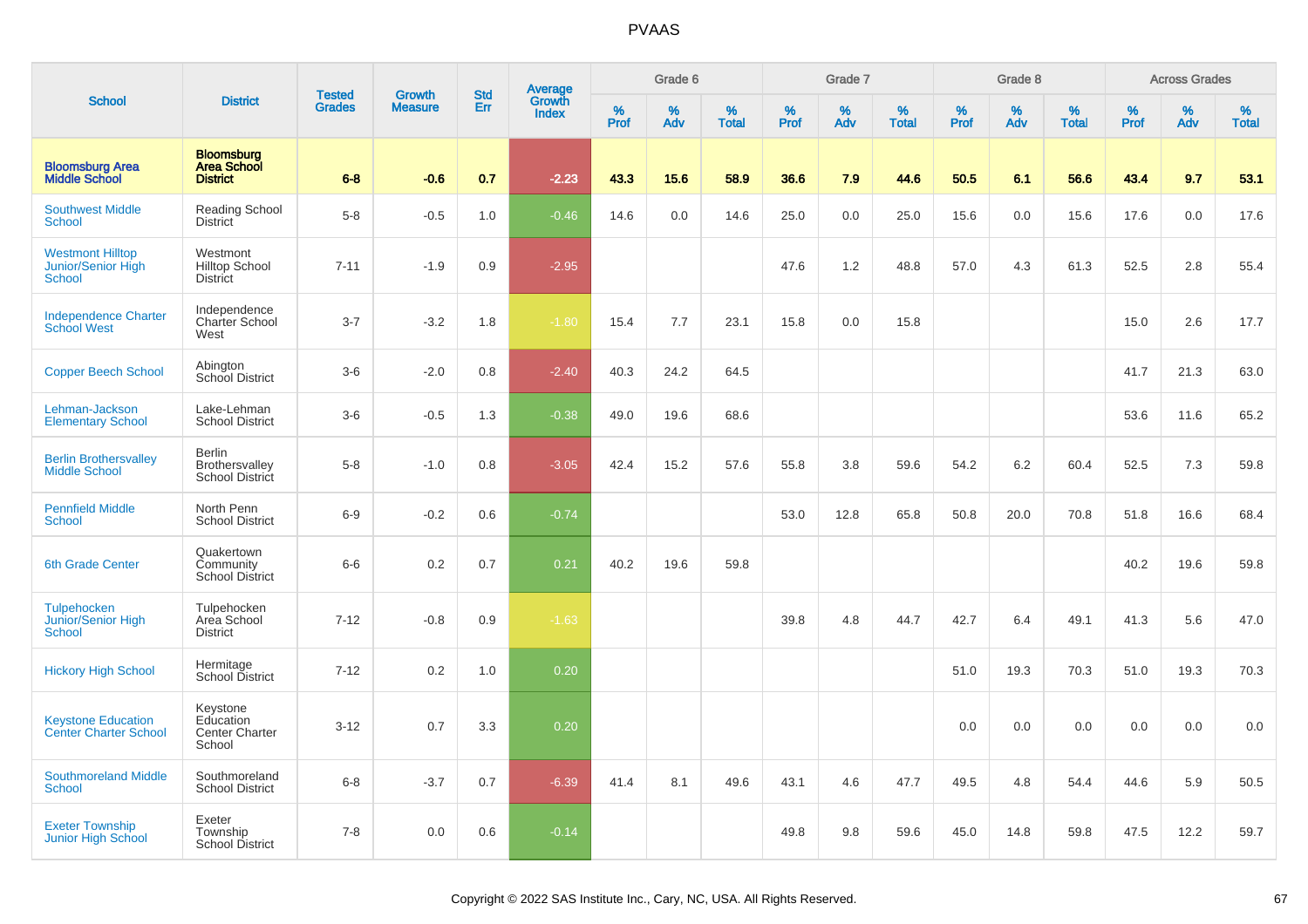|                                                             |                                                            | <b>Tested</b> | <b>Growth</b>  | <b>Std</b> |                                          |                  | Grade 6     |                   |           | Grade 7     |                   |           | Grade 8  |                   |              | <b>Across Grades</b> |                   |
|-------------------------------------------------------------|------------------------------------------------------------|---------------|----------------|------------|------------------------------------------|------------------|-------------|-------------------|-----------|-------------|-------------------|-----------|----------|-------------------|--------------|----------------------|-------------------|
| <b>School</b>                                               | <b>District</b>                                            | <b>Grades</b> | <b>Measure</b> | Err        | <b>Average</b><br>Growth<br><b>Index</b> | %<br><b>Prof</b> | $\%$<br>Adv | %<br><b>Total</b> | %<br>Prof | $\%$<br>Adv | %<br><b>Total</b> | %<br>Prof | %<br>Adv | %<br><b>Total</b> | $\%$<br>Prof | $\%$<br>Adv          | %<br><b>Total</b> |
| <b>Bloomsburg Area</b><br><b>Middle School</b>              | <b>Bloomsburg</b><br><b>Area School</b><br><b>District</b> | $6 - 8$       | $-0.6$         | 0.7        | $-2.23$                                  | 43.3             | 15.6        | 58.9              | 36.6      | 7.9         | 44.6              | 50.5      | 6.1      | 56.6              | 43.4         | 9.7                  | 53.1              |
| <b>Hershey Middle</b><br><b>School</b>                      | Derry Township<br>School District                          | $6-8$         | $-3.6$         | 1.7        | $-4.50$                                  | 38.2             | 44.1        | 82.4              | 66.7      | 20.8        | 87.5              | 46.7      | 53.3     | 100.0             | 49.3         | 38.4                 | 87.7              |
| <b>West Hazleton</b><br>Elementary/Middle<br><b>School</b>  | Hazleton Area<br><b>School District</b>                    | $3-8$         | $-0.4$         | 1.3        | $-1.37$                                  | 14.7             | 2.9         | 17.6              | 36.4      | 4.6         | 40.9              | 25.0      | 0.0      | 25.0              | 24.3         | 1.1                  | 25.4              |
| <b>Goodnoe Elementary</b><br><b>School</b>                  | Council Rock<br><b>School District</b>                     | $3-6$         | $-2.1$         | 0.8        | $-2.51$                                  | 48.3             | 40.0        | 88.3              |           |             |                   |           |          |                   | 53.0         | 27.5                 | 80.5              |
| <b>Chichester Middle</b><br><b>School</b>                   | Chichester<br><b>School District</b>                       | $5-8$         | $-4.2$         | 0.7        | $-5.88$                                  | 39.2             | 8.1         | 47.3              | 31.6      | 6.3         | 38.0              | 40.6      | 0.0      | 40.6              | 34.3         | 3.9                  | 38.2              |
| Greensburg-Salem<br><b>Middle School</b>                    | Greensburg<br>Salem School<br><b>District</b>              | $6 - 8$       | $-1.4$         | 0.5        | $-2.72$                                  | 40.1             | 13.8        | 53.9              | 44.0      | 5.5         | 49.4              | 48.3      | 7.2      | 55.6              | 44.2         | 8.7                  | 52.9              |
| <b>Scott Middle School</b>                                  | Coatesville<br>Area School<br><b>District</b>              | $6-6$         | 0.1            | 0.8        | 0.17                                     | 30.4             | 2.8         | 33.2              |           |             |                   |           |          |                   | 30.4         | 2.8                  | 33.2              |
| <b>Williamson Senior</b><br><b>High School</b>              | Northern Tioga<br><b>School District</b>                   | $7 - 10$      | $-0.1$         | 0.9        | $-0.29$                                  |                  |             |                   | 40.2      | 2.3         | 42.5              | 52.0      | 6.9      | 58.8              | 46.6         | 4.8                  | 51.3              |
| <b>Blaine James G</b><br><b>School</b>                      | Philadelphia<br>City School<br><b>District</b>             | $3-8$         | $-0.1$         | 2.3        | $-0.04$                                  | 25.0             | 0.0         | 25.0              |           |             |                   |           |          |                   | 10.4         | 0.0                  | 10.4              |
| <b>Hambright Elementary</b><br>School                       | Penn Manor<br><b>School District</b>                       | $3-6$         | 0.1            | 1.0        | $-1.14$                                  | 37.2             | 15.1        | 52.3              |           |             |                   |           |          |                   | 43.6         | 10.8                 | 54.4              |
| <b>Environmental Charter</b><br><b>School At Frick Park</b> | Environmental<br><b>Charter School</b><br>At Frick Park    | $3-9$         | $-2.5$         | 0.7        | $-3.49$                                  | 41.5             | 10.6        | 52.1              | 46.6      | 13.6        | 60.2              | 25.4      | 11.9     | 37.3              | 43.3         | 14.6                 | 57.9              |
| <b>Salisbury Elementary</b><br><b>School</b>                | Pequea Valley<br>School District                           | $3-6$         | $-1.1$         | 1.5        | $-0.78$                                  | 43.3             | 3.3         | 46.7              |           |             |                   |           |          |                   | 36.9         | 9.4                  | 46.3              |
| Urban Pathways 6-12<br><b>Charter School</b>                | Urban<br>Pathways 6-12<br>Charter School                   | $6 - 11$      | $-0.2$         | 2.1        | $-0.24$                                  |                  |             |                   | 22.2      | 0.0         | 22.2              | 0.0       | 0.0      | 0.0               | 15.9         | 0.0                  | 15.9              |
| <b>Commodore Perry</b><br>School                            | Commodore<br>Perry School<br><b>District</b>               | $3-6$         | $-0.8$         | 1.6        | $-0.51$                                  | 41.9             | 6.4         | 48.4              |           |             |                   |           |          |                   | 51.3         | 11.8                 | 63.0              |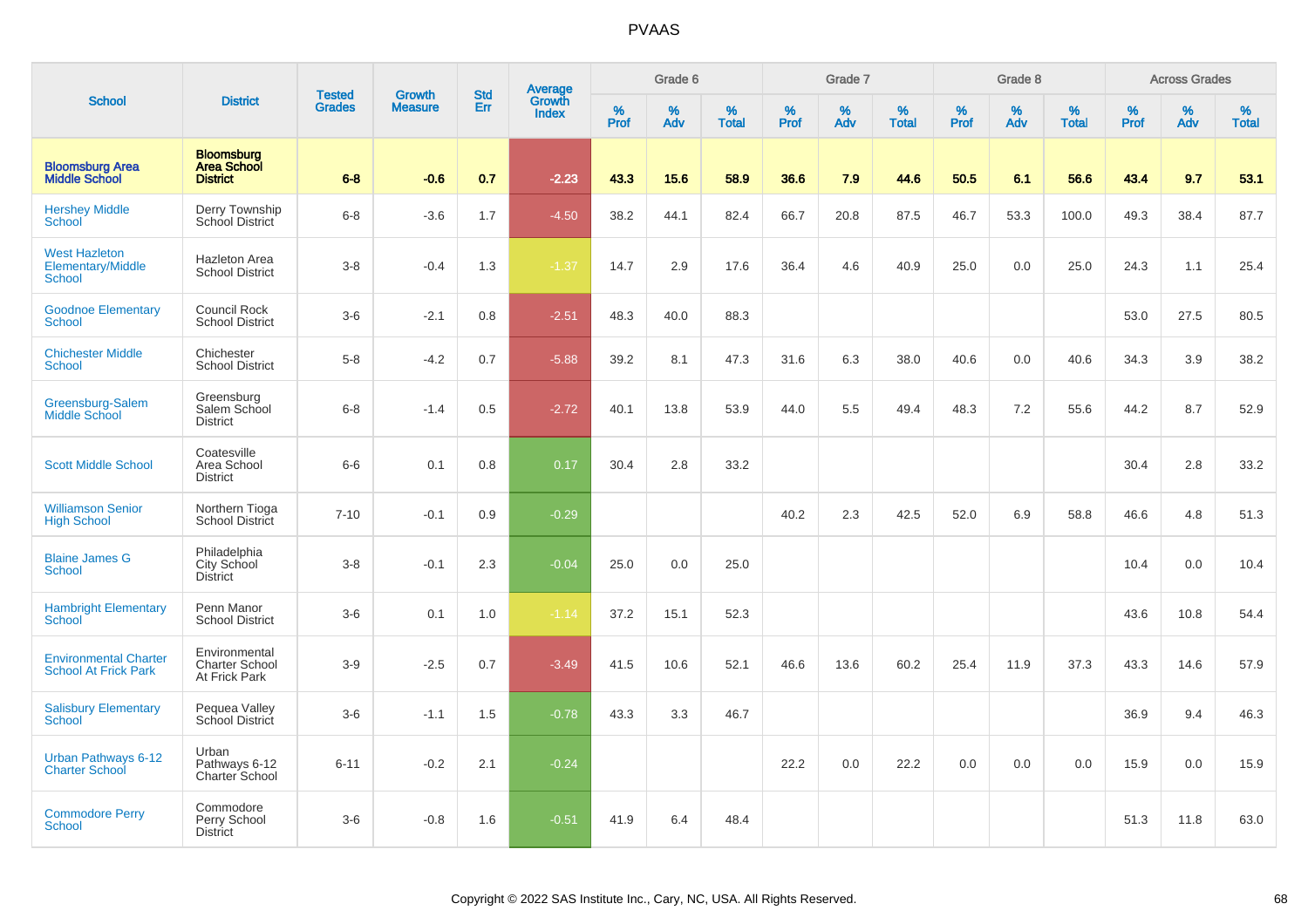|                                                           |                                                               |                                | <b>Growth</b>  | <b>Std</b> | <b>Average</b>         |                  | Grade 6  |                   |           | Grade 7  |                   |           | Grade 8  |                   |           | <b>Across Grades</b> |                   |
|-----------------------------------------------------------|---------------------------------------------------------------|--------------------------------|----------------|------------|------------------------|------------------|----------|-------------------|-----------|----------|-------------------|-----------|----------|-------------------|-----------|----------------------|-------------------|
| <b>School</b>                                             | <b>District</b>                                               | <b>Tested</b><br><b>Grades</b> | <b>Measure</b> | Err        | Growth<br><b>Index</b> | %<br><b>Prof</b> | %<br>Adv | %<br><b>Total</b> | %<br>Prof | %<br>Adv | %<br><b>Total</b> | %<br>Prof | %<br>Adv | %<br><b>Total</b> | %<br>Prof | %<br>Adv             | %<br><b>Total</b> |
| <b>Bloomsburg Area</b><br><b>Middle School</b>            | <b>Bloomsburg</b><br><b>Area School</b><br><b>District</b>    | $6 - 8$                        | $-0.6$         | 0.7        | $-2.23$                | 43.3             | 15.6     | 58.9              | 36.6      | 7.9      | 44.6              | 50.5      | 6.1      | 56.6              | 43.4      | 9.7                  | 53.1              |
| <b>Fairfield Area Middle</b><br>School                    | Fairfield Area<br><b>School District</b>                      | $5-8$                          | $-1.0$         | 0.8        | $-1.24$                | 44.3             | 6.6      | 50.8              | 45.4      | $1.8\,$  | 47.3              | 37.0      | 5.6      | 42.6              | 44.8      | 4.4                  | 49.1              |
| <b>Purchase Line</b><br><b>Elementary School</b>          | Purchase Line<br><b>School District</b>                       | $3-6$                          | 0.1            | 1.2        | $-0.38$                | 40.9             | 6.1      | 47.0              |           |          |                   |           |          |                   | 42.2      | 8.1                  | 50.2              |
| Lake-Noxen<br><b>Elementary School</b>                    | Lake-Lehman<br><b>School District</b>                         | $3-6$                          | $-1.4$         | 1.5        | $-0.90$                | 37.5             | 0.0      | 37.5              |           |          |                   |           |          |                   | 42.2      | 10.4                 | 52.6              |
| <b>Nazareth Area Middle</b><br><b>School</b>              | Nazareth Area<br><b>School District</b>                       | $7 - 8$                        | $-1.7$         | 0.5        | $-4.30$                |                  |          |                   | 56.3      | 8.8      | 65.0              | 51.9      | 8.5      | 60.5              | 54.1      | 8.6                  | 62.8              |
| <b>Barclay Elementary</b><br><b>School</b>                | <b>Central Bucks</b><br><b>School District</b>                | $3-6$                          | 0.1            | 1.0        | $-0.79$                | 50.8             | 17.9     | 68.7              |           |          |                   |           |          |                   | 47.4      | 11.8                 | 59.1              |
| 21st Century Cyber<br><b>Charter School</b>               | 21st Century<br><b>Cyber Charter</b><br>School                | $6 - 12$                       | $-2.2$         | 0.7        | $-4.36$                | 48.2             | 16.7     | 64.9              | 54.9      | 10.5     | 65.4              | 58.0      | 6.7      | 64.7              | 54.2      | 10.8                 | 65.0              |
| <b>Crossroads Middle</b><br><b>School</b>                 | <b>West Shore</b><br><b>School District</b>                   | $6 - 8$                        | $-1.6$         | 0.5        | $-4.03$                | 43.4             | 14.1     | 57.6              | 46.4      | 11.8     | 58.3              | 45.7      | 11.7     | 57.4              | 45.2      | 12.5                 | 57.8              |
| <b>Valley Junior/Senior</b><br><b>High School</b>         | <b>New</b><br>Kensington-<br>Arnold School<br><b>District</b> | $7 - 11$                       | $-0.7$         | 1.0        | $-1.07$                |                  |          |                   | 27.0      | 0.0      | 27.0              | 25.9      | 3.5      | 29.4              | 26.4      | 1.7                  | 28.2              |
| <b>Dunmore Elementary</b><br><b>Center</b>                | Dunmore<br><b>School District</b>                             | $3-6$                          | $-0.6$         | 1.0        | $-0.59$                | 48.9             | 14.1     | 63.0              |           |          |                   |           |          |                   | 46.7      | 12.3                 | 59.1              |
| Pittsburgh Morrow K-8                                     | Pittsburgh<br>School District                                 | $3-8$                          | $-0.9$         | 1.0        | $-0.88$                | 22.2             | 0.0      | 22.2              | 27.8      | 0.0      | 27.8              | 29.2      | 0.0      | 29.2              | 24.2      | 1.5                  | 25.6              |
| <b>Columbia Middle</b><br><b>School</b>                   | Columbia<br>Borough School<br>District                        | $5-8$                          | $-0.9$         | 0.8        | $-3.77$                | 31.0             | 8.4      | 39.4              | 20.0      | 4.3      | 24.3              | 21.9      | 1.4      | 23.3              | 26.9      | 4.9                  | 31.8              |
| <b>Rocky Grove</b><br>Junior/Senior High<br><b>School</b> | <b>Valley Grove</b><br>School District                        | $7 - 10$                       | $-0.0$         | 1.2        | $-0.06$                |                  |          |                   | 43.4      | 9.4      | 52.8              | 56.9      | 7.8      | 64.7              | 50.0      | 8.6                  | 58.6              |
| <b>Avonworth Middle</b><br><b>School</b>                  | Avonworth<br><b>School District</b>                           | $6 - 8$                        | $-0.7$         | 0.8        | $-1.40$                |                  |          |                   | 62.3      | 7.7      | 70.0              | 60.7      | 16.2     | 76.9              | 61.5      | 11.7                 | 73.3              |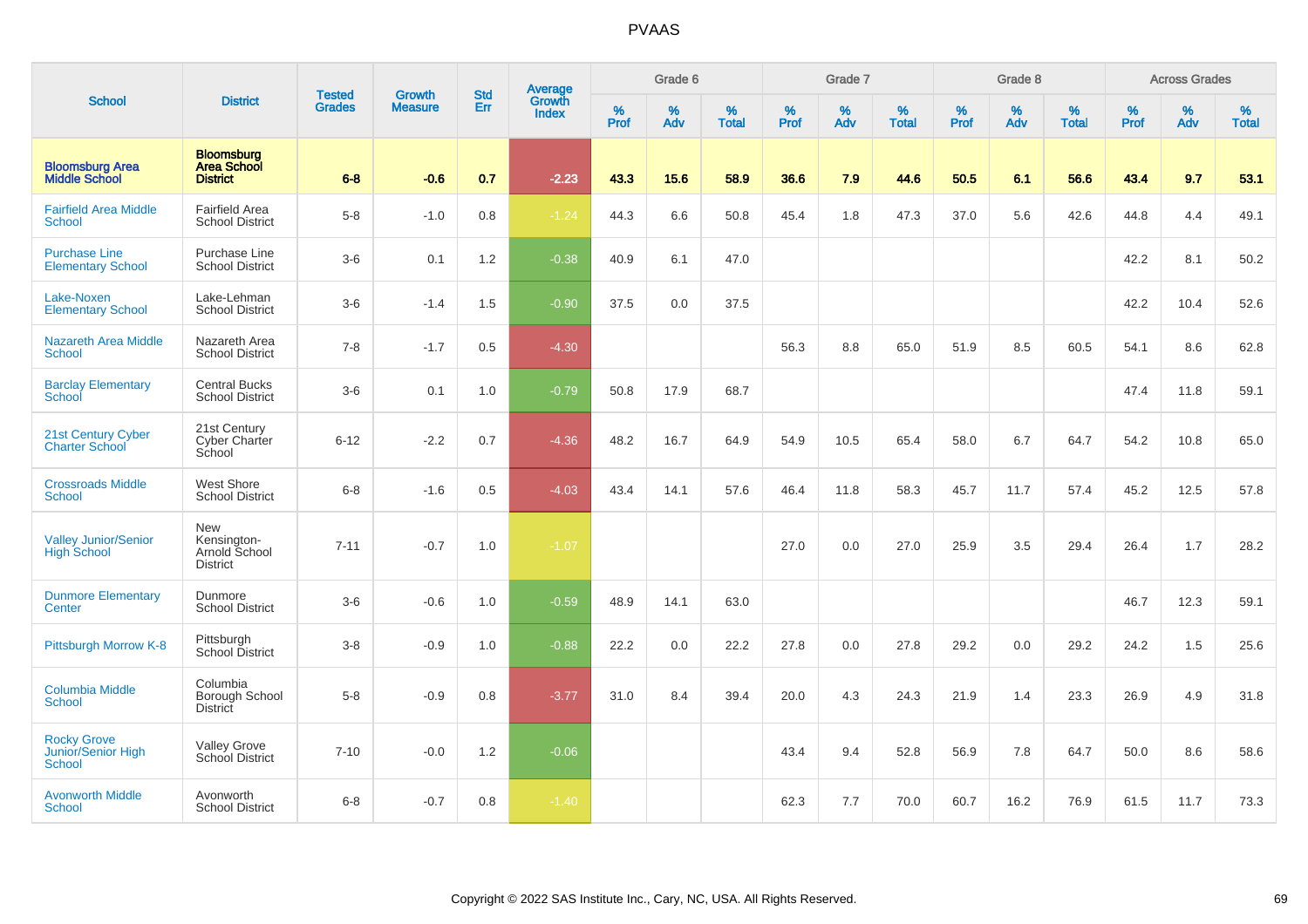|                                                                                          |                                                                           | <b>Tested</b> | <b>Growth</b>  | <b>Std</b> |                                          |           | Grade 6     |                   |           | Grade 7  |                   |              | Grade 8  |                   |              | <b>Across Grades</b> |                   |
|------------------------------------------------------------------------------------------|---------------------------------------------------------------------------|---------------|----------------|------------|------------------------------------------|-----------|-------------|-------------------|-----------|----------|-------------------|--------------|----------|-------------------|--------------|----------------------|-------------------|
| <b>School</b>                                                                            | <b>District</b>                                                           | <b>Grades</b> | <b>Measure</b> | Err        | <b>Average</b><br>Growth<br><b>Index</b> | %<br>Prof | $\%$<br>Adv | %<br><b>Total</b> | %<br>Prof | %<br>Adv | %<br><b>Total</b> | $\%$<br>Prof | %<br>Adv | %<br><b>Total</b> | $\%$<br>Prof | $\%$<br>Adv          | %<br><b>Total</b> |
| <b>Bloomsburg Area</b><br><b>Middle School</b>                                           | <b>Bloomsburg</b><br><b>Area School</b><br><b>District</b>                | $6 - 8$       | $-0.6$         | 0.7        | $-2.23$                                  | 43.3      | 15.6        | 58.9              | 36.6      | 7.9      | 44.6              | 50.5         | 6.1      | 56.6              | 43.4         | 9.7                  | 53.1              |
| <b>South Park Middle</b><br><b>School</b>                                                | South Park<br><b>School District</b>                                      | $5 - 8$       | $-0.8$         | 0.6        | $-2.32$                                  | 40.0      | 13.3        | 53.3              | 47.9      | 12.6     | 60.5              | 55.8         | 7.7      | 63.5              | 50.6         | 9.5                  | 60.1              |
| <b>Ridley Middle School</b>                                                              | <b>Ridley School</b><br><b>District</b>                                   | $6 - 8$       | $-0.9$         | 0.4        | $-3.14$                                  | 38.5      | 12.4        | 50.9              | 39.6      | 5.9      | 45.6              | 41.1         | 7.5      | 48.6              | 39.7         | 8.7                  | 48.4              |
| <b>Indian Crest Middle</b><br><b>School</b>                                              | Souderton Area<br><b>School District</b>                                  | $6 - 8$       | $-2.6$         | 0.5        | $-5.70$                                  | 44.2      | 15.2        | 59.4              | 52.9      | 7.9      | 60.8              | 49.5         | 7.8      | 57.4              | 48.8         | 10.3                 | 59.2              |
| <b>Rice Elementary</b><br><b>School</b>                                                  | Crestwood<br><b>School District</b>                                       | $3-6$         | $-1.6$         | 0.9        | $-1.86$                                  | 47.2      | 29.7        | 76.9              |           |          |                   |              |          |                   | 48.2         | 16.7                 | 64.9              |
| <b>Commodore Perry</b><br>Junior/Senior High<br><b>School</b>                            | Commodore<br>Perry School<br><b>District</b>                              | $7 - 11$      | $-0.7$         | 1.6        | $-0.62$                                  |           |             |                   | 48.6      | 8.1      | 56.8              | 38.5         | 26.9     | 65.4              | 44.4         | 15.9                 | 60.3              |
| <b>Blacklick Valley</b><br>Junior/Senior High<br>School                                  | <b>Blacklick Valley</b><br>School District                                | $7 - 11$      | $-0.8$         | 1.3        | $-0.94$                                  |           |             |                   | 36.2      | 0.0      | 36.2              | 34.2         | 0.0      | 34.2              | 35.2         | 0.0                  | 35.2              |
| <b>Global Leadership</b><br><b>Academy Charter</b><br>School Southwest at<br><b>Huey</b> | Global<br>Leadership<br>Academy<br>Charter School<br>Southwest at<br>Huey | $3 - 8$       | $-0.4$         | 1.8        | $-1.72$                                  | 0.0       | 0.0         | 0.0               |           |          |                   | 21.4         | 0.0      | 21.4              | 11.1         | 0.0                  | 11.1              |
| A J Mcmullen School                                                                      | Uniontown Area<br><b>School District</b>                                  | $6 - 8$       | $-1.0$         | 1.4        | $-0.88$                                  | 34.4      | 18.8        | 53.1              | 50.0      | 5.9      | 55.9              | 37.5         | 0.0      | 37.5              | 41.1         | 8.9                  | 50.0              |
| Steelton-Highspire<br><b>Elementary School</b>                                           | Steelton-<br>Highspire<br>School District                                 | $3-6$         | $-0.0$         | 1.1        | $-0.83$                                  | 11.5      | 0.0         | 11.5              |           |          |                   |              |          |                   | 12.1         | 0.0                  | 12.1              |
| Roy A. Hunt<br><b>Elementary School</b>                                                  | New<br>Kensington-<br>Arnold School<br><b>District</b>                    | $3-6$         | $-1.2$         | 0.9        | $-1.42$                                  | 21.2      | 10.6        | 31.7              |           |          |                   |              |          |                   | 27.4         | 5.2                  | 32.6              |
| <b>Washington Martha</b><br>School                                                       | Philadelphia<br>City School<br><b>District</b>                            | $3 - 8$       | $-0.1$         | 3.4        | $-0.02$                                  |           |             |                   |           |          |                   | 25.0         | 6.2      | 31.2              | 18.6         | 4.6                  | 23.3              |
| <b>Mitchell Elementary</b><br><b>School</b>                                              | Philadelphia<br>City School<br><b>District</b>                            | $3 - 8$       | $-0.1$         | 3.7        | $-0.03$                                  |           |             |                   |           |          |                   | 9.1          | 0.0      | 9.1               | 9.1          | 0.0                  | 9.1               |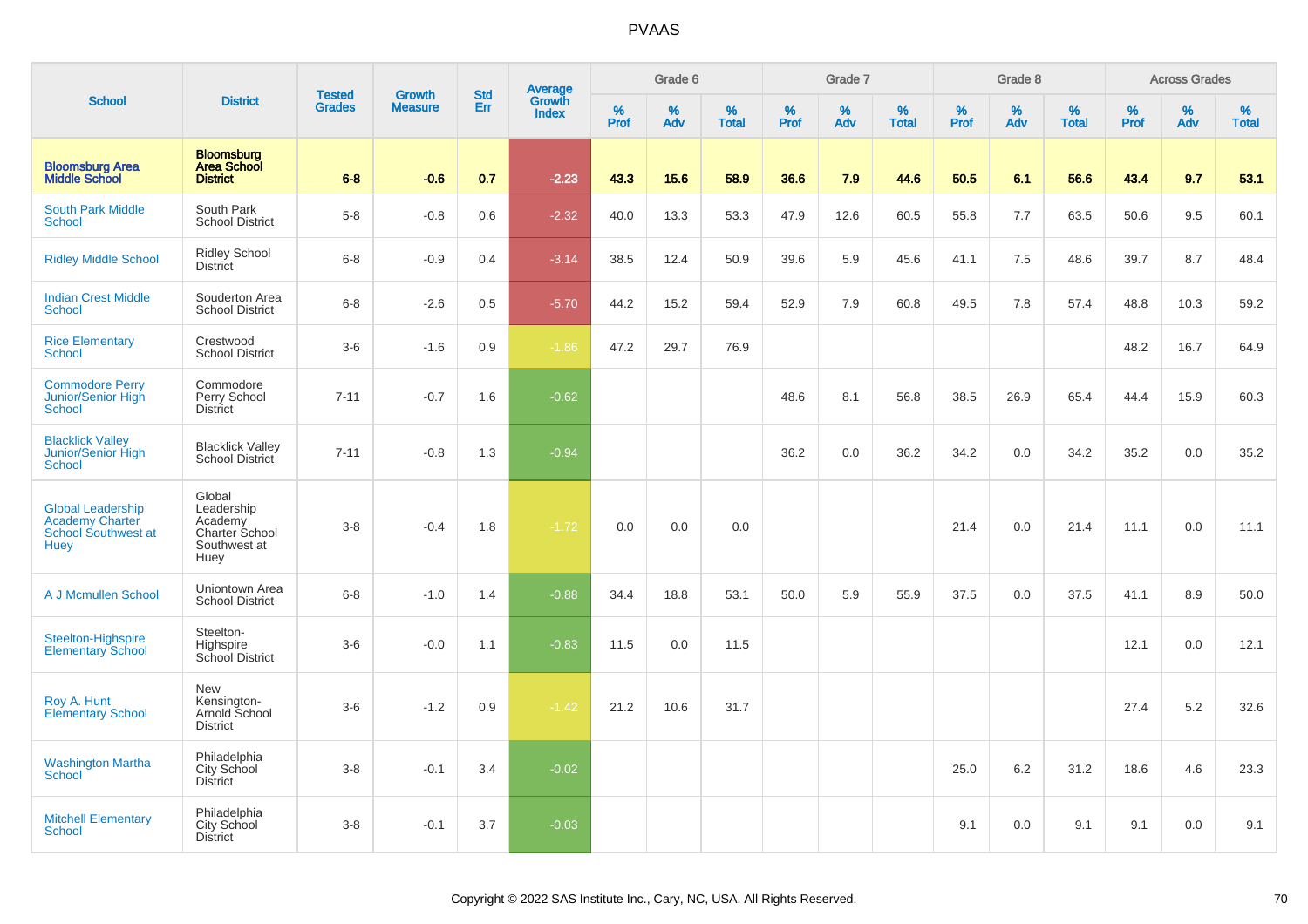|                                                        |                                                            | <b>Tested</b> | <b>Growth</b>  | <b>Std</b> |                                          |                  | Grade 6  |                   |           | Grade 7          |                   |              | Grade 8  |                   |              | <b>Across Grades</b> |                   |
|--------------------------------------------------------|------------------------------------------------------------|---------------|----------------|------------|------------------------------------------|------------------|----------|-------------------|-----------|------------------|-------------------|--------------|----------|-------------------|--------------|----------------------|-------------------|
| <b>School</b>                                          | <b>District</b>                                            | <b>Grades</b> | <b>Measure</b> | Err        | <b>Average</b><br>Growth<br><b>Index</b> | %<br><b>Prof</b> | %<br>Adv | %<br><b>Total</b> | %<br>Prof | %<br>Adv         | %<br><b>Total</b> | $\%$<br>Prof | %<br>Adv | %<br><b>Total</b> | $\%$<br>Prof | $\%$<br>Adv          | %<br><b>Total</b> |
| <b>Bloomsburg Area</b><br><b>Middle School</b>         | <b>Bloomsburg</b><br><b>Area School</b><br><b>District</b> | $6 - 8$       | $-0.6$         | 0.7        | $-2.23$                                  | 43.3             | 15.6     | 58.9              | 36.6      | 7.9              | 44.6              | 50.5         | 6.1      | 56.6              | 43.4         | 9.7                  | 53.1              |
| <b>Appleman Elementary</b><br>School                   | <b>Benton Area</b><br><b>School District</b>               | $3-6$         | $-1.4$         | 1.2        | $-1.16$                                  | 43.5             | 8.7      | 52.2              |           |                  |                   |              |          |                   | 43.4         | 10.4                 | 53.8              |
| Philipsburg-Osceola<br>Area Middle School              | Philipsburg-<br>Osceola Area<br><b>School District</b>     | $6 - 8$       | $-3.5$         | 0.7        | $-5.78$                                  | 41.3             | 11.9     | 53.2              | 35.2      | 2.4              | 37.6              | 33.3         | 6.2      | 39.6              | 36.7         | 6.7                  | 43.3              |
| <b>Belmont Hills</b><br><b>Elementary School</b>       | Bensalem<br>Township<br><b>School District</b>             | $3-6$         | $-2.7$         | 1.2        | $-2.30$                                  | 38.7             | 3.2      | 41.9              |           |                  |                   |              |          |                   | 33.3         | 7.4                  | 40.7              |
| <b>Mercer Area Middle</b><br><b>School</b>             | Mercer Area<br><b>School District</b>                      | $7 - 10$      | $-2.0$         | 1.0        | $-2.60$                                  |                  |          |                   | 46.8      | 14.3             | 61.0              | 61.3         | 8.0      | 69.3              | 54.0         | 11.2                 | 65.1              |
| <b>Newtown Elementary</b><br>School                    | Council Rock<br><b>School District</b>                     | $3-6$         | $-2.8$         | 0.9        | $-3.06$                                  | 56.8             | 29.6     | 86.4              |           |                  |                   |              |          |                   | 55.3         | 20.9                 | 76.2              |
| <b>Northern Middle</b><br>School                       | Northern York<br><b>County School</b><br><b>District</b>   | $6-8$         | $-1.3$         | 0.5        | $-4.18$                                  | 39.4             | 14.4     | 53.8              | 45.2      | 8.2              | 53.4              | 39.9         | 7.2      | 47.1              | 41.4         | 9.9                  | 51.3              |
| <b>Williams Valley</b><br>Junior/Senior High<br>School | <b>Williams Valley</b><br>School District                  | $7 - 11$      | $-0.4$         | 1.1        | $-0.41$                                  |                  |          |                   | 35.5      | 2.6              | 38.2              | 41.3         | 9.5      | 50.8              | 38.1         | 5.8                  | 43.9              |
| <b>Pleasant View</b><br><b>Elementary School</b>       | Red Lion Area<br><b>School District</b>                    | $3-6$         | $-0.6$         | 1.1        | $-0.55$                                  | 31.0             | 18.3     | 49.3              |           |                  |                   |              |          |                   | 43.7         | 9.9                  | 53.6              |
| Pittsburgh Carmalt K-8                                 | Pittsburgh<br>School District                              | $3 - 8$       | $-2.3$         | 0.9        | $-2.50$                                  | 28.6             | 10.2     | 38.8              | 39.1      | $2.2\phantom{0}$ | 41.3              | 24.2         | 0.0      | 24.2              | 33.7         | 7.8                  | 41.5              |
| <b>Widener Partnership</b><br><b>Charter School</b>    | Widener<br>Partnership<br>Charter School                   | $3 - 7$       | $-1.6$         | 1.1        | $-1.43$                                  | 15.8             | 2.6      | 18.4              | 14.0      | 0.0              | 14.0              |              |          |                   | 9.6          | 1.4                  | 11.0              |
| <b>Fitzpatrick Aloysius L</b><br><b>School</b>         | Philadelphia<br>City School<br><b>District</b>             | $3 - 8$       | $-0.3$         | 2.4        | $-1.26$                                  |                  |          |                   |           |                  |                   | 36.4         | 0.0      | 36.4              | 29.0         | 0.0                  | 29.0              |
| <b>West York Area Middle</b><br><b>School</b>          | West York Area<br><b>School District</b>                   | $6 - 8$       | $-1.4$         | 0.5        | $-2.72$                                  | 39.1             | 9.4      | 48.5              | 35.8      | 5.3              | 41.1              | 41.7         | 5.4      | 47.1              | 38.8         | 6.7                  | 45.5              |
| Comegys Benjamin B<br>School                           | Philadelphia<br>City School<br><b>District</b>             | $3 - 8$       | $-0.4$         | 3.4        | $-0.11$                                  |                  |          |                   |           |                  |                   |              |          |                   | 13.0         | 0.0                  | 13.0              |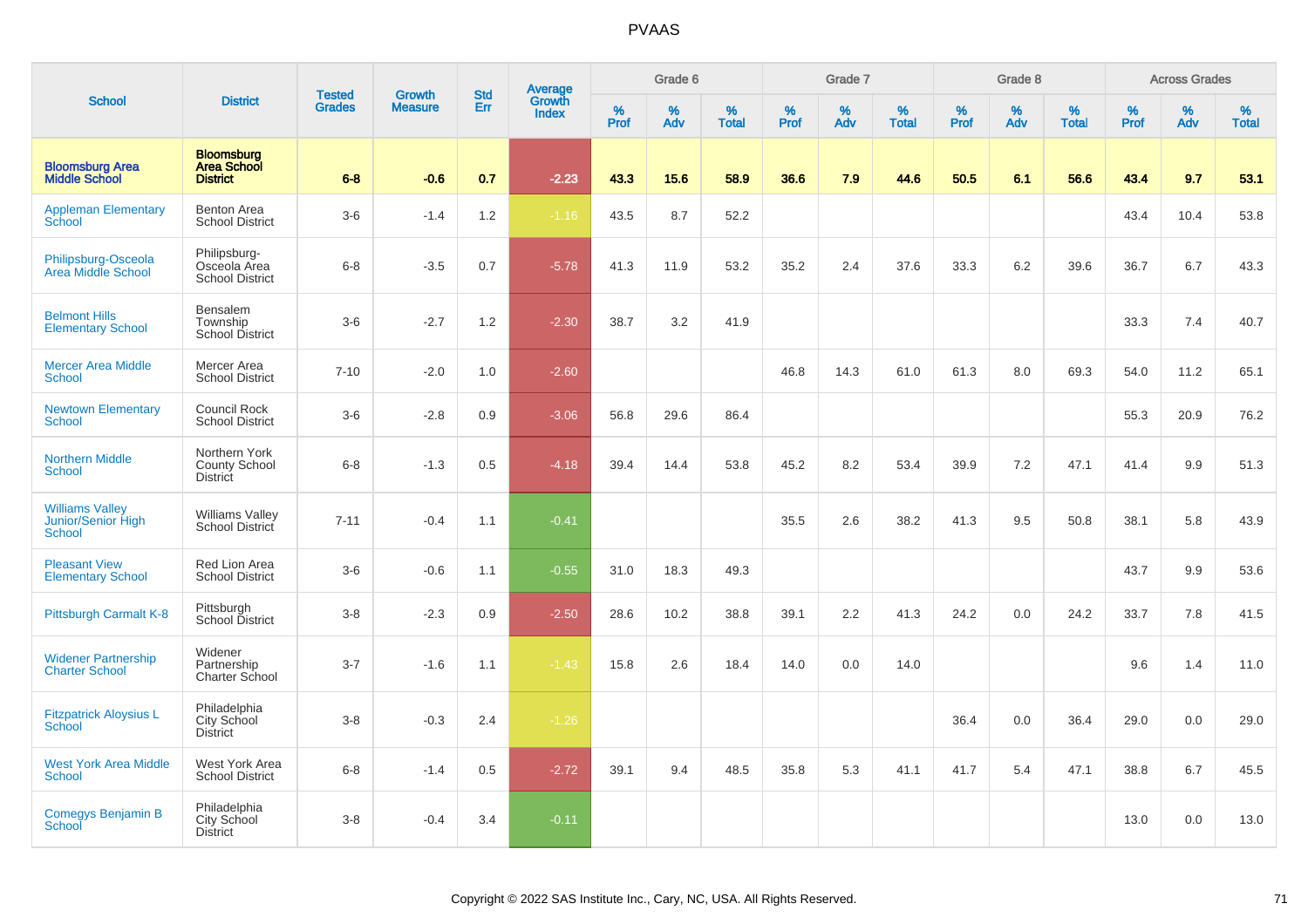|                                                                             |                                                            |                                |                                 |                   |                                          |                  | Grade 6     |                   |                     | Grade 7     |                   |           | Grade 8  |                   |                     | <b>Across Grades</b> |                   |
|-----------------------------------------------------------------------------|------------------------------------------------------------|--------------------------------|---------------------------------|-------------------|------------------------------------------|------------------|-------------|-------------------|---------------------|-------------|-------------------|-----------|----------|-------------------|---------------------|----------------------|-------------------|
| <b>School</b>                                                               | <b>District</b>                                            | <b>Tested</b><br><b>Grades</b> | <b>Growth</b><br><b>Measure</b> | <b>Std</b><br>Err | <b>Average</b><br>Growth<br><b>Index</b> | %<br><b>Prof</b> | $\%$<br>Adv | %<br><b>Total</b> | $\%$<br><b>Prof</b> | $\%$<br>Adv | %<br><b>Total</b> | %<br>Prof | %<br>Adv | %<br><b>Total</b> | $\%$<br><b>Prof</b> | $\%$<br>Adv          | %<br><b>Total</b> |
| <b>Bloomsburg Area</b><br><b>Middle School</b>                              | <b>Bloomsburg</b><br><b>Area School</b><br><b>District</b> | $6 - 8$                        | $-0.6$                          | 0.7               | $-2.23$                                  | 43.3             | 15.6        | 58.9              | 36.6                | 7.9         | 44.6              | 50.5      | 6.1      | 56.6              | 43.4                | 9.7                  | 53.1              |
| <b>East Forest</b><br><b>Junior/Senior High</b><br>School                   | Forest Area<br><b>School District</b>                      | $7 - 11$                       | $-0.5$                          | 3.7               | $-0.12$                                  |                  |             |                   |                     |             |                   | 54.6      | 0.0      | 54.6              | 50.0                | 5.6                  | 55.6              |
| <b>Lakeland Elementary</b><br>School - Scott Campus                         | Lakeland<br><b>School District</b>                         | $3-6$                          | $-0.1$                          | 1.2               | $-0.90$                                  | 37.5             | 19.6        | 57.1              |                     |             |                   |           |          |                   | 42.2                | 13.7                 | 55.9              |
| <b>Ambridge Area Middle</b><br><b>School</b>                                | Ambridge Area<br>School District                           | $6-8$                          | $-1.2$                          | 0.7               | $-2.22$                                  | 37.2             | 12.8        | 50.0              | 35.2                | 8.8         | 44.0              | 37.8      | 6.7      | 44.5              | 36.7                | 9.2                  | 46.0              |
| <b>Deep Roots Charter</b><br>School                                         | Deep Roots<br>Charter School                               | $3-6$                          | $-2.5$                          | 1.4               | $-1.72$                                  | 19.0             | 2.4         | 21.4              |                     |             |                   |           |          |                   | 19.2                | 0.7                  | 19.9              |
| <b>Downingtown Middle</b><br>School                                         | Downingtown<br>Area School<br><b>District</b>              | $7 - 8$                        | $-1.1$                          | 1.0               | $-1.74$                                  |                  |             |                   | 60.7                | 18.0        | 78.7              | 47.2      | 26.4     | 73.6              | 56.6                | 20.6                 | 77.1              |
| <b>Clarion-Limestone</b><br><b>Area Junior/Senior</b><br><b>High School</b> | Clarion-<br>Limestone Area<br><b>School District</b>       | $7 - 12$                       | $-0.7$                          | 1.3               | $-0.58$                                  |                  |             |                   | 41.7                | 16.7        | 58.3              | 44.7      | 12.8     | 57.4              | 43.2                | 14.7                 | 57.9              |
| <b>Springhouse Middle</b><br>School                                         | Parkland<br><b>School District</b>                         | $6 - 8$                        | $-2.2$                          | 0.4               | $-5.23$                                  | 44.6             | 33.3        | 78.0              | 51.9                | 18.7        | 70.6              | 48.5      | 17.8     | 66.3              | 48.4                | 23.5                 | 71.9              |
| <b>Richboro Elementary</b><br><b>School</b>                                 | <b>Council Rock</b><br><b>School District</b>              | $3-6$                          | $-0.9$                          | 1.2               | $-0.76$                                  | 54.6             | 18.2        | 72.7              |                     |             |                   |           |          |                   | 52.1                | 13.3                 | 65.4              |
| J T Lambert<br><b>Intermediate School</b>                                   | East<br>Stroudsburg<br>Area School<br><b>District</b>      | $6 - 8$                        | $-2.8$                          | 0.8               | $-3.61$                                  | 42.2             | 9.5         | 51.7              | 41.4                | 2.9         | 44.2              | 23.4      | 9.1      | 32.5              | 37.0                | 7.1                  | 44.1              |
| <b>Tilden William T</b><br><b>Middle School</b>                             | Philadelphia<br>City School<br><b>District</b>             | $6 - 8$                        | $-0.5$                          | 3.3               | $-0.15$                                  |                  |             |                   |                     |             |                   | 11.8      | 0.0      | 11.8              | 17.1                | 2.9                  | 20.0              |
| <b>Kissel Hill Elementary</b><br><b>School</b>                              | <b>Warwick School</b><br><b>District</b>                   | $3-6$                          | $-0.7$                          | 1.1               | $-0.66$                                  | 35.7             | 24.3        | 60.0              |                     |             |                   |           |          |                   | 42.9                | 14.6                 | 57.5              |
| <b>Austin Area</b><br><b>Elementary School</b>                              | Austin Area<br><b>School District</b>                      | $3-6$                          | $-0.4$                          | 2.4               | $-0.54$                                  | 61.5             | 0.0         | 61.5              |                     |             |                   |           |          |                   | 39.5                | 4.6                  | 44.2              |
| <b>California Area</b><br><b>Intermediate Middle</b><br><b>School</b>       | California Area<br><b>School District</b>                  | $5-6$                          | $-0.2$                          | 1.2               | $-1.22$                                  | 40.0             | 9.2         | 49.2              |                     |             |                   |           |          |                   | 45.4                | 6.7                  | 52.1              |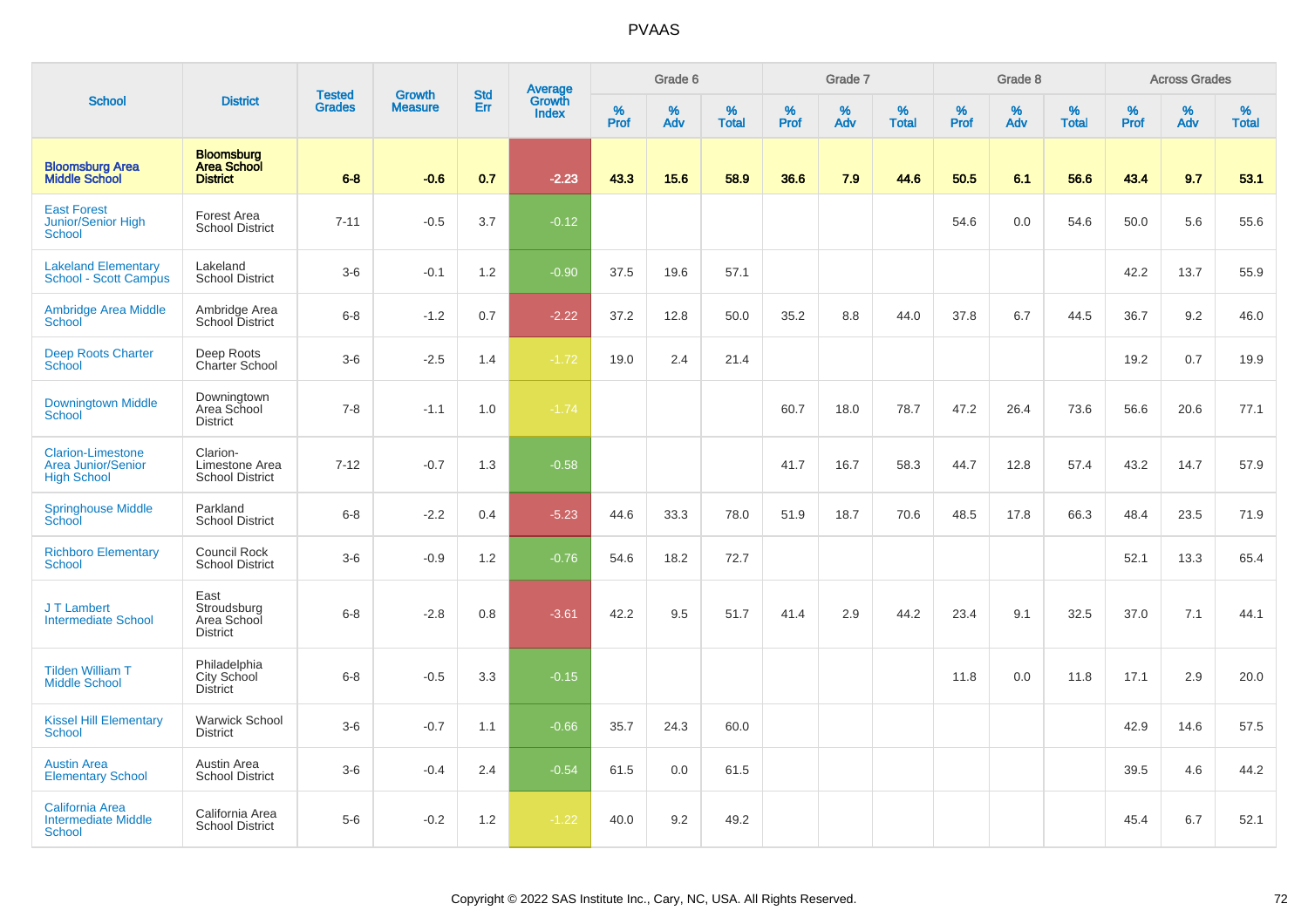|                                                                            |                                                                 |                                |                                 | <b>Std</b> |                                          |           | Grade 6  |                   |           | Grade 7  |                   |           | Grade 8  |                   |           | <b>Across Grades</b> |                   |
|----------------------------------------------------------------------------|-----------------------------------------------------------------|--------------------------------|---------------------------------|------------|------------------------------------------|-----------|----------|-------------------|-----------|----------|-------------------|-----------|----------|-------------------|-----------|----------------------|-------------------|
| <b>School</b>                                                              | <b>District</b>                                                 | <b>Tested</b><br><b>Grades</b> | <b>Growth</b><br><b>Measure</b> | Err        | <b>Average</b><br>Growth<br><b>Index</b> | %<br>Prof | %<br>Adv | %<br><b>Total</b> | %<br>Prof | %<br>Adv | %<br><b>Total</b> | %<br>Prof | %<br>Adv | %<br><b>Total</b> | %<br>Prof | %<br>Adv             | %<br><b>Total</b> |
| <b>Bloomsburg Area</b><br><b>Middle School</b>                             | <b>Bloomsburg</b><br><b>Area School</b><br><b>District</b>      | $6 - 8$                        | $-0.6$                          | 0.7        | $-2.23$                                  | 43.3      | 15.6     | 58.9              | 36.6      | 7.9      | 44.6              | 50.5      | 6.1      | 56.6              | 43.4      | 9.7                  | 53.1              |
| <b>Munoz-Marin Luis</b>                                                    | Philadelphia<br>City School<br><b>District</b>                  | $3 - 8$                        | $-0.7$                          | 3.7        | $-0.18$                                  |           |          |                   |           |          |                   |           |          |                   | 10.0      | 0.0                  | 10.0              |
| <b>Propel Charter School-</b><br><b>Montour</b>                            | <b>Propel Charter</b><br>School-Montour                         | $3 - 10$                       | $-1.8$                          | 0.8        | $-2.37$                                  | 22.7      | 3.0      | 25.8              | 21.5      | 0.0      | 21.5              | 23.4      | 3.1      | 26.6              | 21.5      | 3.2                  | 24.7              |
| <b>Mastery Charter</b><br>School - Mann<br>Campus                          | <b>Mastery Charter</b><br>School-Mann<br>Campus                 | $3-6$                          | $-2.7$                          | 1.7        | $-1.60$                                  | 27.8      | 0.0      | 27.8              |           |          |                   |           |          |                   | 18.4      | 0.0                  | 18.4              |
| <b>Moniteau</b><br>Junior/Senior High<br>School                            | Moniteau<br><b>School District</b>                              | $7 - 11$                       | $-2.0$                          | 1.0        | $-2.59$                                  |           |          |                   | 32.1      | 6.0      | 38.1              | 44.6      | 1.4      | 46.0              | 38.0      | 3.8                  | 41.8              |
| Pittsburgh Milliones 6-<br>12 <sup>2</sup>                                 | Pittsburgh<br>School District                                   | $6 - 11$                       | $-4.4$                          | 1.6        | $-3.59$                                  | 4.6       | 0.0      | 4.6               | 0.0       | 0.0      | 0.0               | 14.3      | 0.0      | 14.3              | 6.4       | 0.0                  | 6.4               |
| <b>Sandburg Middle</b><br><b>School</b>                                    | Neshaminy<br><b>School District</b>                             | $5-8$                          | $-3.3$                          | 0.6        | $-6.49$                                  | 47.7      | 13.1     | 60.8              | 39.2      | 7.2      | 46.4              | 45.3      | 10.2     | 55.5              | 43.2      | 8.3                  | 51.5              |
| <b>Hillcrest Elementary</b><br><b>School</b>                               | Council Rock<br><b>School District</b>                          | $3-6$                          | $-1.4$                          | 1.1        | $-1.25$                                  | 40.0      | 30.0     | 70.0              |           |          |                   |           |          |                   | 50.2      | 20.1                 | 70.3              |
| Pennsylvania<br><b>Leadership Charter</b><br><b>School</b>                 | Pennsylvania<br>Leadership<br>Charter School                    | $3 - 11$                       | $-1.6$                          | 0.5        | $-3.16$                                  | 51.3      | 16.2     | 67.5              | 43.2      | 14.2     | 57.4              | 48.7      | 11.8     | 60.5              | 49.6      | 15.0                 | 64.6              |
| Pocono Mountain<br><b>West Junior High</b><br>School                       | Pocono<br>Mountain<br><b>School District</b>                    | $7 - 8$                        | $-1.2$                          | 1.2        | $-1.12$                                  |           |          |                   | 38.6      | 1.8      | 40.4              | 23.6      | 1.8      | 25.4              | 31.2      | 1.8                  | 33.0              |
| Carlynton<br>Junior/Senior High<br>School                                  | Carlynton<br>School District                                    | $7 - 11$                       | $-0.5$                          | 0.9        | $-0.54$                                  |           |          |                   | 30.8      | 7.5      | 38.3              | 40.8      | 7.9      | 48.7              | 35.0      | 7.6                  | 42.6              |
| <b>Mount Carmel Area</b><br><b>Elementary School</b>                       | Mount Carmel<br>Area School<br><b>District</b>                  | $3-6$                          | $-1.6$                          | 0.8        | $-1.89$                                  | 31.9      | 8.0      | 39.8              |           |          |                   |           |          |                   | 34.6      | 6.1                  | 40.7              |
| <b>Mastery Charter</b><br>School-Francis D.<br><b>Pastorius Elementary</b> | Mastery Charter<br>School-Francis<br>D. Pastorius<br>Elementary | $3 - 8$                        | $-1.7$                          | 1.5        | $-1.76$                                  | 28.6      | 3.6      | 32.1              | 22.7      | 0.0      | 22.7              |           |          |                   | 14.3      | 0.8                  | 15.1              |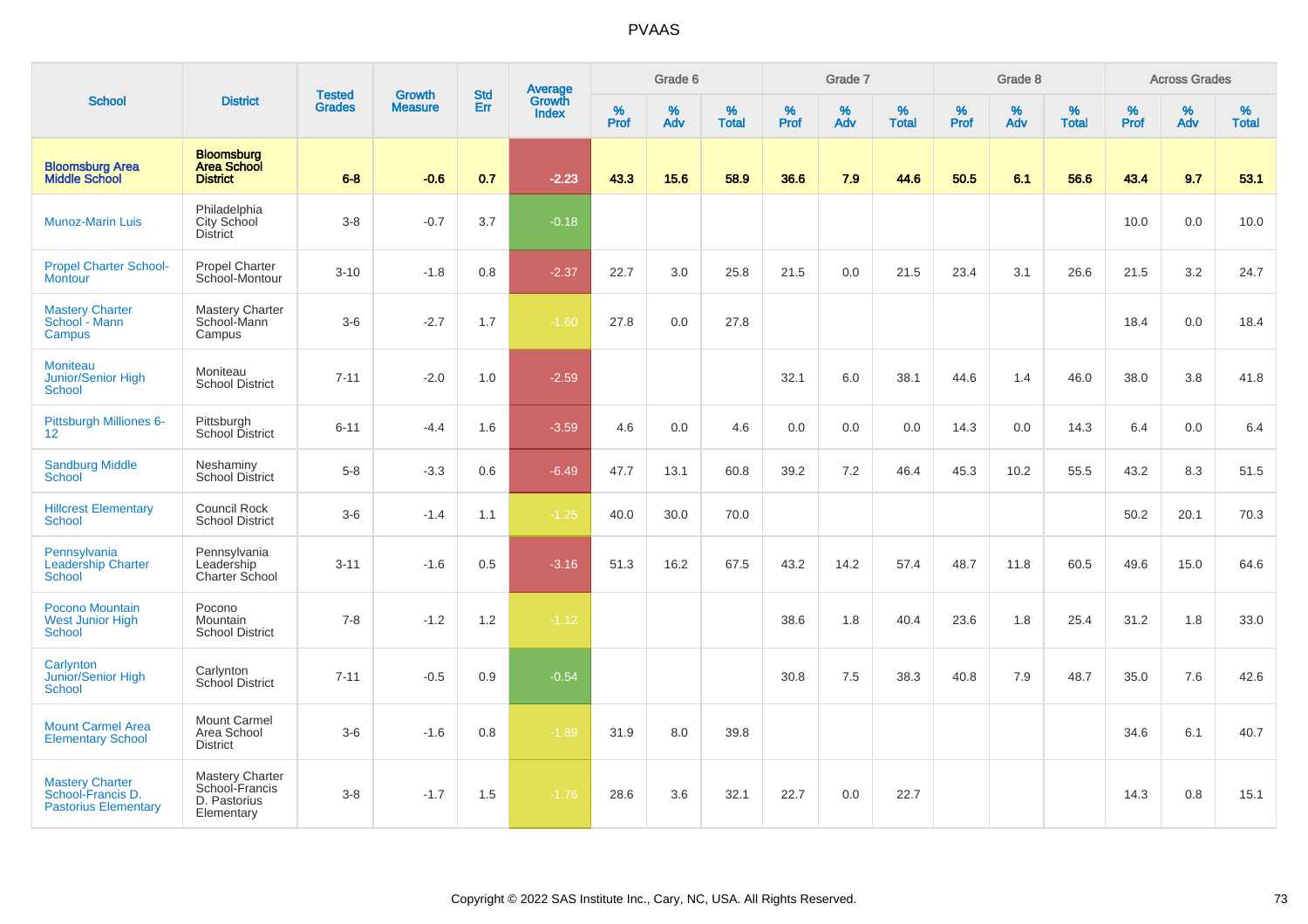|                                                                |                                                            |                                |                          | <b>Std</b> |                                          |                  | Grade 6     |                   |           | Grade 7  |                   |           | Grade 8  |                   |           | <b>Across Grades</b> |                   |
|----------------------------------------------------------------|------------------------------------------------------------|--------------------------------|--------------------------|------------|------------------------------------------|------------------|-------------|-------------------|-----------|----------|-------------------|-----------|----------|-------------------|-----------|----------------------|-------------------|
| <b>School</b>                                                  | <b>District</b>                                            | <b>Tested</b><br><b>Grades</b> | Growth<br><b>Measure</b> | Err        | <b>Average</b><br>Growth<br><b>Index</b> | %<br><b>Prof</b> | $\%$<br>Adv | %<br><b>Total</b> | %<br>Prof | %<br>Adv | %<br><b>Total</b> | %<br>Prof | %<br>Adv | %<br><b>Total</b> | %<br>Prof | %<br>Adv             | %<br><b>Total</b> |
| <b>Bloomsburg Area</b><br><b>Middle School</b>                 | <b>Bloomsburg</b><br><b>Area School</b><br><b>District</b> | $6 - 8$                        | $-0.6$                   | 0.7        | $-2.23$                                  | 43.3             | 15.6        | 58.9              | 36.6      | 7.9      | 44.6              | 50.5      | 6.1      | 56.6              | 43.4      | 9.7                  | 53.1              |
| Larry J. Macaluso<br><b>Elementary School</b>                  | <b>Red Lion Area</b><br><b>School District</b>             | $3-6$                          | $-3.0$                   | 1.0        | $-2.90$                                  | 43.1             | 8.3         | 51.4              |           |          |                   |           |          |                   | 41.0      | 7.4                  | 48.4              |
| <b>Southern Middle</b><br>School                               | Southern York<br><b>County School</b><br><b>District</b>   | $7 - 8$                        | $-1.2$                   | 0.6        | $-2.47$                                  |                  |             |                   | 42.2      | 9.2      | 51.5              | 49.0      | 8.5      | 57.5              | 45.6      | 8.9                  | 54.4              |
| <b>Independence Charter</b><br>School                          | Independence<br>Charter School                             | $3-8$                          | $-2.1$                   | 0.7        | $-2.90$                                  | 39.0             | 18.3        | 57.3              | 38.3      | 11.1     | 49.4              | 50.9      | 7.0      | 57.9              | 35.6      | 11.9                 | 47.5              |
| <b>Lehigh Valley Dual</b><br><b>Language Charter</b><br>School | Lehigh Valley<br>Dual Language<br>Charter School           | $3-8$                          | $-0.8$                   | 2.5        | $-1.32$                                  | 58.3             | 0.0         | 58.3              |           |          |                   |           |          |                   | 34.3      | 0.0                  | 34.3              |
| <b>Bell Avenue School</b>                                      | <b>William Penn</b><br><b>School District</b>              | $3-6$                          | $-2.0$                   | 1.8        | $-1.16$                                  | 31.6             | 5.3         | 36.8              |           |          |                   |           |          |                   | 12.4      | 1.0                  | 13.3              |
| <b>Neshannock</b><br>Junior/Senior High<br><b>School</b>       | Neshannock<br>Township<br><b>School District</b>           | $7 - 10$                       | $-2.1$                   | 0.9        | $-2.64$                                  |                  |             |                   | 62.0      | 14.0     | 76.0              | 51.3      | 6.4      | 57.7              | 57.3      | 10.7                 | 68.0              |
| <b>Port Allegany</b><br><b>Elementary School</b>               | Port Allegany<br>School District                           | $3-6$                          | $-2.4$                   | 1.0        | $-2.26$                                  | 31.9             | 2.9         | 34.8              |           |          |                   |           |          |                   | 34.2      | 6.5                  | 40.8              |
| <b>Martin Meylin Middle</b><br><b>School</b>                   | Lampeter-<br>Strasburg<br>School District                  | $6 - 8$                        | $-1.2$                   | 0.5        | $-3.03$                                  | 48.3             | 27.6        | 75.9              | 56.8      | 10.2     | 67.0              | 49.8      | 10.2     | 59.9              | 51.6      | 16.1                 | 67.7              |
| <b>Liberty Elementary</b><br>School                            | Southern Tioga<br>School District                          | $3-6$                          | $-0.7$                   | 1.9        | $-0.74$                                  | 50.0             | 5.6         | 55.6              |           |          |                   |           |          |                   | 40.0      | 7.1                  | 47.1              |
| Daniel J Flood<br><b>Elementary School</b>                     | Wilkes-Barre<br>Area School<br><b>District</b>             | $3-6$                          | $-1.4$                   | 1.5        | $-0.89$                                  | 22.6             | 3.2         | 25.8              |           |          |                   |           |          |                   | 25.6      | 2.5                  | 28.1              |
| <b>Lakeview Middle-High</b><br><b>School</b>                   | Lakeview<br><b>School District</b>                         | $6 - 11$                       | $-3.6$                   | 0.9        | $-4.08$                                  | 46.5             | 16.9        | 63.4              | 37.1      | 8.1      | 45.2              | 43.1      | 9.2      | 52.3              | 42.4      | 11.6                 | 54.0              |
| La Academia<br><b>Partnership Charter</b><br><b>School</b>     | La Academia<br>Partnership<br>Charter School               | $6 - 11$                       | $-4.8$                   | 1.8        | $-2.67$                                  | 14.3             | 0.0         | 14.3              | 4.2       | 0.0      | 4.2               | 0.0       | 0.0      | 0.0               | 5.6       | 0.0                  | 5.6               |
| Dover Area Middle<br>School                                    | Dover Area<br><b>School District</b>                       | $6 - 8$                        | $-0.9$                   | 0.5        | $-2.32$                                  | 42.2             | 17.6        | 59.8              | 49.0      | 6.8      | 55.8              | 45.3      | 5.8      | 51.1              | 45.5      | 10.2                 | 55.7              |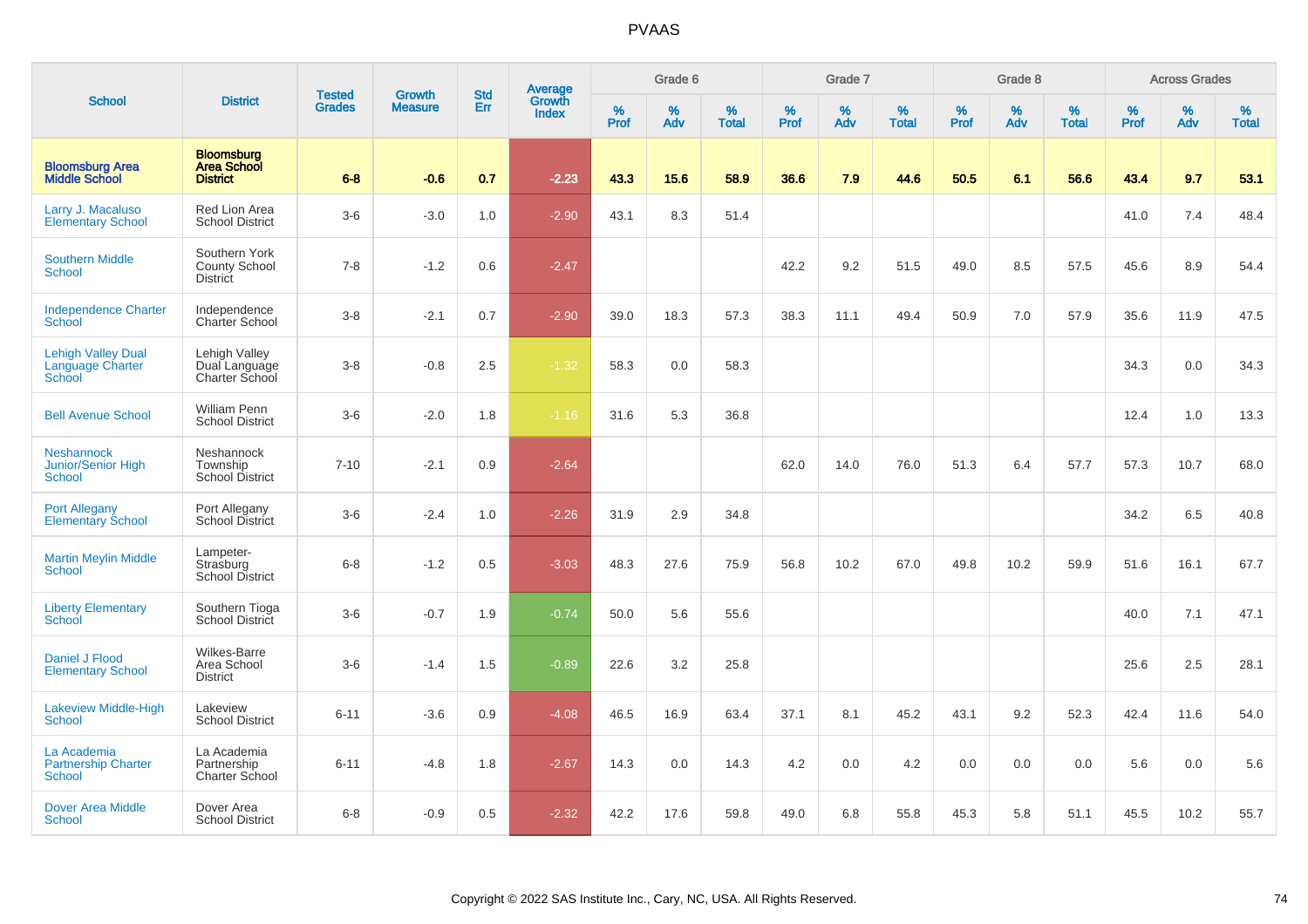|                                                                 |                                                            |                                |                                 | <b>Std</b> |                                          |                  | Grade 6  |                   |           | Grade 7  |                   |           | Grade 8  |                   |           | <b>Across Grades</b> |                   |
|-----------------------------------------------------------------|------------------------------------------------------------|--------------------------------|---------------------------------|------------|------------------------------------------|------------------|----------|-------------------|-----------|----------|-------------------|-----------|----------|-------------------|-----------|----------------------|-------------------|
| <b>School</b>                                                   | <b>District</b>                                            | <b>Tested</b><br><b>Grades</b> | <b>Growth</b><br><b>Measure</b> | Err        | <b>Average</b><br>Growth<br><b>Index</b> | %<br><b>Prof</b> | %<br>Adv | %<br><b>Total</b> | %<br>Prof | %<br>Adv | %<br><b>Total</b> | %<br>Prof | %<br>Adv | %<br><b>Total</b> | %<br>Prof | %<br>Adv             | %<br><b>Total</b> |
| <b>Bloomsburg Area</b><br><b>Middle School</b>                  | <b>Bloomsburg</b><br><b>Area School</b><br><b>District</b> | $6 - 8$                        | $-0.6$                          | 0.7        | $-2.23$                                  | 43.3             | 15.6     | 58.9              | 36.6      | 7.9      | 44.6              | 50.5      | 6.1      | 56.6              | 43.4      | 9.7                  | 53.1              |
| Tobyhanna<br><b>Elementary Center</b>                           | Pocono<br>Mountain<br><b>School District</b>               | $3-6$                          | $-0.8$                          | 2.0        | $-0.41$                                  | 70.6             | 0.0      | 70.6              |           |          |                   |           |          |                   | 65.3      | 7.4                  | 72.6              |
| <b>Iroquois Elementary</b><br>School                            | Iroquois School<br><b>District</b>                         | $3-6$                          | $-0.9$                          | 1.0        | $-0.92$                                  | 40.0             | 18.8     | 58.8              |           |          |                   |           |          |                   | 43.2      | 15.6                 | 58.8              |
| <b>Mill Creek Elementary</b><br>School                          | <b>Central Bucks</b><br><b>School District</b>             | $3-6$                          | $-2.6$                          | 0.9        | $-2.97$                                  | 43.5             | 23.2     | 66.7              |           |          |                   |           |          |                   | 48.2      | 17.2                 | 65.4              |
| Dr David W Kistler<br><b>Elementary School</b>                  | <b>Wilkes-Barre</b><br>Area School<br><b>District</b>      | $3-6$                          | $-0.6$                          | 1.4        | $-0.76$                                  | 42.5             | 2.5      | 45.0              |           |          |                   |           |          |                   | 25.4      | 5.7                  | 31.1              |
| Maplewood<br>Junior/Senior High<br><b>School</b>                | Penncrest<br><b>School District</b>                        | $7 - 11$                       | $-0.7$                          | 1.1        | $-0.64$                                  |                  |          |                   | 38.5      | 4.6      | 43.1              | 25.7      | 8.1      | 33.8              | 31.6      | 6.5                  | 38.1              |
| Commonwealth<br><b>Charter Academy</b><br><b>Charter School</b> | Commonwealth<br>Charter<br>Academy<br>Charter School       | $3 - 10$                       | $-3.1$                          | 0.9        | $-3.43$                                  | 56.0             | 12.0     | 68.0              | 49.1      | 8.8      | 57.9              | 39.6      | 4.2      | 43.8              | 45.3      | 10.1                 | 55.4              |
| <b>Disston Hamilton</b><br><b>School</b>                        | Philadelphia<br>City School<br>District                    | $3-8$                          | $-1.5$                          | 3.3        | $-0.45$                                  | 7.7              | 0.0      | 7.7               |           |          |                   |           |          |                   | 18.6      | 0.0                  | 18.6              |
| <b>Penndale Middle</b><br><b>School</b>                         | North Penn<br><b>School District</b>                       | $7 - 9$                        | $-1.5$                          | 0.5        | $-3.55$                                  |                  |          |                   | 51.6      | 13.2     | 64.8              | 45.2      | 17.2     | 62.4              | 48.8      | 14.9                 | 63.8              |
| <b>Greater Johnstown</b><br><b>Middle School</b>                | Greater<br>Johnstown<br><b>School District</b>             | $5 - 7$                        | $-1.4$                          | 0.6        | $-3.20$                                  | 21.0             | 2.7      | 23.6              | 26.7      | 0.6      | 27.3              |           |          |                   | 23.3      | 1.1                  | 24.4              |
| <b>Emory H Markle</b><br>Middle School                          | South Western<br><b>School District</b>                    | $6 - 8$                        | $-1.4$                          | 0.4        | $-4.58$                                  | 38.6             | 21.7     | 60.3              | 37.6      | 5.8      | 43.3              | 46.6      | 7.6      | 54.2              | 40.8      | 12.1                 | 52.9              |
| <b>Russell C Struble</b><br><b>Elementary School</b>            | <b>Bensalem</b><br>Township<br><b>School District</b>      | $3-6$                          | $-1.1$                          | 1.2        | $-0.88$                                  | 43.6             | 16.1     | 59.7              |           |          |                   |           |          |                   | 41.4      | 9.6                  | 51.0              |
| <b>Dickson Prep STEAM</b><br>Academy                            | <b>Woodland Hills</b><br><b>School District</b>            | $6-8$                          | $-1.9$                          | 0.6        | $-4.06$                                  | 13.8             | 3.4      | 17.2              | 32.5      | 2.6      | 35.1              | 24.2      | 2.0      | 26.3              | 23.6      | 2.8                  | 26.4              |
| <b>New Day Charter</b><br><b>School</b>                         | New Day<br>Charter School                                  | $7 - 11$                       | $-1.7$                          | 3.2        | $-0.53$                                  |                  |          |                   |           |          |                   | 11.1      | 0.0      | 11.1              | 11.1      | 0.0                  | 11.1              |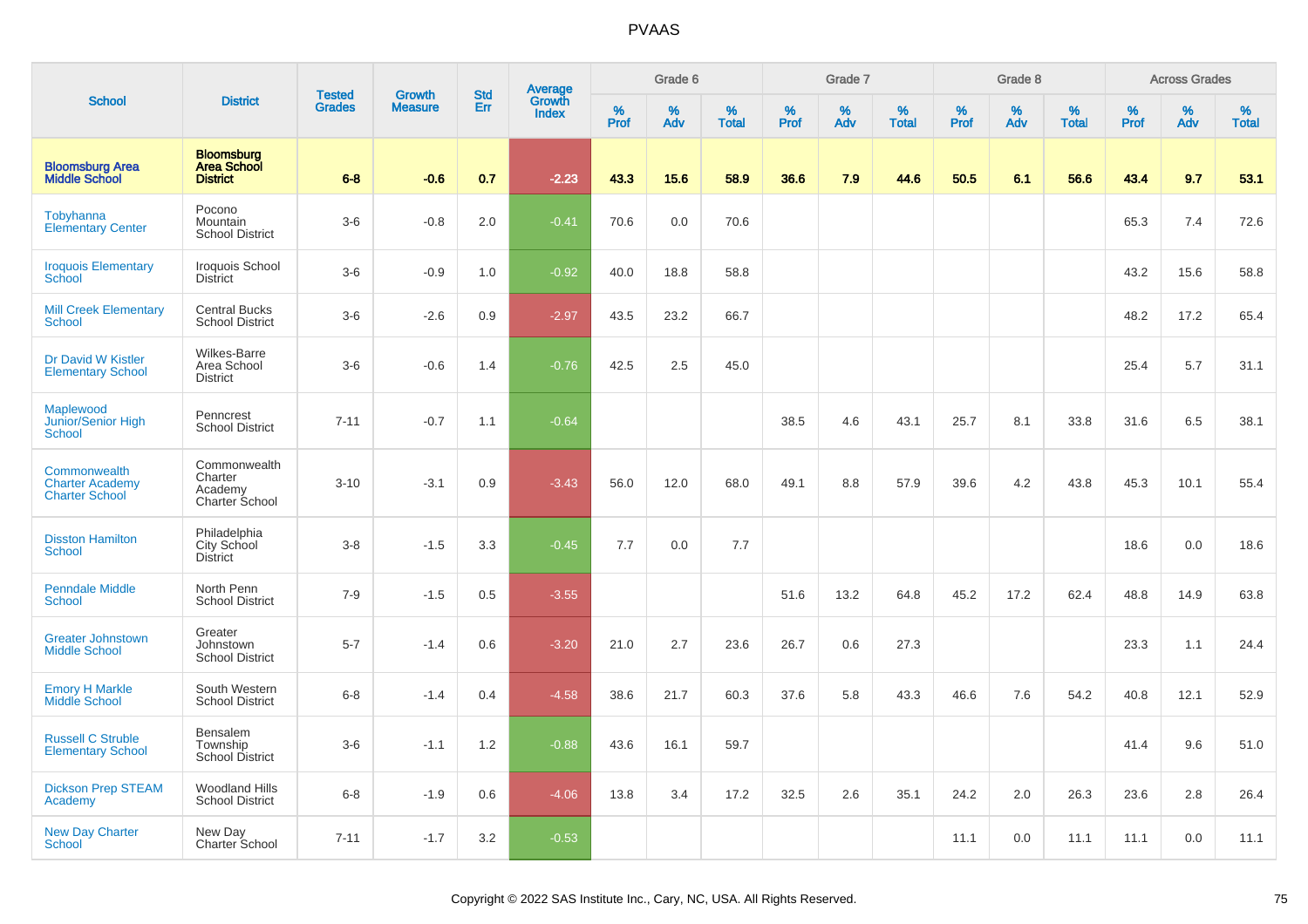|                                                                 |                                                            |                                |                                 |                   |                                          |                  | Grade 6  |                   |           | Grade 7  |                   |           | Grade 8  |                   |           | <b>Across Grades</b> |                   |
|-----------------------------------------------------------------|------------------------------------------------------------|--------------------------------|---------------------------------|-------------------|------------------------------------------|------------------|----------|-------------------|-----------|----------|-------------------|-----------|----------|-------------------|-----------|----------------------|-------------------|
| <b>School</b>                                                   | <b>District</b>                                            | <b>Tested</b><br><b>Grades</b> | <b>Growth</b><br><b>Measure</b> | <b>Std</b><br>Err | <b>Average</b><br>Growth<br><b>Index</b> | %<br><b>Prof</b> | %<br>Adv | %<br><b>Total</b> | %<br>Prof | %<br>Adv | %<br><b>Total</b> | %<br>Prof | %<br>Adv | %<br><b>Total</b> | %<br>Prof | %<br>Adv             | %<br><b>Total</b> |
| <b>Bloomsburg Area</b><br><b>Middle School</b>                  | <b>Bloomsburg</b><br><b>Area School</b><br><b>District</b> | $6 - 8$                        | $-0.6$                          | 0.7               | $-2.23$                                  | 43.3             | 15.6     | 58.9              | 36.6      | 7.9      | 44.6              | 50.5      | 6.1      | 56.6              | 43.4      | 9.7                  | 53.1              |
| Southern Lehigh<br>Middle School                                | Southern<br>Lehigh School<br>District                      | $7 - 8$                        | $-2.2$                          | 0.6               | $-4.56$                                  |                  |          |                   | 55.9      | 17.1     | 73.0              | 56.2      | 16.8     | 73.0              | 56.1      | 16.9                 | 73.0              |
| <b>Northern Lehigh</b><br>Middle School                         | Northern Lehigh<br>School District                         | $7 - 8$                        | $-1.1$                          | 0.9               | $-1.22$                                  |                  |          |                   | 37.0      | 4.2      | 41.2              | 42.9      | 5.7      | 48.6              | 39.2      | 4.8                  | 43.9              |
| Mahantongo<br><b>Elementary School</b>                          | <b>Tri-Valley</b><br><b>School District</b>                | $3-6$                          | $-1.1$                          | 1.9               | $-1.09$                                  | 50.0             | 10.0     | 60.0              |           |          |                   |           |          |                   | 55.3      | 11.8                 | 67.1              |
| <b>Ross Elementary</b><br><b>School</b>                         | Lake-Lehman<br><b>School District</b>                      | $3-6$                          | $-2.2$                          | 1.7               | $-1.32$                                  | 36.4             | 4.6      | 40.9              |           |          |                   |           |          |                   | 40.7      | 11.1                 | 51.8              |
| Washington Junior<br>High School                                | Washington<br>School District                              | $7 - 8$                        | $-1.2$                          | 1.0               | $-1.13$                                  |                  |          |                   | 28.0      | 1.2      | 29.3              | 23.5      | 1.5      | 25.0              | 26.0      | 1.3                  | 27.3              |
| <b>Solomon/Plains Middle</b><br><b>School</b>                   | Wilkes-Barre<br>Area School<br><b>District</b>             | $7 - 8$                        | $-3.6$                          | 1.0               | $-4.60$                                  |                  |          |                   | 28.0      | 1.2      | 29.3              | 18.8      | 3.5      | 22.4              | 23.4      | 2.4                  | 25.8              |
| <b>Baldi C C A Middle</b><br>School                             | Philadelphia<br>City School<br>District                    | $6-8$                          | $-3.3$                          | 1.4               | $-2.41$                                  | 36.1             | 5.6      | 41.7              | 49.2      | 17.0     | 66.1              |           |          |                   | 46.7      | 12.4                 | 59.0              |
| <b>Fell D Newlin School</b>                                     | Philadelphia<br>City School<br><b>District</b>             | $3-8$                          | $-2.3$                          | 3.4               | $-0.67$                                  |                  |          |                   |           |          |                   |           |          |                   | 13.6      | 3.4                  | 17.0              |
| Hughesville<br>Junior/Senior High<br><b>School</b>              | East Lycoming<br><b>School District</b>                    | $7 - 11$                       | $-3.1$                          | 0.8               | $-4.81$                                  |                  |          |                   | 57.8      | 10.7     | 68.6              | 43.0      | 12.4     | 55.4              | 50.4      | 11.6                 | 62.0              |
| <b>Montgomery</b><br><b>Junior/Senior High</b><br><b>School</b> | Montgomery<br>Area School<br><b>District</b>               | $7 - 11$                       | $-4.5$                          | 1.1               | $-5.38$                                  |                  |          |                   | 34.7      | 4.2      | 38.9              | 50.0      | 6.9      | 56.9              | 41.5      | 5.4                  | 46.9              |
| J R Fugett Middle<br>School                                     | <b>West Chester</b><br>Area School<br><b>District</b>      | $6 - 8$                        | $-1.8$                          | 0.7               | $-3.49$                                  | 51.3             | 29.0     | 80.3              | 54.3      | 18.1     | 72.4              | 55.2      | 15.2     | 70.5              | 53.3      | 21.8                 | 75.1              |
| <b>Stem At Showalter</b>                                        | Chester-Upland<br><b>School District</b>                   | $7 - 10$                       | $-3.3$                          | 2.2               | $-1.48$                                  |                  |          |                   | 35.7      | 0.0      | 35.7              | 15.0      | 0.0      | 15.0              | 23.5      | 0.0                  | 23.5              |
| <b>Brentwood Middle</b><br>School                               | Brentwood<br>Borough School<br>District                    | $6 - 8$                        | $-1.8$                          | 0.8               | $-2.20$                                  | 36.1             | 12.0     | 48.2              | 33.3      | 4.6      | 37.9              | 48.6      | 6.9      | 55.6              | 39.4      | 8.1                  | 47.5              |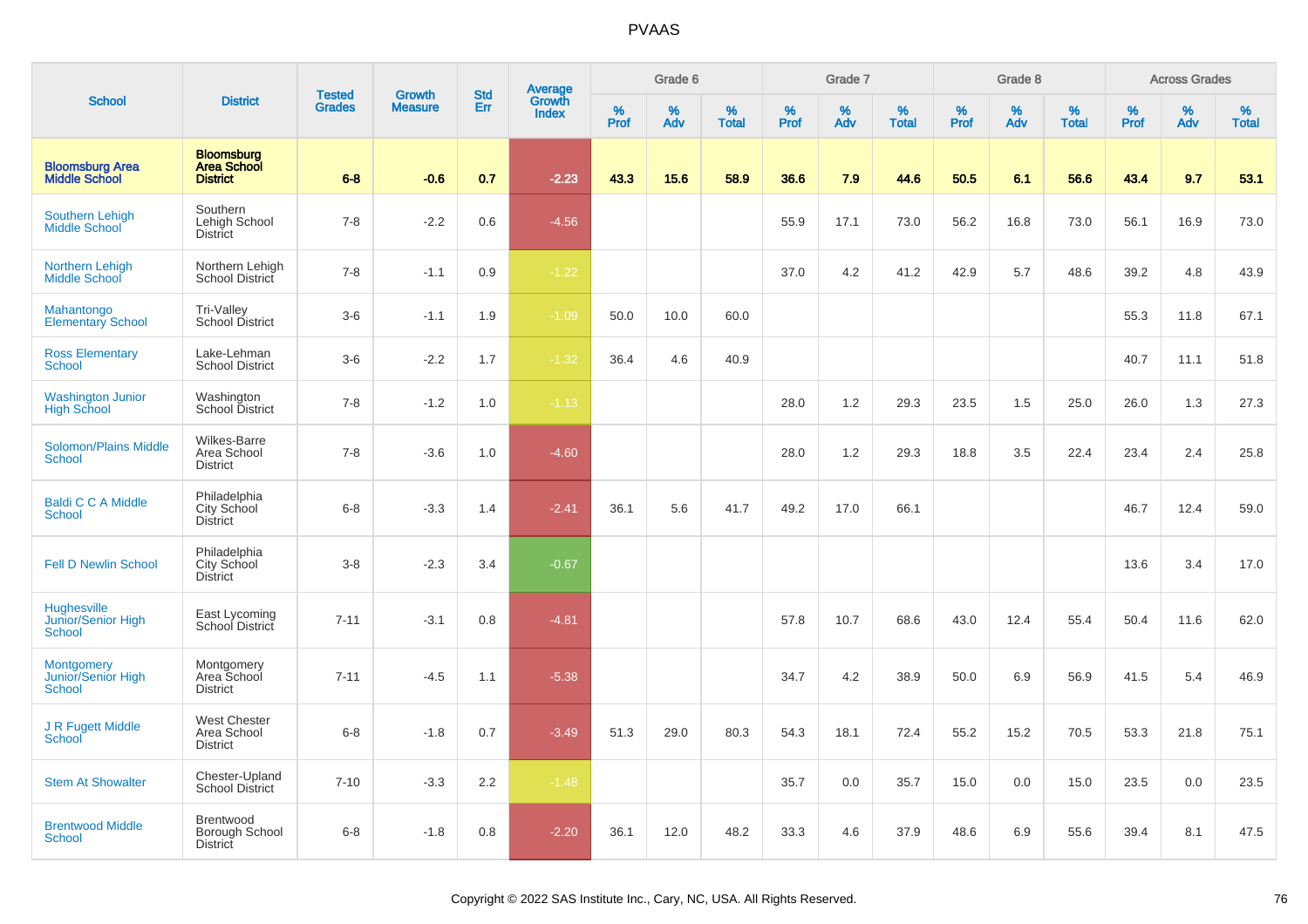|                                                        |                                                     | <b>Tested</b> | <b>Growth</b>  | <b>Std</b> | <b>Average</b><br>Growth |                  | Grade 6  |                   |           | Grade 7  |                   |                  | Grade 8  |                   |           | <b>Across Grades</b> |                   |
|--------------------------------------------------------|-----------------------------------------------------|---------------|----------------|------------|--------------------------|------------------|----------|-------------------|-----------|----------|-------------------|------------------|----------|-------------------|-----------|----------------------|-------------------|
| <b>School</b>                                          | <b>District</b>                                     | <b>Grades</b> | <b>Measure</b> | Err        | <b>Index</b>             | %<br><b>Prof</b> | %<br>Adv | %<br><b>Total</b> | %<br>Prof | %<br>Adv | %<br><b>Total</b> | %<br><b>Prof</b> | %<br>Adv | %<br><b>Total</b> | %<br>Prof | %<br>Adv             | %<br><b>Total</b> |
| <b>Bloomsburg Area</b><br><b>Middle School</b>         | <b>Bloomsburg</b><br>Area School<br><b>District</b> | $6 - 8$       | $-0.6$         | 0.7        | $-2.23$                  | 43.3             | 15.6     | 58.9              | 36.6      | 7.9      | 44.6              | 50.5             | 6.1      | 56.6              | 43.4      | 9.7                  | 53.1              |
| <b>Achievement House</b><br><b>Charter School</b>      | Achievement<br><b>House Charter</b><br>School       | $7 - 11$      | $-3.1$         | 1.6        | $-1.91$                  |                  |          |                   | 52.0      | 0.0      | 52.0              | 48.8             | 7.0      | 55.8              | 50.0      | 4.4                  | 54.4              |
| <b>L B Morris Elementary</b><br><b>School</b>          | Jim Thorpe<br>Area School<br><b>District</b>        | $3 - 8$       | $-3.5$         | 0.8        | $-6.78$                  | 35.5             | 9.7      | 45.2              | 31.6      | 6.3      | 38.0              | 42.0             | 4.4      | 46.4              | 39.7      | 8.0                  | 47.7              |
| <b>Mapletown</b><br>Junior/Senior High<br>School       | Southeastern<br>Greene School<br><b>District</b>    | $7 - 10$      | $-3.1$         | 1.3        | $-2.66$                  |                  |          |                   | 36.7      | 6.1      | 42.9              | 48.8             | 2.3      | 51.2              | 42.4      | 4.4                  | 46.7              |
| <b>Sto-Rox Junior/Senior</b><br><b>High School</b>     | Sto-Rox School<br><b>District</b>                   | $7 - 10$      | $-2.2$         | 1.6        | $-1.38$                  |                  |          |                   | 0.0       | 0.0      | 0.0               | 2.9              | 0.0      | 2.9               | 1.6       | 0.0                  | 1.6               |
| Saegertown<br>Junior/Senior High<br><b>School</b>      | Penncrest<br><b>School District</b>                 | $7 - 11$      | $-2.4$         | 1.1        | $-2.41$                  |                  |          |                   | 40.6      | 7.2      | 47.8              | 42.6             | 17.6     | 60.3              | 41.6      | 12.4                 | 54.0              |
| <b>West Forest</b><br><b>Elementary School</b>         | Forest Area<br><b>School District</b>               | $3-6$         | $-2.0$         | 2.2        | $-0.88$                  | 33.3             | 5.6      | 38.9              |           |          |                   |                  |          |                   | 46.6      | 5.2                  | 51.7              |
| <b>Southern Fulton</b><br>Junior/Senior High<br>School | Southern Fulton<br><b>School District</b>           | $7 - 11$      | $-1.6$         | 1.2        | $-1.32$                  |                  |          |                   | 40.4      | 0.0      | 40.4              | 32.0             | 8.0      | 40.0              | 36.4      | 3.7                  | 40.2              |
| <b>Shade Junior/Senior</b><br><b>High School</b>       | Shade-Central<br>City School<br><b>District</b>     | $7 - 11$      | $-4.7$         | 1.9        | $-2.74$                  |                  |          |                   | 25.0      | 0.0      | 25.0              | 30.4             | 0.0      | 30.4              | 27.9      | 0.0                  | 27.9              |
| <b>MaST Community</b><br><b>Charter School III</b>     | MaST<br>Community<br>Charter School<br>Ш            | $3-6$         | $-0.7$         | 0.8        | $-0.88$                  | 30.0             | 6.9      | 36.9              |           |          |                   |                  |          |                   | 28.3      | 6.5                  | 34.8              |
| <b>Crestwood Secondary</b><br>Campus                   | Crestwood<br><b>School District</b>                 | $7 - 11$      | $-1.1$         | 0.8        | $-1.47$                  |                  |          |                   | 52.2      | 5.2      | 57.5              | 49.6             | 13.0     | 62.6              | 50.9      | 9.2                  | 60.1              |
| <b>Avonworth Elementary</b><br>School                  | Avonworth<br><b>School District</b>                 | $3-6$         | $-0.9$         | 0.7        | $-1.21$                  | 49.6             | 25.6     | 75.2              |           |          |                   |                  |          |                   | 48.0      | 24.6                 | 72.6              |
| <b>Mid Valley Secondary</b><br>Center                  | Mid Valley<br><b>School District</b>                | $7 - 10$      | $-3.5$         | 0.8        | $-5.90$                  |                  |          |                   | 38.6      | 2.4      | 40.9              | 26.2             | 2.7      | 28.9              | 31.9      | 2.5                  | 34.4              |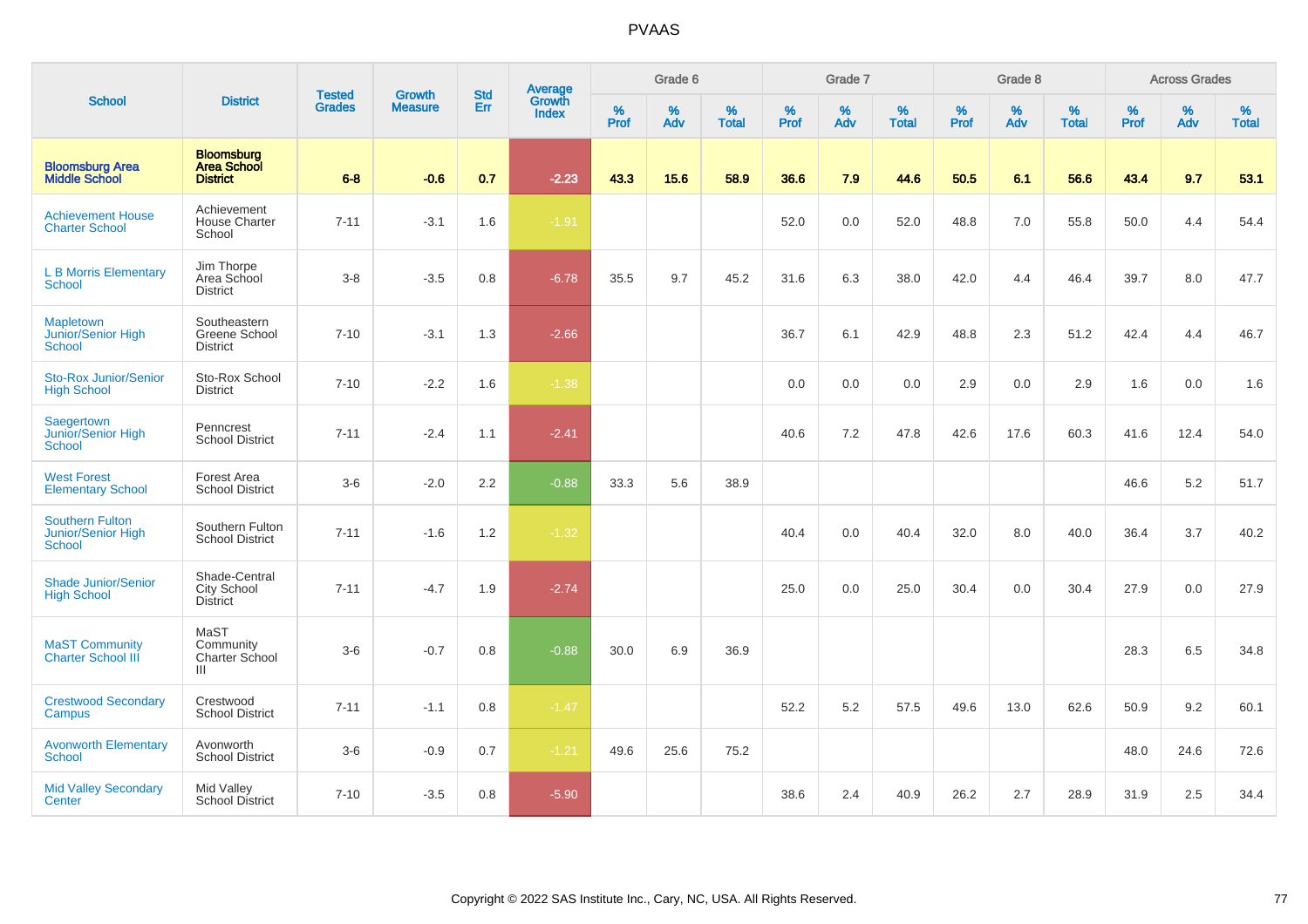|                                                                     |                                                            | <b>Tested</b> | <b>Growth</b>  | <b>Std</b> |                                          |                  | Grade 6     |                   |           | Grade 7     |                   |           | Grade 8  |                   |              | <b>Across Grades</b> |                   |
|---------------------------------------------------------------------|------------------------------------------------------------|---------------|----------------|------------|------------------------------------------|------------------|-------------|-------------------|-----------|-------------|-------------------|-----------|----------|-------------------|--------------|----------------------|-------------------|
| <b>School</b>                                                       | <b>District</b>                                            | <b>Grades</b> | <b>Measure</b> | Err        | <b>Average</b><br>Growth<br><b>Index</b> | %<br><b>Prof</b> | $\%$<br>Adv | %<br><b>Total</b> | %<br>Prof | $\%$<br>Adv | %<br><b>Total</b> | %<br>Prof | %<br>Adv | %<br><b>Total</b> | $\%$<br>Prof | %<br>Adv             | %<br><b>Total</b> |
| <b>Bloomsburg Area</b><br><b>Middle School</b>                      | <b>Bloomsburg</b><br><b>Area School</b><br><b>District</b> | $6 - 8$       | $-0.6$         | 0.7        | $-2.23$                                  | 43.3             | 15.6        | 58.9              | 36.6      | 7.9         | 44.6              | 50.5      | 6.1      | 56.6              | 43.4         | 9.7                  | 53.1              |
| <b>Whitehall-Coplay</b><br>Middle School                            | Whitehall-<br>Coplay School<br><b>District</b>             | $6 - 8$       | $-0.9$         | 0.4        | $-2.01$                                  | 43.2             | 10.8        | 53.9              | 41.5      | 7.8         | 49.3              | 38.2      | 7.1      | 45.4              | 40.8         | 8.5                  | 49.3              |
| Octorara Area<br><b>Junior/Senior High</b><br><b>School</b>         | Octorara Area<br><b>School District</b>                    | $7 - 11$      | $-2.4$         | 0.8        | $-3.49$                                  |                  |             |                   | 29.1      | 5.2         | 34.3              | 40.5      | 6.0      | 46.6              | 34.4         | 5.6                  | 40.0              |
| <b>Hanover Area</b><br><b>Junior/Senior High</b><br><b>School</b>   | Hanover Area<br><b>School District</b>                     | $7 - 11$      | $-3.3$         | 1.3        | $-2.98$                                  |                  |             |                   | 15.5      | 0.0         | 15.5              | 14.3      | 2.4      | 16.7              | 15.0         | 1.0                  | 16.0              |
| <b>Butler Area Ihs</b>                                              | <b>Butler Area</b><br><b>School District</b>               | $7-9$         | $-1.7$         | 0.4        | $-4.97$                                  |                  |             |                   | 44.8      | 9.5         | 54.3              | 48.1      | 8.2      | 56.2              | 46.4         | 8.8                  | 55.2              |
| <b>Towanda Area</b><br><b>Junior/Senior High</b><br>School          | Towanda Area<br><b>School District</b>                     | $7 - 11$      | $-1.8$         | 0.8        | $-2.23$                                  |                  |             |                   | 37.3      | 5.9         | 43.2              | 40.9      | 7.8      | 48.7              | 39.1         | 6.9                  | 45.9              |
| <b>Pittsburgh South</b><br>Brook 6-8                                | Pittsburgh<br>School District                              | $6-8$         | $-1.9$         | 0.8        | $-2.41$                                  | 32.0             | 6.4         | 38.5              | 40.0      | 3.2         | 43.2              | 29.5      | 4.9      | 34.4              | 34.6         | 4.7                  | 39.3              |
| <b>Purchase Line</b><br>Junior/Senior High<br><b>School</b>         | Purchase Line<br><b>School District</b>                    | $7 - 12$      | $-3.1$         | 1.1        | $-2.88$                                  |                  |             |                   | 39.4      | 3.0         | 42.4              | 30.9      | 3.6      | 34.6              | 35.5         | 3.3                  | 38.8              |
| <b>Agora Cyber Charter</b><br>School                                | Agora Cyber<br>Charter School                              | $3 - 11$      | $-2.5$         | 0.6        | $-4.31$                                  | 30.1             | 7.0         | 37.1              | 29.0      | 2.8         | 31.7              | 28.3      | 2.0      | 30.3              | 30.7         | 4.8                  | 35.5              |
| <b>Bethel Elementary</b><br><b>School</b>                           | Tulpehocken<br>Area School<br><b>District</b>              | $3-6$         | $-1.3$         | 1.4        | $-0.91$                                  | 27.9             | 11.6        | 39.5              |           |             |                   |           |          |                   | 39.3         | 10.7                 | 50.0              |
| Palmyra Area Middle<br>School                                       | Palmyra Area<br>School District                            | $6 - 8$       | $-1.8$         | 0.5        | $-3.95$                                  | 44.9             | 24.2        | 69.1              | 58.9      | 12.6        | 71.5              | 53.4      | 10.9     | 64.3              | 52.3         | 16.1                 | 68.4              |
| <b>Neil Armstrong 5-6</b><br><b>Middle School</b>                   | <b>Bethel Park</b><br><b>School District</b>               | $5-6$         | $-1.9$         | 0.6        | $-3.10$                                  | 44.4             | 30.4        | 74.8              |           |             |                   |           |          |                   | 51.8         | 22.7                 | 74.5              |
| <b>Science Leadership</b><br><b>Academy Middle</b><br><b>School</b> | Philadelphia<br>City School<br><b>District</b>             | $5-8$         | $-2.9$         | 1.5        | $-2.00$                                  | 25.0             | 0.0         | 25.0              | 23.5      | 0.0         | 23.5              | 8.3       | 8.3      | 16.7              | 26.3         | 1.3                  | 27.6              |
| <b>Wheatland Middle</b><br><b>School</b>                            | Lancaster<br><b>School District</b>                        | $6 - 8$       | $-4.1$         | 0.6        | $-6.78$                                  | 23.4             | 5.8         | 29.2              | 28.8      | 1.4         | 30.1              | 12.3      | 2.8      | 15.1              | 22.4         | 3.4                  | 25.9              |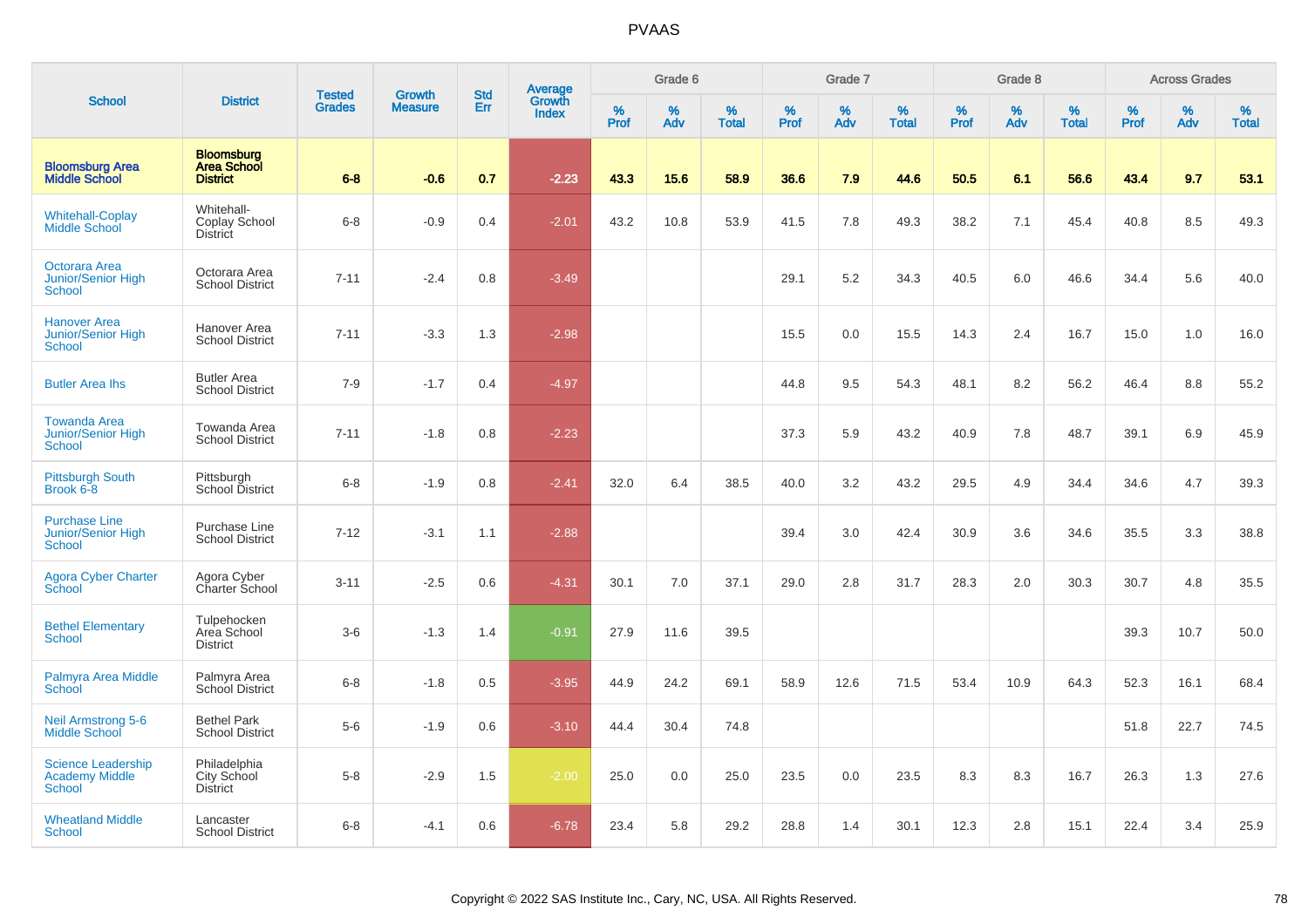|                                                     |                                                            |                                | <b>Growth</b>  | <b>Std</b> |                                          |                  | Grade 6     |                   |              | Grade 7     |                      |              | Grade 8  |                   |              | <b>Across Grades</b> |                   |
|-----------------------------------------------------|------------------------------------------------------------|--------------------------------|----------------|------------|------------------------------------------|------------------|-------------|-------------------|--------------|-------------|----------------------|--------------|----------|-------------------|--------------|----------------------|-------------------|
| <b>School</b>                                       | <b>District</b>                                            | <b>Tested</b><br><b>Grades</b> | <b>Measure</b> | Err        | <b>Average</b><br>Growth<br><b>Index</b> | %<br><b>Prof</b> | $\%$<br>Adv | %<br><b>Total</b> | $\%$<br>Prof | $\%$<br>Adv | $\%$<br><b>Total</b> | $\%$<br>Prof | %<br>Adv | %<br><b>Total</b> | $\%$<br>Prof | $\%$<br>Adv          | %<br><b>Total</b> |
| <b>Bloomsburg Area</b><br><b>Middle School</b>      | <b>Bloomsburg</b><br><b>Area School</b><br><b>District</b> | $6 - 8$                        | $-0.6$         | 0.7        | $-2.23$                                  | 43.3             | 15.6        | 58.9              | 36.6         | 7.9         | 44.6                 | 50.5         | 6.1      | 56.6              | 43.4         | 9.7                  | 53.1              |
| <b>Shikellamy Middle</b><br><b>School (8372)</b>    | Shikellamy<br><b>School District</b>                       | $6-8$                          | $-4.0$         | 0.5        | $-7.82$                                  | 29.1             | 9.8         | 38.9              | 41.5         | 8.5         | 50.0                 | 35.8         | 7.4      | 43.2              | 35.3         | 8.6                  | 43.9              |
| Keystone<br>Junior/Senior High<br>School            | Keystone<br>School District                                | $7 - 11$                       | $-2.6$         | 1.1        | $-2.45$                                  |                  |             |                   | 50.0         | 16.2        | 66.2                 | 46.8         | 9.7      | 56.4              | 48.5         | 13.2                 | 61.8              |
| <b>Northwest Area</b><br><b>Intermediate School</b> | Northwest Area<br><b>School District</b>                   | $3-6$                          | $-2.7$         | 1.2        | $-2.23$                                  | 26.7             | 8.3         | 35.0              |              |             |                      |              |          |                   | 32.9         | 3.8                  | 36.6              |
| <b>Tunkhannock High</b><br><b>School</b>            | Tunkhannock<br>Area School<br><b>District</b>              | $8 - 11$                       | $-1.0$         | 1.0        | $-0.96$                                  |                  |             |                   |              |             |                      | 40.1         | 8.2      | 48.3              | 40.1         | 8.2                  | 48.3              |
| Canton Junior/Senior<br><b>High School</b>          | Canton Area<br><b>School District</b>                      | $7 - 11$                       | $-3.8$         | 1.2        | $-3.75$                                  |                  |             |                   | 40.0         | 0.0         | 40.0                 | 37.5         | 3.1      | 40.6              | 38.7         | 1.7                  | 40.3              |
| Johnsonburg Area<br><b>High School</b>              | Johnsonburg<br>Area School<br><b>District</b>              | $7 - 11$                       | $-3.3$         | 1.3        | $-2.58$                                  |                  |             |                   | 41.9         | 9.3         | 51.2                 | 44.2         | 2.3      | 46.5              | 43.0         | 5.8                  | 48.8              |
| <b>Northwest Area High</b><br><b>School</b>         | Northwest Area<br><b>School District</b>                   | $7 - 10$                       | $-1.7$         | 1.2        | $-1.42$                                  |                  |             |                   | 28.0         | 0.0         | 28.0                 | 37.7         | 3.8      | 41.5              | 33.0         | 1.9                  | 35.0              |
| <b>Universal Bluford</b><br><b>Charter School</b>   | Universal<br><b>Bluford Charter</b><br>School              | $3-6$                          | $-2.8$         | 1.2        | $-2.37$                                  | 23.3             | 0.0         | 23.3              |              |             |                      |              |          |                   | 22.3         | 1.8                  | 24.1              |
| <b>Forest Hills</b><br><b>Elementary School</b>     | <b>Forest Hills</b><br><b>School District</b>              | $3-6$                          | $-0.8$         | 0.8        | $-1.03$                                  | 48.3             | 6.7         | 55.0              |              |             |                      |              |          |                   | 45.6         | 10.0                 | 55.6              |
| <b>Lebanon Middle</b><br><b>School</b>              | Lebanon<br><b>School District</b>                          | $6 - 8$                        | $-1.1$         | 0.4        | $-2.70$                                  | 21.7             | 5.5         | 27.2              | 20.0         | 2.5         | 22.5                 | 21.9         | 1.2      | 23.0              | 21.2         | 3.0                  | 24.2              |
| <b>South Side Middle</b><br><b>School</b>           | South Side<br>Area School<br><b>District</b>               | $6-8$                          | $-2.9$         | 0.9        | $-3.27$                                  | 33.9             | 8.1         | 41.9              | 57.6         | 6.1         | 63.6                 | 49.3         | 8.4      | 57.8              | 47.2         | 7.5                  | 54.8              |
| <b>Penn Treaty School</b>                           | Philadelphia<br>City School<br><b>District</b>             | $6 - 11$                       | $-3.6$         | 3.5        | $-1.03$                                  |                  |             |                   | 8.3          | 0.0         | 8.3                  |              |          |                   | 3.4          | 0.0                  | 3.4               |
| <b>Pittsburgh Manchester</b><br>$K-8$               | Pittsburgh<br>School District                              | $3 - 8$                        | $-3.0$         | 2.8        | $-1.05$                                  | 12.5             | 0.0         | 12.5              |              |             |                      |              |          |                   | 15.2         | 3.0                  | 18.2              |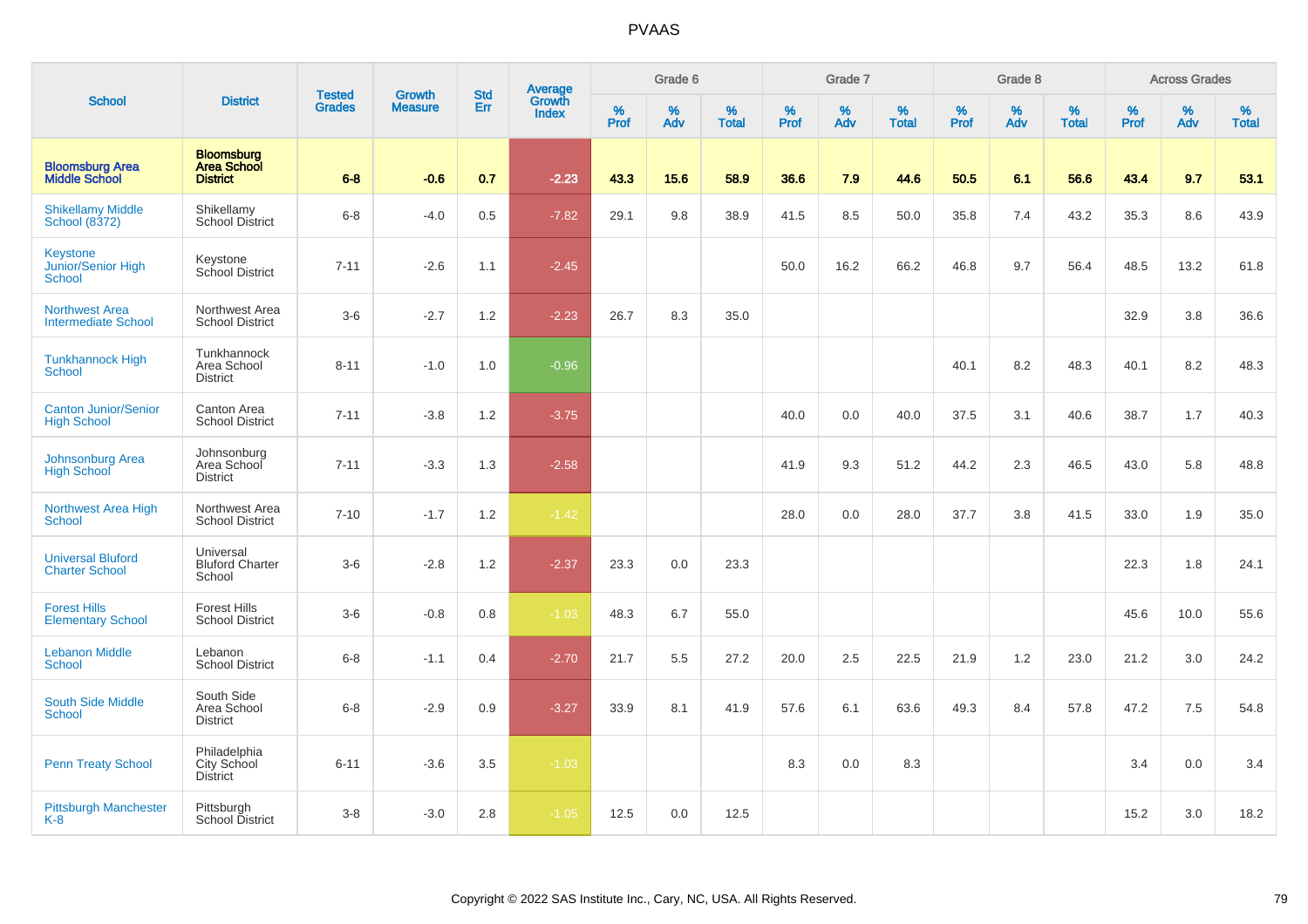|                                                    |                                                            |                                |                                 | <b>Std</b> |                                          |           | Grade 6  |                   |           | Grade 7  |                   |           | Grade 8  |                   |           | <b>Across Grades</b> |                   |
|----------------------------------------------------|------------------------------------------------------------|--------------------------------|---------------------------------|------------|------------------------------------------|-----------|----------|-------------------|-----------|----------|-------------------|-----------|----------|-------------------|-----------|----------------------|-------------------|
| <b>School</b>                                      | <b>District</b>                                            | <b>Tested</b><br><b>Grades</b> | <b>Growth</b><br><b>Measure</b> | Err        | <b>Average</b><br>Growth<br><b>Index</b> | %<br>Prof | %<br>Adv | %<br><b>Total</b> | %<br>Prof | %<br>Adv | %<br><b>Total</b> | %<br>Prof | %<br>Adv | %<br><b>Total</b> | %<br>Prof | $\%$<br>Adv          | %<br><b>Total</b> |
| <b>Bloomsburg Area</b><br><b>Middle School</b>     | <b>Bloomsburg</b><br><b>Area School</b><br><b>District</b> | $6 - 8$                        | $-0.6$                          | 0.7        | $-2.23$                                  | 43.3      | 15.6     | 58.9              | 36.6      | 7.9      | 44.6              | 50.5      | 6.1      | 56.6              | 43.4      | 9.7                  | 53.1              |
| <b>West Forest</b><br>Junior/Senior High<br>School | Forest Area<br><b>School District</b>                      | $7 - 11$                       | $-3.1$                          | 1.9        | $-1.66$                                  |           |          |                   | 19.2      | 11.5     | 30.8              | 15.0      | 5.0      | 20.0              | 17.4      | 8.7                  | 26.1              |
| <b>Beaver Falls Middle</b><br><b>School</b>        | <b>Big Beaver</b><br>Falls Area<br><b>School District</b>  | $6-8$                          | $-2.3$                          | 0.7        | $-3.18$                                  | 30.8      | 1.9      | 32.7              | 29.7      | 5.0      | 34.6              | 27.8      | 2.1      | 29.9              | 29.5      | 3.0                  | 32.5              |
| <b>Doyle Elementary</b><br>School                  | <b>Central Bucks</b><br><b>School District</b>             | $3-6$                          | $-1.3$                          | 1.2        | $-3.06$                                  | 49.0      | 34.7     | 83.7              |           |          |                   |           |          |                   | 49.1      | 26.1                 | 75.2              |
| <b>Hickory Grove</b><br><b>Elementary School</b>   | <b>Brookville Area</b><br><b>School District</b>           | $3-6$                          | $-2.0$                          | 0.9        | $-2.24$                                  | 37.1      | 12.4     | 49.4              |           |          |                   |           |          |                   | 41.0      | 11.6                 | 52.6              |
| <b>Laurel Elementary</b><br><b>School</b>          | Laurel School<br><b>District</b>                           | $3-6$                          | $-2.0$                          | 1.0        | $-1.93$                                  | 35.7      | 21.4     | 57.1              |           |          |                   |           |          |                   | 47.9      | 16.8                 | 64.7              |
| <b>Hopkinson Francis</b><br>School                 | Philadelphia<br>City School<br><b>District</b>             | $3-8$                          | $-4.1$                          | 3.6        | $-1.13$                                  |           |          |                   |           |          |                   |           |          |                   | 15.2      | 2.2                  | 17.4              |
| <b>Pine Run Elementary</b><br>School               | <b>Central Bucks</b><br><b>School District</b>             | $3-6$                          | $-1.4$                          | 1.2        | $-2.04$                                  | 35.4      | 39.6     | 75.0              |           |          |                   |           |          |                   | 50.0      | 28.2                 | 78.2              |
| Lackawanna Trail<br><b>Elementary Center</b>       | Lackawanna<br><b>Trail School</b><br><b>District</b>       | $3-6$                          | $-1.9$                          | 1.1        | $-1.68$                                  | 38.8      | 14.9     | 53.7              |           |          |                   |           |          |                   | 47.0      | 13.2                 | 60.2              |
| <b>Nitschmann Middle</b><br>School                 | Bethlehem Area<br><b>School District</b>                   | $6 - 8$                        | $-2.3$                          | 0.7        | $-3.23$                                  | 31.3      | 9.6      | 40.9              | 44.5      | 5.9      | 50.4              | 35.5      | 9.2      | 44.7              | 37.4      | 8.1                  | 45.5              |
| <b>Union Area Middle</b><br>School                 | Union Area<br><b>School District</b>                       | $6 - 8$                        | $-2.5$                          | 1.0        | $-2.47$                                  | 41.4      | 15.5     | 56.9              | 44.6      | 5.4      | 50.0              | 55.6      | 8.9      | 64.4              | 46.5      | 10.1                 | 56.6              |
| <b>Lenape Middle School</b>                        | <b>Central Bucks</b><br><b>School District</b>             | $7 - 9$                        | $-4.4$                          | 0.6        | $-9.11$                                  |           |          |                   | 55.0      | 20.0     | 75.0              | 56.1      | 17.0     | 73.1              | 55.6      | 18.5                 | 74.1              |
| <b>Amy At Martin</b>                               | Philadelphia<br>City School<br><b>District</b>             | $6-8$                          | $-6.4$                          | 1.9        | $-3.39$                                  | 31.2      | 0.0      | 31.2              | 0.0       | 0.0      | 0.0               | 9.1       | 0.0      | 9.1               | 13.3      | 0.0                  | 13.3              |
| Cook-Wissahickon<br><b>School</b>                  | Philadelphia<br>City School<br>District                    | $3 - 8$                        | $-3.8$                          | 3.2        | $-1.20$                                  | 50.0      | 6.2      | 56.2              |           |          |                   |           |          |                   | 44.8      | 12.5                 | 57.3              |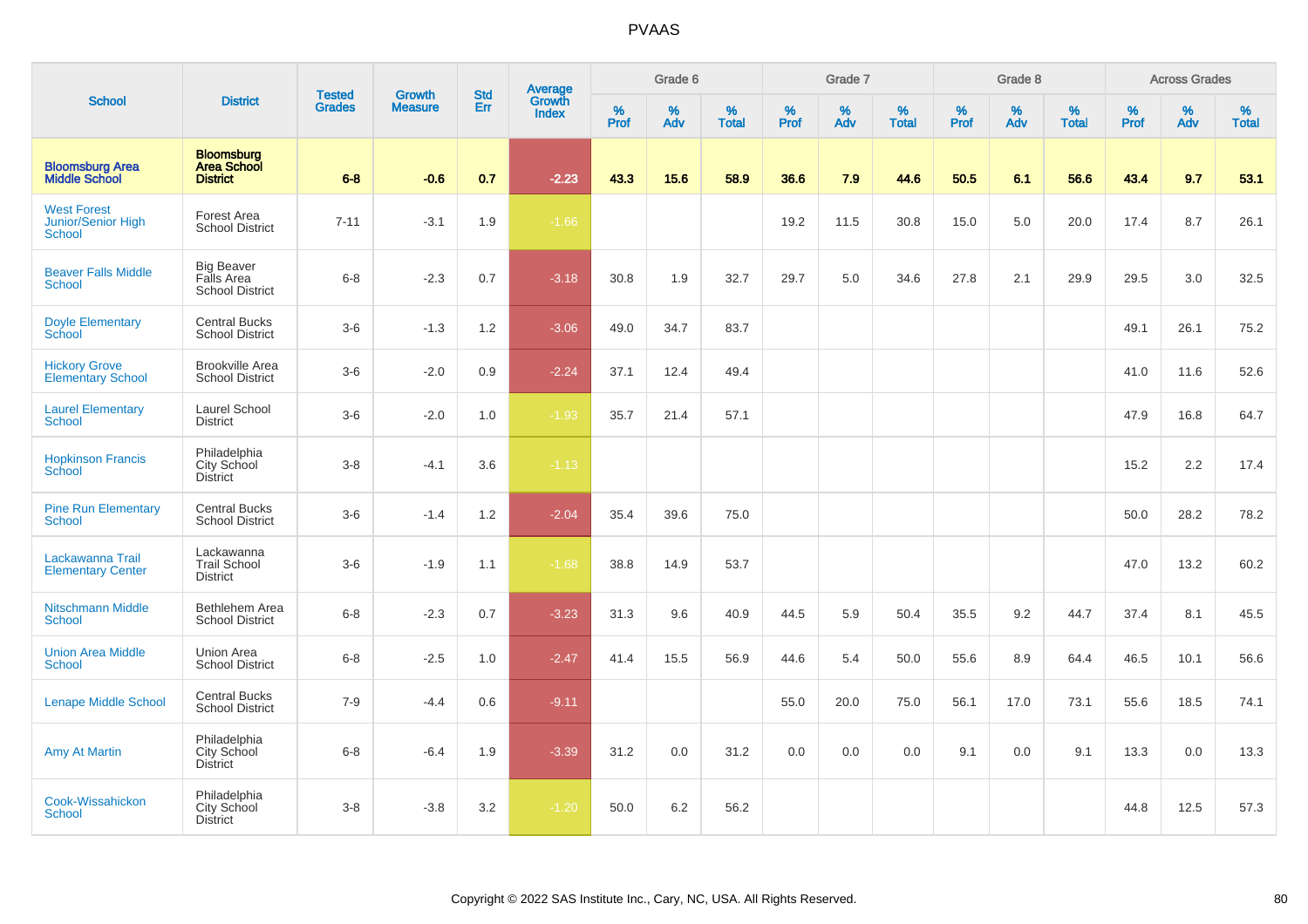|                                                     |                                                            |                                |                                 | <b>Std</b> |                                          |           | Grade 6  |                   |           | Grade 7  |                   |           | Grade 8  |                   |           | <b>Across Grades</b> |                   |
|-----------------------------------------------------|------------------------------------------------------------|--------------------------------|---------------------------------|------------|------------------------------------------|-----------|----------|-------------------|-----------|----------|-------------------|-----------|----------|-------------------|-----------|----------------------|-------------------|
| <b>School</b>                                       | <b>District</b>                                            | <b>Tested</b><br><b>Grades</b> | <b>Growth</b><br><b>Measure</b> | Err        | <b>Average</b><br>Growth<br><b>Index</b> | %<br>Prof | %<br>Adv | %<br><b>Total</b> | %<br>Prof | %<br>Adv | %<br><b>Total</b> | %<br>Prof | %<br>Adv | %<br><b>Total</b> | %<br>Prof | %<br>Adv             | %<br><b>Total</b> |
| <b>Bloomsburg Area</b><br><b>Middle School</b>      | <b>Bloomsburg</b><br><b>Area School</b><br><b>District</b> | $6 - 8$                        | $-0.6$                          | 0.7        | $-2.23$                                  | 43.3      | 15.6     | 58.9              | 36.6      | 7.9      | 44.6              | 50.5      | 6.1      | 56.6              | 43.4      | 9.7                  | 53.1              |
| <b>Baden Academy</b><br><b>Charter School</b>       | Baden<br>Academy<br>Charter School                         | $3-6$                          | $-1.3$                          | 1.1        | $-1.32$                                  | 46.6      | 10.3     | 56.9              |           |          |                   |           |          |                   | 42.3      | 7.1                  | 49.4              |
| Salisbury-Elk Lick<br><b>Elementary School</b>      | Salisbury-Elk<br>Lick School<br><b>District</b>            | $3-6$                          | $-3.6$                          | 1.8        | $-2.02$                                  | 50.0      | 0.0      | 50.0              |           |          |                   |           |          |                   | 48.8      | 3.8                  | 52.5              |
| Salisbury-Elk Lick<br>Junior/Senior High<br>School  | Salisbury-Elk<br>Lick School<br><b>District</b>            | $7 - 11$                       | $-4.2$                          | 1.9        | $-2.19$                                  |           |          |                   | 30.0      | 0.0      | 30.0              | 28.6      | 4.8      | 33.3              | 29.3      | 2.4                  | 31.7              |
| Portage Area<br>Junior/Senior High<br><b>School</b> | Portage Area<br>School District                            | $7 - 10$                       | $-3.1$                          | 1.1        | $-2.74$                                  |           |          |                   | 54.0      | 3.2      | 57.1              | 49.1      | 7.6      | 56.6              | 51.7      | 5.2                  | 56.9              |
| <b>Forrest Edwin School</b>                         | Philadelphia<br>City School<br><b>District</b>             | $3-6$                          | $-2.5$                          | 2.0        | $-1.28$                                  | 21.4      | 0.0      | 21.4              |           |          |                   |           |          |                   | 15.0      | 0.0                  | 15.0              |
| <b>Avon Grove</b><br><b>Intermediate School</b>     | Avon Grove<br><b>School District</b>                       | $3-6$                          | $-0.6$                          | 0.5        | $-5.64$                                  | 44.6      | 18.7     | 63.3              |           |          |                   |           |          |                   | 43.3      | 15.3                 | 58.6              |
| Lehman Intermediate<br>School                       | East<br>Stroudsburg<br>Area School<br><b>District</b>      | $5-8$                          | $-3.2$                          | 0.9        | $-3.71$                                  | 37.8      | 9.5      | 47.3              | 40.0      | 4.6      | 44.6              | 40.7      | 1.2      | 42.0              | 39.6      | 5.0                  | 44.6              |
| <b>Intermediate School</b>                          | Governor Mifflin<br><b>School District</b>                 | $5-6$                          | $-2.7$                          | 0.6        | $-4.62$                                  | 31.4      | 11.7     | 43.1              |           |          |                   |           |          |                   | 34.7      | 7.7                  | 42.4              |
| <b>Fort Cherry</b><br><b>Elementary Center</b>      | Fort Cherry<br><b>School District</b>                      | $3-6$                          | $-3.9$                          | 1.1        | $-3.37$                                  | 31.6      | 33.3     | 64.9              |           |          |                   |           |          |                   | 48.1      | 15.0                 | 63.1              |
| Yough<br>Intermediate/Middle<br><b>School</b>       | Yough School<br><b>District</b>                            | $5-8$                          | $-4.7$                          | 0.6        | $-8.25$                                  | 39.6      | 15.7     | 55.2              | 42.3      | 8.2      | 50.5              | 36.7      | 5.8      | 42.5              | 39.0      | 7.9                  | 46.9              |
| <b>Maple Point Middle</b><br>School                 | Neshaminy<br><b>School District</b>                        | $5 - 8$                        | $-2.4$                          | 0.4        | $-5.49$                                  | 45.8      | 16.9     | 62.7              | 46.4      | 9.4      | 55.7              | 42.7      | 10.0     | 52.8              | 46.4      | 10.7                 | 57.0              |
| <b>E N Peirce Middle</b><br><b>School</b>           | <b>West Chester</b><br>Area School<br><b>District</b>      | $6 - 8$                        | $-2.4$                          | 0.5        | $-5.74$                                  | 53.8      | 16.0     | 69.8              | 53.1      | 16.1     | 69.2              | 56.0      | 14.0     | 70.0              | 54.2      | 15.4                 | 69.6              |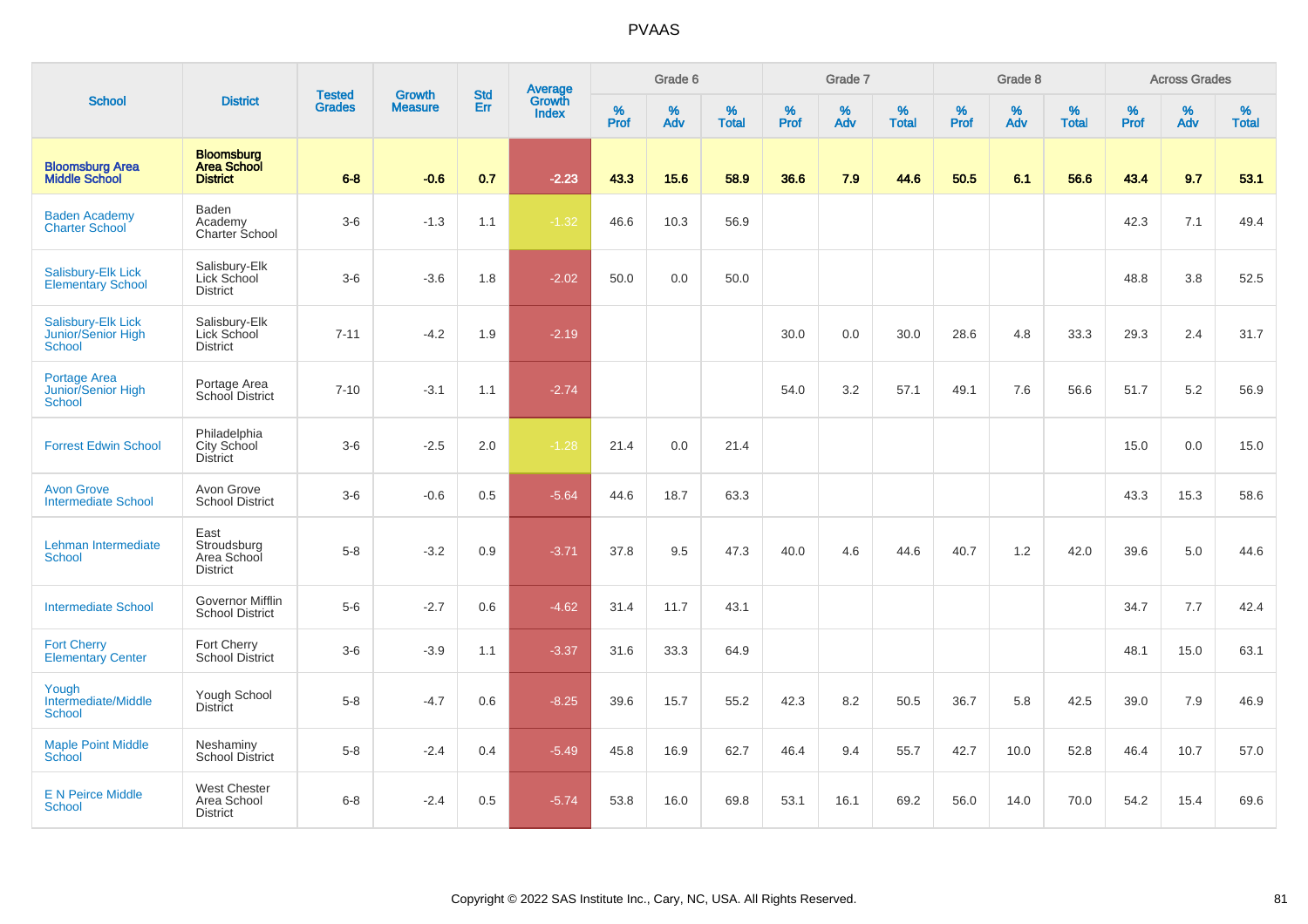|                                                                          |                                                            |                                |                                 | <b>Std</b> |                                          |                  | Grade 6     |                   |                  | Grade 7     |                   |                     | Grade 8     |                   |                     | <b>Across Grades</b> |                   |
|--------------------------------------------------------------------------|------------------------------------------------------------|--------------------------------|---------------------------------|------------|------------------------------------------|------------------|-------------|-------------------|------------------|-------------|-------------------|---------------------|-------------|-------------------|---------------------|----------------------|-------------------|
| <b>School</b>                                                            | <b>District</b>                                            | <b>Tested</b><br><b>Grades</b> | <b>Growth</b><br><b>Measure</b> | Err        | <b>Average</b><br>Growth<br><b>Index</b> | %<br><b>Prof</b> | $\%$<br>Adv | %<br><b>Total</b> | %<br><b>Prof</b> | $\%$<br>Adv | %<br><b>Total</b> | $\%$<br><b>Prof</b> | $\%$<br>Adv | %<br><b>Total</b> | $\%$<br><b>Prof</b> | $\%$<br>Adv          | %<br><b>Total</b> |
| <b>Bloomsburg Area</b><br><b>Middle School</b>                           | <b>Bloomsburg</b><br><b>Area School</b><br><b>District</b> | $6 - 8$                        | $-0.6$                          | 0.7        | $-2.23$                                  | 43.3             | 15.6        | 58.9              | 36.6             | 7.9         | 44.6              | 50.5                | 6.1         | 56.6              | 43.4                | 9.7                  | 53.1              |
| <b>Executive Education</b><br><b>Academy Charter</b><br><b>School</b>    | Executive<br>Education<br>Academy<br>Charter School        | $3 - 10$                       | $-5.5$                          | 1.6        | $-3.40$                                  | 12.5             | 6.2         | 18.8              |                  |             |                   | 38.1                | 0.0         | 38.1              | 31.4                | 2.9                  | 34.3              |
| <b>Penrose School</b>                                                    | Philadelphia<br>City School<br><b>District</b>             | $3 - 8$                        | $-4.5$                          | 3.2        | $-1.39$                                  |                  |             |                   |                  |             |                   |                     |             |                   | 14.8                | 0.0                  | 14.8              |
| <b>Reynolds Middle</b><br>School                                         | Lancaster<br><b>School District</b>                        | $6 - 8$                        | $-3.0$                          | 0.7        | $-4.12$                                  | 18.0             | 9.8         | 27.8              | 28.6             | 3.6         | 32.1              | 28.4                | 2.7         | 31.1              | 24.1                | 6.0                  | 30.1              |
| <b>Wilson Southern</b><br><b>Middle School</b>                           | Wilson School<br><b>District</b>                           | $6 - 8$                        | $-4.3$                          | 0.9        | $-4.88$                                  | 51.1             | 14.8        | 65.9              | 47.6             | 11.1        | 58.7              | 44.2                | 11.5        | 55.8              | 48.3                | 12.8                 | 61.1              |
| <b>Hamilton Andrew</b><br><b>School</b>                                  | Philadelphia<br>City School<br><b>District</b>             | $3 - 8$                        | $-5.0$                          | 3.5        | $-1.43$                                  | 0.0              | 7.7         | 7.7               |                  |             |                   |                     |             |                   | 7.8                 | 2.0                  | 9.8               |
| <b>East Allegheny</b><br>Junior/Senior High<br><b>School</b>             | East Allegheny<br>School District                          | $7 - 11$                       | $-2.7$                          | 0.9        | $-2.85$                                  |                  |             |                   | 30.8             | 2.6         | 33.3              | 22.6                | 3.9         | 26.5              | 26.1                | 3.3                  | 29.4              |
| Coatesville<br>Intermediate High<br>School                               | Coatesville<br>Area School<br><b>District</b>              | $8 - 9$                        | $-1.3$                          | 0.9        | $-1.44$                                  |                  |             |                   |                  |             |                   | 26.4                | 3.0         | 29.4              | 26.4                | 3.0                  | 29.4              |
| <b>First Philadelphia</b><br><b>Preparatory Charter</b><br><b>School</b> | First<br>Philadelphia<br>Preparatory<br>Charter School     | $3 - 8$                        | $-3.5$                          | 0.7        | $-5.28$                                  | 22.8             | 1.1         | 23.9              | 7.6              | 0.0         | 7.6               | 18.9                | 4.0         | 23.0              | 16.4                | 1.6                  | 17.9              |
| Solomon/Plains<br><b>Elementary School</b>                               | <b>Wilkes-Barre</b><br>Area School<br><b>District</b>      | $3-6$                          | $-2.3$                          | 1.1        | $-1.98$                                  | 39.4             | 22.7        | 62.1              |                  |             |                   |                     |             |                   | 40.4                | 11.7                 | 52.1              |
| <b>Penn Alexander</b><br>School                                          | Philadelphia<br>City School<br><b>District</b>             | $3 - 8$                        | $-3.3$                          | 1.4        | $-2.43$                                  | 60.5             | 21.0        | 81.6              | 69.6             | 21.7        | 91.3              |                     |             |                   | 46.6                | 36.5                 | 83.2              |
| <b>Spruance Gilbert</b><br>School                                        | Philadelphia<br>City School<br><b>District</b>             | $3 - 8$                        | $-4.0$                          | 2.8        | $-1.46$                                  |                  |             |                   |                  |             |                   |                     |             |                   | 12.5                | 1.4                  | 13.9              |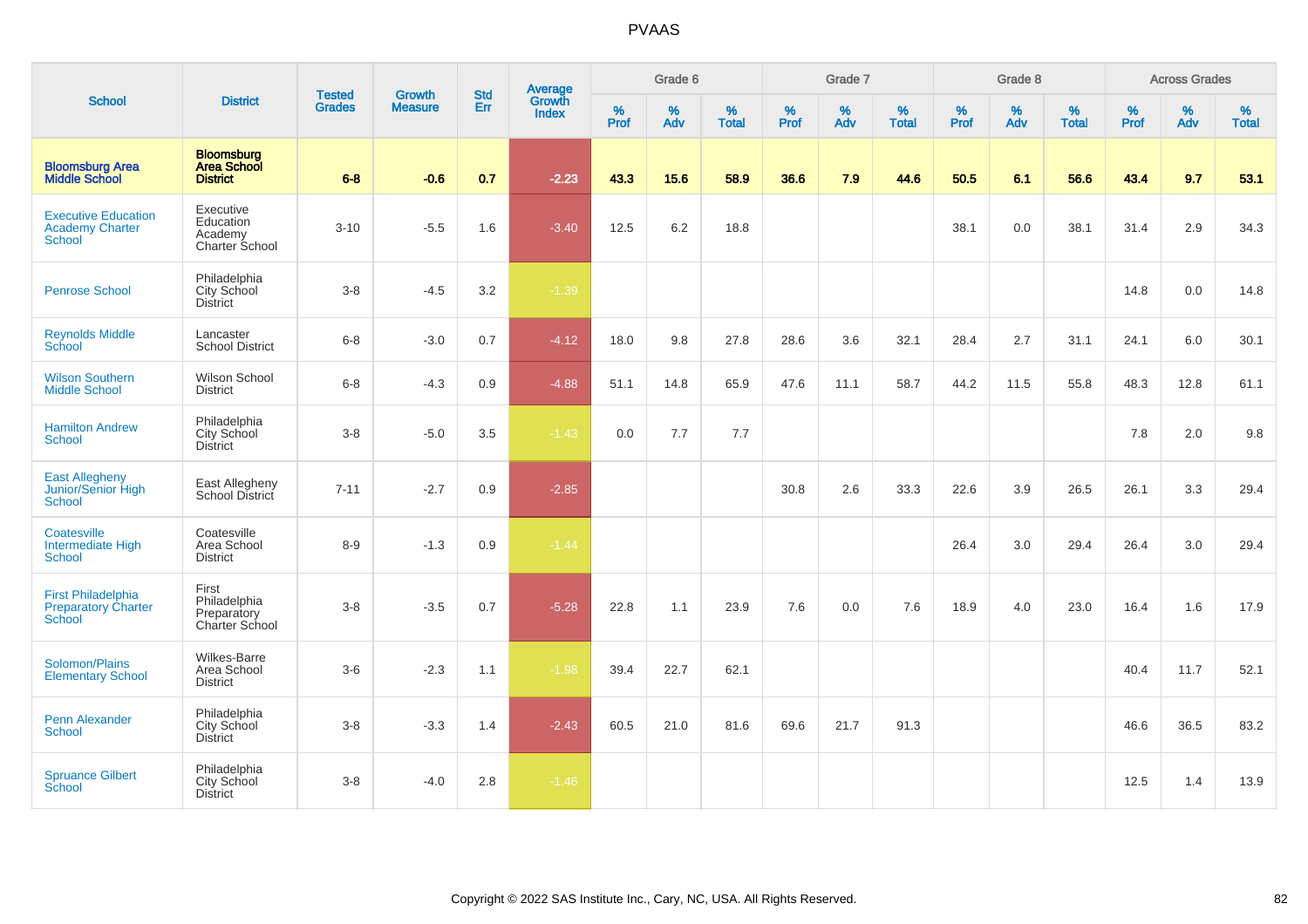|                                                      |                                                            | <b>Tested</b> | <b>Growth</b>  | <b>Std</b> |                                   |           | Grade 6  |                   |           | Grade 7  |                   |              | Grade 8  |                   |              | <b>Across Grades</b> |                   |
|------------------------------------------------------|------------------------------------------------------------|---------------|----------------|------------|-----------------------------------|-----------|----------|-------------------|-----------|----------|-------------------|--------------|----------|-------------------|--------------|----------------------|-------------------|
| <b>School</b>                                        | <b>District</b>                                            | <b>Grades</b> | <b>Measure</b> | Err        | Average<br>Growth<br><b>Index</b> | %<br>Prof | %<br>Adv | %<br><b>Total</b> | %<br>Prof | %<br>Adv | %<br><b>Total</b> | $\%$<br>Prof | %<br>Adv | %<br><b>Total</b> | $\%$<br>Prof | $\%$<br>Adv          | %<br><b>Total</b> |
| <b>Bloomsburg Area</b><br><b>Middle School</b>       | <b>Bloomsburg</b><br><b>Area School</b><br><b>District</b> | $6 - 8$       | $-0.6$         | 0.7        | $-2.23$                           | 43.3      | 15.6     | 58.9              | 36.6      | 7.9      | 44.6              | 50.5         | 6.1      | 56.6              | 43.4         | 9.7                  | 53.1              |
| <b>Kirkbride Eliza B</b><br><b>School</b>            | Philadelphia<br>City School<br><b>District</b>             | $3 - 8$       | $-4.7$         | 2.4        | $-1.97$                           |           |          |                   | 25.0      | 0.0      | 25.0              |              |          |                   | 22.7         | 2.3                  | 25.0              |
| <b>Cocalico Middle</b><br><b>School</b>              | Cocalico School<br><b>District</b>                         | $6 - 8$       | $-3.2$         | 0.5        | $-6.61$                           | 45.9      | 22.8     | 68.7              | 50.9      | 7.0      | 57.9              | 35.9         | 14.1     | 50.0              | 44.6         | 14.7                 | 59.3              |
| <b>Annville-Cleona Middle</b><br><b>School</b>       | Annville-Cleona<br><b>School District</b>                  | $6 - 8$       | $-3.3$         | 0.9        | $-4.00$                           |           |          |                   | 54.6      | 12.7     | 67.3              | 32.4         | 17.6     | 50.0              | 43.6         | 15.1                 | 58.7              |
| <b>Holicong Middle</b><br><b>School</b>              | <b>Central Bucks</b><br><b>School District</b>             | $7 - 9$       | $-3.1$         | 0.5        | $-6.50$                           |           |          |                   | 55.4      | 15.9     | 71.3              | 54.8         | 12.4     | 67.2              | 55.1         | 14.2                 | 69.3              |
| <b>Meehan Austin Middle</b><br><b>School</b>         | Philadelphia<br>City School<br><b>District</b>             | $7 - 8$       | $-4.5$         | 1.7        | $-2.64$                           |           |          |                   | 11.8      | 2.9      | 14.7              | 38.5         | 3.8      | 42.3              | 23.3         | 3.3                  | 26.7              |
| <b>Neil A Armstrong</b><br><b>Middle School</b>      | <b>Bristol</b><br>Township<br><b>School District</b>       | $6 - 8$       | $-3.2$         | 0.7        | $-4.73$                           | 32.8      | 6.2      | 39.1              | 33.9      | 2.5      | 36.4              | 21.6         | 3.4      | 25.0              | 29.6         | 4.1                  | 33.7              |
| <b>Strath Haven Middle</b><br><b>School</b>          | Wallingford-<br>Swarthmore<br><b>School District</b>       | $6 - 8$       | $-1.8$         | 0.5        | $-3.52$                           | 42.2      | 32.8     | 75.0              | 46.2      | 21.9     | 68.0              | 47.0         | 22.8     | 69.8              | 44.9         | 26.4                 | 71.3              |
| <b>Schuylkill Haven</b><br><b>Senior High School</b> | Schuylkill<br>Haven Area<br><b>School District</b>         | $8 - 11$      | $-2.2$         | 1.4        | $-1.58$                           |           |          |                   |           |          |                   | 46.5         | 3.5      | 50.0              | 46.5         | 3.5                  | 50.0              |
| <b>Linton Middle School</b>                          | Penn Hills<br><b>School District</b>                       | $6 - 8$       | $-4.1$         | 0.6        | $-8.35$                           | 17.4      | 6.2      | 23.6              | 13.7      | 1.6      | 15.3              | 20.5         | 4.4      | 24.8              | 17.0         | 3.9                  | 20.9              |
| <b>Mount Carmel Area JH</b>                          | <b>Mount Carmel</b><br>Area School<br><b>District</b>      | $7 - 8$       | $-3.4$         | 0.9        | $-4.02$                           |           |          |                   | 30.6      | 0.0      | 30.6              | 29.0         | 2.6      | 31.6              | 29.8         | 1.3                  | 31.1              |
| <b>Charles W Longer</b><br><b>Elementary School</b>  | Hollidaysburg<br>Area School<br><b>District</b>            | $3-6$         | $-1.8$         | 1.1        | $-2.15$                           | 37.5      | 14.1     | 51.6              |           |          |                   |              |          |                   | 46.3         | 12.7                 | 59.0              |
| <b>Hegins-Hubley</b><br><b>Elementary School</b>     | Tri-Valley<br>School District                              | $3-6$         | $-2.4$         | 1.4        | $-2.04$                           | 27.6      | 3.4      | 31.0              |           |          |                   |              |          |                   | 36.0         | 8.1                  | 44.2              |
| <b>Beaver Area Middle</b><br><b>School</b>           | Beaver Area<br><b>School District</b>                      | $7 - 8$       | $-3.9$         | 0.8        | $-5.01$                           |           |          |                   | 66.4      | 13.3     | 79.6              | 53.6         | 16.1     | 69.6              | 60.0         | 14.7                 | 74.7              |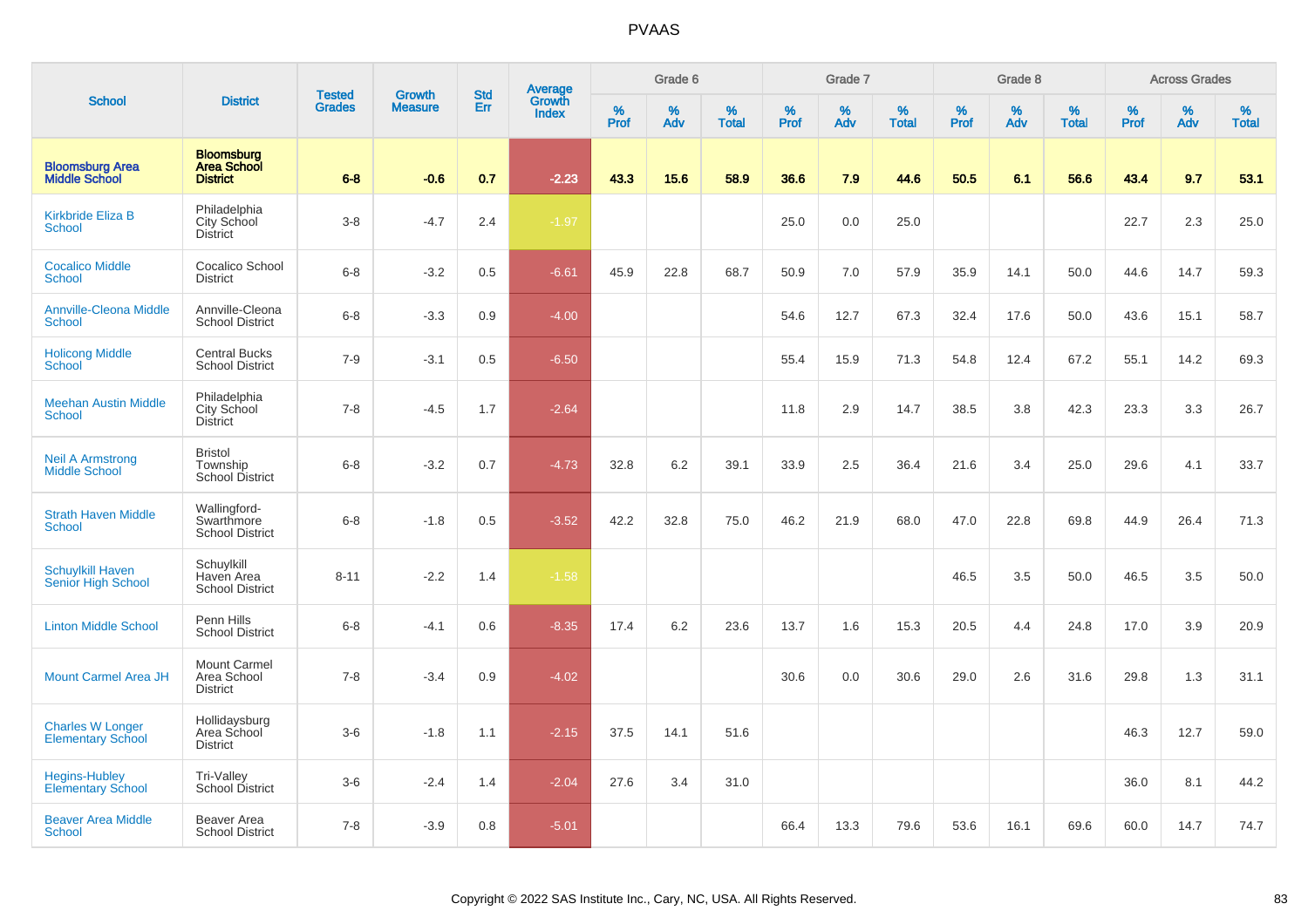|                                                                |                                                            | <b>Tested</b> | <b>Growth</b>  | <b>Std</b> |                                          |                  | Grade 6     |                   |                  | Grade 7     |                   |           | Grade 8  |                   |                  | <b>Across Grades</b> |                   |
|----------------------------------------------------------------|------------------------------------------------------------|---------------|----------------|------------|------------------------------------------|------------------|-------------|-------------------|------------------|-------------|-------------------|-----------|----------|-------------------|------------------|----------------------|-------------------|
| <b>School</b>                                                  | <b>District</b>                                            | <b>Grades</b> | <b>Measure</b> | Err        | <b>Average</b><br>Growth<br><b>Index</b> | %<br><b>Prof</b> | $\%$<br>Adv | %<br><b>Total</b> | %<br><b>Prof</b> | $\%$<br>Adv | %<br><b>Total</b> | %<br>Prof | %<br>Adv | %<br><b>Total</b> | %<br><b>Prof</b> | $\%$<br>Adv          | %<br><b>Total</b> |
| <b>Bloomsburg Area</b><br><b>Middle School</b>                 | <b>Bloomsburg</b><br><b>Area School</b><br><b>District</b> | $6 - 8$       | $-0.6$         | 0.7        | $-2.23$                                  | 43.3             | 15.6        | 58.9              | 36.6             | 7.9         | 44.6              | 50.5      | 6.1      | 56.6              | 43.4             | 9.7                  | 53.1              |
| Masterman Julia R<br><b>Sec School</b>                         | Philadelphia<br>City School<br><b>District</b>             | $5 - 10$      | $-7.1$         | 1.3        | $-5.33$                                  | 15.6             | 78.1        | 93.8              | 25.0             | 75.0        | 100.0             | 45.8      | 50.0     | 95.8              | 41.1             | 55.1                 | 96.3              |
| <b>Arts Academy Charter</b><br><b>School</b>                   | Arts Academy<br>Charter School                             | $5-8$         | $-3.5$         | 1.1        | $-3.11$                                  | 46.7             | 2.2         | 48.9              | 49.1             | 1.9         | 50.9              | 45.2      | 3.2      | 48.4              | 46.6             | 2.0                  | 48.6              |
| <b>Collegium Charter</b><br>School                             | Collegium<br>Charter School                                | $3 - 10$      | $-4.5$         | 0.5        | $-9.56$                                  | 26.2             | 4.2         | 30.4              | 26.3             | 1.1         | 27.4              | 25.0      | 3.4      | 28.4              | 31.5             | 3.2                  | 34.7              |
| <b>Minersville Area</b><br>Junior/Senior High<br><b>School</b> | Minersville Area<br><b>School District</b>                 | $7 - 11$      | $-3.3$         | 1.1        | $-3.09$                                  |                  |             |                   | 40.0             | 4.0         | 44.0              | 46.6      | 1.4      | 48.0              | 43.2             | 2.7                  | 46.0              |
| <b>Strong Vincent Middle</b><br>School                         | Erie City School<br><b>District</b>                        | $6 - 8$       | $-3.4$         | 0.5        | $-6.67$                                  | 20.5             | 6.0         | 26.5              | 21.4             | 2.3         | 23.7              | 24.0      | 5.0      | 29.0              | 22.0             | 4.4                  | 26.3              |
| <b>Mars Area Middle</b><br>School                              | Mars Area<br><b>School District</b>                        | $7 - 8$       | $-2.2$         | 0.6        | $-3.74$                                  |                  |             |                   | 51.8             | 17.4        | 69.3              | 56.1      | 9.4      | 65.6              | 54.0             | 13.5                 | 67.4              |
| <b>Wyoming Area</b><br><b>Intermediate Center</b>              | <b>Wyoming Area</b><br>School District                     | $4 - 6$       | $-2.5$         | 0.9        | $-2.87$                                  | 38.8             | 2.9         | 41.8              |                  |             |                   |           |          |                   | 43.1             | 6.3                  | 49.4              |
| <b>Williamsport Area</b><br><b>Middle School</b>               | Williamsport<br>Area School<br><b>District</b>             | $7 - 8$       | $-3.0$         | 0.5        | $-6.70$                                  |                  |             |                   | 34.9             | 4.8         | 39.7              | 26.4      | 5.9      | 32.3              | 30.7             | 5.4                  | 36.1              |
| <b>Centerville Elementary</b><br><b>School</b>                 | Hempfield<br>School District                               | $3-6$         | $-2.7$         | 1.2        | $-2.21$                                  | 51.6             | 14.5        | 66.1              |                  |             |                   |           |          |                   | 55.7             | 17.2                 | 72.8              |
| <b>Central Manor</b><br><b>Elementary School</b>               | Penn Manor<br><b>School District</b>                       | $3-6$         | $-2.6$         | 0.9        | $-2.80$                                  | 54.4             | 11.1        | 65.6              |                  |             |                   |           |          |                   | 47.6             | 20.2                 | 67.8              |
| <b>Northwestern Middle</b><br>School                           | Northwestern<br><b>School District</b>                     | $6 - 8$       | $-4.7$         | 0.7        | $-6.63$                                  | 41.4             | 16.1        | 57.5              | 41.9             | 1.9         | 43.8              | 36.4      | 6.4      | 42.7              | 39.7             | 7.6                  | 47.4              |
| Aliquippa Elementary<br>School                                 | Aliquippa<br>School District                               | $3-6$         | $-3.0$         | 1.2        | $-2.54$                                  | 12.5             | 3.1         | 15.6              |                  |             |                   |           |          |                   | 14.3             | 0.8                  | 15.1              |
| <b>West Greene</b><br><b>Elementary Center</b>                 | <b>West Greene</b><br><b>School District</b>               | $3-6$         | $-4.2$         | 1.5        | $-2.88$                                  | 36.8             | 15.8        | 52.6              |                  |             |                   |           |          |                   | 50.3             | 12.6                 | 62.9              |
| <b>Chartiers Valley</b><br><b>Middle School</b>                | <b>Chartiers Valley</b><br><b>School District</b>          | $6 - 8$       | $-2.5$         | 0.5        | $-5.05$                                  | 46.2             | 15.4        | 61.5              | 46.5             | 8.7         | 55.2              | 42.9      | 7.6      | 50.5              | 45.2             | 10.5                 | 55.7              |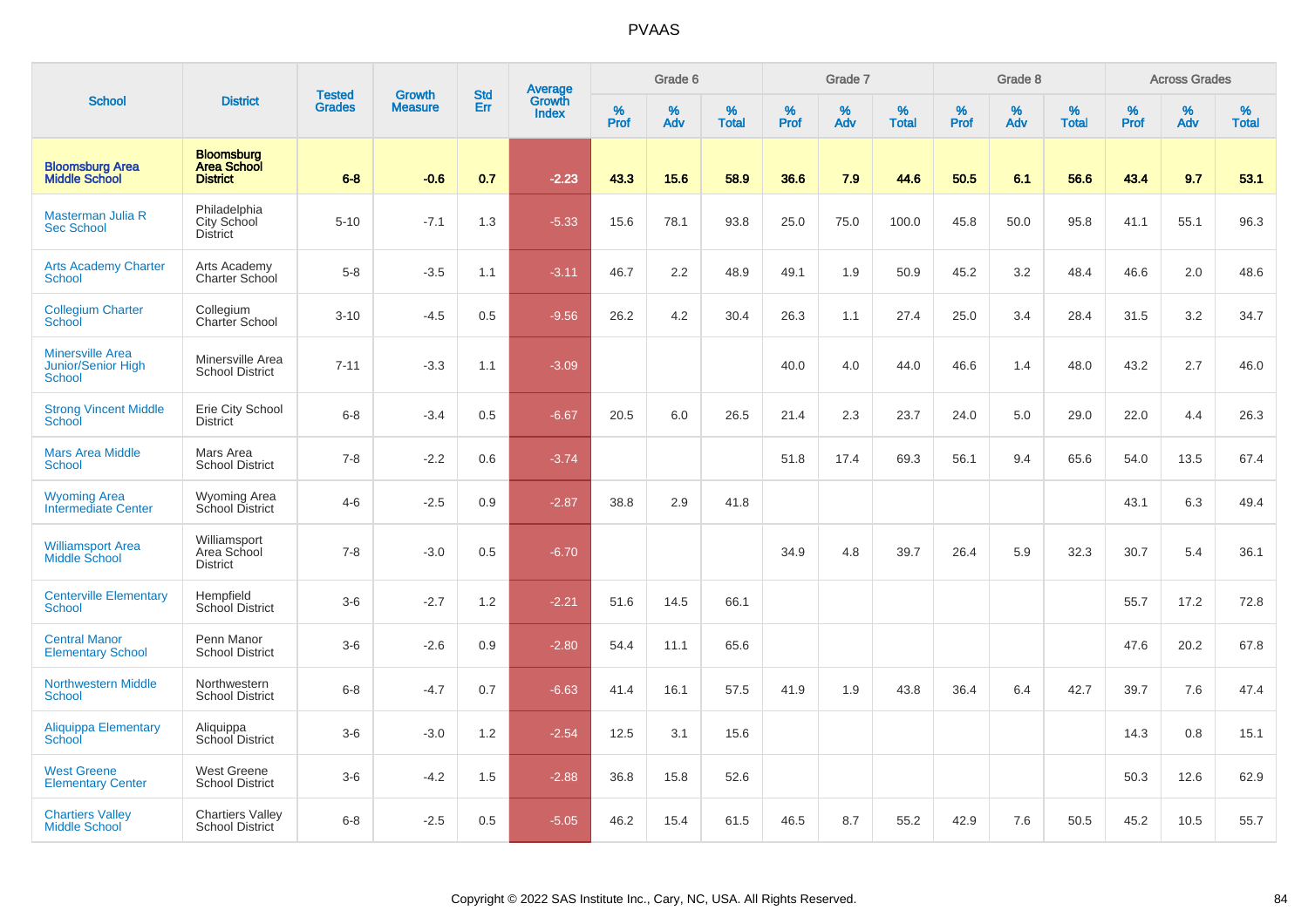|                                                                        |                                                            | <b>Tested</b> | <b>Growth</b>  | <b>Std</b> |                                          |                  | Grade 6     |                   |           | Grade 7  |                   |           | Grade 8  |                   |              | <b>Across Grades</b> |                   |
|------------------------------------------------------------------------|------------------------------------------------------------|---------------|----------------|------------|------------------------------------------|------------------|-------------|-------------------|-----------|----------|-------------------|-----------|----------|-------------------|--------------|----------------------|-------------------|
| <b>School</b>                                                          | <b>District</b>                                            | <b>Grades</b> | <b>Measure</b> | Err        | <b>Average</b><br>Growth<br><b>Index</b> | %<br><b>Prof</b> | $\%$<br>Adv | %<br><b>Total</b> | %<br>Prof | %<br>Adv | %<br><b>Total</b> | %<br>Prof | %<br>Adv | %<br><b>Total</b> | $\%$<br>Prof | $\%$<br>Adv          | %<br><b>Total</b> |
| <b>Bloomsburg Area</b><br><b>Middle School</b>                         | <b>Bloomsburg</b><br><b>Area School</b><br><b>District</b> | $6 - 8$       | $-0.6$         | 0.7        | $-2.23$                                  | 43.3             | 15.6        | 58.9              | 36.6      | 7.9      | 44.6              | 50.5      | 6.1      | 56.6              | 43.4         | 9.7                  | 53.1              |
| <b>Tunkhannock Stem</b><br>Academy                                     | Tunkhannock<br>Area School<br><b>District</b>              | $7 - 7$       | $-2.1$         | 1.1        | $-1.93$                                  |                  |             |                   | 33.3      | 3.1      | 36.4              |           |          |                   | 33.3         | 3.1                  | 36.4              |
| <b>Rolling Hills</b><br><b>Elementary School</b>                       | Council Rock<br><b>School District</b>                     | $3-6$         | $-2.3$         | 1.2        | $-3.34$                                  | 42.9             | 10.7        | 53.6              |           |          |                   |           |          |                   | 49.6         | 14.1                 | 63.6              |
| <b>Forest City Regional</b><br><b>Elementary School</b>                | <b>Forest City</b><br>Regional<br>School District          | $3-6$         | $-5.0$         | 1.3        | $-3.88$                                  | 36.7             | 6.1         | 42.9              |           |          |                   |           |          |                   | 42.8         | 9.6                  | 52.4              |
| <b>West Hempfield</b><br>Middle School                                 | <b>Hempfield Area</b><br>School District                   | $6 - 8$       | $-3.0$         | 0.6        | $-4.81$                                  | 39.2             | 17.7        | 56.9              | 46.4      | 10.9     | 57.2              | 48.4      | 11.5     | 59.8              | 44.6         | 13.3                 | 58.0              |
| <b>Ringgold Middle</b><br><b>School</b>                                | Ringgold<br>School District                                | $5-8$         | $-6.9$         | 0.5        | $-14.61$                                 | 29.5             | 0.6         | 30.1              | 21.8      | 3.5      | 25.3              | 31.7      | 4.3      | 36.0              | 26.6         | 2.5                  | 29.0              |
| <b>Dobson James School</b>                                             | Philadelphia<br>City School<br><b>District</b>             | $3-8$         | $-6.5$         | 3.3        | $-1.98$                                  |                  |             |                   |           |          |                   |           |          |                   | 47.5         | 10.0                 | 57.5              |
| South Allegheny<br>Middle School                                       | South<br>Allegheny<br>School District                      | $6 - 8$       | $-5.7$         | 1.1        | $-5.15$                                  | 33.3             | 6.2         | 39.6              | 31.6      | 5.3      | 36.8              | 41.5      | 12.2     | 53.7              | 35.4         | 7.9                  | 43.3              |
| <b>Great Valley Middle</b><br><b>School</b>                            | <b>Great Valley</b><br><b>School District</b>              | $6-8$         | $-2.2$         | 0.4        | $-4.89$                                  | 43.6             | 32.2        | 75.8              | 52.8      | 16.7     | 69.6              | 57.2      | 18.6     | 75.8              | 51.2         | 22.6                 | 73.8              |
| <b>New Brighton Area</b><br>Middle School                              | New Brighton<br>Area School<br><b>District</b>             | $6 - 8$       | $-4.2$         | 0.7        | $-5.88$                                  | 37.0             | 7.0         | 44.0              | 33.0      | 5.0      | 38.0              | 27.6      | 3.8      | 31.4              | 32.5         | 5.2                  | 37.7              |
| <b>Warwick Middle</b><br><b>School</b>                                 | <b>Warwick School</b><br><b>District</b>                   | $7 - 8$       | $-2.3$         | 0.5        | $-4.52$                                  |                  |             |                   | 46.4      | 8.0      | 54.4              | 50.5      | 9.6      | 60.1              | 48.6         | 8.9                  | 57.4              |
| <b>Willow Hill School</b>                                              | Abington<br>School District                                | $3-6$         | $-3.2$         | 1.4        | $-2.26$                                  | 50.0             | 17.6        | 67.6              |           |          |                   |           |          |                   | 47.8         | 12.4                 | 60.2              |
| <b>Propel Charter School-</b><br><b>Mckeesport</b>                     | <b>Propel Charter</b><br>School-<br>Mckeesport             | $3-8$         | $-7.2$         | 1.0        | $-7.15$                                  | 32.4             | 0.0         | 32.4              | 34.2      | 2.6      | 36.8              | 29.7      | 2.7      | 32.4              | 32.1         | 1.4                  | 33.5              |
| <b>Lincoln Park</b><br><b>Performing Arts</b><br><b>Charter School</b> | Lincoln Park<br>Performing Arts<br><b>Charter School</b>   | $7 - 11$      | $-3.9$         | 1.1        | $-3.56$                                  |                  |             |                   | 66.1      | 5.4      | 71.4              | 59.8      | 17.2     | 77.0              | 62.2         | 12.6                 | 74.8              |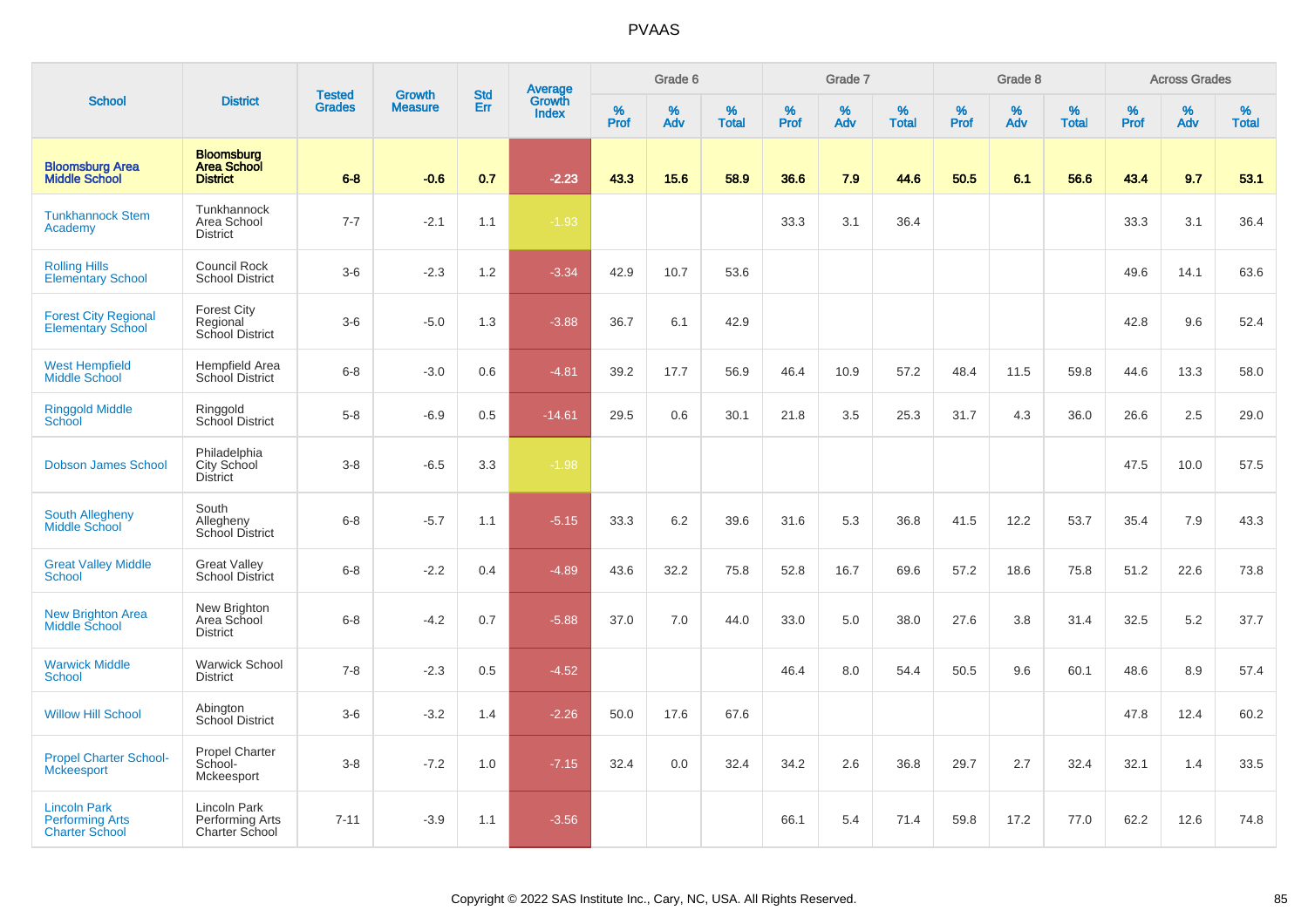|                                                                |                                                            |                                |                                 |                   |                                   |           | Grade 6  |                   |           | Grade 7  |                   |           | Grade 8  |                   |           | <b>Across Grades</b> |                   |
|----------------------------------------------------------------|------------------------------------------------------------|--------------------------------|---------------------------------|-------------------|-----------------------------------|-----------|----------|-------------------|-----------|----------|-------------------|-----------|----------|-------------------|-----------|----------------------|-------------------|
| <b>School</b>                                                  | <b>District</b>                                            | <b>Tested</b><br><b>Grades</b> | <b>Growth</b><br><b>Measure</b> | <b>Std</b><br>Err | Average<br>Growth<br><b>Index</b> | %<br>Prof | %<br>Adv | %<br><b>Total</b> | %<br>Prof | %<br>Adv | %<br><b>Total</b> | %<br>Prof | %<br>Adv | %<br><b>Total</b> | %<br>Prof | %<br>Adv             | %<br><b>Total</b> |
| <b>Bloomsburg Area</b><br><b>Middle School</b>                 | <b>Bloomsburg</b><br><b>Area School</b><br><b>District</b> | $6 - 8$                        | $-0.6$                          | 0.7               | $-2.23$                           | 43.3      | 15.6     | 58.9              | 36.6      | 7.9      | 44.6              | 50.5      | 6.1      | 56.6              | 43.4      | 9.7                  | 53.1              |
| <b>Pottstown Middle</b><br><b>School</b>                       | Pottstown<br><b>School District</b>                        | $5 - 8$                        | $-5.4$                          | 0.5               | $-10.65$                          | 20.1      | 2.1      | 22.2              | 16.9      | 0.6      | 17.5              | 16.5      | 1.6      | 18.1              | 19.2      | 1.4                  | 20.5              |
| <b>Tamanend Middle</b><br><b>School</b>                        | <b>Central Bucks</b><br><b>School District</b>             | $7-9$                          | $-3.1$                          | 0.6               | $-5.41$                           |           |          |                   | 54.2      | 13.4     | 67.6              | 53.8      | 20.1     | 74.0              | 54.0      | 16.2                 | 70.3              |
| <b>Valley Elementary</b><br>School                             | Bensalem<br>Township<br>School District                    | $3-6$                          | $-3.1$                          | 1.0               | $-3.06$                           | 29.9      | 3.9      | 33.8              |           |          |                   |           |          |                   | 24.5      | 4.8                  | 29.3              |
| <b>Ephrata Middle School</b>                                   | Ephrata Area<br>School District                            | $6-9$                          | $-1.9$                          | 0.5               | $-3.57$                           |           |          |                   | 41.0      | 5.2      | 46.2              | 39.6      | 7.4      | 47.0              | 39.8      | 6.2                  | 46.0              |
| <b>Coudersport Area</b><br>Junior/Senior High<br><b>School</b> | Coudersport<br>Area School<br><b>District</b>              | $7 - 11$                       | $-3.7$                          | 1.2               | $-3.07$                           |           |          |                   | 35.8      | 3.8      | 39.6              | 30.2      | 0.0      | 30.2              | 33.0      | 1.9                  | 34.9              |
| Montessori Regional<br><b>Charter School</b>                   | Montessori<br>Regional<br>Charter School                   | $3-6$                          | $-3.8$                          | 1.1               | $-3.39$                           | 37.3      | 8.5      | 45.8              |           |          |                   |           |          |                   | 32.2      | 4.5                  | 36.7              |
| <b>Dunmore</b><br><b>Junior/Senior High</b><br>School          | Dunmore<br><b>School District</b>                          | $7 - 11$                       | $-3.9$                          | 0.9               | $-4.28$                           |           |          |                   | 45.9      | 1.8      | 47.7              | 34.5      | 6.0      | 40.5              | 40.9      | 3.6                  | 44.6              |
| <b>Troy Intermediate</b><br>School                             | <b>Troy Area</b><br>School District                        | $3-6$                          | $-3.1$                          | 0.9               | $-3.57$                           | 25.5      | 5.9      | 31.4              |           |          |                   |           |          |                   | 37.2      | 5.6                  | 42.8              |
| <b>Lincoln Junior/Senior</b><br><b>High School</b>             | <b>Ellwood City</b><br>Area School<br><b>District</b>      | $7 - 11$                       | $-2.6$                          | 0.8               | $-3.13$                           |           |          |                   | 43.3      | 10.8     | 54.2              | 41.3      | 8.3      | 49.5              | 42.4      | 9.6                  | 52.0              |
| <b>Stetser Elementary</b><br>School                            | Chester-Upland<br><b>School District</b>                   | $3-6$                          | $-6.0$                          | 2.8               | $-2.16$                           | 15.0      | 0.0      | 15.0              |           |          |                   |           |          |                   | 25.0      | 3.1                  | 28.1              |
| Gamp                                                           | Philadelphia<br>City School<br><b>District</b>             | $5 - 10$                       | $-5.6$                          | 1.9               | $-3.00$                           | 58.8      | 29.4     | 88.2              | 64.3      | 7.1      | 71.4              |           |          |                   | 61.7      | 19.2                 | 80.8              |
| <b>Central Cambria</b><br><b>Middle School</b>                 | Central<br>Cambria School<br><b>District</b>               | $6 - 8$                        | $-3.6$                          | 0.7               | $-5.43$                           | 33.6      | 13.3     | 46.9              | 48.2      | 4.4      | 52.6              | 38.9      | 4.8      | 43.6              | 40.2      | 7.4                  | 47.6              |
| <b>Stanton Edwin M</b><br>School                               | Philadelphia<br>City School<br><b>District</b>             | $3 - 7$                        | $-5.2$                          | 2.3               | $-2.39$                           |           |          |                   | 6.7       | 0.0      | 6.7               |           |          |                   | 12.1      | 4.6                  | 16.7              |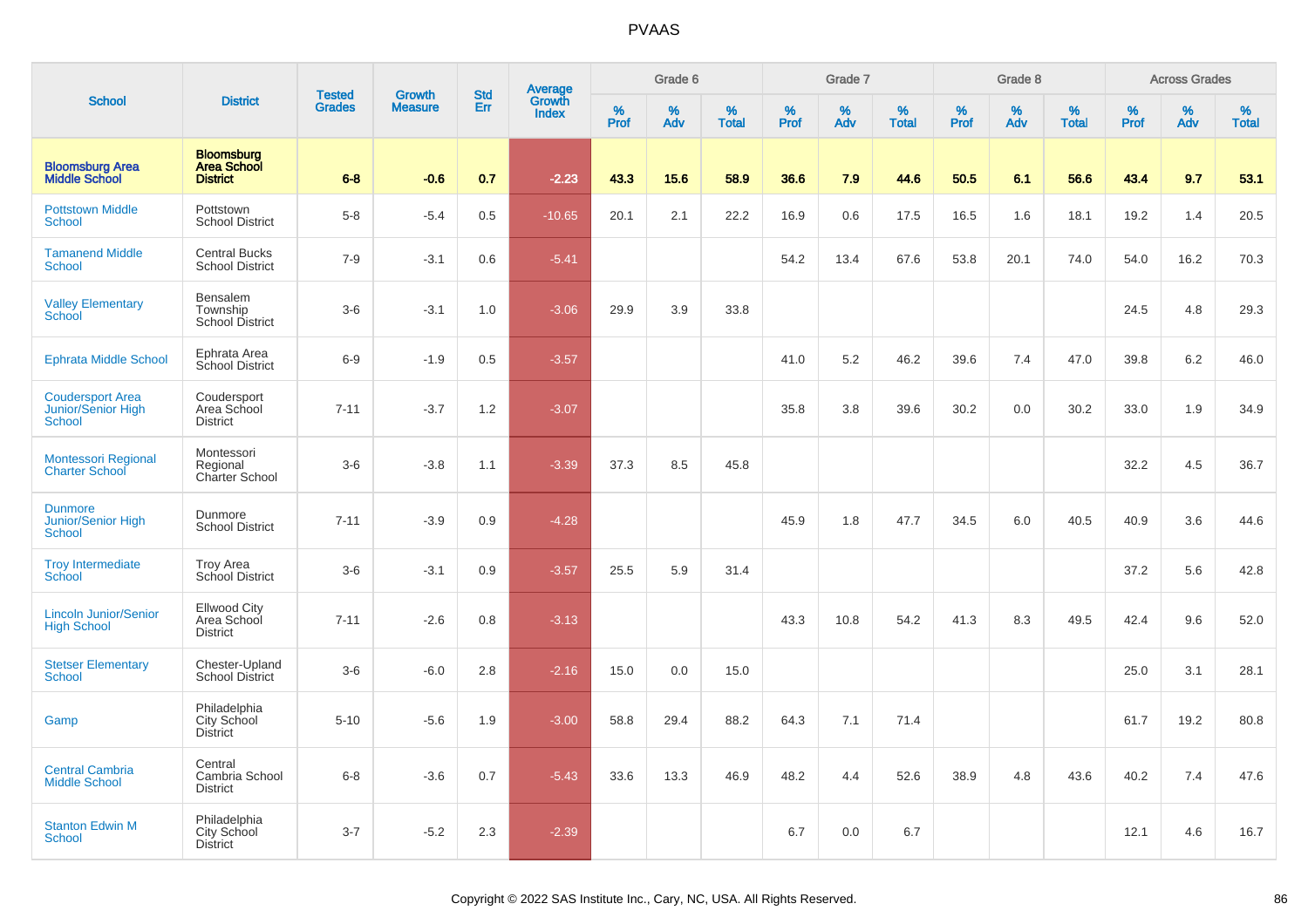|                                                                 |                                                            | <b>Tested</b> | Growth         | <b>Std</b> | <b>Average</b><br>Growth |           | Grade 6  |                   |           | Grade 7  |                   |           | Grade 8  |                   |           | <b>Across Grades</b> |                   |
|-----------------------------------------------------------------|------------------------------------------------------------|---------------|----------------|------------|--------------------------|-----------|----------|-------------------|-----------|----------|-------------------|-----------|----------|-------------------|-----------|----------------------|-------------------|
| <b>School</b>                                                   | <b>District</b>                                            | <b>Grades</b> | <b>Measure</b> | Err        | <b>Index</b>             | %<br>Prof | %<br>Adv | %<br><b>Total</b> | %<br>Prof | %<br>Adv | %<br><b>Total</b> | %<br>Prof | %<br>Adv | %<br><b>Total</b> | %<br>Prof | %<br>Adv             | %<br><b>Total</b> |
| <b>Bloomsburg Area</b><br><b>Middle School</b>                  | <b>Bloomsburg</b><br><b>Area School</b><br><b>District</b> | $6 - 8$       | $-0.6$         | 0.7        | $-2.23$                  | 43.3      | 15.6     | 58.9              | 36.6      | 7.9      | 44.6              | 50.5      | 6.1      | 56.6              | 43.4      | 9.7                  | 53.1              |
| <b>Waynesburg Central</b><br><b>Elementary School</b>           | <b>Central Greene</b><br><b>School District</b>            | $3-6$         | $-1.9$         | 0.9        | $-2.70$                  | 40.4      | 9.6      | 50.0              |           |          |                   |           |          |                   | 37.0      | 6.2                  | 43.3              |
| <b>Propel Charter School-</b><br>Pitcairn                       | Propel Charter<br>School-Pitcairn                          | $3-8$         | $-5.3$         | 1.2        | $-4.63$                  | 29.6      | 11.1     | 40.7              | 18.2      | 0.0      | 18.2              | 16.7      | 0.0      | 16.7              | 17.3      | 2.5                  | 19.8              |
| <b>Elkins Park School</b>                                       | Cheltenham<br><b>School District</b>                       | $5-6$         | $-2.4$         | 0.8        | $-2.83$                  | 50.0      | 17.9     | 67.9              |           |          |                   |           |          |                   | 46.7      | 15.3                 | 62.0              |
| <b>Cameron County</b><br>Junior/Senior High<br><b>School</b>    | Cameron<br><b>County School</b><br><b>District</b>         | $7 - 12$      | $-4.7$         | 1.4        | $-3.33$                  |           |          |                   | 39.0      | 0.0      | 39.0              | 43.2      | 5.4      | 48.6              | 41.0      | 2.6                  | 43.6              |
| <b>Sullivan Co</b><br><b>Elementary School</b><br>(8180)        | <b>Sullivan County</b><br><b>School District</b>           | $3-6$         | $-5.3$         | 1.3        | $-4.00$                  | 62.0      | 6.0      | 68.0              |           |          |                   |           |          |                   | 39.8      | 6.6                  | 46.4              |
| <b>Poquessing Middle</b><br><b>School</b>                       | Neshaminy<br><b>School District</b>                        | $5-8$         | $-2.7$         | 0.5        | $-5.65$                  | 45.4      | 11.4     | 56.8              | 44.1      | 5.6      | 49.7              | 38.7      | 7.1      | 45.8              | 45.4      | 7.8                  | 53.2              |
| <b>Orefield Middle School</b>                                   | Parkland<br><b>School District</b>                         | $6-8$         | $-4.1$         | 0.5        | $-8.09$                  | 39.1      | 25.9     | 65.0              | 48.1      | 16.0     | 64.2              | 44.4      | 11.1     | 55.6              | 43.6      | 18.0                 | 61.6              |
| <b>Pennridge South</b><br>Middle School                         | Pennridge<br><b>School District</b>                        | $6 - 8$       | $-4.8$         | 0.7        | $-6.90$                  | 37.3      | 15.4     | 52.7              | 38.2      | 4.9      | 43.1              | 40.6      | 7.6      | 48.1              | 38.7      | 9.4                  | 48.1              |
| <b>Brookville</b><br><b>Junior/Senior High</b><br><b>School</b> | <b>Brookville Area</b><br><b>School District</b>           | $7 - 11$      | $-4.7$         | 0.8        | $-5.92$                  |           |          |                   | 34.4      | 0.8      | 35.2              | 45.0      | 7.3      | 52.3              | 39.3      | 3.8                  | 43.2              |
| <b>Logan Elementary</b><br>School                               | East Allegheny<br>School District                          | $3-6$         | $-3.3$         | 0.9        | $-3.45$                  | 26.2      | 7.1      | 33.3              |           |          |                   |           |          |                   | 27.4      | 4.4                  | 31.8              |
| <b>Cedarbrook Middle</b><br><b>School</b>                       | Cheltenham<br><b>School District</b>                       | $7 - 8$       | $-3.0$         | 0.8        | $-3.57$                  |           |          |                   | 48.3      | 9.4      | 57.7              | 35.2      | 7.7      | 42.9              | 43.2      | 8.7                  | 51.9              |
| <b>Jackson Middle School</b>                                    | Lancaster<br><b>School District</b>                        | $6 - 8$       | $-3.4$         | 0.7        | $-5.05$                  | 19.0      | 0.9      | 19.8              | 6.5       | 0.0      | 6.5               | 12.8      | 0.0      | 12.8              | 12.6      | 0.3                  | 12.9              |
| <b>Fred S Engle Middle</b><br><b>School</b>                     | Avon Grove<br><b>School District</b>                       | $7 - 8$       | $-2.4$         | 0.5        | $-4.57$                  |           |          |                   | 59.7      | 14.8     | 74.5              | 47.3      | 17.0     | 64.3              | 53.8      | 15.9                 | 69.7              |
| <b>Strayer Middle School</b>                                    | Quakertown<br>Community<br><b>School District</b>          | $6-8$         | $-3.5$         | 0.5        | $-7.99$                  |           |          |                   | 40.4      | 7.5      | 47.8              | 42.6      | 17.3     | 59.9              | 41.5      | 12.4                 | 53.9              |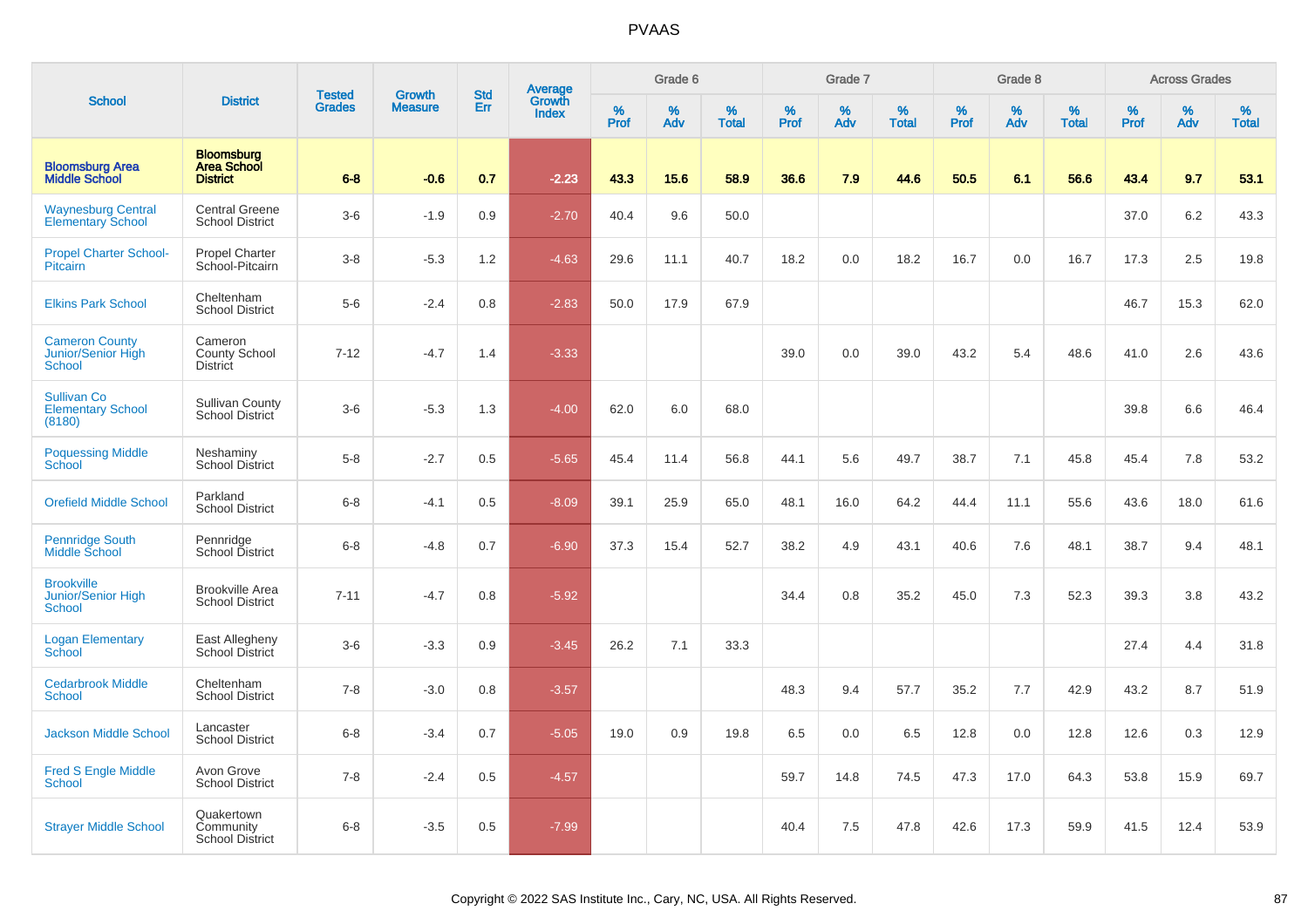|                                                            |                                                            |                                |                                 | <b>Std</b> |                                          |           | Grade 6  |                   |           | Grade 7  |                   |           | Grade 8  |                   |           | <b>Across Grades</b> |                   |
|------------------------------------------------------------|------------------------------------------------------------|--------------------------------|---------------------------------|------------|------------------------------------------|-----------|----------|-------------------|-----------|----------|-------------------|-----------|----------|-------------------|-----------|----------------------|-------------------|
| <b>School</b>                                              | <b>District</b>                                            | <b>Tested</b><br><b>Grades</b> | <b>Growth</b><br><b>Measure</b> | Err        | <b>Average</b><br>Growth<br><b>Index</b> | %<br>Prof | %<br>Adv | %<br><b>Total</b> | %<br>Prof | %<br>Adv | %<br><b>Total</b> | %<br>Prof | %<br>Adv | %<br><b>Total</b> | %<br>Prof | %<br>Adv             | %<br><b>Total</b> |
| <b>Bloomsburg Area</b><br><b>Middle School</b>             | <b>Bloomsburg</b><br><b>Area School</b><br><b>District</b> | $6 - 8$                        | $-0.6$                          | 0.7        | $-2.23$                                  | 43.3      | 15.6     | 58.9              | 36.6      | 7.9      | 44.6              | 50.5      | 6.1      | 56.6              | 43.4      | 9.7                  | 53.1              |
| Steelton-Highspire<br><b>High School</b>                   | Steelton-<br>Highspire<br>School District                  | $7 - 11$                       | $-3.8$                          | 0.9        | $-4.17$                                  |           |          |                   | 3.8       | 0.0      | 3.8               | 5.9       | 0.0      | 5.9               | 4.8       | 0.0                  | 4.8               |
| <b>Cornwells Elementary</b><br><b>School</b>               | Bensalem<br>Township<br>School District                    | $3-6$                          | $-3.3$                          | 1.3        | $-2.58$                                  | 24.1      | 5.2      | 29.3              |           |          |                   |           |          |                   | 27.7      | 6.1                  | 33.8              |
| <b>Paxon Hollow Middle</b><br><b>School</b>                | Marple<br>Newtown<br><b>School District</b>                | $6 - 8$                        | $-3.8$                          | 0.5        | $-7.22$                                  | 48.1      | 22.9     | 71.0              | 51.1      | 9.4      | 60.6              | 52.8      | 7.4      | 60.2              | 50.4      | 14.0                 | 64.4              |
| <b>Mcmurray Elementary</b><br>School                       | Peters<br>Township<br><b>School District</b>               | $4 - 6$                        | $-2.7$                          | 0.5        | $-5.10$                                  | 48.1      | 33.6     | 81.7              |           |          |                   |           |          |                   | 48.4      | 37.4                 | 85.8              |
| <b>Anderson Add B</b><br>School                            | Philadelphia<br>City School<br><b>District</b>             | $3 - 8$                        | $-8.8$                          | 1.8        | $-4.94$                                  | 7.1       | 0.0      | 7.1               |           |          |                   | 5.9       | 0.0      | 5.9               | 8.0       | 1.3                  | 9.3               |
| <b>Charles A Huston</b><br><b>Middle School</b>            | <b>Burrell School</b><br><b>District</b>                   | $6 - 8$                        | $-4.9$                          | 0.9        | $-5.70$                                  | 46.2      | 7.7      | 53.8              | 46.8      | 6.5      | 53.2              | 40.0      | 5.0      | 45.0              | 44.6      | 6.5                  | 51.2              |
| <b>Pennbrook Middle</b><br>School                          | North Penn<br><b>School District</b>                       | $6-9$                          | $-3.2$                          | 0.6        | $-5.06$                                  |           |          |                   | 58.5      | 13.7     | 72.2              | 49.7      | 18.4     | 68.1              | 54.4      | 15.9                 | 70.3              |
| <b>West Middlesex Area</b><br>Junior/Senior High<br>School | West Middlesex<br>Area School<br><b>District</b>           | $7 - 10$                       | $-7.7$                          | 1.3        | $-6.12$                                  |           |          |                   | 44.4      | 5.6      | 50.0              | 35.7      | 4.8      | 40.5              | 40.6      | 5.2                  | 45.8              |
| <b>Mountain View</b><br><b>Elementary School</b>           | Greater Latrobe<br><b>School District</b>                  | $3-6$                          | $-2.8$                          | 1.0        | $-3.19$                                  | 46.3      | 20.7     | 67.1              |           |          |                   |           |          |                   | 52.4      | 17.2                 | 69.6              |
| <b>Bridesburg School</b>                                   | Philadelphia<br>City School<br><b>District</b>             | $3-8$                          | $-6.7$                          | 1.4        | $-4.63$                                  |           |          |                   | 30.4      | 4.4      | 34.8              | 15.6      | 3.1      | 18.8              | 24.4      | 1.6                  | 26.0              |
| <b>Pennridge North</b><br>Middle School                    | Pennridge<br>School District                               | $6-8$                          | $-3.3$                          | 0.6        | $-5.98$                                  | 48.7      | 21.3     | 70.0              | 53.1      | 10.1     | 63.1              | 52.8      | 16.4     | 69.2              | 51.6      | 15.6                 | 67.2              |
| <b>Rostraver Elementary</b><br>School                      | <b>Belle Vernon</b><br>Area School<br><b>District</b>      | $3-6$                          | $-4.3$                          | 1.2        | $-3.56$                                  | 43.1      | 7.8      | 51.0              |           |          |                   |           |          |                   | 50.2      | 8.1                  | 58.3              |
| <b>Baggaley Elementary</b><br>School                       | Greater Latrobe<br><b>School District</b>                  | $3-6$                          | $-8.2$                          | 1.0        | $-8.29$                                  | 37.7      | 23.4     | 61.0              |           |          |                   |           |          |                   | 44.9      | 14.9                 | 59.8              |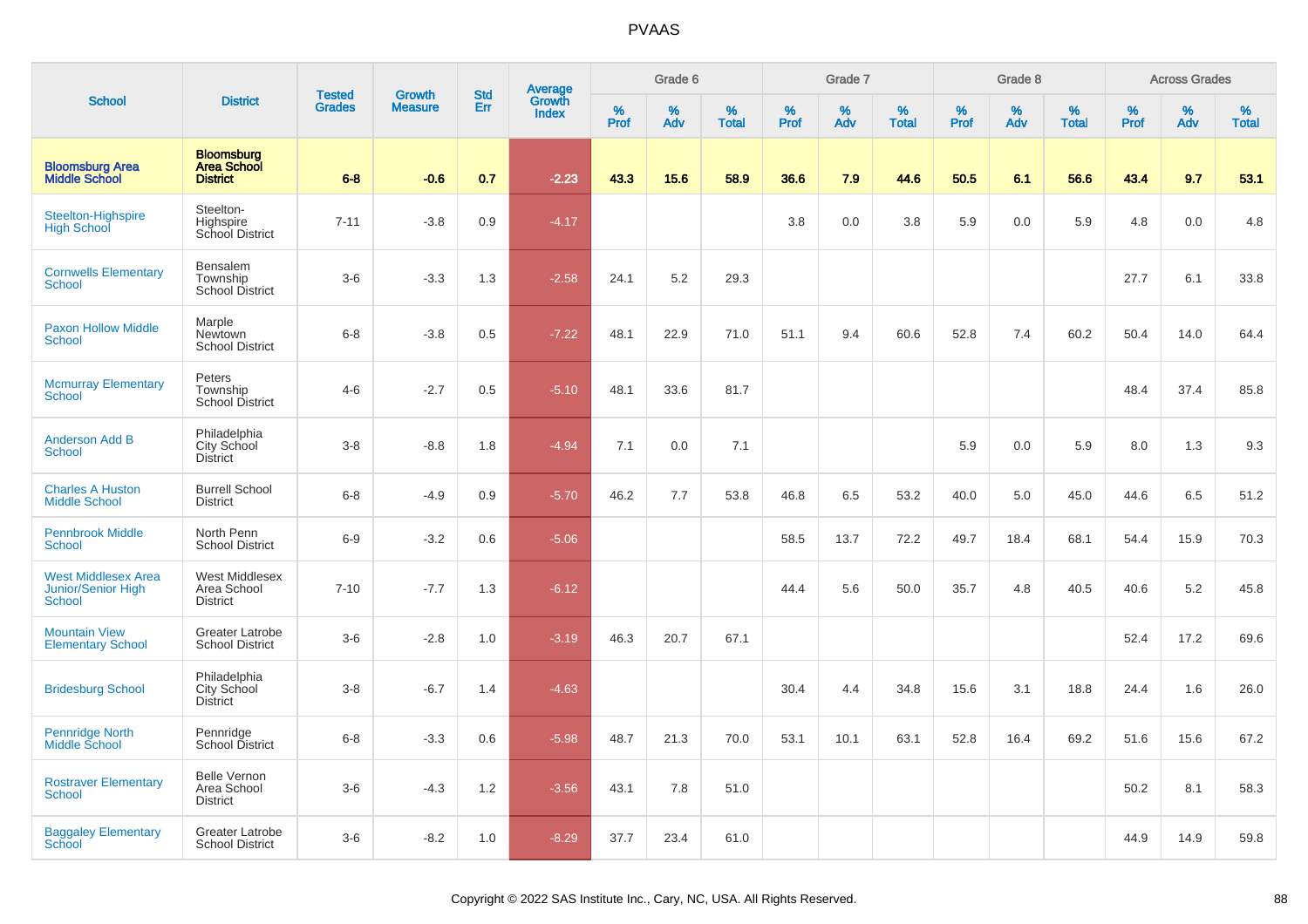|                                                         |                                                            |                                |                                 | <b>Std</b> |                                          |                  | Grade 6  |                   |           | Grade 7  |                   |           | Grade 8  |                   |           | <b>Across Grades</b> |                   |
|---------------------------------------------------------|------------------------------------------------------------|--------------------------------|---------------------------------|------------|------------------------------------------|------------------|----------|-------------------|-----------|----------|-------------------|-----------|----------|-------------------|-----------|----------------------|-------------------|
| <b>School</b>                                           | <b>District</b>                                            | <b>Tested</b><br><b>Grades</b> | <b>Growth</b><br><b>Measure</b> | Err        | <b>Average</b><br>Growth<br><b>Index</b> | %<br><b>Prof</b> | %<br>Adv | %<br><b>Total</b> | %<br>Prof | %<br>Adv | %<br><b>Total</b> | %<br>Prof | %<br>Adv | %<br><b>Total</b> | %<br>Prof | %<br>Adv             | %<br><b>Total</b> |
| <b>Bloomsburg Area</b><br><b>Middle School</b>          | <b>Bloomsburg</b><br><b>Area School</b><br><b>District</b> | $6 - 8$                        | $-0.6$                          | 0.7        | $-2.23$                                  | 43.3             | 15.6     | 58.9              | 36.6      | 7.9      | 44.6              | 50.5      | 6.1      | 56.6              | 43.4      | 9.7                  | 53.1              |
| <b>Latrobe Elementary</b><br><b>School</b>              | Greater Latrobe<br><b>School District</b>                  | $3-6$                          | $-5.3$                          | 1.0        | $-5.41$                                  | 43.2             | 19.8     | 63.0              |           |          |                   |           |          |                   | 42.9      | 15.1                 | 58.0              |
| <b>Sol Feinstone</b><br><b>Elementary School</b>        | Council Rock<br><b>School District</b>                     | $3-6$                          | $-4.8$                          | 0.9        | $-5.60$                                  | 51.6             | 29.5     | 81.0              |           |          |                   |           |          |                   | 56.1      | 24.2                 | 80.3              |
| <b>North Salem</b><br><b>Elementary School</b>          | Dover Area<br><b>School District</b>                       | $3-6$                          | $-4.6$                          | 1.5        | $-2.94$                                  |                  |          |                   |           |          |                   |           |          |                   | 50.0      | 10.7                 | 60.7              |
| <b>Mount Pleasant Area</b><br><b>Junior High School</b> | Mount Pleasant<br>Area School<br><b>District</b>           | $7 - 8$                        | $-3.6$                          | 0.8        | $-4.70$                                  |                  |          |                   | 42.2      | 2.8      | 45.1              | 38.7      | 6.4      | 45.2              | 40.6      | 4.5                  | 45.1              |
| Northampton Area<br><b>Middle School</b>                | Northampton<br>Area School<br><b>District</b>              | $6-8$                          | $-5.3$                          | 0.8        | $-6.32$                                  | 34.5             | 19.5     | 54.0              | 26.8      | 7.0      | 33.8              | 42.1      | 5.3      | 47.4              | 34.0      | 12.4                 | 46.5              |
| <b>Woodrow Wilson</b><br><b>Middle School</b>           | Erie City School<br><b>District</b>                        | $6-8$                          | $-3.9$                          | 0.5        | $-7.39$                                  | 14.4             | 2.1      | 16.6              | 18.0      | 2.2      | 20.2              | 19.3      | 1.1      | 20.4              | 17.2      | 1.8                  | 19.0              |
| Carbondale<br><b>Elementary School</b>                  | Carbondale<br>Area School<br><b>District</b>               | $3-6$                          | $-3.3$                          | 0.9        | $-3.50$                                  | 23.3             | 2.2      | 25.6              |           |          |                   |           |          |                   | 26.4      | 2.4                  | 28.7              |
| <b>Karns City High</b><br>School                        | Karns City Area<br><b>School District</b>                  | $7 - 11$                       | $-4.0$                          | 0.8        | $-4.85$                                  |                  |          |                   | 47.8      | 1.7      | 49.6              | 41.1      | 1.9      | 43.0              | 44.6      | 1.8                  | 46.4              |
| <b>Maritime Academy</b><br><b>Charter School</b>        | Maritime<br>Academy<br>Charter School                      | $3 - 10$                       | $-6.3$                          | 0.7        | $-9.48$                                  | 18.1             | 2.4      | 20.5              | 24.1      | 3.4      | 27.6              | 22.7      | 0.0      | 22.7              | 19.4      | 1.9                  | 21.3              |
| <b>Tunkhannock Area</b><br><b>Intermediate School</b>   | Tunkhannock<br>Area School<br><b>District</b>              | $3-6$                          | $-5.3$                          | 0.8        | $-7.07$                                  | 35.9             | 12.5     | 48.4              |           |          |                   |           |          |                   | 35.9      | 7.3                  | 43.2              |
| <b>North Wales</b><br><b>Elementary School</b>          | North Penn<br><b>School District</b>                       | $3-6$                          | $-4.1$                          | 1.3        | $-5.67$                                  | 45.0             | 10.0     | 55.0              |           |          |                   |           |          |                   | 48.4      | 20.3                 | 68.7              |
| <b>Acmetonia Elementary</b><br><b>School</b>            | Allegheny<br>Valley School<br><b>District</b>              | $3-6$                          | $-3.9$                          | 1.2        | $-3.31$                                  | 44.4             | 9.3      | 53.7              |           |          |                   |           |          |                   | 48.1      | 8.6                  | 56.6              |
| <b>Kiski Area Upper</b><br><b>Elementary School</b>     | Kiski Area<br><b>School District</b>                       | $5-6$                          | $-3.3$                          | 0.6        | $-5.51$                                  | 41.2             | 18.5     | 59.7              |           |          |                   |           |          |                   | 45.9      | 11.5                 | 57.4              |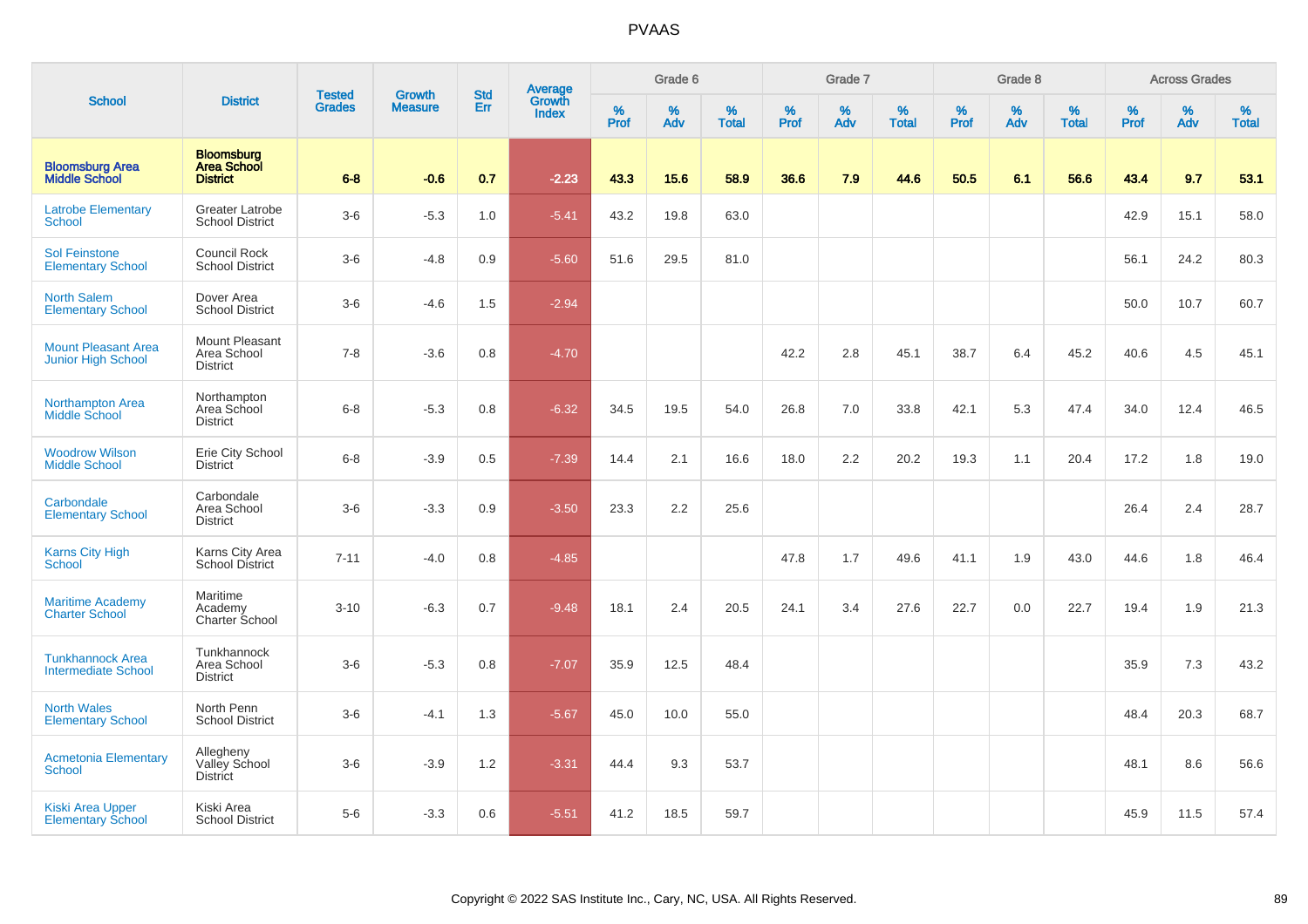|                                                    |                                                            |                                | <b>Growth</b>  | <b>Std</b> |                                   |                  | Grade 6  |                   |              | Grade 7     |                   |                  | Grade 8         |                   |              | <b>Across Grades</b> |                   |
|----------------------------------------------------|------------------------------------------------------------|--------------------------------|----------------|------------|-----------------------------------|------------------|----------|-------------------|--------------|-------------|-------------------|------------------|-----------------|-------------------|--------------|----------------------|-------------------|
| <b>School</b>                                      | <b>District</b>                                            | <b>Tested</b><br><b>Grades</b> | <b>Measure</b> | Err        | Average<br>Growth<br><b>Index</b> | %<br><b>Prof</b> | %<br>Adv | %<br><b>Total</b> | $\%$<br>Prof | $\%$<br>Adv | %<br><b>Total</b> | %<br><b>Prof</b> | %<br><b>Adv</b> | %<br><b>Total</b> | $\%$<br>Prof | $\%$<br>Adv          | %<br><b>Total</b> |
| <b>Bloomsburg Area</b><br><b>Middle School</b>     | <b>Bloomsburg</b><br><b>Area School</b><br><b>District</b> | $6 - 8$                        | $-0.6$         | 0.7        | $-2.23$                           | 43.3             | 15.6     | 58.9              | 36.6         | 7.9         | 44.6              | 50.5             | 6.1             | 56.6              | 43.4         | 9.7                  | 53.1              |
| <b>Boyertown Area</b><br>Middle School-East        | Boyertown Area<br>School District                          | $6 - 8$                        | $-3.6$         | 0.6        | $-6.46$                           | 39.6             | 15.2     | 54.8              | 47.1         | 14.9        | 62.0              | 45.0             | 8.5             | 53.5              | 44.0         | 13.4                 | 57.4              |
| <b>Unami Middle School</b>                         | <b>Central Bucks</b><br><b>School District</b>             | $7-9$                          | $-4.3$         | 0.6        | $-7.26$                           |                  |          |                   | 56.0         | 17.9        | 73.9              | 42.5             | 16.9            | 59.4              | 49.1         | 17.4                 | 66.4              |
| <b>Roberto Clemente</b><br><b>Charter School</b>   | Roberto<br>Clemente<br><b>Charter School</b>               | $3 - 12$                       | $-5.1$         | 1.0        | $-5.25$                           | 23.1             | 5.1      | 28.2              | 11.6         | 0.0         | 11.6              | 12.2             | 0.0             | 12.2              | 15.5         | 1.7                  | 17.2              |
| <b>Stetson Middle School</b>                       | <b>West Chester</b><br>Area School<br><b>District</b>      | $6 - 8$                        | $-3.8$         | 0.6        | $-6.20$                           | 50.0             | 29.9     | 79.9              | 53.6         | 9.8         | 63.4              | 63.4             | 12.9            | 76.3              | 54.1         | 18.5                 | 72.6              |
| <b>Riverview</b><br>Junior/Senior High<br>School   | Riverview<br><b>School District</b>                        | $7 - 11$                       | $-5.7$         | 1.1        | $-5.28$                           |                  |          |                   | 55.7         | 1.6         | 57.4              | 38.2             | 10.5            | 48.7              | 46.0         | 6.6                  | 52.6              |
| <b>Mastery Charter</b><br>School-Smedley<br>Campus | Mastery Charter<br>School-<br>Smedley<br>Campus            | $3-6$                          | $-4.0$         | 1.3        | $-3.20$                           | 31.0             | 1.7      | 32.8              |              |             |                   |                  |                 |                   | 21.4         | 2.2                  | 23.6              |
| C E Cole Intermediate<br>School                    | Muhlenberg<br><b>School District</b>                       | $4 - 6$                        | $-1.9$         | 0.6        | $-5.81$                           | 23.8             | 0.9      | 24.7              |              |             |                   |                  |                 |                   | 29.8         | 4.5                  | 34.3              |
| <b>Robert K Shafer</b><br><b>Middle School</b>     | Bensalem<br>Township<br><b>School District</b>             | $6 - 8$                        | $-3.4$         | 0.6        | $-5.30$                           |                  |          |                   | 30.3         | 5.6         | 35.9              | 26.8             | 10.0            | 36.8              | 28.6         | 7.8                  | 36.4              |
| <b>Marsh Creek Sixth</b><br><b>Grade Center</b>    | Downingtown<br>Area School<br><b>District</b>              | $6-6$                          | $-2.4$         | 0.7        | $-3.37$                           | 42.9             | 39.9     | 82.8              |              |             |                   |                  |                 |                   | 42.9         | 39.9                 | 82.8              |
| <b>Manheim Township</b><br><b>Middle School</b>    | Manheim<br>Township<br><b>School District</b>              | $6 - 8$                        | $-2.9$         | 0.5        | $-6.03$                           |                  |          |                   | 51.0         | 15.4        | 66.4              | 42.6             | 17.7            | 60.2              | 47.0         | 16.5                 | 63.5              |
| <b>Allison Park</b><br><b>Elementary School</b>    | Chartiers-<br><b>Houston School</b><br><b>District</b>     | $3-6$                          | $-3.3$         | 1.0        | $-3.61$                           | 55.8             | 18.2     | 74.0              |              |             |                   |                  |                 |                   | 54.0         | 17.6                 | 71.6              |
| <b>Bobtown Elementary</b><br><b>School</b>         | Southeastern<br>Greene School<br><b>District</b>           | $3-6$                          | $-6.1$         | 1.6        | $-3.88$                           | 42.4             | 12.1     | 54.6              |              |             |                   |                  |                 |                   | 40.3         | 20.9                 | 61.2              |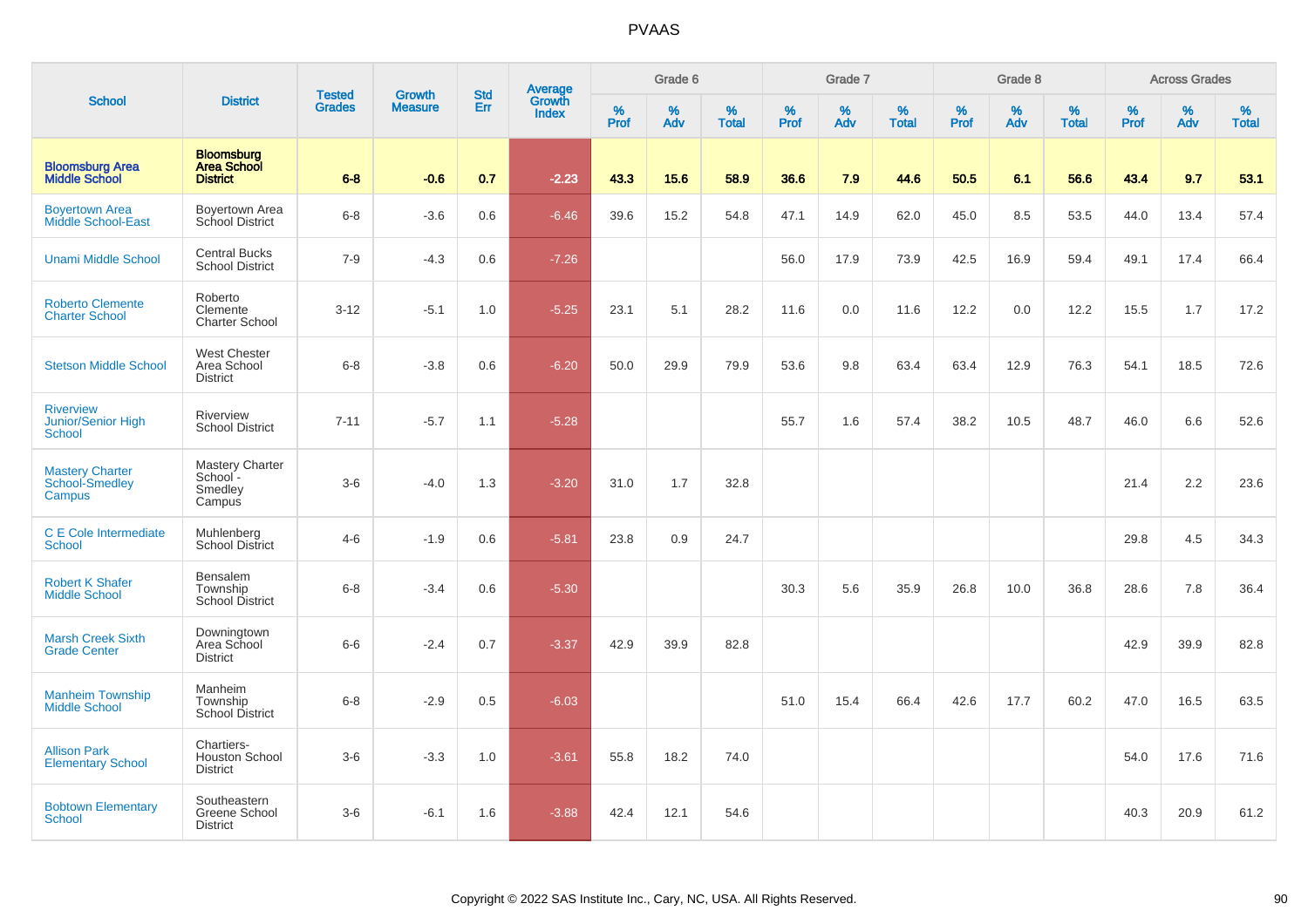|                                                                |                                                            | <b>Tested</b> | <b>Growth</b>  | <b>Std</b> |                                          |                  | Grade 6     |                   |           | Grade 7     |                   |           | Grade 8  |                   |              | <b>Across Grades</b> |                   |
|----------------------------------------------------------------|------------------------------------------------------------|---------------|----------------|------------|------------------------------------------|------------------|-------------|-------------------|-----------|-------------|-------------------|-----------|----------|-------------------|--------------|----------------------|-------------------|
| <b>School</b>                                                  | <b>District</b>                                            | <b>Grades</b> | <b>Measure</b> | Err        | <b>Average</b><br>Growth<br><b>Index</b> | %<br><b>Prof</b> | $\%$<br>Adv | %<br><b>Total</b> | %<br>Prof | $\%$<br>Adv | %<br><b>Total</b> | %<br>Prof | %<br>Adv | %<br><b>Total</b> | $\%$<br>Prof | $\%$<br>Adv          | %<br><b>Total</b> |
| <b>Bloomsburg Area</b><br><b>Middle School</b>                 | <b>Bloomsburg</b><br><b>Area School</b><br><b>District</b> | $6 - 8$       | $-0.6$         | 0.7        | $-2.23$                                  | 43.3             | 15.6        | 58.9              | 36.6      | 7.9         | 44.6              | 50.5      | 6.1      | 56.6              | 43.4         | 9.7                  | 53.1              |
| <b>Perkiomen Valley</b><br>Middle School-East                  | Perkiomen<br><b>Valley School</b><br><b>District</b>       | $6 - 8$       | $-4.7$         | 0.5        | $-9.26$                                  | 55.8             | 22.1        | 77.9              | 49.5      | 13.2        | 62.7              | 49.4      | 10.6     | 60.0              | 51.6         | 15.3                 | 66.8              |
| <b>Muhlenberg Middle</b><br>School                             | Muhlenberg<br>School District                              | $7-9$         | $-3.7$         | 0.5        | $-7.04$                                  |                  |             |                   | 27.9      | 2.0         | 29.9              | 26.4      | 1.4      | 27.8              | 27.1         | 1.7                  | 28.8              |
| <b>Evans City Middle</b><br><b>School</b>                      | Seneca Valley<br><b>School District</b>                    | $5-6$         | $-4.6$         | 0.6        | $-8.08$                                  | 45.2             | 23.4        | 68.6              |           |             |                   |           |          |                   | 49.5         | 13.6                 | 63.0              |
| <b>Perkiomen Valley</b><br><b>Middle School-West</b>           | Perkiomen<br>Valley School<br><b>District</b>              | $6-8$         | $-4.3$         | 0.6        | $-7.71$                                  | 49.2             | 20.9        | 70.2              | 53.1      | 11.7        | 64.8              | 48.0      | 14.3     | 62.3              | 50.0         | 16.1                 | 66.1              |
| <b>Ryan Gloyer Middle</b><br>School                            | Seneca Valley<br>School District                           | $7 - 8$       | $-2.9$         | 0.4        | $-7.40$                                  |                  |             |                   | 53.1      | 9.9         | 63.0              | 51.5      | 14.6     | 66.0              | 52.3         | 12.1                 | 64.4              |
| <b>Key Francis Scott</b><br>School                             | Philadelphia<br><b>City School</b><br><b>District</b>      | $3-6$         | $-6.5$         | 1.7        | $-3.75$                                  | 8.3              | 0.0         | 8.3               |           |             |                   |           |          |                   | 11.7         | 0.0                  | 11.7              |
| <b>Mahanoy Area</b><br><b>Junior/Senior High</b><br>School     | Mahanoy Area<br>School District                            | $7 - 10$      | $-6.3$         | 1.2        | $-5.42$                                  |                  |             |                   | 20.0      | 2.0         | 22.0              | 14.9      | 1.5      | 16.4              | 17.1         | 1.7                  | 18.8              |
| <b>Roosevelt Middle</b><br><b>School</b>                       | <b>Bristol</b><br>Township<br><b>School District</b>       | $6-8$         | $-4.6$         | 0.6        | $-8.17$                                  | 27.9             | 4.8         | 32.7              | 27.3      | 2.0         | 29.2              | 25.9      | 2.4      | 28.2              | 27.0         | 3.1                  | 30.1              |
| Lackawanna Trail<br><b>Junior/Senior High</b><br><b>School</b> | Lackawanna<br><b>Trail School</b><br><b>District</b>       | $7 - 10$      | $-5.9$         | 1.0        | $-5.78$                                  |                  |             |                   | 45.1      | 5.6         | 50.7              | 31.6      | 4.0      | 35.5              | 38.1         | 4.8                  | 42.9              |
| <b>Wyomissing Area</b><br>Junior/Senior High<br><b>School</b>  | Wyomissing<br>Area School<br><b>District</b>               | $7 - 12$      | $-4.9$         | 0.8        | $-6.10$                                  |                  |             |                   | 47.3      | 11.6        | 58.9              | 46.8      | 13.8     | 60.6              | 47.1         | 12.6                 | 59.7              |
| <b>Dallas Middle School</b>                                    | <b>Dallas School</b><br><b>District</b>                    | $6 - 8$       | $-6.8$         | 0.6        | $-10.74$                                 | 50.7             | 12.7        | 63.4              | 49.2      | 3.2         | 52.4              | 48.7      | 14.3     | 63.0              | 49.6         | 10.1                 | 59.7              |
| <b>Wyoming Area Sec</b><br>Center                              | Wyoming Area<br>School District                            | $7 - 10$      | $-5.7$         | 0.9        | $-6.55$                                  |                  |             |                   | 50.0      | 3.3         | 53.3              | 35.8      | 9.4      | 45.3              | 42.4         | 6.6                  | 49.0              |
| <b>Harbor Creek Junior</b><br><b>High School</b>               | <b>Harbor Creek</b><br><b>School District</b>              | $7 - 8$       | $-5.4$         | 0.7        | $-7.47$                                  |                  |             |                   | 55.9      | 13.3        | 69.2              | 45.4      | 12.3     | 57.8              | 50.5         | 12.8                 | 63.3              |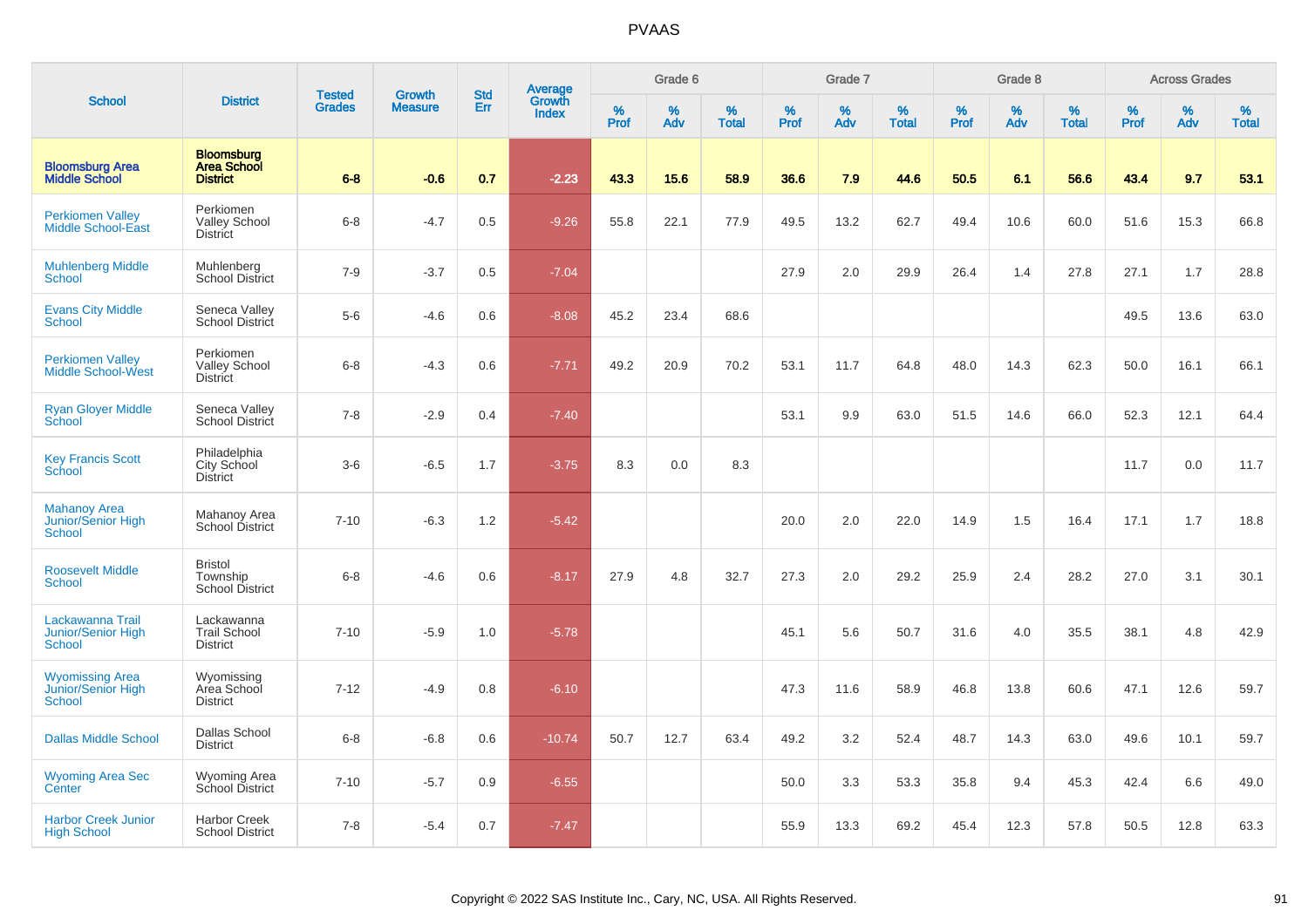|                                                        |                                                            | <b>Tested</b> | <b>Growth</b>  | <b>Std</b> |                                          |                  | Grade 6  |                   |           | Grade 7  |                   |           | Grade 8  |                   |           | <b>Across Grades</b> |                   |
|--------------------------------------------------------|------------------------------------------------------------|---------------|----------------|------------|------------------------------------------|------------------|----------|-------------------|-----------|----------|-------------------|-----------|----------|-------------------|-----------|----------------------|-------------------|
| <b>School</b>                                          | <b>District</b>                                            | <b>Grades</b> | <b>Measure</b> | Err        | <b>Average</b><br>Growth<br><b>Index</b> | %<br><b>Prof</b> | %<br>Adv | %<br><b>Total</b> | %<br>Prof | %<br>Adv | %<br><b>Total</b> | %<br>Prof | %<br>Adv | %<br><b>Total</b> | %<br>Prof | $\%$<br>Adv          | %<br><b>Total</b> |
| <b>Bloomsburg Area</b><br><b>Middle School</b>         | <b>Bloomsburg</b><br><b>Area School</b><br><b>District</b> | $6 - 8$       | $-0.6$         | 0.7        | $-2.23$                                  | 43.3             | 15.6     | 58.9              | 36.6      | 7.9      | 44.6              | 50.5      | 6.1      | 56.6              | 43.4      | 9.7                  | 53.1              |
| <b>Boyertown Area</b><br><b>Middle School-West</b>     | Boyertown Area<br>School District                          | $6 - 8$       | $-4.9$         | 0.6        | $-7.95$                                  | 37.4             | 12.1     | 49.4              | 45.8      | 9.9      | 55.6              | 39.6      | 8.5      | 48.1              | 40.8      | 10.4                 | 51.2              |
| <b>Nazareth Area</b><br><b>Intermediate School</b>     | Nazareth Area<br><b>School District</b>                    | $4 - 6$       | $-3.3$         | 0.5        | $-6.13$                                  | 44.1             | 23.4     | 67.5              |           |          |                   |           |          |                   | 44.6      | 19.3                 | 63.9              |
| <b>Wilson Area</b><br><b>Intermediate School</b>       | <b>Wilson Area</b><br><b>School District</b>               | $5 - 8$       | $-5.9$         | 0.5        | $-11.16$                                 | 40.8             | 18.3     | 59.2              | 28.8      | 6.9      | 35.6              | 38.6      | 8.3      | 47.0              | 40.5      | 11.0                 | 51.4              |
| <b>Garnet Valley Middle</b><br><b>School</b>           | <b>Garnet Valley</b><br>School District                    | $6 - 8$       | $-4.5$         | 0.4        | $-10.16$                                 | 51.3             | 23.0     | 74.4              | 53.8      | 10.5     | 64.3              | 53.4      | 12.2     | 65.6              | 52.8      | 15.4                 | 68.2              |
| <b>Landis Run</b><br><b>Intermediate School</b>        | Manheim<br>Township<br><b>School District</b>              | $5-6$         | $-2.7$         | 0.4        | $-6.04$                                  | 40.3             | 34.9     | 75.2              |           |          |                   |           |          |                   | 44.0      | 26.5                 | 70.5              |
| <b>Penn's Grove School</b>                             | Oxford Area<br><b>School District</b>                      | $7 - 8$       | $-6.1$         | 0.6        | $-9.88$                                  |                  |          |                   | 44.6      | 7.0      | 51.6              | 30.2      | 3.9      | 34.2              | 37.6      | 5.5                  | 43.1              |
| <b>Neshannock Memorial</b><br><b>Elementary School</b> | Neshannock<br>Township<br><b>School District</b>           | $3-6$         | $-4.3$         | 1.0        | $-4.67$                                  | 57.4             | 20.6     | 77.9              |           |          |                   |           |          |                   | 54.4      | 15.0                 | 69.4              |
| <b>Reynolds Elementary</b><br>School                   | Reynolds<br>School District                                | $3-6$         | $-7.6$         | 1.0        | $-7.34$                                  | 44.2             | 1.3      | 45.4              |           |          |                   |           |          |                   | 41.3      | 3.3                  | 44.6              |
| <b>Bellevue Elementary</b><br><b>School</b>            | Northgate<br>School District                               | $3-6$         | $-7.4$         | 1.6        | $-7.07$                                  | 53.3             | 10.0     | 63.3              |           |          |                   |           |          |                   | 52.7      | 10.9                 | 63.6              |
| <b>New Castle Junior</b><br><b>High School</b>         | New Castle<br>Area School<br><b>District</b>               | $6 - 8$       | $-5.5$         | 0.5        | $-11.02$                                 | 18.2             | 4.2      | 22.4              | 18.0      | 0.0      | 18.0              | 21.7      | 1.0      | 22.7              | 19.3      | 1.8                  | 21.1              |
| <b>Dallastown Area</b><br><b>Middle School</b>         | Dallastown<br>Area School<br><b>District</b>               | $7 - 8$       | $-4.0$         | 0.5        | $-8.39$                                  |                  |          |                   | 45.9      | 9.5      | 55.4              | 44.2      | 11.2     | 55.4              | 45.2      | 10.3                 | 55.4              |
| <b>Lincoln Middle School</b>                           | Lancaster<br><b>School District</b>                        | $6 - 8$       | $-7.7$         | 0.7        | $-11.59$                                 | 17.6             | 4.4      | 22.1              | 14.9      | 1.5      | 16.4              | 17.7      | 3.1      | 20.8              | 16.7      | 3.0                  | 19.7              |
| <b>Holme Thomas School</b>                             | Philadelphia<br>City School<br><b>District</b>             | $3 - 6$       | $-14.3$        | 2.8        | $-5.02$                                  |                  |          |                   |           |          |                   |           |          |                   | 21.5      | 4.6                  | 26.2              |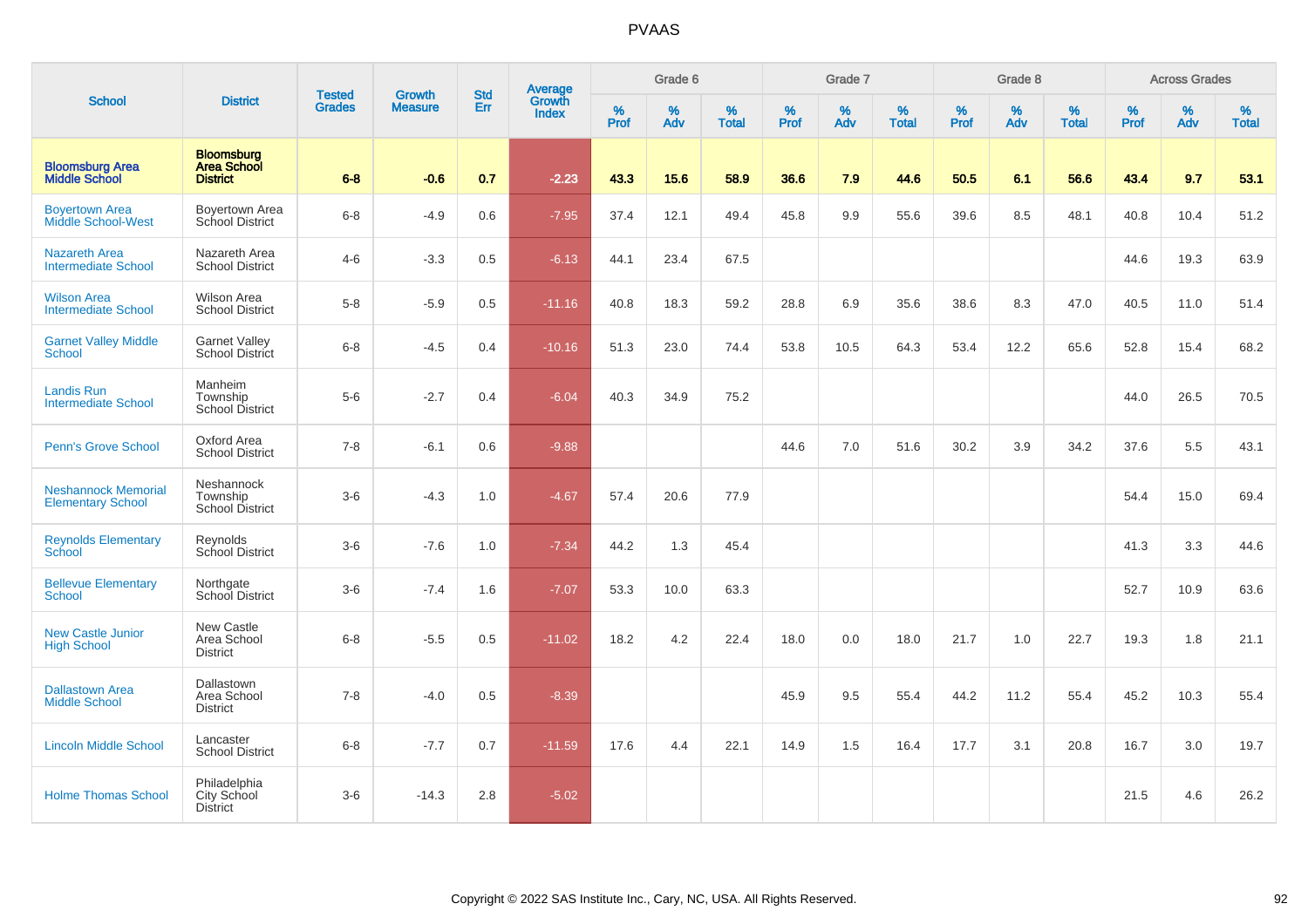|                                                                   |                                                            | <b>Tested</b> | <b>Growth</b>  | <b>Std</b> |                                          |                  | Grade 6     |                   |                     | Grade 7     |                   |           | Grade 8  |                   |                     | <b>Across Grades</b> |                   |
|-------------------------------------------------------------------|------------------------------------------------------------|---------------|----------------|------------|------------------------------------------|------------------|-------------|-------------------|---------------------|-------------|-------------------|-----------|----------|-------------------|---------------------|----------------------|-------------------|
| <b>School</b>                                                     | <b>District</b>                                            | <b>Grades</b> | <b>Measure</b> | Err        | <b>Average</b><br>Growth<br><b>Index</b> | %<br><b>Prof</b> | $\%$<br>Adv | %<br><b>Total</b> | $\%$<br><b>Prof</b> | $\%$<br>Adv | %<br><b>Total</b> | %<br>Prof | %<br>Adv | %<br><b>Total</b> | $\%$<br><b>Prof</b> | $\%$<br>Adv          | %<br><b>Total</b> |
| <b>Bloomsburg Area</b><br><b>Middle School</b>                    | <b>Bloomsburg</b><br><b>Area School</b><br><b>District</b> | $6 - 8$       | $-0.6$         | 0.7        | $-2.23$                                  | 43.3             | 15.6        | 58.9              | 36.6                | 7.9         | 44.6              | 50.5      | 6.1      | 56.6              | 43.4                | 9.7                  | 53.1              |
| <b>Holiday Park</b><br><b>Elementary School</b>                   | Plum Borough<br>School District                            | $5-6$         | $-4.7$         | 0.6        | $-8.20$                                  | 45.8             | 25.1        | 70.9              |                     |             |                   |           |          |                   | 49.3                | 16.6                 | 65.9              |
| <b>Elizabethtown Area</b><br><b>Middle School</b>                 | Elizabethtown<br>Area School<br><b>District</b>            | $7 - 8$       | $-5.1$         | 0.6        | $-8.70$                                  |                  |             |                   | 46.4                | 4.7         | 51.2              | 44.1      | 10.0     | 54.2              | 45.2                | 7.5                  | 52.7              |
| Abington Junior High<br>School                                    | Abington<br>School District                                | $7 - 9$       | $-5.2$         | $0.5\,$    | $-10.79$                                 |                  |             |                   | 49.6                | 11.6        | 61.3              | 41.4      | 10.4     | 51.8              | 46.2                | 11.1                 | 57.4              |
| <b>Pennridge Central</b><br>Middle School                         | Pennridge<br>School District                               | $6-8$         | $-6.2$         | 0.6        | $-10.91$                                 | 40.5             | 18.2        | 58.8              | 53.2                | 8.2         | 61.4              | 43.5      | 5.6      | 49.2              | 45.8                | 10.4                 | 56.1              |
| <b>Moss Side Middle</b><br><b>School</b>                          | Gateway<br>School District                                 | $5-6$         | $-3.9$         | 0.6        | $-6.64$                                  | 42.9             | 10.8        | 53.8              |                     |             |                   |           |          |                   | 46.5                | 8.2                  | 54.6              |
| <b>Jamison Elementary</b><br><b>School</b>                        | <b>Central Bucks</b><br><b>School District</b>             | $3-6$         | $-6.0$         | 1.0        | $-6.13$                                  | 54.0             | 17.1        | 71.0              |                     |             |                   |           |          |                   | 55.0                | 16.0                 | 71.0              |
| <b>Forest Hills</b><br><b>Junior/Senior High</b><br><b>School</b> | <b>Forest Hills</b><br><b>School District</b>              | $7 - 11$      | $-9.0$         | 0.8        | $-11.40$                                 |                  |             |                   | 30.9                | 3.2         | 34.2              | 22.3      | 2.5      | 24.8              | 26.6                | 2.9                  | 29.5              |
| Octorara Intermediate<br><b>School</b>                            | Octorara Area<br><b>School District</b>                    | $5-6$         | $-5.5$         | 0.8        | $-6.77$                                  | 53.8             | 8.4         | 62.2              |                     |             |                   |           |          |                   | 50.0                | 8.8                  | 58.8              |
| <b>Eden Hall Upper</b><br><b>Elementary School</b>                | Pine-Richland<br><b>School District</b>                    | $4 - 6$       | $-4.6$         | 0.5        | $-9.45$                                  | 56.2             | 26.5        | 82.7              |                     |             |                   |           |          |                   | 51.2                | 28.5                 | 79.8              |
| <b>Haine Middle School</b>                                        | Seneca Valley<br>School District                           | $5-6$         | $-3.9$         | 0.6        | $-7.13$                                  | 44.3             | 31.4        | 75.6              |                     |             |                   |           |          |                   | 47.6                | 24.1                 | 71.7              |
| <b>Westmont Hilltop</b><br><b>Elementary School</b>               | Westmont<br><b>Hilltop School</b><br><b>District</b>       | $3-6$         | $-6.4$         | 0.9        | $-7.65$                                  | 36.4             | 12.1        | 48.5              |                     |             |                   |           |          |                   | 37.2                | 12.4                 | 49.6              |
| <b>Oblock Junior High</b><br><b>School</b>                        | Plum Borough<br>School District                            | $7 - 8$       | $-6.8$         | 0.6        | $-11.40$                                 |                  |             |                   | 50.0                | 6.0         | 56.0              | 49.2      | 5.7      | 54.9              | 49.6                | 5.9                  | 55.5              |
| <b>Holland Middle School</b><br>(8447)                            | <b>Council Rock</b><br><b>School District</b>              | $7 - 8$       | $-5.6$         | 0.5        | $-12.15$                                 |                  |             |                   | 51.1                | 6.2         | 57.3              | 41.8      | 9.7      | 51.5              | 46.5                | 8.0                  | 54.5              |
| <b>Owen J Roberts</b><br><b>Middle School</b>                     | Owen J Roberts<br><b>School District</b>                   | $7 - 8$       | $-7.0$         | 0.5        | $-14.38$                                 |                  |             |                   | 56.3                | 10.6        | 67.0              | 51.6      | 11.0     | 62.6              | 54.1                | 10.8                 | 64.9              |